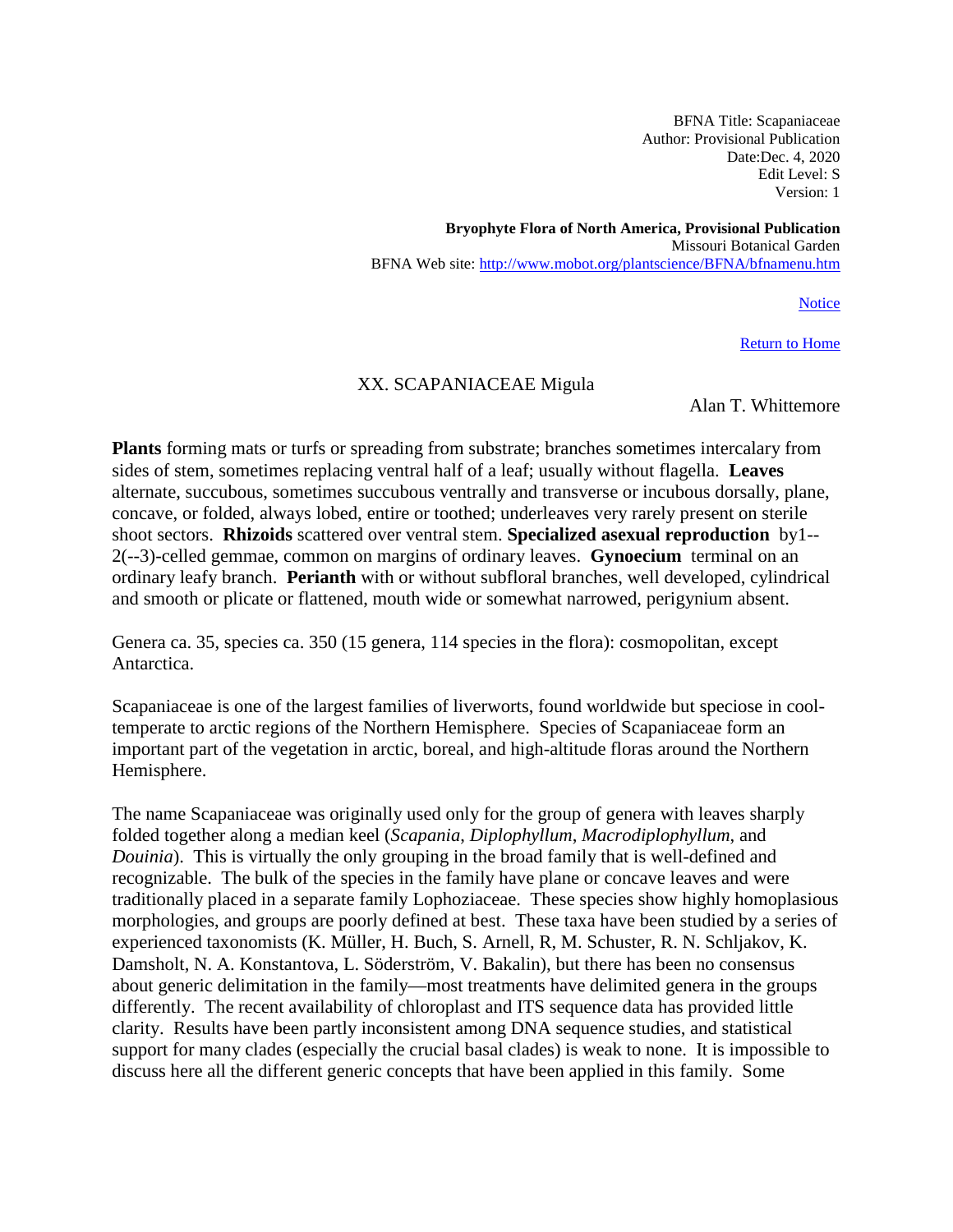species have been placed in four or five different genera over a span of 30--40 years. Virtually every author presents different generic concepts, and none of them is well supported.

At the same time, the overall classification and patterns of variation are not well presented in the recent literature. Aside from a few important flora treatments (K. Damsholt 2002; J. A. Paton 1999a, b; R. M. Schuster 1969, 1974; R. N. Shlyakov 1980, 1981) there are no broad, synthetic treatments of generic classification in the family newer than the revision of R. M. Schuster (1951); the literature since then consists of large numbers of short papers covering small parts of the problem, publications presenting new nomenclature with little information on variation and evolution in the group, and checklists.

The chloroplast DNA phylogeny of R. T. de Roo et al. (2007) placed Cephaloziellaceae in the middle of Scapaniaceae. In response to this, L. Söderström et al. (2010) split Scapaniaceae into two morphologically indistinguishable families, Scapaniaceae s. str. and Anastrophyllaceae, and also transferred some Scapaniaceae species to Cephaloziellaceae. However, these groupings were very poorly supported in de Roo's analysis, with several taxa appearing in different clades in their parsimony and Bayesian analyses of the same data set. The surprising placement of Cephaloziellaceae was not well supported in their analysis, and later studies have not supported it: subsequent studies have found that Cephaloziellaceae is either sister to Scapaniaceae s. lat. (J. Hentschel et al. 2007, K. Feldberg et al. 2013, B. Shaw et al. 2015), or that the position of Cephaloziellaceae is highly unstable, varying drastically in different analyses of the same dataset (A. A. Vilnet et al. 2012). The unexpected position of Cephaloziellaceae in R. T. de Roo et al. (2007) seems to be a result of long branch attraction, and not a true indicator of relationships, so the transfer of Scapaniaceae species to Cephaloziellaceae and the recognition of a family Anastrophyllaceae do not seem appropriate.

Chloroplast sequences show that north temperate and Arctic taxa do seem to fall into two clades, corresponding to the two families of L. Söderström et al. (2010), but tropical and southern hemisphere taxa don't seem to fall into either of these groups, some taxa move from one group to another depending on the analysis (at least in R. T. de Roo et al. 2007), statistical support is lacking for most putative clades, and no morphological differences between them, so at this time, there is no firm ground for recognizing two or more families here.

The generic definitions used by FNA authors here will doubtless be criticized by some. A more complete analysis, with more extensive sampling of taxa worldwide and utilizing many nuclear loci instead of one or none, will be required before a stable classification can be published.

SELECTED REFERENCES: Feldberg, K., J. Heinrichs, A. R. Schmidt, J. Vana, and H. Schneider. 2013. Exploring the impact of fossil constraints on the divergence time estimates of derived liverworts. Plant Systematics and Evolution 299: 585--601. Schuster, R. M. 1951. Notes on Nearctic Hepaticae III. A Conspectus of the Family Lophoziaceae, with a Revision of the Genera and Subgenera (American Midland Naturalist 45(1): 1--117. Stotler, R. E. and B. Crandall-Stotler. 2017. Ann. Missouri Bot. Gard. 102: 574—709. Vilnet, A. A., A. N. A. Konstantinova, and A. V. Troitsky. 2012. Molecular phylogeny and systematics of the suborder Cephaloziineae with special attention to the family Cephaloziaceae s.l. (Jungermanniales, Marchantiophyta). Arctoa 21: 113--132.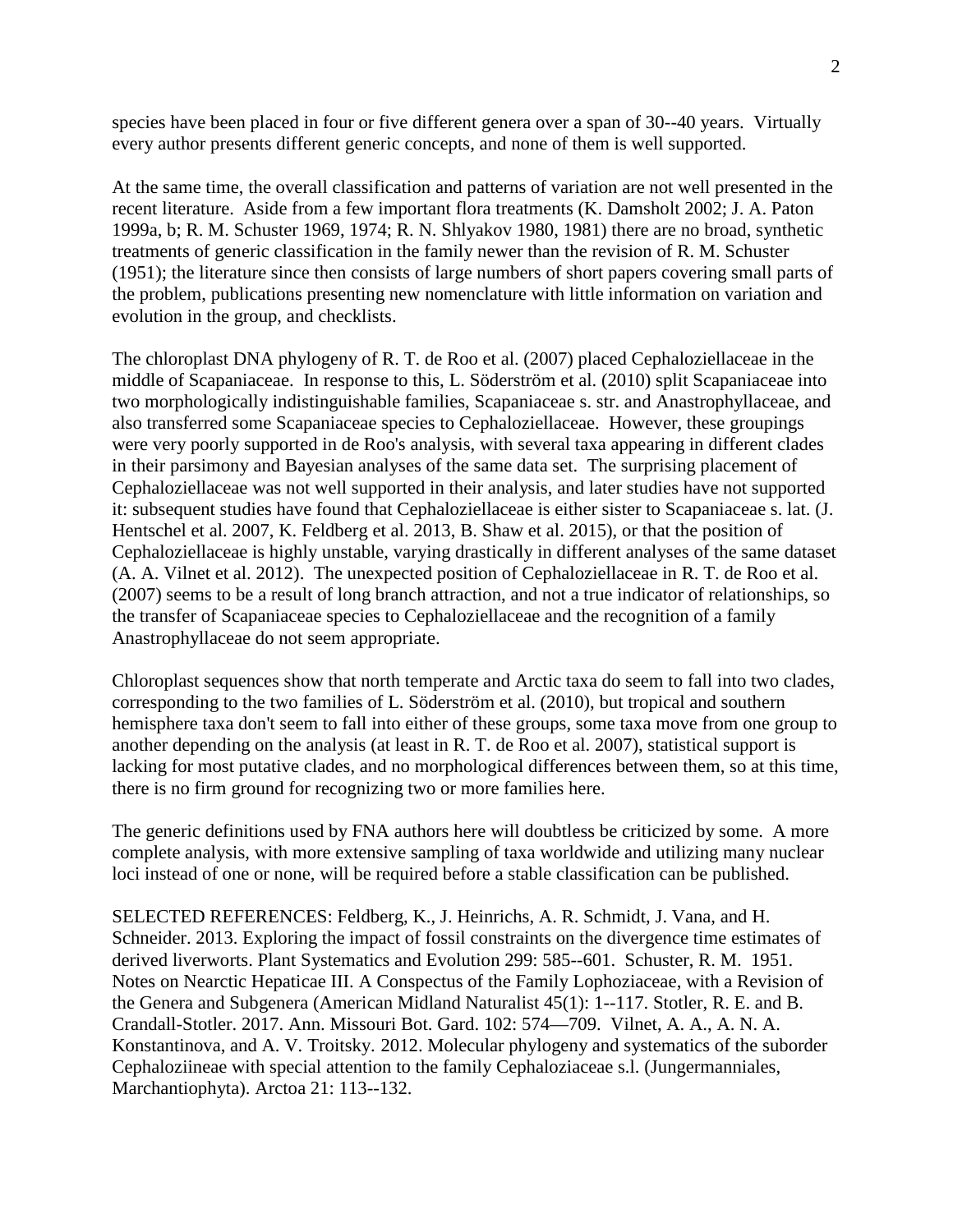- 1. Leaves sharply folded along the midline, ventral half of leaf insertion succubous, dorsal half clearly incubous.
	- 2. Leaf lobes lanceolate, acute to acuminate. 12. *Douinia*
	- 2. Leaf lobe oblong to ovate or almost circular, broadly acute to rounded.
		- 3. Gemmae smooth (rarely angular); lobes of leaf mostly ovate to elliptical or almost circular; perianth dorsiventrally flattened, smooth. 15. *Scapania*
		- 3. Gemmae stellate, angular, rounded polygonal; lobes of leaf lingulate, +/- parallelsided; perianth cylindrical, plicate, narrowed to mouth.
			- 4. Cell walls in midleaf usually +/- uniformly thickened; gemmae 1--2-celled, stellate with strongly protuberant angles; leaves never ventrally decurrent; leafy shoots 1--3.5 mm wide. 13. *Diplophyllum*
			- 4. Cell walls in midleaf usually thin but with large trigones; gemmae 2--4 celled, angular, rounded polygonal or ovate; leaves ventrally decurrent or not; leafy shoots 2--4.5 mm wide. 14. *Macrodiplophyllum*
- 1. Leaves plane or concave but never sharply folded, dorsal half of leaf insertion succubous or transverse.
	- 5. Leaves unlobed. 4. *Biantheridion*
	- 5. Leaves 2--4-lobed.
		- 6. Leaves lobed 0.6--0.8 of their length, lobes strongly channelled, leaf bases and sometimes lobe margins strongly toothed or ciliate.
			- 7. Leaves symmetrically 4-lobed, transversely inserted or nearly so; plants rusty brown. 1. *Tetralophozia*
			- 7. Leaves asymmetrically 2--3-lobed, dorsal lobe clearly larger than ventral lobe, leaf clearly succubous; plants golden yellow-brown. 2. *Plicanthus*
		- 6. Leaves lobed 0.2--0.5(--0.7) of their length, lobes plane or only weakly channelled; margins entire or irregularly toothed or with cilia only at the ventral base; green, brown, or red.
			- 7. Leaves 3--4-lobed.
				- 8. Dorsal half of leaf insertion transverse, ventral half succubous. Leaves 3-lobed, very asymmetrical, dorsal lobe much smaller than ventral lobe. 11. *Tritomaria*
				- 8. Leaf insertion succubous throughout. Leaves 2--4-lobed, scarcely asymmetrical, dorsal lobe similar to ventral lobe.
					- 9. Plants +/- soft and succulent; leaves 2--3(--4)-lobed; oil-bodies in the leaf cells 5--50 per cell. 8. *Schistochilopsis*
					- 9. Plants firm, not succulent; leaves 3--4-lobed; oil-bodies in the leaf cells 3--8(--12) per cell. 3. *Barbilophozia*
			- 7. Leaves 2-lobed.
				- 10. At least dorsal half of leaf leaf transversely inserted.
					- 11. Underleaves present (at least in parts of the stem), 2-lobed or ciliate; leaf bases sometimes ciliate; plants erect or ascending; leaves deeply concave. 3. *Barbilophozia*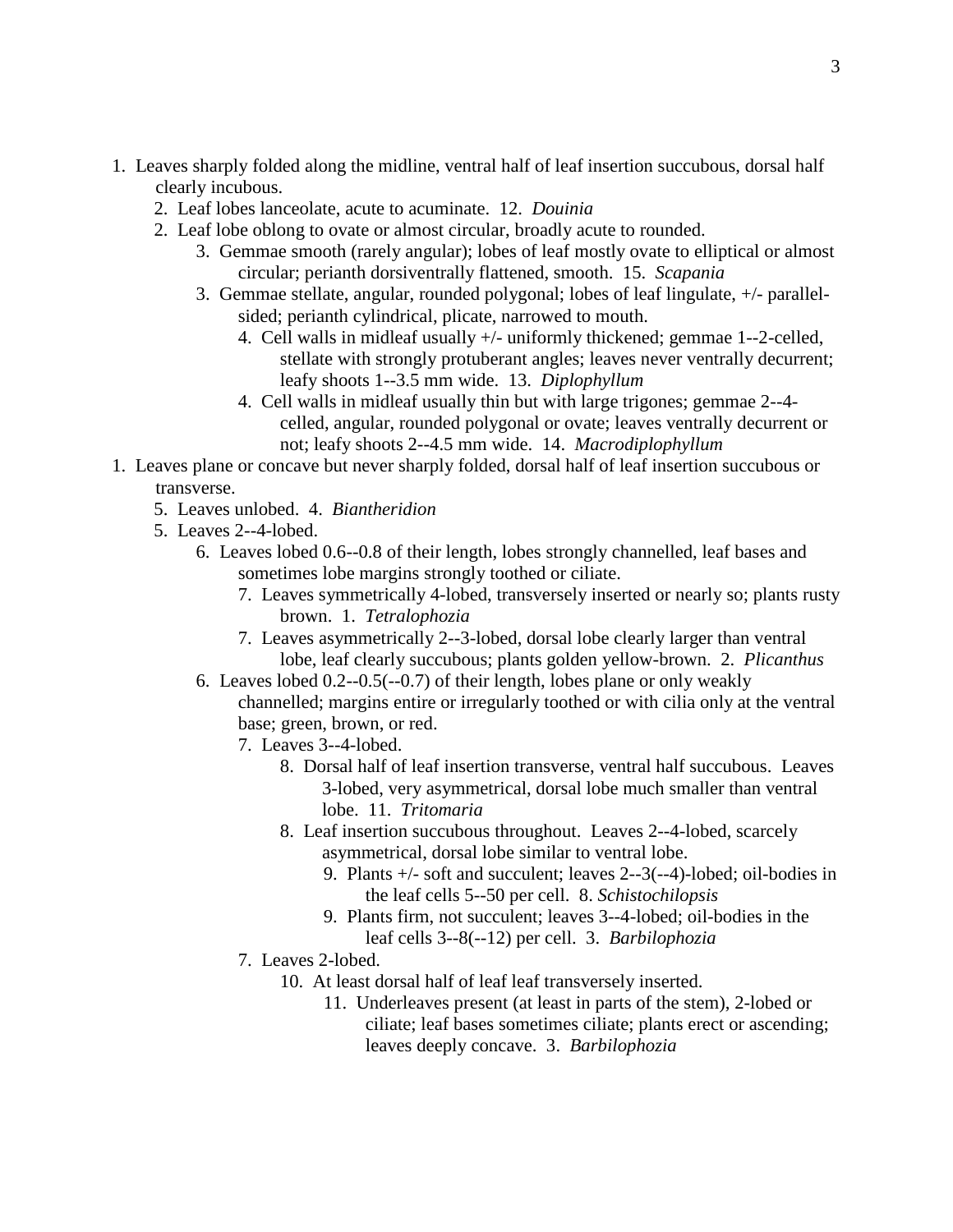- 11. Underleaves absent or rudimentary (present and unlobed in *Lophozia heteromorpha*); leaf bases entire or toothed; plants prostrate to ascending; leaves plane to concave.
	- 12. Leaves soft, plane or weakly concave, lobe margins toothed; stems very fleshy, 0.4--1.1 mm wide. 8. *Schistochilopsis*
	- 12. Leaves entire except for the two lobes, firm, concave or canaliculate; stems firm, (0.035--)0.05--0.4 mm wide.
		- 13. Leaves 2-lobed 0.5--0.8 of length, insertion transverse throughout. 10. *Sphenolobopsis*
		- 13. Leaves 2-lobed 0.1--0.3 of length, dorsal half of leaf insertion transverse, ventral half succubous. 9. *Anastrophyllum*
- 10. Leaf insertion succubous throughout.
	- 14. Ventral margin of leaf broadly reflexed; stems erect, 30--90 mm long. 7. *Anastrepta*
	- 14. Ventral margin of leaf not reflexed; stems usually creeping, if erect then shorter.
		- 15. Perianth smooth, easily detached; female bracts not enveloping base of perianth; lobes of leaves rounded; gemmae absent. 6. *Gymnocolea*
		- 15. Perianth plicate, persistent; female bracts closely enveloping base of perianth; lobes of leaves acute (except *L. obtusa*); gemmae often present.
			- 16. Plants +/- soft and succulent; stems very fleshy, 0.4-- 1.1 mm wide; leaves 2---3(---4)-lobed; gemmae stellate or ellipsoidal. 8. *Schistochilopsis*
			- 16. Plants firm, not succulent; stems firm, 0.1--0.5 mm wide; leaves mostly 2-lobed; gemmae angular. 5. *Lophozia*

1. TETRALOPHOZIA (R.M. Schuster) Schljakov, Novosti Sist. Nizsh. Rast. 13: 227. 1976 \* [Greek *tetra,* four, and genus *Lophozia,* alluding to the 4-fid lateral leaves]

E. Urmi

*Chandonanthus* subg. *Tetralophozia* R.M. Schuster, J. Hatt. Bot. Lab. 23: 206. 1960

**Plants** simple or sparingly branched, shoot tips often antically bent, creeping among other foliose hepatics, ascending in loose mats, or +/- upright in tightly packed cushions, ocher or brown, rarely green. **Stems** with ventral- and lateral-intercalary branches, rarely terminally branched *(Frullania-*type); cell walls in transverse section +/- thickened, the surface wall of the epidermis the thickest, cell size gradually increasing from periphery to center; paraphyllia lacking except for gametangia; rhizoids hyaline, few or many, dependent on habit. **Lateral leaves** subtransversely inserted, succubous, imbricate or contiguous, hardly different in wet and dry condition, uneven, symmetrically divided in 4 lobes to more than half leaf length; lobes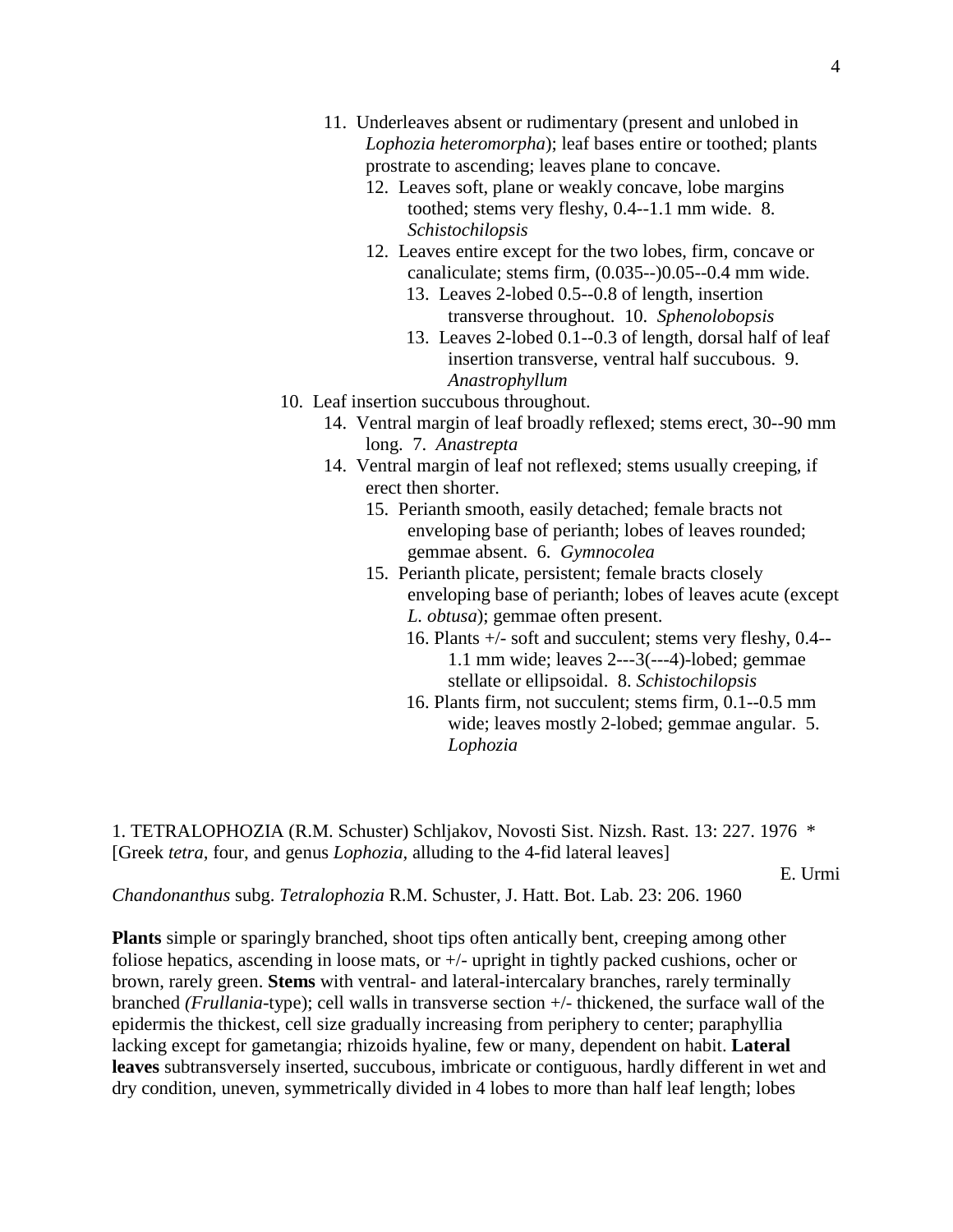triangular, canaliculate, the margins coarsely and spinosely toothed or ciliate; basal cells +/ elongated, lobe cells less so, all with distinct trigones often bulging, surface verruculose; oil bodies few per cell, botryoidal. **Underleaves** similar to lateral leaves, but a little smaller, 2-fid, and with narrower lobes. **Specialized asexual reproduction** rare (known only in *T. setiformis*), 1--2-celled gemmae on leaf margins. **Sexual condition** dioicous. **Androecia** intercalary, exactly as wide as vegetative parts (easily overlooked), number of bracts per androecium obviously indefinite (1--20), bracts similar to lateral leaves, but less deeply divided and somewhat saccate at base, bracteoles not bearing antheridia, antheridia (1--)2(--4) per bract, white or somewhat reddish, jacket cells not clearly tiered, 1 or 2 cell rows in antheridial stalk. **Gynoecia** terminal on long shoots, usually with 1 ventral-intercalary innovation, bracts and bracteole hardly differentiated; perianth longly exserted, +/- cylindric and often antically curved, strongly plicate, mouth lobed and ciliate. **Sporophytes** rather large. **Seta** transverse section with many homogeneous cells. **Capsule** black, ellipsoid, dehiscent with 4 lobes, wall layers 4, outer and innermost layer with brown nodular thickenings along the cell walls. **Elaters** free, 2-spiral. **Spores** spherical, brown.

Species 4 (2 in the flora); North America, Arctic, Europe, Asia, Africa.

SELECTED REFERENCES: Godfrey, J. D. and G. A. Godfrey, 1978. Asexual reproduction in *Chandonanthus setiformis*. Bryologist 81: 326--330. Laine, T. 1970. Notes on *Chandonanthus* Mitt. subg. *Tetralophozia* Schuster. Ann. Bot. Fenn. 7: 163--169. Schuster, R.M. 1966--1992. The Hepaticae and Anthocerotae of North America east of the hundredth meridian. 6 vol. *(Chandonanthus* in vol. 2: 241--252). Schuster, R.M. 2002. Revisionary studies of the Chandonanthoideae (Jungermanniales, Jungermanniaceae). Nova Hedwigia 74: 465--496. Urmi, E. 1983. *Tetralophozia filiformis* (Steph.) comb. nov. in Europa. J. Bryol. 12: 393--401.

1. Well developed shoots rarely more than 4 cm and seldom wider than 0.6 mm; lateral leaves with narrowly triangular lobes always more than twice as long as wide; lobes abaxially canaliculate, their margins abaxially recurved; fully developed perianths less than 1.5 mm ............................................................................................. 1. *Tetralophozia filiformis*

1. Well developed shoots often 5--10 cm and often 0.6 mm or more in width; lateral leaves with broadly triangular lobes less than twice as long as wide; lobes abaxially concave, their margins incurved towards the stem; fully developed perianths longer than 1.5 mm

..................................................................................... 2. *Tetralophozia setiformis*

**1. Tetralophozia filiformis** (Stephani) Urmi, J. Bryol. 12: 394

*Chandonanthus filiformis* Stephani, Sp. Hepat. 3: 645. 1909

**Plants** 3--20 (--40) x (0.1--)0.2--0.6(--0.9) mm, as +/- dense mats or cushions, yellowish or greenish brown. **Stems** (50--)100--150 \um wide, with ventral or lateral intercalary branches; cells with +/- thickened walls; paraphyllia lacking; rhizoids if any, in loose groups closely proximal to underleaves, hyaline. **Lateral leaves** mostly imbricate, uneven, sometimes spreading, (0.1--)0.2--0.5 x 0.2--0.9 mm, hand-like, very deeply divided in four lobes, sinuses dorsally protruding, antical margin often with a very large tooth; lobes narrowly ovate and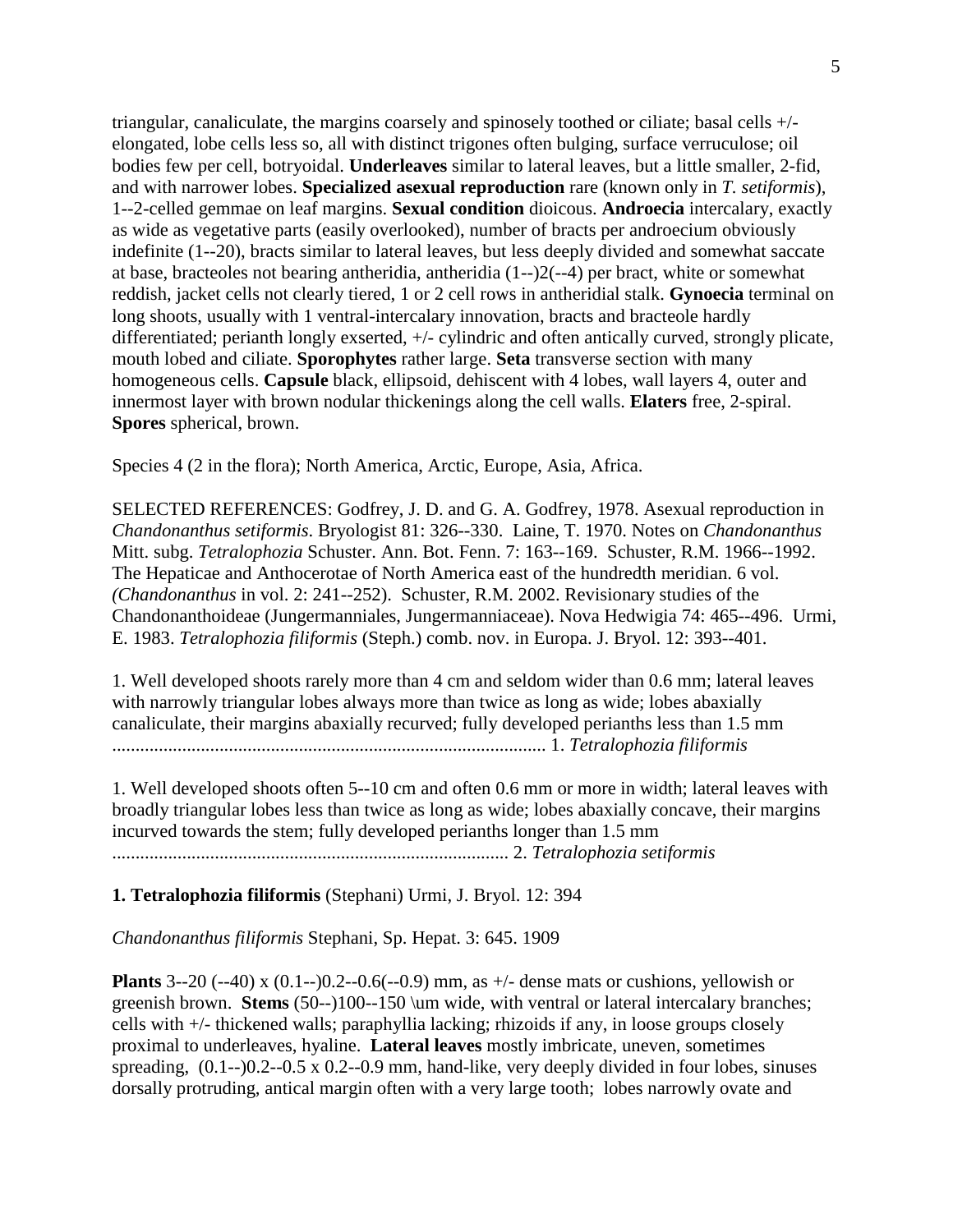acute, more than twice as long as wide, abaxially canaliculate; cells +/- elongated (except for marginal ones), subbasal cells 12--24(--32) x 10--17 \um, surface verruculose, with trigones (near leaf base bulging); oil bodies 3--5 per cell. **Underleaves** similar to lateral leaves, 2-fid and with narrower lobes. **Androecia bracts less** deeply divided than lateral leaves, less dentate, antheridial stalk uniseriate, jacket cells somewhat tiered. **Perianths** when fully developed less than 1.5 mm. **Sporophytes** not seen in region of flora.

Shaded siliceous rock outcrops in the Pacific rain forest with high air humidity, often on a thin layer of rather wet soil with dead organic material, sometimes on dead wood or even epiphytic on tree bases, often admixed with *Anastrophyllum minutum, Bazzania* sp., *Dicranum fuscescens, Diplophyllum taxifolium,* and *Scapania bolanderi,* occasionally with *Tetralophozia setiformis;*  low to moderate elevations (0--600 m); B.C.; Europe; Asia.

*Tetralophozia filiformis* shows a highly disjunctive distribution. Its American population is at a distance of 5500 km from the E-Asian ones in Siberia and of 8000 km from the European.

**2. Tetralophozia setiformis** (Ehrhart) Schljakov, Novosti Sist. Nizsh. Rast. 13: 228. 1976

*Jungermannia setiformis* Ehrhart, Hannover. Mag. 22, 8: 142. 1784; *Chandonanthus setiformis*  (Ehrhart) Lindberg; *Temnoma setiforme* (Ehrhart) Howe; *Tetralophozia setiformis* var. *alpina*  (Hook.) L. Söderstr.

**Plants** (5--)10--40(--150) x (0.2--)0.5--0.8(--1) mm, longer plants sometimes sympodial by innovations, wiry and brittle when dry, in low mats or in densely packed cushions, ocher, brown, or rarely green. **Stems** mostly 200 \um wide, but from 80 to 300 \um, branching lateraland ventral-intercalary, rarely terminal; cells somewhat thickened, those of medulla porose; paraphyllia lacking (except for androecia); rhizoids if any, in loose groups closely proximal to underleaves, hyaline. **Lateral leaves** imbricately overlapping, very uneven, base spreading but lobes upright and parallel to the stem, deeply and symmetrically divided in four lobes, sinuses abaxially protruding, antical margin lacking a large tooth, (0.2--)0.4--0.6 mm long and (0.2-- )0.5--1(--1.3) mm wide (the smaller ones with 3 or even only 2 lobes); lobes all broadly ovate and acute, less than twice as long as wide, abaxially concave but the upper margins incurved towards the stem; cells somewhat elongated subbasally,  $(13-18-25(-30) \times (12-15-20(-23))$ \um, those of lobes +/- quadrate, surface smooth or verruculose, cell walls with trigones rarely bulging; oil bodies 2--4 per cell. **Underleaves** transversely inserted and contiguous, symmetrical, 2-fid, and with much narower lobes. **Androecia bracts** similar to leaves and with transitional forms, antheridial stalk 1- or 2-seriate, jacket cells not tiered. **Perianths** when fully developed longer than 1.5 mm. **Sporophytes** rare. **Seta** about 10 mm, cross section with one layer of quadrate cells, homogeneous interior ca. 10 cells across. **Capsule** 1.2 x 1 mm. **Elaters**  worm-like, about 120 x 10 \um, brown. **Spores** 15--18 \um, finely spinulose.

Capsules mature in summer. Mountain slopes in Arctic or alpine tundra and in boreal forests, scrubs or dwarf shrub heaths, rarely on ground and not often in wet places, predominantly in exposed (rather than shaded) dry or mesic sites, preferred substratum a thin soil layer of mineral material and humus on siliceous rock outcrops or boulders, often admixed with *Racomitrium lanuginosum,* various lichens, ten different species of *Lophozia*, four different *Anastrophyllum*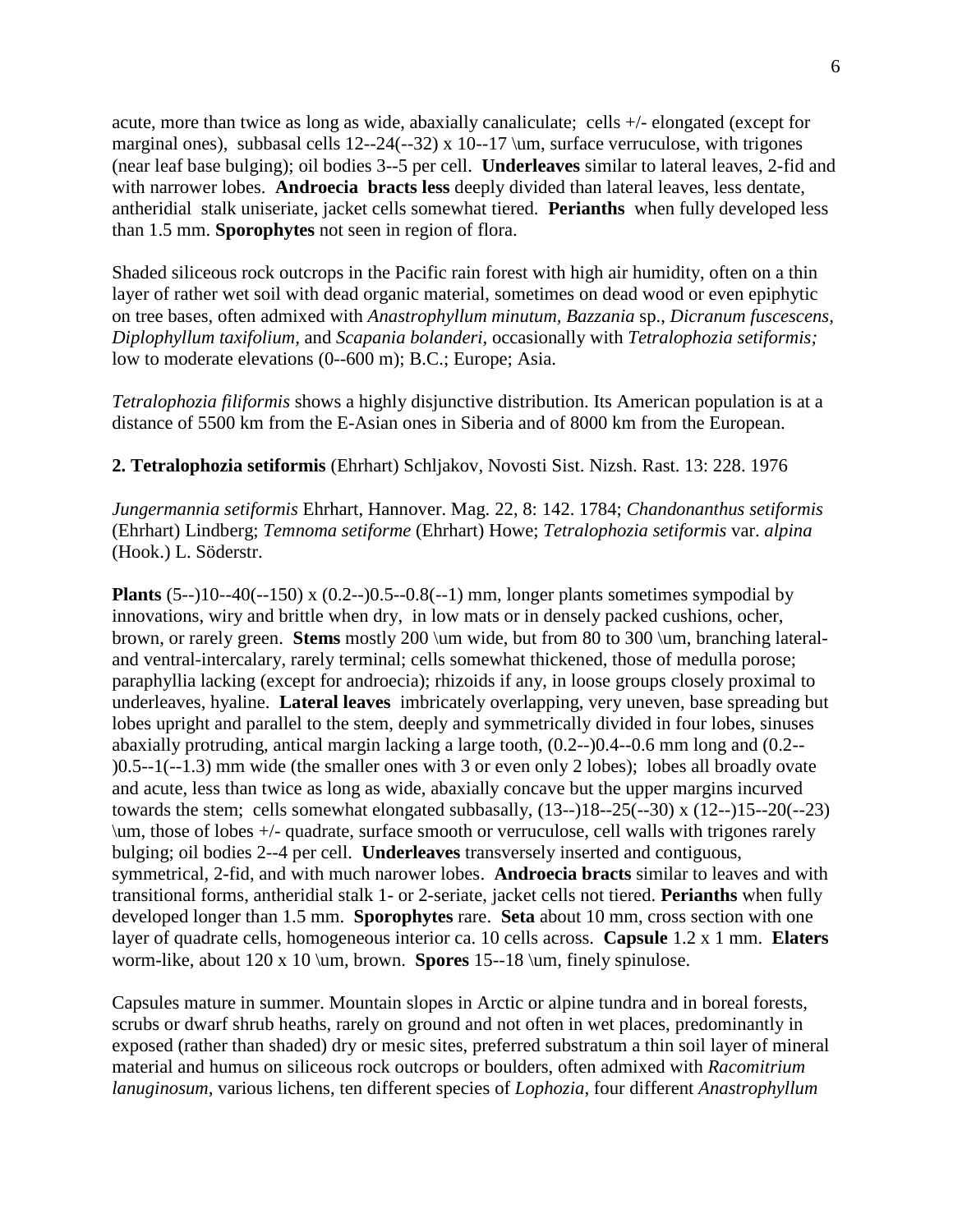species, *Ptilidium ciliare, Dicranum* sp., *Andreaea* sp. *Gymnomitrion* sp., and occasionally together with *Tetralophozia filiformis*; low to high elevations (0--2000 m); Greenland; Alta., B.C., Nfld., Nun., N.W.T., Ont., Que., Yukon; Alaska, Maine, N.H., N.Y., Vt.; Arctic; Europe; Asia.

*Tetralophozia setiformis* is a variable species, some of its modifications being very different from the more common form. The basal cilia often end in slime papillae. Sporophytes are extremely rare. I am aware of one single collection with young sporophytes from America (Steere 62-956). The above description is therefore based on European material I found fertile just once and with ripe capsules in Scandinavia. *"Tetralophozia setiformis* var. *alpina",* e.g., is very slender with small 3- or even 2-fid leaves. It occurs (with transition forms) within pure stands of normally grown plants or as whole populations under unfavourable conditions. I consider them in accord with Schuster (1966--1992, vol. 2, p. 251 f.) as mere modifications.

2. PLICANTHUS R.M. Schuster, Nova Hedwigia 74: 484. 2002 \* [Latin/greek *plica* fold, *anthos* flower, alluding to the plicate perianth]

#### E. Urmi

**Plants** rather robust, but fragile when dry. **Stems** in cross section with firm-walled cells throughout; sometimes with paraphyllia. **Lateral leaves** squarrose and uneven, very deeply and asymmetrically 3-fid; lobes abaxially concave, acuminate, and +/- spiny; cells with very coarse trigones and occasionally with intermediate thickenings. **Underleaves** symmetrically 2-fid and little smaller than lateral leaves. **Asexual reproduction** lacking. **Sexual condition** dioicous. **Androecia** narrower than vegetative parts. **Gynoecia**: perianth strongly 6- to 8-plicate, mouth not tightly closed and longly ciliate. **Sporophytes** not observed in the flora.

Species 5 (1 in the flora); North America, Asia, Africa, Indian Ocean Islands, Pacific Islands, Australia.

SELECTED REFERENCES: Schuster, R. M. 2002. Revisionary studies of the Chandonanthoideae (Jungermanniales, Jungermanniaceae). Nova Hedw. 74: 465--496.

**1. Plicanthus hirtellus** (F. Weber) R. M. Schuster, Nova Hedwigia 74: 492. 2002

*Jungermannia hirtella* F. Weber, Hist. Musc. Hep. Prodr. 50. 1815; *Chandonanthus hirtellus* (F. Weber) Mitten in B. C. Seemann

**Plants** 30--70(--100) x (0.4--)1.6--2.8(--4) mm, simple or sparingly branched, ascending in loose mats, yellowish green or ocher. **Stems** mostly 300 /um wide, but from 100 to 400 /um, branching terminal of *Frullania* type (except for innovations); cells in transverse section firm-walled throughout, gradually increasing in size from epidermis to the center; no paraphyllia seen, sometimes slime papillae in the axils of lateral leaves; rhizoids if any, in loose groups closely below underleaves, hyaline, ca. 11 /um wide. **Lateral leaves** succubous with oblique insertion, overlapping, hardly different when dry and wet, squarrose and very uneven, irregularly quadrangular in outline, very deeply and asymmetrically 3-fid with the sinuses abaxially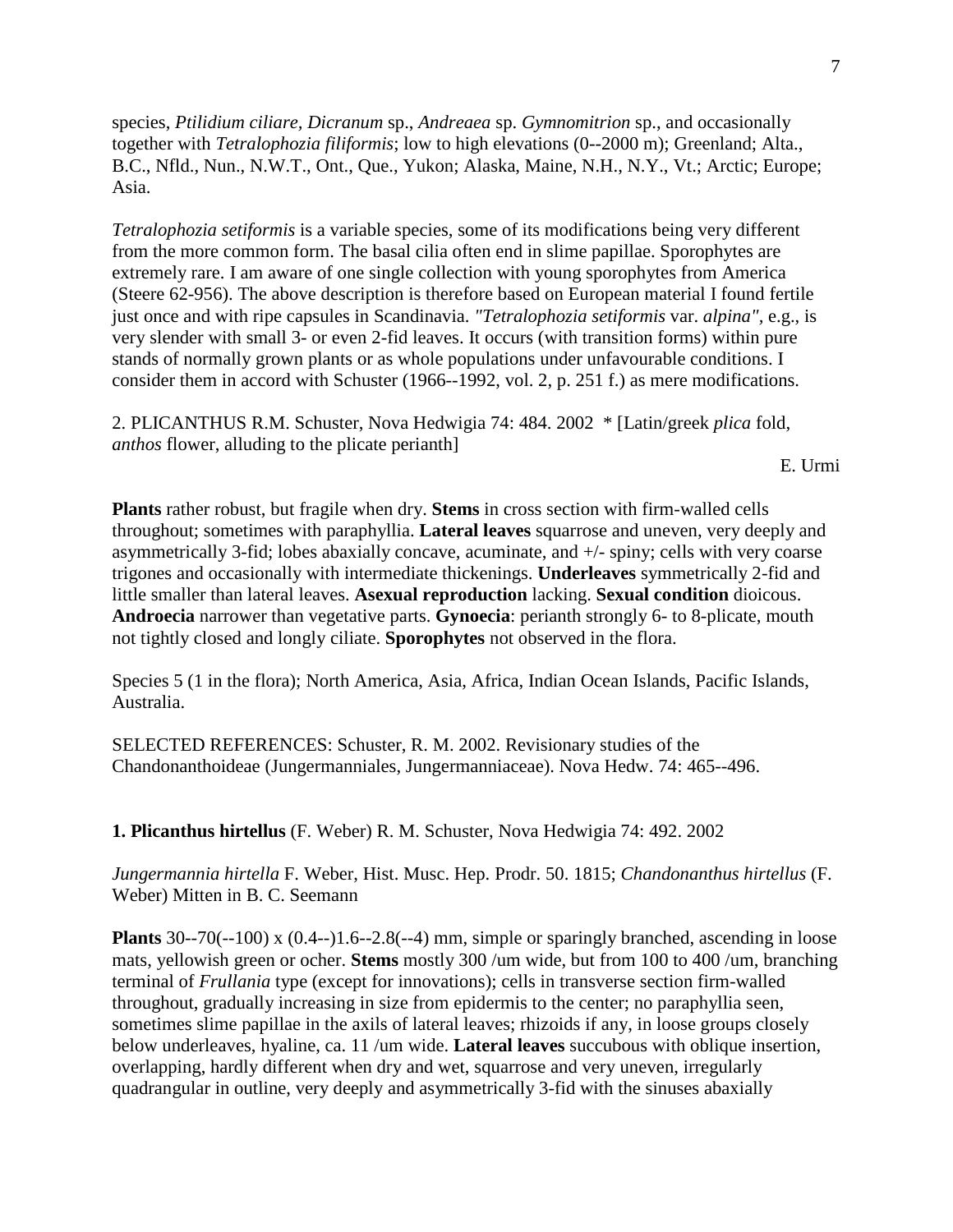protruding,  $(0.2-11-1.8(-2) \times (0.4-11.2-2.2(-3) \text{ mm})$ , antical base often with a small secondary lobe, this and some basal cilia often ending in slime papillae; lobes unequal, the antical largest, all +/- ovate with acuminate apex, abaxially concave, median lobe about 30--40 cells wide at base, margins with many spines of various length, the largest lobe often less spinose; cells somewhat elongated, the subbasal ones  $(20-)22-38(-41) \times (10-)13-20(-22) / \text{um}$ , surface verruculose, cell walls with coarsely nodulose trigones and intermediate thickenings in the longer cells; oil bodies 2--4 per cell, +/- spherical, botryoidal. **Underleaves** tranversely inserted and contiguous, otherwise like the lateral leaves (including the cells), but somewhat smaller, symmetrical, and 2-fid. **Specialized asexual reproduction** unknown. **Sexual condition**  dioicous. [**Androecia** intercalary, less wide than vegetative parts (1--1.5 mm), length and number of bracts indefinite, bracts smaller than lateral leaves, saccate, sometimes with paraphyses, bracteoles without antheridia.] **Gynoecia** terminal on long shoots, innovations usually 1--2; bracts +/- 4, free and more crowded than leaves of vegetative parts, similar to these, but somewhat larger and 4-lobed; bracteoles 2, similar to underleaves; fully grown perianths (only young ones seen in North American specimens) exceeding the bracts, 3--4 mm, +/ fusiform, some antically curved, 6- to 8-plicate, mouth not tightly closed, somewhat lobed, and with several-celled cilia; ca. 15 archegonia in the perianth. **Sporophytes** unknown.

Humus under shrubs, cedar forest, dryer places of bogs or rock shelves; mostly with *Herbertus* sp.; low to moderate elevations; B.C.; Mexico; Asia, Africa, Indian Ocean Islands, Pacific Islands, Australia.

*Plicanthus hirtellus* is a rare species in North America confined to westernmost maritime Canada. The few known British Columbia populations are in the most northern stations worldwide.

3. BARBILOPHOZIA Loeske, Verh. Bot. Vereins Prov. Brandenburg 49(1): 37. 1907 \* [Greek *barbil*, bearded, alluding to cilia on the leaves, and *lophos,* crest, spike, alluding to the angular ends of leaf lobes]

> Terry T. McIntosh Richard H. Zander Alexey D. Potemkin

*Neoorthocaulis* L. Söderström, De Roo & Hedderson; *Schljakovia* Konstant & Vilnet; *Schljakovianthus* Konstant & Vilnet

**Plants** small to medium-sized, in loose to dense turfs or mats, prostrate, ascending, sub-erect, or erect, green, yellow-green, grayish-green, or dark brown, sometimes with a reddish or purple color. **Stems** branching terminal or lateral intercalary or occasionally both, transverse section with cortex 1--2(--3)-stratose; rhizoids sparse to common, colorless or pigmented proximally. **Leaves** succubous, obliquely, sometimes nearly transversely, inserted, distant to imbricate, spreading to appressed, flat to concave, obtrapezoidal, sub-orbicular, sub-quadrate or subrectangular, reniform, obcuneate-quadrate, rarely nearly symmetric, divided by variously shaped sinuses into 2--4 lobes; lobes entire or, sometimes lightly toothed; lobes entire or sometimes apiculate or mucronate; sinuses of various lengths, gibbous ot not; central laminal cells usually thin-walled and often trigonous, rarely papillose; oil bodies 2--25 per cell, biconcentric or not**.**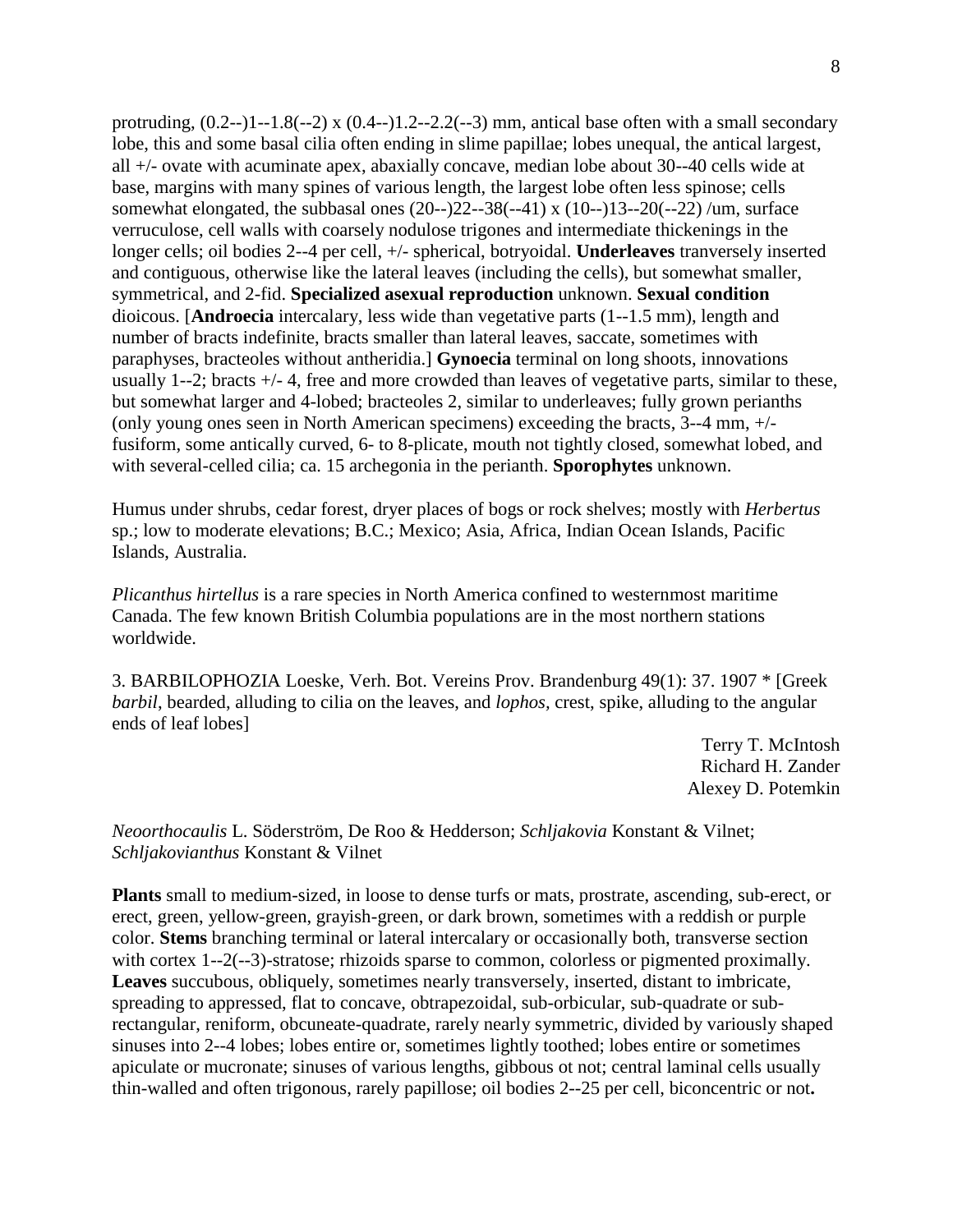**Underleaves** usually present, usually 2-lobed, margins often ciliate. **Specialized asexual reproduction** by gemmae at apices of leaf-lobes or shoots, or absent; gemmae 1--2-celled, smooth or angular. **Sexual condition** dioicous. **Androecia** intercalary, 1--4-androus, antheridial stalk 1--2-seriate. **Gynoecia** terminal, female bracts in 1 pair, usually 3--6-lobed. **Perianth** cylindric, mouth somewhat lobed and usually dentate or dentate ciliate, weakly to strongly plicate; perigynium absent. **Capsule** ovoid, walls 3--5-stratose, exterior wall with nodular thickenings, interior wall with semi-annular U-shaped thickenings, reddish brown. **Elaters** 2 spiraled, reddish brown. **Spores** spheric, 10--18 \um, papillose, brown.

Species 14 (12 in the flora): North America, South America, Eurasia, Africa, Australia, Oceania, Antarctica.

*Barbilophozia* and *Anastrophyllum* are both here recognized in Scapaniaceae. Both genera were moved to a new family *Anastrophyllaceae* L. Söderström, De Roo & Hedderson (L. Söderström et al. 2010), which was distinguished in part with molecular traits. They pointed out, however, that "the morphological characters that single out the family are not yet clear." They also proposed the genus *Neoorthocaulis* L. Söderström, De Roo & Hedderson for four species of *Barbilophozia* largely based on molecular evidence. New genera, *Schljiakovia* Konstantinova & Vilnet and *Schljiakovianthus* Konstantinova & Vilnet, which included species of *Barbilophozia,*  were also published by N. A. Konstantinova and A. A. Vilnet (2009) on a molecular basis. These classifications are here considered presently impractical, and a classical approach is adopted.

Diminutive plants of *Barbilophozia* are often difficult or impossible to separate from some species of *Lophozia*.

SELECTED REFERENCES Hong W. S. 2002. The distribution of *Lophozia* in North America west of the hundredth meridian. Lindbergia. 27: 49--62. Konstantinova, N. A. and A. A. Vilnet. 2009 [2010]. New taxa and new combinations in Jungermanniales (Hepaticae). Arctoa 18: 65-- 67. Schuster R. M. 1969. *Lophozia* (Dumort.) Dumort. In: R. M. Schuster. 1969. Hepaticae and Anthocerotae of North America. New York and London. Vol. 2. Schuster, R. M. and K. Damsholt. 1987. 1. New taxa from South Greenland. Phytologia 63(5): 325--328. Söderström, L., R. De Roo and T. Hedderson. 2010. Taxonomic novelties resulting from recent reclassification of the Lophoziaceae/Scapaniaceae clade. Phytotaxa 3: 47--53. Stotler, R. E. and B. Crandall-Stotler. 2017. A synopsis of the liverwort flora of North America north of Mexico. Annals Missouri Bot. Gard. 102: 574--709.

1. Lateral leaves mostly 2-lobed.

2. Lateral leaves evenly concave and nearly hemispheric, lobes not gibbous; underleaves usually absent, if present minute……………………. 5. *Barbilophozia cavifolia* 2. Lateral leaves never evenly concave nor hemispheric; lobes +/- gibbous; underleaves present and distinct, lanceolate or 2-lobed.

3. Plants small, ca. 0.3--0.6 mm wide, blackish to olive-brown; leaves subtransversely inserted; laminal cells usually coarsely papillose with large, low papillae; Arctic …………… 11. *Barbilophozia quadriloba* (in part) 3. Plants larger, ca. 0.6--1 mm wide, green and yellow brown to brown-fuscous; leaves mostly obliquely inserted; laminal cells lacking large, low papillae.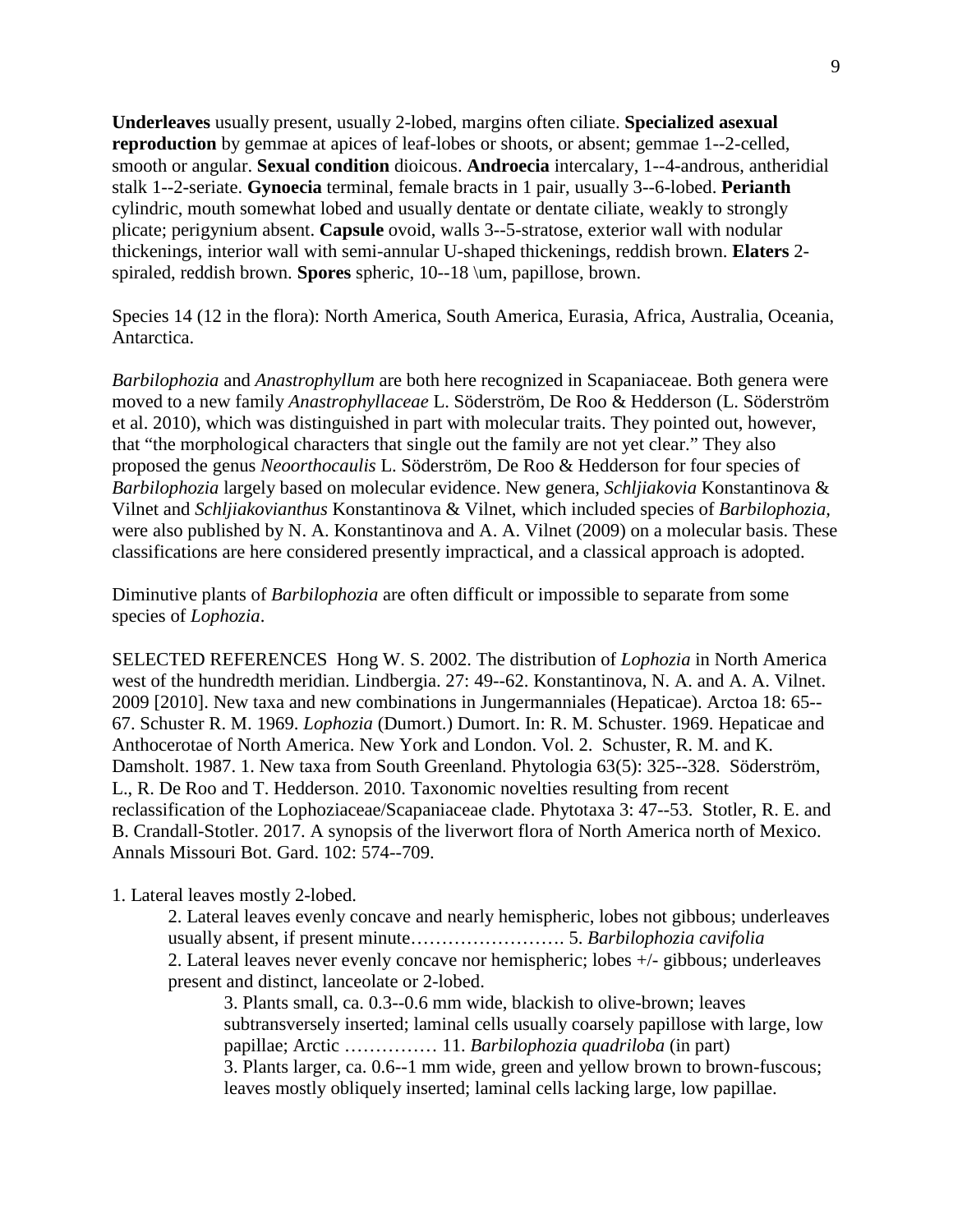4. Plants light green and yellow brown; leaves with broadly ovate to triangular  $\pm$  concave to plane lobes; oil bodies (1--)2--4(--5) per cell; Arcto-boreal-montane ………………………….…. 9. *Barbilophozia kunzeana* (in part) 4. Plants green to brown and brown-fuscous; Leaves with broadly triangular acute  $\pm$  concave lobes; oil bodies (4--)7--15 per cell; Arctic only………………………………. 8. *Barbilophozia hyperborea* (in part)

# 1. Lateral leaves mostly (2--)3--4-lobed.

5. Lateral leaves subtransversely inserted and oriented, deeply lobed with sinuses 2/5--3/5 leaf length, lobes usually 4, but some plants strictly 3-lobed; laminal cells coarsely papillose with numerous large, low papillae 11. *Barbilophozia quadriloba* (in part) 5. Lateral leaves obliquely inserted and oriented, more shallowly lobed with sinuses 1/5- 2/5 leaf length or less, lobes usually 3 or 4; laminal cells never coarsely papillose.

6. Leaves mostly (3--)4-lobed.

7. Lateral leaves only slightly narrowed to the base, nearly symmetric, lying almost parallel to stem; lobes obtuse to subacute and never mucronate at apex, subequal in size, lateral slightly smaller than median; postical leaf bases unarmed; underleaves absent or minute 3. *Barbilophozia barbata*

7. Lateral leaves distinctly narrowed to base, not symmetric, not lying parallel to stem; lobes often mucronate at apex, unequal in size; postical leaf bases with 1-several cilia; underleaves present.

8. Plants often red pigmented (purple or carmine) at shoot apices, leaf bases, and underleaves; central laminal cells 30--40 /um wide; oil-bodies up to 26--28 per cell; underleaves small and indistinct; Greenland……….. 12. *Barbilophozia rubescens* 8. Plants lacking red pigments; central laminal cells 16--28 /um wide; oil-bodies 2--10 per cell; underleaves large and distinct; widespread.

9. Plants up to 4--4.5(--5) mm wide; leaves usually  $+/$ undulate; apices of leaf lobes mostly with spinose mucros; postical leaf bases often composed of long and often numerous cilia of strongly elongated cells; gemmae usually absent ………………..10. *Barbilophozia lycopodioides* 9..Plants (0.5--)1.5--2(--3.3) mm wide; leaves not or slightly undulate; apices of leaf lobes usually acute to mucronate; postical leaf bases composed of few cilia of moderately elongated cells; gemmae usually present, abundant. 7. *Barbilophozia hatcheri*

6. Lateral leaves mostly (2--)3-lobed.

10. Underleaves absent or minute, well under 1/5 leaf length.

11. Attenuate, erect gemmiferous shoots with closely appressed leaves with reduced lobes usually present, filiform; laminal cells with usually small and concave-sided trigones; gemmae mostly pale green, in exposed sites partly reddish or vinaceous. ................. 2. *Barbilophozia attenuata*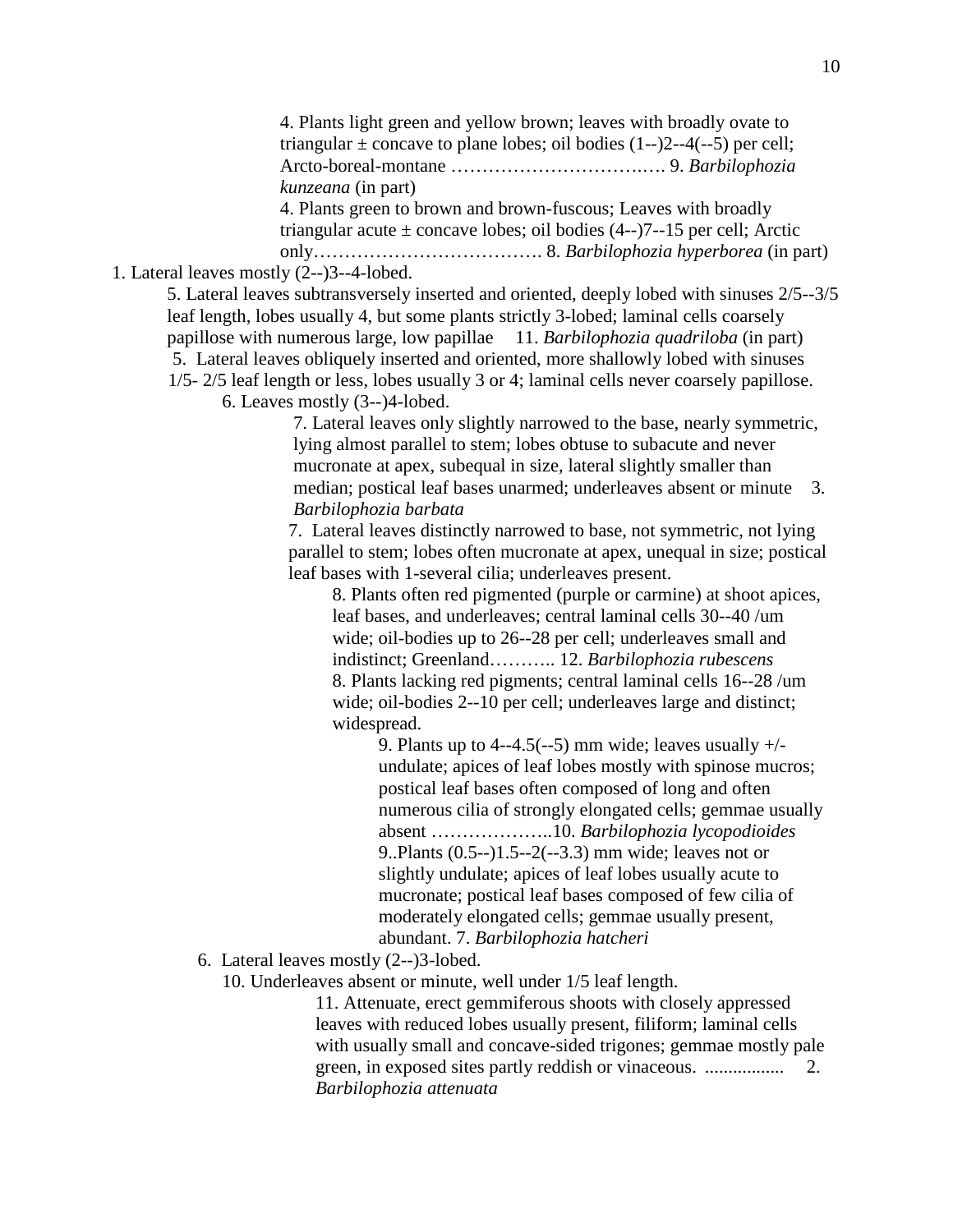11. Attenuate, erect gemmiferous shoots absent or present and not filiform; laminal cells often with large, convex-sided trigones. Gemmae sporadically present, red or purplish red. 12. Plants erect or suberect usually growing among mosses*,* rarely on rock; underleaves absent; mature leaves invariably 3-lobed with sinuses 1/4--1/2 the leaf length. ……… 4. *Barbilophozia bisteadii* 12. Plants procumbent and slightly ascending to suberect, usually growing on rocks, occasionally on soil and among mosses; underleaves absent or small and filiform to oblong and bi-lobed; mature leaves 2--3(--4)-lobed, with sinuses

- 0.25--0.4 the leaf length. .1. *Barbilophozia atlantica* 10. Underleaves large, up to ½ leaf length or longer.
	- 13. Underleaves usually about or less than half the leaf length.
	- ……………………. 9. *Barbilophozia kunzeana* (in part)
	- 13. Underleaves more than half the leaf length.
		- 14. Plants usually large to robust, (1--)1.8--3(--5) wide; sinuses 1/8--2/5 leaf length; gemmae absent.

…………………………………….. 6. *Barbilophozia floerkei* 14. Plants medium-sized, 0.8--1.1 mm wide; sinuses 1/3--1/2 leaf length; gemmae present or absent …… 8. *Barbilophozia hyperborea* (in part)

**1. Barbilophozia atlantica** (Kaalaas) Müller Frib , Leberm. Eur., 639. 1954 *Jungermannia atlantica* Kaalaas, Skr. Vidensk.-Selsk. Christiania, Math.-Naturvidensk. Kl. 1898(9): 11. 1898; *Orthocaulis atlanticus* (Kaalaas) H. Buch

**Plants** 1--3(--)5 cm x 0.4--0.8(--2) mm, prostrate to ascending, rarely erect, usually in mats, sometimes in cushions, green, yellow-green to dark gray-green, or yellow-brown or brownish red, sometimes with a purple tinge. **Stems** with shoots sometimes weakly attenuate and gemmiferous. **Lateral leaves** weakly obliquely inserted, erecto-patent or patent, not secund, suborbicular to obtrapezoidal, usually complicate-concave, occasionally more or less horizontal and partly convex, not or slightly undulate, 0.6--1.2(--1.5) x 0.4--0.8(--1) mm, unequally (2--)3(--4) lobed, apices acute to sub-acute, rarely rounded, margins often irregularly slightly sinuous or erose on older leaves, rarely apiculate distally, postical base unarmed or with a small tooth, slime papilla, or short-celled cilium; sinuses 1/8--2/5 leaf length, usually gibbous; central laminal cells 4--5 angular, 20--23 x 28--30 \um, walls thin, trigones large and convex, sometimes concavesided, oil bodies (3--)5--7(--10) per cell**. Underleaves** absent or small and filiform to oblong and bi-lobed. **Specialized asexual reproduction** as sub-orbicular or angular gemmae usually present on non-modified or weakly, erect attenuate shoots, gemmae red or purplish red, 18--28 x 20-- 42(--56) \um, 1--2-celled. **Sexual condition** dioicous. **Gynoecia** more frequent, bracts 2--5 lobed, bracteole 2--3 lobed. **Perianth** mouth dentate or dentate-ciliate; mature perianths unknown.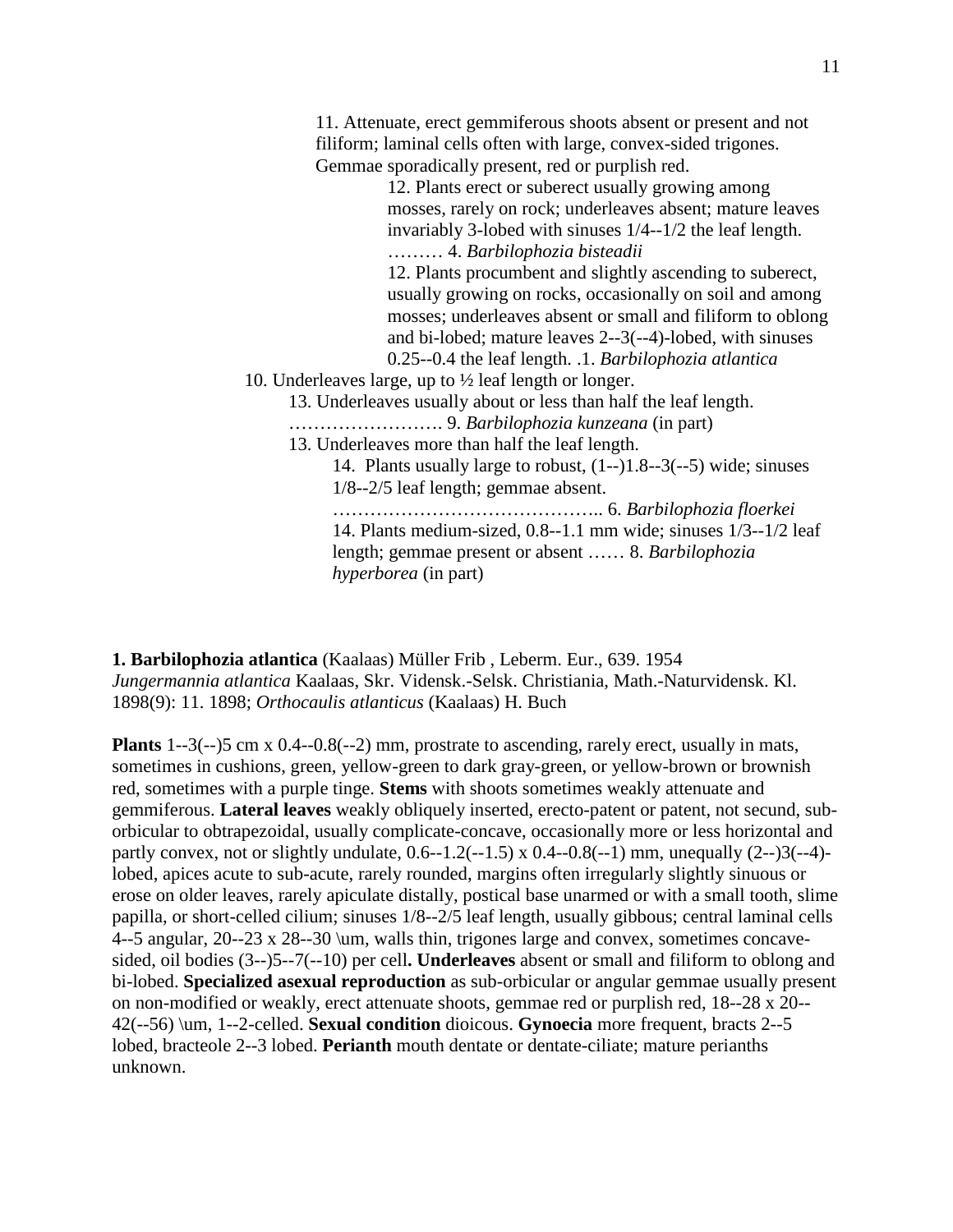Exposed to shaded, often calcareous rock, often in crevices, occasionally on soil and among mosses; arctic-alpine; 0--1000 m; Greenland; Nfld. and Labrador (Labr.), Nun., Ont., Que; Maine, N.H; Eurasia.

Traits characteristic of *Barbilophozia atlantica* are the arctic-alpine range, sometimes weakly attenuate gemmiferous shoots, red to purple gemmae, and large leaf cells usually with bulging trigones.

**2. Barbilophozia attenuata** (Martius) Loeske, Verh. Bot. Vereins Prov. Brandenburg 49: 37. 1907

*Jungermannia attenuata* fo. *attenuata* Martius, Fl. Crypt. Erlang., 177. 1817; *Neoorthocaulis atenuata* (Martius) L. Söderström, De Roo & Hedderson; *Orthocaulis attenuata* (Martius) A. Evans

**Plants** 1--3 (--5) cm x 0.7--1.8 mm, prostrate to sub-erect, in mats, green or yellow-green, sometimes brownish or with a red tinge. **Stems** commonly developing filiform, innovations from shoot apices. **Lateral leaves** somewhat obliquely inserted, spreading, sub-quadrate or obtrapezoidal, 0.7--0.9 x 0.7--0.8(--1) mm, (2--)3(--4)-lobed, lobes concave or straight-sided, apices acute to sub-acute, sometimes apiculate, postical base unarmed, sinuses 1/3--1/4 leaf length, rarely weakly gibbous; central laminal cells 4--5 angular, 15--20 x 15--25 \um, walls thin or slightly thickened, trigones absent or small, sometimes large, usually concave, oil bodies (3-- )6--10 per cell**. Underleaves** absent or represented by small cilium. **Specialized asexual reproduction** as polymorphous gemmae on filiform, often erect innovations bearing imbricate, weakly tri-lobate leaves, gemmae green, sometimes orange or weakly vinaceous in exposed sites; 18--22 x 22--35 \um, 1--2-celled. **Sexual condition** dioicous. **Gynoecia** with bracts 3--5 lobed, bracteole 2--4 lobed. **Perianth** cylindrical or oblong-cylindrical, plicate, mouth laciniate and ciliate.

Boulders and ledges, talus and rocky slopes, decaying wood; 0--2000 m; Greenland; Alta., B.C., N.B., Nfld. and Labr. (Nfld., Labr.), N.S., Nun., Ont., Que.; Alaska, Colo., Conn., Idaho, Maine, Mass., Mich., Minn., Mont., N.H., N.Y., N.C., Penn., Tenn., Vt., Va., Wash., W.Va., Wis., Wyo.; Eurasia; Atlantic Islands (Azores).

*Barbilophozia attenuata* commonly has attenuate gemmiferous shoots as does *B. atlantica* but the attenuation is abrupt and narrow, not gradual and indistinct as in the latter species. Additional distinctive traits are the relative lack of postical cilia and the small laminal cells of *B*. *attenuata.*

**3. Barbilophozia barbata** (Schmidel ex Schreber) Loeske, Verh. Bot. Vereins Prov. Brandenburg 49: 37. 1907 F *Jungermannia barbata* Schmidel ex Schreber, Spic. Fl. Lips., 107. 1771

**Plants** 3--8 cm x 2--5 mm, prostrate, sometimes ascending distally, in loose mats, dark green or green, sometimes brownish green, rarely brown. **Stems** without distinctive innovations. **Lateral leaves** obliquely inserted, wide-spreading, obcuneate-quadrate and nearly symmetric, usually lying almost parallel to stem, only slightly narrowed to the base, up to (0.8--)1--1.8(--1) mm, (3-- )4-lobed, lobes +/-triangular, sub-equal in size with lateral ones slightly smaller, slightly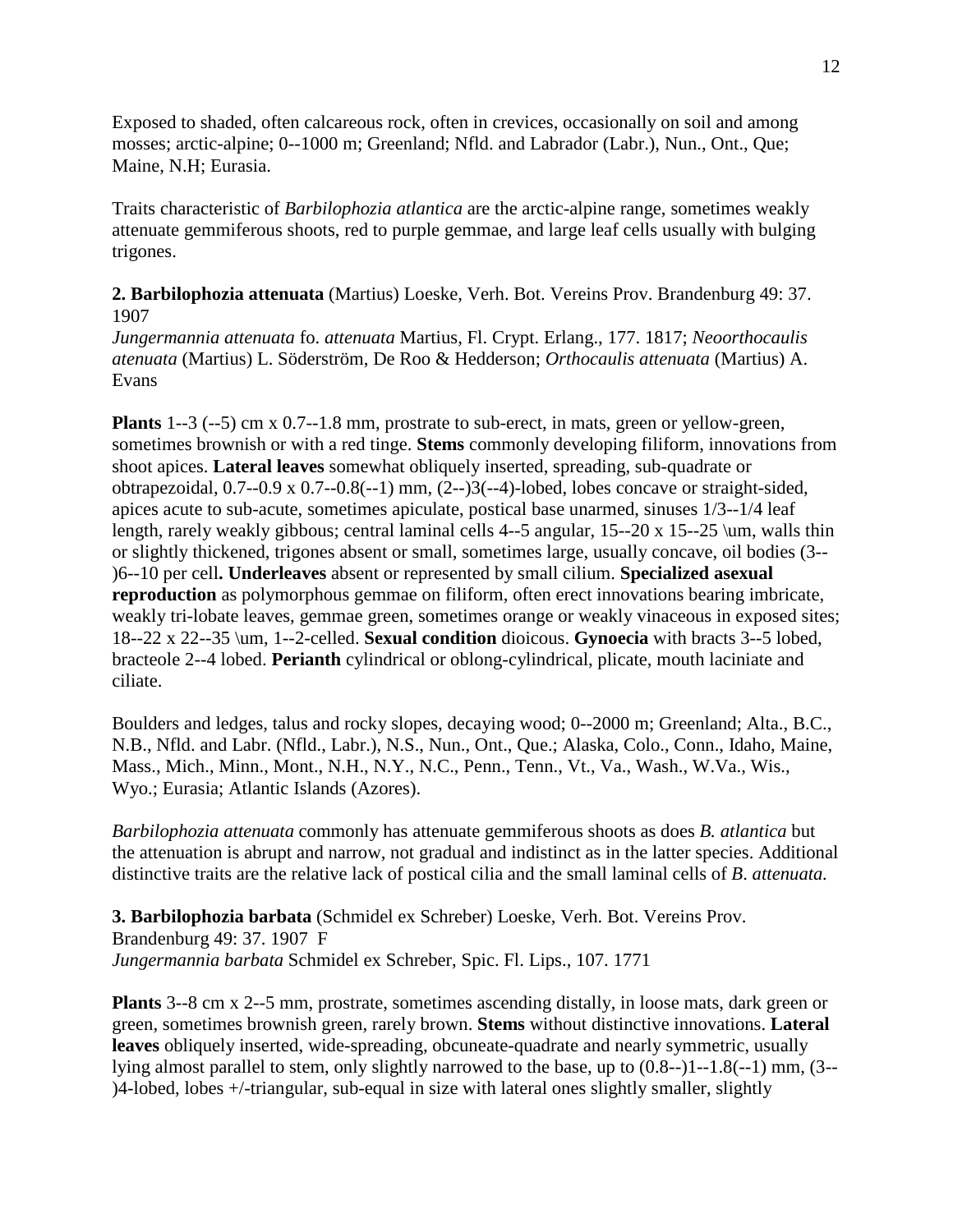concave, or straight-sided, apices obtuse to sub-acute, not mucronate, postical base unarmed, sinuses 1/6--1/4 leaf length, not or slightly gibbous; central laminal cells rounded-polygonal, 20-- 25 x 23--30 \um, walls thin, trigones absent or small and concave, oil bodies 4--9(--12) per cell**. Underleaves** absent or minute, subulate or lanceolate, usually 2-fid. **Specialized asexual reproduction** rare as reddish-yellow, angulate gemmae, 1--2-celled. **Sexual condition** dioicous. **Gynoecia** with bracts 3--5 lobed, bracteole 2--4 lobed. **Perianth** oblong-cylindrical, deeply plicate, mouth crenulate or dentate. **Capsule** wall 4-stratose.

Cliffs and outcrops, crevices and ledges, loamy or rocky banks, humus, peaty depressions; 0-- 1000 m; Greenland; Miquelon; Alta., B.C., N.B., Nfld. and Labr. (Nfld.), N.S., N.W.T., Nun., Ont., Que., Sask., Yukon; Alaska, Ariz., Colo., Conn., Idaho, Ind., Maine, Mass., Mich., Minn., Mont., N.H., N.M., N.Y., N.C., Penn., Vt., Va., Wash., Wis., Wyo.; Eurasia; Atlantic Islands (Iceland).

The nearly quadrate leaves lying almost parallel to stem make *Barbilophozia barbata* the most easily recognized species in the genus. The triangular leaf lobes lack terminal mucros, and the underleaves are absent or very small.

**4. Barbilophozia binsteadii** (Kaalaas) Loeske, Hedwigia 49: 13. 1909 *Jungermannia binsteadii* Kaalaas, Skr. Vidensk.-Selsk. Christiana, Math.-Naturvidensk. Kl. 1898(9): 9. 1898; *Lophozia binsteadii* (Kaalaas) A. Evans; *Neoorthocaulis binsteadii* (Kaalaas) L. Söderström, De Roo & Hedderson

**Plants** 1--3 cm x 0.5--1.2 mm, erect or suberect usually among mosses, often crowded and more or less caespitose, golden-brown to chestnut brown. **Stems** without distinctive innovations, seldom with gemmiferous shoots. **Lateral leaves** obliquely inserted, sub-erect and concave (cuplike), sub-quadrate or narrowly obtrapezoidal, usually imbricate and dorsally more or less secund,  $0.6-0.9(-1.1) \times 0.7-0.95$  mm,  $(2-)3$ -lobed, lobes sub-equal in shape, apices acute, postical base unarmed, sinuses 1/4--1/2 leaf length, usually weakly gibbous; central laminal cells rounded-polygonal, 17--23 x (18--)24--30 \um, walls thin or slightly thickened, trigones large, convex, oil bodies mostly 3--6 per cell**. Underleaves** absent or reduced to slime papillae. **Specialized asexual reproduction** rare, as vinaceous red or deep metallic purple, angulate gemmae, 1--2-celled. **Sexual condition** dioicous. **Gynoecia** with bracts similar to lateral leaves but 3--5 lobed, bracteole large and 2-lobed. **Perianth** cylindrical-clavate, deeply plicate, mouth with small, ciliate-dentate lobes.

Tundra, bogs, peaty depressions, rarely on shaded rock, strongly associated with *Sphagnum* spp. and *Calypogeia sphagnicola*; arctic-alpine; 0--2000 m; Greenland; Alta., B.C., N.B., Nfld. and Labr. (Labr.), N.S., Nun., Que., N.W.T., Yukon; Alaska; n Eurasia.

*Barbilophozia binsteadii* is distinguished by its mostly erect plants usually among mosses, the usually 3-lobed, rather cupped leaves with narrow, deep sinuses and narrow lobes, and leaf cells with large trigones. Underleaves are absent.

**5. Barbilophozia cavifolia** (H. Buch & S. Arnell) Stotler & Crandall-Stotler, Bryologist 80: 426. 1977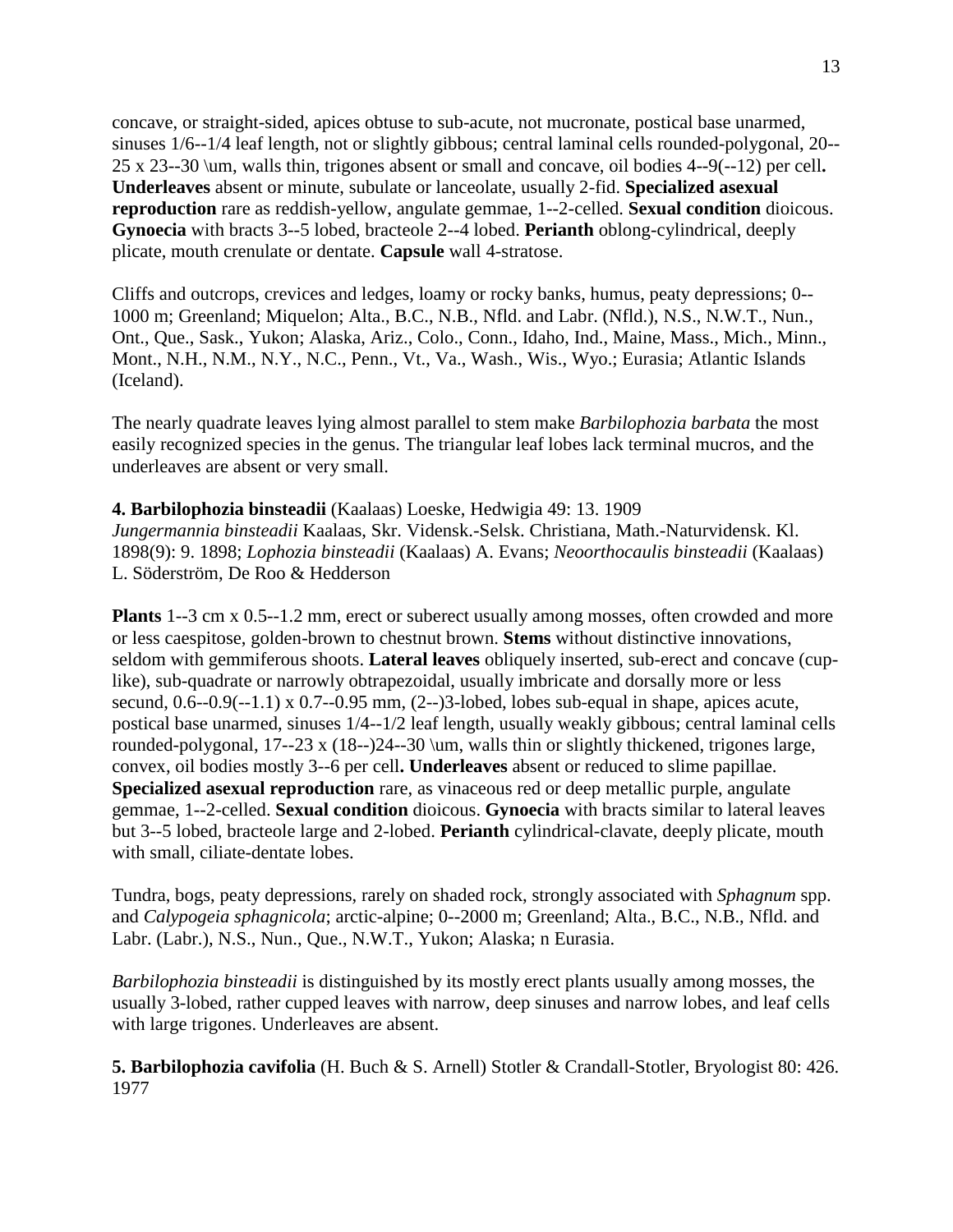*Orthocaulis cavifolius* H. Buch & S. W. Arnell, Memoranda Soc. Fauna Fl. Fen. 26: 71. 1951; *Anastrophyllum cavifolium* (H. Buch & S.W. Arnell) Lammes; *Lophozia cavifolia* (H. Buch & S. W. Arnell) R. M. Schuster

**Plants** 1--3 cm x 0.7--1.1 mm, erect or suberect among mosses, brown to reddish-brown, green in shaded sites. **Stems** without distinctive innovations. **Lateral leaves** almost transversely inserted, widely spreading, more or less hemispheric, usually remote to contiguous and antically more or less secund, strongly concave, 0.65--0.9 x 0.5--0.95(--1.2) mm, 2(--3 rarely 4) lobed, lobes sub-equal in shape, apices obtuse, incurved, postical base unarmed, sinuses 1/3--1/4 leaf length, not gibbous; central laminal cells mostly 4-sided and isodiametric or short-rectangular, 22--28 x 25--35(--40) \um, walls thin or slightly thickened, trigones large, usually convex, oil bodies (2--)6--8(--12) per cell**. Underleaves** usually absent or minute, linear-subulate or linearlanceolate, usually 2-lobed. **Specialized asexual reproduction** sparse as reddish brown, angulate gemmae, (1--)2-celled. **Sexual condition** dioicous. **Gynoecia** unknown.

Tundra, peatlands, amongst other mosses; Arctic; 0--200 m; Greenland; Eurasia.

*Barbilophozia cavifolia* is characterized by mostly 2-lobed leaves that are strongly concave and nearly hemispheric, with laminal cells usually having large, convex-sided trigones. This species resembles robust *Sphenolobus minutus* from which it is distinguished by (4--5)6--8(--12) oil bodies per cell.

**6. Barbilophozia floerkei** (Weber & D. Mohr) Loeske, Verh. Bot. Vereins Prov. Brandenberg 49: 37. 1907

*Jungermannia floerkei* F. Weber & D. Mohr. Bot. Taschenb., 410. 1807; *Orthocaulis floerkei* (F. Weber & D. Mohr) H. Buch

**Plants**  $2-5(-10)$  cm x  $(1-1)1.8-3(-5)$  mm, prostrate, suberect, or erect, in mats, often intertwined with mosses, pale or yellow- green to dark green, sometimes brownish green. **Stems** without distinctive innovations. **Lateral leaves** obliquely inserted, patent, spreading, or subsquarrose, subquadrate to sub-rectangular, nearly orbicular, or obtrapezoidal, imbricate, concave or convex, sometimes undulate, (0.5--)0.9--2 x (0.5--)1--1.5 mm, (2--)3(--4)-lobed, lobes subequal in size, apices obtuse to broadly-acute, postical base with 1--3(--6) relatively short cilia composed of +/-isodiametric cells, sinuses 1/8--2/5 leaf length, weakly to strongly gibbous; central laminal cells more or less rounded-polygonal, 16--20 x 20--26 \um, walls thin, trigones large and slightly convex to minute, oil bodies 2--6(--7) per cell**. Underleaves** large, 2-fid and divided to near base, short-ciliate near base, lobes lanceolate-acuminate and usually ending in a short cilium. **Specialized asexual reproduction** absent. **Sexual Condition** dioicous. **Gynoecia** with bracts 3--4(--7) lobed, bracteole 2-lobed. **Perianth** ovate-cylindrical, deeply plicate, mouth ciliolate or dentate.

On humus, boulders; 0--2000(--3100) m; Alta., B.C., Nfld. and Labr. (Nfld.), N.S., N.W.T., Nun., Que., Yukon; Alaska, Colo., Maine, Mont., N.H., N.Mex.. Vt., Wash., Yukon; South America (Peru); n. Europe.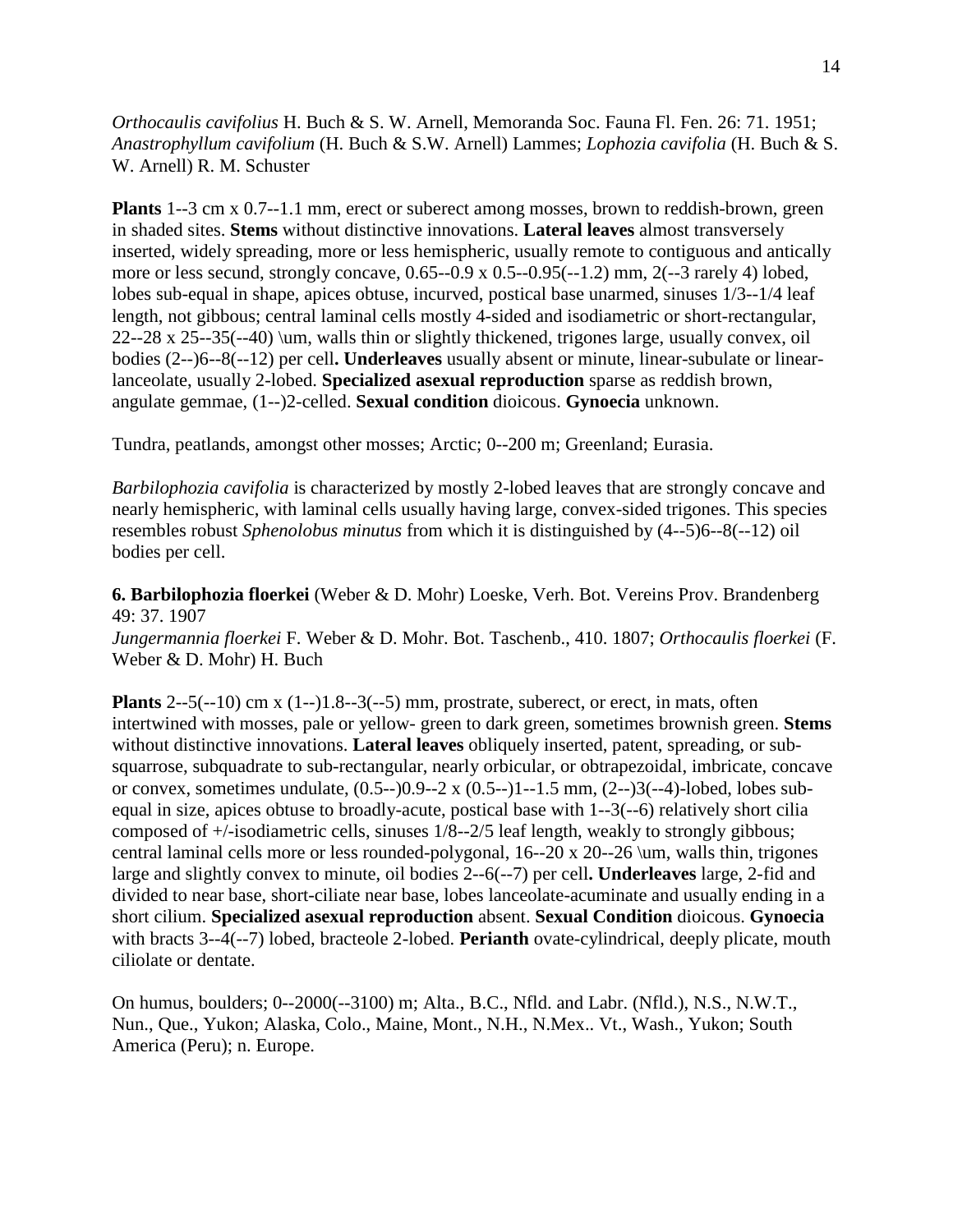*Barbilophozia floerkei* usually has subquadrate to sub-rectangular leaves with short cilia on postical margins, composed of near isodiametric cells, and the underleaves are relatively large. It lacks gemmae.

# **7. Barbilophozia hatcheri** (A. Evans) Loeske, Verh. Bot. Vereins Prov. Brandenburg 49: 37. 1907

*Jungermannia hatcheri* A. Evans, Bull. Torrey Bot. Club 25: 417. 1898

**Plants** 2--5 cm x 1--2(--3) mm, prostrate, suberect, or erect, in patches or mats, green or brown, sometimes brownish green. **Stems** without distinctive innovations. **Lateral leaves** obliquely inserted, patent or spreading, shape variable, mostly obtrapezoidal, approximate or imbricate, more or less flat, 1--1.5(--2) x 1--1.3 mm, (3--)4-lobed, lobes sub-equal in size with lateral ones smaller, apices acute or obtuse, usually with distal apiculus, rarely with short mucros, postical base with 2--3(--6) relatively short cilia usually composed of elongate-rectangular cells, sinuses 1/5--2/5 leaf length, gibbous or not; central laminal cells quadrate or hexagonal, 20--26 x 18--25 \um, walls thin, trigones small to medium-sized, slightly convex, oil bodies 2--5(--10) per cell**. Underleaves** large, usually 2-fid and divided to near base, or lanceolate, 10--16 cells wide proximally, long-ciliate at base, cilia often contorted, lobes lanceolate-acuminate, usually ending in a long cilium. **Specialized asexual reproduction** usually abundant as reddish brown, angulate gemmae, 2-celled. **Sexual condition** dioicous. **Gynoecia** with bracts 3--5-lobed, bracteole 2 or 3-lobed. **Perianth** ovoid-cylindrical, plicate, mouth short-dentate or short-ciliolate.

On cliffs. ledges, acidic or somewhat basic rock, particularly under spruce and fir; 300--3000 m elv.; Greenland; Alta., B.C., Nfld. and Labr. (Nfld. and Labr.), N.S., Nun., Ont., Que., Yukon; Alaska, Calif., Colo., Idaho, Maine, Mich., Minn., Mont., N.H., N.Y., N.C., Oreg., Tenn., Utah, Wash., Wyo.; South America (s Argentina); Atlantic Islands (Falklands); Eurasia; Antarctica.

*Barbilophozia hatcheri* is bipolar in distribution and the only species of the genus to occur in Antarctica. The leaves are usually 4-lobed and obliquely inserted. The leaf lobes are usually apiculate, and the postical bases have short cilia composed of elongate cells. The underleaves are large and bear cilia. This species is often confused with smaller plants of *B. lycopodioides*. It is also similar to *B. rubescens*. See comparative notes under those species.

**8. Barbilophozia hyperborea** (R. M. Schuster) Stotler & Crandall-Stotler ex Potemkin, Novosti Sist. Nizsh. Rast. 28: 148. 1992

*Lophozia floerkei* var. *hyperborea* R. M. Schuster, Bull. Natl. Mus. Canada 164: 21. 1959; *L. hyperborea* (R. M. Schuster) R. M. Schuster; *L. hyperborea* ssp. *helophila* R. M. Schuster; *Neoorthocaulis hyperboreus* (R. M. Schuster) L. Söderström, De Roos & Hedderson; *Orthocaulis hyperboreus* (R. M. Schuster) Konstantinova, Novosti Sist. Nizsh. Rast. 30: 112. 1995

**Plants** 1--2 cm x 0.8--1.1 mm, patent or suberect among other bryophytes, brown to brownishblack, sometimes with a red cast. **Stems** without distinctive innovations. **Lateral leaves** obliquely inserted, erect or sub-erect, oblong or obtrapezoidal, patent and imbricate, concave to concave-folded, 0.4--1 x 0.4--0.8 mm, (2--)3(rarely 4)-lobed, lobes sub-equal in size, often longer than wide, incurved, apices usually acute, sometimes obtuse, sometimes with distal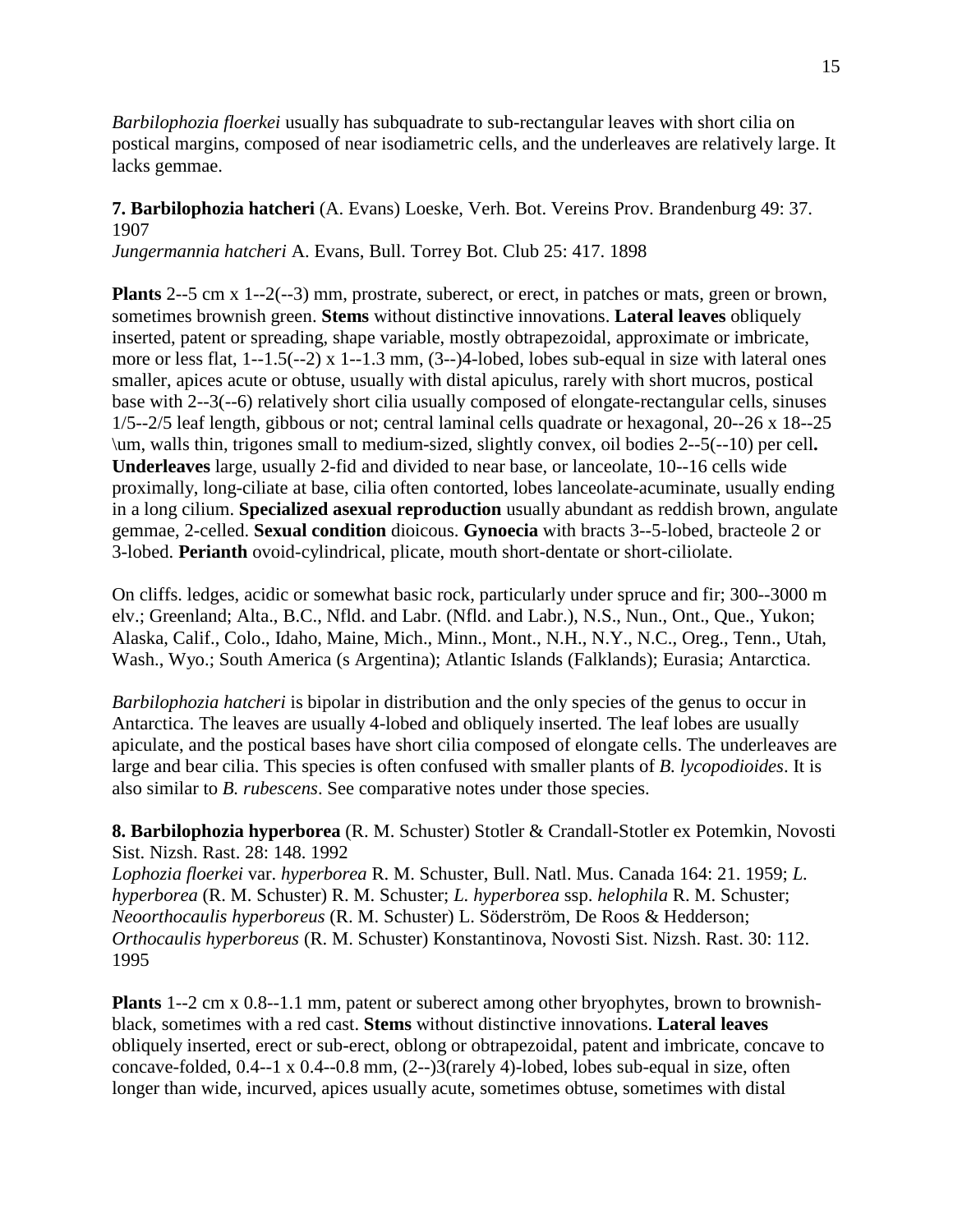apiculus, postical base with 1--3 short teeth, less often with short cilia, sinuses 1/3--1/2 leaf length, weakly to strongly gibbous; central laminal cells usually rounded-polygonal, 20--26 x 20- -28(--30) \um, walls thin, with coarse cuticles, trigones small to medium-sized, usually concave, oil bodies (4--)7--15 per cell**. Underleaves** large, rarely small to minute, 2-fid and divided to near base, toothed, sometimes ciliate or laciniate at base, lobes lanceolate-acuminate, usually ending in a long cilium. **Specialized asexual reproduction** absent or present. **Sexual condition** dioicous. **Gynoecia** with bracts 2--3-lobed, bracteole 2-lobed. **Perianth** ovoid, weakly plicate, mouth ciliate-dentate and lobulate-cililate.

Soil, rock; low elevations; Greenland; Nun.; Alaska.

*Barbilophozia hyperborea* is distinguished in part by brown coloration, leaves oblong or obtrapezoidal, with 1--3 short teeth on postical bases, and laminal cells with a coarse cuticle and many oil bodies per cell, and large underleaves.

- 1. Plants without a red coloration, underleaves large, gemmae absent ................................. 8a. *Barbilophozia hyperborea* subsp. *hyperborea*
- 1. Plants with a red coloration, underleaves small to minute, gemmae present ................... 8b. *Barbilophozia hyperborea* subsp. *helophila*

# **8a. Barbilophozia hyperborea** subsp. **hyperborea**

**Plants** without a red coloration. **Underleaves** usually large. **Specialized asexual reproduction** absent.

Wet sites, soil and shale below snow banks and fen-ice cliffs; moderate elevations; Greenland; Nun. (Ellesmere I.); Alaska; n Eurasia.

Specimens of *Barbilophozia hyperborea* fo. *paradoxa* R. M. Schuster, known from northern Greenland, apparently differ in having only 2--7 oil bodies per cell, coarse trigones, and nearly smooth laminal cell cuticle.

**8b. Barbilophozia hyperborea** subsp. **helophila** (R. M. Schuster & Damsholt) R. H. Zander, Phytoneuron 2020-17: 1. 2020.E

*Lophozia hyperborea* ssp. *helophila* R. M. Schuster & Damsholt, Phytologia 63: 325. 1987; *Neoorthocaulis hyperboreus* subsp. *helophilus* (R. M. Schuster & Damsholt) Stotler & Crandall-**Stotler** 

**Plants** with a red coloration. **Underleaves** small to minute. **Specialized asexual reproduction** by gemmae.

Wet sites, soil and rock; low to moderate elevations; s Greenland.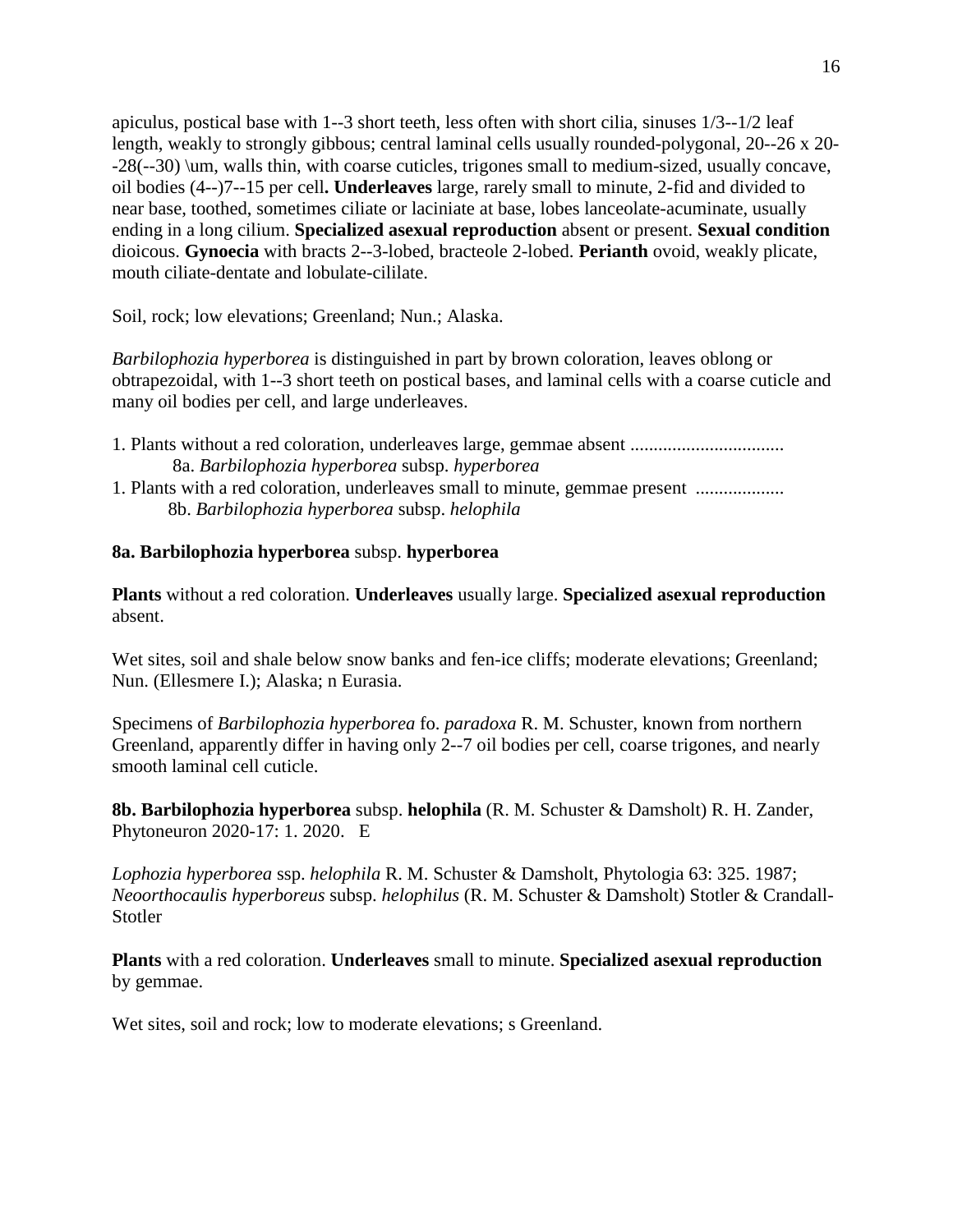*Barbilophozia hyperborea* subsp. *helophila* is restricted to southern Greenland, and was distinguished by R. M. Schuster and K. Damsholt (1987) from the typical subspecies by the key traits above.

SELECTED REFERENCE Zander, R.H. 2020. A new combination in *Barbilophozia* for *Lophozia hyperborea* subsp. *helophila* (Scapaniaceae, Marchantiophyta) of Greenland, with macroevolutionary justification. Phytoneuron 2020-17: 1–3.

**9. Barbilophozia kunzeana** (Hübener) Müll. Frib., Mitteil. Badischen Landesver. Naturk. Naturschutz, N. F. 4: 431. 1944

*Jungermannia kunzeana* Hueberner, Hepaticol. Germ., 115. 1834; *Lophozia kunzeana* (Huebener) A. Evans; *Orthocaulis kunzeanus* [\(Huebener\) H. Buch;](https://www.tropicos.org/Name/35209890) *[Schljakovia](https://www.tropicos.org/Name/100355659) kunzeana* [\(Huebener\) Konstantinova & Vilnet](https://www.tropicos.org/Name/100355659)

**Plants** 2--5(--8) cm x 0.6--1.5 mm, erect or ascending, solitary or in patches, often intertwined with mosses, yellow-brown to chestnut brown, sometimes bright green. **Stems** without distinctive innovations. **Lateral leaves** obliquely to nearly transversely inserted especially distally, patent or spreading, sometimes upper portions nearly erect, sub-quadrate to nearly orbicular, approximate to sub-imbricate, concave or convex, 0.6--0.8(--1) x 0.6--0.9(1.2) mm, 2(- - rarely 3)-lobed, lobes sub-equal in size, apices obtuse to rounded, occasionally acute, rarely apiculate, usually incurved, postical base usually unarmed, rarely with a short cilium or tooth, sinuses (1/6--)1/4 – 1/2 leaf length, gibbous; central laminal cells more or less isodiametric, less often short-rectangular, rounded-polygonal, 17--20 x 21--26 \um, walls thin, trigones small, concave, rarely convex, oil bodies (1--)2--4(--5) per cell**. Underleaves** small, 2-fid and divided to near base, sometimes undivided, lobes lanceolate, sometimes with 1(--3) basal teeth. **Specialized asexual reproduction** uncommon, yellow-green, brown, or orange-brown angulate gemmae, 1--2-celled. **Sexual condition** dioicous. **Gynoecia** with bracts larger than lateral leaves, 3--4(--6) lobed, bracteole 2-lobed. **Perianth** oblong-ovoid, plicate, mouth dentate-serrate, teeth ciliate.

On wet peat over rock, soil, arctic-alpine, heath; 0--1500 m elev.; Greenland; B.C., N.W.T., Nun., Ont., .Sask., Que., Yukon; Alaska, Colo., Maine, Mich., Minn., N.H., N.Y.; Eurasia.

Females plants of *Barbilophozia kunzeana* are usually larger than male plants. The leaves lack postical cilia and are largely 2-lobed.

**10. Barbilophozia lycopodioides** (Wallroth) Loeske, Verh. Bot. Vereins Prov. Brandenburg 49: 37. 1907

*Jungermannia lycopodioides* Wallroth, Fl. Crypt. Germ. 1: 76. 1831

**Plants** 2--5(--10) cm x 1.5--3(--5) mm, prostrate, sometimes suberect, in mats, often intertwined with mosses, green, pale green, or stramineous yellow, rarely brownish. **Stems** without distinctive innovations. **Lateral leaves** obliquely inserted, spreading, obtrapezoid, asymmetrical, imbricate, usually undulate, sometimes crispate, 2--3 x 1.5--2 mm, (rarely 3--)4-lobed, lobes subequal in size, apices obtuse, sometimes broadly acute, usually with 1--3 celled mucros, often longest on postical lobe, postical base with 4--7 long and slender cilia composed of elongate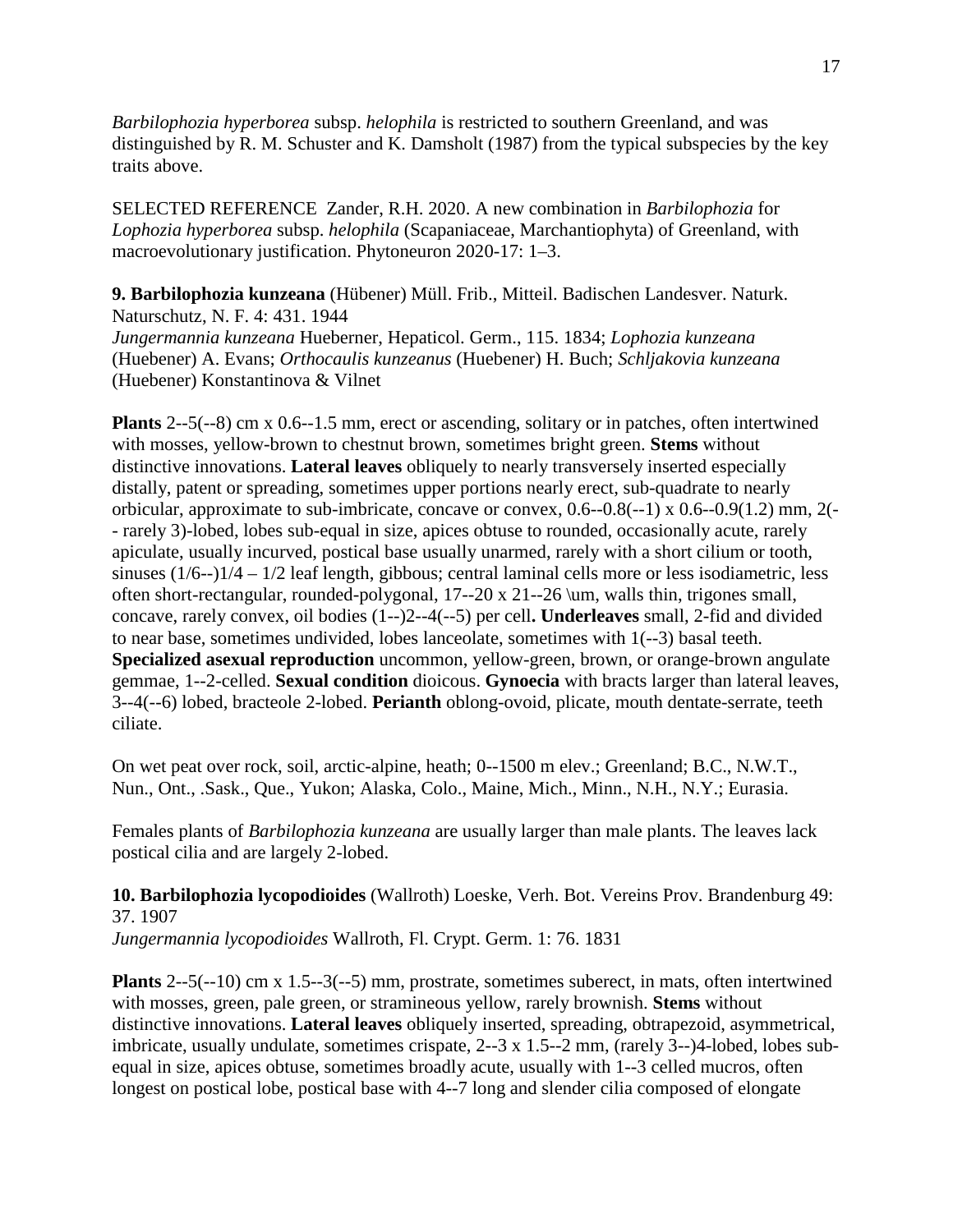cells, sinuses 1/10--1/4 leaf length, weakly to strongly gibbous; central laminal cells roundedpolygonal or short-rectangular, 20 x 25--28 \um, walls thin, trigones large and slightly convex to minute, oil bodies 2--5(--10) per cell**. Underleaves** large, 2-fid and divided to near base, rarely lanceolate, strongly ciliate, cilia (3--)5--7(--8) long and tortuous, lobes lanceolate-acuminate and ending in a long cilium. **Specialized asexual reproduction** rare as reddish-brown, angulate gemmae, 2-celled. **Sexual Condition** dioicous, usually sterile. **Gynoecia** with bracts 4--5 lobed, bracteole 2(--4)-lobed. **Perianth** ovate-cylindrical, plicate, mouth dentate. **Capsule** wall 3 stratose.

On well-drained humus, rock walls, ledges; 0--1500 m elv., Greenland; Alta., B.C., Nfld. & Labr. (Labr.), N.W.T., N.S., Que., Yukon; Alaska, Colo., Mont., N.Mex., Utah. Wash., Wyo.; Eurasia.

*Barbilophozia lycopodioides* has been confused with larger plants of *B. hatcheri*. The leaves of *B. lycopodioides*, however, are more shallowly lobed and the lobes broader and more strongly gibbous and are often tipped with a long mucro. Also, the antical leaf margins of *B. lycopodioides* across the mid-line of the stem, whereas those of *B. hatcheri* do not extend that far.

**11. Barbilophozia quadriloba** (Lindberg) Loeske, Hedwigia 49: 13. 1909 *Jungermannia quadriloba* Lindberg in Lindberg & Arnell, Kongl.l Svenska Vetensk.-Akad. Handl. (n. ser.) 23: 55. 1889; *Lophozia quadriloba* (Lindberg) A. Evans; *Orthocaulis quadriloba*  (Lindberg) A. Evans

**Plants** 0.6--2.5(--4) cm x 0.5--1.8 mm, erect, sometimes sub-erect or procumbent, in tufts or dense patches, fuscous or olive-green or brownish, sometimes with inky cast. **Stems** without distinctive innovations. **Lateral leaves** subtransversely inserted, spreading with lobes sub-erect or erect, obtrapezoidal, distant to contiguous, imbricate distally on stems, often concave and cupped, 1--1.5 x 0.5--1.3 mm, often wider than long, (rarely 2--3--)4(rarely--5)-lobed, lobes ovate-triangular, sub-equal in size, sometimes dorsal lobe larger, apices acute, postical base with 1--3 cilia or teeth, antical base less ornamented, with 1--3 teeth or short cilia, or not ornamented, sinuses 2/5--3/5 leaf length, often rounded and open near base on larger leaves, unevenly (wavy) gibbous; central laminal cells rounded-polygonal, 22--25(--35) x 18--24 \um, walls thin or slightly thickened, coarsely papillose with large, low papillae, trigones minute to large, rarely convex, oil bodies 4--9 per cell**. Underleaves** large, 2-fid and divided to near base, sometimes lanceolate and small, usually long- and short-ciliate at base, lobes linear-lanceolate, acuminate. **Specialized asexual reproduction** absent. **Sexual Condition** dioicous, usually sterile. **Gynoecia** with bracts 4--5 lobed, bracteole 2-lobed. **Perianth** oblong-obovoid, plicate, mouth lobulatedentate.

The unique trait of large, low papillae on the laminal cell wall cuticles, except in highly reduced forms, is characteristic of *Barbilophozia quadriloba.* This species is also distinctive in the usually 4-lobed leaves with deep sinuses, although some smaller plants have only 2- or 3-lobed leaves, and gemmae are absent. The var. *glareosa,* a reduced variant with mostly 3-lobed leaves with lobes little reflexed, was recently reduced to *Barbilophozia quadriloba* fo. *glareosa* (E. Jørgensen) Potemkin and is not recognized in the Flora. Likewise, the var. g*lareosa* fo.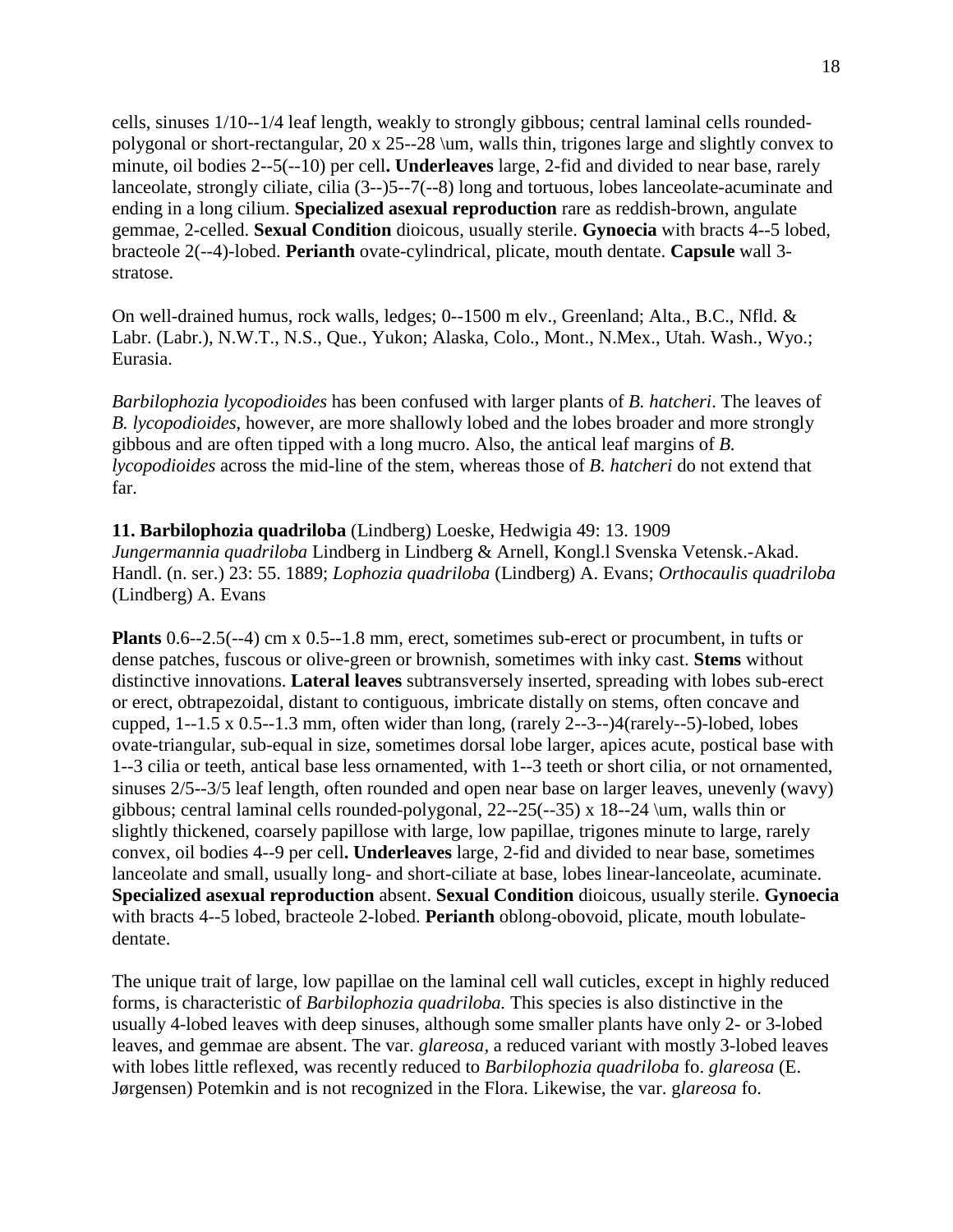*cephalozielloides* R. M. Schuster, an extremely reduced form of the variety, characterized by its 2-lobed lateral leaves, is not recognized. It resembles some species of *Cephaloziella* but is distinguished by its larger leaf cells and longer and lanceolate-lobed underleaves. Slender forms of *Chandonanthus setiformis* strongly resemble *B. quadriloba* but it is a warmer brown and clearly shiny when dry, and has dentate, more deeply divided leaf lobes.

On soil, humus; low to moderate elevations; Greenland; North America (Canada, n U.S.A.); Eurasia; Atlantic Islands.

- 1. Central leaf cells averaging 22--25 x 18--19 \um, with small, less distinct, rarely slightly convex trigones ......................................... 11a. *Barbilophozia quadriloba* var. *quadriloba*
- 1. Central leaf cells averaging 25--35 x 20--24 \um, with large and distinct, often convex trigones .......................................................... 11b. *Barbilophozia quadriloba* var. *collenchymatica*

# **11a. Barbilophozia quadriloba** (Lindberg) Loeske var. **quadriloba**

*Barbilophozia quadriloba* var. *glareosa* (E. Jørgensen) Lammes in T. Koponen, Isoviita & Lammes

Laminal cells averaging 22--25 x 18--19 \um, with small, less distinct, rarely slightly convex trigones.

On slopes below snow banks, thin soil or humus over basaltic or calcareous rock; 0--1300 m elv.; Greenland; B.C., Nfld. and Labr. (Nfld.); Nun., Ont.; Alaska, Mich.; Eurasia; Atlantic Islands (Iceland).

# **11b. Barbilophozia quadriloba** var. **collenchymatica** (R. M. Schuster) Stotler & Crand.-Statl. Bryologist 80: 410. 1977

*Lophozia quadriloba* (Lindb.) A. Evans var. *collenchymatica* R. M. Schuster, Hepat. Anthocerotae N. Amer. 2: 81. 1969; *Schljakovianthus quadrilobus* var. *collenchymaticus*  Konstantinova & Vilnet, Arctoa 18: 66. 2009 [2010]

**Laminal cells** averaging 25--35 x 20--24 \um, with large and distinct, often convex trigones.

On soil, humus; low to moderate elevations, Greenland.

**12. Barbilophozia rubescens** (R. M. Schuster & Damsholt) Karttunen & L. Söderström, Ann. Bot. Fenn. 29: 120. 1992 *Lophozia rubescens* R. M. Schuster & Damsholt, Phytologia 63: 325. 1987; *Barbilophozia hatcheri* var. *grandiretis* H. Buch ex Lammes

**Plants** 2--4 cm x 2.5--3.5 mm, prostrate or ascending, in loose tufts and patches, yellowish green to light brown, shoot apices, leaf bases, and underleaves usually red pigmented (purple or carmine). **Stems** without distinctive innovations. **Lateral leaves** obliquely inserted, densely imbricate with lobes incurved, obtrapezoidal to reniform, concave,  $1 - 1.5 \times 1 - 1.3(-2)$  mm,  $3(-$ 4)-lobed, lobes triangular, sub-equal in size with lateral ones smaller, apices acute, sometimes obtuse, usually with distal mucro, sometimes short-ciliate, postical base with 4--6(--7) long,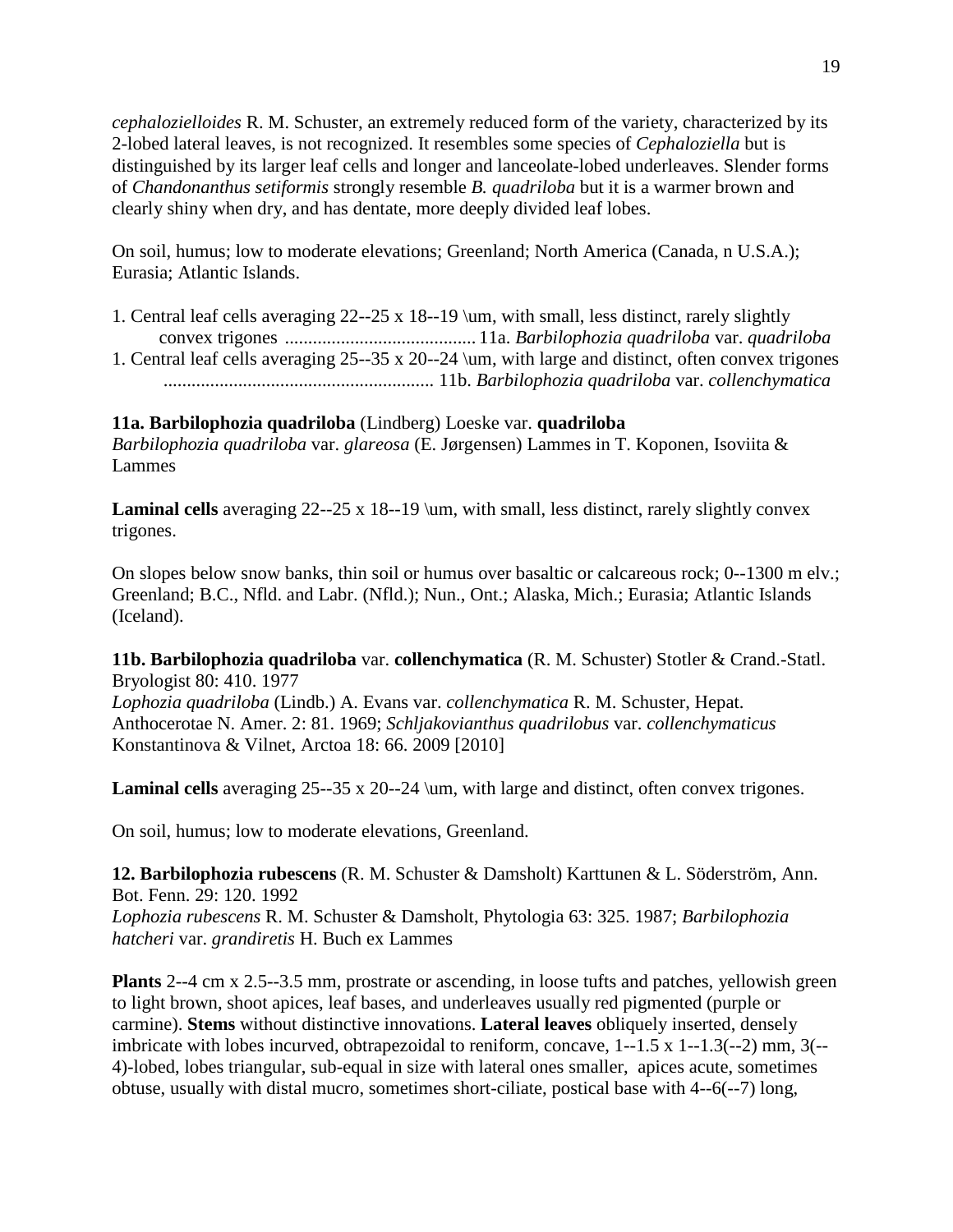contorted thread-like cilia usually composed of elongate-rectangular cells, sinuses 1/5--1/3(--1/2) leaf length, gibbous or not; central laminal cells quadrate to short-rectangular, (30--)32--35(--38) x 35--42/um, walls thin, trigones weakly developed to scarcely bulging, oil bodies 5--28 per cell. **Underleaves** indistinct, 2-lobed and divided up to ca. 0.9 of length, 4--6 cells wide proximally, with cilia on margins near apex or almost throughout, lobes lanceolate, ending a long cilium. **Specialized asexual reproduction** by gemmae, vinaceous, angular, 1--2-celled, rare. **Sexual condition** dioicous. **Gynoecia** with bracts 2-lobed, bracteole 2-lobed. **Perianth** ovoid, plicate, mouth with scattered 1--3-celled teeth.

On wet acidic or calcareous soil; low elevations; s Greenland; n Europe.

As implied by its epithet, *Barbilophozia rubescens* is distinguished in part by the commonly intensely red shoot apices, leaf bases, and underleaves. The leaves are 3(--4)-lobed, underleaves are present but small, and gemmae few or absent. *Barbilophozia rubescens* is similar to densely leaved plants of *B. hatcheri*. The leaves, however, are more shallowly lobed and the lobes broader and more strongly gibbous.

# EXCLUDED

*Barbilopholia sudetica* (Nees ex Huebener) L. Söderström, De Roo & Hedderson is in FNA treated as *Lophozia sudetica* (Nees ex Huebener) Grolle.

4. BIANTHERIDION (Grolle) Konstantinova & Vilnet, Arctoa 18: 67. 2009 [2010]

*Jamesoniella* sect. *Biantheridion* Grolle, Trans. Brit. Bryol. Soc. 4: 662. 1964

Marie L. Hicks

**Plants** prostrate to erect-caespitose when crowded, slightly laterally compressed, simple or with few branches, green to reddish-brown. **Stem** firm, cortex not differentiated; branches terminal. **Leaves** succubous, not especially soft, symmetrical, plane or undulate, unlobed, rounded or shallowly retuse, entire, upper base decurrent, lower base not decurrent; cell walls slightly thickened; trigones present, occasionally slightly bulging, marginal cells similar. **Underleaves** very small and sporatic on sterile shoots or absent. **Specialized asexual reproduction** absent. **Gynoecial** bracts closely enveloping base of perianth; perianth persistent, oblong-ovoid, distally plicate, narrowed to mouth.

Species 1 (1 species in the flora): Greenland, Europe, Asia.

The single species of *Biantheridion* has often been included in *Jamesoniella* (a synonym of *Syzygiella*, Adelanthaceae), on account of the presence of a few teeth on the bracts. Recent research has made it clear that it is not related to this primarily tropical family, but instead belongs in Scapaniaceae (A. A. Vilnet et al. 2010).

SELECTED REFERENCES. A. A. Vilnet, N. A. Konstantinova, and A. V. Troitsky. 2010. Molecular insight on phylogeny and systematics of the Lophoziaceae, Scapaniaceae, Gymnomitriaceae and Jungermanniaceae. Arctoa 19: 31--50.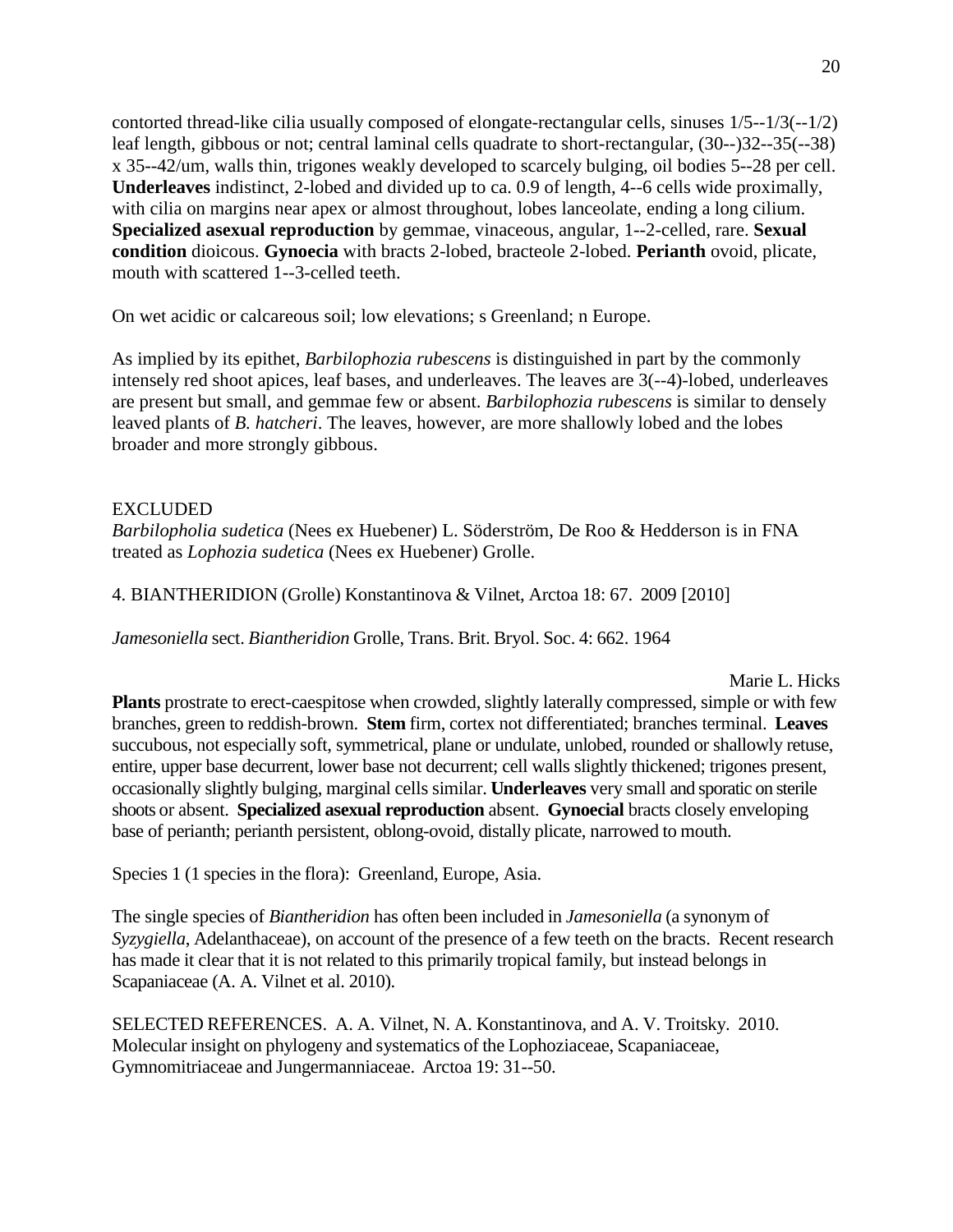# **1. Biantheridion undulifolium** (Nees) Konstantinova & Vilnet, Arctoa 18: 67. 2009 [2010]

*Jamesoniella schraderi* var. *undulifolia* Nees, Naturg. Eur. Leberm. 1: 306. 1833; *Jamesoniella undulifolia* (Nees) Müller Frib., *Crossogyna undulifolia* (Nees) Schljakov

**Plants** with shoots 1--3 cm x 1--1.5 mm. **Stems** 225--275 \um diam.; branches long; cortical cells 14--20 µm with thin walls, medullary cells slightly larger. **Leaves** imbricate, orbicular, wider than long, 0.8--0.85 x 0.95--1.1 mm, slightly concave, the larger leaves tending to be undulate; margins broadly rounded, entire, emarginate leaves occasional; median leaf cells 22--26 x 25--34 \um; marginal cells 20--25 µm; cuticle faintly verruculose; cell walls slightly thickened; trigones present, occasionally slightly bulging; oil bodies 6--12 per cell, spherical to ellipsoid, 4--5 x 6--8 \um, granular. **Underleaves** when present lanceolate or of slime papillae. **Androecia** terminal becoming intercalary; bracts in 4--6 pairs, imbricate, concave with an incurved tooth at dorsal base; antheridia two per bract, stalk 4-seriate. **Gynoecia** (frequently fertile) terminal on main shoot with large somewhat undulate subtending leaves; bracts large, up to 800 x 1200 \um, undulate, similar to distal leaves with small, obscure teeth on margins; bracteole free, large (to 650 \um), lanceolate with 1--2 teeth at base; perianth ovoid-oblong, inflated, contracted to plicate mouth with small 1--2 celled teeth or crenulate margin formed by elongate fingerlike cells.

Peaty soil in bogs or among mosses on tundra; low to high elevations; w and nw Greenland; Que.; n Europe; Asia (Russian Far East, Siberia).

The name *Jamesoniella schraderi* (Mart.) Schiffner has often been misapplied to this species.

5. LOPHOZIA (Dumortier) Dumortier, Recuel Observ. Jungerm., 17. 1835 [Greek *lophos,* crest, spike, alluding to angular ends of lobes]

Vadim Bakalin

*Jungermannia* sect. *Lophozia* Dumortier, Syll. Jungerm., 52. 1831; *Isopaches* H. Buch, *Lophoziopsis* Konstant. & Vilnet, *Obtusifolium* S. W. Arnell, *Oleolophozia* L. Söderström, *Protolophozia* (R. M. Schuster) Schljakov

**Plants** ca. 3--50 x 0.4--3 mm, prostrate to ascending, from pale green to rusty brown and purplish. **Stems** 0.1--0.5 mm in diameter, sparsely branching, transverse section with microcellous layer to 1/2\x stem thickness or not differentiated; rhizoids sparse to common, in indistinct fascicles, colorless to pale brown. **Leaves** succubous, inserted at various angles, distant to imbricate, spreading to appressed, flat to concave, divided by variously shaped sinus into 2(-- 3--4) lobes; lobes entire; cells commonly collenchymatous, walls usually thin, but sometimes thickened; oil bodies 2--40 per cell, biconcentric or not; underleaves commonly absent. **Specialized asexual reproduction** by gemmae in masses at apices of leaf-lobes or shots, absent in some species. **Sexual condition** mainly dioicous, rarely autoicous or paroicous. **Androecia** intercalary, 1--4-androus, antheridial stalk 1--2-seriate. **Gynoecia** terminal, female bracts in 1 pair. **Perianth** exerted  $1/2$ --3/4 $\chi$  its length, mainly cylindric, complicated at mouth, mouth dentate to ciliate and lobulate; perigynium totally absent. **Capsule** oval, walls 3--5-stratose,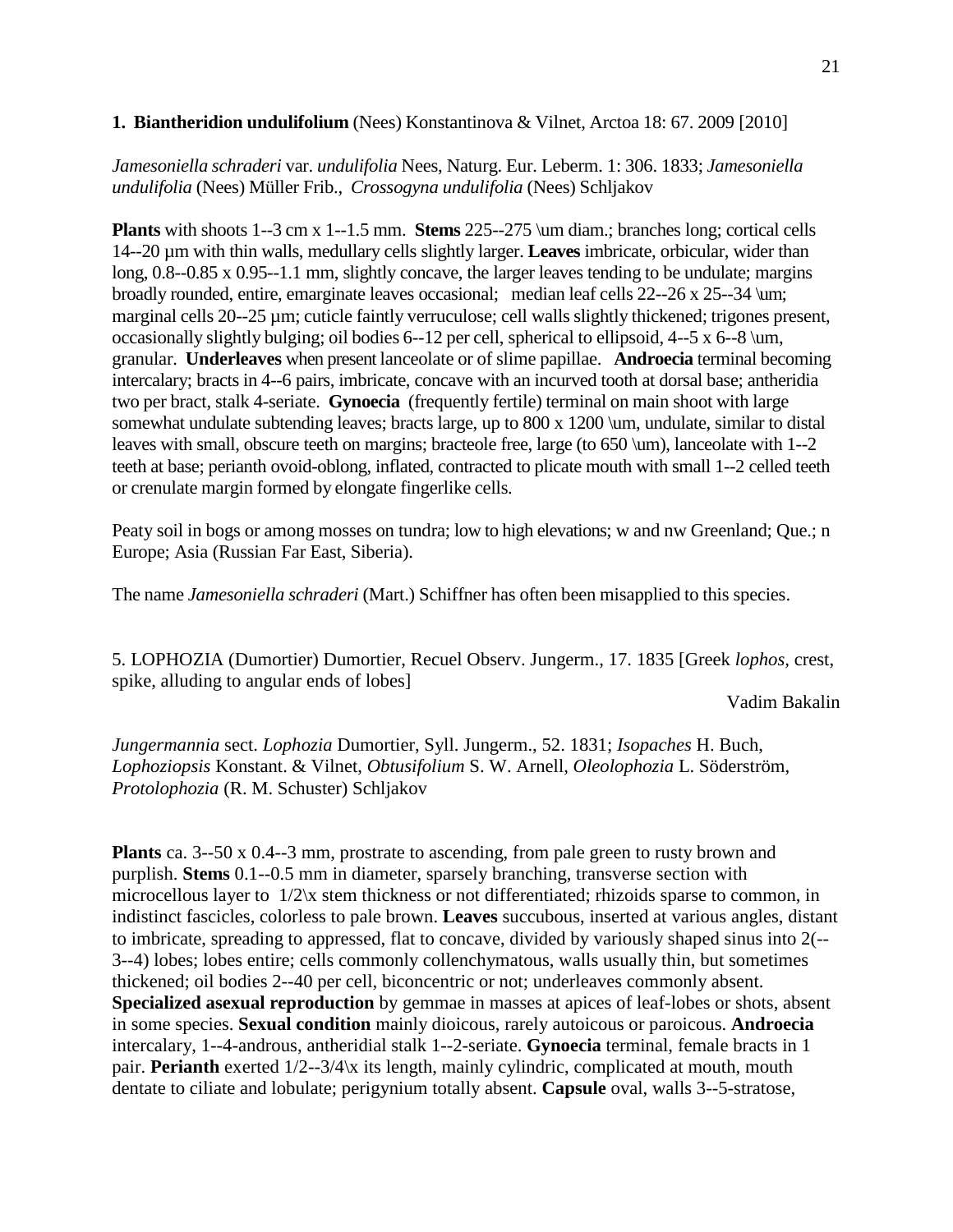exterior wall with nodular thickenings, interior wall with annular thickenings, reddish brown. **Elaters** 2-spiraled, reddish brown. **Spores** spheric, 7--18 \um, papillose, dark brownish.

Species ca. 60 (23 in the flora): North America, Central America, South America, Eurasia, Africa, Australia, Oceania, Antarctica.

SELECTED REFERENCES Bakalin V.A. 2005. Monograficheskaya obrabotka roda *Lophozia*  (Dumort.) Dumort. s. str. Moscow. Hong W. S. 2002. The distribution of *Lophozia* in North America west of the hundredth meridian. Lindbergia. 27: 49--62. Schuster R. M. 1969. *Lophozia*  (Dumort.) Dumort. In: R. M. Schuster. 1969. Hepaticae and Anthocerotae of North America. New York and London. Vol. 2.

1. Stem cross section with microcellous layer near ventral side.

2. Leaf lobes obtuse to rounded, cells of midleaf with many (to 50) small oil-bodies, underleaves filiform, commonly present but early deciduous, rarely absent, capsule wall (4- -)5-stratose . . . 5e. *Lophozia* subg. *Obtusifolium*, p. XX (in part)

2. Leaf lobes acute, or leaves only slightly retuse, cells of midleaf with (1--)3--40 oil bodies per cell, underleaves mainly absent, if present then simple, lanceolate, nearly the same width as stem, not deciduous, capsule wall 3(--4)-stratose.

3. Cells of midleaf usually 25--35 \um wide; gemmae colorless to red and purplish, rarely brown (if brown, then plants whitish, gemmae with long persistent, single, commonly biconcentric oil-body), perianth complicated at mouth, dentate to ciliate along margin . . . 5a. *Lophozia* subg. *Lophozia*, p. XX

3. Cells of midleaf usually 18--22 \um wide; gemmae brown; perianth narrowed to the mouth, mouth dentate, commonly ornamented by sharply elongated cells . . . 5c. *Lophozia* subg *Sudeticae*, p. XX

1. Stem cross section lacking a microcellous layer near ventral side.

4. Leaves subtransversely inserted, imbricate, stem only 0.10--0.15 mm in diameter, underleaves always absent . . . 5b. *Lophozia* subg. *Isopaches*, p. XX

4. Leaves inserted at various angles, not imbricate, stem as a rule more than 0.2 mm in diameter, underleaves present or absent.

5. Leaves 2--3(--4)-lobed, obliquely inserted, underleaves more or less regular in shape, plants monoicous, gemmae absent . . . 5d. *Lophozia* subg. *Protolophozia*, p. XX

5. Leaves 2--3-lobed, obliquely to subhorizontally inserted, underleaves commonly irregular, plants dioicous, gemmae present, sometimes absent, but in that case leaves nearly horizontally inserted and 2-lobate.

6. Leaves almost horizontally inserted, 2-lobed, lobes obtuse to rounded . . . 5e. *Lophozia* subg. *Obtusifolium*, p. XX (in part)

6. Leaves obliquely to subtransversely inserted, 2--3(--4)-lobed, acute . . . 5c. *Lophozia* subg. *Sudeticae*, p. XX

#### **5a. Lophozia** (Dumortier) Dumortier subg. **Lophozia**

**Plants** ca. 4--40 x 0.6--3 mm, ascending to prostrate, pale green-whitish to yellowish green, brown and purplish brown. **Stems** 0.1--0.5 mm in diameter, sparsely branching, transverse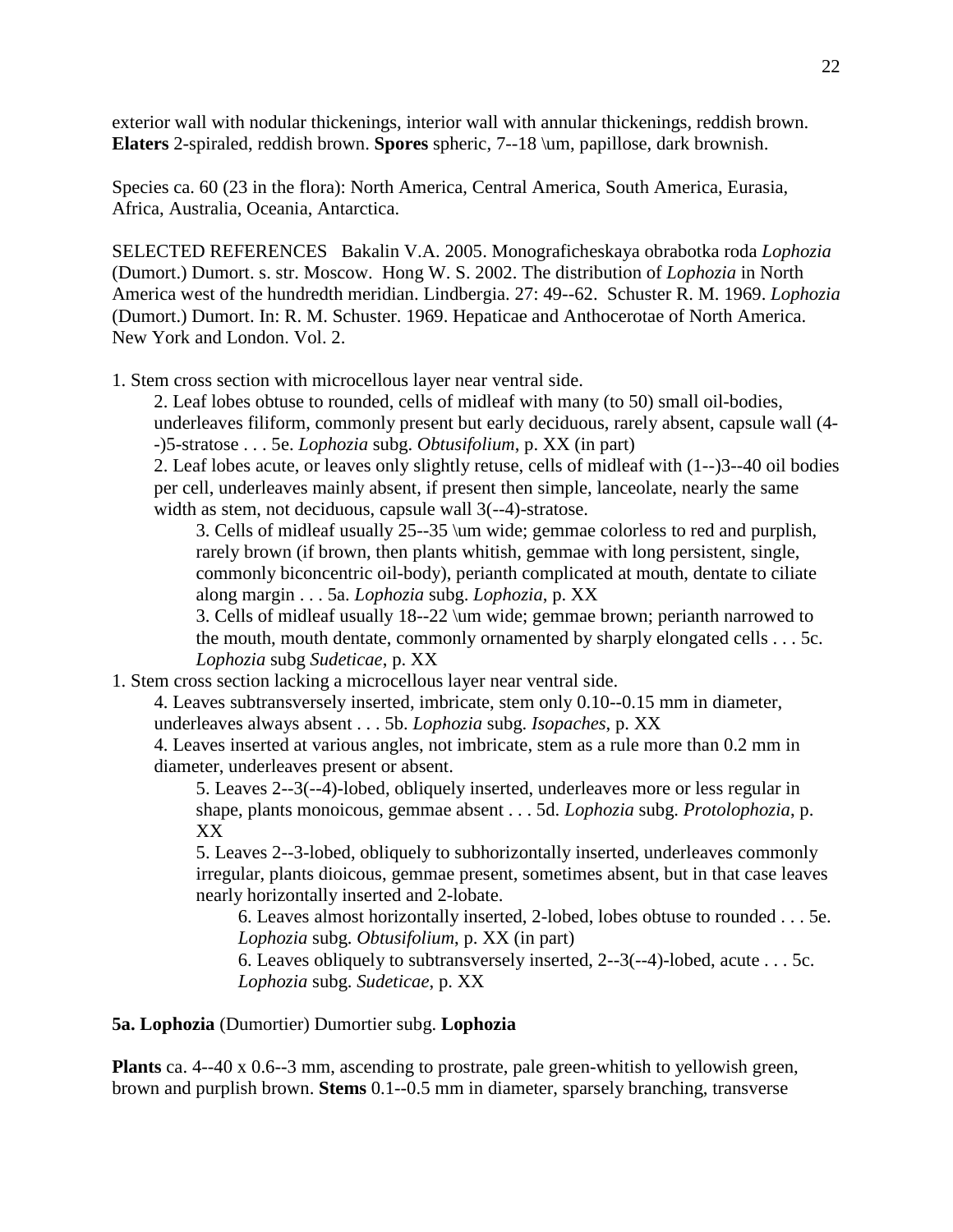section with microcellous layer to  $1/2x$  stem thickness, frequently present, but sometimes nearly absent depending on growth habit or ecological condition, outer cells of stem in cross section not or slightly thickened. **Leaves** transversely to subhorizontally inserted, more or less distant, spreading, 2(3--4)-lobed; cuticle smooth to papillose; underleaves rarely present, simple, lanceolate, nearly the same length as leaves. **Specialized asexual reproduction** by angular gemmae, with slightly to sharply thickened angles, colorless to red, occurring in all species. **Sexual condition** dioicous, rarely monoicous or paroicous. **Capsule** oval, wall 3(--4)-stratose, **Spores** spheric, 9--18 \um.

Species 22 (17 in the flora): North America, South America, Eurasia, Africa, Australia, Oceania, Antarctica.

1. Stems in cross section with thickened superficial cell walls along margin; mature gemmae colorless to greenish; antheridial bracts with entire margins . . . 5a.1. *Lophozia* sect. *Lophozia*, p. XX

1. Stems in cross section with thin cell walls throughout; mature gemmae red, reddish, carrot-red, brown, brown-orange to purplish; antheridial bracts sometimes with additional antical teeth . . . 5a.2. *Lophozia* sect. *Excisae*, p. XX

# **5a.1. Lophozia** sect. **Lophozia**

*Lophozia* sect. *Guttulatae* Schljakov; *Lophozia* sect. *Heteromorpha* R. M. Schuster; *Lophozia* sect. *Savicziae* Bakalin

**Plants** ca. 4--40 x 0.6--2 mm, ascending to prostrate, pale green-whitish to yellowish-green, brown and purplish-brown. **Stems** with outer cells in cross section slightly thickened. **Leaves** transversely to subhorizontally inserted, more or less distant, spreading, 2(--4)-lobed, oil-bodies biconcentric or not; cuticle smooth to papillose. **Specialized asexual reproduction** by colorless to greenish gemmae [brownish]. **Sexual condition** dioicous [monoicous]. **Antheridial** bracts with entire margins.

Species ca. 14 (10 in the flora): North America, Eurasia, Antarctica.

1. Leaves commonly 2--3-lobed, crispate-undulate; gemmae colorless, but sometimes violet. . . 3. *Lophozia heteromorpha*

1. Leaves uniformly 2-lobed, only very rarely 3-lobed, flattened to concave but margin neither undulate nor crispate; gemmae colorless to greenish, rarely with rose or brownish tinge.

2. Leaves only shallowly retuse at apex, base distinctly decurrent dorsally; perianth fusiform . . . 4. *Lophozia pacifica*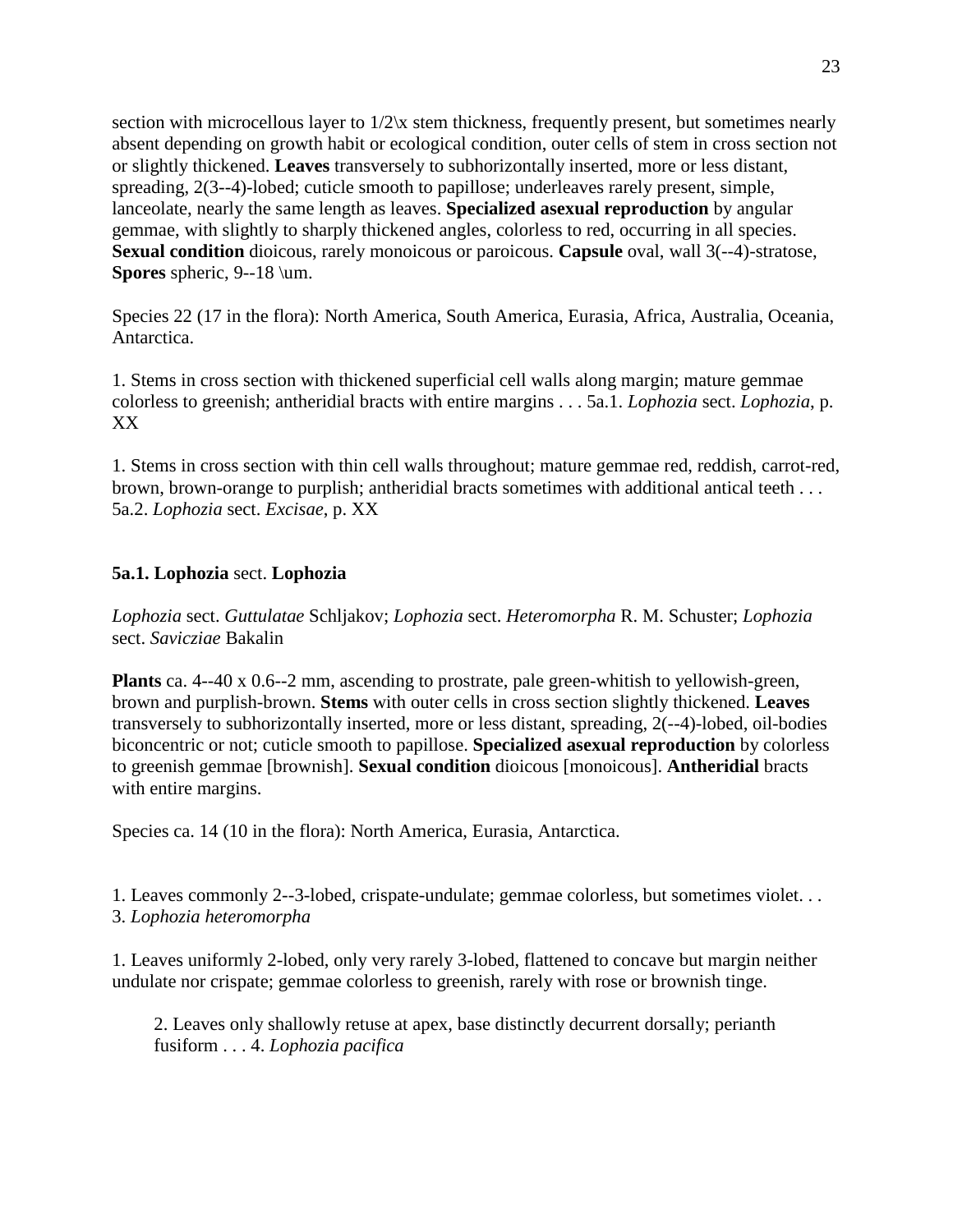2. Leaves clearly lobed with acute to weakly acute lobes, base not decurrent dorsally, perianth cylindric to subclavate.

3. Plants whitish, ascending; leaves erect-spreading with lobes deflexed from shoot apex; ventral side of stem brownish or the same color as the dorsal; epixylous . . . 1. *Lophozia ascendens*

3. Plants greenish to brown and purplish, prostrate to erect in dense patches; leaf lobes erect or rarely deflexed; ventral side of stem brown to purplish; epixylous or not.

4. Plants generally bright-green, more rarely yellowish, particularly when epixylous; mature leaves longer than wide.

5. Leaves flattened, leaf insertion line nearly straight, leaf lobes near apex deflexed. . . 7. *Lophozia silvicola*

5. Leaves grooved, leaf insertion line incurved from very oblique on ventral side to subtransverse dorsally, leaf lobes near apex upturned.

6. Midleaf cells ca. 22--26 \um wide with bulging trigones, near margin sometimes confluent; cuticle commonly striolate . . . 2. *Lophozia guttulata*

6. Midleaf cells ca. 22--33 \um wide, trigones triangular to convex, or if cell width less than 26 \um then trigones concave; cuticle commonly smooth.

7. Midleaf cells commonly more than 26 \um wide, trigones triangular to convex, oil-bodies biconcentric; perianth with teeth more than (3--)4 cells in length . . . 8. *Lophozia silvicoloides*

7. Midleaf cells commonly less than 26 \um wide, trigones concave, oil-bodies non-biconcentric; perianth with 1--2(--5) celled teeth . . . 9. *Lophozia ventricosa*

4. Plants generally yellow-brownish to brown, purplish and rusty-red; mature leaves wider than long.

8. Leaves grooved, leaf base semi-sheathing and leaf insertion line incurved from very oblique ventrally to subtransverse dorsally; leaf lobes near apex turned up to form ob-pyriform cap…. 9. *Lophozia ventricosa*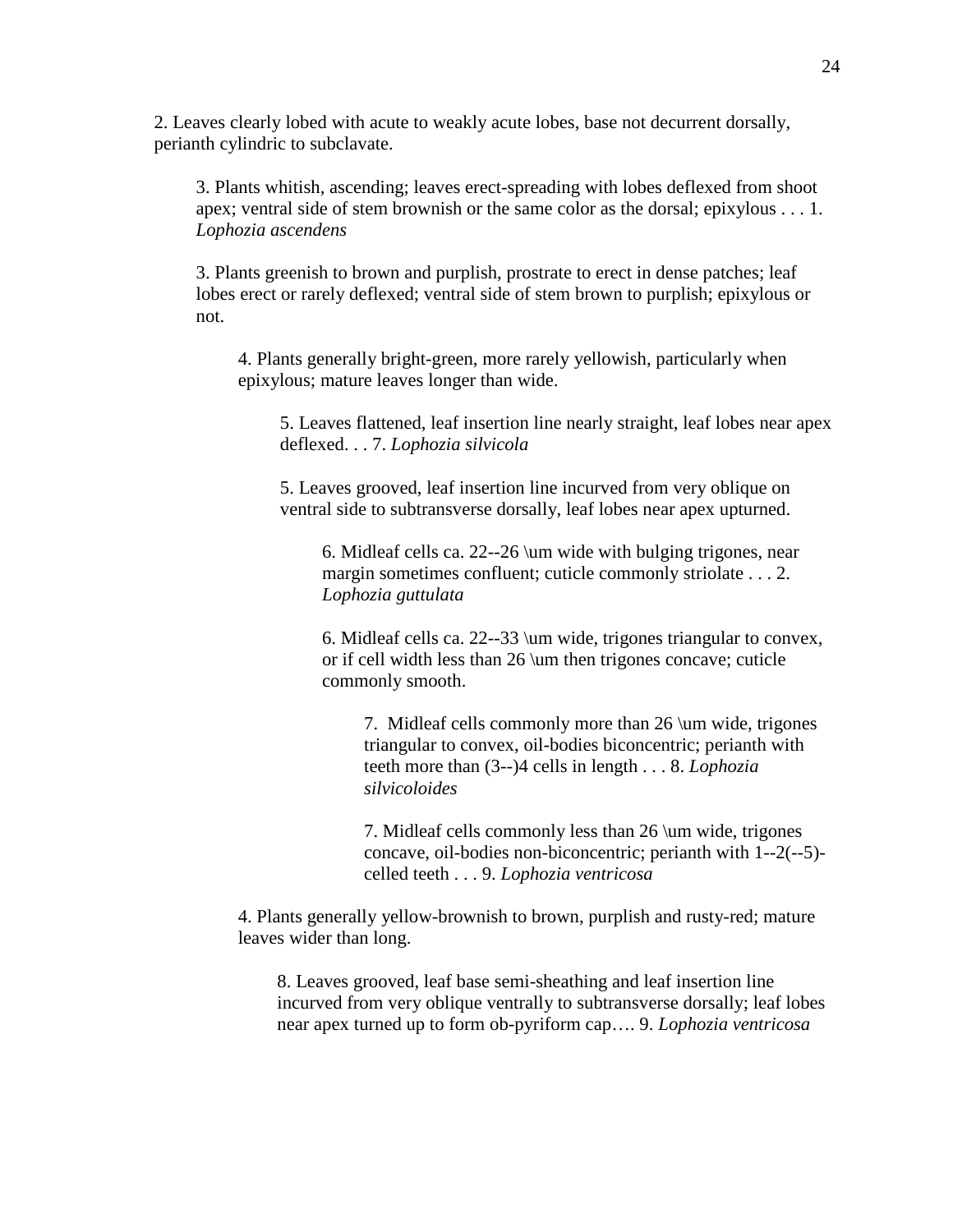8. Leaves flattened or cape-shaped but not grooved and base not semisheathing base, leaf insertion line nearly straight, leaf lobes near apex slightly incurved inside, leaves not forming ob-pyriform cap.

9. Leaves without trace of red or purple pigmentation, even dorsally.

10. Leaves obliquely inserted, frequently with deeply brownish colored leaf lobes near apex; oil-bodies biconcentric …. 6. *Lophozia schusterana*

10. Leaves subtransversely inserted, pigmentation of leaf lobes not different; oil-bodies non-biconcentric…. 10. *Lophozia wenzelii*

9. Leaves commonly with red, purple or purplish pigmentation, at least dorsally.

> 11. Midleaf cells mostly wider than 29 \um; gemmae penta- to polygonal with protruding angles; oil-bodies commonly more than 20 per cell, at least 50% of them biconcentric …. 5. *Lophozia savicziae*

11. Midleaf cells mostly narrower that 29 \um; gemmae 3--4(--5) angular with protruding angles; oil-bodies commonly less than 20 per cell, biconcentric…. 7. *Lophozia silvicola*

#### **Key to living perianthous plants**

1. Oil-bodies biconcentric.

2. Perianth mouth laciniate or ciliate, with cilia to (3--)4--6 cells in length…. 8. *Lophozia silvicoloides*

2. Perianth mouth dentate to shortly laciniate, with cilia not more than 3(--4) cells in length.

3. Oil-bodies more than 20 per cell, smooth, some homogenous non-biconcentric (not more than 50%); leaves subtransversely inserted….5. *Lophozia savicziae*

3. Oil-bodies less than 20 per cell, granulate; leaves obliquely to subhorizontally inserted.

4. Leaves mostly flattened and longer than wide; Arctic to Boreal zones…. 7. *Lophozia silvicola*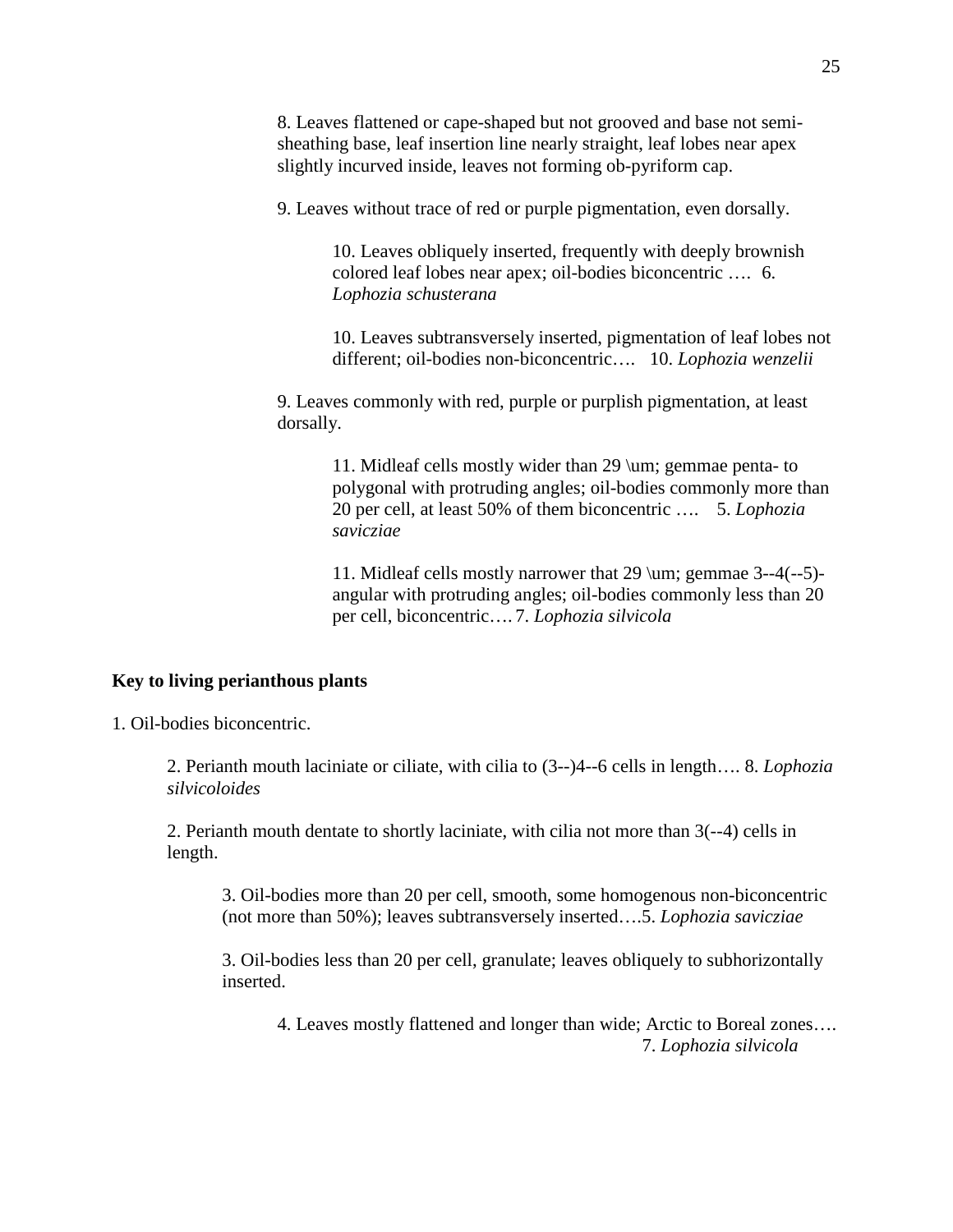4. Leaves concave, wider than long; chiefly Arctic … 6. *Lophozia schusterana*

- 1. Oil-bodies non-biconcentric.
	- 5. Perianth fusiform; leaves retuse, not distinctly 2-lobed…. 4. *Lophozia pacifica*
	- 5. Perianth cylindric to subclavate; leaves always distinctly lobed.

6. Perianth mouth laciniate to ciliate-laciniate with cilia more than (4--)5 cells in length…. 1. *Lophozia ascendens*

6. Perianth mouth dentate to ciliate with cilia shorter than 4 cells in length.

7. Leaves polymorphous 2--3(--4)-lobed, lanceolate, underleaves occasionally present; gemmae and distal portion of perianth sometimes with violet tint….<br>3. *Lophozia heteromorpha* 

7. Leaves uniformly 2(--3)-lobed; underleaves absent; no violet tint in gemmae or distal portion of perianth.

> 8. Leaves subtransversely inserted and oriented, strongly concave to cupped, wider than long; shoots not red pigmented…. 10. *Lophozia wenzelii*

> 8. Leaves obliquely inserted and oriented (rarely subtransversely, but then longer than wide), flattened to grooved, rarely concave, wider than long to longer than wide; shoots often reddish pigmented.

> > 9. Leaves longer than wide, characteristically grooved, trigones strongly convex to bulging; leaf cuticle sometimes striolate; perianth mouth ciliate with cilia 3--4 cells length …. 2. *Lophozia guttulata*

> > 9. Leaves wider than long (occasionally longer than wide, but then trigones concave and leaves flattened), flattened to concave and grooved, trigones concave to convex; leaf cuticle smooth; perianth mouth dentate or ciliate with cilia 3(--5) cells in length…. 9. *Lophozia ventricosa*

**1. Lophozia ascendens** (Warnstorf) R. M. Schuster, Bryologist, 55: 180. 1952

*Sphenolobus ascendens* Warnstorf, Hedwigia 57: 63. 1915; *Lophozia ciliata* Damsholt, Soederstroem & Weibull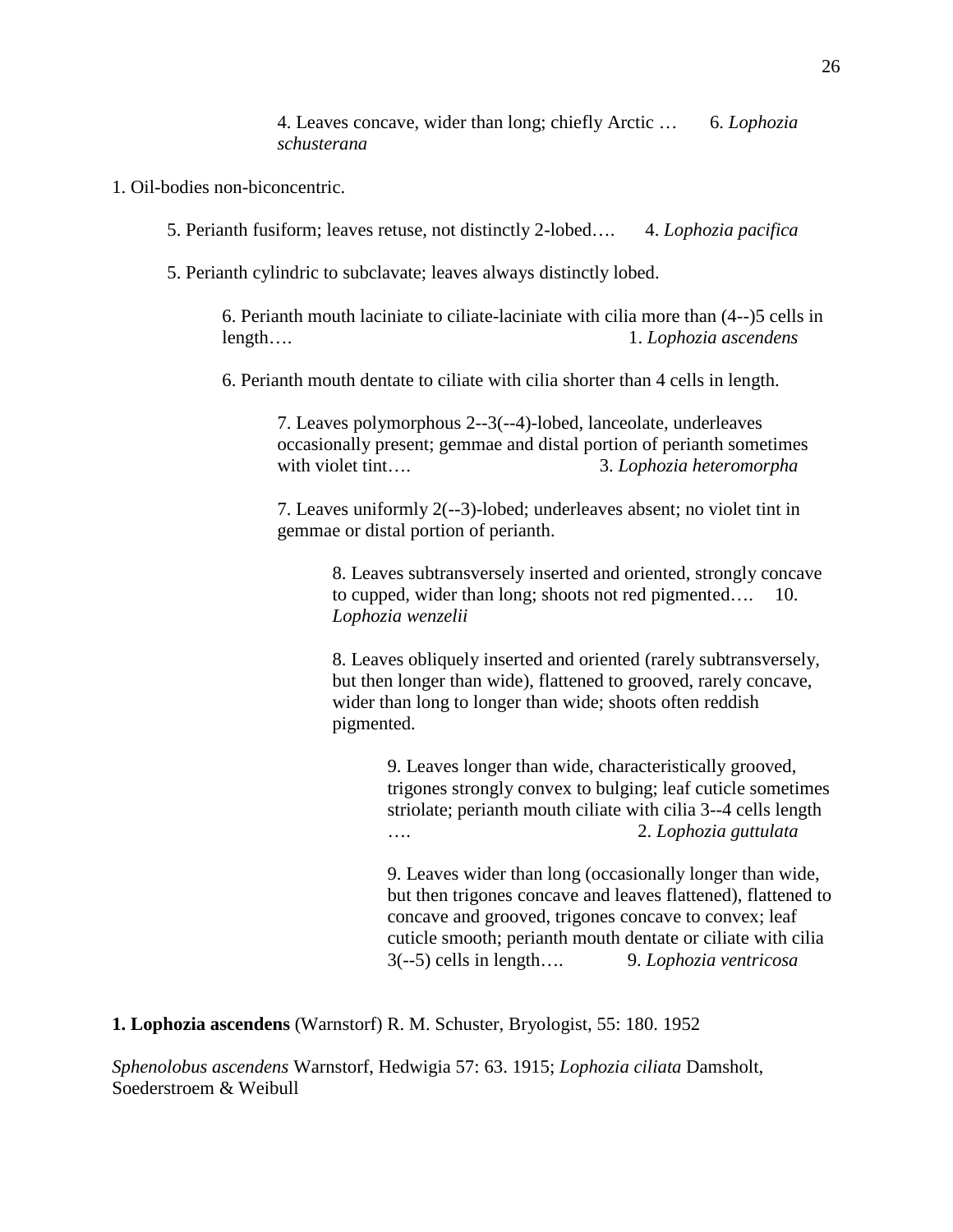**Plants** ca. 4--10 x 0.6--1 mm, ascending, very rarely prostrate, pale green-whitish and yellowish white. **Stems** 0.15--0.35 mm in diameter, sparsely branching, transverse section with microcellous layer to 1/4\x stem thickness, sometimes absent in attenuate tips; rhizoids sparse to common, in indistinct fascicles, colorless to pale brownish. **Leaves** transversely inserted, distant, spreading, erect-spreading at the ends of lobes, deflexed away from the stem, flat, rectangular to ovate, 0.5--0.7 x 0.3--0.6 mm, 2-lobed, equal lobes divided by U-shaped to crescentic sinus descending to 1/4--2/5\x leaf length; lobes entire, angular to horn-like; cells of midleaf rectangular to polygonal,  $23$ --28 x  $20$ --25 \um, in base to 40 \um; cuticle smooth, walls thin, trigones small, triangulate to slightly convex; oil bodies 4--10(--14) per cell, spheric to ovoid, 3-- 5 x 4--8 \um, finely granular, grayish, non-biconcentric; underleaves rarely present, lanceolate, nearly the same length with leaves. **Specialized asexual reproduction** by gemmae in masses at apices of leaf-lobes, greenish to colorless, commonly triangular to rectangular in outline, (12-- )15--22 x 11--17 \um, 2-celled, with slightly thickened angles. **Sexual condition** dioicous. **Androecia** intercalary, often with gemmae at tips, male bracts 2 pairs, similar to leaves but inflated in the base, 1-androus, antheridial stalk 1-seriate. **Gynoecia** terminal, female bracts in 1 pair, rectangular to trapezoidal, sometimes dentate, ca.  $0.6 \times 0.35$ --0.7 mm, divided to  $1/3 \times$ length, connate; bracteole present, lanceolate, sometimes shortly 2-lobed to 1/3\x length, ca. 0.5 x 0.2--0.3 mm, connate with one of bracts to 2/3\x length. **Perianth** exerted to 3/4\x length, cylindric to slightly rhomboidal, complicated at mouth, mouth ciliate to lobulate with lobules and cilia to 7--8 cells in length, generally 1-stratose. **Seta** 5 mm, capsule oval, wall 3-stratose, exterior wall with nodular thickenings, interior wall with annular thickenings, reddish brown. **Spores** spheric, 9--11 \um.

Decaying wood, predominantly wet dark coniferous forests (*Picea, Abies,* etc.), sometimes bark of decaying trees; 0--3200 m; Alta., B.C., Nfld. and Labr. (Nfld.), N.W.T., N.S., Ont., Que., Yukon; Alaska, Colo., Idaho, Maine, Mich., Minn., Mont., N.H., N.Y., Oreg., S.Dak., Vt., Wash., Wis., Wyo.; n Eurasia.

**2. Lophozia guttulata** (Lindberg & Arnell) Evans, Proc. Washington Acad. Sci. 2: 302. 1900

*Jungermannia guttulata* Lindberg & Arnell, Musci As.-Bor. 51. 1889; *Lophozia longiflora* (Nees) Schiffn. var. *guttulata* (Lindb. & Arnell) Schljakov

**Plants** ca. 3--10 x 0.8--1 mm, prostrate, yellowish pale green to brownish light green. **Stems** 0.1- -0.4 mm in diameter, sparsely branching, transverse section with microcellous layer to 1/5--1/4\x stem thickness, ventral surface brown-purple to purple-brown-blackish; rhizoids sparse to common, in indistinct fascicles, colorless to purplish near origin area. **Leaves** obliquely inserted, insertion line incurved from nearly horizontal on ventral side to nearly transverse on the dorsal, distant to imbricate, spreading, turn up at the ends of lobes, slightly lengthways sulcate, rectangular, 0.7--1 x 0.5--0.6 mm, 2-lobed, subequal lobes divided by angular to gibbous sinus descending to 1/5--1/4\x leaf length; lobes entire, triangular to curving; cells of midleaf 4--5 angular,  $25-27 \times 22-25 \text{ }$ , in base to  $25-30(-35) \times 25 \text{ }$ , cuticle smooth to papillose, walls thin, trigones bulging, sometimes confluent; oil bodies 4--10(--12) per cell, spheric to ovoid, 4--5 x 5--10 \um, finely granular, grayish, non-biconcentric; underleaves absent. **Specialized asexual reproduction** by gemmae in masses at apices of shoots, sometimes absent, greenish to colorless,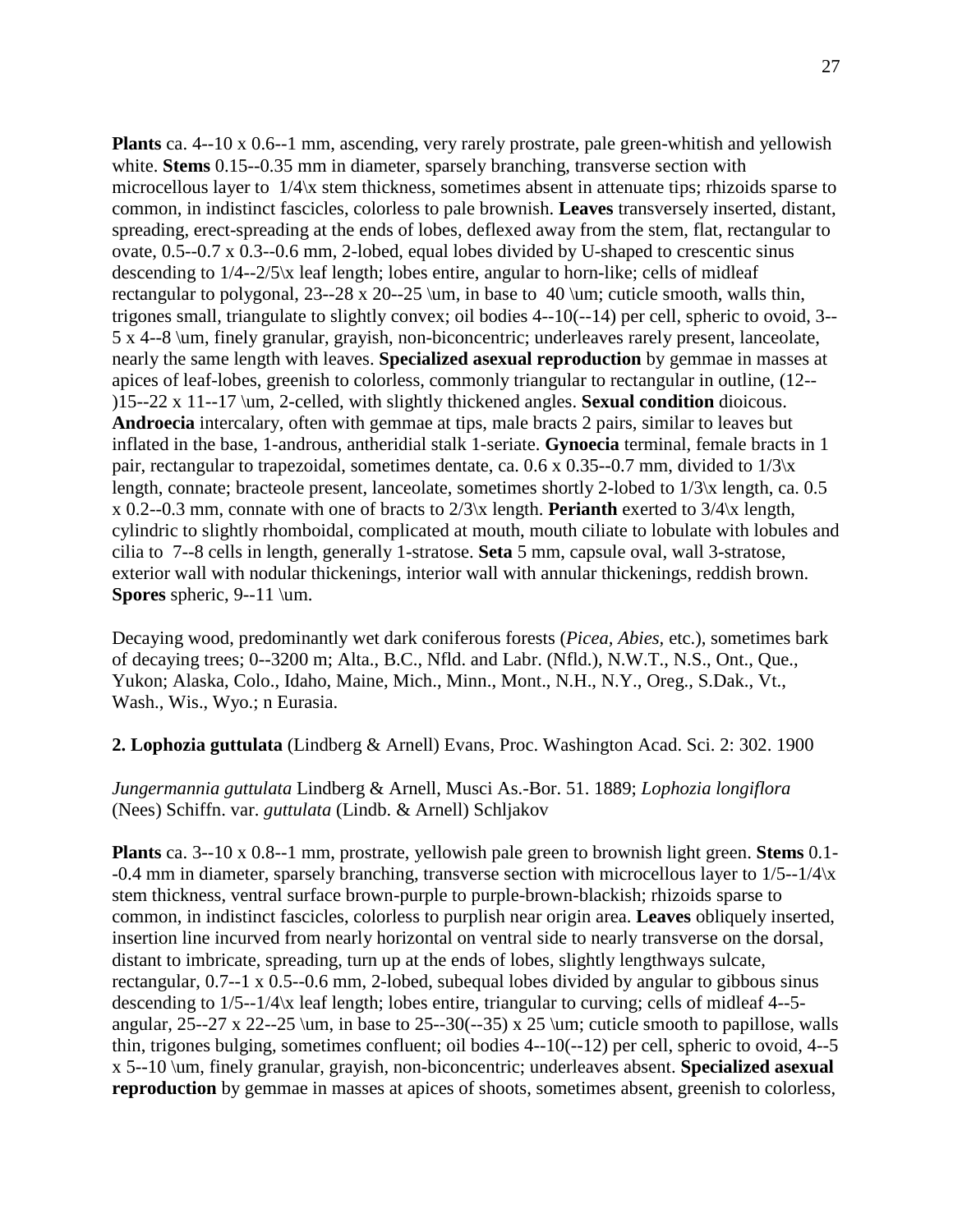commonly triangular to rectangular, (12--)15--22 x 11--17 \um, 2-celled, with slightly thickened angles. **Sexual condition** dioicous. **Androecia** intercalary, male bracts in 2--3 pairs, similar to leaves but inflated basally, 1(--2)-androus, antheridial stalk 1-seriate. **Gynoecia** terminal, female bracts in 1 pair, obovate to rectangular, entire, 1.2--1.3 x 0.8--1 mm, divided to 1/3\x length, connate; bracteole present, lanceolate to narrowly rectangular and shortly 2-lobed to 1/3\x length, connate with one of bracts to 1/3\x length. **Perianth** exerted to 2/3\x length, cylindric to somewhat clavate, complicated at mouth, mouth dentate to ciliate with cilia to 4(--8) cells in length, generally 1-stratose. **Seta** ca. 5 mm, capsule oval, walls 3-stratose, exterior walls with nodular thickenings, interior walls with annular thickenings, reddish brown. **Spores** 11--13 \um in diameter.

Decaying wood, mainly dark coniferous forests, wet peaty soil or peat-moss in boggy areas, more rarely humus soil and fine-grained ground along lakes in forested areas; 0--3300 m; Alta., B.C., Man., Nfld. and Labr., N.W.T., N.S., Ont., Que., Yukon; Alaska, Calif., Colo., Conn., Idaho, Iowa, Maine, Mass., Mich., Minn., Mont., N.H., N.Mex., N.Y., Oreg., Utah, Vt., Wash., Wis., Wyo.; Central America; n Eurasia.

**3. Lophozia heteromorpha** R. M. Schuster & Damsholt, Schuster, Hep. Anth. North Amer. 2: 507. 1969

**Plants** ca. 5--25 x 1--2 mm, prostrate, pale to bright green or greenish brown and blackish, frequently with violet-colored tips. **Stems** 0.3--0.8 mm in diameter, sparsely branching, transverse section with microcellous layer to 1/3\x stem thickness or absent, ventral surface brown to black-brown and purple-brown; rhizoids sparse to common, in indistinct fascicles, colorless to pale violet near origin area. **Leaves** obliquely inserted, distant to contiguous, spreading, undulate, polymorphous from orbicular to subquadrate and trapezoidal, 0.8--1 x 0.8-- 1.4 mm, 2--3(--4)-lobed, subequal lobes divided by crescentic to gibbous sinus descending to 1/5--2/5\x leaf length; lobes entire, triangular to curving; cells of midleaf 4--5-angular, 18--30(-- 35) x 17--27 \um; cuticle smooth, walls thin to somewhat thickened, trigones distinct, triangular to concave, oil bodies unknown; underleaves sometimes present, filiform to lanceolate to 200-- 300 \um. **Specialized asexual reproduction** rare, by gemmae at apices of shoots, colorless to pale violet, commonly triangular to rectangular in outline, 14--19 x 14--24 \um, (1--)2-celled, with slightly thickened angles. **Sexual condition** dioicous. **Androecia** unknown. **Gynoecia** terminal, female bracts in 1 pair, obovate to rectangular, entire, 1.2--1.3 x 0.8-1 mm, divided to 1/3\x length into 2--3 lobes, connate, bracteole present, lanceolate to narrowly rectangular and shortly 2-lobed to 1/3\x length, connate with one of bracts to 2/3\x length. **Perianth** exerted to 2/3\x length, cylindric to somewhat ob-clavate, complicated at mouth, mouth dentate with few teeth 2(--3) cells in length, generally 1-stratose. Other features unknown.

Among mosses and liverworts in dense patches, as well as in disturbed areas, data on ecology very incomplete; elevation unknown; Greenland; Alaska; n Eurasia

**4. Lophozia pacifica** Bakalin, Bryologist 114: 302, fig. 1. 2011

**Plants** 10--20 x 2--2.3 mm, prostrate to ascending, bright green to yellowish green without traces of reddish coloration except ventral side of stem, dorsiventrally flattened. **Stems** 0.35--0.4 mm in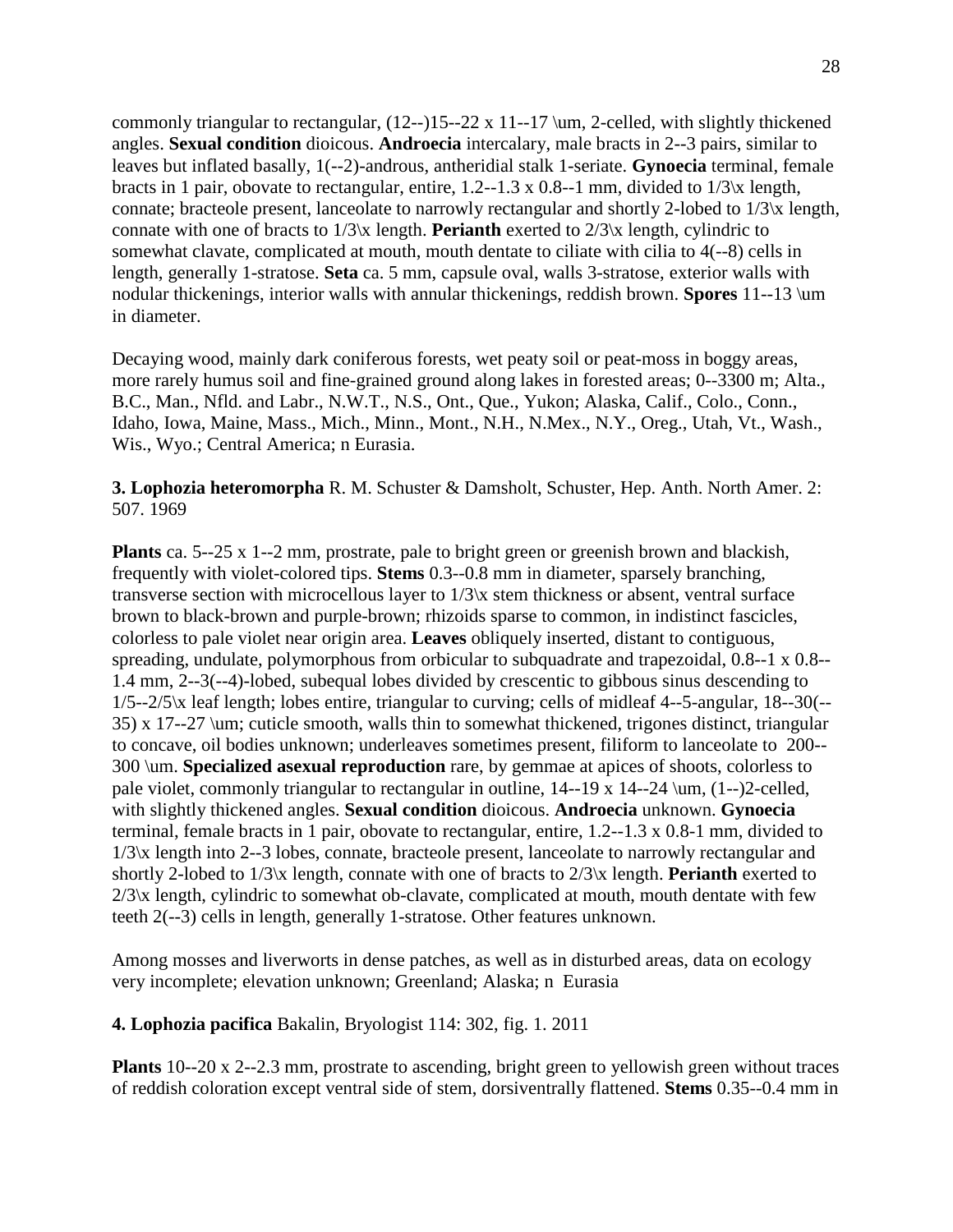diameter, sparsely branching, transverse section with microcellous layer to 1/5\x stem thickness or absent, ventral surface red-brown; rhizoids sparse to nearly absent, originated in dorsal side of stem at right angle. **Leaves** obliquely to nearly horizontally inserted, clearly decurrent on dorsal side, obliquely spreading, somewhat concave with lobes incurved inwardly, distant, oval to widely ovate, 1.2--1.5 x 1.3--1.4 mm, shallowly retuse; cells of midleaf 4--5-angular, 28--35 x 25--28 \um, basally to 50 \um; cuticle smooth but at base distinctly verrucose, walls thin, trigones convex to bulging; oil-bodies 4--8 per cell, finely papillose, irregularly ellipsoidal, 4-- 5.5 x 3--4.7 mm; underleaves absent. **Specialized asexual reproduction** by solitary gemmae at apices of shoot, greenish to colorless, commonly 4--5-angular in outline,  $15$ - $25 \times 15$ - $20 \ \mu$ m, 2celled, with slightly thickened angles. **Sexual condition** dioicous. **Androecia** intercalary, male bracts 2--3 pairs, trapezoidal, inflated in the base, 1--2-androus, 90--120 \um, antheridial stalk 1 seriate. **Gynoecia** terminal with one or two innovations, female bracts in 1 pair, obovate, entire, 1.3--1.5 x 1.1-1.3 mm, divided 1/8\x length into 2 lobes by crescentic sinus, connate, bracteole present, lanceolate ca. 1.3 x 0.35-0.45 mm, connate with one of bracts to 2/3\x length. **Perianth** exerted to 5/6\x length, fusiform, constricted to mouth, ca. 3 x 1 mm, mouth dentate with sharply elongated 1-celled teeth, generally 1-stratose. **Sporophyte** unknown.

Ecology incompletely known, apparently confined to tundra belt of low mountains, wet mineral to humus soil, partial shade to full sun; 1500--1800 m; Wash.

### **5. Lophozia savicziae** Schljakov, Novosti Sist. Nizsh. Rast. 10: 299. 1973

*Lophozia silvicola* var. *grandiretis* H. Buch & S.W. Arnell; *L. ventricosa* var. *grandiretis* (H. Buch & S.W. Arnell) R. M. Schuster & Damsholt

**Plants** ca. 5--20 x 1.5--2 mm, usually prostrate, rarely ascending, yellow-brown to rusty brown. **Stems** (0.2--)0.25--0.3 mm in diameter, sometimes slightly transversely oval in cross section, sparsely branching, transverse section with microcellous layer to  $2/3$  x stem thickness, redbrown in color, ventral surface of stem brown-purple to purple-brown, or purple-black; rhizoids sparse to common, in indistinct fascicles, colorless to purplish near origin area. **Leaves** subtransversely inserted, insertion line more or less straight, distant to imbricate, spreading, turned up at the ends of lobes, strongly concave to cup-shaped, orbicular to trapezoidal, 0.8--1.1 x 1.1--1.5 mm, sometimes 2-stratose in base to 1/10\x length, 2-lobed, unequal lobes divided by crescentic to angular or gibbous sinus descending to 1/5\x leaf length; lobes entire, triangular to curving; cells variable in size, in midleaf 5--6-angular, 25--45 x 25--40 \um, but mostly exceeding 30 \um wide; cuticle smooth to papillose, walls thin, trigones usually bulging, sometimes confluent; oil bodies 15--40 per cell, spheric to ovoid, ca. 2--5 \um, finely granular to nearly smooth, light bluish, more than 60% of oil-bodies are biconcentric; underleaves very rarely present, lanceolate. **Specialized asexual reproduction** by gemmae in masses at apices of shoots, sometimes absent, greenish to colorless, commonly 5-angular, more rarely 4-angular to polygonal in outline, (18--)22--30 x 15--30(--33) \um, 1--2-celled, with strongly thickened and protruding angles. **Sexual condition** dioicous. **Androecia** unknown. **Gynoecia** terminal, female bracts in 1 pair, obovate to rectangular, entire, 1.2--1.5 x 1.5--2 mm, divided to 1/3\x length into 2--3 lobes, rarely connate; bracteole narrowly rectangular, shortly 2-lobed to  $1/4\alpha$  length, 0.8--0.9 x 1.1--1.2 mm, connate with one of bracts to 1/3\x length. **Perianth** exerted to 5/6\x length,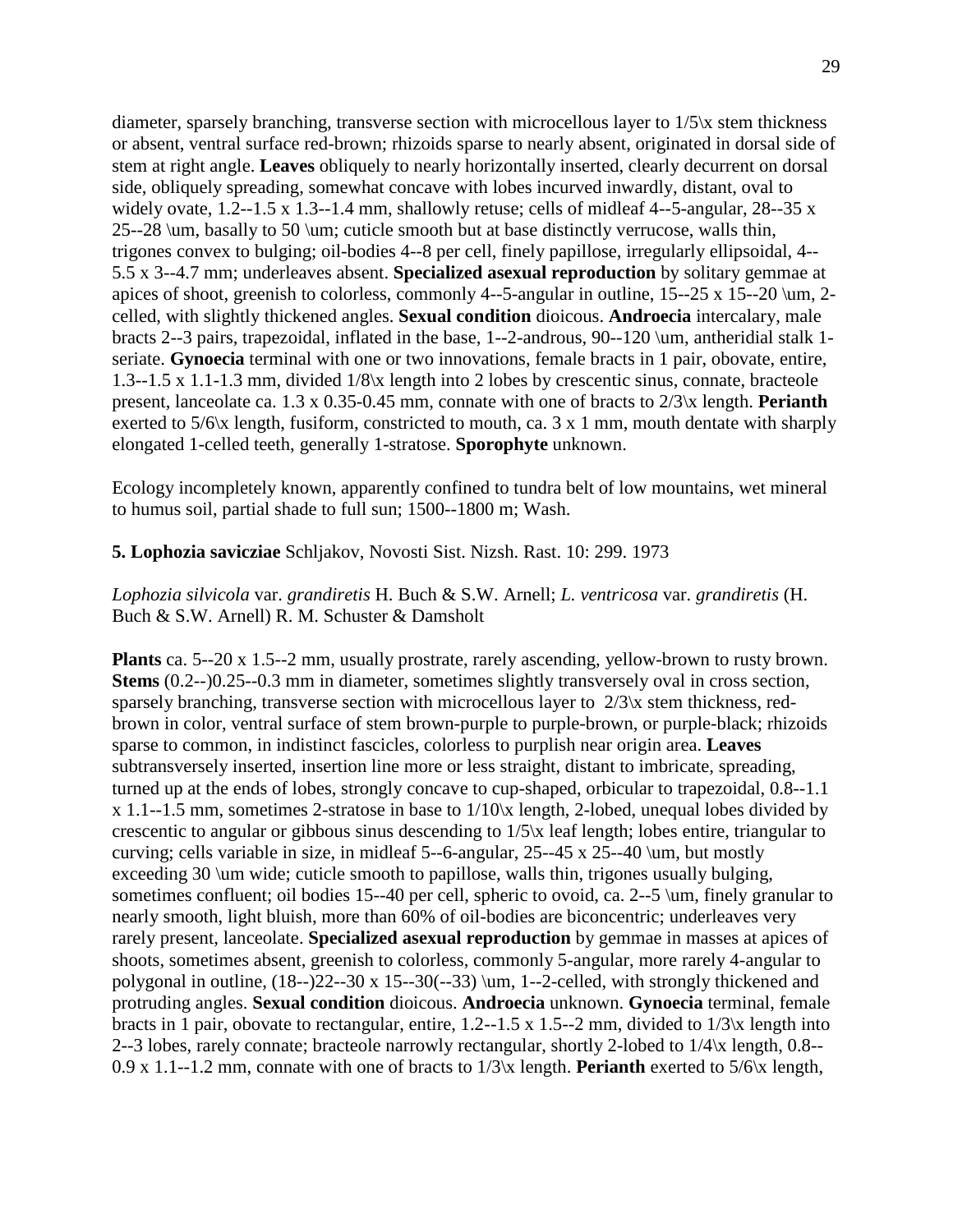cylindric to somewhat subclavate, complicated at mouth, mouth dentate to shortly lobulate with teeth to 2(--3) cells in length, generally 1-stratose. **Sporophyte** unknown.

Northern tundra, sometimes in northern mountains, among mosses or in pure mats in wet habitats, mainly places with percolated water, often somewhat alkaline rocks; 0--1000 m; Greenland; Alaska; n Eurasia.

# **6. Lophozia schusterana** Schljakov, Novosti Sist. Nizsh. Rast. 12: 320. 1975

**Plants** ca. 5--30 x 1--2 mm, prostrate to erect, in dense patches, yellowish to pale green and peculiarly brownish at the tips, commonly laterally compressed. **Stems** 0.3--0.48 mm in diameter, sparsely branching, transverse section with microcellous layer to 1/3\x stem thickness, ventral surface brownish purple to reddish brown; rhizoids sparse to rarely common, in indistinct fascicles, colorless to purplish near origin area. **Leaves** obliquely to horizontally inserted, distant to imbricate, commonly appressed, rarely spreading, rectangular to nearly orbicular, antically secund, 0.9--1.1 x 0.9--1.2 mm, 2-lobed, subequal lobes divided by crescentic to angular sinus descending to 1/5--1/4\x leaf length; lobes entire, triangular to curving; cells of midleaf 4--5 angular, 24--32 x 23--26 \um; cuticle smooth, walls thin, trigones convex to bulging; oil bodies 8--18(--30) per cell, spheric to ovoid, 4--6 x 5--10 \um, finely granular, grayish, biconcentric; underleaves absent. **Specialized asexual reproduction** by gemmae in masses at apices of shoots, sometimes absent, greenish to colorless, commonly triangular to rectangular in outline, (18--)21- -25 x 18--20 \um, 1--2-celled, with slightly thickened angles. **Sexual condition** dioicous. **Androecia** intercalary, male bracts 2--3 pairs, similar to leaves but inflated in the base, 1(--2) androus, antheridial stalk 1--2-seriate. **Gynoecia** terminal, female bracts in 1 pair, obovate to rectangular, entire,  $1.2$ --1.3 x 0.8--1 mm, divided to  $1/3$  k length into 2--4 lobes, connate; bracteole present, lanceolate, connate with one of bracts to 1/3\x length, 1--1.5 x 0.5 mm. **Perianth** exerted to  $2/3$ <sup>x</sup> length, cylindric to somewhat clavate, complicated at mouth, mouth dentate with remote 1--2-celled teeth, generally 1-stratose. **Sporophyte** unknown.

Restricted to tundra zone, not exceeding mountain tundra belt in boreal (taiga) areas, overhanging rock in snow-bed communities, crevices, among mosses and other liverworts, rarely submerged in temporary streams or on moist soil on steep slopes; 0--2200 m; Greenland; B.C., Nfld. and Labr. (Labr.), Nunavut; Alaska, Mich.; n Eurasia.

*Lophozia schusterana* is *L. groenlandica* in the sense of Schuster (1969) but not *Jungermannia groenlandica* Nees.

# **7. Lophozia silvicola** H. Buch, Rep. 18. Scand. Naturalist Congr., 228. 1929

# *Lophozia ventricosa* var. *silvicola* (H. Buch) Jones

**Plants** ca. 10--20 x 1.7--2(--2.2) mm, prostrate to creeping, yellowish green to bright green. **Stems** 0.25--0.3 mm in diameter, sparsely branching, transverse section with microcellous layer to 1/3--2/3\x stem thickness, ventral surface brown to purple-brown; rhizoids sparse to common, in indistinct fascicles, colorless to yellowish and brownish. **Leaves** commonly very obliquely inserted but rarely subtransverse, insertion line nearly straight, distant, spreading, flattened,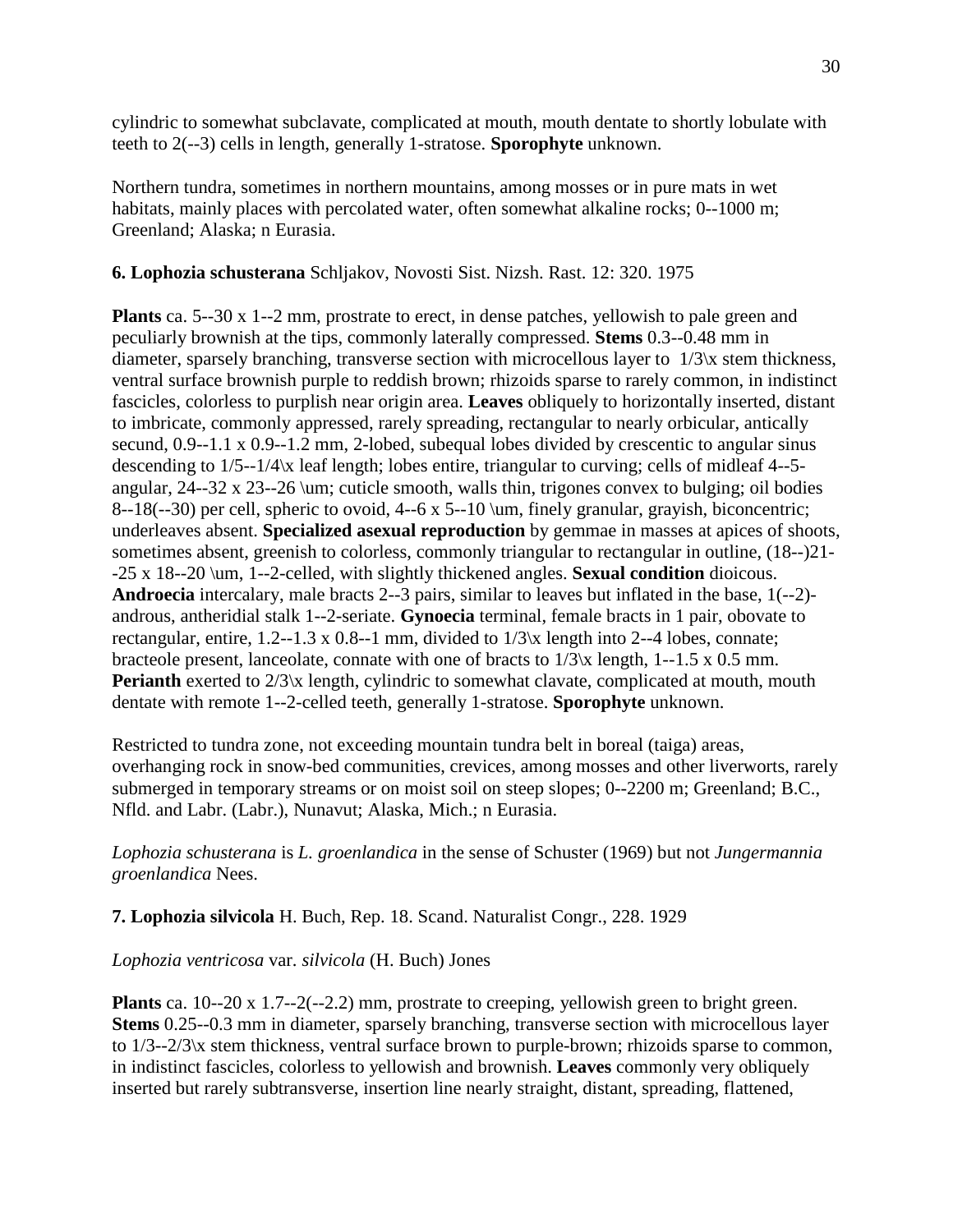deflexed from the apex, rectangular, 1--1.5 x 0.7--1 mm, 2-lobed, subequal lobes divided by crescentic to angular sinus descending to  $1/5-1/4\alpha$  leaf length; lobes entire, acute, triangular to almost horn-like, sometimes ending by 2 superposed cells; cells of midleaf 5--6-angular, 28--30 x 25--30 \um, in base to 50 \um; cuticle smooth, walls thin, trigones concave, triangular to rarely bulging; oil bodies 7--18(--20) per cell, spheric to ovoid, 4--7 x 5--10 \um, finely granular, grayish, biconcentric; underleaves absent. **Specialized asexual reproduction** by gemmae in masses at lobe apices of distal leaf, greenish to colorless, commonly 3--5-angular in outline, 15-- 18 x 12--17 \um, 2-celled, with thickened angles. **Sexual condition** dioicous. **Androecia** intercalary, male bracts 2--4 pairs, similar to leaves but inflated in the base, 1--2-androus, antheridial stalk 2-seriate. **Gynoecia** terminal, innovations common, female bracts in 1 pair, obovate to rectangular, entire,  $1.5-2(-2.2)$  x  $1.3-1.7$  mm, divided to  $1/3$  k length into 2--3 lobes, connate, bracteole present, lanceolate, connate with one of bracts to 1/3\x length. **Perianth** exerted to  $2/3$ <sup>x</sup> length, cylindric, complicated at mouth, mouth dentate with 2--3-celled teeth, generally 1-stratose. **Seta** ca. 10--15 mm, capsule oval, wall 3--4-stratose, exterior wall with nodular thickenings, interior wall with annular thickenings, reddish brown. **Elaters** ca. 60 x 5--6 \um. **Spores** spheric, 10--13 \um, papillose, dark brown.

Dark coniferous forest communities on decaying wood and in moss mats on forest floor, wet places, also tundra and boggy areas over moss mats, humus and rarely pure peat, steep slopes with disturbed vegetation cover; 0--2900 m; Greenland; Alta., B.C., Nfld. and Labr., N.W.T., N.S., Ont., Que.; Alaska, Calif., Colo., Idaho, Maine, Mass., Mich., Minn., N.H., N.Y., N.C., Tenn., Vt., Va., Wash., Wis., Wyo.; n Eurasia.

### Note: A specimen determined as *Lophozia silvicola* from California, Fresno, *J. R. Shevock & D. A. York 13948* (MO) was recently redet6ermined by D. Wagner as *Lophozia murmanica* Kaal.

#### *8.* **Lophozia silvicoloides** N. Kitagawa, J. Hattori Bot. Lab. 28: 276. 1965

**Plants** ca. 5--30 x 0.5--2(--2.5) mm, prostrate with ascending tips, pale to bright green sometimes brownish. **Stems** 0.25--0.4 mm in diameter, sparsely branching, transverse section with microcellous layer to  $1/3-2/3$  x stem thickness, ventral surface red-brown to purple-black; rhizoids sparse to common, in indistinct fascicles, colorless to reddish near origin area. **Leaves** commonly obliquely inserted, rarely subtransverse, insertion line curved from nearly horizontal on dorsal surface to subtransverse on the ventral, distant, spreading, flattened, deflexed from the apex, rectangular to ovoid, 0.5--1.3 x 0.4--1.2 mm, 2-lobed, subequal (dorsally secund) lobes divided by crescentic to angular and U-shaped sinus descending to 1/4--1/3(--2/5)\x leaf length; lobes entire, acute to somewhat acute, triangular to curving; cells of midleaf 5--6-angular, (22-- )28--40 x 25--45 \um, in base to 50 \um; cuticle smooth, walls thin to slightly thickened, trigones triangular to bulging; oil bodies 10--20(--25) per cell, spheric to ovoid, 3--7 x 3--8 \um, finely granular, light bluish, biconcentric; underleaves absent. **Specialized asexual reproduction** by gemmae in masses at lobe apices of distal leaf, greenish to colorless, commonly 3--5-angular in outline, 15--28 x 13--27 \um, 2-celled, with slightly thickened angles. **Sexual condition** dioicous. **Androecia** intercalary, male bracts 3--5 pairs, similar to leaves but inflated in the base, 1--2-androus, antheridial stalk 2-seriate. **Gynoecia** terminal, innovations common, female bracts in 1 pair, obovate to rectangular, entire, 1.5--2(--2.2) x 1.3--1.7 mm, divided to 1/3\x length into 2--4 lobes, connate, bracteole present, lanceolate, connate with one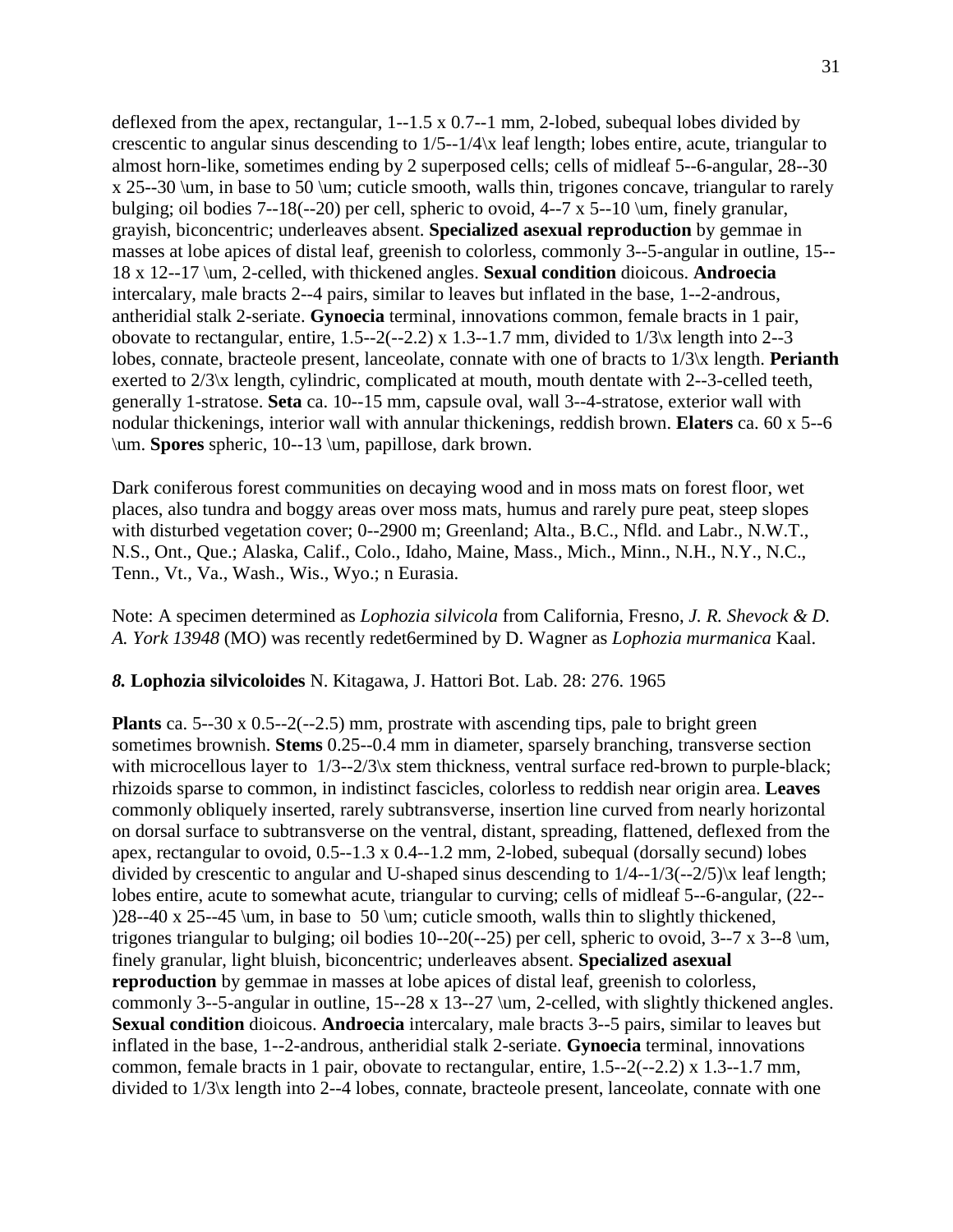of bracts to 1/3\x length. **Perianth** exerted to 4/5\x length, cylindric, to subclavate, 3--4 x 1--1.2 mm, complicated at mouth, mouth dentate to ciliate and lobulate with lobules 2--3 cell in base and 5--7 cells in length, generally 1-stratose. **Spores** 13--18 \um in diameter, papillose, dark brown.

Arctic-montane species with suboceanic distribution, tundra, over mosses in dense patches in mesic areas; 0--100 m; Alaska; n Eurasia.

**9. Lophozia ventricosa** (Dickson) Dumortier, Recuel Observ. Jungerm., 17. 1835

*Jungermannia ventricosa* Dickson, Pl. Crypt. Brit., fasc. 2: 14. 1790; *Lophozia ehrhartiana* (F. Weber) Inoue & Steere, *Lophozia subapiculata* R. M. Schuster & Damsholt

**Plants** ca. 10--20 x 1--2(--2.2) mm, prostrate to ascending and nearly erect in dense patches, bright green to yellowish green, yellowish brown, and reddish brown. **Stems** 0.13--0.3 mm in diameter, sometimes slightly transversely oval, sparsely branching, transverse section with microcellous layer to 1/3--1/4\x stem thickness, ventral surface brown to purple-brown; rhizoids sparse to common, in indistinct fascicles, colorless to yellowish and brownish near origin. **Leaves** commonly obliquely inserted but rarely subtransverse, insertion line curved from nearly horizontal on dorsal surface to subtransverse on the ventral, distant, spreading, concave to flattened, turned up the apex, rectangular, obtrapezioidal to suborbicular, 0.8--1.2 x 0.75--1.2 mm, usually 2-lobed, unequal or subequal lobes divided by angular to gibbous sinus descending to 1/5--1/4\x leaf length; lobes entire, acute, triangular to curving, sometimes ending by 2 superposed cells; cells of midleaf 5--7-angular,  $25$ --31 x  $23$ --28 \um, in base to 45 \um; cuticle smooth, rarely verrucose, walls thin, trigones concave, triangular to bulging; oil bodies 7--18(-- 20) per cell, spheric to ovoid, 4--7 x 5--10 \um, finely granular, grayish, non-biconcentric; underleaves absent. **Specialized asexual reproduction** by gemmae in masses at apex of shoots, greenish to colorless, commonly 3--4(--5)-angular in outline,  $15$ --25 x  $12$ --20  $\mu$ ,  $(1-)$ 2-celled, with slightly thickened angles. **Sexual condition** dioicous. **Androecia** intercalary, male bracts 2- -3 pairs, similar to leaves but inflated in the base, 1--2-androus, antheridial stalk 1--2-seriate. **Gynoecia** terminal, female bracts in 1 pair, obovate to rectangular and obtrapezioidal, entire, 1-- 2 x 1--2 mm, divided to 1/3\x length into 2--3 lobes, connate; bracteole present, lanceolate, connate with one of bracts to 1/3\x length. **Perianth** exerted to 3/4\x length, cylindric, complicated at mouth, mouth dentate with 2--4(--5)-celled teeth, generally 1-stratose. **Seta** ca. 10--15 mm, capsule oval, wall 3--4-stratose, exterior wall with nodular thickenings, interior wall with annular thickenings, reddish brown. **Elaters** ca. 100--175 x 6--8 \um. **Spores** spheric, 10-- 13 \um, papillose, dark brown to reddish brown.

Varieties 2 (2 in the flora): North America, Eurasia, Antarctica.

*Lophozia . ventricosa* var. *confusa* R. M. Schuster and *L ventricosa* var. *rigida* R. M. Schuster are minor variants not recognized here.

1. Leaves longer than wide, divided by angular to U-shaped sinus, trigones in midleaf cells concave . . . 9a. *Lophozia ventricosa* var. *ventricosa*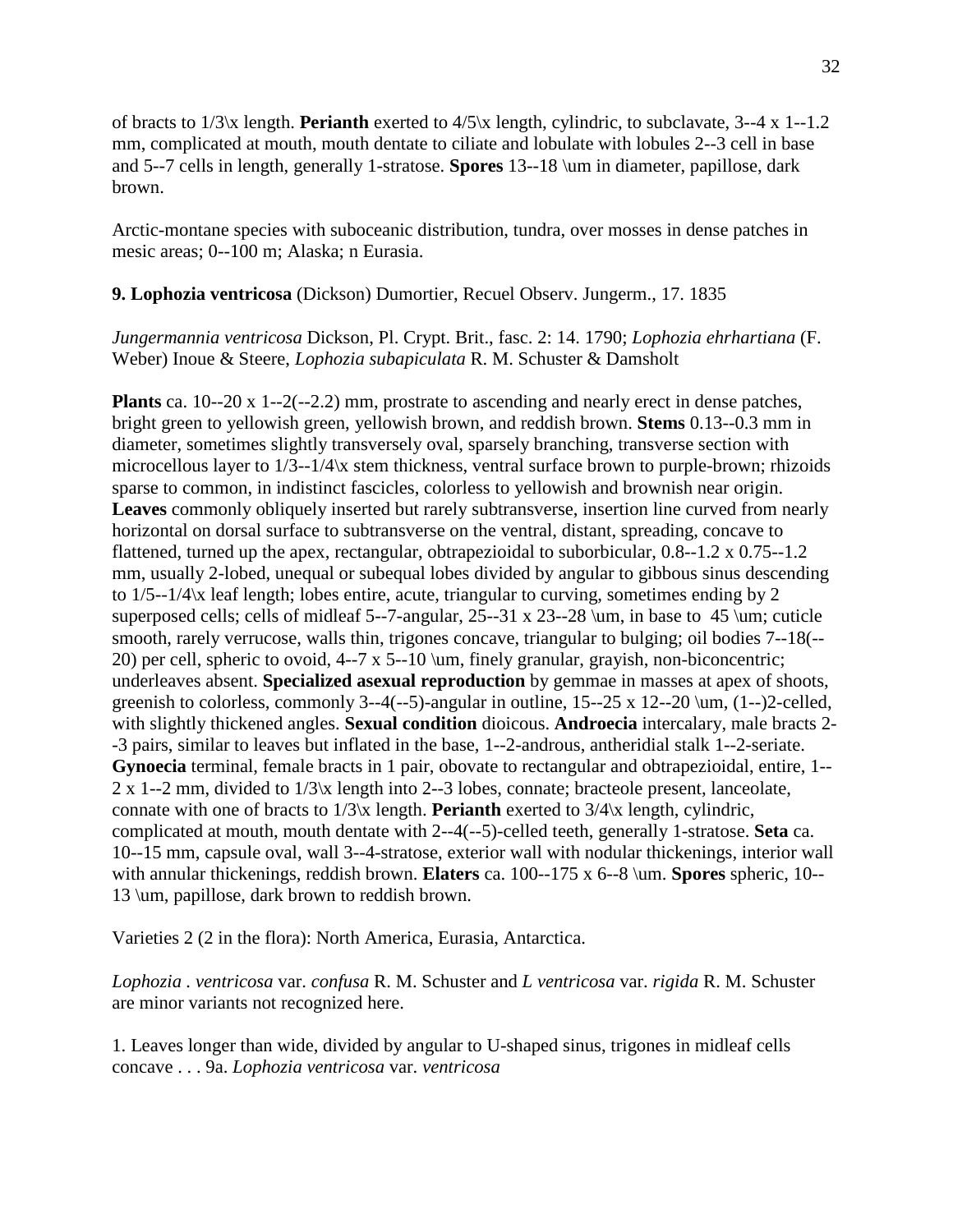1. Leaves wider than long, divided by gibbous sinus, trigones in midleaf cells convex to bulging . . . 9b. *Lophozia ventricosa* var. *longiflora*

# **9a. Lophozia ventricosa** var. **ventricosa**

**Plants** ca. 10--20 x 1.8--2 mm, prostrate to ascending and nearly erect in dense patches, bright green to yellowish green, yellowish brown. **Stems** with ventral surface brown to purple-brown. **Leaves** spreading, flattened or rarely undulate, turned up the apex, rectangular, obtrapezioidal to orbicular, 0.8--1.2 x 0.75--1.2 mm, usually 2-lobed, unequal or subequal lobes divided by angular sinus descending to 1/5--1/4\x leaf length; lobes entire, acute, triangular, sometimes ending by 2 superposed cells; cuticle smooth, walls thin, trigones concave to triangular.

Among mosses, lichens, dwarf-shrubs, steep slopes in mesic conditions, tundra zone or belt, decaying wood, forest floor, places with disturbed vegetation cover (both native and anthropogenic), also crevices of various rock, banks of streams and lakes; 0--3300; Greenland; Alta., B.C., N.B., Nfld. and Labr., N.W.T., N.S., Nunavut, Ont., Que., Yukon; Alaska, Ariz., Calif., Colo., Conn., Idaho, Maine, Mass., Mich., Minn., Mont., Nev., N.H., N.Y., N.C., Oreg., R.I., Tenn., Utah, Wash., Wis., Wyo.; n Eurasia.

**9b. Lophozia ventricosa** var. **longiflora** (Nees) Macoun, Cat. Canad. Pl. 7: 17. 1902

*Jungermannia longiflora* Nees, Naturg. Eur. Leberm., 2: 95. 1836; *Lophozia longiflora* (Nees) Schiffn.

**Plants** ca. 10--20 x 1.8--2.2 mm, prostrate to ascending and nearly erect in dense patches, yellowish green to yellowish brown and reddish brown. **Stems** ventral surface brown to purplebrown. **Leaves** spreading, concave to cup-shaped, turned to the apex, orbicular, 0.8--1.2 x 0.75-- 1.2 mm, usually 2-lobed, subequal lobes by angular or more usually gibbous sinus descending to 1/5--1/4\x leaf length; lobes entire, acute, triangular to curving, walls thin, trigones convex to bulging.

Common in both zonal and mountain tundra, drying pools, among mosses (mainly *Sphagnum),*  rarely on rocks, also dark coniferous forest on decaying wood, peaty turfs; 0--4000 m; Greenland; B.C., Nfld. and Labr. (Labr.), Ont., Que.; Alaska, Calif., Colo., Idaho, Maine, Minn., Mont., N.H., Wis.; n Eurasia; Central America; Antarctic.

**10. Lophozia wenzelii** (Nees) Stepheni, Spec. Hepat. 2: 127, fig. 135. 1901

*Jungermannia wenzelii* Nees, Naturgesch. Eur. Leberm., 2: 6, fig. 58. 1836

**Plants** ca. 5--40 x 0.2--3 mm, erect in dense patches, small form creeping, yellow-brown, rarely with purplish colored tips of shoots (high Arctic phases). **Stems** 0.15--0.5 mm in diameter, sparsely branching, transverse section with microcellous layer to  $1/3$ <sup>x</sup> stem thickness, ventral surface brownish to black-brown, without reddish pigmentation; rhizoids sparse to rarely common, in indistinct fascicles, colorless to brownish near origin area. **Leaves** subtransversely inserted, distant to (more frequent) imbricate, commonly appressed, nearly orbicular, sometimes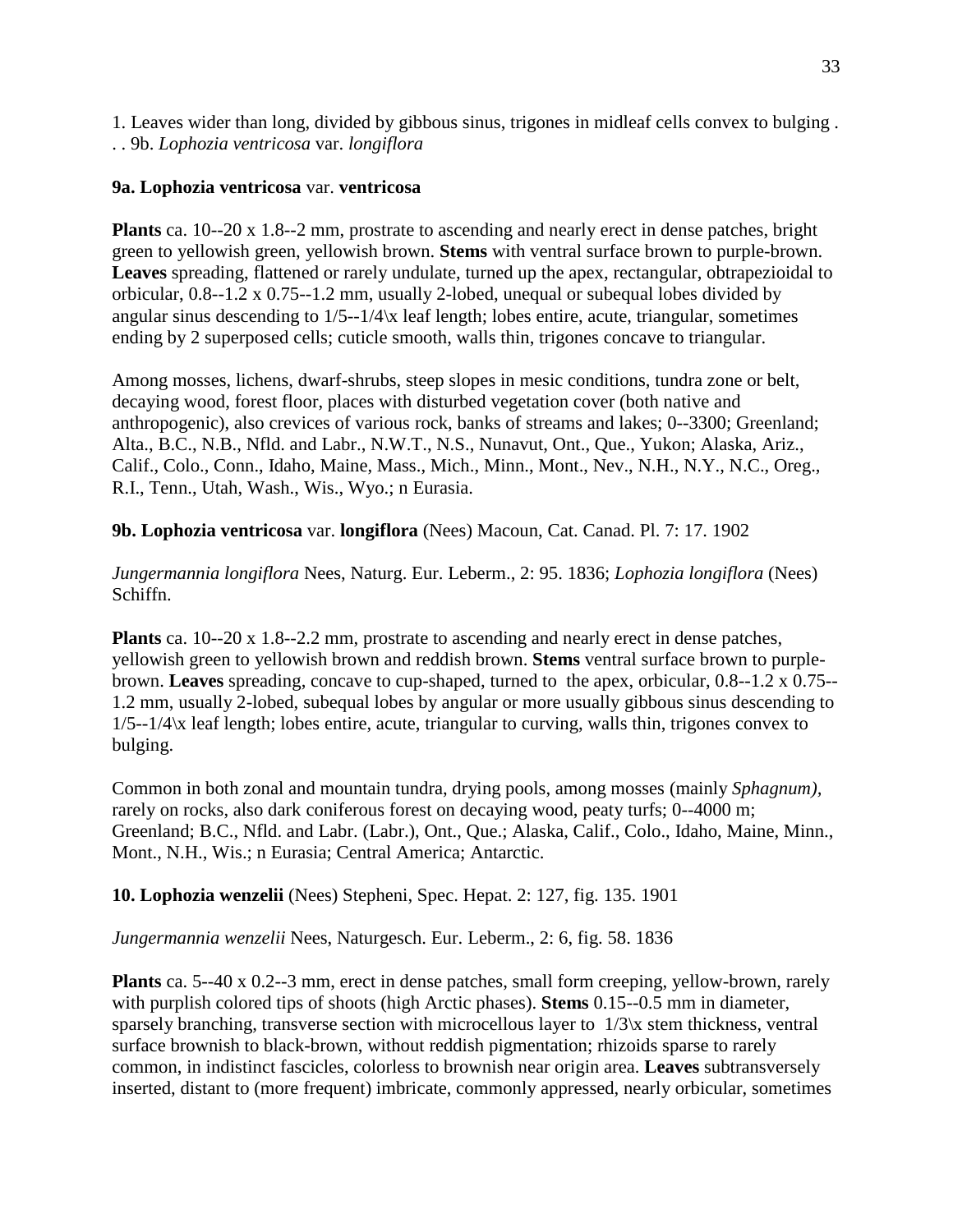antically secund,  $(0.2-0.3-1(-1.2) \times (0.2-0.35-1.3(-1.5) \text{ mm}, 2\text{-lobed}, \text{subequal lobes})$ divided by crescentic to rarely angular sinus descending to 1/5--1/4\x leaf length; lobes entire, triangular to curving; cells of midleaf 4--6-angular,  $20-30(-35)$  x  $(15-20-28(30)$  \um; cuticle smooth, walls thin, trigones concave to convex; oil bodies (2--)4--10(--15) per cell, spheric to ovoid, 4--8 x 5--10 \um, finely granular to almost smooth, grayish, non-biconcentric; underleaves absent. **Specialized asexual reproduction** by gemmae in masses at apices of shoots, sometimes absent, greenish to colorless, in sunny forms some of them can acquire pale rose or slightly brownish pigmentation, commonly triangular to rectangular in outline, (16--)20--26(--28) x (12-- )14--21(--25) \um, 1--2-celled, with slightly thickened angles. **Sexual condition** dioicous. **Androecia** intercalary, male bracts to 15 pairs, but commonly only with 5--6 ones, similar to leaves but inflated in the base, 1--2-androus. **Gynoecia** terminal, female bracts in 1 pair, obovate to transversely rectangular and orbicular, entire, 1.2--1.3 x 1.2--1.5 mm, divided to 1/3\x length into 2--3(--4) lobes, connate; bracteole present, lanceolate to 2-lobate, connate with one of bracts to 2/3\x length, ca. 1 x 0.5 mm. **Perianth** exerted to 2/3\x length, cylindric, complicated at mouth, mouth dentate with remote 1--2-celled teeth, generally 1-stratose. **Spores** 10--13 \um in diameter.

Varieties 5 (3 in the flora): North America, Eurasia.

1. Leaves subtransversely to obliquely inserted, divided by angular to gibbous sinus into unequal lobes . . . 10b.*Lophozia wenzelii* var. *groenlandica*

1. Leaves subtransversely inserted, divided by angular or crescentic sinus into equal to subequal lobes.

2. Plants erect in dense patches, wider than 1 mm, rich peat moss bogs . . . 10a.*Lophozia wenzelii* var. *wenzelii*

2. Plants creeping to ascending, narrower than 0.8 mm, wet soil . . . 10c.*Lophozia wenzelii* var. *lapponica*

#### **10a. Lophozia wenzelii** var. **wenzelii**

**Plants** ca. 5--30 x 1--3 mm, erect in dense patches, yellow-brown. **Stems** 0.3--0.5 mm in diameter, sparsely branching, transverse section with microcellous layer to 1/3\x stem thickness. **Leaves** subtransversely inserted, imbricate, commonly appressed, nearly orbicular, equal lobes divided by crescentic sinus descending to 1/5-1/4\x leaf length; lobes entire, obtuse.

Sphagnum bogs, wet mossy tundra, among mosses and other liverworts, 0--3500 m; Greenland; Alta., B.C., Nfld. and Labr., N.W.T., Ont., Que., Sask., Yukon; Alaska, Calif., Colo., Idaho, Maine, Mont., N.H., N.Mex., Oreg., Wash., Wyo.; n Eurasia.

All old and many new records of var. *wenzelii* could not be checked, but it is apparent that not less than half of them are misidentifications, mainly of *L. ventricosa,* so the distribution needs additional work.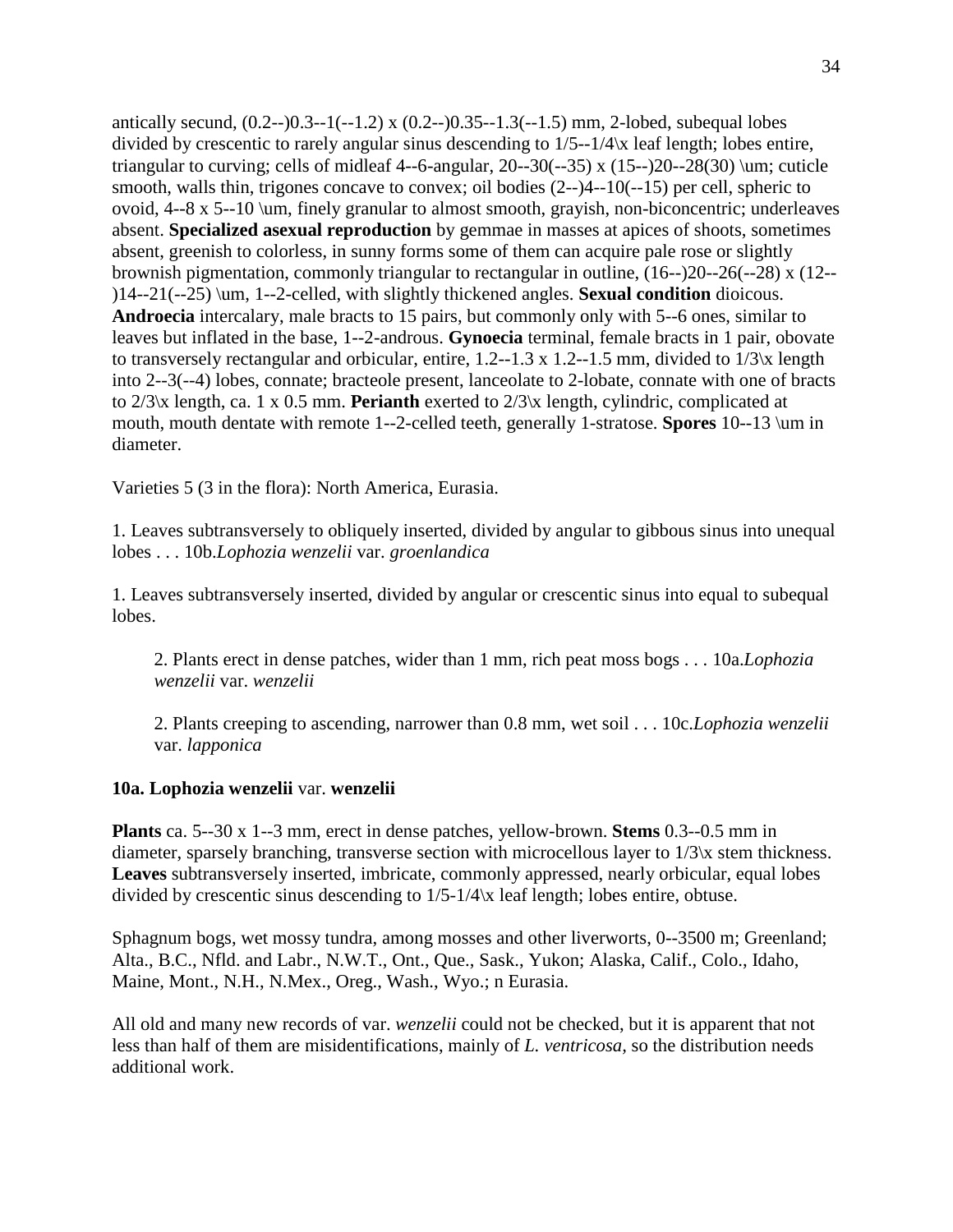**10b. Lophozia wenzelii** var. **groenlandica** (Nees) Bakalin, Arctoa 10: 213. 2001

*Jungermannia groenlandica* Nees in Gottsche, Lindenberg & Nees, Syn. Hep., 114. 1844; *Lophozia groenlandica* (Nees in Gottsche, Lindenberg & Nees) Macoun

**Plants** ca. 5--40 x 1--3 mm, erect in dense patches or creping on soil, yellow-brown to brown. **Stems** 0.3--0.5 mm in diameter, sparsely branching, transverse section with microcellous layer to 2/5\x stem thickness. **Leaves** subtransversely to oblique inserted, imbricate to distant, orbicular or trapezoidal, dorsally secund unequal lobes divided by angular to gibbous sinus descending to 1/5-1/4\x leaf length; lobes entire, triangular.

Dry tops of hummocks in bogs, mesic cliffs, places with disturbed vegetation cover, humus, unforested areas; 0--1800 m; Greenland; B.C.; Alaska, Wash.; n Eurasia.

**10c. Lophozia wenzelii var. lapponica** H. Buch & S.W. Arnell, Svensk Bot. Tidskr. 44(1): 81. 1950

**Plants** ca. 5--30 x 0.2--0.8 mm, creping on soil, yellow-brown to brown and blackish, rarely with purple tips. **Stems** 0.15--0.3 mm in diameter, sparsely branching, transverse section with microcellous layer to 2/5\x stem thickness. **Leaves** subtransversely inserted, imbricate, orbicular, subequal lobes divided by angular sinus descending to 1/4\x leaf length; lobes entire, triangular.

Mainly soil in tundra or tundra belt, rarely dark coniferous forest, damp soil or rocks, 0--2700 m, Greenland; N.W.T., Que.; Calif.; n Eurasia.

**5a.2.** LOPHOZIA sect. EXCISAE R. M. Schuster, Hep. Anth. North Amer., 2: 511. 1969

**Plants** ca. 4--50 x 0.6--2 mm, ascending to prostrate, pale green-whitish to yellowish green, brown and purplish brown. **Stems** with outer cells in cross section thin. **Leaves** transversely to subhorizontally inserted, more or less distant, spreading, 2-lobed in exceptional cases 3--4-lobed (some leaves on the stem); oil-bodies non-biconcentric; cuticle smooth. **Specialized asexual reproduction** by gemmae: mature always red to purple, immature sometimes greenish to colorless. **Sexual condition** dioicous, paroicous, autoicous; antheridial bracts frequently with additional tooth near dorsal side.

Species 8 (7 in the flora): North America, South America, Eurasia, Africa, Australia, Oceania, Antarctica.

1. Plants monoicous or rarely dioicous and if so lax-leaved, soft-textured and bearing (2--)3--4 celled gemmae . . . 11. *Lophozia excisa*

1. Plants dioicous, not soft-textured, gemmae (1--)2-celled.

2. Plants whitish, small, restricted calcareous sites; oil bodies in leaf cells sometimes biconcentric; gemmae brown with commonly long persistent 1--2 oil bodies per cell . . . 15. *Lophozia perssonii*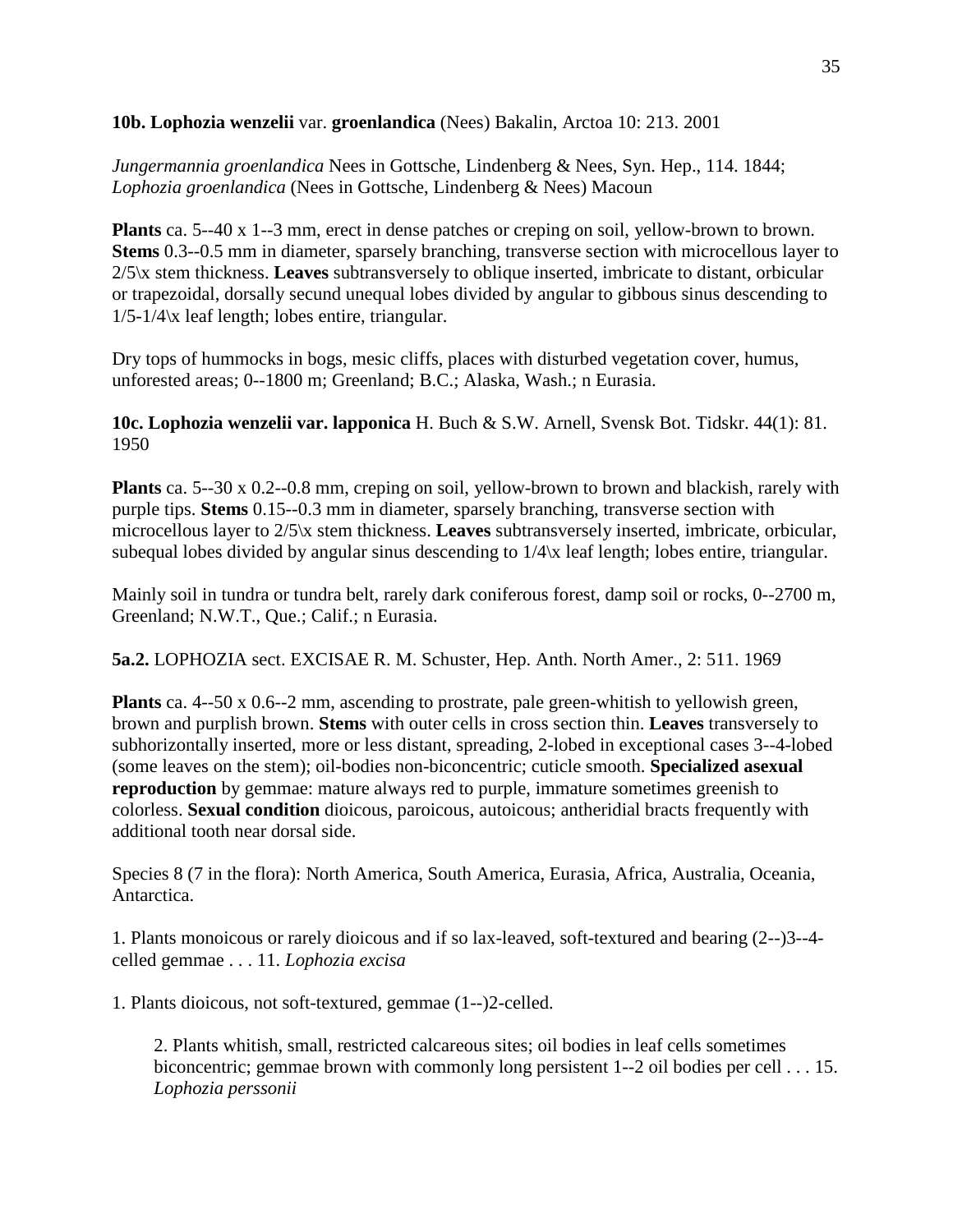2. Plants green to brownish and brown, not whitish, growing in calcareous sites or not; oil bodies in leaf cells never biconcentric; gemmae red to green, rarely brownish, with many quickly disappear oil-bodies.

3. Plants attenuate with spreading to erect-spreading leaves; ends of lobes deflexed from the apex . . . 12. *Lophozia longidens*

3. Plants prostrate to erect in dense patches, never ascending; lobes flattened, sometimes crispate-undulate.

4. Gemmae greenish to brownish, concolorous with lobe ends pigmentation; calcareous sites . . . 14. *Lophozia pellucida*

4. Gemmae greenish (immature only) to deep red and purplish, in color different from that of lobe ends; acidic sites, rarely calcareous.

5. Plants dark brown; gemmae 5--6-polygonal purple; cells of midleaf mostly more than 30 \um wide . . . 17. *Lophozia rubrigemma*

5. Plants deep-green to brownish, rarely dark brown; gemmae 3--5 angular, rarely 6-angular, but in this case not purple; cells of midleaf mostly less than 30\um wide.

6. Lobes divided by crescentic or U-shaped sinus, gemmae rusty-red . . . 16. *Lophozia polaris*

6. Lobes divided by angular to gibbous sinus, mature gemmae purple.

7. Oil-bodies granulate . . . 13. *Lophozia propagulifera*

7. Oil-bodies botryoidal . . . 16b. *Lophozia polaris var. sphagnorum*

**11. Lophozia excisa** (Dickson) Dumortier, Recuel Observ. Jungerm., 17. 1835

*Jungermannia excisa* Dickson, Pl. Crypt. Brit., fasc. 3: 11. 1793; *Lophoziopsis excisa* (Dicks.) Konstant. & Vilnet

**Plants** ca. 10--30 x 1--2.1 mm, prostrate, rarely ascending, yellowish green to yellow-brownish or rarely bright green. **Stems** 0.15--0.4 mm in diameter, sparsely branching, transverse section with microcellous layer to  $1/4 - 2/3$  x stem thickness, sometimes undifferentiated, ventral surface brown to purple-brown; rhizoids dense, in indistinct fascicles, colorless to brownish near origin area. **Leaves** obliquely inserted, but sometimes line insertion becomes almost transverse on dorsal side, distant to imbricate, spreading to erect-spreading or laterally appressed to the stem,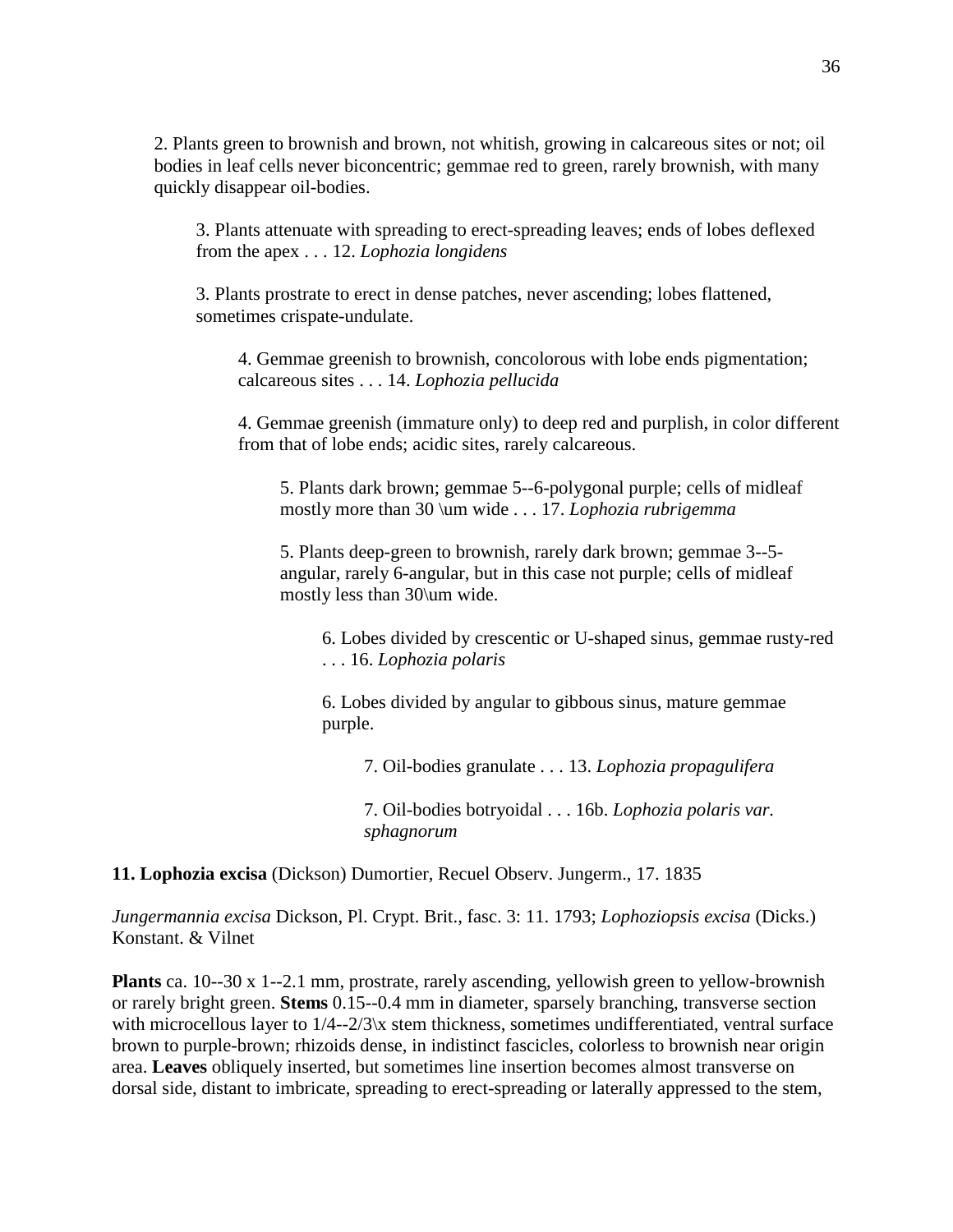turn up at the ends of lobes, sometimes slightly undulate, rectangular to trapezoidal, 0.55--1 x 0.55--1 mm, 2-lobed, subequal to unequal acute lobes divided by angular to gibbous sinus descending to 1/4--1/3\x leaf length; lobes entire, triangular to curving; cells of midleaf 4--5 angular,  $25-32 \times 23-30 \text{ km}$ , in base to ca.  $40 \times 35 \text{ km}$ ; cuticle smooth, walls thin, trigones concave and small, rarely bulging; oil bodies 10--30 per cell, spheric to oval, 3--5 \um in diameter to 3--5 x 4--8 \um if ellipsoidal, granulate, colorless, non-biconcentric; underleaves absent. **Specialized asexual reproduction** by gemmae sparse at apices of shoots, frequently absent, greenish when immature to red and purple, commonly 4--5-angular in outline with distinctly protruding angles, 25--38 x 20--28 \um, 2(--3--4)-celled. **Sexual condition** paroicous. **Androecia** below gynoecia, male bracts 2--3 pairs, similar to leaves but inflated in the base, sometimes with additional tooth near dorsal base, 1--3(--4)-androus. **Gynoecia** terminal sometimes with subfloral innovations, female bracts in 1 pair, obovate to rectangular, entire to messy dentate or undulate, 1.2--1.3 x 0.8--1.3 mm, divided to 1/3\x length into 3--4 lobes, connate, bracteole present, lanceolate to narrowly rectangular and shortly 2-lobed to 1/3\x length, connate with one of bracts to 2/3\x length. **Perianth** exerted to 2/3\x length, cylindric to somewhat pyriform, complicated at mouth, mouth dentate with sparse 1--2-celled teeth, generally 1-stratose. **Seta** ca. 5 mm, capsule oval, wall 3-stratose, exterior wall with nodular thickenings, interior wall with annular thickenings, reddish brown. **Spores** 12--20 \um in diameter.

Varieties 3 (2 in the flora): North America, Eurasia, South America, Australia, Antarctica (?).

1. Plants somewhat rigid; stem cross section orbicular or nearly orbicular; specialized asexual reproduction by 2-celled gemmae . . . 11a.*Lophozia excisa* var. *excisa*

1. Plants soft-textured; stem cross-section transversely oval; specialized asexual reproduction by 3--4-celled gemmae . . . 11b.*Lophozia excisa* var. *elegans*

# **11a. Lophozia excisa** var. **excisa**

*Lophozia excisa* var. *infuscata* R. M. Schuster; *L. excisa* var. *succulenta* R. M. Schuster; *Lophoziopsis excisa* var. *infuscata* (R. M. Schuster & Damsholt) Konstant. & Vilnet, *Lophoziopsis excisa* var. *succulenta* (R. M. Schuster & Damsholt) Konstant. & Vilnet

**Plants** somewhat rigid. **Stems** cross-section orbicular or nearly orbicular. **Specialized asexual reproduction** by 2-celled gemmae.

Tundra, also frequent in mesic conditions in forested areas, exposed and wet soil, among mosses in dense mats, dry humus, snow-bed and snow-fed habitats, steep slopes to river; 0--3300 m; Greenland; Alta., B.C., Man., Nfld. and Labr., N.W.T., N.S., Nunavut, Ont., Que., Yukon; Alaska, Calif., Colo., Conn., Idaho, Maine, Mich., Minn., Mont., N.H., N.J., N.Y., N.C., Oreg., R.I., Wash., Wis., Wyo.; South America; Eurasia; Australia; Oceania (New Zealand); Antarctica.

**11b. Lophozia excisa** var. **elegans** R. M. Schuster, Hep. Anth. North Amer., 2: 522. 1969

*Lophoziopsis excisa* var. *elegans* (R. M. Schuster) Konstantinova & Vilnet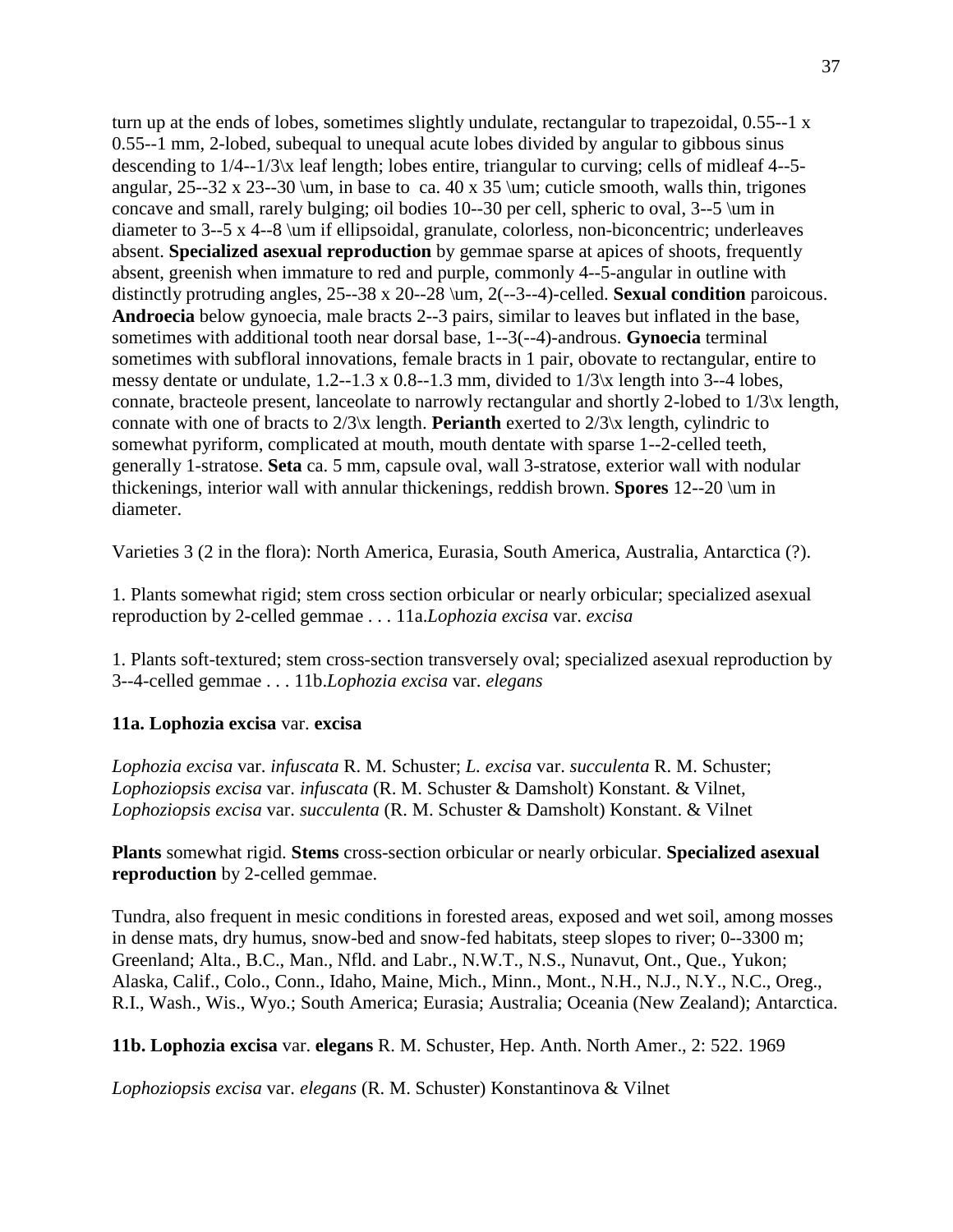**Plants** soft-textured. **Stems** cross-section transversely oval. **Specialized asexual reproduction** by 3--4-celled gemmae.

Northern tundra, mesic conditions among mosses; 0--100 m; Greenland; Nunavut; n Eurasia.

**12. Lophozia longidens** (Lindberg) Macoun, Geol. Survey Canada: Cat. Canad. Pl. 7: 18. 1902

*Jungermannia longidens* Lindberg, Bot. Not., 27. 1877; *Lophoziopsis longidens* (Lindberg) Konstantinova & Vilnet

**Plants** ca. 5--15 x 0.6--1 mm, ascending, rarely prostrate, green to bright green, rarely brownish. **Stems** 0.17--0.35 mm in diameter, sparsely branching, transverse section with microcellous layer to 1/3--1/2\x stem thickness, sometimes absent in attenuate tips; rhizoids sparse to common, in indistinct fascicles, colorless to pale brownish near origin. **Leaves** transversely or (rarely, in shady forms) oblique inserted, distant, spreading, erect-spreading at the ends of lobes, deflected away from the stem, flattened, rectangular to ovate, 0.4--0.8 x 0.3--0.55 mm, 2(--3)-lobed, equal lobes divided by U-shaped to semilunate sinus descending to 1/3--1/4\x leaf length; lobes entire, angulate to horn-like; cells of midleaf rectangular to rarely pentagonal, 23--27 x 22--26 \um, in base to 30 \um; cuticle smooth, walls thin, trigones small, concave to triangular; oil bodies 3-- 12(--17) per cell, spheric, 3--7 \um in diameter to ovoid, 3--5 x 4--9 \um, finely granular, nearly colorless to grayish, non-biconcentric; underleaves absent. **Specialized asexual reproduction** by gemmae in masses at apices of leaf-lobes, red-brown to brownish and chestnut, rarely greenish in shade forms, commonly 3--4(--5)-angular in outline, 20--30(--40) x 13--24(--36) \um,  $(1-)2$ celled, with slightly thickened angles. **Sexual condition** dioicous. **Androecia** intercalary, often with gemmae at tips, male bracts 3 pairs, similar to leaves but inflated in the base, 1-androus, antheridial stalk 1-seriate. **Gynoecia** terminal with subfloral innovations, female bracts in 1 pair, rectangular to trapezoidal, sometimes dentate, but commonly entire, ca. 0.6 x 0.35--0.7 mm, divided to 1/3\x length into 2--4 lobes, connate; bracteole present, lanceolate, sometimes shortly 2-lobed to  $1/3$ <sup>x</sup> length, ca. 0.5 x 0.2--0.3 mm, connate with one of bracts to  $2/3$ <sup>x</sup> length. **Perianth** exerted to  $3/4$ <sup>x</sup> length, ca. 2--2.5 x 0.7 mm, cylindric, complicated at mouth, mouth ciliate to lobulate with lobules and cilia to 5--7 cells in length, generally 1-stratose. **Seta** 5 mm, capsule oval, walls 3-stratose, exterior walls with nodular thickenings, interior walls with annular thickenings, reddish brown. **Elaters** ca. 100--120 x 7.5 \um. **Spores** spheric, 11--13 \um.

Tundra to dark coniferous forest, rarely broad-leaved woods, on rocks of various composition, soil, among mosses, decaying wood, steep slopes to waterways, also places with disturbed vegetation cover; 0--3500 m; Greenland; Alta., B.C., Nfld. and Labr., N.W.T., N.S., Ont., Que., Yukon; Alaska, Colo., Conn., Idaho, Maine, Mass., Mich., Minn., Mont., N.H., N.Y., Oreg., Vt., Wash., Wis., Wyo.; n Eurasia.

A minor tason, *Lophozia longidens* var. *arctica (*R. M. Schuster) Vaňa & L. Söderstr. Is known for Greenland, distinguished from the typical variety by larger leaf cells with more oil bodies and larger gemmae.

**13. Lophozia propagulifera** (Gottsche) Stephani, Exped. Antarct. Belge, Bot. 3: 4. 1901.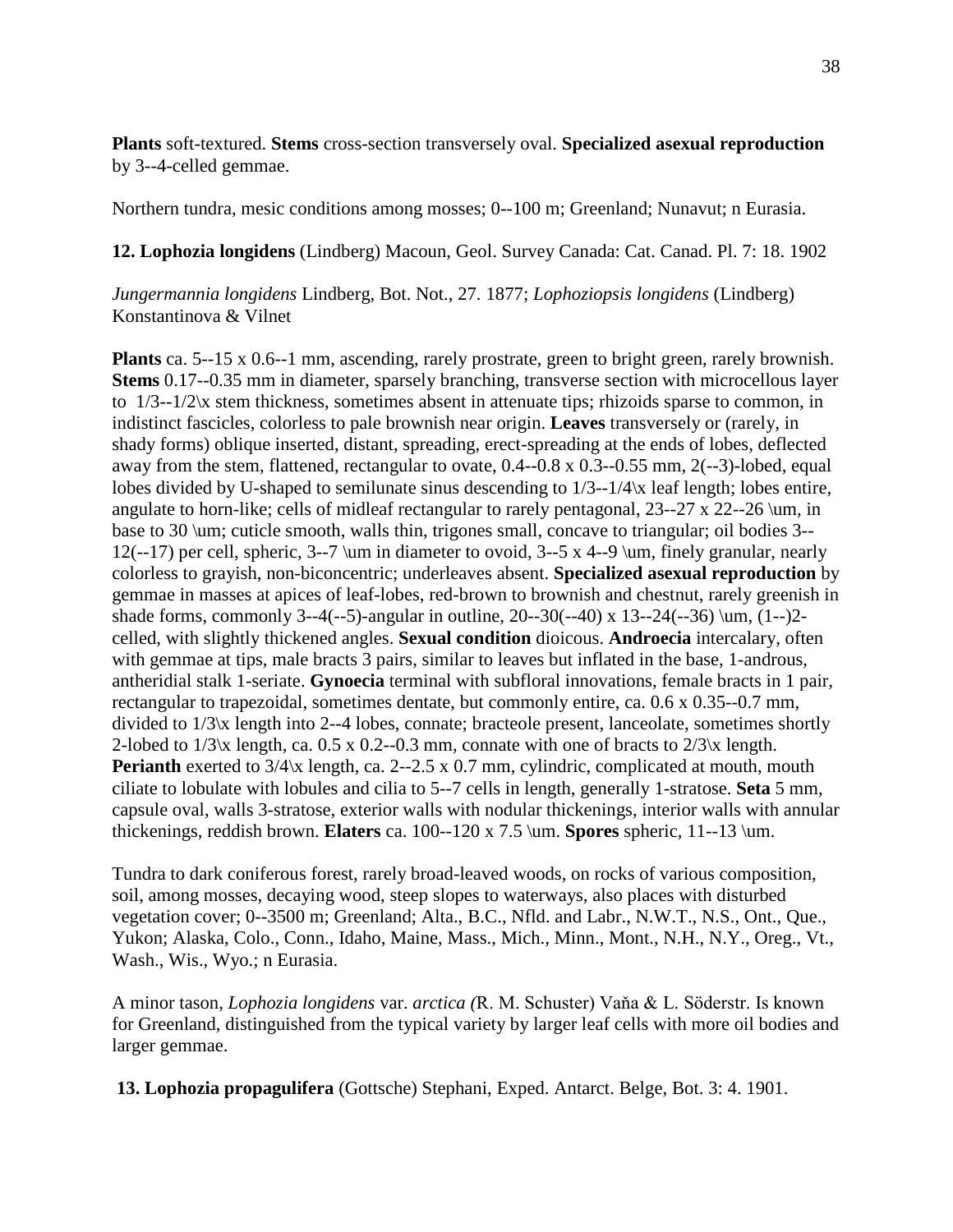## *Jungermannia propagulifera* Gottsche, Neumayer, Int. Polarforsch., Deutsch. Exped. 2: 451. 1890; *Lophozia latifolia* R. M. Schuster; *Lophoziopsis propagulifera* (Gottsche) Konstantinova & Vilnet

**Plants** ca. 10--30 x 1.2--1.7 mm, prostrate, but frequently ascending, yellowish brown to yellowish green or rarely bright green. **Stems** 0.25--0.35 mm in diameter, sparsely branching, slightly transversely oval in cross section, with microcellous layer to  $1/2$  x stem thickness, cell walls distinctly thickened along margin, ventral surface brown to purple-brown; rhizoids sparse to dense, in indistinct fascicles, grayish. **Leaves** obliquely to nearly horizontal inserted, appressed to the stem, ends of lobes turned to apex, sometimes slightly undulate, rectangular to trapezoidal, 0.5--0.7 x 0.5--0.8 mm, 2-lobed, subequal to unequal, acute, lobes divided by angular to gibbous sinus descending to 1/3--2/5\x leaf length; lobes entire, triangular to curving; cells of midleaf 5--6-angular,  $28$ --32 x  $23$ --30(--32) \um, in base to ca. 43 \um in diameter; cuticle smooth, walls thin to somewhat thick, trigones concave and small; oil bodies 4--25 per cell, spheric 3--6 \um in diameter to oval 3--5 x 4--8 \um, granulate, colorless, non-biconcentric; underleaves absent. **Specialized asexual reproduction** by gemmae sparse at apices of shoots, frequently absent, greenish (commonly as admixture, but sometimes to 90%) to purple, commonly 4--5-angular in outline with weakly protruding angles, 25--38 x 20--28 \um, 2-celled. **Sexual condition** dioicous, autoicous and (rarely) paroicous. **Androecia** intercalary, male bracts 4(--5) pairs, similar to leaves but inflated in the base, sometimes with additional tooth near dorsal base, 1--2-androus. **Gynoecia** terminal sometimes with subfloral innovations, female bracts in 1 pair, obovate to rectangular, entire to undulate, 1.2--1.3 x 0.8--1.3 mm, divided to 1/3\x length into 3--4 lobes, connate; bracteole present, lanceolate to narrowly rectangular and shortly 2-lobed to 1/3\x length, connate with one of bracts to 2/3\x length. **Perianth** exerted to 3/4\x length, cylindric to rhomboidal, complicated at mouth, mouth dentate with sparse 1--2-celled teeth, generally 1-stratose. **Seta** ca. 5 mm, capsule oval, wall 3-stratose, exterior wall with nodular thickenings, interior wall with annular thickenings, reddish brown. **Spores** 12--20 \um in diameter.

Damp moss mats, tundra or more rarely forested areas, bogs and rocky cliffs, exposed or partly shaded places; elevation unknown; Greenland; Nfld. and Labr. (Labr.), N.W.T., Nunavut; Alaska, Calif., Minn., Wash.; Eurasia; Antarctica.

#### **14. Lophozia pellucida** R. M. Schuster, Canad. J. Bot. 39: 978. 1961

*Lophozia pellucida* var. *minor* R. M. Schuster, *Lophoziopsis pellucida* (R. M. Schuster) Konstantinova & Vilnet

**Plants** ca. 5--30 x 1--2.5 mm, prostrate, yellowish brown to yellowish green or rarely brown. **Stems** 0.2--0.45 mm in diameter, sparsely branching, slightly transversely oval in cross section, with microcellous layer to  $1/4$ <sup>x</sup> stem thickness, commonly weakly developed and indistinct, cell walls distinctly thickened along margin, ventral surface brown; rhizoids sparse to dense, in indistinct fascicles, colorless. **Leaves** obliquely to nearly horizontal inserted, distant and spreading, rarely appressed to the stem, flattened, ends of lobes peculiarly more deeply colored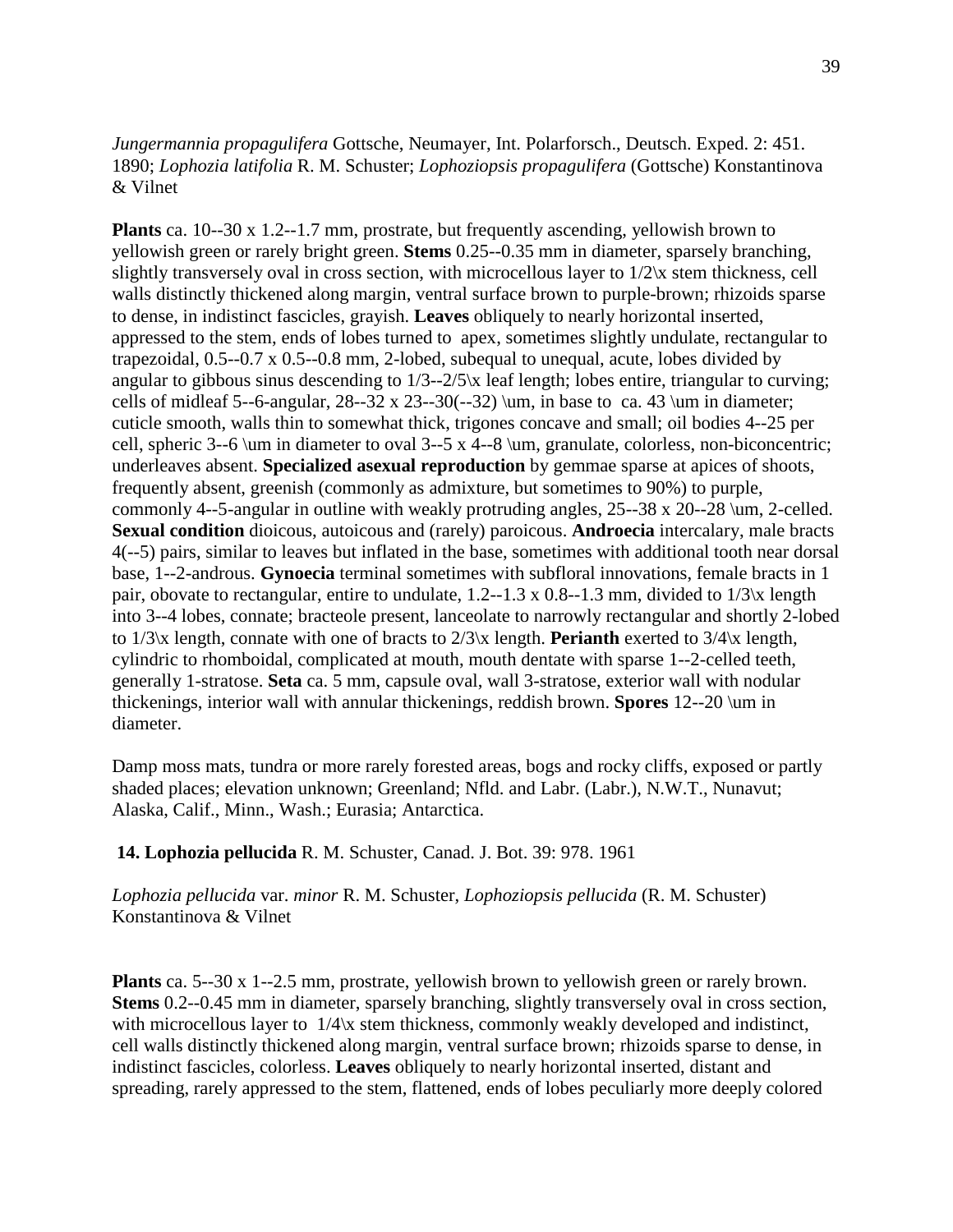(commonly distinctly brownish), trapezoidal to transversely oval, 0.5--1.3 x 0.5--1.5 mm, 2 lobed, subequal to unequal acute lobes divided by angular to gibbous sinus descending to 1/3-- 2/5\x leaf length; lobes entire, triangular to curving; cells of midleaf 4--6-polygonal, 30--45 x 25- -40 \um, in base to ca. 50 \um in diameter; cuticle smooth, walls thin to somewhat thickened, trigones concave and small; oil bodies (5--)9--18(--25) per cell, spheric 4--5.5 \um in diameter to oval 6.5--9 x 4.5--5.5 \um, finely granulate, colorless, non-biconcentric; underleaves absent. **Specialized asexual reproduction** by gemmae sparse at apices of shoots and lobe ends, frequently absent, concolorous with leaf lobes, green to brownish or brown, (22--)25--40(--45) x (20--)22--32(--36) \um, 2-celled. **Sexual condition** dioicous [autoicous and paroicous]. **Androecia** intercalary, male bracts 3--4 pairs, similar to leaves but inflated in the base, rarely with additional tooth near dorsal base. **Gynoecia** terminal sometimes with subfloral innovations, female bracts in 1 pair, obovate to rectangular, entire to undulate, 1.2--1.3 x 0.8--1.8 mm, divided to 1/3\x length into 2--4 lobes, connate, bracteole present, lanceolate to narrowly rectangular and shortly 2-lobed to 1/3\x length, connate with one of bracts to 2/3\x length. **Perianth** exerted to  $3/4$ <sup>x</sup> length, cylindric to rhomboidal, complicated at mouth, mouth dentate with sparse 1--2-celled teeth, generally 1-stratose. **Sporophyte** unknown.

Soil, disturbed vegetation cover, also on mosses in crumbly mats, mainly confined to calcareous sites, rarely on acid silty deposits; elevation unknown; Greenland; Alta., Nunavut; Alaska; n Eurasia.

#### **15. Lophozia perssonii** H. Buch & S.W. Arnell in: H Buch, Bot. Not., 381. 1944

.

#### *Oleolophozia perssonii* (H. Buch & S. W. Arnell) L. Söderstr., DeRoo & Hedd.

**Plants** ca. 2--10 x 0.5--1 mm, ascending, pale green, brownish to whitish. **Stems** 0.15--0.3 mm in diameter, sparsely branching, orbicular in cross section, with microcellous layer to  $2/5$  $x$  stem thickness, cell walls very thin, ventral surface brownish or undifferentiated; rhizoids sparse to dense, in indistinct fascicles, grayish. **Leaves** subtransversely to slightly oblique inserted, imbricate or spreading, ends of lobes turned to apex or deflexed away the stem, rectangular to ovate, 0.4--0.7 x 0.3--0.7 mm, 2-lobed, subequal lobes divided by U-shaped or crescentic sinus descending to 1/6--1/3\x leaf length; lobes entire, triangular to somewhat curved-triangular; cells of midleaf 5--6-angular, 21--40 x 20--30 \um; cuticle smooth, walls very thin, trigones concave, very small or absent; oil bodies 3--10 per cell, spheric 3--8 \um in diameter to oval 3--5 x 4--9 \um, granulate, colorless, sometimes biconcentric; underleaves absent. **Specialized asexual reproduction** by gemmae common at shoot apices, brown to brownish, commonly 3--5-angular in outline with weakly protruding angles,  $15-21(-23)$  x  $12-15(-19)$  \um, 1--2-celled, with long-persistent large single oil-body in each cell. **Sexual condition** dioicous. **Androecia** intercalary, male bracts 2--3 pairs, similar to leaves but concave at the base, 1--2-androus. **Gynoecia** terminal, female bracts in 1 pair, obovate to rectangular, entire to weakly dentate, divided to 1/3\x length into 2 lobes, connate, bracteole present, lanceolate to narrowly rectangular and shortly 2-lobed to 1/3\x length, connate with one of bracts to 2/3\x length. **Perianth** exerted to  $2/3$ <sup>x</sup> length, cylindric to cone-shaped, complicated at mouth, mouth ciliatedentate with sparse 5--7-celled cilia, generally 1-stratose. **Capsule** oval, exterior walls with nodular thickenings, interior walls with annular thickenings, reddish brown. **Spores** 14--18 \um in diameter.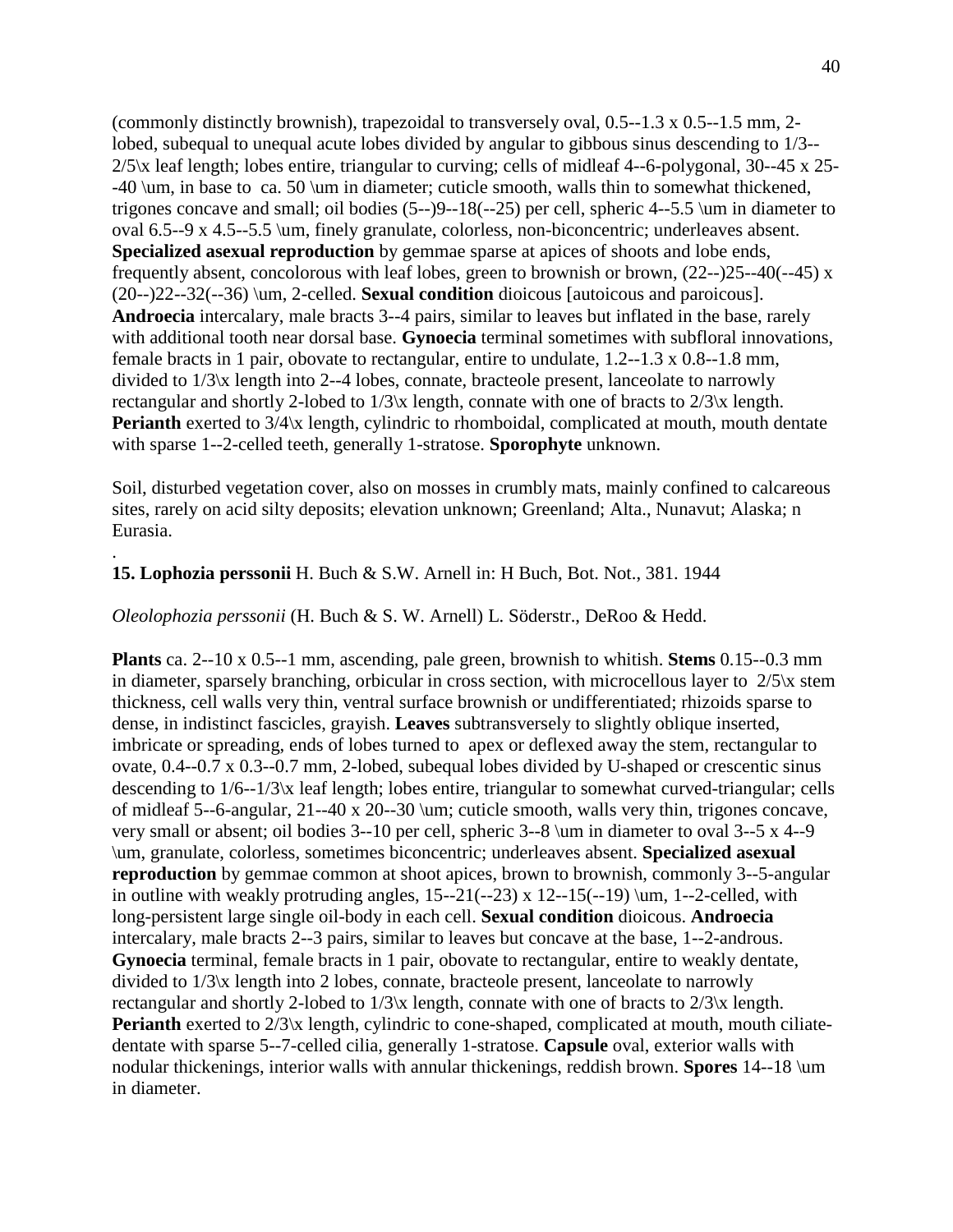Mesic to xeric limestone cliffs or dry basic clayish deposits; 0--200 m; Greenland; Alaska; n Europe.

**16. Lophozia polaris** (R. M. Schuster) R. M. Schuster & Damsholt, Meddel. Gronland 199: 131. 1974

*Lophozia alpestris* ssp. *polaris* R. M. Schuster, Hep. Anth. North Amer., 2: 614. 1969; *Lophoziopsis polaris* (R. M. Schust.) Konstant. & Vilnet

**Plants** ca. 3--30 x 0.6--2.5 mm, prostrate, but frequently ascending in dense patches, green to yellowish brown-green and brown. **Stems** 0.25--0.5 mm in diameter, sparsely branching, slightly transversely oval in cross section, with microcellous layer to 1/2\x stem thickness, cell walls distinctly thickened along margin, ventral surface brown to purple-brown; rhizoids sparse to nearly absent, in indistinct fascicles, grayish. **Leaves** obliquely to nearly horizontally inserted, appressed to the stem, ends of lobes upturned, sometimes slightly undulate, rectangular to trapezoidal, 0.4--1.3 x 0.4--1.6 mm, 2-lobed, subequal nearly acute to obtuse lobes divided by crescentic, U-shaped or angular sinus descending to 1/6--1/4(--1/3--2/5)\x leaf length; lobes entire, triangular; cells of midleaf 5--6-angular, (20--)25--35 x (18--)23--35 \um; cuticle smooth, walls thin to somewhat thick, trigones concave and small; oil bodies (3--)6--20 per cell; underleaves absent. **Specialized asexual reproduction** by gemmae sparse at apices of shoots, rarely on ends of lobes before apex, frequently absent, red, rusty-red to carrot-red, commonly 4-- 5-angular in outline with weakly protruding angles, 18--32 x 14--28 \um, 1--2-celled. **Sexual condition** dioicous. **Androecia** intercalary, male bracts 4--7 pairs, similar to leaves but inflated in the base. **Gynoecia** terminal without subfloral innovations, female bracts in 1 pair, trapezoidal to transversely oval, entire to slightly undulate, ca. 1.5 x 2 mm, divided to  $1/3-2/5$  k length into 3--4 lobes with strongly deflexed sinus, connate, bracteole present, 2-lobed to 1/3\x length, connate with one or both bracts to 1/2\x the length. **Perianth** exerted to 1/2\x its length, cylindric to cone-shaped, complicated at mouth, mouth dentate with sparse 1--2-celled teeth, generally 1 stratose. **Sporophytes** unknown.

Varieties 2 (2 in the flora): North America, n Eurasia.

1. Lobes divided by crescentic or U-shaped sinus descending to 1/6--1/4\x leaf length; oil-bodies 6--17 per cell, granulate, spheric 3.5--6(--8) \um in diameter to oval  $(4-)$ 6--8 x 3--6 \um. . . . 16a.*Lophozia polaris* var. *polaris*

1. Lobes divided by angular to somewhat gibbous sinus descending to 1/3--2/5\x leaf length; oilbodies 3--14 per cell, botryoidal, oval 3--5 x 4--6 \um. . . . 16b.*Lophozia polaris* var. *sphagnorum*

# **16a. Lophozia polaris** var. **polaris**

**Leaves** 2-lobed, subequal nearly acute to obtuse lobes divided by crescentic or U-shaped sinus descending to  $1/6-1/4$ <sup>x</sup> leaf length; oil-bodies 6--17 per cell, granulate, spheric 3.5--6(--8) \um in diameter to oval  $(4--)6--8 \times 3--6 \mu$ .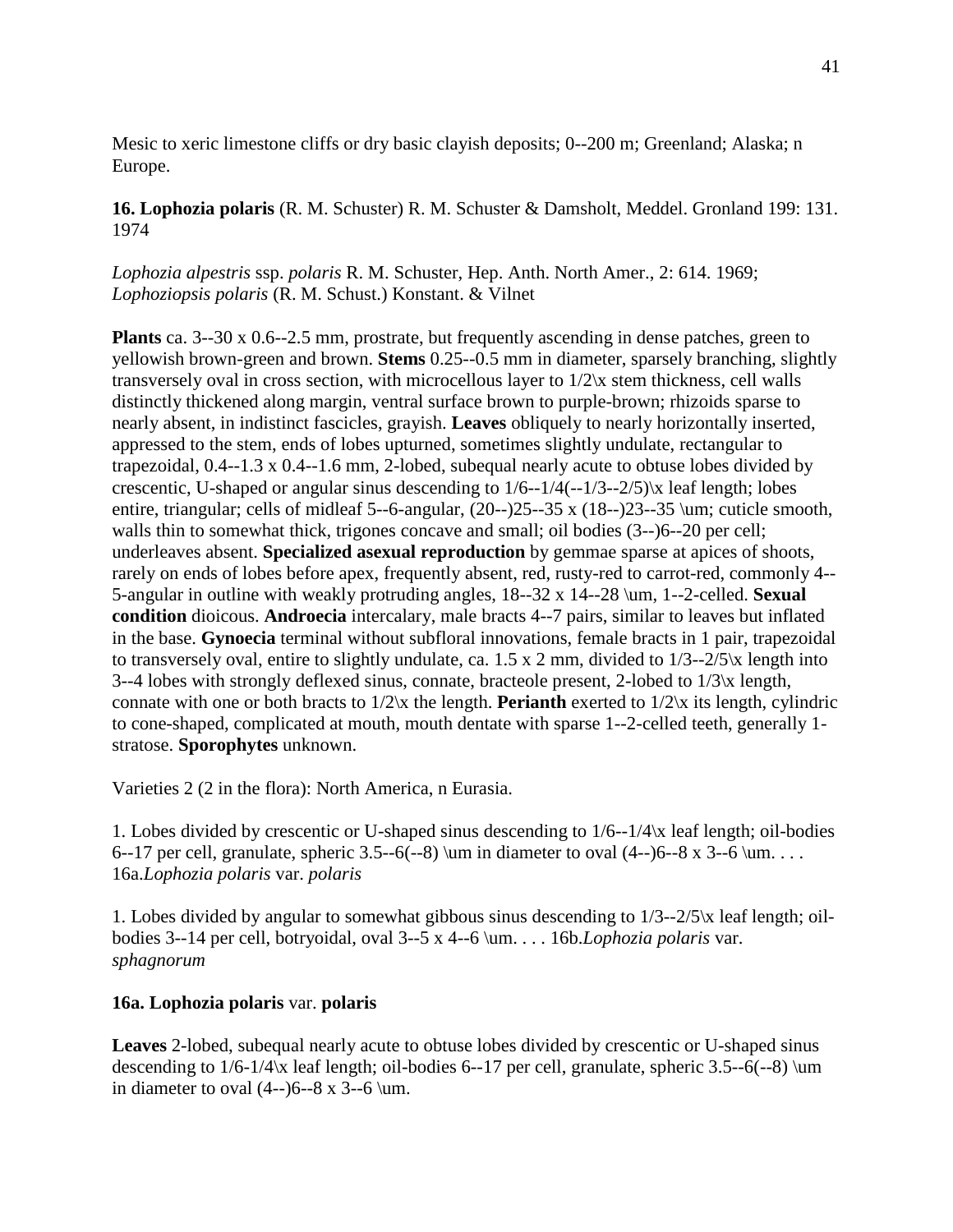Predominantly basic conditions over mosses and other liverworts in wet places, frequently in percolate water, more rarely cliffs and ledges, banks of sluggishly flowing streams; 0--1000 m; Greenland; Nunavut; Alaska; n Eurasia.

**16b. Lophozia polaris** var. **sphagnorum** (R. M. Schuster) R. M. Schuster & Damsholt, Meddel. Gronland 199: 134. 1974

*Lophozia alpestris* ssp. *polaris* f. *sphagnorum* R. M. Schuster, Hep. Anth. North Amer. 2: 619. 1969; *Lophoziopsis polaris* var. *sphagnorum* (R. M. Schust.) Konstant. & Vilnet

**Leaves** 2-lobed, subequal nearly acute to obtuse lobes divided by angular to somewhat gibbous sinus descending to  $1/3$ --2/5\x leaf length; oil-bodies 3--14 per cell, botryoidal, oval 3--5 x 4--6 \um.

Mostly over *Sphagnum,* bogs and mossy tundras; 0--500 m; Greenland; Alaska; n Eurasia.

**17. Lophozia rubrigemma** R. M. Schuster, Hep. Anth. North Amer. 2: 621. 1969

*Lophoziopsis rubrigemma* (R. M. Schust.) Konstant. & Vilnet

**Plants** ca. 3--10 x 0.7--1 mm, prostrate, but frequently ascending in dense patches, yellowish brown to brown. **Stems** 0.25--0.3 mm in diameter, sparsely branching, slightly transversely oval in cross section, microcellous layer to 1/2\x stem thickness, cell walls distinctly thickened along margin, ventral surface brown to purple-brown; rhizoids sparse to nearly absent, in indistinct fascicles, grayish. **Leaves** obliquely inserted, distant, spreading to appressed to the stem and slightly concave, ends of lobes turned away of stem, sometimes slightly undulate, rectangular to trapezoidal, 0.4--1.2 x 0.4--1.2 mm, 2-lobed, subequal nearly acute to obtuse lobes divided by crescentic, U-shaped or angular sinus descending to 1/3--2/5\x leaf length; lobes entire, triangular; cells of midleaf polygonal to orbicular,  $(28-30-38(-43) \times 28-36(-45) \mu)$ ; cuticle smooth, walls somewhat thick, trigones concave and small; oil bodies 10--30 per cell, granulate, spheric 3--5 \um in diameter to shortly oval 3--4.5 x 4--9 \um; underleaves absent. **Specialized asexual reproduction** by gemmae sparse at apices of shoots, rarely on ends of lobes before apex, red to deep purple-red, commonly (5--)6-polygonal in outline with protruding angles, 25-- 35 x 25--30 \um, 2-celled. **Sexual condition** dioicous. **Androecia** unknown. **Gynoecia** terminal without subfloral innovations, female bracts in 1 pair, trapezoidal to transversely oval, entire to slightly undulate, ca. 1.5 x 2 mm, divided to  $1/4-1/3$  k length into 2--3(--4) lobes with strongly deflexed sinus, connate, bracteole present, 2-lobed with sinus descending to 1/3\x length, connate with both of bracts to  $1/2x$  length. **Perianth** exerted to  $1/2x$  its length, cylindric to conic, complicated at mouth, mouth dentate with sparse 2--3-celled teeth, generally 1-stratose. **Sporophytes** unknown.

Acidophilic, common in Arctic deserts, more rare but also common in some areas of tundra, exposed sites, places with disturbed or light vegetation cover; elevation unknown; Greenland; Nunavut; Alaska; n Eurasia.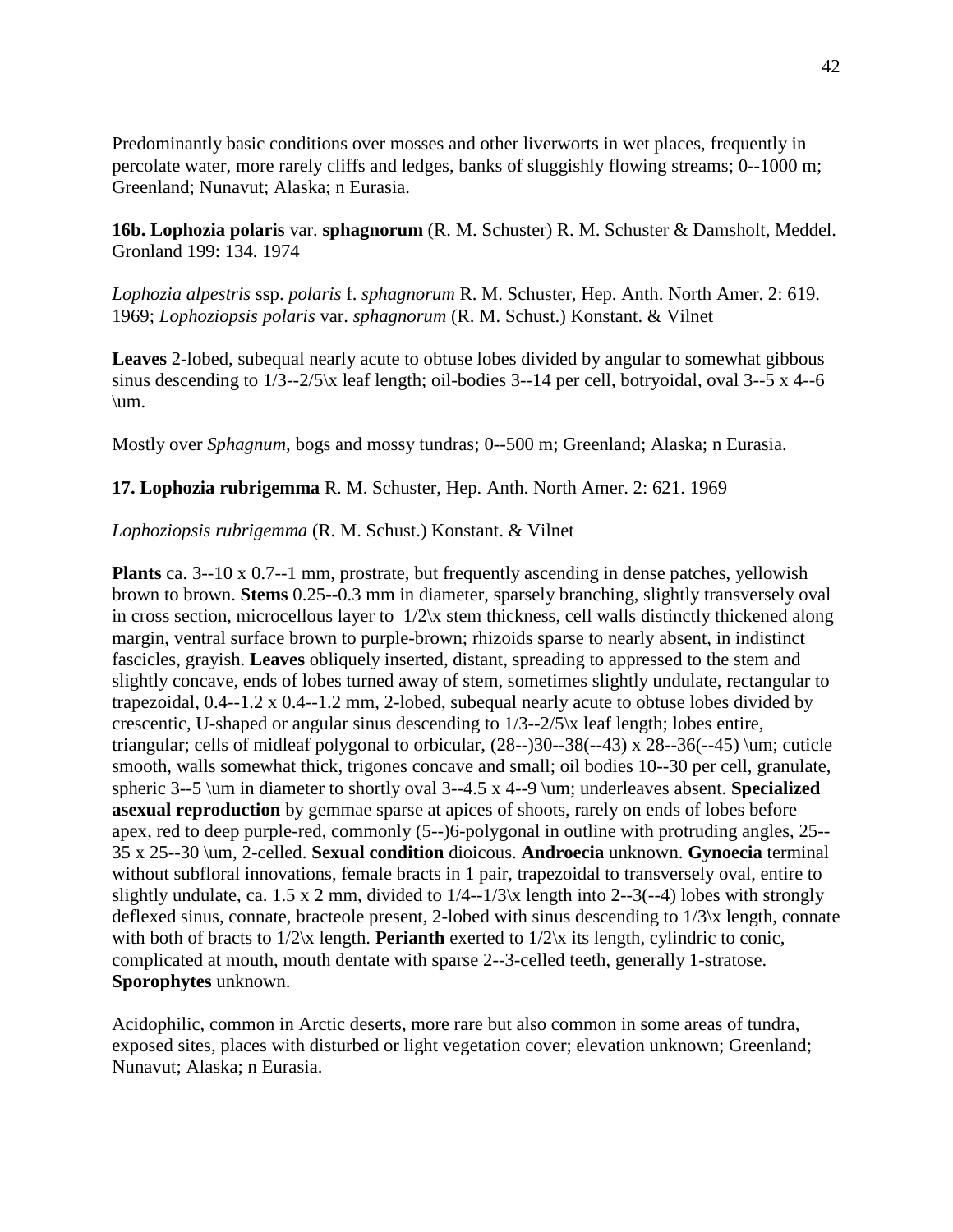**XXb.** LOPHOZIA subg. ISOPACHES (H. Buch) R. M. Schuster, Amer. Midl. Nat. 45(1): 56. 1951

*Isopaches* H. Buch, Mem Soc. F. Fl. Fenn., 8: 283. 1933

**Plants** ca. 3--15 x 0.6--3 mm, prostrate, loosely adhering to substratum, decolorated to deep green, but commonly brown to reddish brown. **Stems** 0.1--0.15 mm in diameter, sparsely branching, transverse section without microcellous layer, outer cells of stem in cross section clearly thickened, rhizoids conspicuously large. **Leaves** transversely to obliquely inserted, imbricate, rarely distant, spreading, 2-lobed; cuticle smooth; underleaves rarely present, simple, lanceolate, nearly the same length with leaves. **Specialized asexual reproduction** by angular gemmae, with sharply thickened angles. **Sexual condition** paroicous, autoicous to dioicous. **Capsule** oval, walls 2(--3)-stratose, **Spores** 12--15 \um in diameter.

Species 4 (3 in the flora): North America, South America, Eurasia, Australia, Oceania (New Zealand).

1. Plants monoicous (occasionally paroicous, very rarely with antheridial subfloral innovations), female bracts entire, perianth mouth lobulate-ciliate, plants strongly aromatic . . . 19. *Lophozia bicrenata*

1. Plants dioicous, female bracts dentate or entire, perianth mouth crenulate or ciliate-dentate, plants not or slightly aromatic.

2. Female bracts entire, perianth mouth crenulate . . . 20. *Lophozia decolorans*

2. Female bracts sharply dentate, perianth mouth ciliate-dentate . . . 18. *Lophozia alboviridis*

**18. Lophozia alboviridis** R. M. Schuster, Hep. Anth. North Amer. 2: 487. 1969 *Isopaches alboviridis* (R. M. Schust.) Schljakov

**Plants** ca. 3--7 x 0.7--1 mm, prostrate, whitish green to brownish and purplish in upper area. **Stems** 0.11--0.15 mm in diameter, sparsely branching, orbicular in cross section, with homogenous inner cells, outer cells distinctly thickened, ventral surface brownish; rhizoids dense, in tangled fascicles, colorless to brownish, closely attaching plants to substratum. **Leaves** subtransversely to obliquely inserted, appressed to the stem, imbricate, ends of lobes turned to apex, orbicular, 0.5--0.7 x 0.5--0.7 mm, 2-lobed, subequal to unequal acute lobes divided by angular to crescentic sinus descending to 1/4\x leaf length; lobes entire, triangular, acute; cells of midleaf 5--6-angular with rounded angles, 20--24 x 20--28 \um; cuticle smooth, walls clearly thick, trigones concave and small; oil bodies 10--15 per cell, spheric ca. 5--6 \um in diameter to oval 5--6 x 6--8(--10) \um, granulate, colorless, non-biconcentric; underleaves absent. **Specialized asexual reproduction** by gemmae common at apices of shoots, reddish yellow to reddish brown, commonly 4--5-angular in outline, with protruding angles, 24--38 x 24--28 \um,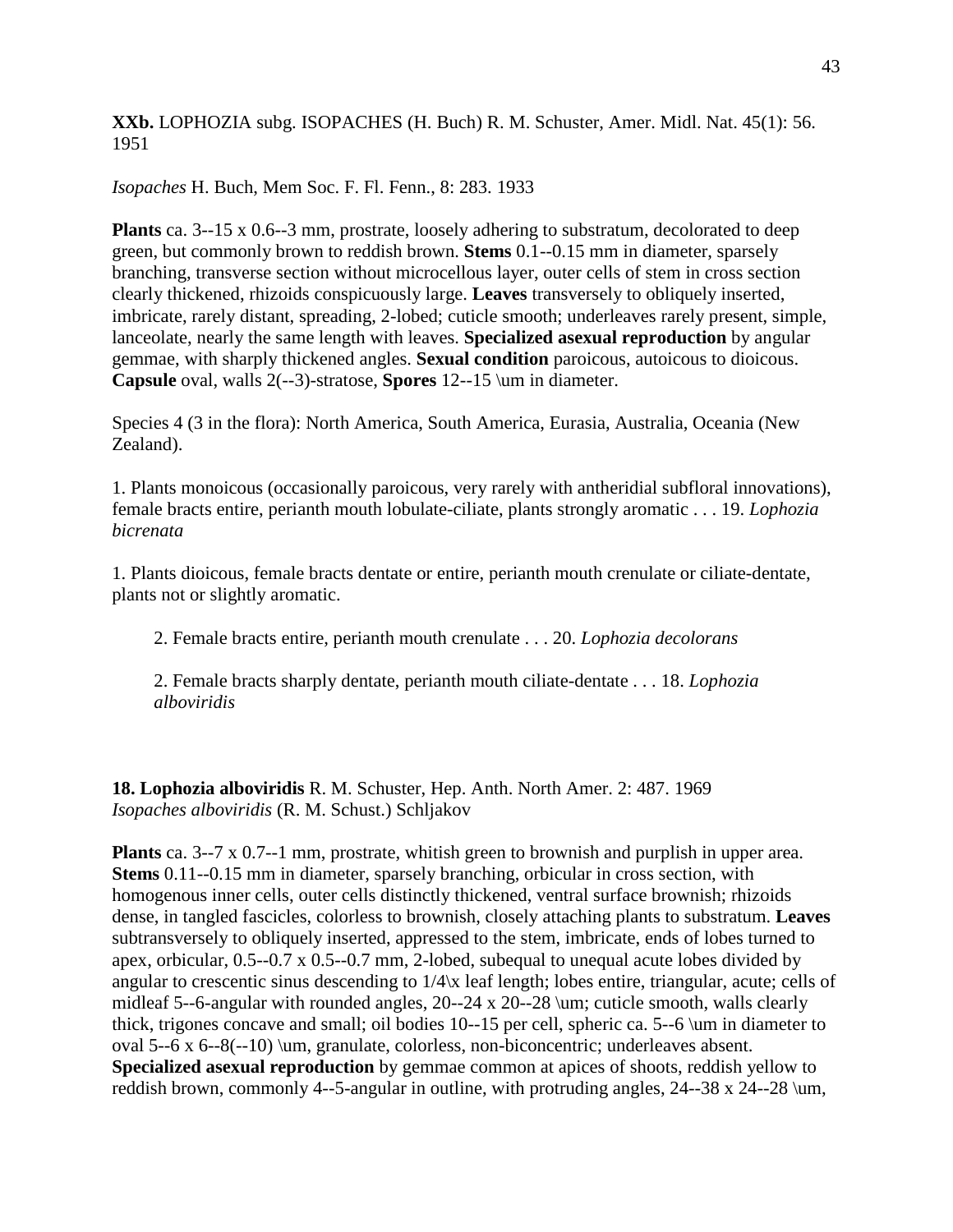2-celled, red-brown. **Sexual condition** dioicous. **Androecia** unknown. **Gynoecia** terminal, female bracts in 1 pair, obovate to nearly orbicular, sharply dentate, divided to  $1/3\chi$  length into 2--3(--4) lobes, connate, bracteole present, lanceolate, connate with one of bracts to  $2/3x$  length. **Perianth** mouth lobulate and spinose-dentate with teeth to 2(--3) cells in length, generally 1stratose. **Sporophyte** unknown.

Bare, cleaved soil in Arctic polygonal tundra (data incomplete); Greenland; n Eurasia.

**19. Lophozia bicrenata** (Schmidel ex Hoffmann) Dumortier, Recuel Observ. Jungerm., 17. 1835

*Jungermannia bicrenata* Schmidel ex Hoffman, Deutschl. Fl. 2 (addenda), 11. 1796; *Isopaches bicrenatus* (Schmidel ex Hoffm.) H. Buch

**Plants** ca. 5--10 x 0.4--0.5(--1) mm, prostrate with apex frequently ascending, yellowish green to yellowish brown and deep green. **Stems** 0.11--0.15 mm in diameter, sparsely branching, orbicular in cross section, with homogenous inner cells, outer cells distinctly thickened, ventral surface brownish; rhizoids dense, in tangled fascicles, colorless to brownish, closely attached plants to substratum. **Leaves** subtransversely to obliquely inserted, appressed to the stem, imbricate, ends of lobes turned to apex, orbicular to subquadrate, 0.5--0.7 x 0.7--1 mm, 2-lobed, subequal to unequal acute lobes divided by angular to crescentic sinus descending to 1/4\x leaf length; lobes entire, triangular, acute; cells of midleaf 5--6-angular with rounded angles, 25--35 x 22--27 \um, at base more large, to ca. 40 x 35 \um; cuticle smooth, walls clearly thick, trigones concave and small; oil bodies (3--)6--12(--15) per cell, spheric ca. 5--8 \um in diameter to oval 5- -8 x 6--10(--12) \um, granulate, colorless, non-biconcentric; underleaves absent. **Specialized asexual reproduction** by gemmae common at apices of shoots, reddish yellow to reddish brown, commonly 4--5-angular in outline, with protruding angles, 24--38 x 24--28 \um, 2-celled. **Sexual condition** paroicous, very rarely with androecial subfloral innovations (autoicous). **Androecia** intercalary, male bracts 2--4(--5) pairs, transversely oval inflated in the base, 1--2-androus, stalk 1(--2)-seriate. **Gynoecia** terminal, female bracts in 1 pair, obovate to nearly orbicular, nearly entire, ca.  $0.7-1.2 \times 0.9$  mm, divided to  $1/3\times$  length into 2--3(--4) lobes, connate, bracteole present, lanceolate, sometimes with one additional teeth near base, connate with one of bracts to 2/3\x length. **Perianth** exerted to 2/3\x length, cylindric to cone-shaped, complicated at mouth, mouth lobulate and dentate with teeth to 1--2(--3) cells in length, generally 1-stratose. **Capsule** oval, exterior wall with nodular thickenings, interior wall with annular thickenings, reddish brown. **Elaters** ca. 8 \um in diameter. **Spores** 12--15 \um in diameter.

Fine-grained and sandy soil in various communities except Arctic deserts, mostly mesic conditions, sometimes growing among other liverworts in disturbed areas as well as on rocks covered by thin layer of mineral soil; 0--2700 m; Greenland; B.C., N.B., Nfld. and Labr., N.S., Ont., Que.; Alaska, Colo., Conn., Ga., Idaho, Ill, Ind., Kans., Ky., Maine, Mass., Mich., Minn., Miss., Mo., Nev., N.H., N.J., N.Y., N.C., Ohio, Okla., Oreg., Pa., R.I., S.C., Tenn., Vt., Va., Wash., W.Va., Wis.; Eurasia, Australia; Oceania (New Zealand).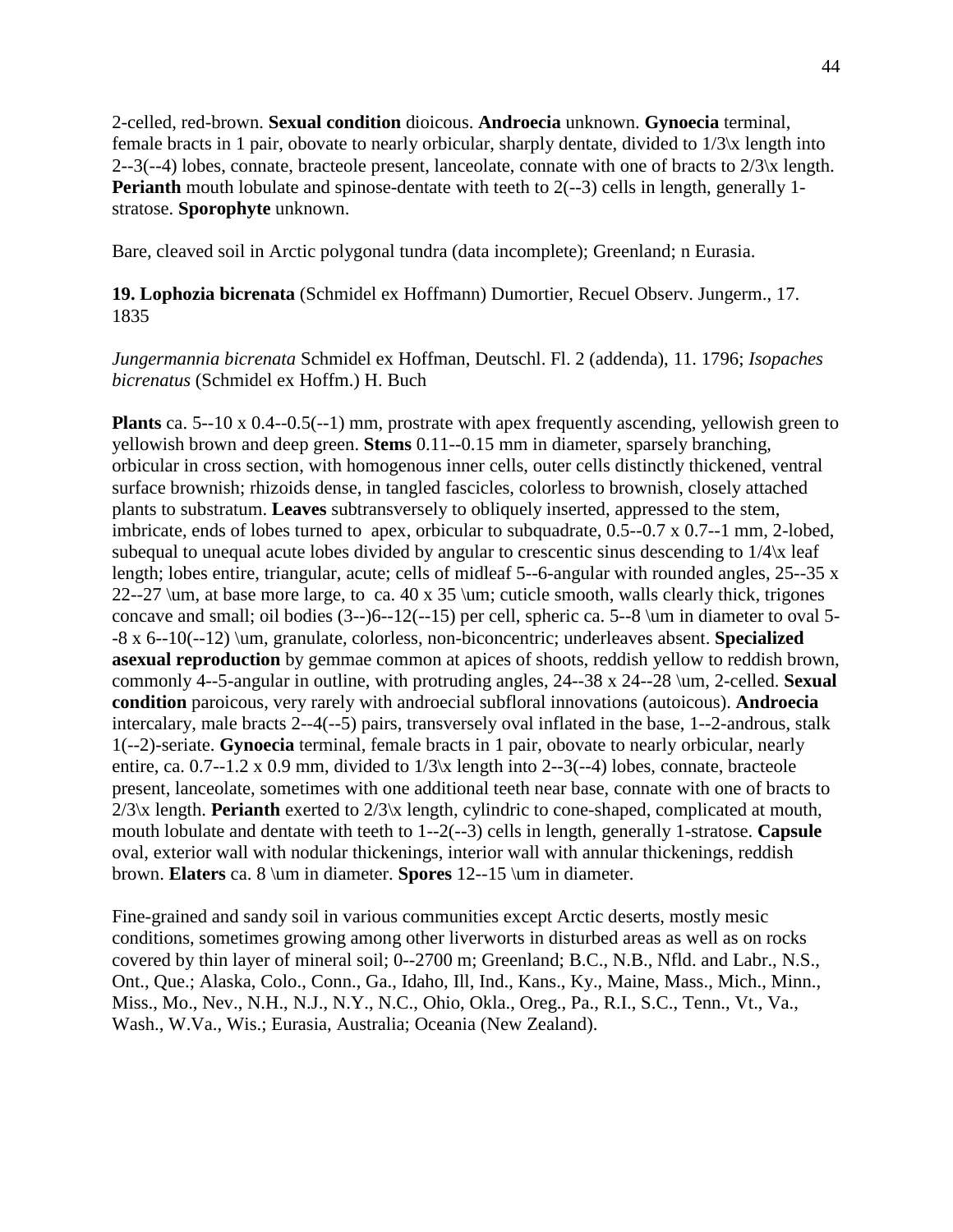A minor variant, *Lophozia bicrenata* var. *immersa* R. M. Schuster & Damsh., is known from Greenland, differing from the typical variety by thin-walled laminal cells with brownish middle lamellae and retension of oil bodies in all leaves.

**20. Lophozia decolorans** (Limpricht) Stephani, Spec. Hep. 2: 147. 1902

*Jungermannia decolorans* Limpricht, Jahresb. Schles. Gesell. Vaterl. Kult. 57: 116. 1880; *Isopaches decolorans* (Limpr.) H. Buch

**Plants** ca. 3--6 x 0.5--0.7 mm, prostrate to semi-immersed into substratum, yellow-brown with decolorate shoot apices. **Stems** 0.11--0.15 mm in diameter, sparsely branching, orbicular in cross section, with homogenous inner cells, outer cells distinctly thickened, ventral surface brownish; rhizoids dense, in tangled fascicles, colorless to brownish, closely attached plants to substratum. **Leaves** subtransversely inserted, appressed to the stem, imbricate, ends of lobes turned to apex, widely ovoid-orbicular, 0.5--0.6 x 0.8--0.8 mm, 2-lobed, subequal to unequal acute lobes divided by U-shaped to crescentic sinus descending to 1/9--1/8\x leaf length; lobes entire, triangular, acute; cells of midleaf 5--6-angular with rounded angles, 23--30 x 12--23 \um; cuticle smooth, walls clearly thick at margins, but thinner in middle, trigones absent in margins to convex in midleaf; underleaves absent. **Specialized asexual reproduction** by gemmae common at apices of shoots, reddish, commonly 4--5-angular in outline, with slightly protruding angles, 24--26 x 19--25 \um, 1--2-celled. **Sexual condition** dioicous. **Androecia** intercalary, male bracts 3--5(--7) pairs, transversely oval inflated in the base, 1-androus, stalk 1(--2)-seriate. **Gynoecia** terminal, female bracts in 1 pair, obovate to nearly orbicular, nearly entire, ca. 0.7--0.8 x 1--1.3 mm, divided to 1/4\x length into 2--3 lobes, connate, bracteole present, lanceolate. **Perianth** exerted to 1/2\x length, cylindric to cone-shaped, complicated at mouth, mouth dentate with teeth to 1--2 cells in length, generally 1-stratose. **Spores** 12--15 \um in diameter.

Semi-immersed into soil over granite rocks (only one report for North America); 1600 m; B.C.; Eurasia; Tropical Africa

**XXc. Lophozia subg. Sudeticae** (Schljakov) Bakalin, Bryologist 114: 310. 2011

*Lophozia* sect. *Sudeticae* Schljakov, Pechen Mkhi Severa SSSR 3: 113. 1980

**Plants** ca. 5--25 x 0.7--2.2 mm, prostrate, brown to purplish brown, rarely deep brownish green. **Stems** 0.2--0.5 mm in diameter, sparsely branching, transverse section with or without microcellous layer to 1/2\x stem thickness, outer cells of stem in cross section thickened. **Leaves** oblique to subhorizontally inserted, more or less distant to subimbricate, spreading, 2(--3)-lobed; cuticle smooth to papillose; underleaves lanceolate or 2-lobed into 2 narrow lamina, filiform, frequently irregular and nearly absent. **Specialized asexual reproduction** by angular gemmae, with moderately thickened angles, colorless to brown. **Sexual condition** dioicous. **Capsule** oval, wall 3(--4)-stratose, **Spores** spheric, ca. 10 \um.

Species 2 (2 in the flora): North America, Eurasia.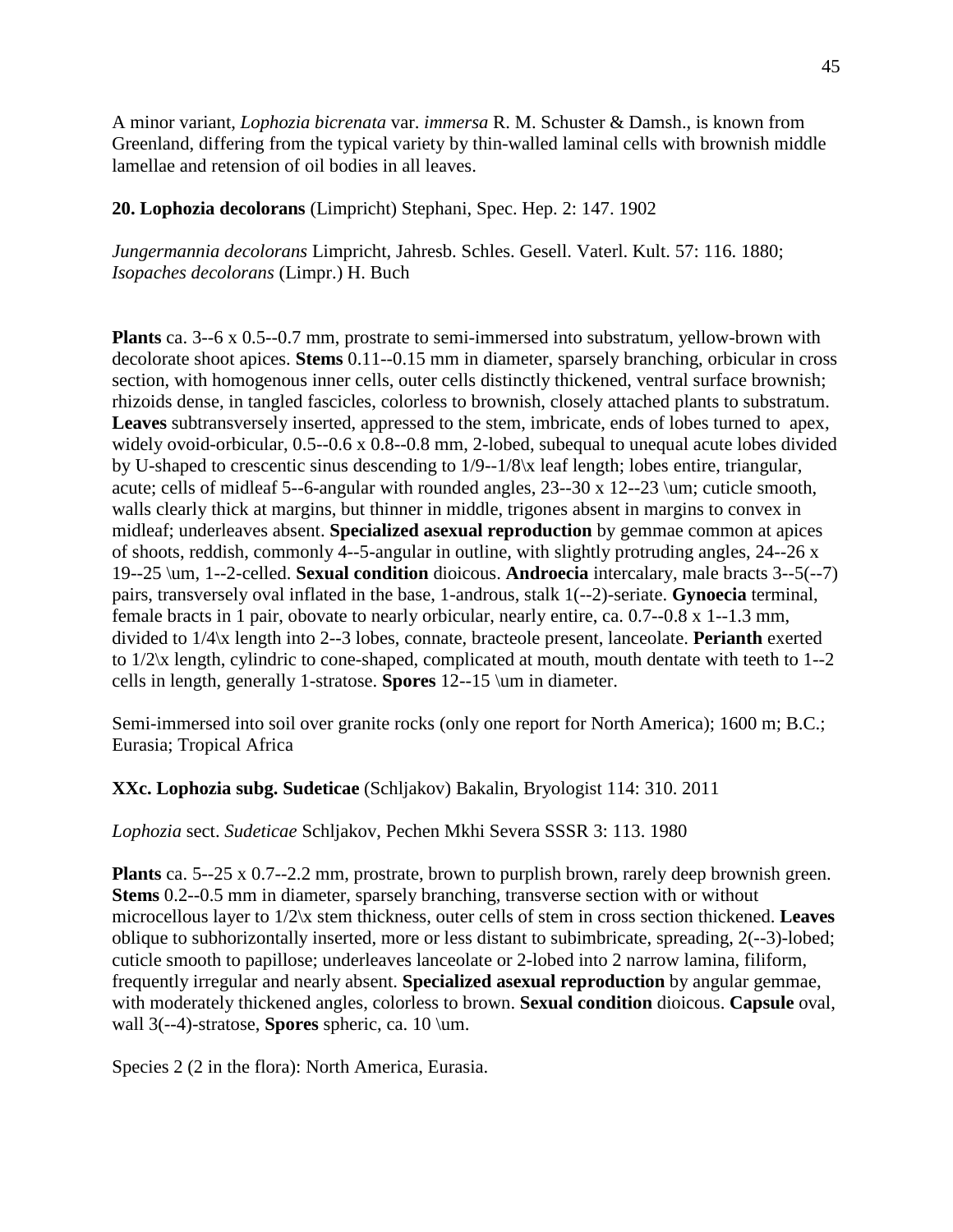1. Leaves 2--3(--4)-lobed, sinus descending to 1/3\x leaf length, underleaves commonly present . . . 22. *Lophozia debiliformis*

1. Leaves 2-lobed, sinus descending to 1/5\x leaf length, underleaves commonly absent . . . 21. *Lophozia sudetica*

**21. Lophozia sudetica** (Nees ex Huebener) Grolle, Trans. Brit. Bryol. Soc. 6: 262. 1971

*Jungermannia sudetica* Nees ex Huebener, Hepaticol. Germ., 142. 1834; *Lophozia rufescens* Schljakov, *Barbilophozia rubescens* (R. M. Schust. & Damsholt) Kartt. & L. Söderström, *Barbilophozia sudetica* (Nees ex Huebener) L. Söderström, De Roo & Hedderson.

**Plants** ca. 5--20 x 1--2(--2.2) mm, prostrate to ascending or erect in dense patches, brownish to rusty brown, rarely with purple tinge or dark green (in shady places). **Stems** 0.2--0.4 mm in diameter, sometimes transversely oval in cross section, ca. 0.3 x 0.4 mm, sparsely branching, transverse section with microcellous layer to 1/3\x stem thickness or absent in southern phases, ventral surface brown to purple-black; rhizoids sparse to nearly absent, in indistinct fascicles, colorless to yellowish and brownish. **Leaves** commonly very obliquely inserted but rarely subtransverse, insertion line nearly straight, distant, spreading to appressed, concave to cupshaped, turned to apex or to dorsal side, orbicular to trapezoidal-rounded, (0.4--)0.6--1.2 x (0.5-- )0.7--1.3 mm, 2-lobed, subequal lobes divided by crescentic to (rarely) angular sinus descending to  $(1/12-1)/8-1/5(-1/4)$  leaf length; lobes entire, acute, triangular; cells of midleaf 4-polygonal,  $17--25(-27)$  x  $13--22(-28)$  \um, in base to 40 \um; cuticle smooth to faintly verruculose, walls thin, trigones concave, triangular to convex; oil bodies (1--)2--6(--15) per cell, irregularly oval, 4--7 x 5--9 \um, rarely spheric, 4--7 \um in diameter, very finely papillose, grayish, non-biconcentric; underleaves absent. **Specialized asexual reproduction** by gemmae in masses at apices of distal leaf lobes, rusty-brown, commonly 4--5-angular in outline, 17--22 x 12--15 \um, (1--)2-celled, with slightly thickened angles. **Sexual condition** dioicous. **Androecia** intercalary, male bracts 2(--3) pairs, similar to leaves but inflated in the base, 2(--3)-androus, antheridial stalk 1-seriate at base, but sometimes 2-seriate near spherule. **Gynoecia** terminal, innovations absent, female bracts in 1 pair, oval to ovoid, shallowly 2-lobed, entire, ca. 1.1 x 1 mm, divided to 1/7--1/5\x length into 2 lobes, connate, bracteole present, lanceolate, ca. 0.5--0.2 mm connate with one of bracts to 1/3\x length. **Perianth** exerted to 3/4\x length, cylindric to clavate and cylindric-fusiform, complicated at mouth, mouth denticulate to dentate with 2-celled teeth, last cell about 35 \um in length, generally 1-stratose. **Seta** ca. 3--5 mm, capsule oval, walls 3--4-stratose, exterior walls with nodular thickenings, interior walls with annular thickenings, reddish brown. **Elaters** 2-spiral, linear, reddish brown, ca. 100--125 x 7 \um. **Spores** ca. 10 \um in diameter.

Rocks outcrops, shaded soil, among mosses and other liverworts, common in both xeric and mesic conditions, more rarely hygrophilous, but frequent in snow-bed areas, tundra communities, sparse but frequent in some areas in boreal and temperate zones in rock crevices and soil on steep slope; 0--2500 m; Greenland; Alta., B.C., Nfld. and Labr., N.W.T., Nunavut, Ont., Que., Yukon; Alaska, Calif., Colo., Conn., Idaho, Maine, Mass., Mich., Minn., Mont., Nev., N.H., N.Y., Oreg., Utah, Vt., Wash., Wis., Wyo.; Eurasia.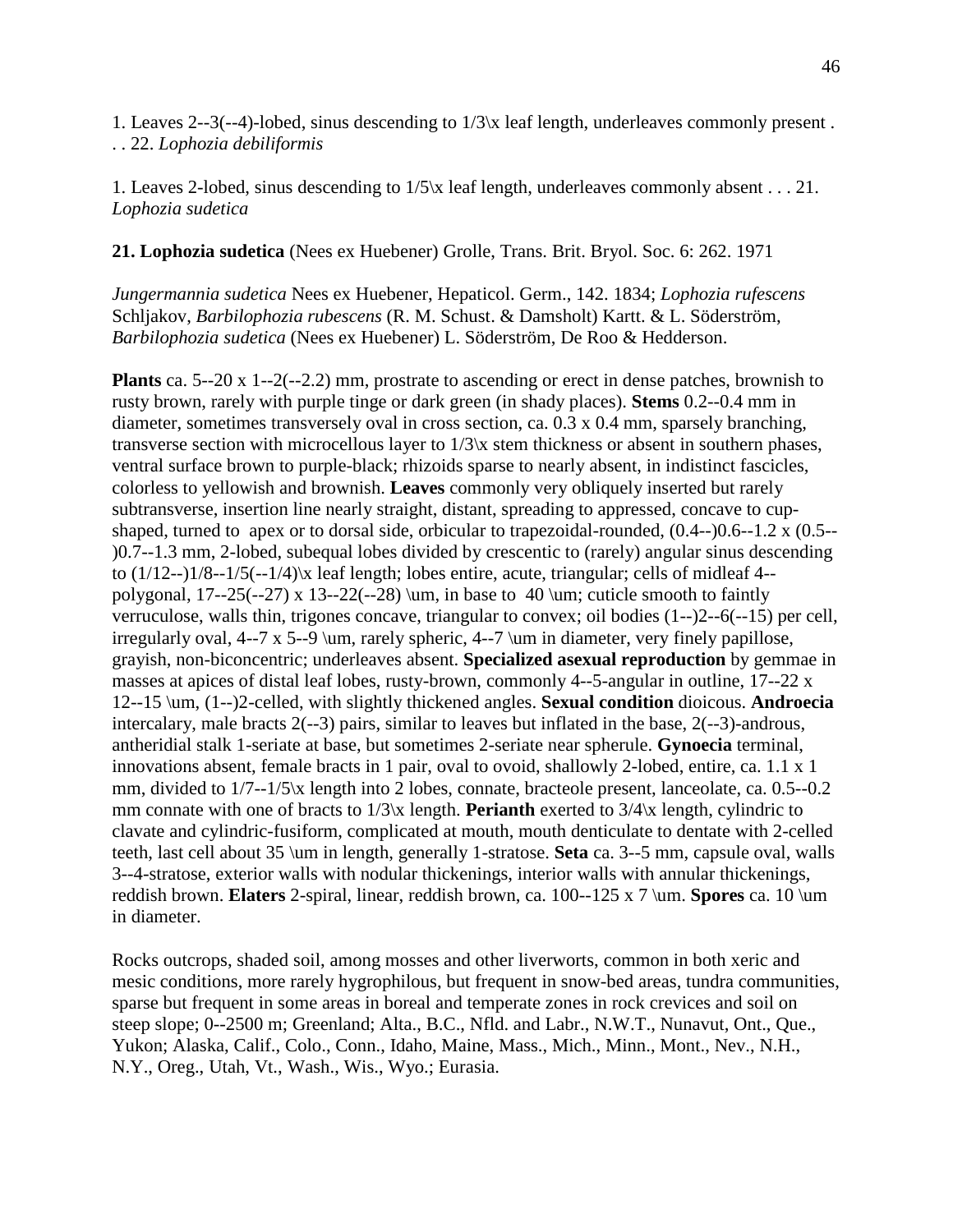47

The names *Lophozia alpestris* (Schleicher in Weber) Evans and *Lophozia ehrhartiana* (Weber) Inoue & Steere have both been incorrectly used for this species in the North American literature.

# **22. Lophozia debiliformis** R. M. Schuster & Damsholt, Phytologia 63(5): 326. 1987

*Lophozia debiliformis* var. *concolor* R. M. Schuster & Damsholt

**Plants** ca. 5--25 x 0.7--1(--2) mm, prostrate, nearly soft-textured, green-brownish to brown, apparently without purple tinge. **Stems** 0.25--0.4 mm in diameter, sometimes transversely oval in cross section, ca. 0.3 x 0.4 mm, sparsely branching, transverse section with homogenous cells without microcellous layer, ventral surface brownish; rhizoids sparse to nearly absent, in indistinct fascicles, colorless to yellowish and brownish. **Leaves** commonly obliquely inserted to rarely subtransverse, insertion line nearly straight or incurved from oblique on ventral side to subtransverse on the dorsal, distant, spreading, concave to flattened and undulate, widely ovoid, orbicular to trapezoidal-rounded, (0.4--)0.6--1.2 x (0.5--)0.7--1.3 mm, 2--3(--4)-lobed, subequal or unequal lobes divided by angular or gibbous to U-shaped sinus descending to 1/5--1/3\x leaf length; lobes entire, acute, triangular; cells of midleaf 4--polygonal, 16--25(--27) x 16--22(--25) \um, in base to 30 \um; cuticle smooth, walls thin, trigones concave, triangular to convex; oil bodies  $(2-3-5(-12)$  per cell, irregularly oval, 6--10 x 4--8 \um, rarely spheric, 4--6 \um in diameter, papillose to rarely smoothed botryoidal, grayish, non-biconcentric; underleaves present, lanceolate or 2-lobed into 2 narrow lamina, frequently irregular and nearly absent. **Specialized asexual reproduction** by gemmae in masses at apices of distal leaf lobes, rustybrown to brownish white, commonly 4--6-angular in outline,  $23$ --26 x 16--20  $\mu$ ,  $(1-)$ 2-celled, with slightly thickened angles. **Sexual condition** dioicous. **Androecia** intercalary, male bracts 2- -3(--4) pairs, similar to leaves but inflated in the base, 1(--2)-androus, antheridial stalk 1-seriate. **Gynoecia** terminal, innovations present, female bracts in 1 pair, oval to ovoid, deeply (2--)3 lobed, entire, but frequently with additional tooth near dorsal base, ca. 0.6 x 0.6 mm, divided to  $1/4 - 2/5$ <sub>\x</sub> length into  $(2-3)$  lobes, bracteole present, lanceolate, ca. 0.5--0.2 mm connate with one of bracts to 2/3\x length. **Perianth** exerted to 1/2\x length, obovate-clavate, complicated at mouth, mouth denticulate to dentate with 1--2-celled teeth, generally 1-stratose. **Sporophyte**  unknown.

Snow-bed habitats, coastal cliffs, thin soil on shaded rocks, tundra zone; 0--1200 m; Greenland; Alaska; Eurasia.

**XXd.** LOPHOZIA subg. PROTOLOPHOZIA R. M. Schuster, Nova Hedwigia 15: 472. 1968

**Plants** ca. 5--25 x 0.7--2.2 mm, prostrate, brown to purplish-brown, rarely deep green-brownish. **Stems** 0.2--0.5 mm in diameter, sparsely branching, transverse section without microcellous layer, outer cells of stem in cross section thin. **Leaves** oblique to subhorizontally inserted, more or less distant to subimbricate, spreading, 2--3-lobed; cuticle smooth to papillose; underleaves lanceolate or 2-lobed into 2 narrow lamina, filiform, sometimes irregular. **Specialized asexual reproduction** not present in our species. **Sexual condition** paroicous. **Capsule** oval, walls 3(-- 4)-stratose, **Spores** spheric, 10--14 \um.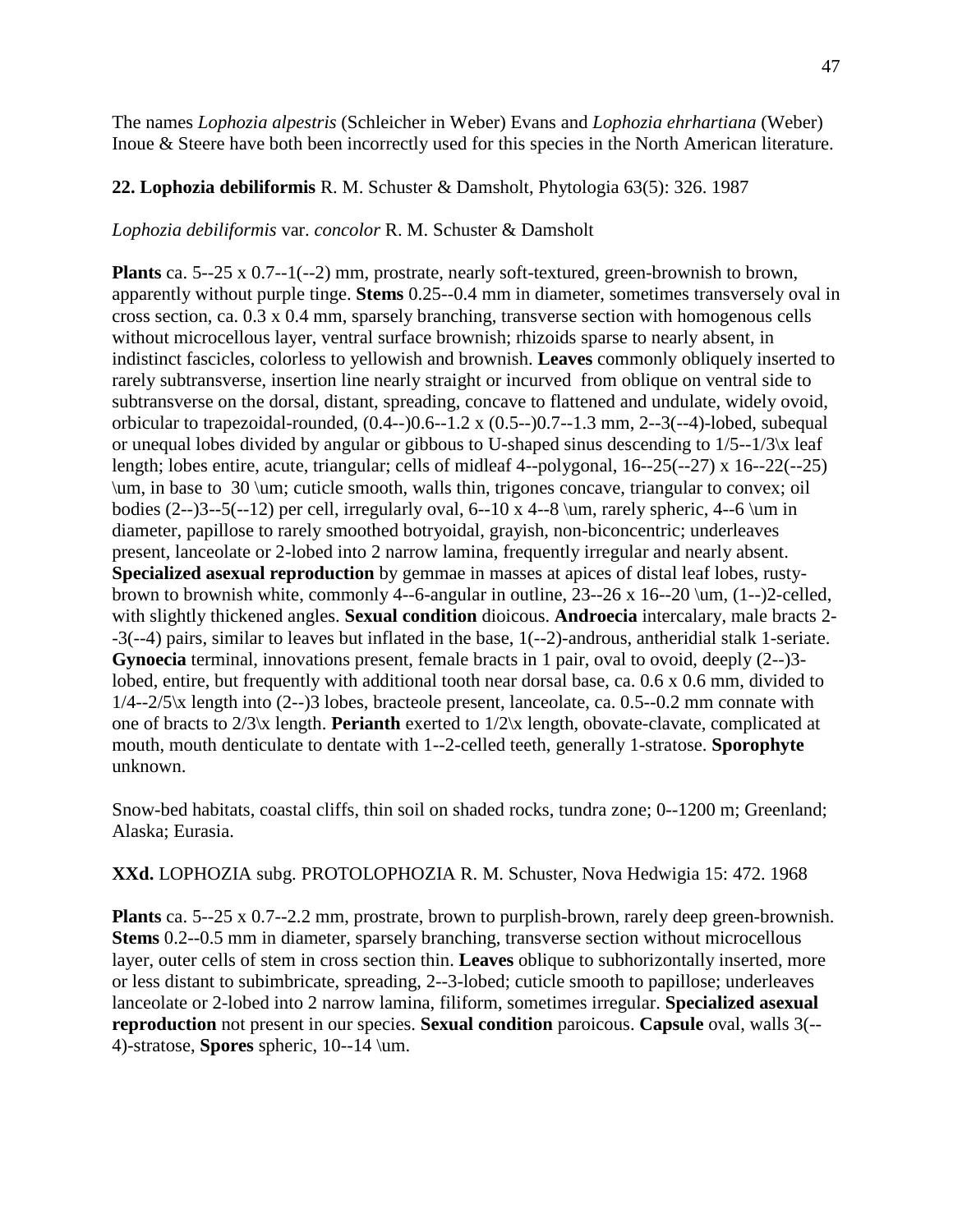Species 11 (1 in the flora): North America; Central America; South America; Eurasia; Oceania; Australia, Africa.

## **23. Lophozia elongata** Stephani, Spec. Hep. 2: 128. 1901

## *Protolophozia elongata* (Steph.) Schljakov

**Plants** ca. 5--20 x 1.1--1.5 mm, prostrate, slightly soft-textured, green to yellowish green and rarely green-brownish, apparently without purple tinge. **Stems** 0.2--0.3 mm in diameter, sometimes transversely oval in cross section, ca. 0.2 x 0.3 mm, sparsely branching, transverse section with homogenous cells without microcellous layer, ventral surface indistinguishable from the dorsal; rhizoids sparse to nearly absent, in indistinct fascicles, nearly colorless. **Leaves** commonly obliquely inserted to rarely subtransverse, insertion line nearly straight or incurved from oblique in ventral side to subtransverse in the dorsal, distant, spreading, concave to flattened and undulate, widely ovoid, orbicular, trapezoidal-rounded or obtrapezoidal, (0.4--)0.6-  $-0.7$  x  $(0.5-0.6-0.7$  mm,  $2-3(-4)$ -lobed, subequal or unequal lobes divided by angular or gibbous to U-shaped sinus descending to  $1/5-1/3$  k leaf length, additional teeth frequently present near leaf base; lobes entire, acute, triangular; cells of midleaf 4-polygonal, 23--28 x 21-- 25 \um; cuticle smooth, walls thin to slightly thickened, trigones concave to nearly absent; oil bodies numerous, 10--42 per cell, small, spheric, 2--4.5 \um in diameter, finely papillose; underleaves present, lanceolate, 2-lobed into 2 narrow lamina or reduced to slime papilla. **Specialized asexual reproduction** absent. **Sexual condition** paroicous. **Androecia** intercalary, male bracts 2--3(--4) pairs, similar to leaves but inflated in the base, additional tooth near antical base commonly present, 1-androus, antheridial stalk 1-seriate. **Gynoecia** terminal, female bracts in 1 pair, oval to ovoid, deeply (2--)3-lobed, nearly entire, but sometimes with additional teeth, ca. 0.6 x 0.6 mm, divided to  $1/4$ --2/5\x length into (2--)3 lobes, bracteole present, deeply 2lobate, ca. 0.5--0.2 mm connate with bracts to 1/2\x length. **Perianth** exerted to 3/4\x length, obovate-clavate to cylindric, complicated at mouth, mouth denticulate to dentate with 1--2-celled teeth, generally 1-stratose. **Elaters** ca. 6 \um thick. **Spores** 10--14 \um in diameter.

Permanently damp peaty slopes, wet moss mats in moist tundra, among or over mosses and other liverworts in dense patches; elevation unknown; Greenland; Alta.; n Eurasia.

# **XXe.** LOPHOZIA subg. OBTUSIFOLIUM (H. Buch) Bakalin

#### *Barbilophozia* subg. *Obtusifolium* H. Buch, Mem Soc. F. Fl. Fenn. 17: 289. 1942

**Plants** ca. 20--50 x 2--3.5 mm, prostrate, greenish brown, brownish to brownish yellow, rarely with purple tinge or dark green in shady places. **Stems** 0.3--0.5 mm in diameter, sparsely branching, transverse section commonly without microcellous layer, but sometimes with exception of 2--3 layers of cells smaller than inner ones, outer cells in stem cross section thin; ventral side of the stem nearly the same color with the dorsal. **Leaves** subhorizontally inserted, more or less distant, spreading, flattened, 2(--3)-lobed, cells with many (to 50 per cell) small, spheric oil-bodies; cuticle distinctly papillose; underleaves commonly absent, rarely present, ciliate or lacinulate, 4 cells in length and 1--2(--3) cells wide, easily deciduous. **Specialized asexual reproduction** by angular gemmae, those rarely present, green, with moderate thickened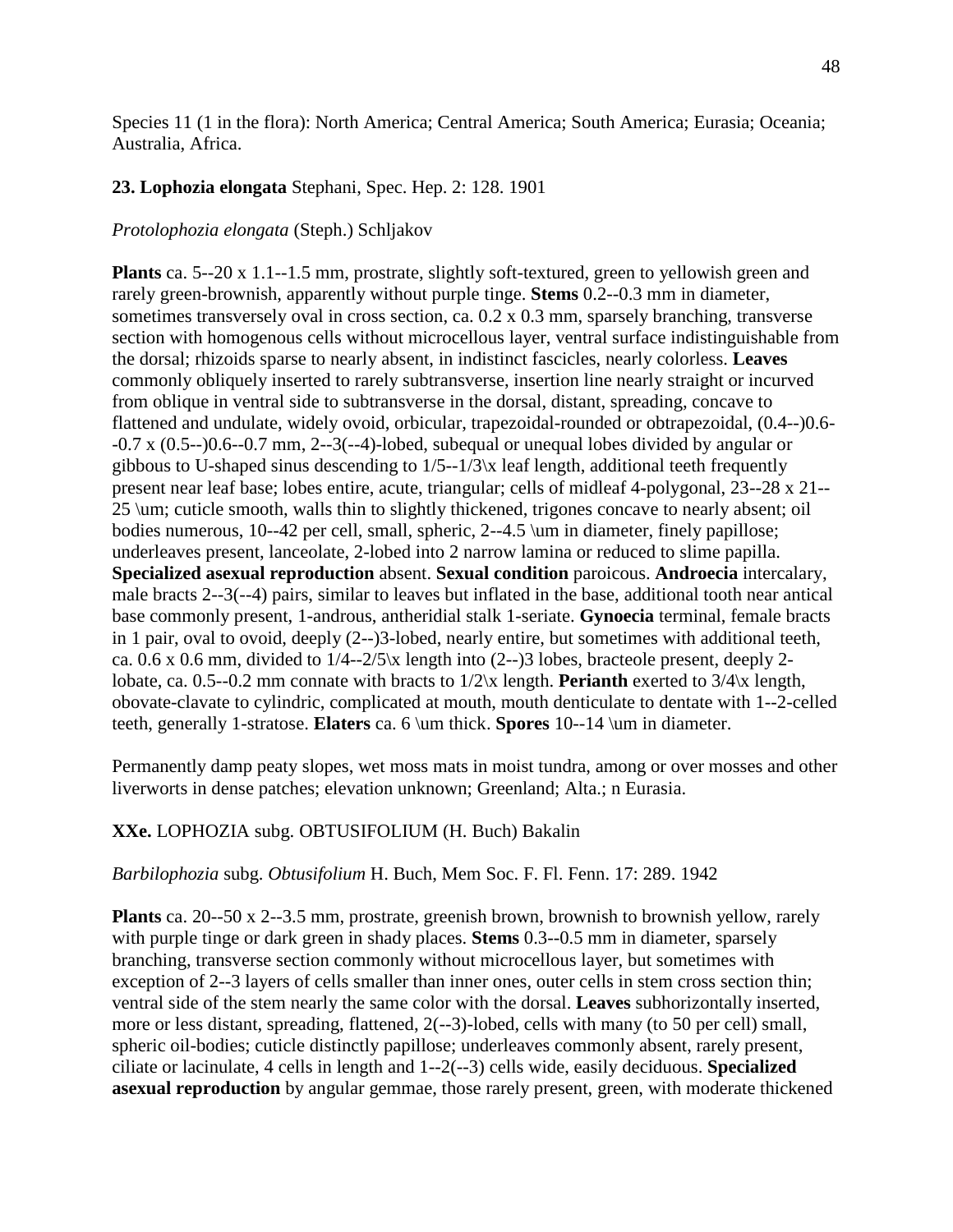angles. **Sexual condition** dioicous. **Capsule** oval, walls (4--)5-stratose. **Spores** spheric, 11--14 \um.

Species 1 (1 in the flora): North America, Europe, Asia, Africa.

**24. Lophozia obtusa** (Lindberg) A. Evans, Proc. Washington Acad. Sci. 2: 303. 1900

*Jungermannia obtusa* Lindberg, Musci Scand., 7. 1879; *Leiocolea obtusa* (Lindberg) H. Buch, *Obtusifolium obtusum* (Lindberg) S. W. Arnell, *Schistochilopsis obtusa* (Lindb.) Potemkin

**Plants** ca. 20--50 x 2--3.5 mm, prostrate or epiphyte on sedges or other boggy grasses, greenish brown, brownish to brownish yellow, rarely with purple tinge or dark green (in shady places). **Stems** 0.3--0.45 mm diameter, sometimes transversely oval in transverse section (ca. 0.25 mm in height), sparsely branching, transverse section commonly without microcellous layer, but occasionally with 2--3 layers of cells smaller than inner ones located above ventral cortex, ventral surface brown to reddish brown; rhizoids common sometimes dense, in indistinct fascicles, colorless to yellowish and brownish. **Leaves** commonly very obliquely inserted to nearly horizontally, insertion line nearly straight, distant, spreading, flattened, lingulate to orbicular, 1--1.2 x 1.2--1.4 mm, 2-lobed, subequal lobes divided by gibbous sinus descending to 1/5(--1/4)\x leaf length; lobes entire, rounded to obtuse; cells of midleaf 4--polygonal, 32--38 x 21--25 \um, in base to 50 x 38 \um; cuticle almost always distinctly striolate papillose through, especially obvious at the base, walls thin, trigones concave to triangular; oil bodies minute, 15-- 50 per cell, spheric, 2--3 \um in diameter, nearly smooth; underleaves commonly absent, rarely present, ciliate or lacinulate, 4 cells in length and 1--2(--3) cells wide, easily deciduous. **Specialized asexual reproduction** by gemmae at shoot apices, rarely present, pale green to brownish, commonly with 4--5-angular in outline,  $17-22 \times 17-20 \mu$ , 2-celled, with slightly thickened angles. **Sexual condition** dioicous. **Androecia** intercalary, male bracts 6--12 pairs, spicate, 2--3-androus, antheridial stalk 1-seriate. **Gynoecia** terminal, innovations absent, female bracts in 1 pair, oval to ovoid, 2--4-lobed, entire, ca. 1.1 x 1 mm, divided to 1/7--1/5\x length, bracteole present, 2-lobed. **Perianth** exerted to 3/4\x length, cylindric, ellipsiodal to clavate, complicated at mouth, mouth denticulate to dentate. **Seta** ca. 3--5 mm, capsule oval, wall 5 stratose, exterior wall with nodular thickenings, interior walls with annular thickenings, reddish brown. **Elaters** ca. 7--9 \um wide. **Spores** ca. 11--14 \um in diameter.

Isolated stems (never in pure mats) among mosses, wet meadows, green-moss bogs, sometimes on moist slopes or waterways; 0--2150 m; Greenland; Alta., B.C., Nfld. and Labr. (Nfld.), N.W.T., Nunavut, Que., Yukon; Alaska, Ariz., Calif., Colo., Idaho, Maine, Mich., Mont., Oreg., Wash., Wyo.

6. GYMNOCOLEA (Dumortier) Dumortier, Recueil Observ. Jungerm., 17. 1835 \* [Greek, *gymno*-, naked and *koleo*-, female sheath, alluding to the large perianth, not concealed by bracts] Marie L. Hicks Richard H. Zander *Jungermannia* sect. *Gymnocolea* Dumortier, Syll. Jungerm. Eur., 52. 1831

**Plants** creeping with ascending apices, mat forming or erect when crowded, green to blackish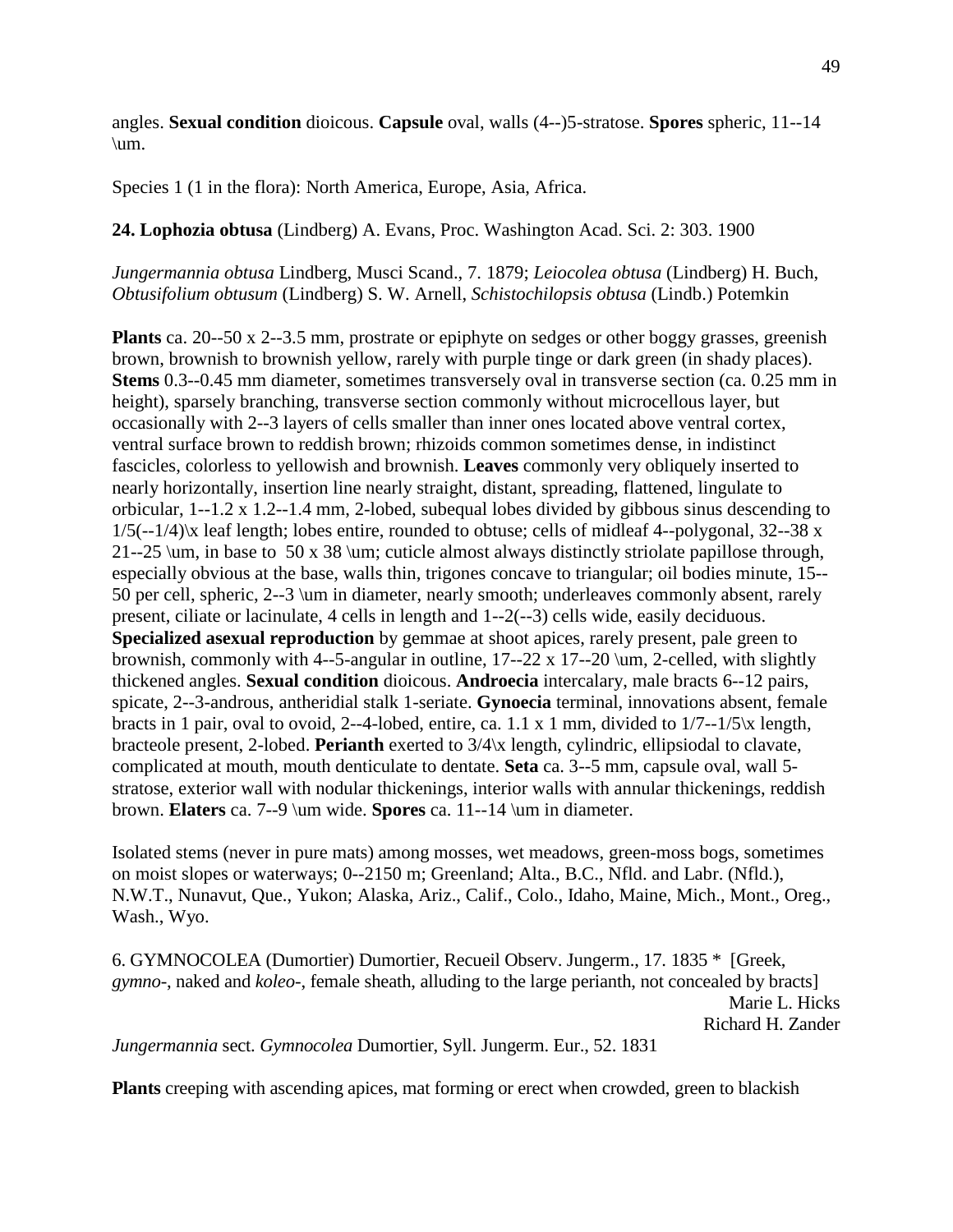brown or scorched in insolated sites. **Stems** 7--8 cells in diameter, branching terminal, lateral or ventral intercalary, from older stems, cortical cells thin-walled, 20--25 \um, little differentiated from medullary; rhizoids sparse, scattered along ventral stem or restricted to area of ventral leaf base, colorless. **Leaves** succubous-oblique, 2-lobed, the lobes obtuse to rounded, occasionally acute, often concave; leaf cells subisodiametric, small, 22--30 \um; cuticle smooth, occasionally slightly verruculose or striolate; walls without distinct trigones or small, not bulging; oil bodies smooth to slightly granulate. **Underleaves** absent or occasional and small, of 1--4 cells from narrow ventral merophytes of 2--4 cells. **Specialized asexual propagation** sometimes by detached inflated perianths that float on water; gemmae absent or very rare, angular, brown, 1--2 celled. **Sexual condition** dioicious. **Androecia** terminal, spicate, becoming intercalary, of ventricose bracts similar to leaves but smaller; antheridia one per bract; stalk 1-seriate. **Gynoecia** terminal on main stem or branch, often with subfloral innovations; bracts similar to leaves; bracteole absent; perianth exerted, inflated, smooth, the mouth contracted or not; perigynium absent. **Sporophyte** seta cross section of 8 exterior cells and 4 interior cells; capsule ovoid, brown, valves 2 cells thick, the walls with nodular thickenings; elaters  $120-200 \times 6-9$  \um, 2-spiral, brown. **Spores** 10--18 µm, finely papillose, brown.

Species 6 (4 in the flora); temperate areas of the Northern Hemisphere and South America.

SELECTED REFERENCES Schuster, R. M. 1969. The Hepaticae and Anthocerotae of North America, Vol. II. New York.

- 1. Rhizoids restricted to area of ventral leaf base … 4. *Gymnocolea fascinifera*
- 1. Rhizoids few or absent, scattered over ventral stem.
	- 2. Leaf lobes with obtuse or rounded apices . . . 1.*Gymnocolea inflata*
	- 2. Leaf lobes with acute or obtusely acute apices.
		- 3. Leaves 370--600 \um, 2-lobed to 1/3--1/2; perianths sharply contracted at mouth . . . 2. *Gymnocolea acutiloba*
		- 3. Leaves 840--1230 \um, 2-lobed to 1/3; perianths not sharply contracted at mouth … 3. *Gymnocolea borealis*

#### **1. Gymnocolea inflata** (Hudson) Dumortier, Recueil Observ. Jungerm., 17. 1835

*Jungermannia inflata* Hudson, Fl. Angl. ed. 2. 2: 511. 1778

**Plants** with shoots  $5-25 \times 0.75-1.2$  mm, scattered among mosses or in crowded mats, green in shade or brownish-black in exposed sites. **Stems** slender, 130--300 \um, branching irregular, terminal or ventral intercalary. **Rhizoids** sparse, scattered ventrally on stem. **Leaves** distant to scarcely imbricate, spreading, flat or more often concave, as long as wide or slightly longer,  $400-900 \times 350-800 \,\mu \text{m}$ , 2-lobed 1/4--1/3, the sinus narrow, the lobes obtuse to rounded, entire; median leaf cells 22--27 x 25--30 \um, marginal cells 20--24 \um; cuticle smooth, walls evenly thickened; trigones absent; oil bodies 4--8 per cell, ovoid or spheric,  $3-4 \times 5-6$  \um, finely granulate. **Underleaves** absent. **Specialized asexual propagation** by detached, unfertilized, inflated perianths that float on water, gemmae absent. **Androecial** bracts up to 8 pairs, contiguous, concave, 2-lobed. **Gynoecia** commonly with subfloral innovations; bracts similar to leaves in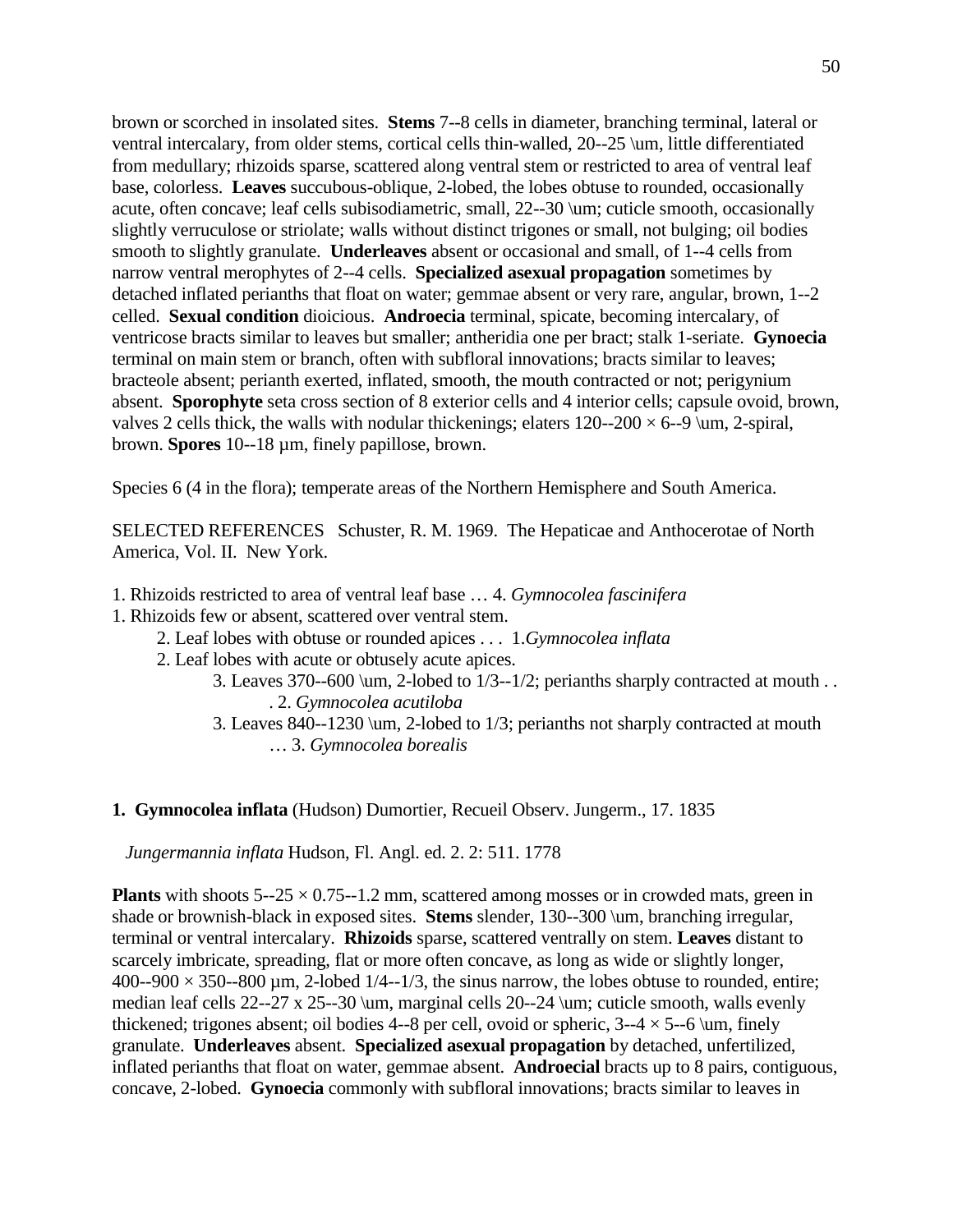shape, slightly larger; perianths often present, exerted well above bracts, globose to oblong, inflated, large compared to the size of the shoot, mouth contracted, dentate-lobulate; easily detached from stem.

Igneous rock outcrops subject to at least periodic seepage, often in direct sunlight; also around rock pools and in bogs; e, w, nw Greenland; Miquelon; Alta., Ark., B.C., Man., Nfld., N.S., Nun., Ont., Que., Yukon; Alaska, Calif., Colo., Conn., Maine, Mass., Mich., Minn., N. C., N.H., N.J., N.Y., Oreg., Pa., S.Dak., Tenn., Vt., Wash., Wyo.; Europe; Asia (Japan).

The variety *Gymnocolea inflata* var. *heterostipa* (Carrington & Spruce) K. Müller, characterized with frequent small intercalary branches and small underleaves, has been recognized from plants collected in East Greenland and Minnesota. This plant is doubtfully distinct and its gametophytic differences may be an environmentally induced variation. In Europe, where the variety was first recognized, no distinct limits have been found between this variety and the typical form of *Gymnocolea inflata*.

## **2. Gymnocolea acutiloba** (Schiffner) Müller Frib., Lebermoose 1(12): 745. 1910

 *Lophozia inflata* var. *acutiloba* Schiffner, Sitzungsber. Deutsch. Naturwiss.-Med. Vereins Böhmen "Lotos" Prag 53: 111. 1905; *Gymnocolea inflata* subsp. *acutiloba* (Schiffn.) R. M. Schust. & Damsh. ex L. Söderstr. & Váňa

**Plants** with shoots  $10-15 \times 0.6-0.9$  mm, forming mats, green to brown or blackish. **Stems** 100--180 µm, sparingly branched, the branches terminal, occasionally intercalary. **Rhizoids**  sparse, scattered ventrally on stem. **Leaves** remote to slightly overlapping, nearly flat, ovate-quadrate, slightly longer than wide,  $370-600 \times 320-500 \text{ mm}$ , 2-lobed  $1/3-1/2$ , with a narrow sinus and subacute to acute lobes ending in 1--2 cells; lateral leaf margins often with a small tooth; leaf cells subquadrate, 22--28 \um, walls slightly thickened, often brownish; trigones not developed; oil bodies 3--8 per cell, ovoid or spherical 4--6 x 5--8 \um, smooth or slightly granular. **Underleaves** absent or vestigial, of small cilia or slime papillae. **Specialized asexual propagation** usually absent or rarely by gemmae on margins of leaf lobes, angular, 14--18  $\mu$ m, 2-celled, brown, plants usually sterile. **Gynoecia** with bracts similar to leaves in shape, larger; perianth rarely produced, inflated, clavate, the mouth sharply contracted, dentate.

Igneous rock that are perhaps copper-bearing, where they may occur with other rare species such as *Cephaloziella massalongoi* or *Gymnomitrion concinnatum*; w Greenland; Alaska, Maine, Tenn.; Europe.

The perianths of *Gymnocolea acutiloba* are characteristically not easily detached,

**3. Gymnocolea borealis** (Frisvoll & Moen) R. M. Schuster, Lindbergia 12: 7. 1986 *Lophozia borealis* Frisvoll & Moen, Lindbergia 6: 138. fig. 1--3, 1980

**Plants** with shoots 10--30 × 0.5--2.5 mm, scattered among mosses, golden-brown. **Stems** 150-- 200 µm, simple or pseudodichotomously branched, the branches of *Frullania*-type. **Rhizoids** few or nearly absent, scattered ventrally on stem. **Leaves** remote or rarely slightly overlapping, nearly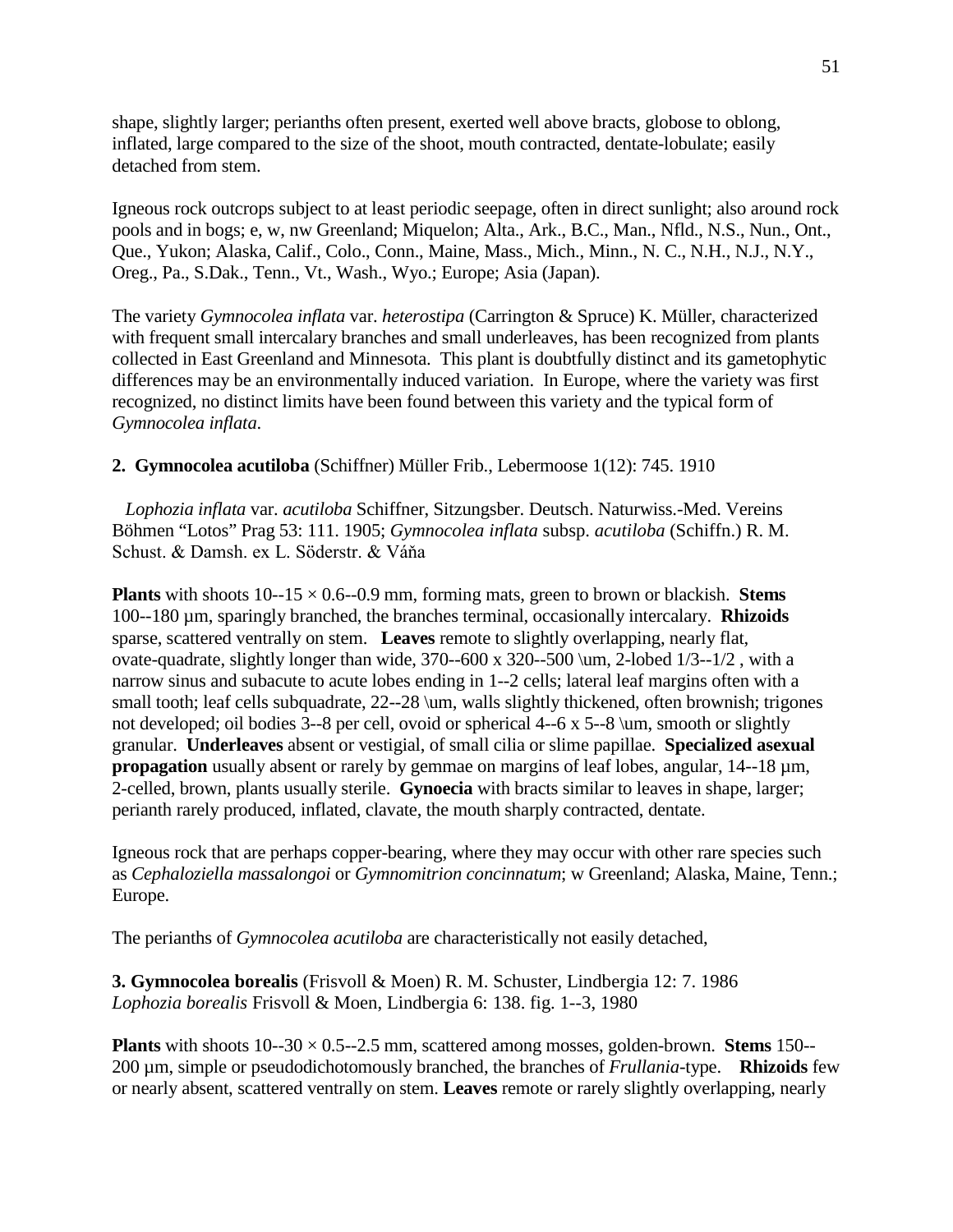flat to dorsally convex, ovate-quadrate, slightly longer than wide,  $840-1230 \times 740-1060 \ \mathrm{um}$ , 2lobed to 1/3, occasionally 3--4-lobed, with a narrow sinus and subacute to acute lobes ending in a 1--2-celled mucro; lateral leaf margins repand to crenulate; leaf cells rounded-polygonal, 22--28 x 24--30 \um, walls moderately thickened; trigones small, never bulging; oil bodies 1--5(--8) per cell, ovoid, ellipsoidal or spherical, 4--8 x 4--10 \um, finely granulose. **Underleaves** present, of 1--3(-- 4) uniseriate cells ending in a slime papilla. **Specialized asexual propagation** absent. **Gynoecia** with bracts 2--4-lobed, variable in size; perianth elongate-obovate to pyriform, weakly 3--4-plicate distally, mouth plicate, lobulate, dentate, not sharply contracted.

Rich fens, swamps, rock depressions in seepage, irrigated low swale, interspersed among mosses; low to moderate elevations; nw and w Greenland; Nunavut (Baffin I.); Europe (Finland, Norway, Sweden).

*Gymnocolea borealis* occurs as scattered among mosses, golden-brown, the leaves are distant, usually dorsally convex and horizontally arranged, leaf lobes obtuse to acute, the oil bodies are relatively large, leaf cuticle is striate-verruculose, and underleaves are evident because the rhizoids are few or absent.

# **4. Gymnocolea fascinifera** Potemkin, Arctoa 2: 76, fig. 5--6. 1993

**Plants** with shoots  $5-15 \times 1-2.5$  mm, scattered among mosses, green to brown, matte. **Stems** slender, 130--200 \um, branching often terminally furcate, rarely ventral and lateral intercalary. **Rhizoids** restricted to area of ventral leaf base. **Leaves** distant, spreading, flat, as long as wide or to twice as long,  $700-1000 \times 350-650 \mu m$ , 2-lobed  $1/4-1/3$ , asymmetric, the sinus broad, the lobes obtusely acute to rounded-apiculate, entire; median leaf cells 20--45 x 20--35 \um, marginal cells 17--30 \um, walls thin; trigones small to bulging; oil bodies 4--8 per cell, ovoid or spherical, 3--4  $\times$ 5--6 \um, finely granulate. **Underleaves** small, of 2 stalked slime papillae, or absent. **Specialized asexual propagation** absent. **Androecial bracts** 1—2-androus, contiguous, concave, 2-lobed, the antical small. **Gynoecia** unknown.

Arctic tundra, soil; low to moderate elevations; Alaska; Asia (Siberia).

*Gymnocolea fascinifera* has been collection once in the flora region: Alaska, Seward Peninsula, south Killeak Lake, in well developed troughs of high centered polygon. The cell wall cuticle is smooth or more often striolate, It differs from congners by the rhizoids restricted to the area of the ventral leaf base. From *G. inflata,* it differs in more numerous oil bodies, yellowish brown color, leaves with differently sized and apiculate lobes.

7. ANASTREPTA (Lindberg) Schiffner, Hepat. in A. Engler & G. Prantl, Nat. Pflanzenfam. 1(3): 85. 1893 \* [Greek *ana-,* throughout, and *strept*-, turn, alluding to leaf tips facing the same direction]

*Jungermannia* sect. *Anastrepta* Lindberg in Lindberg & Arnell, Kongl. Svenska Vetensk.. Handl., n.s. 23(5): 40. 1889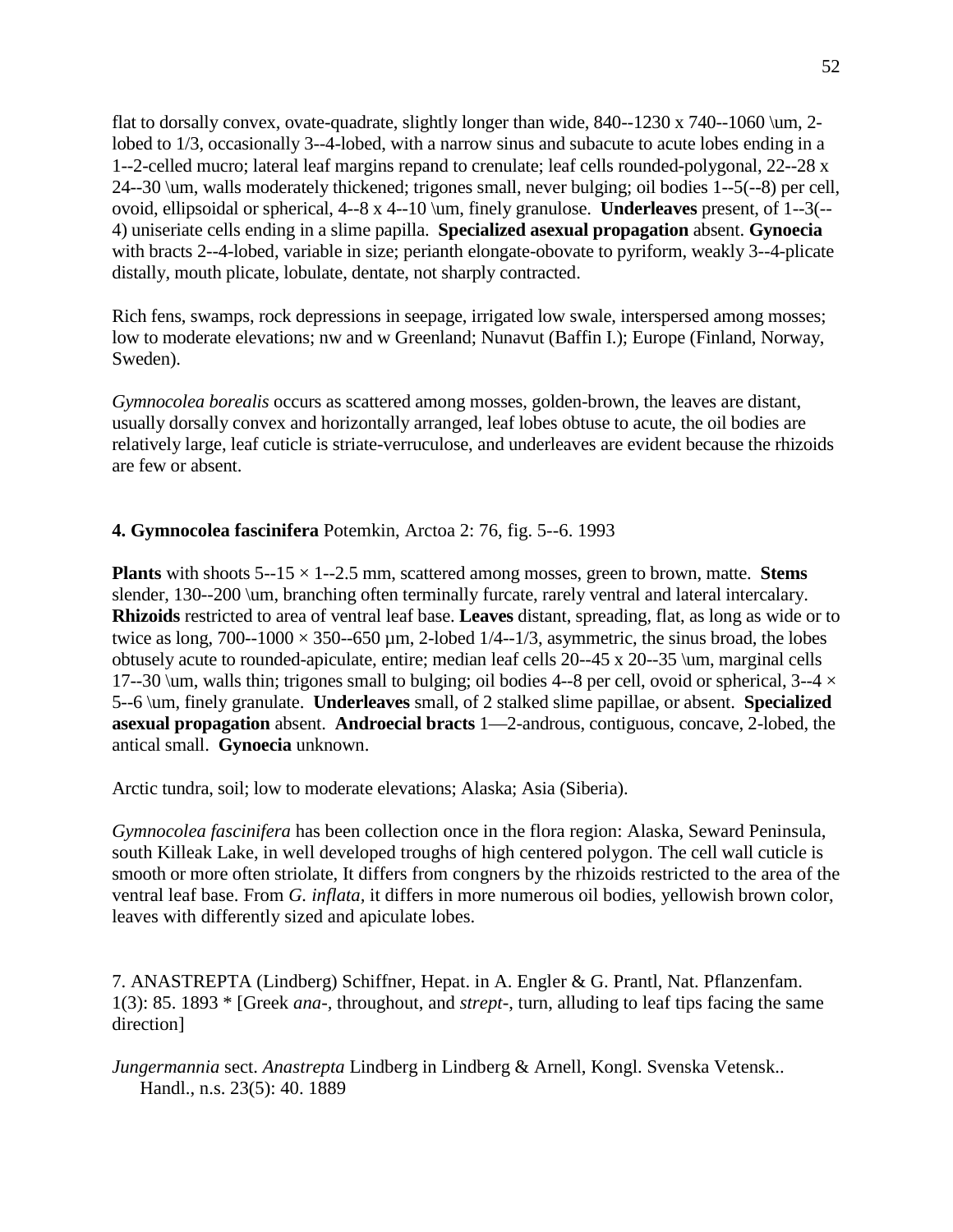53

**Plants** ca 2--8(--12) cm long, 0.6--3.5 mm wide, reclining to erect. **Stem** transverse section with 3--4 cortical cell layers and 15--25 medullary cells; rhizoids short, colorless to pale brown. **Leaves** succubous, subtransversely-obliquely inserted, often strongly asymmetric, weakly and usually unequally 2-lobed, sinus obsolete or to 1/6 leaf length or less, often unlobed, asymmetric; cells with thin or somewhat thickened walls, trigones small to large and convex; oil bodies 3--16 per cell, homogeneous or faintly granular; underleaves absent. **Sexual condition** dioicous. **Specialized asexual reproduction** by angular gemmae. **Androecia** apical becoming intercalary with age, antheridial stalk 2-seriate, female bracts leaf-like, undulate and somewhat crispate, 2-- 5-lobed, bracteoles 1--2-lobed. **Perianth** ellipsoidal to obovoid, suddenly narrowed to a dentateciliate mouth. **Sporophytes** unknown in flora area.

Species 1 (1 in the flora): widely scattered in oceanic and mountainous areas, nw N. Amer. Europe, Asia, Pacific Ocean Islands (Hawaii).

SELECTED REFERENCES: Paton, J. A. 1999. The Liverwort Flora of the British Isles. Harley Books, Essex, England.

**1. Anastrepta orcadensis** (Hooker) Schiffner, Hepat. in A. Engler & G. Prantl, Nat. Pflanzenfam. 1(3): 85. 1893 *Jungermannia orcadensis* Hooker, Brit. Jungermann, pl. 71. 1815

**Plants** loose, slender, unbranched, growing among other bryophytes, dull green to olive-green to reddish brown. **Leaves** shallowly notched, erect to squarrose and reflexed toward to the ventral side of the shoot, about 1.8 mm long and wide, concave at base, otherwise plane or antically recurved, leaf cells 18--23 /um wide.

Among other bryophytes on peaty banks and humus on and around cliffs; sea level to subalpine; B.C.; Alaska; Europe; Asia (China, Japan, Russia).

The very shallowly 2-lobed, convex leaves are characteristic of *Anastrepta orcadensis*. Additionally, the postical portion of the leaves is strongly recurved, and there are no underleaves.

8. SCHISTOCHILOPSIS (N. Kitagawa) Konstantinova in Konstantinova & Vasiljev, Arctoa 3: 125. 1994 \* [Genus *Schistochila*, and Greek *opsis,* similar, alluding to characteristic presence of winged keel in one species]

Vadim Bakalin

*Lophozia* subg. *Schistochilopsis* N. Kitagawa, J. Hattori Bot. Lab. 28: 289. 1965; *Heterogemma* (Jørg.) Konstant. & Vilnet, *Massula* K. Müller ex Schljakov, *Trilophozia* (R. M. Schuster) Bakalin

**Plants** ca. 10--50 x 1--3 mm, prostrate to ascending, from pale green to bright green and slightly brownish. **Stems** transversely oval, soft-textured, 0.4--1.1 mm in width and 0.4--0.6 mm in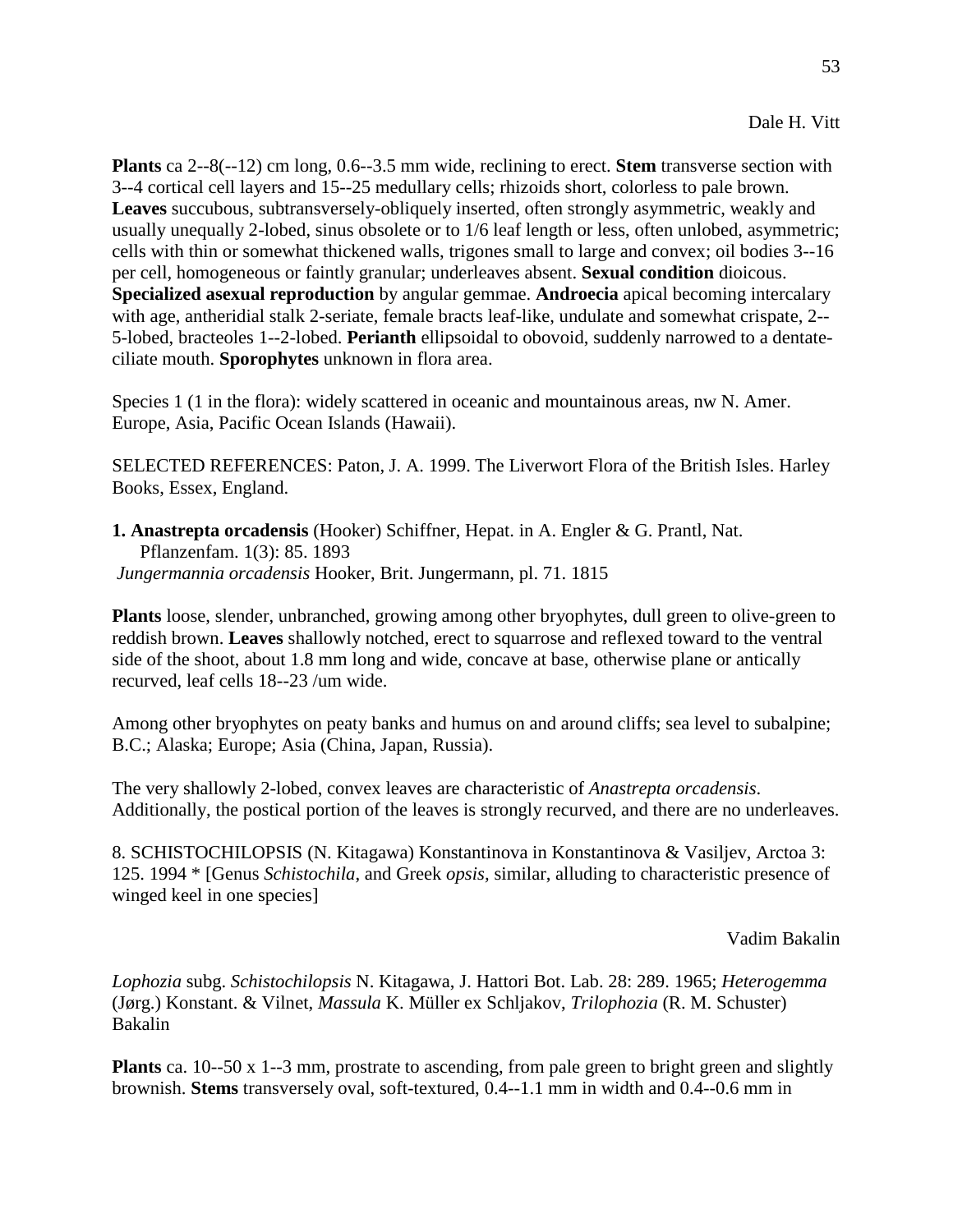height, sparsely branching, stem in transverse section composed by homogenous cells, outer cells not different, ventral side of the stem differing in color or concolorous with dorsal side; rhizoids sparse to common, in indistinct fascicles, colorless to pale brownish. **Leaves** succubous, inserted at various angles, distant to imbricate, spreading to appressed, flat to concave, divided by variously shaped sinus into 2--3(--4) lobes; lobes toothed or entire; cells collenchymatous or not, walls usually thin, but sometimes thickened; oil bodies 5--50 per cell, biconcentric or otherwise; underleaves usually absent. **Specialized asexual reproduction** by gemmae in masses at apices of shoots or on tips of specialized, attenuate branches. **Sexual condition** dioicous. **Androecia** intercalary, 2--5-androus, antheridial stalk (1--)2-seriate. **Gynoecia** terminal, female bracts in 1 pair. **Perianth** exerted  $1/2$ --3/4 $\chi$  its length, mainly cylindric, complicated at mouth, mouth dentate to ciliate and lobulate; perigynium entirely absent. **Capsule** oval, walls (3--)5-stratose, exterior walls with nodular thickenings, interior walls with annular thickenings, reddish brown. **Elaters** 2-spiral, reddish brown. **Spores** 10--16 \um.

Species 8 (5 in the flora): North America, South America, Eurasia, n Africa.

SELECTED REFERENCES: Schuster R.M. 1969. The Hepaticae and Anthocerotae of North America. New York and London. Vol. 2. Bisang, J. 1991. Biosystematische studien on *Lophozia*  subg. *Schistochilopsis* (Hepaticae). Bryophytorum Bibl. 43. Berlin-Stuttgart. 187 pp., 17 plates.

Species 6 (3 in the flora): North America, South America, Eurasia, n Africa.

1. Stems commonly wider 0.5 mm; leaves of sterile shoots commonly 2--3-lobed; gemmae sharply angled . . . XXa. *Schistochilopsis* sect. *Schistochilopsis*

1. Stems commonly lesser 0.4 mm wide; leaves of sterile shoots predominantly 2-lobed; gemmae ellipsoidal . . . XXb. *Schistochilopsis* sect. *Heterogemmae*

**XXa** SCHISTOCHILOPSIS (N. Kitagawa) Konstantinova sect. SCHISTOCHILOPSIS

*Lophozia* sect. *Incisae* R. M. Schuster

**Plants** ca. 5--50 x 1.2--2.5 mm, pale whitish green to bright green and brownish at distal apices. **Stems** commonly wider than 0.5 mm. **Leaves** 2--3(--4)-lobed with acute lobes ending in a protruding and elongate cell. **Specialized asexual reproduction** by sharply angled gemmae.

1. Stem ventrally blackish purple; leaf margins mostly entire . . . 1. *Schistochilopsis grandiretis*

1. Stem ventrally dirty green to blackish, lacking purplish pigmentation; leaf margins mostly dentate.

2. Plants deep green with brownish lobes near apex, stem in old parts of shoot ventrally blackish; oil-bodies 5--20 per cell, papillose, non-biconcentric . . . 2. *Schistochilopsis hyperarctica*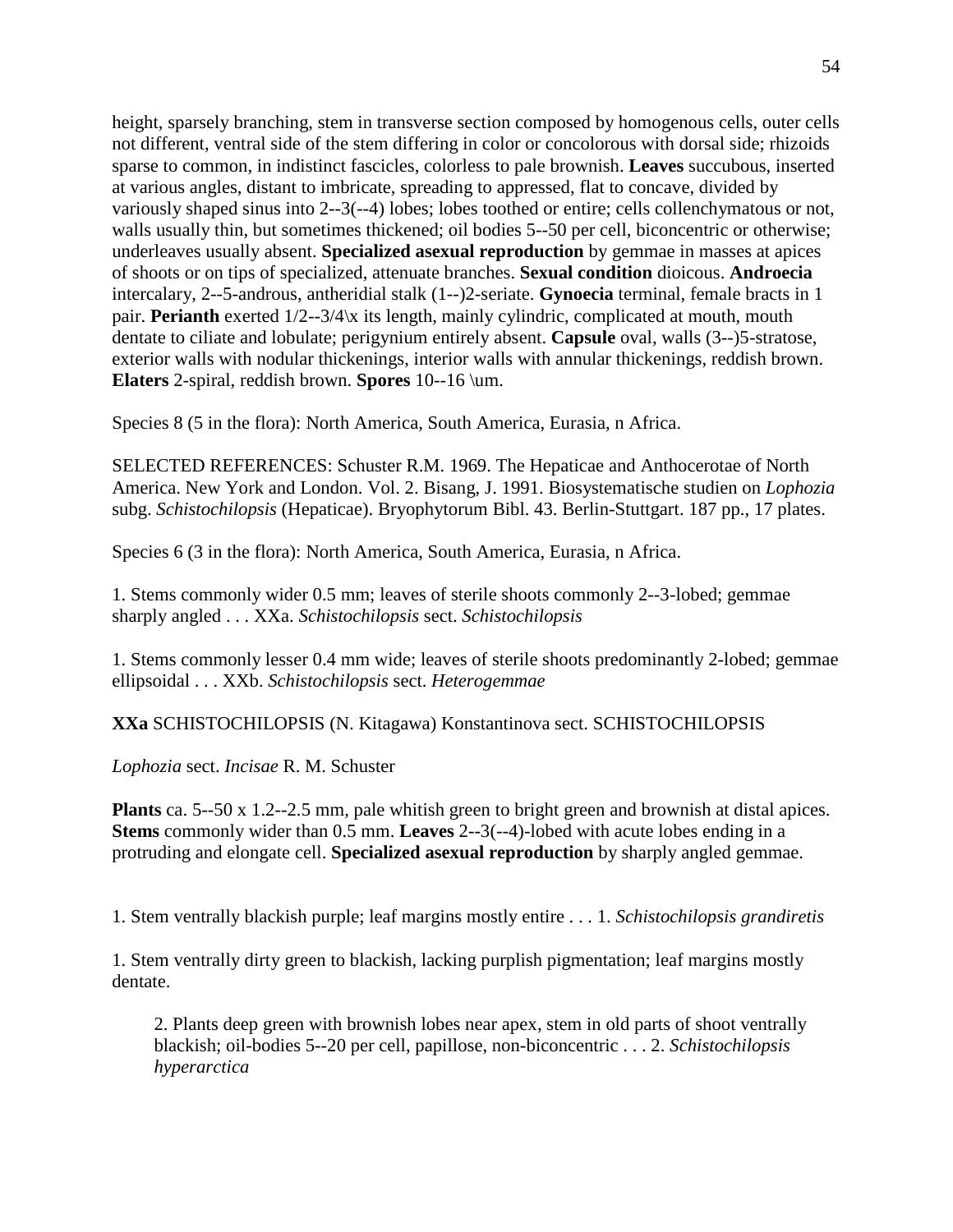2. Plants light green to bluish green, lobes near apex green, sometimes decolorate, never brownish, stem in old parts of shoot ventrally not becoming blackish; oil-bodies 15--50 per cell, nearly homogenous, sometimes biconcentric . . . 3. *Schistochilopsis. incisa*

# **1. Schistochilopsis grandiretis** (Lindberg ex Kaalaas) Konstantinova, Arctoa 3: 125. 1994

*Jungermannia grandiretis* Lindberg ex Kaalaas, Nyt Mag. Naturvidensk. 33: 322. 1893; *Lophozia grandiretis* (Lindberg ex Kaalaas) Schiffner, *Lophozia grandiretis* var. *parviretis* R. M. Schuster

**Plants** ca. 20--50 x 1.2--2.4 mm, prostrate, pale green to greenish, sometimes with brownish colored tips. **Stems** transversely oval in cross section, soft-textured, 0.4--0.8 mm in width and 0.4--0.5 mm in height, sparsely branching, transverse section without microcellous layer, ventral side vinaceous to purplish brown and purplish black; rhizoids common, sometimes dense, in indistinct fascicles, colorless to yellowish and brownish. **Leaves** commonly obliquely inserted to nearly subtransverse, insertion line nearly straight, distant, spreading, flattened to undulate and crispate, transversely oval, 1.2--1.4 x 1.5--2 mm, 2--3-lobed, unequal lobes divided by gibbous sinus descending to 1/5--2/5\x leaf length; lobes weakly dentate, acute, frequently with some teeth near apex; cells of midleaf 4-polygonal,  $38$ --75 x  $35$ --50 \um, in base up to 55 x 95 \um; cuticle smooth, walls very thin, trigones concave to triangled; oil bodies 15--50 per cell, spherical, 4--5 \um in diameter, nearly homogenous; underleaves absent. **Specialized asexual reproduction** by gemmae at apices of shoot, pale green, commonly with 4--6-angled in projection, 24--36 x 20--27 \um, 2-celled, with sharply protruding angles. **Sexual condition** dioicous. **Androecia** intercalary, male bracts in 3--5 pairs, spicate, 3--5-androus, antheridial stalk 2-seriate. **Gynoecia** terminal, innovations absent, female bracts in 1 pair, oval to ovoid, 2--4 lobed, sharply to weakly dentate, ca. 1.5 x 2.2 mm, divided to 1/4--1/3\x their length, bracteole present, 2-fid. **Perianth** exerted to 1/2\x its length, cylindric to cone-shaped, complicated at mouth, mouth denticulate to subentire. **Elaters** ca. 10--12 \um wide. **Spores** ca. 15--18 \um.

Usually peat or over *Sphagnum* in peat moss bogs, wet slopes of waterways, opened coniferous forest, very rarely sandy soil in tundra; elevation unknown; Greenland; Alta., Man., N.W.T., Que., Yukon; Alaska, Minn., Vt., Wash.; n Eurasia.

The typical form of *Schistochilopsis grandiretis* is apparently limited to Greenland and Nunavut (Ellesmere I.). The remainder of material in the range of the flora is properly referred to *S. grandiretis* subsp. *proteidea* (Arnell) Stotler & Croand.-Stotl. (R. Stotler and B. Crandall-Stotler 2017).

# **2. Schistochilopsis hyperarctica** (R. M. Schuster) Konstantinova, Arctoa 3: 125. 1994

*Lophozia hyperarctica* R. M. Schuster, Canad. J. Bot. 39: 967. 1961

**Plants** ca. 5--12 x 1.5--1.8 mm, prostrate, pale green to greenish, sometimes with characteristic brownish ends of lobes near apex. **Stems** transversely oval in cross section, soft-textured, 0.4-- 1.1 mm in width and 0.3--0.5 mm in height, sparsely branching, transverse section without microcellous layer, ventral side of stem dirty green to blackish, with no trace of purplish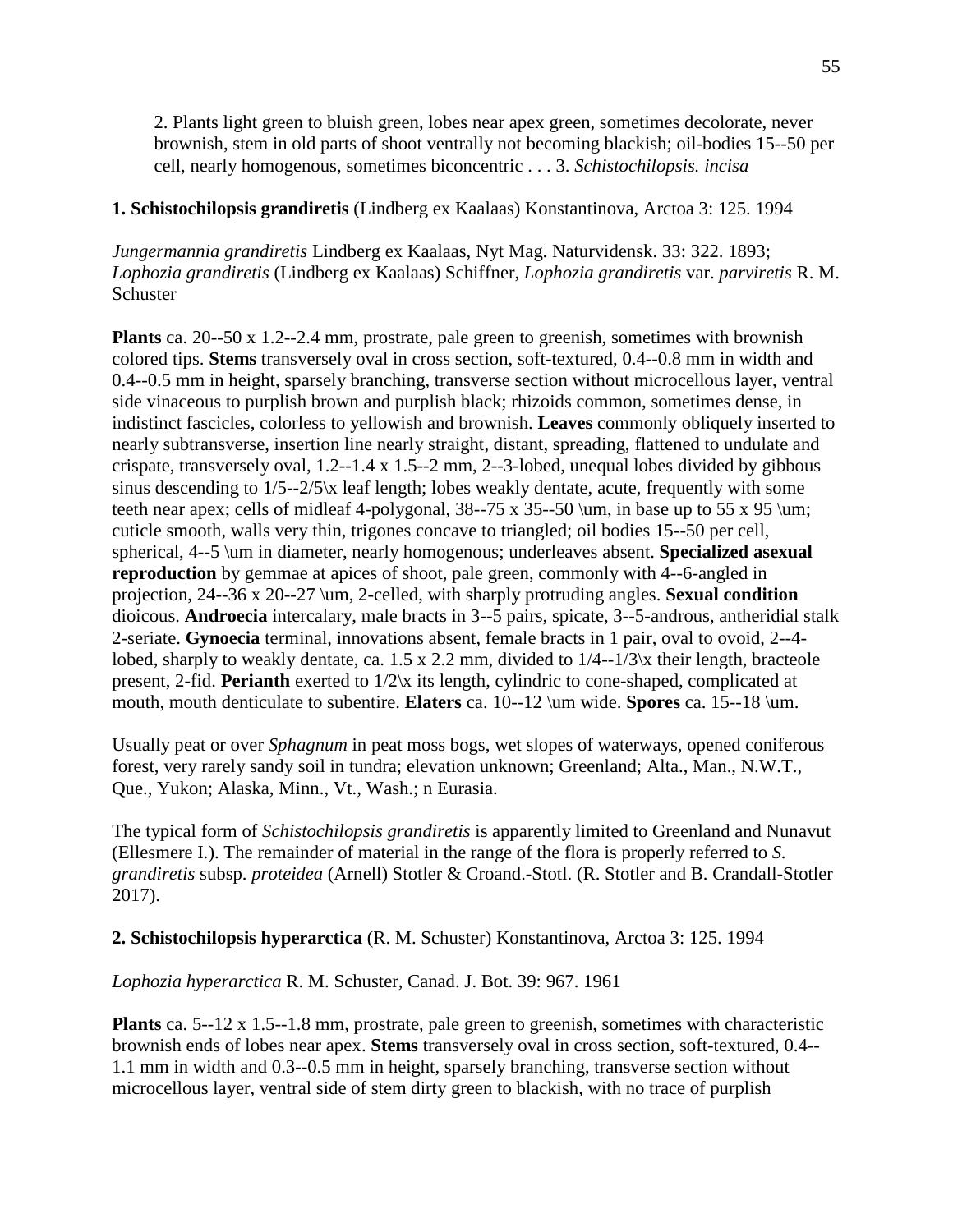pigmentation; rhizoids common, sometimes dense, in indistinct fascicles, colorless to yellowish and brownish. **Leaves** commonly obliquely inserted to nearly subtransverse, insertion line nearly straight, distant, spreading, flattened to undulate and crispate, transversely oval, 1.2--1.4 x 1.5--2 mm, 2--4-lobed, unequal lobes divided by gibbous sinus descending to  $1/5-2/5$  k leaf length; lobes weakly to sharply dentate, acute, frequently with some teeth near apex; cells of midleaf 4- polygonal, ca. 35--50 x 35--45 \um, in base up to 45 x 50 \um; cuticle smooth, walls very thin, trigones concave to triangled; oil bodies 5--20 per cell, ellipsoidal; underleaves absent. **Specialized asexual reproduction** by gemmae at shoot apices, pale green, commonly 4--6 angled in outline,  $24-36 \times 20-27 \mu$ , 2-celled, with sharply protruding angles. Otherwise unknown.

Acid to basic wet tundra communities, over *Sphagnum* or mosses, rarely mineral soil; elevation unknown; Nunavut; Alaska; n Eurasia.

**3. Schistochilopsis incisa** (Schrader) Konstantinova, Arctoa 3: 125. 1994

*Jungermannia incisa* Schrader, Syst. Samml. Krypt. Gew. (2): 5. 1797; *Lophozia incisa* (Schrader) Dumortier

**Plants** ca. 5--25 x 1.2--2.5 mm, prostrate, pale green to greenish, bluish green and deep green. **Stems** transversely oval in cross section, soft-textured, 0.4--0.9 mm in width and 0.4--0.5 mm in height, sparsely branching, transverse section without microcellous layer, ventral side of stem dirty green to brownish green, with no trace of purplish pigmentation; rhizoids common, sometimes dense, in indistinct fascicles, colorless to yellowish and brownish. **Leaves** commonly obliquely inserted to nearly subtransverse, insertion line nearly straight, distant, spreading, flattened to undulate and crispate, transversely oval to obtrapezoidal, 1--1.7 x 1.7--2.2 mm, 2--4 lobed, unequal lobes divided by gibbous sinus descending to 1/5--2/5\x leaf length; lobes weakly to sharply dentate, acute, frequently with some additional teeth near apex; cells of midleaf 4- polygonal, ca. 30--45 x 25--32 \um, in base up to 45 x 50 \um; cuticle smooth, walls very thin, trigones concave to triangled, rarely convex; oil bodies 15--45 per cell, spherical, 4--5 \um in diameter, nearly homogenous, sometimes biconcentric; underleaves absent. **Specialized asexual reproduction** by gemmae at shoot apices, pale green, commonly 4--6-angled in outline, 24--36 x 20--27 \um, 1--2-celled, with sharply protruding angles. **Sexual condition** dioicous. **Androecia** intercalary, male bracts 3--5 pairs, spicate, 3--5-androus, antheridial stalk 2-seriate. **Gynoecia** terminal, innovations absent, female bracts in 1 pair, oval to ovoid, 2--4-lobed, sharply to weakly dentate, ca. 1.5 x 2.2 mm, divided to 1/4--1/3\x their length, bracteole present, 2--3-fid. **Perianth** exerted to 1/2\x its length, cylindric to cone-shaped, complicated at mouth, mouth ciliate-dentate with teeth usually 1--3(--4) cells long. **Seta** ca. 3--5 mm, capsule oval, walls 5-stratose, exterior walls with nodular thickenings, interior walls with annular thickenings, reddish brown. **Elaters** ca. 7--10 \um wide. **Spores** (10--)12--15 \um.

Varieties 2 (2 in the flora): North America; Central America; Eurasia.

1. Leaf cells 1--2-stratose at base, terminal cell of antical leaf lobe 3--4\x long as wide, plants bright green; mainly forest communities, predominantly decaying wood . . . 3a. *Schistochilopsis incisa* var. *incisa*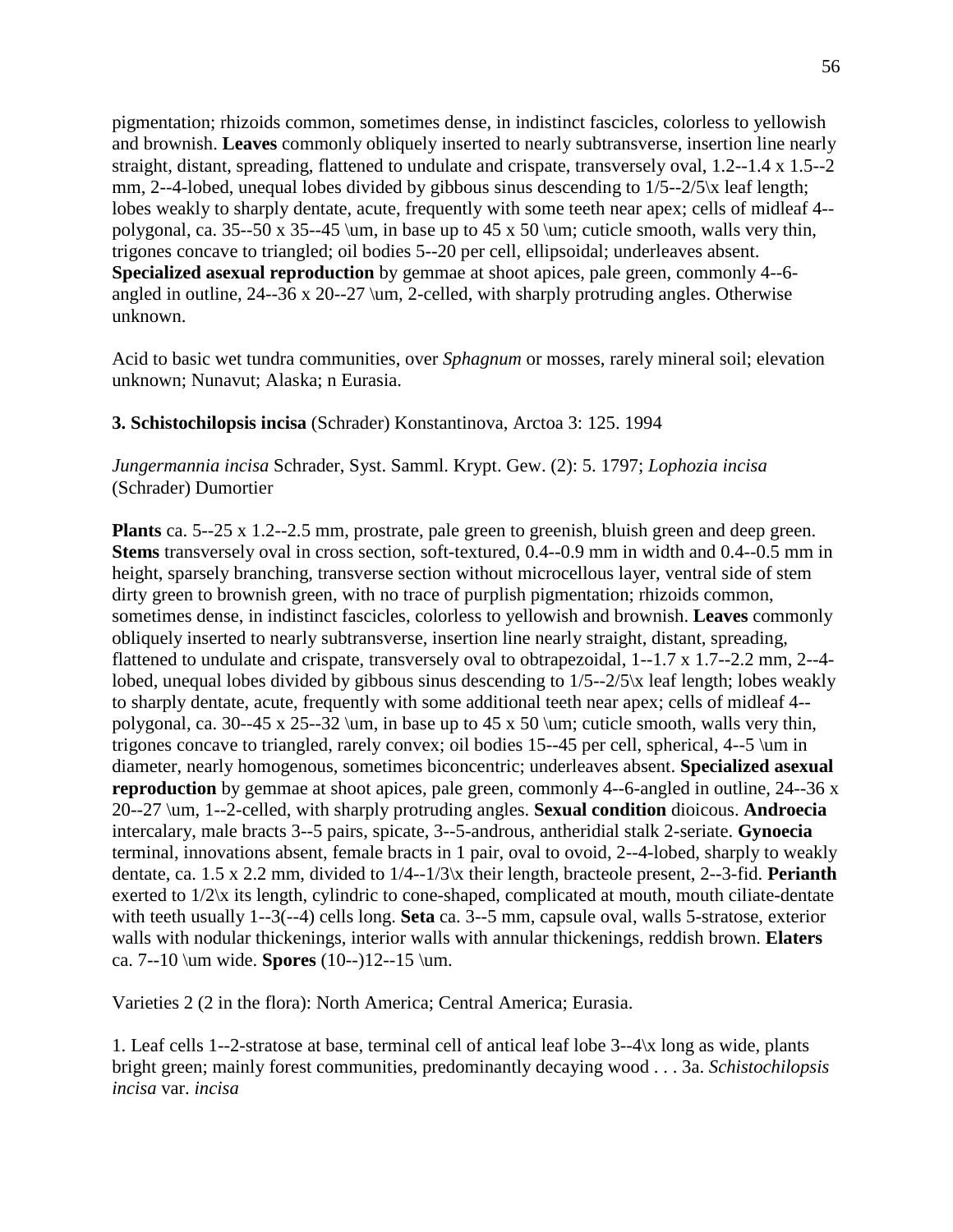1. Leaf cells in 2--3(--4) layers in the proximal third of leaf; terminal cell of antical leaf lobe 1.2- -1.7(--2)\x wide as long, plants pallid; predominantly tundra belt or latitudinal zone . . . 3b. *Schistochilopsis incisa* var. *opacifolia*

## **3a. Schistochilopsis incisa** (Schrader) Konstantinova var. **incisa**

**Plants** bright green. **Leaves** sharply spinose-dentate, 1--2-stratose at base; terminal cell in antical leaf lobe ca. 3--4\x long as wide.

Wet, more or less shady habitats, decaying wood, soil, among and over mosses in tundra and forest floor, bogs, slopes, over moss mats; 0--3000 m; Greenland; Alta., B.C., N.B., Nfld. and Labr., N.W.T., N.S., Ont., Que., Yukon; Alaska, Calif., Colo., Conn., Idaho, Ill., Ky., Maine, Mass., Mich., Mont., Nev., N.Mex., N.Y., N.C., Ohio, Oreg., Pa., R.I., Tenn., Utah, Vt., Va., Wash., W.Va., Wis., Wyo.; Eurasia; Central America.

A minor variant is *Schistochilopsis incisa* var. *inermis* (Müller Frib.) Konstantinova. It is known from Maine, Michigan, and Minnesota, with additional range in Europe. It is distinguished from var. *incisa* by leaves with bulging trigones, leaves unequally bifid, and often nearly transversely inserted

**3b. Schistochilopsis incisa** var. **opacifolia** (Culmann ex Meylan) Bakalin

*Lophozia opacifolia* Culmann ex Meylan, Rev. Bryol., 47: 21. 1920; *Schistochilopsis opacifolia* (Culmann) Konstantinova; *Lophozia incisa* ssp. *opacifolia* (Culmann) R. M. Schuster & Damsholt

**Plants** pallid. **Leaves** weakly dentate, 2--3(--4)-stratose at base, terminal cell of antical leaf lobe 1.2--1.7(--2) $\x$  long as wide.

Mainly tundra zone, rarely forest zone as descended from mountain tundra belt, frequently on moist soil in snow-bed communities and rock crevices, in *Sphagnum* bogs, wet moss tundra; rarely wet cliffs in forests; 0--3500 m; Greenland; Alta., B.C., Nfld. and Labr. (Nfld), N.W.T., Nunavut, Yukon; Alaska, Calif., Colo., Mont., Oreg., Utah, Wash.; North Eurasia.

**XXb** SCHISTOCHILOPSIS sect. HETEROGEMMAE (Jørgensen) Bakalin, Bryologist 114: 313. 2011

*Lophozia* sect. *Heterogemmae* Jørgensen, Bergens Mus. Skr. s.n. 16: 1959. 1934; *Lophozia* sect. *Marchicae* R. M. Schuster

**Plants** ca. 10--20 x 1--2 mm, pale green-whitish to nearly white. Stems commonly less than 0.4 mm wide. **Leaves** 2--(3--4)-lobed with obtuse to rounded lobes not ending by a protruding, elongate cell. **Specialized asexual reproduction** by ellipsoidal gemmae.

Species 2 (2 in the flora): North America, n Eurasia.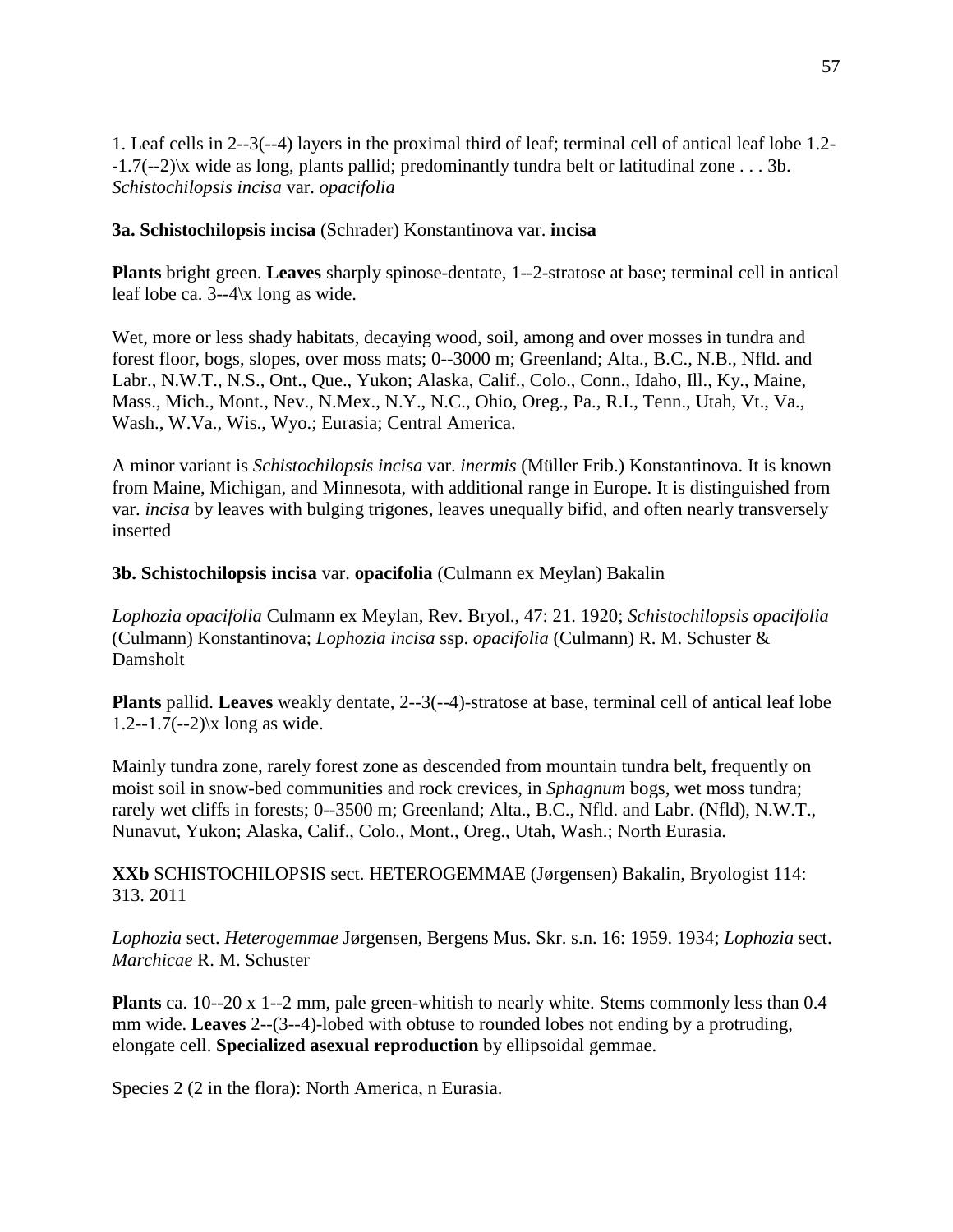## 1. Stem ventrally purplish-black; plants of bogs . . . 5. *Schistochilopsis laxa*

1. Stem ventrally same color as dorally or slightly brownish; plants of mineral soil . . . 4. *Schistochilopsis capitata*

**4. Schistochilopsis capitata** (Hooker) Konstantinova, Arctoa 3: 125. 1994

*Jungermannia capitata* Hooker, Brit. Jungerm., tab. 80. 1816; *Lophozia capitata* (Hooker) Macoun; *Heterogemma capitata* (Hook.) Konstant. & Vilnet; *Tritomaria capitata* (Hooker) Stotler & Crandall-Stotler

**Plants** ca. 10--20 x (1--)1.3--1.5(--2) mm with gemmiparous attenuate shoots 0.2--0.5 mm in width, prostrate, pale green to greenish and whitish. **Stems** transversely oval in cross section, soft-textured, (0.1--)0.15--0.25(--0.35) mm in width and ca. 0.15--0.20 mm in height, sparsely branching, transverse section without microcellous layer, ventral side of stem not differing in color from dorsal, with no trace of purplish pigmentation; rhizoids common, sometimes dense, in indistinct fascicles, colorless. **Leaves** commonly obliquely to nearly horizontally inserted, insertion line nearly straight, distant, spreading, flattened to undulate and crispate, transversely oval to obtrapezoidal, 0.9--1 x 0.8--1 mm, 2(--3)-lobed, unequal lobes divided by gibbous or angled sinus descending to 1/3--2/5\x leaf length; lobes weakly to sharply dentate, acute, frequently with some additional teeth near apex; cells of midleaf 5--polygonal, ca. 38--45 x 30-- 38 \um, in base up to 45 x 50 \um; cuticle smooth, walls very thin, trigones indistinct; oil bodies 15--50 per cell, spherical, 2.4--5.4 \um, to oval, ca. 5 x 6--7 \um, nearly homogenous; underleaves absent or very rarely large, lanceolate, the same length as leaf. **Specialized asexual reproduction** by gemmae at apices of attenuate and thin shoots, pale green to colorless, in exposed places sometimes with rose or purplish coloration, ellipsoidal with papilla near end, 21-- 28 x 20--24 \um, 1-celled. **Sexual condition** dioicous. **Androecia** intercalary, often violet tinged, male bracts 3--5 pairs, spicate, 1--2-androus, antheridial stalk 1--2-seriate. **Gynoecia** terminal, innovations absent, female bracts in 1--2 pairs, oval to ovoid, 2--3(--3)-lobed, entire or weakly dentate, ca. 1.7--1.9 x 2--3 mm, divided to 1/4--1/3\x their length, bracteole present, 2-fid. **Perianth** exerted to  $4/5$ <sup>x</sup> its length, cylindric, complicated at mouth, mouth ciliate-dentate to lobulate with teeth usually 1--3(--4) cells in length, but sometimes up to 5--10 cells in length. **Seta** 5--15 mm. **Capsule** oval, walls 3--5-stratose, exterior walls with nodular thickenings, interior walls with annular thickenings, reddish brown. **Elaters** ca. 7--10 \um wide. **Spores** ca. 12--15 \um.

Predominantly sandy soil, river slopes, roadsides, other native and anthropogenic areas with disturbed vegetation cover, also pure peat*,* forested area, also tundra; 10--1500 m; Alta., B.C., Nfld. and Labr. (Nfld.), N.S., Ont.; Alaska, Conn., Del., Fla., Iowa, Maine, Mass., Mich., Minn., N.H., N.J., N.Y., N.C., Ohio, Pa., R.I., S.C., Vt., Wash., W.Va.; Europe.

**5. Schistochilopsis laxa** (Lindberg) Konstantinova, Arctoa, 3: 125. 1994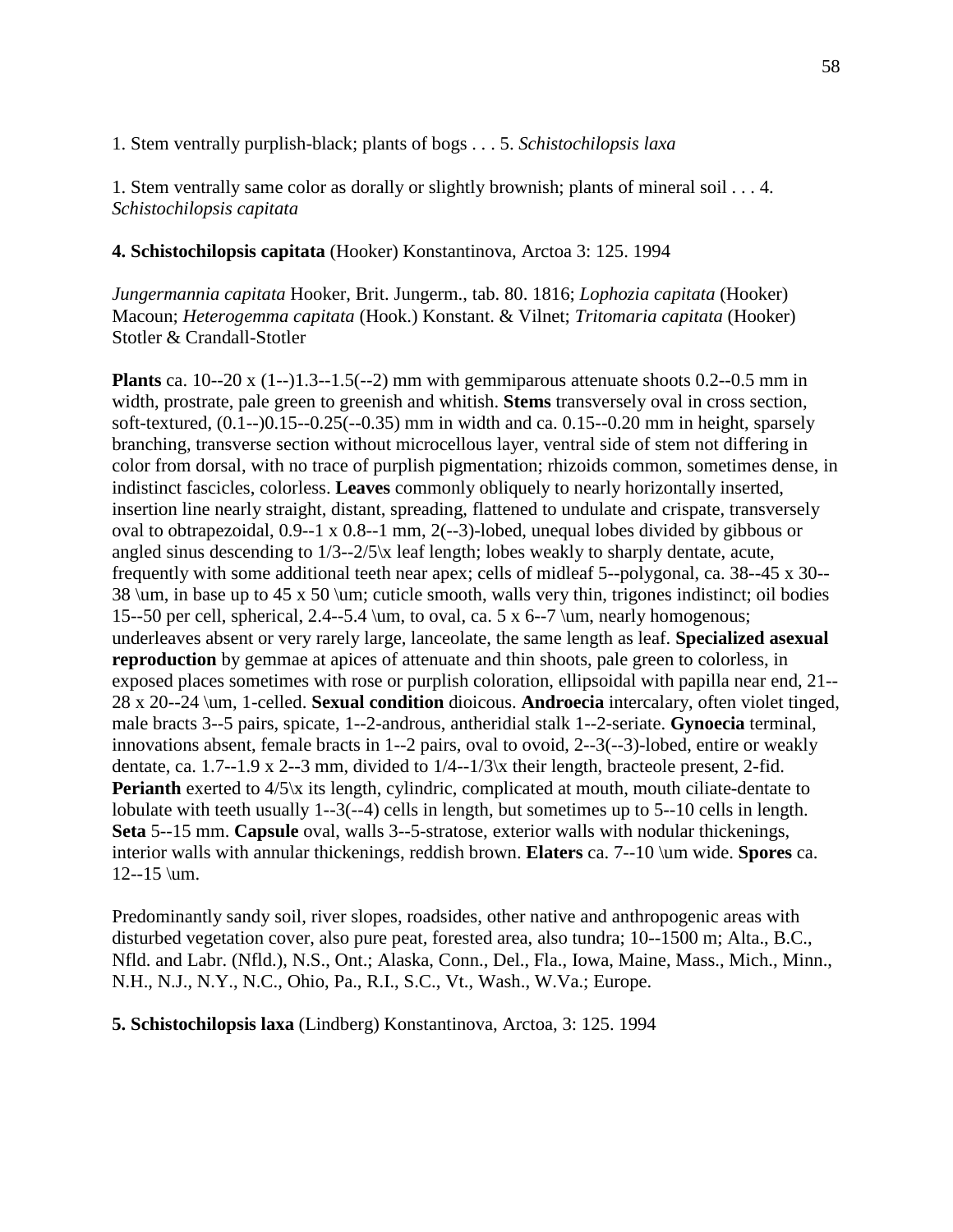*Jungermannia laxa* Lindberg, Hep. Hibernia, 529. 1875; *Lophozia laxa* (Lindberg) Grolle, *Lophozia novae-caeseriae* Evans, *Heterogemma laxa* (Lindberg) Konstant. & Vilnet, *Tritomaria laxa* (Lindberg) Stotler & Crandall-Stotler

**Plants** ca. 10--20 x 1.8--2 mm, pale green to greenish and whitish. **Stems** transversely oval in cross section, soft-textured, 0.32--0.5 mm in width and ca. 0.3 mm in height, sparsely branching, transverse section without microcellous layer, ventral side of stem purple to deep violet-blackish; rhizoids sparse to common, in indistinct fascicles, colorless. **Leaves** commonly obliquely to nearly horizontal inserted, insertion line nearly straight, distant, spreading, flattened to undulate and crispate, transversely oval to obtrapezoidal, 0.8--1 x 1.1--1.5 mm, 2--3(--4)-lobed, unequal lobes divided by gibbous or angled sinus descending to 1/3--2/5\x leaf length; lobes weakly to sharply dentate, acute, frequently with some additional teeth near apex; cells of midleaf 5- polygonal, ca. 38--45 x 30--38 \um, in base up to 45 x 50 \um; cuticle smooth, walls very thin, trigones indistinct; oil bodies 30--50 per cell, spherical, 2--4 \um; underleaves absent or rarely large, lanceolate, the same length as leaf. **Specialized asexual reproduction** by gemmae at apices of attenuate and thin shoots, pale green to colorless, in exposed places sometimes with rose coloration, ellipsoidal with papilla near end, 21--28 x 20--24 \um, 1(--2)-celled. **Sexual condition** dioicous. **Androecia** intercalary, often violet tinged, male bracts 3--5 pairs, spicate, 1- -2-androus, antheridial stalk 1--2-seriate. **Gynoecia** terminal, innovations absent, female bracts in 1--2 pairs, oval to ovoid, 2--3(--3)-lobed, entire or weakly dentate, ca. 1.7--1.9 x 2--3 mm, divided to 1/4--1/3\x their length, bracteole present, 2-fid. **Perianth** exerted to 4/5\x its length, cylindric, complicated at mouth, mouth ciliate-dentate to lobulate with teeth usually 1--3(4) cells long, but sometimes up to 5--10 cells in length. **Seta** 5--15 mm. **Capsule** oval, walls 3--5 stratose, exterior walls with nodular thickenings, interior walls with annular thickenings, reddish brown. **Elaters** ca. 8 \um wide. **Spores** ca. 13--16(--18) \um.

Usually *Sphagnum* mires, very rarely on *Sphagnum* in open boggy coniferous forest, peat in bog; elevation unknown; B.C., Nfld. and Labr. (Nfld.), N.S., Nunavut, Ont.; Alaska, Conn., Maine, Mass., Mich., Minn., N.H., N.J., N.Y., Oreg., Vt.; Eurasia.

9. ANASTROPHYLLUM (Spruce) Stephani, Hedwigia 32: 139. 1893 \* [Greek *ana-,* again, another, *astro-,* star, *phylum,* leaf, alluding to stellate laminal cells]

*Jungermannia* subgenus *Anastrophyllum* Spruce, J. Bot. 14: 235. 1876; *Crossocalyx* Meylan; *Schizophyllopsis* Váňa & L. Söderström; *Sphenolobus* (Lindberg) Berggren

> Curtis R. Björk Richard H. Zander

**Plants** small to medium-sized, in loose to dense turfs or mats, prostrate, or more usually ascending, or sub-erect, green, often brownish, reddish or vinaceous. **Stems** branching variously pseudodichotomous (furcate), *Frullania*-type lateral-terminal or lateral- or ventral-intercalary, transverse section with cortex 1--2(--3)-stratose; rhizoids sparse to nearly absent. **Leaves** succubous, cupped, ventral half inserted obliquely and dorsal half transverse, distant to imbricate, spreading to appressed, concave, divided into 2 lobes, sinus shallow to half the length of the leaf; lobes usually vertical and the dorsal folded over the ventral, entire; cells thick-walled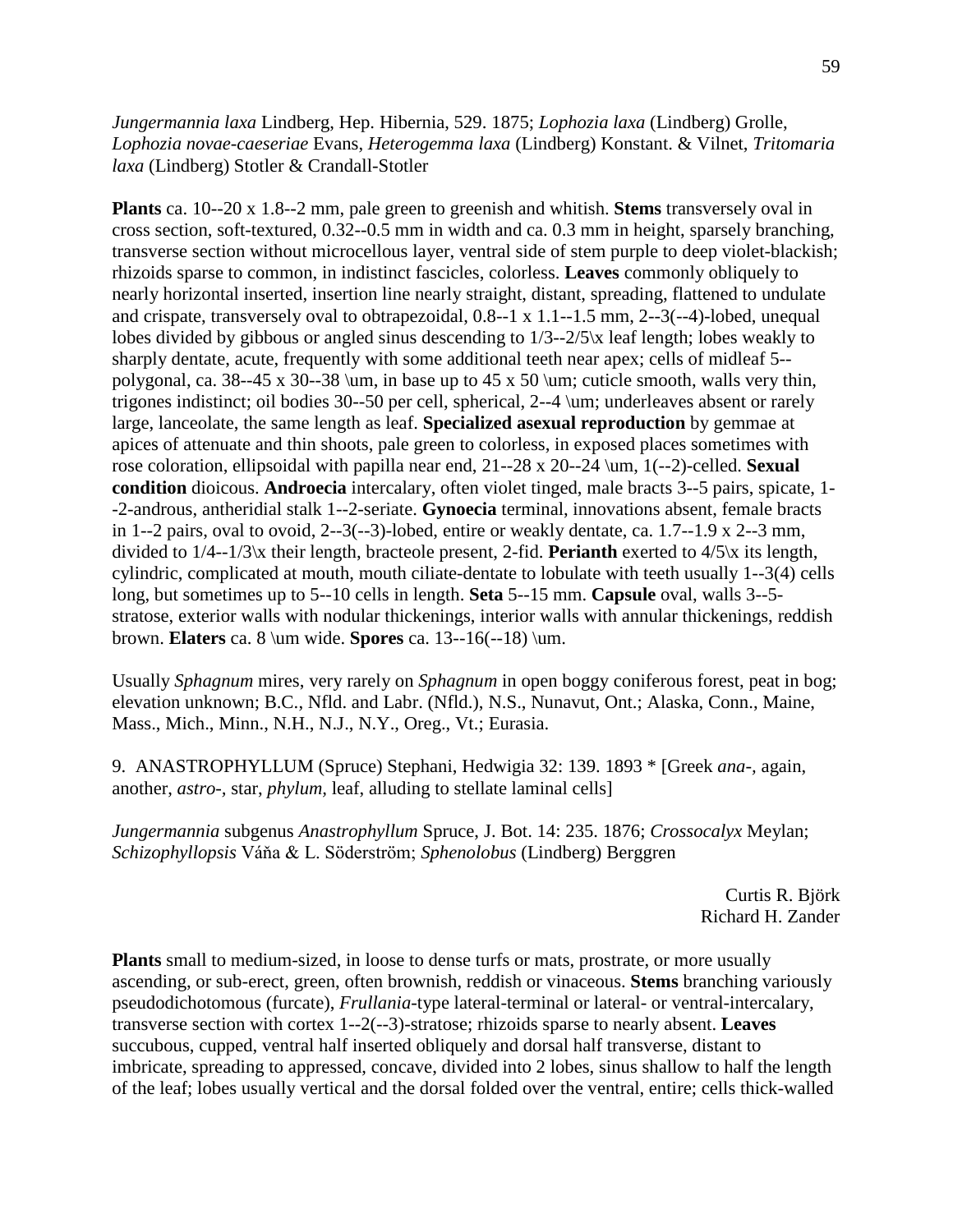or collenchymatous and trigonous; leaf cuticle usually smooth, occasionally papillose; oil bodies 3--4 or more per cell, size small to moderate, botryoidal. **Underleaves** essentially absent, reduced to slime papillae. **Specialized asexual reproduction** uncommon, by gemmae. **Sexual condition** dioicous, rarely auto- or paroicous. **Androecia** spicate, 1--4-androus, stalk 1--2 seriate. **Gynoecia** terminal, bracts in 1 pair, 2--4-lobed. **Perianth** cylindric, mouth lobed and ciliate to ciliate-dentate, plicate distally, furrowed dorsally; perigynium absent. **Capsule** ovoid, walls 2--5-stratose, outer wall with nodular thickenings, inner with semilunar bands. **Elaters** 2 spiral. **Spores** 10--15 \um.

Species ca. 30 (9 in the flora); nearly worldwide; concentrated in tropical regions.

In the treatment of their new family Anastrophyllaceae, L. Söderström et al. (2010) split the *Barbilophozia-Orthocaulis* complex into several genera based on molecular data. *Anastrophyllum* itself, however, remained intact, defined as plants erect or ascending, cortical cells of stem less than 2.5 times as long as wide, leaves divided less than half the length, anisophyllus, leaves obliquely inserted on the stem, 2-lobed, lobes of equal size, underleaves reduced or absent, and perianth weakly to distinctly plicate distally.

1. Plants green; branches of similar thickness, terminal and furcate...9. *Anastrophyllum tenue* 1. Plants brownish or reddish; branches usually of different thicknesses, rarely terminal.

2. Plants on wood; gemmiferous branches numerous, erect, with tightly clasping leaves ...4. *Anastrophyllum hellerianum*

2. Plants terricolous or saxicolous; gemmiferous branches, if present, not strictly erect and without clasping leaves.

3. Leaves merely notched at the tip, sinus less than 1/8 leaf length; foliar stems often more than 2 mm wide.

4. Leaves tapered to the apex, not or scarcely imbricate ..3. *Anastrophyllum donnianum*

4. Leaves rounded to the apex, imbricate ...1. *Anastrophyllum alpinum*

3. Leaves conspicuously 2-lobed, sinus more than 1/6 leaf length; foliar stems mostly 0.4--1.6 mm wide.

5. Leaves 0.3--0.7 mm, attachment nearly transverse throughout the leaf base.

6. Leaf basal cells more or less quadrate ...6. *Anastrophyllum minutum* 

6. Leaf basal cells mostly elongated, many more than 2x long as wide ...8. *Anastrophyllum sphenoloboides*

5. Leaves (0.5--)0.7--1.8 mm, attachment transverse in part, curving into an oblique portion. 7 Leaf lobes about equal ...5. *Anastrophyllum michauxii*

- 7. Leaf lobes unequal.
	- 8. Flattened leaves with lobe axes about parallel ...2. *Anastrophyllum assimile*
	- 8. Flattened leaves with lobe axes divergent ...7. *Anastrophyllum saxicola*

SELECTED REFERENCES Damsholt, K. 2013. The Liverworts of Greenland. Nordic Bryological Society. Long, D. G., J. A. Paton, J. Squirrell, M. Woodhead and P. M. Hollinsworth. 2006. Morphological, ecological and genetic evidence for distinguishing *Anastrophyllum joergensenii* Schiffn. and *A. alpinum* Steph. (Jungermanniopsida: Lophoziaceae). J. Bryol. 28: 108--117. Söderström, L., R. T. De Roo and T. A. J. Hedderson.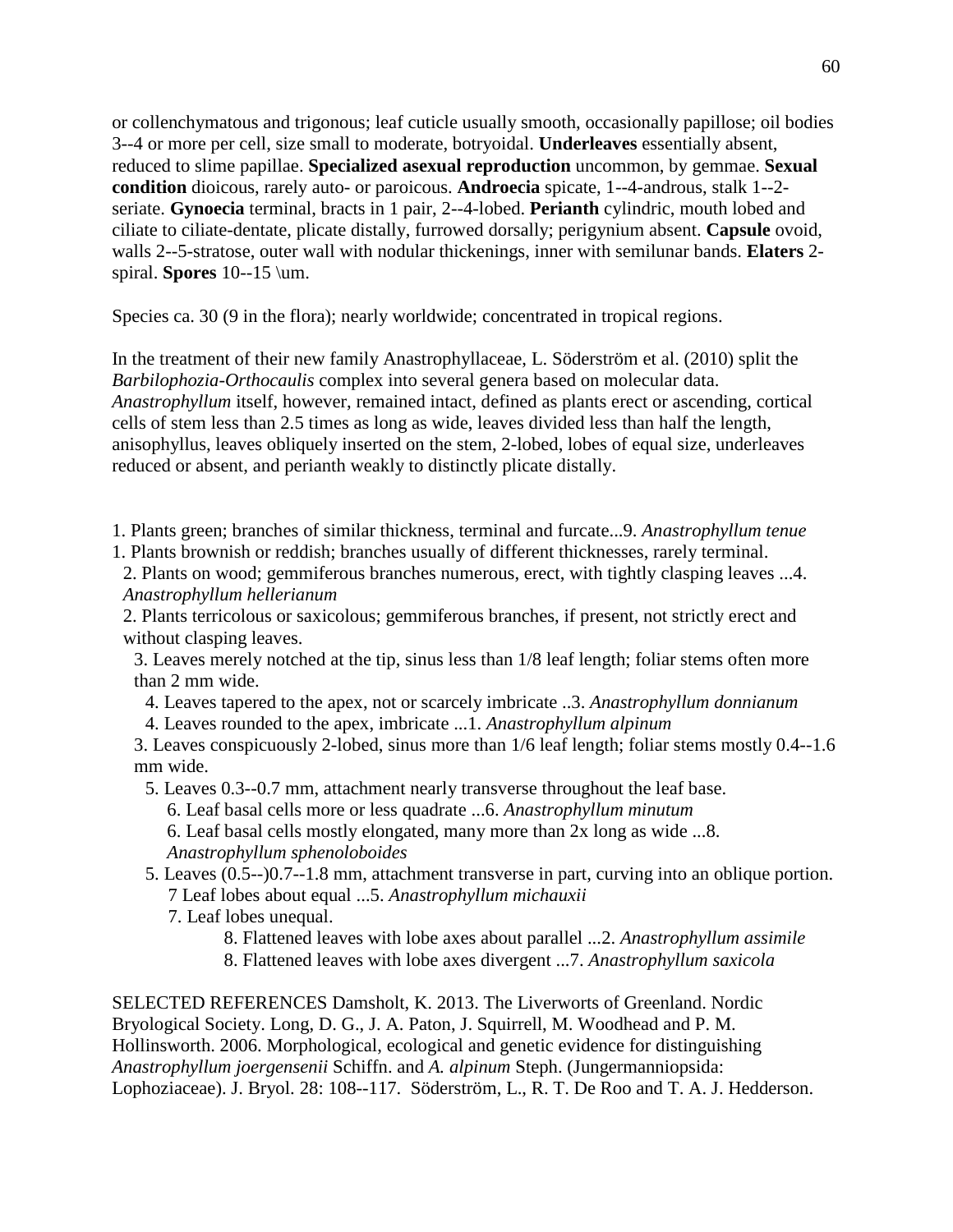2010. Taxonomic novelties resulting from recent reclassification of the Lophoziaceae/Scapaniaceae clade. Phytotaxa 3: 47–53.

## **1. Anastrophyllum alpinum** Stephani, Sp. Hepat. 6: 103. 1917

**Plants** 4--12 cm x 1--2.5(--3) mm, prostrate or ascending, forming carpets or mats, usually dark red-brown, less often greyish green or olive-brown, glossy. **Stems** 250--400 /um thick, branching anisotomic terminal or postical intercalary; rhizoids scarce. **Leaves** antically obliquely to longitudinally inserted, postically more or less transversely inserted, imbricate, spreading, moderately to strongly secund, broadly ovate or ovate-elliptic to orbicular, strongly concave, 0.7- -2 x 0.6--1.7 mm, longer than to about as long as wide; lobes more or less equal or the antical slightly smaller, sometimes with a weak tooth, sinus 1/5--1/9 long as leaf; central laminal cells 14--19 /um, smooth, walls thin, trigones strongly bulging, lumina stellate, oil bodies 2--5(--7) per cell, broadly elliptic to orbicular, botryoid. **Underleaves** absent. **Specialized asexual reproduction** absent, though plants dispersing by fragmentation. **Sexual condition** dioicous. **Androecia** terminal, bracts smaller than the vegetative leaves and less spreading. **Gynoecia** terminal or becoming intercalary, bracts smaller than the vegetative leaves and less spreading or even appressed to perianth; perianths rare and poorly formed. **Sporophytes** not observed.

Tundra bank; 100 m; Alaska (Adak Island, Aleutians); Eurasia (China, Norway, U.K.).

The type of *Anastrophyllum alpinum* is from the Himalayas. It is a rather rare species in its world distribution. D. G. Long et al. (2006) excluded *Anastrophyllum joergensenii* Schiffn. from North America. *Anastrophyllum alpinum* differs from *A. joergensenii* in dark reddish brown color, ventral innovations lacking, and shoots twice as wide as those of *A. joergensenii*.

**2. Anastrophyllum assimile** (Mitten) Stephani, Hedwigia 32: 140. 1893 *Jungermannia assimilis* Mitten, J. Proc. Linn. Soc. 5: 93. 1861

**Plants** 2--5 cm long, (0.75--)1--1.5 mm wide, forming carpets or stems scattered among other bryophytes, medium to dark reddish brown, glossy. **Stems** 150--260 /um thick, branching lateralintercalary or occasionally terminal; ventral surface (and sometimes dorsal) often with colorless or brownish rhizoids. **Leaves** strongly obliquely (ventral half) and transversely (dorsal half) inserted; not or weakly imbricate, spreading, moderately secund, broadly ovate, moderately conduplicate, 0.63--0.84 x 0.7--0.8 mm, mostly slightly longer than wide; lobes deltoid, unequal, the antical one 1/2--2/3 as large, apices acute, sinus V-shaped or somewhat U-shaped, ca. 1/4-- 1/3 leaf length; central laminal cells 15--22(--25) x 12--17 /um to 13--15 /um (marginal), smooth, collenchymatous to weakly trigonous, basal cells longitudinally rectangular, slightly sinuous, medial shortly rectangular to elliptic or somewhat stellate; oil bodies 2--6 per cell, elliptic, finely botryoid. **Underleaves** absent. **Specialized asexual reproduction** lacking, or plants dispersing through fragmentation. **Sexual condition** dioicous. **Androecia** becoming intercalary, bracts imbricate, similar to vegetative leaves. **Gynoecia** intercalary, bracts similar to the vegetative leaves but mostly more shallowly lobed or even unlobed, sheathing proximal 1/4 of perianth; perianths slightly to distinctly tapering upward, deeply plicate, mouth whitish, lacerate with shortly ciliate lobes. **Sporophytes** not observed.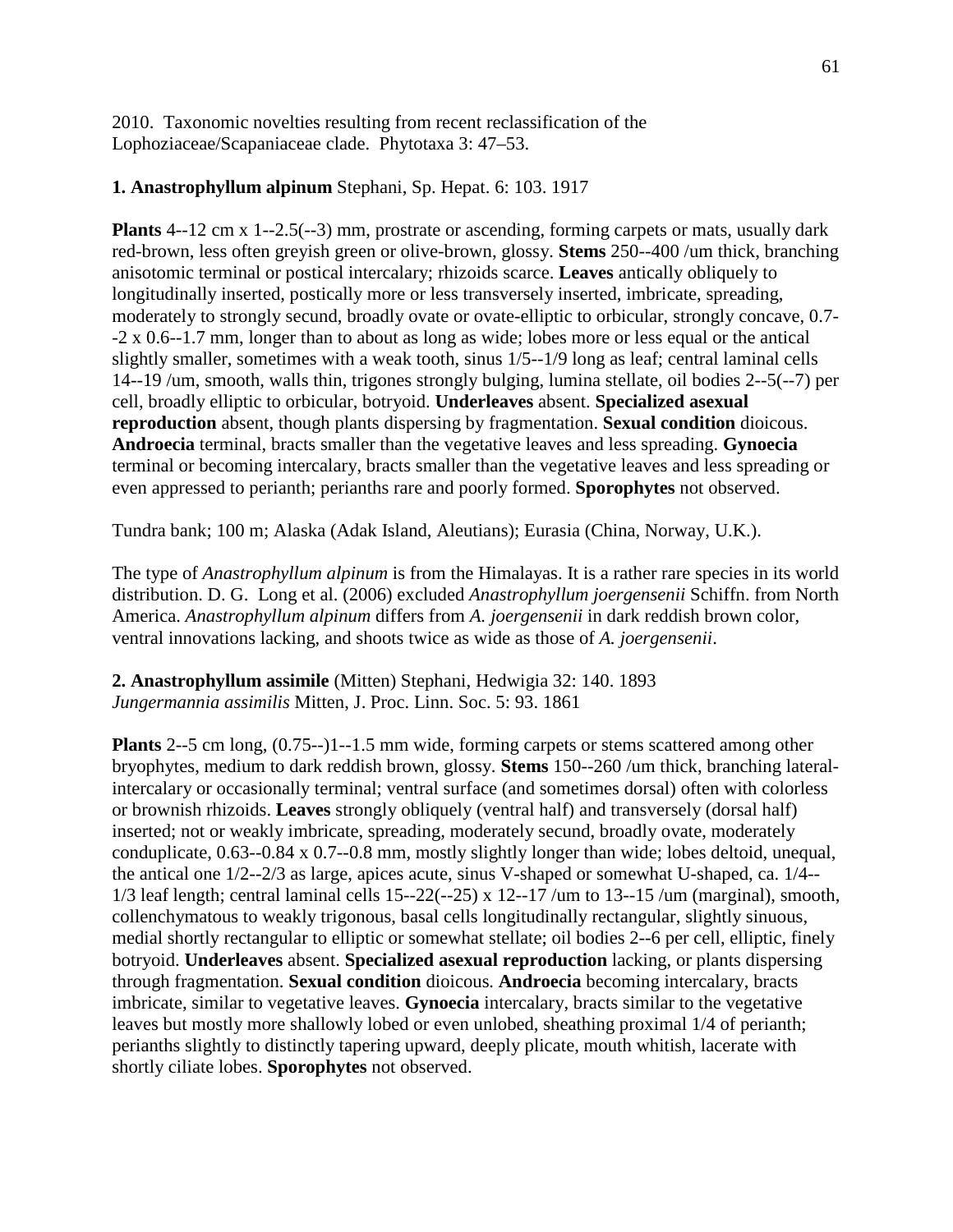On siliceous rock, boulders, occasionally slate, outcrops, cliff face; 0--1600 m; Greenland; Alta., B.C., Nfld. and Labrador (Labrador); N.W.T., Que., Yukon; Alaska, Wash.; Eurasia.

*Anastrophyllum assimile* is similar to *A. minutum,* but is distinguished by coarse trigones rather than evenly thickened cell walls, the basal laminal cells are elongate, black or brownish black color, and decurrent dorsal leaf margins.

**3. Anastrophyllum donnianum** (Hooker) Stephani, Hedwigia 32: 140. 1893 (as donianum) *Jungermannia donniana* Hooker, Brit. Jungermann., pl. 30. 1813

**Plants** 4--12 cm long, 1--3(--4) mm wide, forming carpets or mats, usually dark red-brown, less often greyish green or olive-brown, glossy. **Stems** (160--)250--400 /um thick, branching anisotomic terminal or postical intercalary; rhizoids scarce. **Leaves** inserted obliquely to longitudinally (antical) and more or less transversely (postical); not or weakly imbricate, strongly spreading, moderately to strongly secund, ovate, strongly canaliculate, 0.8--1.3(--1.5) x 1--1.8(--2) mm, longer than wide; lobes unequal, the antical smaller, sinus less than 1/8 long as leaf, variable in outline; central laminal cells 14--18 /um wide, smooth or papillose, walls thin, trigones strongly bulging, lumina stellate,; oil bodies 2--8 per cell, broadly elliptic to orbicular, botryoid. **Underleaves** absent. **Specialized asexual reproduction** absent, though plants dispersing by fragmentation. **Sexual condition** dioicous. **Androecia** terminal, bracts smaller than the vegetative leaves and less spreading. **Gynoecia** terminal or becoming intercalary, bracts smaller than the vegetative leaves and less spreading or even appressed to perianth; perianths occasional, clavate or cylindric-clavate, plicate nearly to base, mouth concolorous, lacerate with ciliate lobes. **Sporophytes** very rare, not observed.

Alpine terrace, granite outcrop, peaty slope, subalpine bog slope, blanket bog; 0--500 m; B.C.; Alaska; Eurasia.

*Anastrophyllum donniacum* is a globally rare species.

**4. Anastrophyllum hellerianum** (Nees ex Lindenberg) R. M. Schuster, Amer. Midl. Naturalist 42: 575. 1949

*Jungermannia helleriana* Nees ex Lindenberg, Syn. Hepat. Eur., 64. 1829; *Crossocalyx hellerianus* (Nees ex Lindenberg) Meylan

**Plants** 0.2--0.5(--0.8) cm long, 0.15--0.5(--0.8) mm wide, forming short mats or scattered among other bryophytes, olive green to brown, not glossy. **Stems** 100--200 /um thick, branching sparse, furcate, and often with gynoecial innovations; ventral surface with colorless rhizoids and often mycorrhizal wefts. **Lateral leaves** not or weakly imbricate, strongly spreading to (on gemmiferous stems) appressed, not or moderately secund, oblong-ovate, weakly to canaliculately conduplicate,  $0.28$ - $-0.3(-0.35)$  x  $0.26$ - $-0.28(-0.36)$  mm, longer than or as long as wide; insertion transverse; lobes deltoid to ovate-deltoid, about equal, sinus V-shaped, ca. 1/3--2/5 leaf length; central laminal cells 16--25 x 14--18 /um to ca. 12--17 /um wide (marginal), smooth or cuticle verruculose, not or weakly collenchymatous, basal cells shortly rounded-rectangular, medial shortly rounded-rectangular,; oil bodies (2--)3(--4) per cell, elliptic to orbicular, finely granular. **Underleaves** absent. **Specialized asexual reproduction** gemmae always present on slender,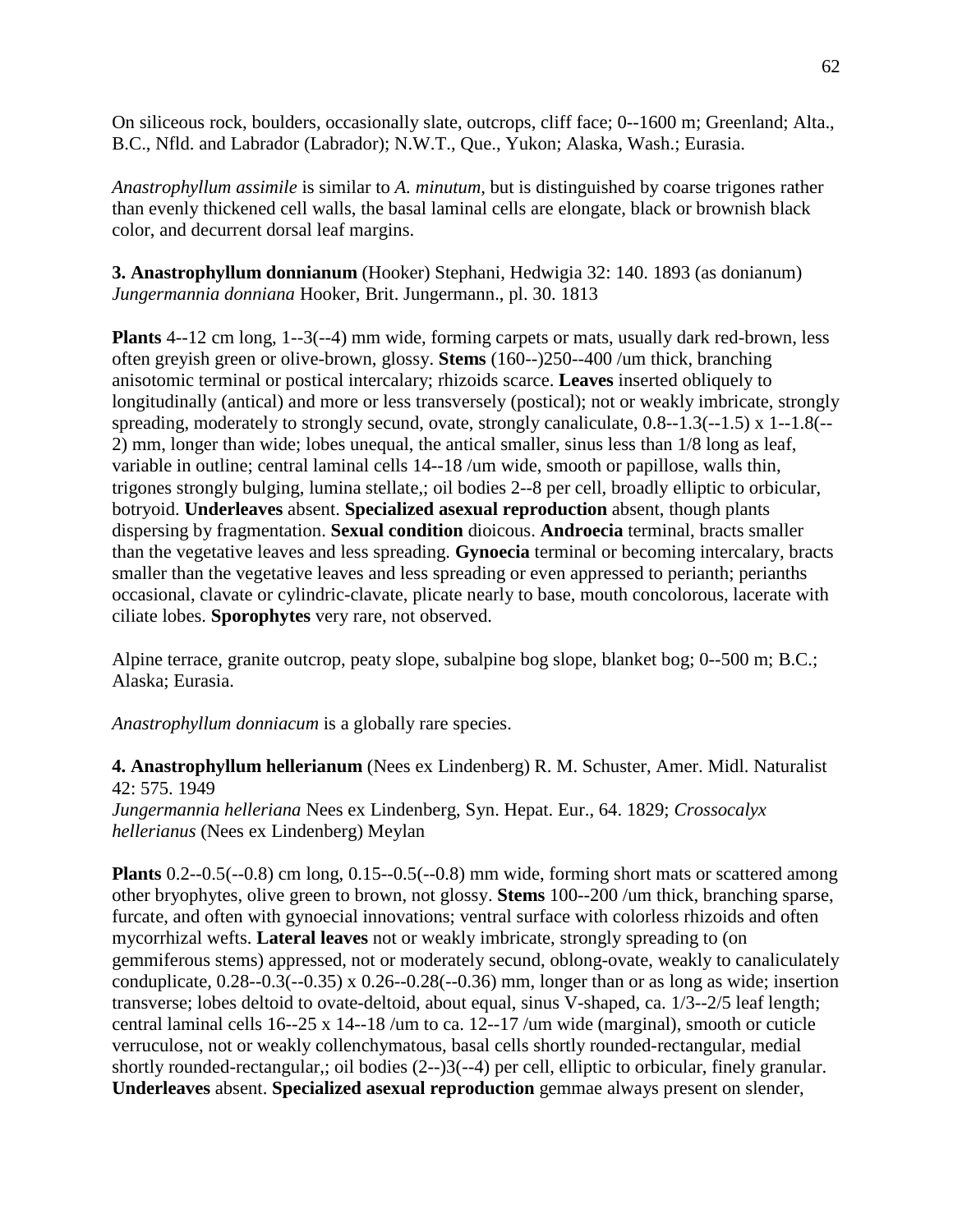erect, often pallid stems, red to dark red, 1-celled, mostly cubic, 10--12 /um. **Sexual condition** dioicous. **Androecia** terminal, sometimes becoming intercalary, bracts imbricate, ventricose, 2 lobed. **Gynoecia** becoming intercalary or terminal on leafy branches, bracts much larger than the vegetative leaves, 2-lobed, lobes dentate to dentate-serrate, spreading from or loosely sheathing the perianth; perianths common, ovate-cylindric, plicate nearly to base, mouth concolorous, lacerate with shortly ciliate lobes. **Sporophytes** occasional; capsule elliptic, wall of 2 or in part 3 cell layers, epidermal and interior wall cells with columnar nodular thickenings. Elaters closely 2-spiral, each 2.5 /um wide. Spores granular-vermiculate, 10--12 /um.

On wood, rotten log, birch, *Tsuga* bark; 100--1036 m; B.C., N.B., Nfld. and Labrador (Nfld.), N.W.T., N.S., Ont., Que.; Alaska, Conn., Ga., Idaho, Mass., Maine, Mich., Minn., N.H., Tenn., Ver., Wash. Wis., W.Va.; Eurasia.

*Anastrophyllum hellerianum* and *A. michauxii* are two species in the genus that commonly grow on wood, particularly on old logs. Erect, gemmiferous branches are an important trait for identification of *A. hellerianum.*

**5. Anastrophyllum michauxii** (F. Weber) H. Buch, Memoranda Soc. Fauna Fl. Fenn. 8: 289. 1932

*Jungermannia michauxii* F. Weber, Hist. Musc. Hepat. Prodr., 76. 1815

**Plants** 1.5--5 cm long,  $(1-)$ 1.2--2 $(-2.5)$  mm wide, forming carpets or mounds, or stems scattered among other bryophytes, olive green to brown, glossy. **Stems** 180--250(--300) /um thick, branching lateral-terminal or less often ventral-intercalary; ventral surface (and sometimes dorsal) often with colorless rhizoids. **Leaves** inserted strongly obliquely (postical) and transversely (antical), not or weakly imbricate, strongly spreading, moderately secund, broadly ovate to suborbicular, weakly conduplicate, 0.75--0.83(--0.93) x 0.73--0.9(--0.98) mm, as wide or wider than long; lobes ovate-deltoid, about equal, sinus V-shaped, ca. 1/3--1/2 leaf length; central laminal cells 16--21(--25) x 13--16(--18) /um to ca. (10--)11--13(--16) /um wide (marginal). smooth or cuticle verruculose, collenchymatous to strongly trigonous, basal cells more or less elongated, most longitudinally medial globose, elliptic or somewhat stellate; oil bodies (2--)3--6(--8) per cell, broadly elliptic to orbicular, finely granular. **Underleaves** absent. **Specialized asexual reproduction** gemmae often present on margins of distal leaves, red to dark red, 1--2 celled, mostly angular, ca. 13--18 x 20--27 /um. **Sexual condition** dioicous. **Androecia**  becoming intercalary, bracts imbricate, similar to vegetative leaves except often with a marginal tooth or appendage. **Gynoecia** becoming intercalary or terminal on leafy branches, bracts similar to the vegetative leaves but larger and sometimes 3-lobed, spreading from and not at all sheathing the perianth; perianths common, broadening upward and rounded at the apex, plicate only weakly near the mouth, mouth concolorous, lacerate with shortly ciliate lobes. **Sporophytes** occasional; capsule elliptic, wall of 3--4 cell layers, epidermal and interior wall cells with radial nodular thickenings, or innermost layer with semiannular thickenings. **Elaters** 2-spiral, ca. 8 /um wide. **Spores** finely papillose, 10--13 /um.

Rock walls, sandy soil, boulders by stream, old logs, decorticated log in *Thuja* swamp;100--1800 m; Alta., B.C., N.B., Nfld. and Labrador (Labrador), N.S., Ont., Que.; Alaska, Conn., Ky,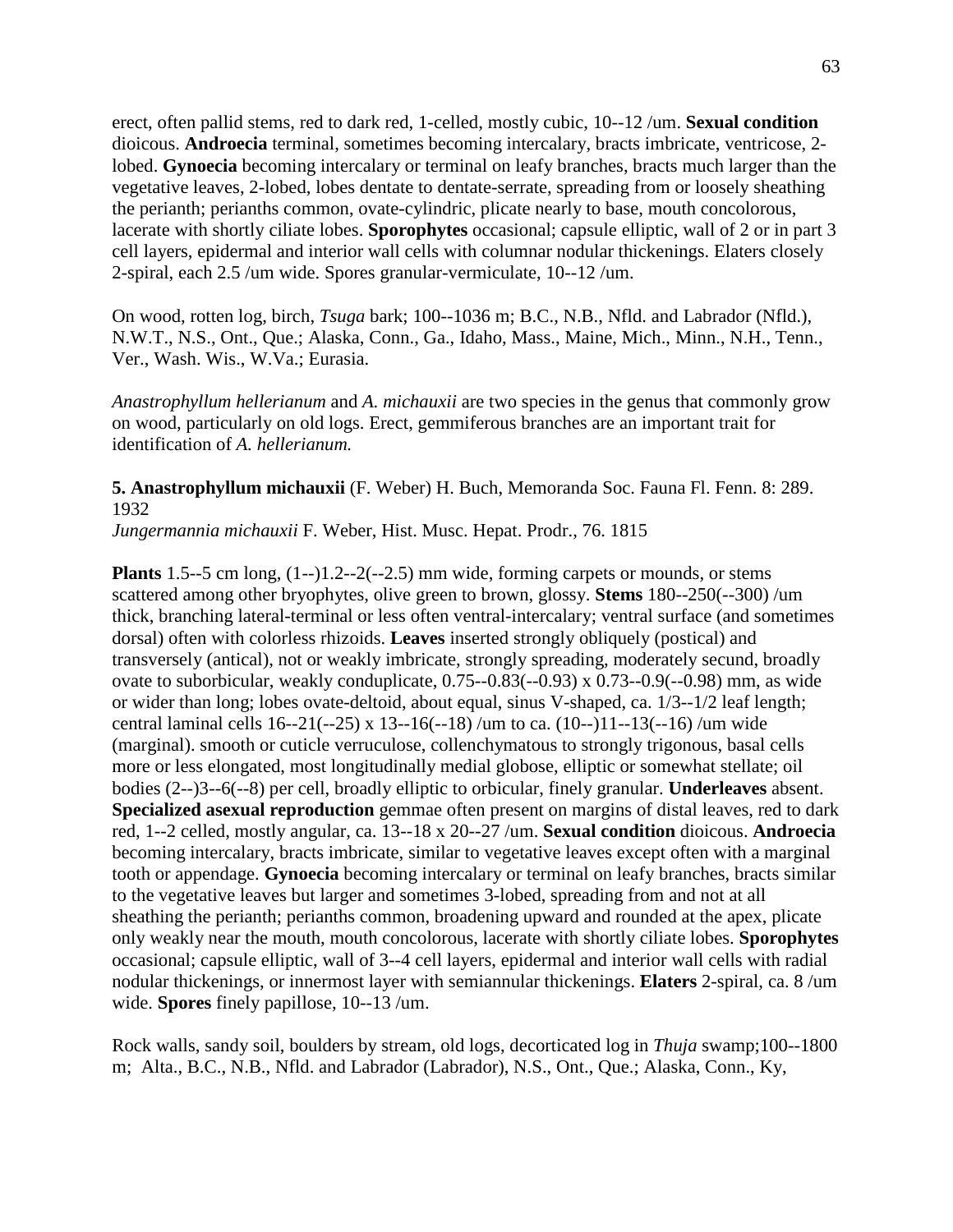Mass., Maine, Mich., Minn., N.H., N.Y., N.C., Tenn., Vt., Va., Wash., Wisc., W.Va,, Wyo.; Eurasia.

## **6. Anastrophyllum minutum** (Schreber) R. M. Schuster, Amer. Midl. Naturalist 42: 576. 1949 *Jungermannia minuta* Schreber, Fortsetz. Hist. Gronland, 285. 1770; *Sphenolobus minutus*  (Schreber) Berggren

**Plants** 1--3 cm long, (0.4--)0.6--1(--1.5) mm wide (narrower flagellate stems often present). forming carpets or mounds, or (more often) stems scattered among other bryophytes, olivebrown, stramineous, orangish or reddish brown, not or slightly glossy, . **Stems** 125--175 /um thick, seldom branching (branches often arising from beneath gynoecia); rhizoids scarce and usually only on oldest portions of stems. **Leaves** transversely inserted, imbricate or not, spreading to recurved or incurved, more or less secund, elliptic, oblong-elliptic, depressed ovateelliptic or suborbicular, canaliculate- or concave-conduplicate, 0.4--0.7 x 0.35--0.65 mm, longer than wide to wider than long; lobes ovate-deltoid to broadly ovate-deltoid, about equal, sinus Vshaped or U-shaped, ca. 1/4--1/3 leaf length; central laminal cells 18--26 x 15--20 /um to ca. 12-- 18(--20) /um wide (marginal), smooth, not or moderately collenchymatous, basal cells quadrate to short rectangular, medial quadrate to shortly rectangular; oil bodies 2--5(--6) per cell, elliptic to orbicular, granular. **Underleaves** absent. **Specialized asexual reproduction** lacking, though dispersing through fragmentation. **Sexual condition** dioicous. **Androecia** becoming intercalary, bracts imbricate, similar to vegetative leaves except more concave. **Gynoecia** becoming intercalary or sometimes remaining terminal, bracts 2--5 lobed 1/4--1/2 to base, lobes acute to acuminate and often dentate along margins, loosely sheathing the base of the perianth; perianths uncommon, cylindrical to cylindric-clavate, plicate near the mouth, mouth concolorous, shallowly lobed, lobes dentate. **Sporophytes** rare; capsule elliptic, wall of 3 cell layers, epidermal layer with xxx thickenings, the inner layers not observed. **Elaters** 2-spiral, to 8 /um wide. **Spores** lightly verrucose, (11--)12--15 /um.

Essentially circumpolar. Greenland; Alta., B.C., Man., N.B., Nfld. and Labrador (Nfld.), N.S., N.W.T., Nun., Ont., Que., Yukon, Alaska, Conn., Idaho, Maine, Minn., NH, N.Y., N.C., Oreg., S.C., Tenn. Va., Vt., Wash., W.Va., Wyo.; Mexico; Eurasia; Atlantic Islands (Iceland).

The small leaf cells and 2-lobed leaves of the regularly branching shoots help characterize *Anastrophyllum minutum*. *Lophozia sudetica* is similar but *A. minutum* is distinguished by concentric rows of cells radiating from the lobe apices.

1. Leaves imbricate, 1.2--1.4 wider than long, split 0.4--0.5 the length, not folded; gemmae usually absent; lobe marginal cells 16--20 /um . . . 6a. *Anastrophyllum minutum* var. *minutum* 1. Leaves distant to touching, 0.8--1.2 wider than long, split 0.3--0.4 length, often folded; gemmae common; lobe marginal cells 12--16 /um … 6b. *Anastrophyllum nimutum* var. *weberi*

**6a. Anastrophyllum minutum** (Schreber) R. M. Schuster var. **minutum** *Anastrophyllum minutum* var. *grandis* (Gottsche ex Lindenberg) R. M. Schuster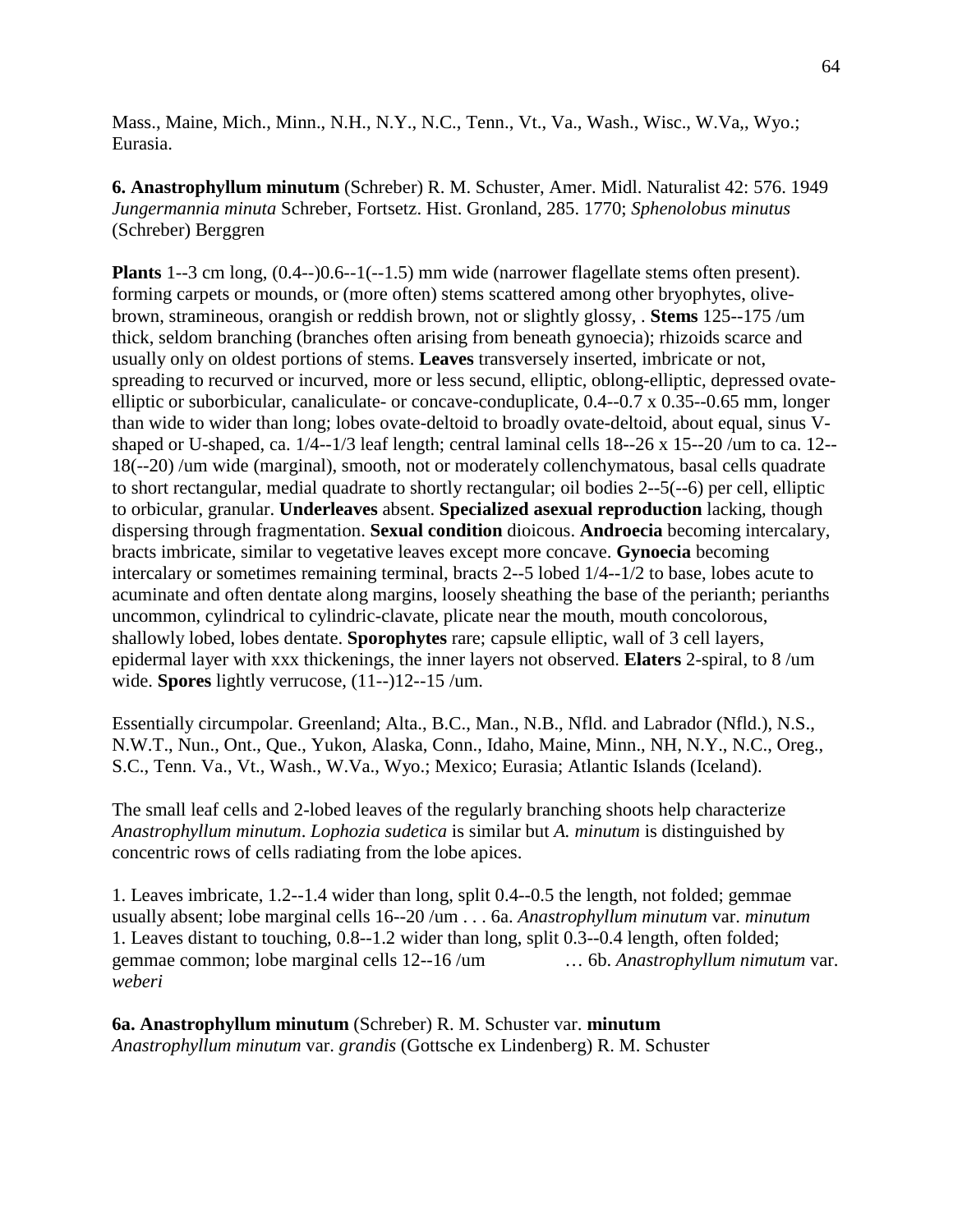**Leaves** imbricate, hemispheric, 1.2--1.4 wider than long, split 0.4--0.5 the length, not folded, lobe marginal cells 16--20 /um. **Specialized asexual reproduction** usually absent, rarely by gemmae

Open or shaded sites, usually on siliceous rock in cold microclimates, hummocks in peatland, dry cliff crevice, heathland slope, stump; 0--1200 m; Greenland; Alta., B.C., N.B., Nfld. and Labrador (Nfld.), N.W.T., Ont., Que., Yukon, Alaska, Conn., Maine, Minn., N.Y., N.C., Tenn. Vt.; n Eurasia; Atlantic Islands (Iceland).

**6b. Anastrophyllum minutum** var. **weberi** (Martius) Karttunen, Ann. Bot. Fenn. 29: 119. 1992 *Jungermannia weberi* Martius, Fl. Crypt. lErlang., 157. 1817; *Sphenolobus nimutus* var. *weberi*  (Martius) Schiffner

**Leaves** distant to touching, conduplicate-channeled, 0.8--1.2 wider than long, split 0.3--0.4 length, easily folded, lobe marginal cells 12--16 /um. **Specialized asexual reproduction** common, by gemmae.

Wet, shady rock walls; low to high elevations; Greenland; N.W.T., Alaska, Minn., N.C., Oreg., Tenn.; Mexico; n Eurasia; Atlantic Islands (Iceland).

**7. Anastrophyllum saxicola** (Schrader) R. M. Schuster, Amer. Midl. Naturalist 45: 71. 1951 *Jungermannia saxicola* Schrader, Syst. Samm. Cryptog. Gew. 2: 4. 1797; *Sphenolobus sacicola*  (Schrader) Stephani

. **Plants** 2--5 cm long, 1.2--2.5(--3) mm wide, forming carpets, or stems scattered among other bryophytes, olive green to orangish brown, glossy. **Stems** 240--380 /um thick, seldom branching (branches usually arising from beneath gynoecia); rhizoids scarce. **Leaves** inserted obliquely (postical) and tranversely (antical); weakly to strongly imbricate, moderately spreading, weakly secund, depressed-ovate, concavely conduplicate, 0.5--0.8 x 0.77--1.2 mm, wider than long; lobes ovate-deltoid, about equal, sinus V-shaped, ca. 1/3--1/2 leaf length; central laminal cells 18--24 x (15--)18--22 /um to ca. 17--20 /um wide (marginal), smooth, weakly to moderately collenchymatous, basal cells more or less elongated, medial shortly rounded-quadrate to hexagonal; oil bodies 2--4(--5) per cell, broadly elliptic to orbicular, finely granular. **Underleaves** absent. **Specialized asexual reproduction** lacking, or plants dispersing through fragmentation. **Sexual condition** dioicous. **Androecia** becoming intercalary, bracts imbricate, similar to vegetative leaves except basally more or less saccate. **Gynoecia** becoming intercalary or terminal on leafy branches, bracts 2--5 lobed 1/4--1/3 to base, lobes acute to acuminate and dentate along margins, sheathing the base of the perianth; perianths rare, cylindrical to cylindricovate, plicate near the mouth, mouth concolorous, lacerate with shortly ciliate lobes. **Sporophytes** rare; capsule elliptic, wall of 3 cell layers, epidermal layer with nodulose thickenings, the inner layers with semiannular thickenings. **Elaters** 2-spiral, 8 /um wide. **Spores**  lightly verrucose, 12--14 /um.

Acid rock, boulders, boulder slopes, hummocks, humus, cold shaded cliffs; 300--1500 m; Greenland; B.C., Nfld. and Labrador (Labrador); N.W.T., Yukon; Alaska, Maine, Minn., N.C., N.Y., Tenn.; Eurasia.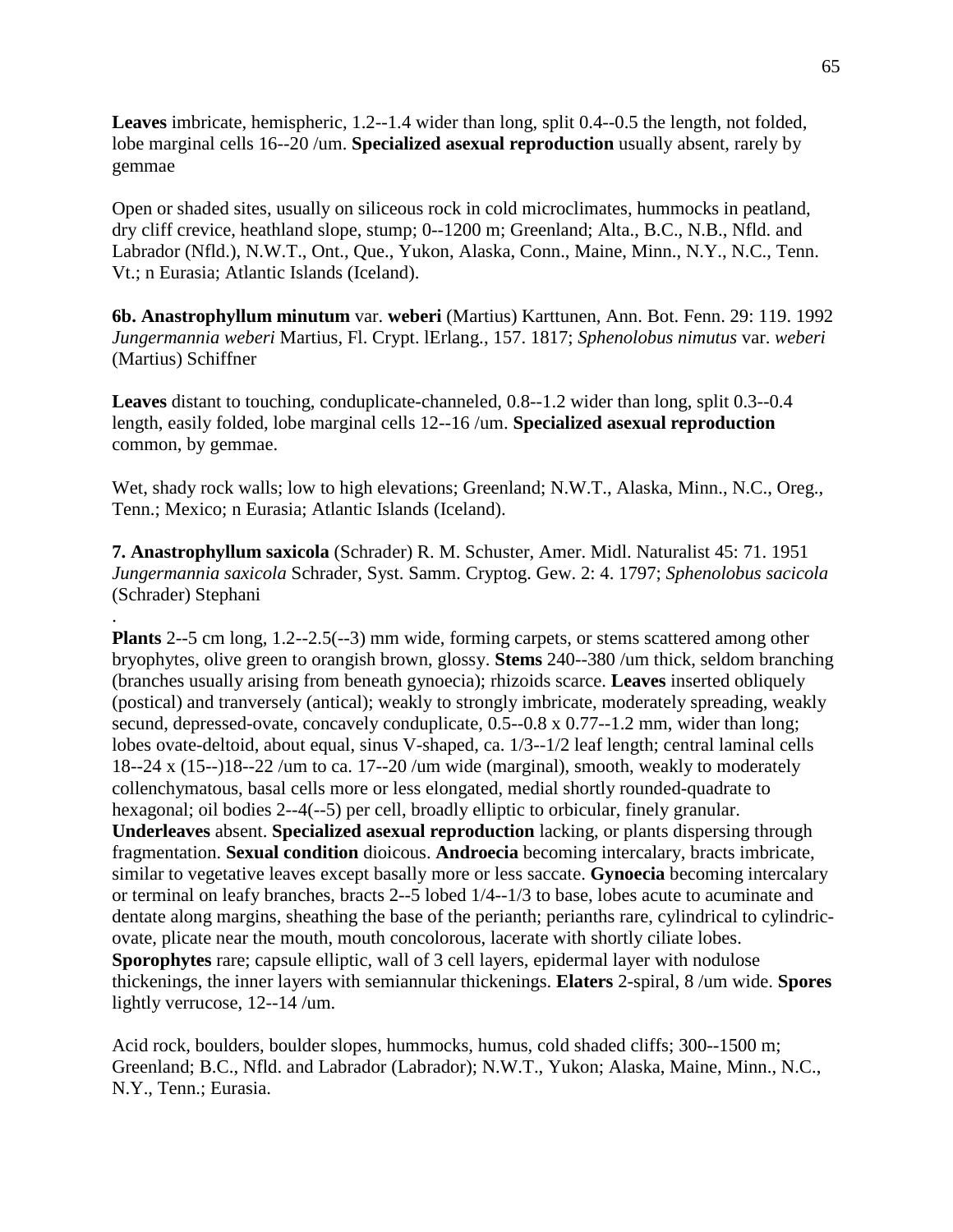*Anastrophyllum saxicola* is similar to *Barbilophozia kunzeana* (Hübener) Müll. Frib., but the former is distinguishable by its lack of underleaves.

**8. Anastrophyllum sphenoloboides** R. M. Schuster, Hepat. Anthocerotae N. Amer. 2: 741. 1969

*Schizophyllopsis sphenoloboides* (R. M. Schuster) Váňa & L. Söderström

**Plants** 1--2 cm long, (0.5--)0.7--0.95 mm wide, forming carpets or mounds, or stems scattered among other bryophytes, dark red-brown or reddish olive-brown. **Stems** (120--)175--225 /um thick, unbranched or occasionally with a terminal *Frullania*-type branch; ventral surface with usually dense colorless rhizoids. **Leaves** transversely inserted, not or only weakly imbricate, basal portion sheathing, distal portion spreading, slightly secund, broadly elliptic-ovate to suborbicular, concavely conduplicate, 0.43--0.61 x 0.4--0.58 mm, as wide as long or slightly longer; lobes usually longer than wide, ovate-deltoid, about equal, sinus V-shaped, ca. 1/3--1/2 leaf length; central laminal cells 18--24(--26) x 14--19(--22) /um to ca. 15--19 x 13 /um wide (marginal), smooth or cuticle verruculose, collenchymatous to strongly trigonous, basal cells more or less elongated, most longitudinally rectangular, somewhat sinuose, medial rectangular to somewhat stellate; oil bodies 2--5(--6) per cell, spherical to elliptical, finely granular. **Underleaves** absent. **Specialized asexual reproduction** absent. **Sexual condition** paroicous and autoicous. **Androecia** becoming intercalary, bracts imbricate, similar to vegetative leaves except usually broader than long. **Gynoecia** terminal or sometimes becoming intercalary, bracts similar to the vegetative leaves but often broader than long and sometimes 3-lobed, loosely sheathing the base of the perianth; perianths common, broadest near middle and somewhat tapered to the mouth, plicate only near mouth; mouth not protruding, shortly lobed with denticulate margins. **Sporophytes** common; capsule elliptic, wall of 3 cell layers, epidermal wall cells with strongly protruding nodular thickenings, or innermost layer with complete semiannular thickenings. **Elaters** weakly 2-spiral, 6.5--9(--10) /um wide. **Spores** 12--15 /um.

Hummocks in rich fens, tundra; low to moderate elevations; Greenland; BC, Nfld. and Labrador (Labrador); N.W.T., Nun.; Alaska, Oreg.; n Eurasia.

*Anastrophyllum sphenoloboides* is characterized by reddish brown color, laminal cells with bulging trigones, and leaf base with elongate cells.

**9.** *Anastrophyllum tenue* H. R. Williams, Bryologist 71: 34. 1968 E *Crossocalyx tenuis* (H. R. Williams) Schliakov, Novosti Sist. Nirsh. Rast. 15: 246. 1978

**Plants** 0.4--0.8 cm long, 0.4--0.55 mm wide (gemmiferous branches narrower), forming short mats or scattered among other bryophytes, light clear green, not or slightly glossy. **Stems** 120-- 155 /um thick, branching usually terminal and furcate (branches divergent and about equal thickness); ventral surface with abundant colorless rhizoids and mycorrhizal wefts. **Leaves**  transversely inserted, not or weakly imbricate, strongly spreading, not or moderately secund, oblong-elliptic, suborbicular or depressed-elliptic, concave or almost flat, 0.3--0.33 x 0.3--0.36(-- 0.42) mm, wider than or as wide as long; lobes ovate-deltoid, about equal, sinus V- or U-shaped,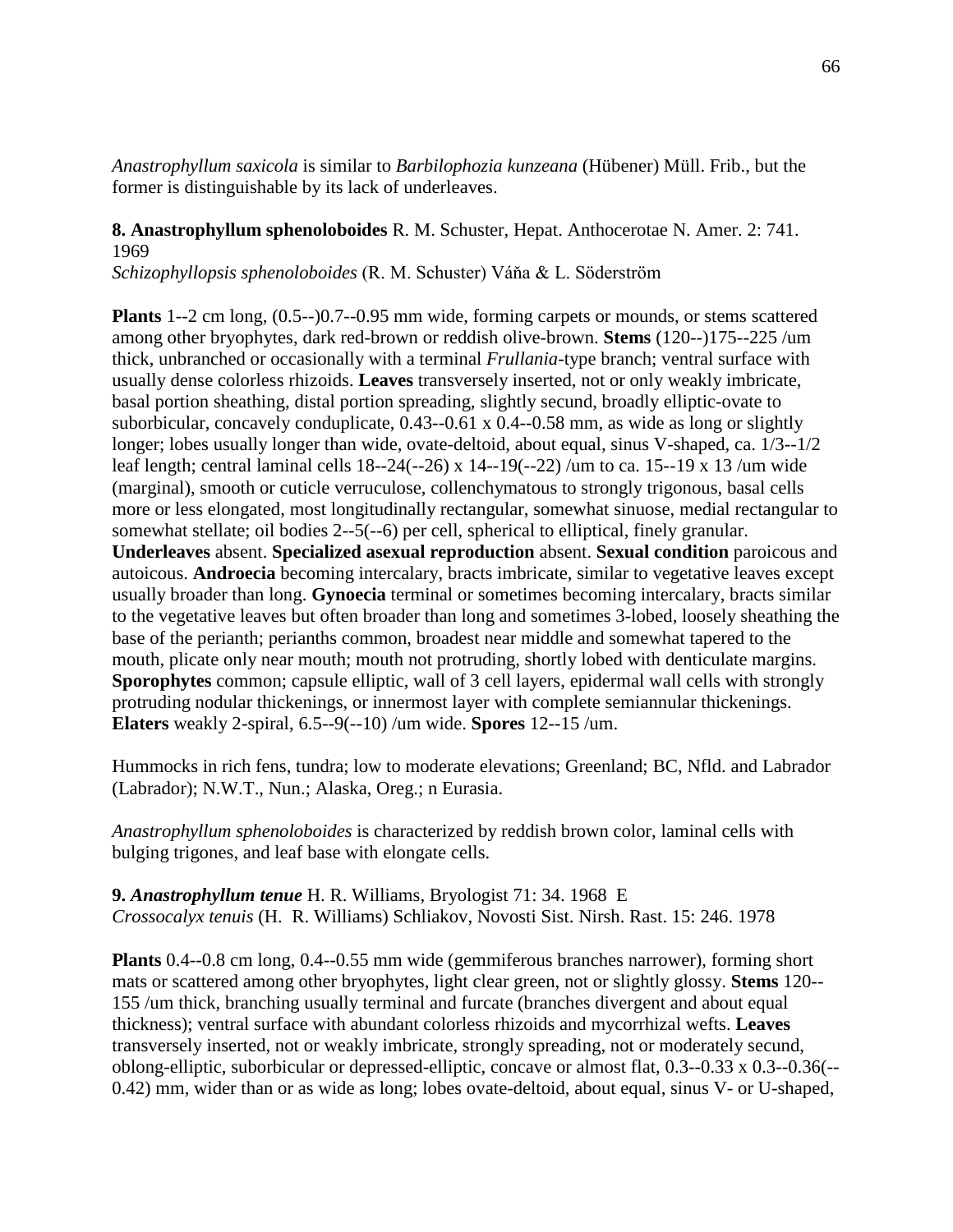ca.  $1/5$ --1/3 leaf length; central laminal cells  $14$ --20 x  $(12$ -- $)14$ --16/ $\mu$ m to l ca.  $14$ --18/ $\mu$ m wide (marginal), smooth or faintly striolate, not or very weakly collenchymatous, basal cells shortly rounded-rectangular, medial shortly rounded-rectangular; oil bodies 5--7 or more per cell, elliptic to orbicular, faintly botryoid. **Underleaves** absent. **Specialized asexual reproduction** gemmae always present on slender, erect or ascending stems, dark red, 1--2 celled, cubic to pyramidal or irregularly angular, 12--20 /um. **Sexual condition** dioicous. **Androecia** becoming intercalary, bracts imbricate, orbicular or nearly so, sinus reaching 1/4--1/3 to base, toothed on one margin. **Gynoecia** rare, bracts 2-lobed, lobes entire; perianths pyriform, sulcate dorsally, mouth concolorous. **Sporophyte** not observed.

Calcicole; moderate elevations; Ont. (endemic)

10. SPHENOLOBOPSIS R.M. Schuster and N.Kitagawa, Nova Hedwigia 22: 152. 1972. [Greek *sphḗn*, wedge, and *lobós*, lobe, and *ópsis*, resemblance; alluding to cuneiform leaf lobes shared with *Sphenolobus*]

Steven L. Jessup

**Plants** minute, filiform; shoots 0.1--0.3(--0.45) mm wide, 0.5--1.5 cm long; isolated shoots or loose patches interwoven in mats with other cryptogams, or loosely to densely woven in pure mats; drab-green, yellow-green, green-brown, red-brown, dark-purple, or blackened, the shoot apices often verdant; prostrate, procumbent, ascending. **Stems** irregularly and remotely furcate; stem diameter (35--)50--75 \um, cortical cells 15 x (12--)16--24 \um, cortical cell walls evenly thickened; cuticle smooth to striate. **Branches** predominantly lateral-terminal, the branch replacing ventral lobe of lateral leaf, intermittently lateral-intercalary, the branch axillary and subtended by ventral lobe of lateral leaf, rarely ventral-intercalary; flagelliform shoots absent. **Leaves** transversely inserted, distichous, patent to erect, distant to loosely imbricate at shoot apices; leaf length 250--350 \um; leaf width 225--300 \um; bifid, lobes equal to subequal, conduplicate to spreading, cuneiform, acute, 4--7 cells wide, lobe apex comprising two superposed cells; sinus acute, triangular, sinus depth 0.5--0.8 leaf length; leaf margin entire, sporadically with a single tooth; leaf base decurrency absent; leaf cells subquadrate, 8--16(--20) x 12--20(--24) \um; trigones absent, cell walls evenly thickened; cuticle smooth to minutely roughened; oil bodies 2--6 per cell, minutely segmented, spherical to ovoid, diameter 2--4(6--8) \um. **Underleaves** reduced, obscure, absent on most stems, vestigial development appearing at stem base and below apex; filamentous, uniseriate, 1--2 celled, bearing 1--2 ephemeral apical papillae, lamina gradually enlarged in merophytes subtending gynoecia, becoming subequal with bracteoles. **Rhizoids** sparse or absent, scattered or in small loose patches proximal to underleaves, elongate, colorless. **Specialized asexual reproduction** absent. **Sexual condition** dioicous; populations often sterile, rarely androecial; gynoecial populations known from few localities; sporophytes very rare. **Androecia** developed as short terminal spikes on leading shoots, becoming intercalary; bract pairs 2--6; bracts larger than leaves, imbricate, ventricose; antheridium 1 per fertile bract; antheridium stalk uniseriate. **Gynoecia** on leading shoots; bracts gradually larger than leaves; bracteoles free, unlobed, lanceolate. **Perianth** tube cylindrical to rounded-trigonous at base, clavate, plicate distally; perianth mouth contracted, margin lobed, denticulate. **Perigynium** absent. **Seta** diameter 50 \um; outer cell rows 7-8; inner cells 1 or 2. **Capsules** yellow-brown, subglobose, ovoid to ellipsoidal; wall 2-stratose; wall cells bearing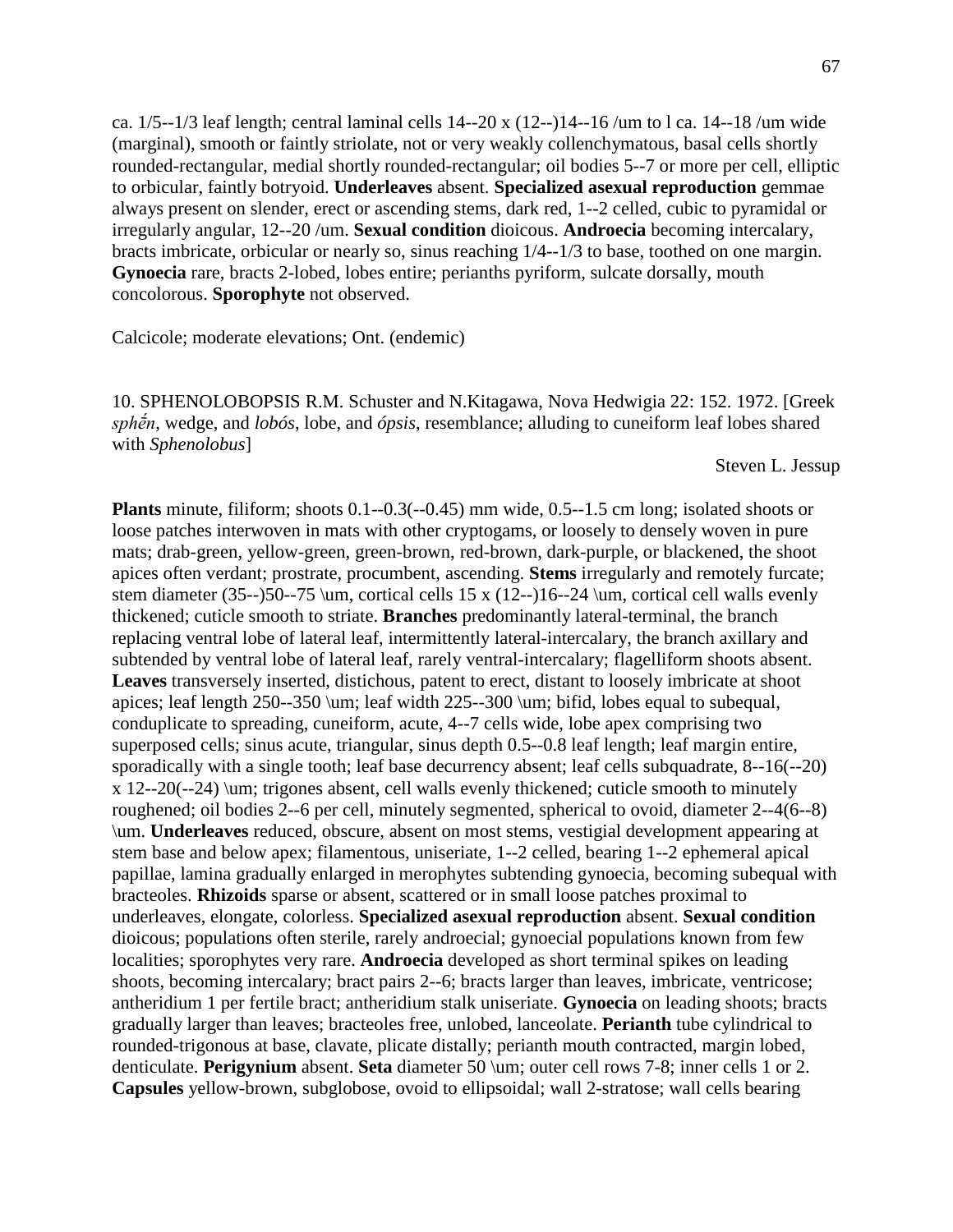yellow-brown nodular thickening on longitudinal and transverse radial walls. **Spores** 13--15 \um; red-brown; minutely tuberculate. **Elaters** tapered to blunt; elater width 6--8 \um; spiral bands 2.

Species 1: North America, Eurasia, Africa, Atlantic Islands.

Sterile non-gemmiparous strains of *Cephaloziella divaricata* having uniformly smooth cuticle and frequent lateral-terminal branches are distinct from *Sphenolobopsis* in having ventral leaves reduced to ligulae and develop throughout length of non-gemmiparous shoots, whereas ventral leaves in *Sphenolobopsis* are reduced to short filamentous appendages developed at shoot base and mature stem apices. Ventral leaves are absent or reduced to cellular papillae in non-gemmiparous shoots of *Anastrophyllum*. Presence of gemmae is diagnostic for *Anastrophyllum* (gemmae angular, 1--4 cells) or *Cephaloziella* (gemmae smooth, 2 cells). *Anastrophyllum* and *Cephaloziella* infrequently develop lateralterminal branches whereas lateral-terminal branches predominate in *Sphenolobopsis*. Cuticular tubercles, papillae, verrucae, are frequent in strains of *Cephaloziella* and absent in *Sphenolobopsis*, with cuticle smooth, striate, or subtly verruculose. *Eremonotus myriocarpus* and diminutive *Marsupella spp*., also non-gemmiparous, are distinct from *Sphenolobopsis* in absence of vestigial underleaves and frequent development of geotropic microphyllous shoots.

SELECTED REFERENCES Damsholt, K. 2002. *Sphenolobopsis*. In: Illustrated Flora of Nordic Liverworts and Hornworts. Nord. Bryol. Soc. Lund., pp. 156--158. Paton, J. A. 1999. *Sphenolobopsis.* In: The Liverwort Flora of the British Isles. Harley Books, Colchester, England. Schuster, R. M. 1980. *Sphenolobopsis*. In: Hepaticae and Anthocerotae of North America East of the Hundredth Meridian. New York. Vol. IV, pp. 7--17. Schuster, R. M., 2002. *Sphenolobopsis.*  In: Austral Hepaticae Part II. Beih. Nova Hedwigia 119, pp. 340--343. Váňa, J. and S. Piippo. 1989. *Sphenolobopsis*. In: Bryophyte Flora of the Huon Peninsula, Papua New Guinea. XXXI. Ann. Bot. Fennici 26: 287--288.

1. **Sphenolobopsis pearsonii** (Spruce) R.M. Schuster, Nova Hedwigia 22:152. 1972

*Jungermannia pearsonii* Spruce*,* J. Bot. 19: 33, 1881; *Cephalozia pearsonii* (Spruce) Stephani; *Cephaloziella pearsonii* (Spruce) Douin; *Cephaloziopsis pearsonii* (Spruce) Schiffner; *Sphenolobus pearsonii* (Spruce) Stephani

**Plants** in thin mats; dry plants wiry. **Leaves** and bracts sporadically bearing a tooth at base on antical or postical margin; leaf lobe apical cells often forming a 2-celled apiculus, 30--50 \um long, apical cell acute, 15--30 \um long.

Saxicolous and corticolous, sparsely to densely integrated in cryptogam mats with other liverworts, mosses and lichens, in cool-moist circum-acidic shaded habitats, adjacent to cool flowing water, cold air drainages, on humid shaded boulders and rock faces, on boles and understory branches in old growth forests of fog-drenched upper slopes and mountaintops; 0-- 2030 m: B.C. (Haida Gwaii, Pitt Isl.), Alaska (Aleutian Arch., Alexander Arch., Seward Pen.), N.C, Tenn., Va., Europe (England, Ireland, Norway, Scotland, Wales); Asia (Bhutan, Borneo,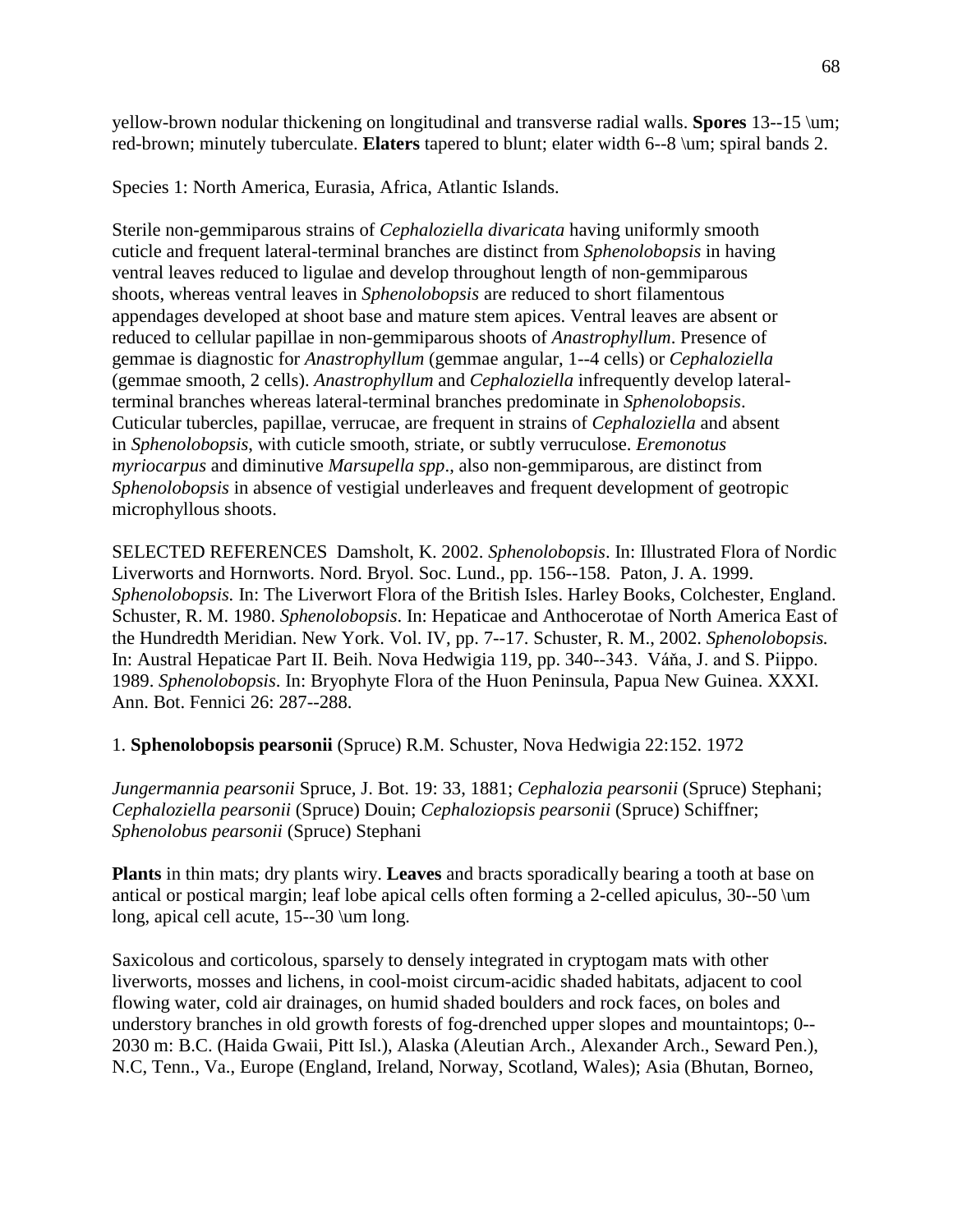Japan, Nepal, Russia in Siberia, Taiwan); Africa (Kenya, Malawi); Atlantic Islands (Faeroes, Tristan da Cunha); Pacific Islands (Papua New Guinea).

Among the smallest and rarest of liverworts, *Sphenolobopsis* is a globally dispersed hyperoceanic and montane waif known from widely scattered populations in archipelagoes and disjunct populations in insular cold-wet mountain environments. In North America known only from the highest peaks in Southern Appalachian Mountains, associated with *Abies fraseri* forests, and from a few widely scattered remote insular hyperoceanic populations in British Columbia and Alaska. Populations of *Sphenolobopsis* are usually sterile and do not develop gemmae. The plants apparently propagate and disperse by vegetative fragmentation. Neither gynoecial gametophytes nor sporophytes of *Sphenolobopsis* are known from North America.

11. TRITOMARIA Loeske, Hedwigia 49: 13. 1909

Won Shic Hong†

*Pseudotritomaria* Konstant. & Vilnet, *Saccobasis* H. Buch

**Plants** ca. 0.5--5 cm x 1--4 mm, prostrate to ascending. **Stem** transverse section with 1--3 cortical cells and 15--25 medullary cells; rhizoids numerous in dense mats, colorless to pale brown. **Leaves** subtransversely-obliquely inserted, 2--4-lobed, asymmetrical (except *T. polita*); lobes triangular, unequal, margins entire; cell walls collenchymatous, trigones bulging; oil bodies 3--8 per cell, finely granular, spherical to ovoid; underleaves absent. **Sexual condition** dioicous. **Specialized asexual reproduction** by gemmae. **Androecia** intercalary, antheridial stalk 1--2 seriate, female bracts leaflike, 3--4-lobed, margins entire-dentate, bracteoles usually absent. **Perianth** cylindrical-ovoid, plicate, mouth entire or ciliate. **Capsule** oval, walls 3--5-stratose, exterior wall with nodular and interior wall with semiannular bands. **Elaters** ca. 6--10 /um diam. **Spores** ca. 10--16 /um.

Species 8 (6 in the flora): North America, Europe, Asia, Africa.

The genus *Tritomaria* has been divided up by some authors; L. Soderstrom et al. (2016) treated these six species in four genera. In addition, R. E. Stotler and B. Crandall-Stotler (2017) have transferred two species of *Schistochilopsis* (*S. capitata* and *S. laxa*) into *Tritomaria*. The relevant alternate names are given in synonymy.

#### SELECTED REFERENCES

Schuster, R. M. 1969. *Tritomaria* Schiffn. In: R. M. Schuster. 1966--1993. The Hepaticae and Anthocerotae of North America. New York. Vol. 2, pp. 638--704. Schuster, R. M. 1984. Evolution, Phylogeny and Classification of the Hepaticae. In: R. M. Schuster, ed. 1984. New Manual of Bryology. Vol. 2, pp. 892--1070. Nichinan. Söderström, L., A. Hagborg, M. von Konrat et al. 2016. World checklist of hornworts and liverworts. Phytokeys 59: 1--828.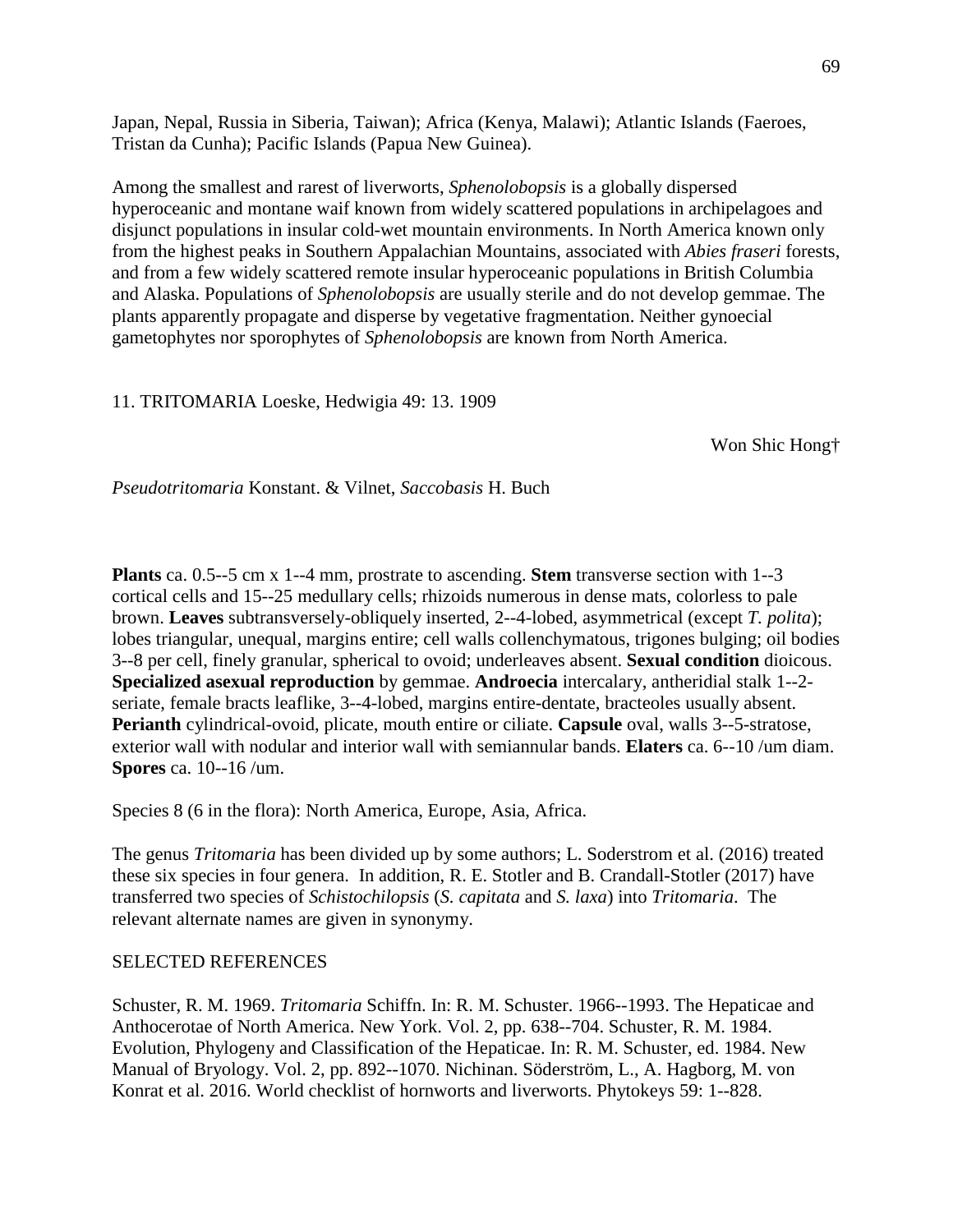1. Leaves more or less symmetrical, equally 2--4-lobed with blunt to rounded apices; perianth mouth entire or subentire . . . . 5. *Tritomaria polita*

1. Leaves asymmetrical, unequally 2--3-lobed with acute or acuminate apices; perianth mouth dentate.

> 2. Leaves complicate to explanate, wider than long; gemmae rare-absent, yellowish-reddish brown.

> > 3. Plants 1--1.5 mm wide, pellucid; leaves approaching symmetrical form, loosely complex, trigones coarsely nodose; gemmae angulate; perianth mouth teeth 1--2 cells long . . . . . 4. *Tritomaria heterophylla*

3. Plants 2--3.5 mm wide, opaque; leaves asymmetrical, explanate, trigones moderate-bulging, but never nodose; gemmae generally absent; perianth mouth teeth 4--5 cells long . . . . 6. *Tritomaria quinquedentata*

2. Leaves canaliculate-complanate, longer than wide; gemmae abundant, reddish brown to rust red.

> 4. Leaves usually 3-lobed, lobes acute to subacute; trigones large; cilia of perianth mouth 1--4 cells long; gemmae reddish-brown . . . . . 3. *Tritomaria scitula*

4. Leaves asymmetrically 2--3-lobed, lobes acute or acuminate; trigones small; cilia of perianth mouth 5--6 cells long; gemmae rust-red.

> 5. Gemmae smooth, ovoid-elliptical; leaf cells 8--14 x 10--20 /um in midleaf; cell walls thick, trigones not bulging . . . . 1. *Tritomaria exsecta*

5. Gemmae angulate, polygonal; leaf cells 18--22 x 20--35 /um in midleaf; cell walls thin, trigones bulging . . . . 2. *Tritomaria exsectiformis*

**1. Tritomaria exsecta** (Schrader) Loeske, Hedwigia 49: 13. 1909

*Jungermannia exsecta* Schrader, Syst. Samml. Cryptogamisher Gewasche 2: 5. 1797

**Plants** ca. 0.5-- 2 cm x 1--2 mm, ascending, pale green to brownish green. **Stems** 0.2--0.3 mm diam., sparsely branching, transverse section with 2--3 cortical cells and 12--18 medullary cells; rhizoids numerous, colorless-pale brownish. **Leaves** succubous, distant to imbricate, conduplicate-concave, ovate to oblong-ovate, 0.8--1.2 x 0.5--0.8 mm, unequally 2--3-lobed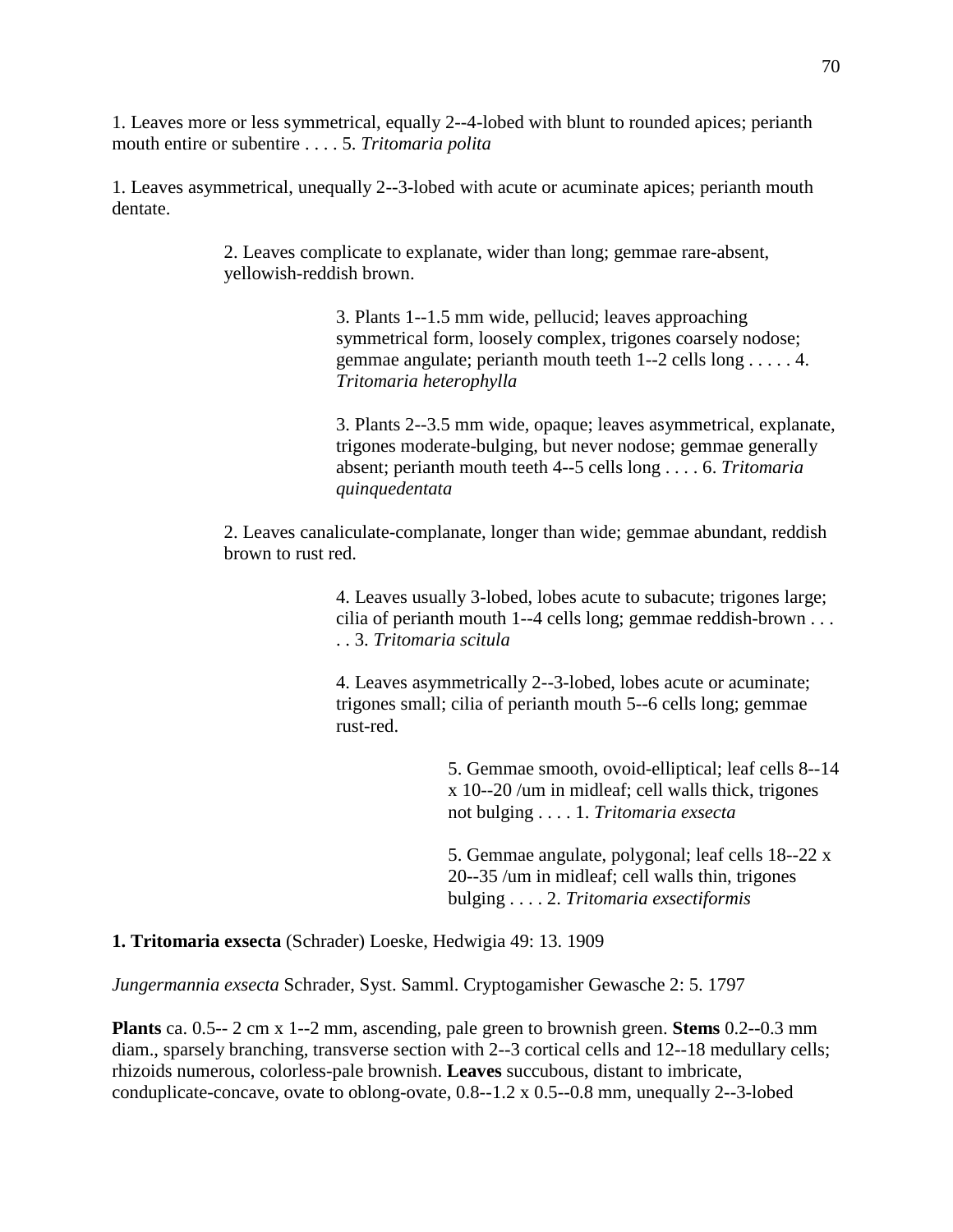(median lobes often absent); antical lobes subulate, more weakly arched than postical lobe, sinus between middle lobes deeper (to 0.3 of the leaf length), margins entire, apex acuminate to acute; postical lobes ovate, more strongly arched than antical lobes, sinus between middle lobes very shallow (less than 0.1 of the leaf length), margins entire, apex acuminate to acute; cells roundedrectangular, marginal cells 8--12 x 10--15 /um, median cells 8--14 x 10--20 /um , basal cells 10-- 15 x 15--30 /um, cuticle verruculose, walls thick, trigones small; oil bodies filling the lumen, 2-- 8 per cell, spherical to ovoid, 2--4 x 4--5 /um, finely granular, grayish; underleaves absent. **Specialized asexual reproduction** by gemmae in masses at apices of shoots, rust-red, elliptical, 15--22 x 8--12 /um, 2-celled, smooth. **Sexual condition** dioicous. **Androecia** terminal, often with gemmae at tips, male bracts 4--10 pairs, similar to leaves, with antheridia, 1--2 androus, antheridial stalk 1-seriate. **Gynoecia** terminal, female bracts in few pairs, rounded -quadrate to broadly ovate, 3--5 lobed, equal or slightly smaller than leaves. **Perianth** cylindrical-obovate, 4-- 6-plicate, mouth ciliated with teeth 2--6 cells long. **Seta** 5 mm, capsule ovoid, walls 3-stratose, exterior walls with nodular thickenings, interior walls with annular thickenings, reddish brown. **Elaters** ca. 8 /um in diam., 2-spiral, reddish brown. **Spores** 9--12 /um, papillose, dark brownish.

Humic soil, humus on rocks, trunks and branches, especially *Alnus* and *Malus* in the West; 0-- 2000 m; Alta., B.C., N.B., Nfld., N.W.T., N.S., Ont., Que.; Alaska, Colo., Conn., Ga., Idaho, Iowa, Ky., Maine, Mass., Mich., Minn., Mont., N.H., N.Y., N.C., Ohio, S.C., Vt., Va., Wash., W.Va.; Mexico; e Africa.

In the East, *T. exsecta* is frequently associated with *Anastrophyllum minutum*, *A*. *michauxii*, *Bazzania trilobata*, *Diplophyllum apiculatum*, *Frullania asagrayana*, *Harpalejeunea ovata*, *Herbertus aduncus*, *Jamesoniella autumnalis*, *Lejeunea cavifolia*, *L*. *ulicina*, *Metzgeria crassipilis*, *Radula obconica*, *R*. *tenax*, and *Scapania nemorosa*. In the West it is associated with *Blepharostoma trichophyllum*, *Douinia ovata*, *Frullania nisquallensis*, *Scapania bolanderi*, and *S*. *umbrosa*.

#### **2. Tritomaria exsectiformis** (Breidler) Schiffn. ex Loeske, Hedwigia 49: 13. l909

*Jungermannia exsectiformis* Breidler, Mitt. Naturwiss. Vereines Steiermark 30: 321. 1894

**Plants** ca. 0.5--3 cm x 1.5--2 mm, ascending, green to brownish. **Stems** 0.2--0.3 mm diam., sparsely branching, transverse section with 2--3 cortical cells and 12--18 medullary cells; rhizoids colorless to brownish. **Leaves** succubous, contiguous to imbricate, conduplicateconcave, ovate to oblong-ovate, 0.8--1.2 x 0.5--0.8 mm, unequally 2--3-lobed (median lobes often absent); antical lobes smaller than postical lobes, apex acuminate to acute, margins entire; cells rounded-rectangular, marginal cells 14--18 x 18--22 /um, median cells 14--22 x 20--35 /um, basal cells 20--25 x 28--40 /um, cuticle strongly verruculose, walls thin, trigones strongly bulging; oil bodies 5--12 per cell, spherical to ovoid, 3--5 x 4--6 /um, granular, grayish; underleaves absent. **Specialized asexual reproduction** by gemmae in masses at apices of shoots, rust-red or bright red, polygonal to pyriform, 12--25 x 10--25 /um, 2-celled. **Sexual condition**  dioicous. **Androecia** terminal, often with gemmae at tips, male bracts similar to leaves, 3-lobed, with antheridia, 1--2 androus, antheridial stalk 1-seriate. **Gynoecia** terminal, female bracts larger than leaves, ovate, 3--4-lobed. **Perianth** free from the bracts, cylindrical, 4--6 plicate, mouth constricted, lobulate with teeth 2--5 cells long. **Capsule** ovoid, walls 2--4-stratose, exterior walls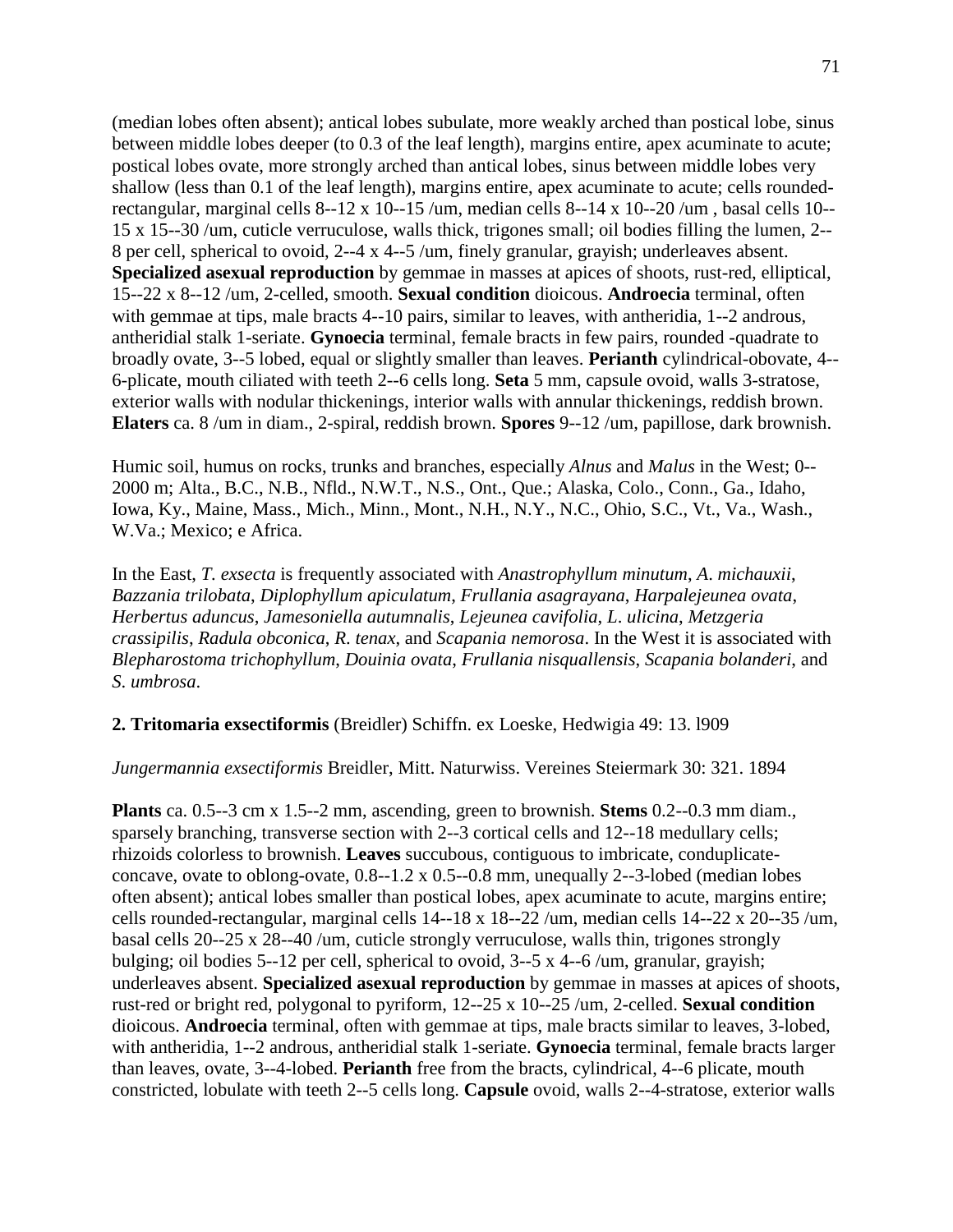with nodular thickenings, interior walls with semiannular thickenings, reddish-brown. **Elaters**  ca. 7--10 /um diam., 2-spiral, reddish-brown. **Spores** 9--12 /um, papillose.

Subspecies 2 (2 in the flora): widely distributed across the northern part of the floral range.

1. Leaf cells 18--22 x 20--35 /um in midleaf; gemmae irregularly polygonal to pyriform, rust-red, 15--25 x 12--20 /um; widespread . . . . 2a. *Tritomaria exsectiformis* subsp. *exsectiformis*

1. Leaf cells 14--16 x 20--25 /um in midleaf; gemmae angulate, bright reddish, 12--25 x 10--25 /um; arctic . . . . 2b. *Tritomaria exsectiformis* subsp. *arctica*

**2a. Tritomaria exsectiformis** (Breidler) Loeske subsp. **exsectiformis**

**Leaf cells** 18--22 x 20--35 /um in midleaf; gemmae irregularly polygonal to pyriform, rust-red, 15--25 x 12--20 /um.

Creek banks, decayed wood, and humus over decayed wood in forests; 0--2300 m; Greenland; Alta., B.C., Nfld., N.W.T., N.S., Nun., Ont., Que., Yukon; Alaska, Colo., Conn., Idaho, Iowa, Maine, Mass., Mich., Minn., Mont., N.H., N.Y., N.C., Pa., Vt., Wash., Wis., Wyo.; Europe; Asia.

In the East, *Tritomaria exsectiformis* is frequently associated with *Bazzania trilobata*, *Lophozia ascendens*, *L*. *longidens*, and *Tritomaria exsecta*. In the West it is associated with *Blepharostoma trichophyllum*, *Cephalozia lunulifolia*, *Gymnomitrion coralloides*, *Lepidozia reptans*, *Lophozia incisa*, *L*. *ventricosa*, and *Ptilidium pulcherrimum.*

**2b. Tritomaria exsectiformis** subsp. **arctica** R. M. Schuster, Hep. Anthoc. N. Amer. 2: 661. 1969 E

**Leaf cells** 14--16 x 20--25 /um in midleaf; gemmae angulate, bright reddish, 12--25 x 10--25 /um. **Androecia, gynoecia and sporophyte** unknown.

Peaty soil with acidic rocks; 50--80 m; endemic to w Greenland.

The subsp. *arctica* is a North American endemic associated with *Anastrophyllum minutum*, *A*. *sphenoloboides*, *Cephalozia bicuspidata*, *Cephaloziella divaricata*, *Lophozia opacifolia*, *Scapania lingulata*, and *Tritomaria quinquedentata*.

**3. Tritomaria scitula** (T. Taylor) E. H. Jörgensen, Bergens Mus.Aarbok, Naturv. 7: 9. 1921

*Jungermannia scitula* T. Taylor, London J. Bot. 5: 274. 1846

**Plants** ca. 0-5--1.5 cm x 1.5--2 mm, prostrate-ascending, green-brownish. **Stems** 0.33--0.35 mm in diam., sparsely branching, transverse section with 1--2 cortical cells and 12--16 medullary cells; rhizoids numerous, colorless. **Leaves** succubous, imbricate, canaliculate, ovate-oblong, 0.7--1 x 0.6--0.8 mm, unequally 3-lobed (occasionally 2--4-lobed); lobes acute to subacute, sinus between lobes shallow (0.2--0.3 of the leaf length), apex rounded to truncated, margins entire;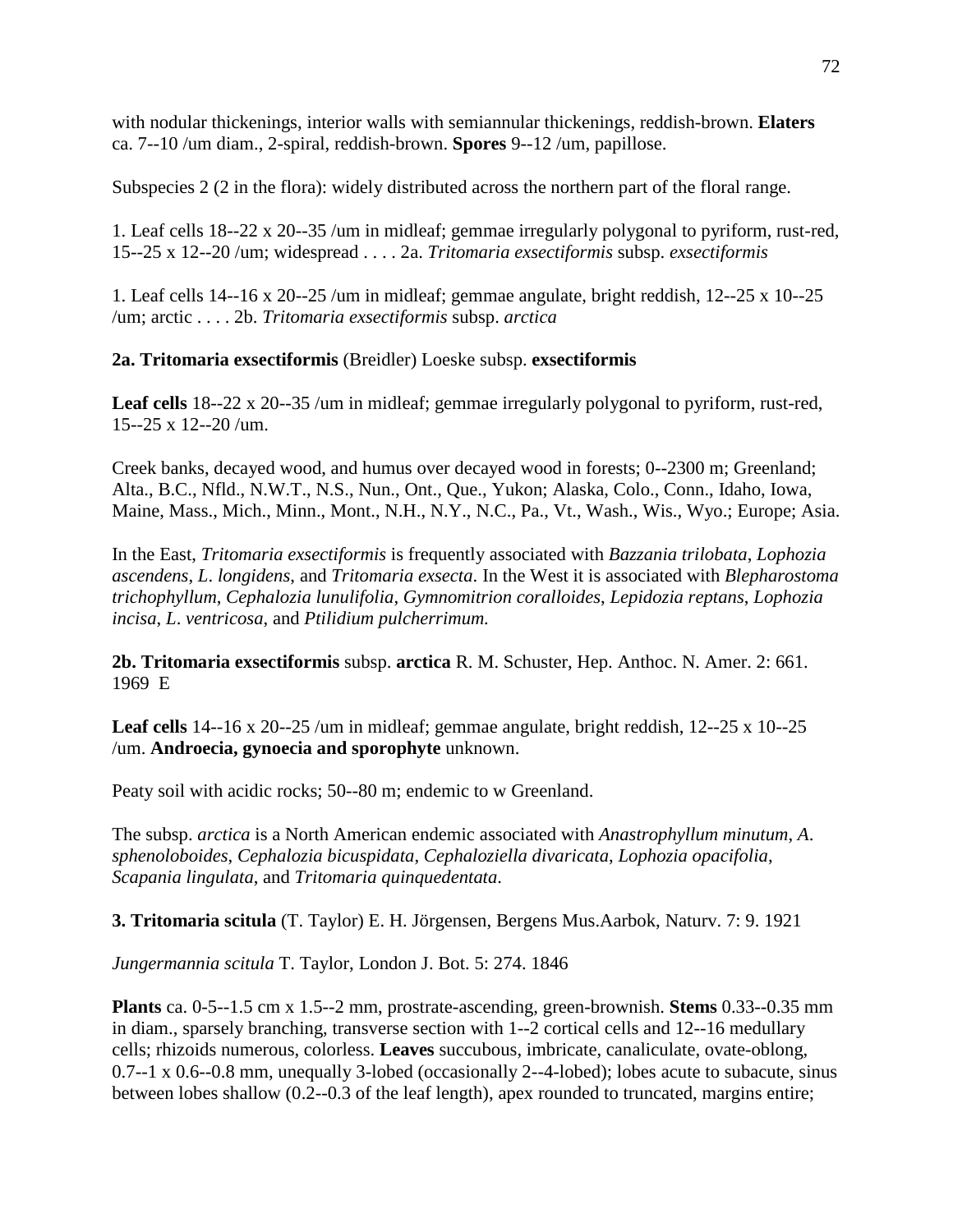cells subquadrate, marginal cells 16--22 x 24--30 /um, median cells 22--28 x 26--36 /um, basal cells 25--30 x 35--55 /um, cuticle verruculose, walls thin, trigones large (weakly bulging); oil bodies 4--10 per cell, spherical to ovoid, 5--8 x 5--10 /um, papillose; underleaves absent. **Specialized asexual reproduction** by gemmae in masses at apices of shoots and tips of leaf lobes, reddish-brown, polygonal, 16--24 x 20--30 x 15--25 /um, 1--2-celled, smooth. **Sexual condition** dioicous. **Androecia** terminal, male bracts similar to leaves, 2-androus, antheridial stalk 1-seriate. **Gynoecia** terminal, female bracts larger than leaves, broadly oblong, 3--4-lobed with acute sinuses. **Perianths** cylindrical, 4--5- plicate, mouth ciliated with teeth 2--5 cells long. **Capsule** ovoid, wall 4-stratose, both outer and interior walls with nodular thickenings, yellowish-brown. **Elaters** ca. 9 /um in diam., 2-spiral, brownish. **Spores** 14--16 /um, papillose, brownish.

With other bryophytes on calcareous soil and decayed wood; 0--3500 m; e, w, nw Greenland; Alta., B.C., N.B., N.W.T., Nun., Que., Yukon; Alaska, Mich., Minn., Mont., Wis.; Europe.

The sporophyte of *Tritomaria scitula* is very rare. *Tritomaria scitula* is frequently associated with *Anastrophyllum minutum*, *Barbilophozia binsteadii*, *B*. *floerkei*, *B*. *lycopodioides*, *B*. *quadriloba*, *Blepharostoma trichophyllum* subsp. *brevirete*, *Cephalozia pleniceps*, *Jungermannia sphaerocarpa*, *Leiocolea heterocolpos*, *Odontoschisma macounii*, *Plagiochila asplenioides*, *Tritomaria exsectiformis*, *T*. *quinquidentata*, *Scapania cuspiduligera*, and *S*. *mucronata*.

#### **4. Tritomaria heterophylla** R.M. Schuster, Canad. J. Bot. 36: 272. 1958

*Pseudotritomaria heterophylla* (R. M. Schust.) Konstant. & Vilnet

**Plants** ca. 0.8--1.5 cm x 0.7--1.5 mm, ascending, brownish-purplish to brown. **Stems** 0.3--0.4 mm in diam., sparsely branching, transverse section with cortical and medullary cells; rhizoids numerous, colorless-pale brownish. **Leaves** succubous, imbricate, loosely complicate, transversely oblong, 0.7--0.9 x 0.8--1.2 mm, subequally 3-lobed, lobes ovate-triangular, sinus 0.2-0.3 of leaf length, apex acuminate to acute, margins entire or with scattered sharp teeth; cells rounded rectangular, marginal cells 20--25 /um, median cells 20--25 x 25--30 /um, basal cells 25--30 x 30--40 /um, cuticle weakly verruculose, strongly collenchymatous, trigones bulging; oil bodies 2--10 per cell, spherical to elliptical, 6--7 x 9--13 /um, finely papillose, grayish; underleaves absent. **Specialized asexual reproduction** by gemmae in masses at apices of juvenile leaves, reddish-brown, angular, 25--35 x 18--30 /um, 1--2 celled, smooth. **Sexual condition** dioicous. **Male bracts** similar to leaves, antheridia orange-yellow, antheridial stalk 1 seriate. **Gynoecia** terminal, female bracts larger than leaves, 2--5-lobed, lobes broadly ovatetriangular with entire margins. **Perianth** ovoid, plicate, mouth ciliated with teeth 2 cells long. **Sporophyte** unknown.

Peaty soil between rock clefts; 0--250 m; e, w, and n Greenland; Nun.

*Tritomaria heterophylla* is superficially similar to *T. scitula* and *T*. *quinquedentata,* and is frequently associated with *Aneura pinguis*, *Antheria juratzkana*, *Arnellia fennica*, *Blepharostoma trichophyllum* subsp. *brevirete*, *Cephalozia bicuspidata*, *C*. *pleniceps*, *Cephaloziella arctica*, *Cryptocolea imbricata*, *Gymnomitrion concinnatum, Jhungermannia sphaerocarpa*,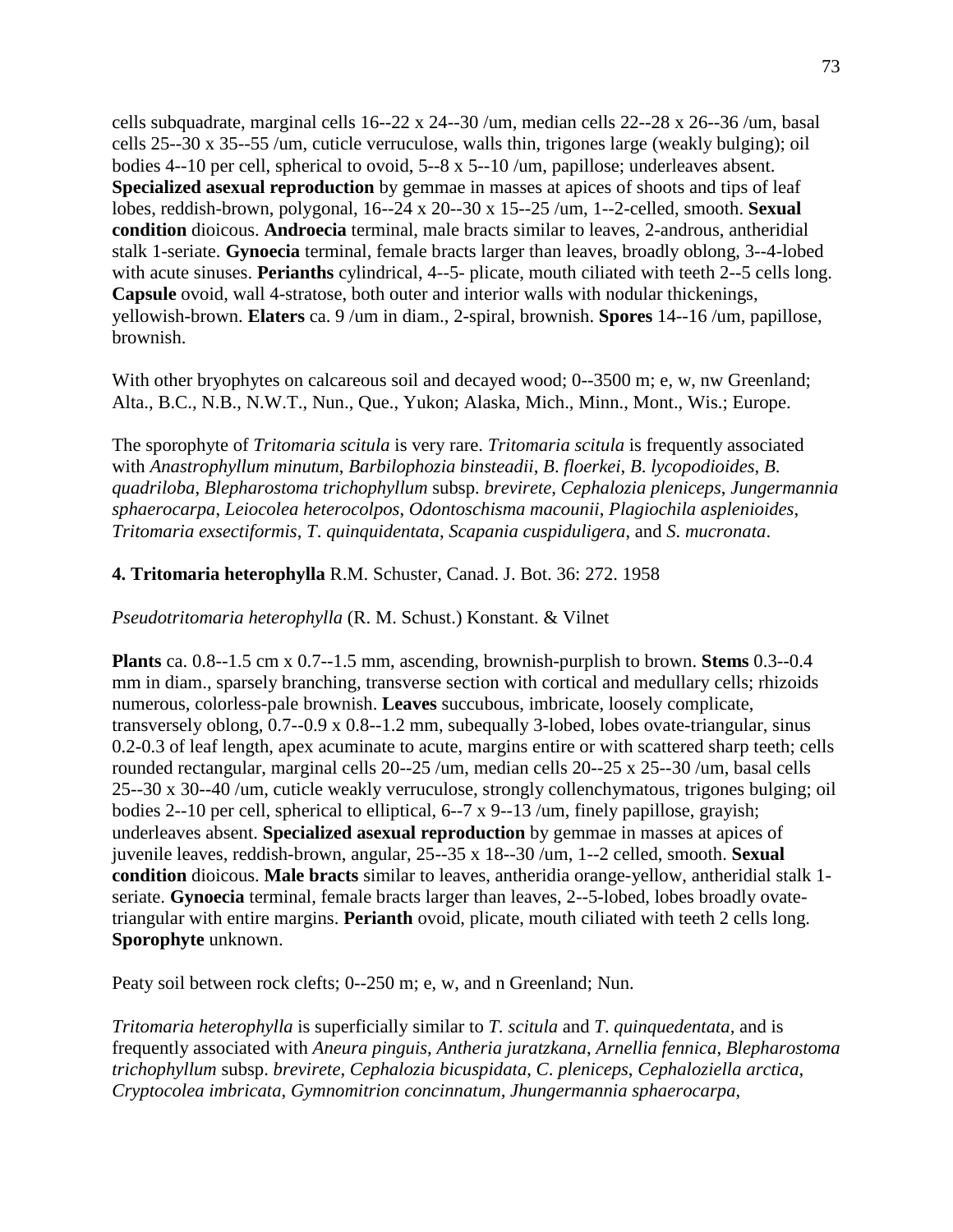*Odontoschisma macounii*, *Plagiochila arctica*, *Prasanthus suecicus*, *Scapania gymnostomophila*, and *Tritomaria quinquedentata*.

## **5. Tritomaria polita** (Nees) Jørgensen, Bergens Mus. Aarbok 7: 4. 1921

*Jungermannia polita* Nees, Naturg. Eur. Leberm. 2: 9. 1836; *Saccobasis polita* (Nees) Buch

**Plants** ca. 1--1.5 cm x 2--3 mm, ascending, yellowish-green to reddish-brown. **Stems** 0.2--0.5 mm in diam., sparsely branching with *Frullania*-type, *Radula-*type and lateral-intercalary; transverse section with 1--3 elongated cortical cells and 10--16 medullary cells; rhizoids moderately numerous, colorless. **Leaves** transversely inserted, symmetrical, variously wider or narrower than long, broadly quadrate, ca. 1.7--2 x 1.4--1.7 mm, 3 or 2--4-lobed, sinus very shallow (0.1--0.25 of the leaf length), apex obtuse to rounded, margins entire; cells roundedpolygonal, marginal cells 15--25 x 25--35 /um, median cells 25--30 x 45--50 /um, basal cells 35-- 45 x 70--100 /um, cuticle weakly verruculose, walls thin, trigones large; oil bodies 2--12 per cell, spherical to ellipsoidal, ca. 5--10 /um, granular, grayish; underleaves absent. **Specialized asexual reproduction** by gemmae in masses at tips of leaf-lobes, yellow-brown to purplish, smooth or angulate, elliptical, ca. 28 /um, 1--2-celled. **Sexual condition** dioicous. **Androecia** terminal, male bracts, several pairs, similar to leaves, 3-lobed, lobes undulate. **Seta** 1--2 cm, capsule ovoid, exterior walls with nodular thickenings, interior walls with semiannular thickenings. **Elaters** ca. 8 /um in diam., 2-spiral, reddish-brown. **Spores** ca. 15 /um, reddish-brown.

Subspecies 2 (2 in the flora): North America, Europe, Asia.

1. Leaves uniformly 3-lobed with angulate sinuses, longer than wide; oil bodies 2--7 per cell; gemmae brown to purplish, angulate; female bracts 3-lobed; widespread . . . . . 4a. *Tritomaria polita* subsp. *polita*

1. Leaves 2--4-lobed with curved sinuses, wider than long; oil bodies 8--12 per cell; gemmae usually absent, if present yellow brown, smooth; female bracts 2--4-lobed; sub-Arctic and Arctic . . . . 4b. *Tritomaria polita* subsp. *polymorpha*

# **5a. Tritomaria polita** (Nees) Jørgensen subsp. **polita**

**Leaves** uniformly 3-lobed with angulate sinuses, longer than wide; oil bodies 2--7 per cell; gemmae brown to purplish, angulate; female bracts 3-lobed.

Exposed boulders, stream banks, soil on cliffs in forests, and seepage slopes in the tundra.; 500-- 1100 m; Greenland; Alta., B.C., Nfld. (Labrador), Nun., Que.; Alaska, Colo., Mont., Wash.; Europe; Asia.

The subsp. *polita* is frequently associated with *Barbilophozia kunzeana*, *Blepharostoma trichophyllum*, *Calypogeia azurea*, *Cephalozia bicuspidata*, *Diplophyllum albicans*, *Harpanthus flotovianus*, *Jungermannia atrovirens*, *Leiocolea heterocolpos*, *Lophozia guttulata*, *L*. *incisa*, *Pleuroclada albescens*, and *Tritomaria exsectiformis.*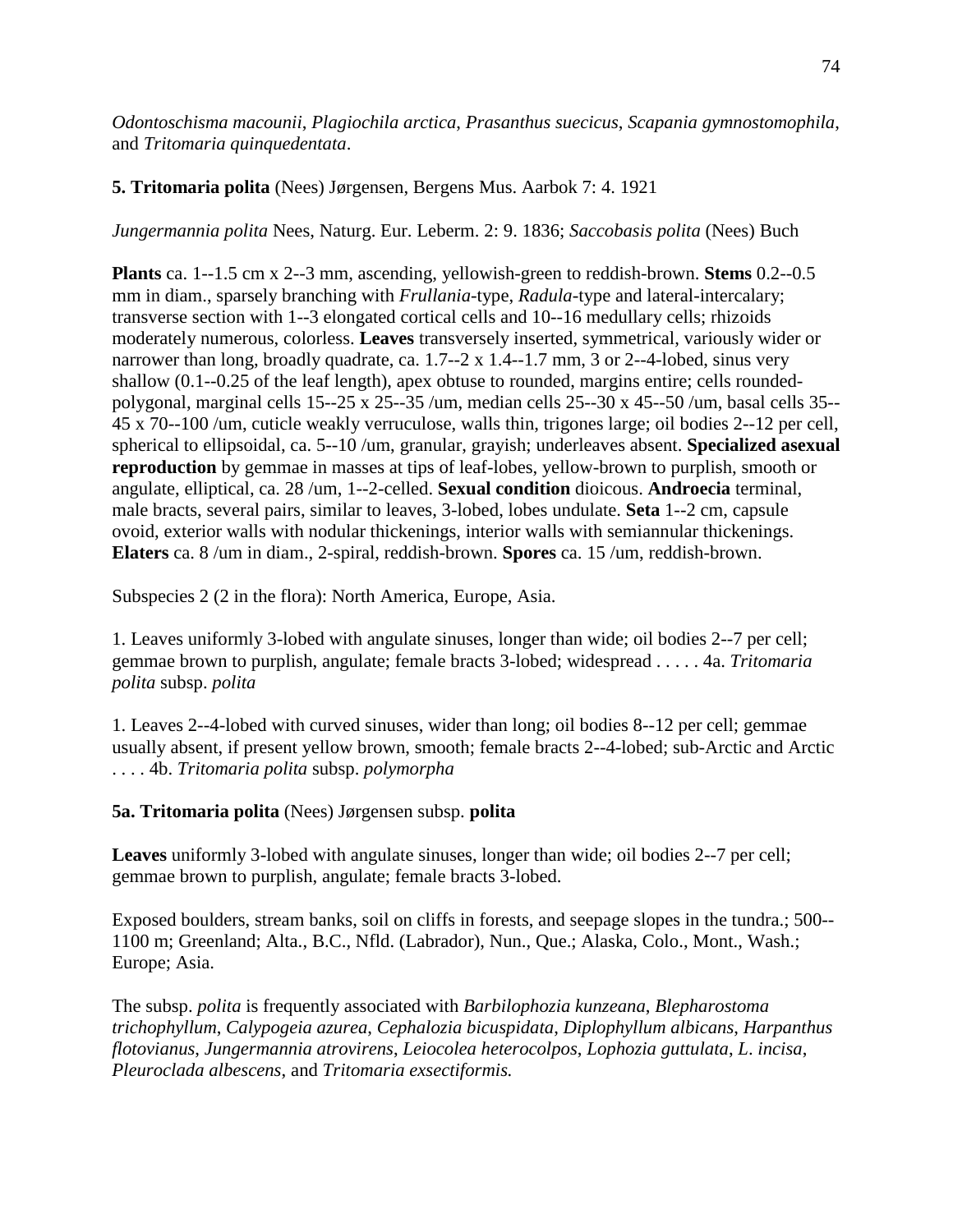### **5b. Tritomaria polita** subsp. **polymorpha** R. M. Schuster, Hep. Anthoc. N. Amer. 2: 700. 1969

*Saccobasis polymorpha* (R. M. Schust.) Schljakov

**Leaves** 2--4-lobed with curved sinuses, wider than long; oil bodies 8--12 per cell; gemmae usually absent, if present yellow brown, smooth; female bracts 2--4-lobed. Sporophyte unknown.

Banks of small streams; 0--50 m; Greenland.

The subsp *polymorpha* is a North American endemic reported only from Greenland (R. M. Schuster 1988). It is frequently associated with *Blepharostoma trichophyllum* subsp. *brevirete*, *Cephalozia pleniceps*, *Leiocolea heterocolpos*, *Lophozia gillmanii*, *Odontoschisma elongatum*, *Scapania brevicaulis*, and *Tritomaria quinquedentata*. R. Grolle and D. G. Long (2000) treated this taxon as *T. polita*.

**6. Tritomaria quinquedentata** (Hudson) H. Buch, Mem. Soc. Fauna Fl. Fenn. 8: 270. 1932

*Jungermannia quinquedentata* Hudson, Fl. Angl. ed. 1: 433. 1762; *Lophozia quinquedentata* (Hudson) Cogniaux, *Trilophozia quinquedentata* (Huds.) Bakalin

**Plants** ca. 1.5--6 cm x 2-4 mm, ascending, green to yellowish-brown. **Stems** 0.3-0.45 mm in diam., sparsely branching, transverse section with 2--3 cortical cells and 10--14 medullary cells; rhizoids numerous, colorless. **Leaves** succubous, imbricate, ovate-reniform, 0.8--1.4 x 1--1.6 mm, unequally 3-lobed, shallow sinus (0.1--0.2 of leaf length), lobes broadly ovate, apex acute to apiculate, margins entire; cells rounded polygonal, marginal cells ca. 12--18 x 20--23 /um, median cells ca. 18--24 x 21--28 /um, basal cells ca. 20--28 x 28--38 /um, cuticle verruculose, walls thin, trigones distinct; oil bodies 2--10 per cell, spherical to ovoid, 4--7 x 5--10 /um, finely granular, grayish; underleaves absent. **Specialized asexual reproduction** by gemmae, rare, at tips of leaf lobes, yellowish-brown, polygonal, ca. 15--20 /um, 1--2-celled, smooth. **Sexual condition** dioicous. **Androecia** terminal, male bracts 4--12 pairs, similar to leaves, 2--3-androus, antheridial stalk 2-seriate. **Gynoecia** terminal, female bracts larger than leaves, 3--5-lobed, lobes acute. **Perianths** cylindrical-obovoid, plicate, mouth ciliated with teeth 4--5 cells long. **Seta** 2 cm, capsule oblong-ovoid, walls 4--5-stratose, yellowish or reddish-brown, exterior walls with nodular thickenings, interior walls with semiannular thickenings. **Elaters** ca. 6--7 /um in diam., 2-spiral, reddish-brown. **Spores** 12--15 /um, verruculose, yellowish-brown.

Varieties 3 (3 in the flora): North America, Eurasia.

1. Cells smaller, 18--24 x 21--28 /um in midleaf, trigones distinct; oil bodies 2--10 per cell; widespread . . . . 6a. *Tritomaria quinquedentata* var. *quinquedentata*

1. Cells larger, 24--32 x 30--42 /um in midleaf, trigones bulging; oil bodies 7--20 per cell; sub-Arctic and Arctic.

> 2. Cells 25--30 x 30--42 /um midleaf; oil bodies 10--20 per cell . . . . .6b. *Tritomaria quinquedentata* var. *grandiretis*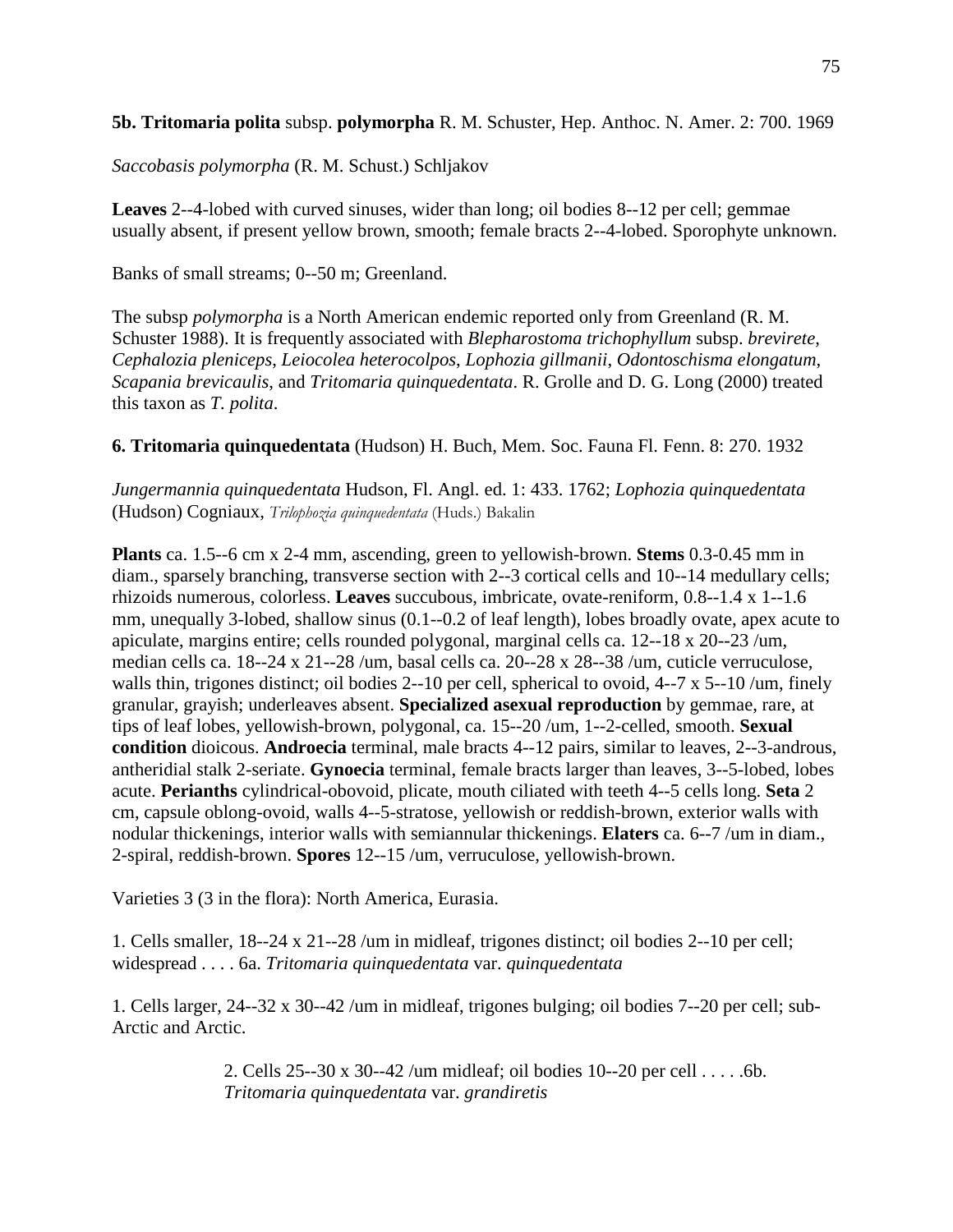2. Cells 24--26 x 32--45 /um in midleaf; oil bodies 5--15 per cell . . . . 6c. *Tritomaria quinquedentata* var. *turgida*

### **6a. Tritomaria quinquedentata (**Hudson) H. Buch var. **quinquedentata**

**Plants** green to yellowish-brown or pale brown. **Leaf cells** 18--24 x 21--28 /um in midleaf, trigones distinct but never bulging, oil bodies 2--10 per cell.

Wet humus over boulders, shaded cliffs, soil over exposed rock surface, decaying branches at the fringes of spray zones, and among heather on slopes; 0--1240 m; e, nw and sw Greenland; Alta., B.C., Man., N.B., Nfld. (Labrador), N.W.T., N.S., Nun., Ont., Que., Sask., Yukon; Alaska, Colo., Conn., Maine, Mich., Minn., Mont., N.H., N.Y., Oreg., Vt., Wash., Wis.; Europe; Asia.

The subsp. *quinquedentata* is frequently associated with *Anastrophyllum minutum*, *Barbilophozia attenuata*, *B*. *barbata*, *Tetralophozia setiformis*, *Diplophyllum taxifolium*, *Geocalyx graveolens*, *Gymnomitrion coralloides*, *Leiocolpos heterocolpos*, *Lophozia sudetica, Mylia taylori*, *Odontoschisma macounii*, *Plagiochila asplenioides*, *Ptilidium ciliare*, *Scapania americana*, *S*. *mucronata*, and *S*. *nemorosa*.

**6b. Tritomaria quinquedentata** var. **grandiretis** H. Buch & S. W. Arnell, Svensk Bot. Tidskr. 44 (1): 84. 1950

**Plants** pale and subpellucid. **Leaf cells** 25--32 x 30--42 /um in midleaf, trigones distinct, oil bodies 10--20 per median cell.

Acidic sites over peaty grounds near small stream; 0--500 m; nw and w Greenland.

The var. *grandiretis* is restricted to Greenland (R. M. Schuster 1958, 1988; R. M. Schuster and K. Dansholt 1974), where it is frequently associated with *Anastrophyllum minutum*, *Barbilophozia binsteadii*, *B*. *hatcheri*, *B*. *kunzeana*, *B*. *quadriloba*, *Lophozia ventricosa*, *Tritomaria quinquedentata* subsp. *quinquedentata*, and *Ptilidium ciliare*.

**6c. Tritomaria quinquedentata** var. **turgida** (Lindberg) Weimark, Svensk Bot. Todskr. 31(3): 375. 1937

*Jungermannia quinquedentata* var. *turgida* Lindberg, Köngl. Svenska Vetensk. Acad. Haandl., n.s. 23(5): 59. 1889; *Tritomaria quinquedentata* subsp. *turgida* (Lindberg) Damsholt

**Plants** uniformly strongly brownish. **Leaf cells** 24--26 x 30--45 /um in midleaf, trigones coarse and bulging; oil bodies 5--15 per cell.

Arctic and sub-Arctic fens, bogs, and on hillsides; 0--3400 m; e and nw Greenland; Yukon; Alaska; Asia (Siberia).

The var. *turgida* is frequently associated with *Antheria juratzkana*, *Barbilophozia binsteadii*, *B*. *kunzeana*, *Blepharostoma trichophyllum* subsp. *brevirete*, *Cephaloziella arctica*, *Lophozia*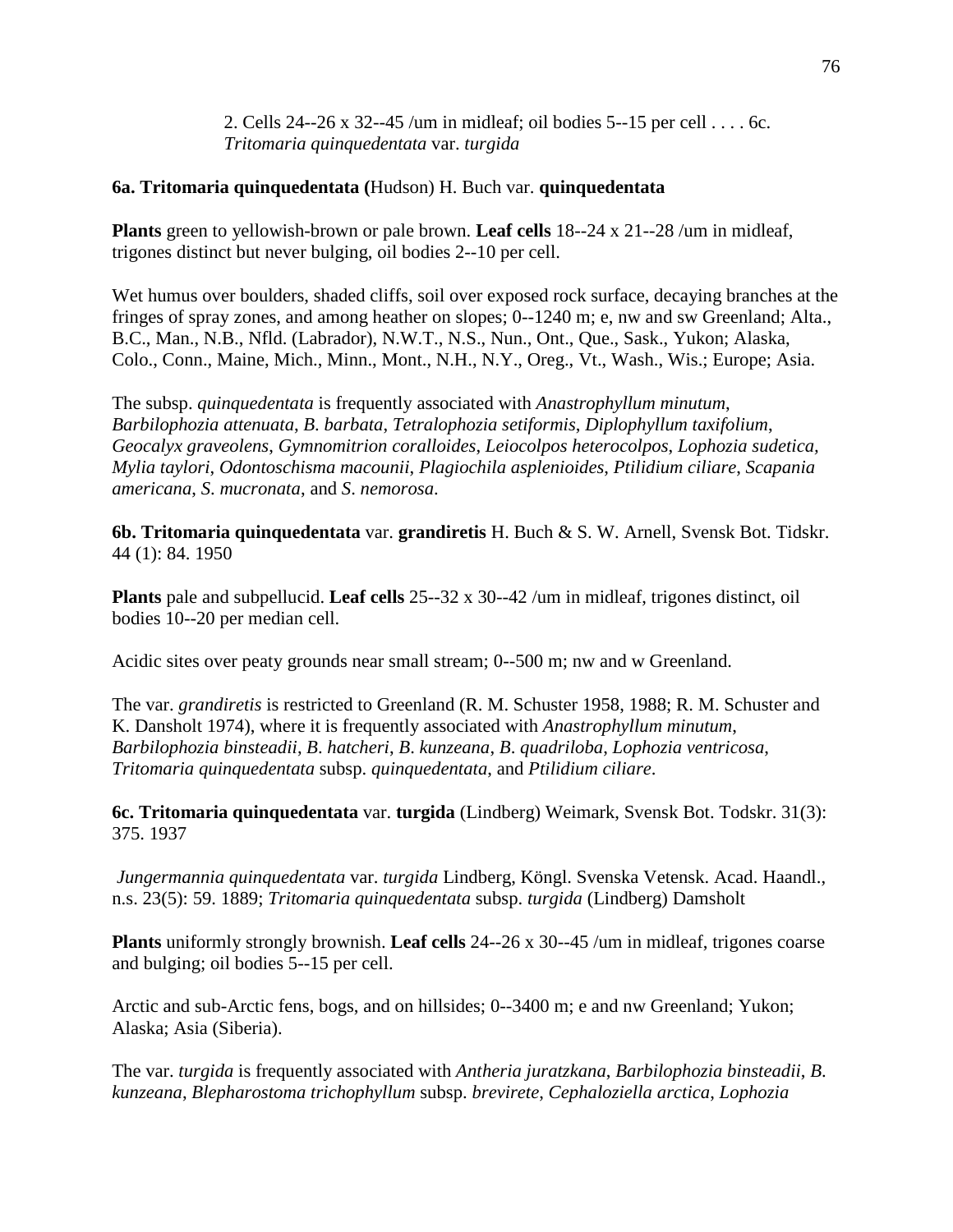*ventricosa*, and *Odontoschisma macounii*; The plants grow to 4 mm in width and the perianth is strongly ciliate-dentate with teeth 4--6 cells long, and 2--4-stratose at base in contrast to 1--3 stratose in subsp. *quinquedentata*.

12. DOUINIA (Jensen) H. Buch. Comment. Biol. 3(1): 13. 1928 \* [For Charles Isidore Douin, French bryologist, 1858--1944]

Paul L. Redfearn, Jr.†

**Plants** small, olive green to yellow-green, leafy shoots 1.5--1.8 mm wide, dry plants curling up and away slightly from the substrate. **Stems** to 2 cm, cortex not clearly differentiated from interior region, cortical cells in 1--2 layers. **Leaves** alternate, +/- transversely inserted, complicately 2-lobed, fold not keeled and mostly not sheathing the stem, nearly, straight, ca 1/3 the length of ventral lobe; dorsal lobe, long narrow, triangular, sharply acute, usually entire; ventral lobe ovate, long, narrow, triangular, usually entire, much wider than dorsal lobe, usually 1.3--(1.1--1.7) times as long as dorsal lobe, sharply acute, usually entire; medial laminal cells of ventral lobe isodiametric, +/- 20 \mu, walls not or little thickened, trigones small to medium. **Underleaves** absent**. Sexual condition** dioicous. **Sporophyte** capsule ovoid, 3--4-stratose. Elaters 1-spiral or only with rings, occasionally with 2 spirals that are not wound parallel with each other. **Spores** with blunt spines.

Species 1: North America, Europe, Asia.

*Douinia* is similar to *Diplophyllum*, but is distinguished by sharply acute leaf apices and a distinctive olive to yellow-green color and rather waxy appearance, perianth shape and mouth, leaf fold, apparent lack of gemmae, and its epiphytic ecology.

SELECTED REFERENCES Frye, T. C. and L. Clark. 1946. Hepaticae of North America. 6: 587--590. Seattle, Washington. Damsholt, K. 2002. Illustrated flora of Nordic liverworts and Hornworts. Lund, Sweden. Patton, J. A. 1999. Liverwort Flora of the British Isles. Martins, Great Horkesley, Colchester, U.K. Potemkin, A. D. 1999. Circumscription of the family Scapaniaceae, with segregation of the new family Diplophyllaceae (Hepaticae). Ann. Bot. Fenn. 36: 271--283.

**1. Douinia ovata** (Dickson) H. Buch. Comment. Biol. 3(1): 14. 1928

*Jungermannia ovata* Dickson, Pl. Crypt. Brit. 3:11. 1793

**Plants** growing in patches or singly among other bryophytes. **Stems** 0.6--2 cm, prostrate to ascending, simple to +/- dichotomously branched, sometimes with innovations beneath the female perianths; cortical cells incrassate, the cuticular wall the thickest, interior cells thin walled; rhizoids few, present to near the stem tip, long, colorless. **Leaves** approximate to imbricate, fold straight to moderately concave, 250--460 \mu, the angle rounded to obtuse; dorsal lobe transversely inserted, not decurrent, diverging 10--65° from the stem, moderately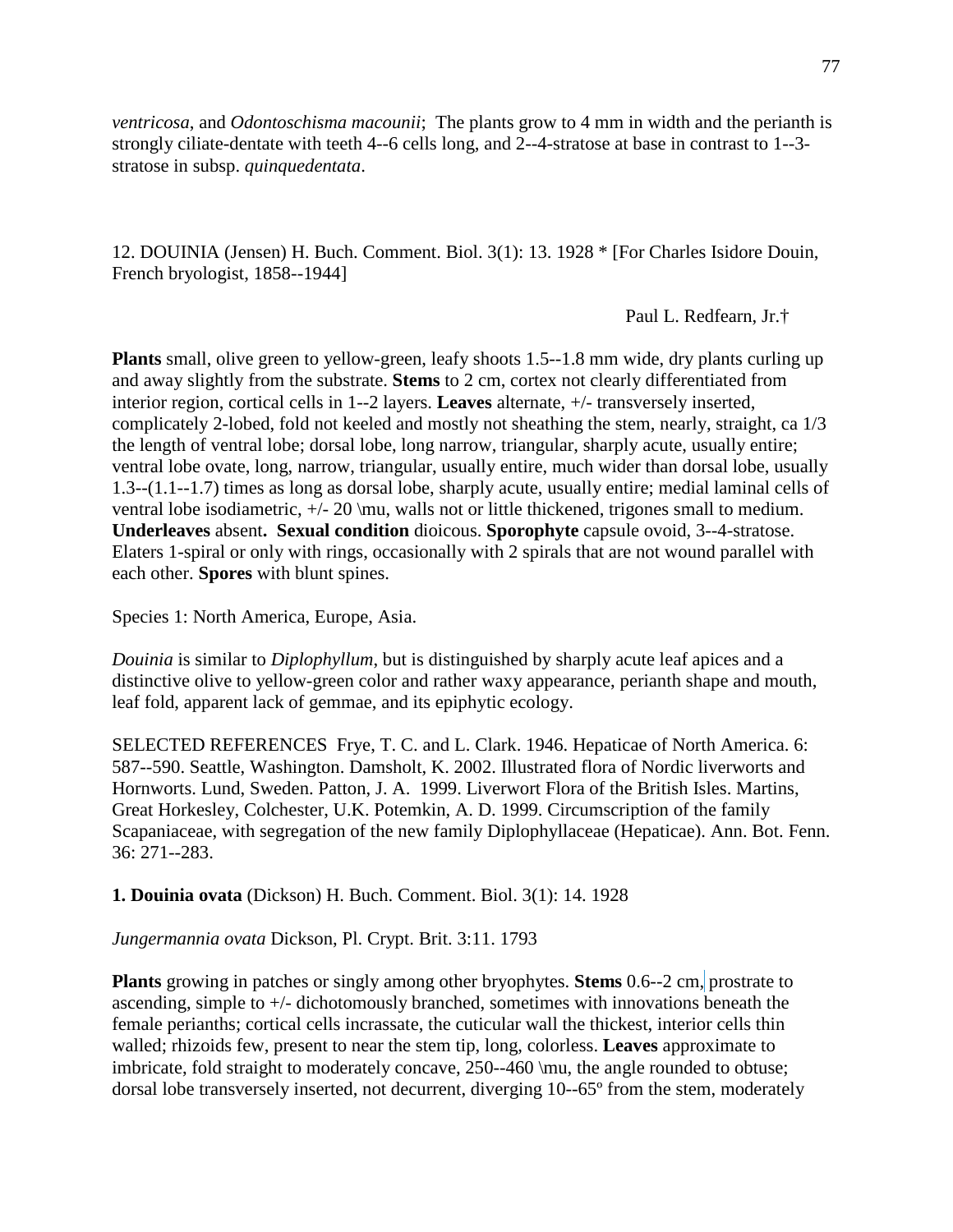appressed to stem, lanceolate with free tip narrowly triangular,  $600-900 \times 170-300 \mu$ , curving to about middle of stem, apex sharply acute, margin usually entire, sometimes slightly crenulate to denticulate; ventral lobe margin slightly to distinctly lying over the lobe immediately behind it, little to moderately arched upward toward the stem, ending distinctly to usually strongly above the level of the base of the fold, not decurrent to barely decurrent, diverging 40--70 º with the stem, ovate to narrowly ovate, 0.6--1 x 0.3--0.5 mm, 2--3.4 times as long as the fold, apex sharply acute, margin entire to occasionally crenulate with a few indistinct teeth; cells of middle and ventral half of leaf isodiametric,  $+/- 20 \mu$ , distal cells 14--20 \mu, 11--16 \mu along ventral half, cavity rounded due to distinct trigones; oil bodies 3--8, covering 1/4--1/2 of the cell cavity; cuticle smooth to minutely verruculose, often giving the leaves a waxy appearance. **Sexual condition:** male plants intermingled with female plants, more delicate, inflorescence usually terminal, bracts about 12, similar to leaves; female bracts with two equal lobes, somewhat larger than leaves of sterile shoots; perianth 3/4--5/6 emergent, ovoid to cylindricovoid, deeply plicate to middle or below, with many lobes or long irregular branches that are often ciliate and antleroid, ultimate branches to 10 cells long. **Sporophyte** with capsule reddish brown to vinaceous red. **Spores** 12--21 \mu.

Coastal regions, subarctic to Arctic in coniferous forest**,** shaded, siliceous rock outcrops of cliffs and trunks of conifers, hardwoods, among other mosses of high branches in suboceanic forests; 50--1350 m; B.C., Nfld. and Labr. (Nfld.); Alaska, Calif., Oreg., Wash.; Europe; Asia (Japan).

13. DIPLOPHYLLUM Dumortier, Syll. Jungerm. Eur. P. 44, 1871. Recueil d'Observations sur les Jungermanniacées 15. 1835 \* [Latin *diplo* double, *phyllum* leaf, alluding to the folded leaf]

*Jungermannia* sect. *Diplophyllum* Dumortier, Syll. Jungerm. Eur. 44. 1831

Paul L. Redfearn, Jr†.

**Plants** usually in thin flat patches or mats. **Stems** with few intercalary and axillary branches, usually with subfloral innovations; cortex in 1--5 layers, cells somewhat to strongly flattened, smaller, more strongly thick-walled than medullary cells; branches few; rhizoids scattered, colorless. **Leaves** complicate-2-lobed with smaller dorsal and larger ventral lobes, not decurrent, the most proximal leaves usually smaller, rounded to apiculate, fold 1/4--1/2 the length of leaf, sheathing, nearly or almost parallel to the stem, distal half gradually curving outward 45--100º and becoming distinctly folded but not winged; ventral half of leaf narrowly lingulate, +/ falcate, 2--3.5:1; dorsal half similar but smaller and shorter; lobes strongly divergent, the dorsal 0--45 $^{\circ}$  angle, narrowly obovate to lingulate; ventral lobes usually divergent at a 60--110 $^{\circ}$ ; leaf margins entire to more commonly finely crenulate to denticulate with small, sharp 1-celled teeth; cell walls little thickened at corners, marginal cells in several rows strongly, equally thickwalled; medial cells with small or inconspicuous trigones with slightly thickened or nonthickened walls, usually with conspicuous papillae, appearing nearly opaque compared to marginal cells; cells of the sheathing base elongate, 3--5:1; oil bodies distinctly segmented, appearing papillose, often absent in marginal cells, 2--5 per intramarginal cell, 10--16 or more per elongated cell. **Underleaves** absent. **Specialized asexual reproduction** by 1--2-celled, stellate gemmae with strongly protuberant angles. **Sexual condition** dioicous, rarely autoicous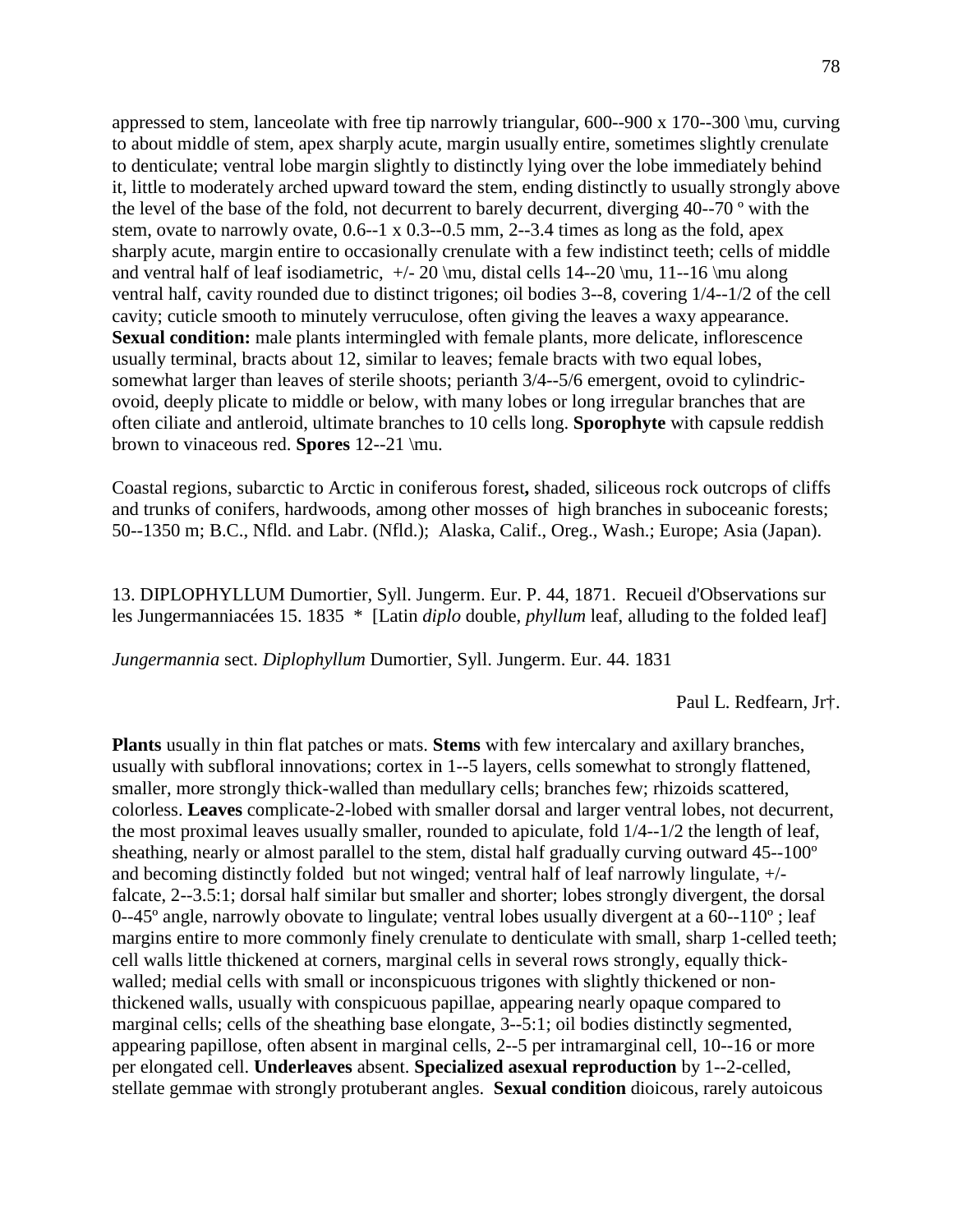or paroicous. **Androecia** with bracts imbricate in 4--8 pairs, similar to leaves, antheridia 1--3 per bract. **Gynoecia** terminal, bracts imbricate, similar to leaves; perianth ovate to cylindric, +/ plicate, terete to slightly flattened near apex, apex denticulate, sometimes lobed or laciniate. **Sporophyte** capsule exserted on a short seta, ovoid, 3--5-stratose. **Spores** 11--15 \um, surface with irregular network of fine vermiculate, partly anastomosing markings, elevated at intersections as +/- weak tubercles; elaters 2-spiraled.

Species 24 (6 in the flora); North America, South America, Europe, Asia, Africa, Australia (Tasmania).

*Diplophyllum* is recognized by conduplicate, non-decurrent leaves with a defined marginal border, ventral lobes rounded-ovate, larger than dorsal lobes, underleaves absent; perianth cylindric and distally pluriplicate (furrowed in subgenus *Macrodiplophyllum,* which has been transferred to *Scapania*). *Diplophyllum plicatum* is placed in the genus *Scapania* by A. D. Potemkin (1999).

SELECTED REFERENCES: Potemkin, A. D. 1999. Circumscription of the family Scapaniaceae, with segregation of the new family Diplophyllaceae (Hepaticae). Annales Botanici Fennici 36: 271--283. Schuster, R. M. 1975. The Hepaticae and Anthocerotae of North America east of the Hundredth Meridian 3: 177--232.

1. Leaves with margins entire; shoots 3--5(--8) mm, dry leaves slightly to strongly dorsally secund and connivent; perianth barely dorsiventrally flattened, gradually narrowed to a pointed apex . . . ..6. *Diplophyllum andrewsii*

1. Leaves with margins distinctly crenulate or denticulate with projecting 1-celled teeth; shoots 5--25 mm, dry leaves slightly dorsally secund; perianth, +/- strongly dorsiventrally compressed, little to strongly contracted to mouth.

2. Leaf lobes with a sharply defined vitta of extremely elongate  $(60-70 \mu m)$  linear cells; cuticle often smooth or virtually so; cortex 3--5-stratose . . . . .1. *Diplophyllum albicans*

2. Leaf lobes without a distinctly defined vitta of strongly elongated cells; cuticle distinctly papillose; cortex in 1--2 layers.

3. Ventral leaf lobes distinctly apiculate . . . 3. *Diplophyllum apiculatum*

3. Ventral leaf lobes rounded at apex, usually broadly so.

4. Dioicous, often sterile and gemmiparous; medial and submedial cells (distal to keel) of lobes short-rectangular, ca. 1.5--2:1; cells of apex of ventral lobes 7--10.5 \um; gemmae at maturity greenish, 1--2-celled;... .2. *Diplophyllum taxifolium*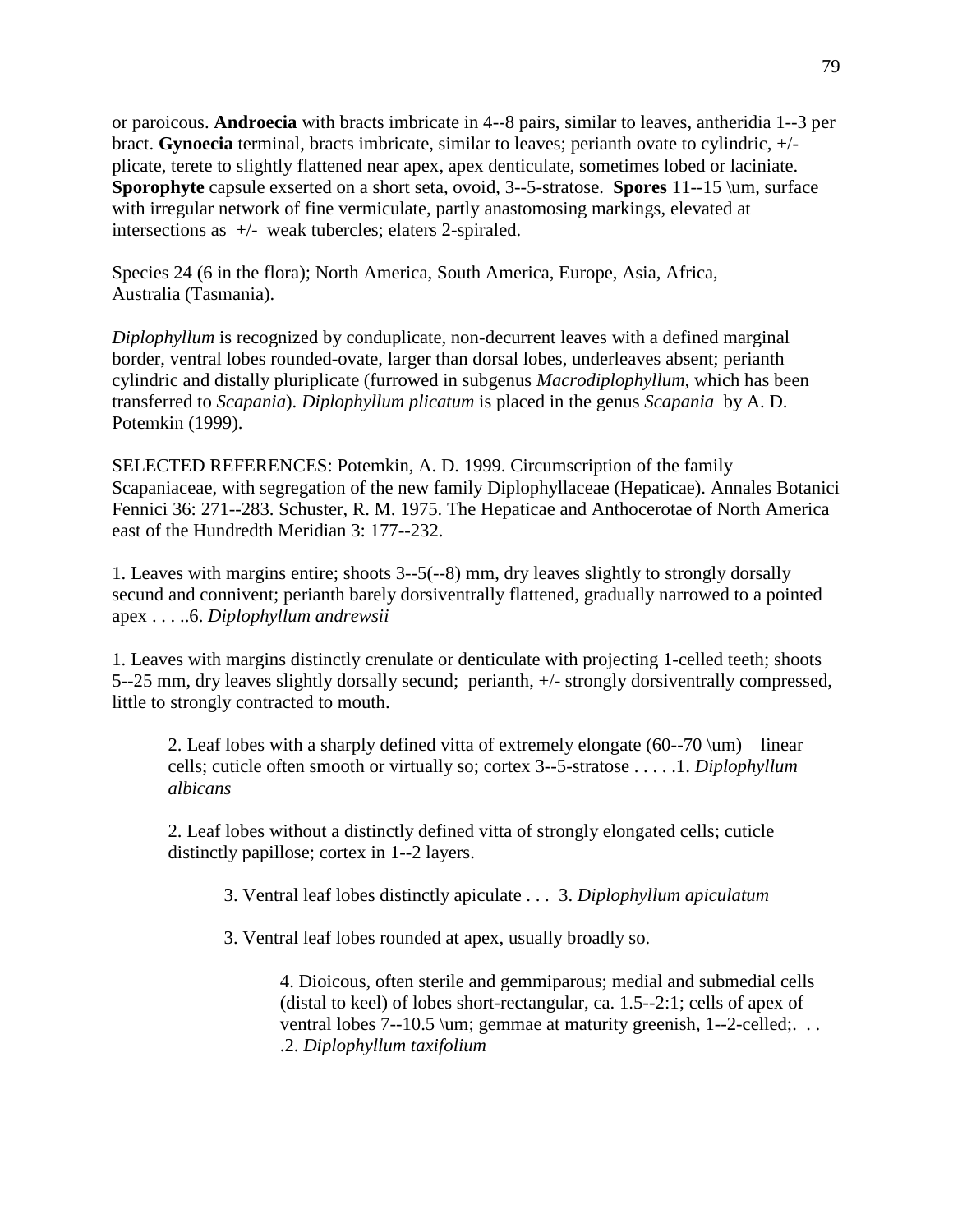4. Autocious or paroicous, perianths nearly always present; medial and submedial cells of ventral (and usually dorsal lobes) lobes sublinear, 2-- 4:1; cells of apex of ventral lobes 8--12 \um; gemmae brownish at maturity (or absent).

> 5. Ventral lobes never truncate, not parallel-sided, distally broadly rounded; dorsal lobes often obtuse or subacute; medial leaf cells coarsely and closely papillose; perianth mouth with terminal cells not or barely elongate.. 4. *Diplophyllum obtusatum*

5. Ventral leaf lobes often truncate at apex, nearly or quite parallelsided; medial leaf cells usually weakly papillose; perianth mouth with some terminal cells strongly elongate . . .. . . . 5. *Diplophyllum obtusifolium*

**1. Diplophyllum albicans** (Linnaeus) Dumortier, Recueil d'Observations sur les Jungermanniacées, 16. 1835

*Jungermannia albicans* Linnaeus, Sp. Pl., 1133. 1753

**Plants** in compact to loose mats with crowded erect branches, 2--5 cm, green, golden yellow or deep brown, Arctic plants sometimes scorched, older portions frequently green, distal portions often reddish. **Stems** brownish, rigid, 1--5 cm, 0.2--0.3 mm in diameter, branches sparse, usually erect and simple; cortex 3--5 layers thick; leafy shoots 1.5--3.5 mm wide; rhizoids few. **Leaves** distinctly close together to imbricate, strongly complicate-2-lobed, strongly dorsally secund and connivent when dry, laterally spreading when moist, lobes with distinctly defined vitta of 4--6 rows of glistening, extremely elongated cells,  $60-70 \times 12-16 \mu$ , leaf margins sparingly to strongly denticulate to serrate; marginal cells equally thick-walled, 13--22 x 12--14 \um , medial cells less thick-walled, 13--22 x 12--16 \um; cuticle smooth to almost imperceptibly verruculose; dorsal lobes oblong-ovate to lingulate, apex obtuse to subacute, 0.5-- 1.5 x 0.25--0.45 mm, ca. 0.5 size of ventral lobe, erect; ventral lobes similar to dorsal lobes, very narrowly lingulate to oblong-ovate, rounded, obtuse to subacute at apex, 1--2 x 0.35--0.45 mm, widely spreading, frequently falcate, free lobe at 75--100º angle with stem. **Specialized asexual reproduction** by abundant gemmae, usually restricted to excurrent apices of vittae, 1-celled, stellate, usually yellowish green, becoming fuscous in scorched Arctic plants. **Sexual condition** dioicous. **Androecia** short, bracts 4--8 pairs, often reddish, antheridia 1--2 per bract. **Gynoecia**  bracts similar to leaves but somewhat larger; perianth half exserted at maturity, distally narrowed and plicate, mouth lobes lobulate, ending in cilia bearing 1 to several 1-celled teeth at base. **Sporophyte** capsule ovoid. **Spores** 11--15 \um, papillose, yellowish brown.

Shaded, humid logs, tree trunks, noncalcareous rock walls; 0--500 m. Greenland; B.C., N.B., Nfld. and Labr. (Nfld.), N.S., Nunavut, Yukon; Alaska, Oreg., Maine, Wash.; Europe; Asia; Atlantic Islands.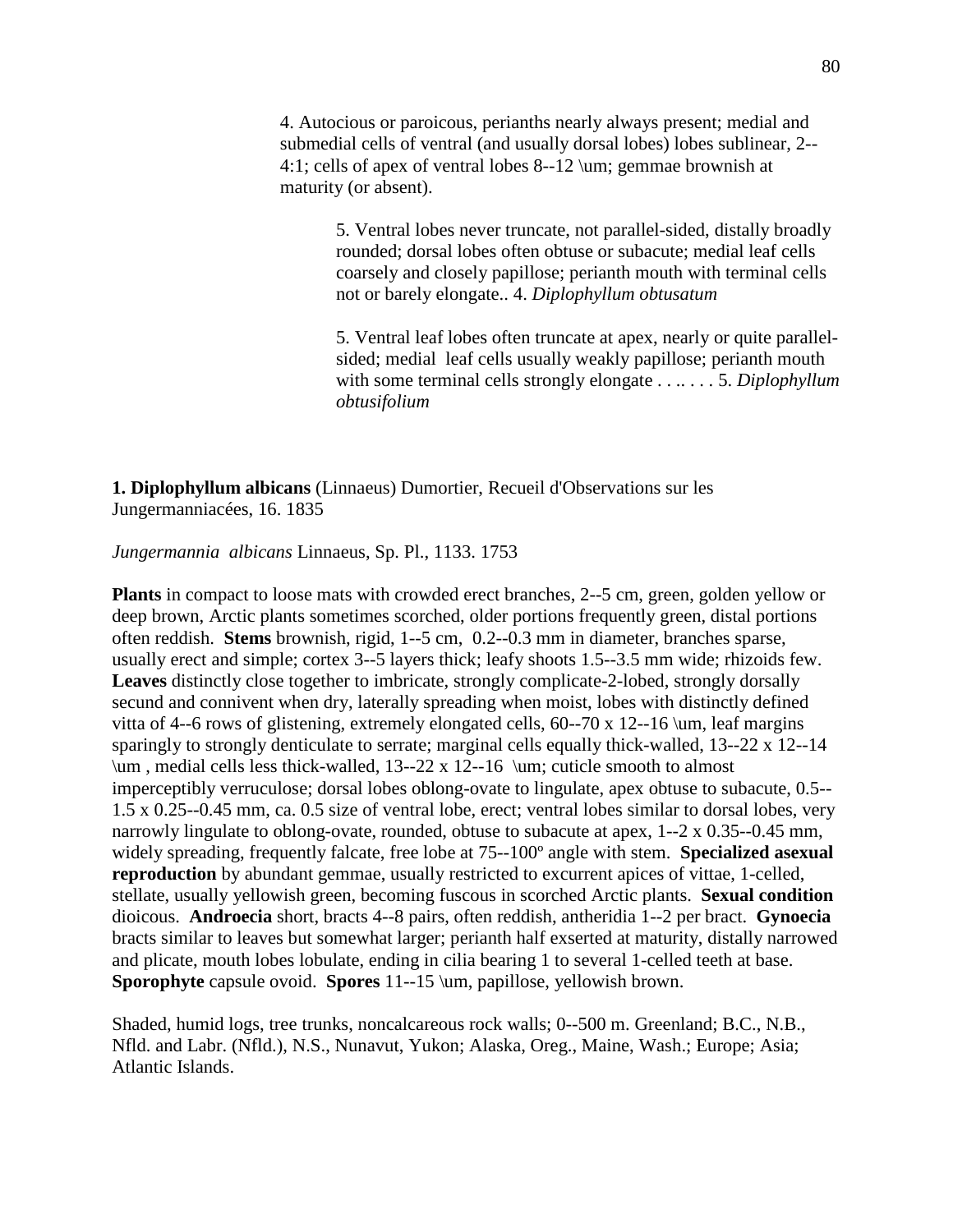*Diplophyllum albicans* has an oceanic distribution in the coniferous biome north to the Arctic tundra.

**2. Diplophllum taxifolium** (Wahlenberg) Dumortier, Recueil d'Observations sur les Jungermanniacées, 16. 1835

*Jungermannia taxifolia* Wahlenberg, Flora Lapponica, 389. 1812

**Plants** in thin, extensive patches, green to yellowish brown. **Stems** 1--3.5 cm, 0.16--0.3 mm in diameter, prostrate at base, ascending distally; slightly branched below perianth; cortex 1--2 layers thick; leafy shoots 1.3--2.4 mm wide; rhizoids few. **Leaves** equal in size, close together to subimbricate, lobes 0.33--0.5:1, dry leaves +/- dorsally secund; dorsal lobe appressed to stem, spreading laterally at an angle of 10--40<sup>°</sup>, elliptic, 0.43--0.65 x 0.18--0.35 mm, male shoots 0.6--0.8 x 0.26--0.36 mm on female shoots, tapering distally to a bluntly obtuse or somewhat rounded apex, rarely acute, varying from nearly entire to denticulate, dorsal base closely and sharply crenulate-denticulate in distal fifth by projecting cells, ca. 1/2 as long as ventral lobe; ventral lobe horizontally spreading, nearly flat, somewhat falcate, distal half spreading at an angle of 65- -110º on mature leaves, lingulate-elliptic, parallel-sided for about the medial third, somewhat tapering in the apical fifth to a broadly rounded, bluntly obtuse apex, often more pointed on male and gemmiparous plants, 0.75--0.9 x 0.28--0.36 mm on males shoots, female shoots 1--1.2 cm, 0.35--0.45 mm wide, margins with scattered denticulations on apical portion, sometimes nearly entire, basal half distinctly sharply crenulate by projecting cells; keel suberect, gradually spreading outward; marginal cells of ventral lobe 7--10 \um near apex, mostly isodiametric, equally thick-walled, forming a slightly to obscure pachydermous border; cells on middle ventral half ca. 1.5--2:1, 18--25 x 10--15 \um, occasionally longer, trigones none or minute; cuticle moderately papillose, papillae often extending onto marginal cells, 6--12 per cell in leaf middle; oil bodies absent in 1--2 marginal cell rows, 2--3 in the next rows to 3--8 in cells of leaf middle to 10--15 in elongated basal cells. **Specialized asexual reproduction** common**,** as masses of 2 celled gemmae at apex of shoots, on lobe margins of distalmost leaves, yellowish green, polygonal and stellate because of blunt projecting angles, gemmiparous leaves often twice the normal size. **Sexual condition** dioicous, largely sterile, male and female plants usually in separate patches, distinctly heterothallic, male plants smaller. **Androecia** with bracts in 5--6 or more pairs, similar to normal leaves, but ventral with lobe often more tapering and pointed, dorsal lobe covered with wart-like papillae, antheridia usually 2 per bract, 1 often aborted. **Gynoecia** terminal, bracts slightly larger than stem leaves; perianth 0.5--0.75 exserted at maturity, ovate, dorsiventrally compressed, plicate in distal half, a dorsal sulcus extending to near base, strongly contracted to mouth, lobed, dentate, hyaline, occasionally entire. **Sporophyte** capsule ovoid, brown. **Spores** 13--15 \um, closely coarsely verruculose, pale brown.

Varieties 3 (3 in the flora): widely distributed in the northern hemisphere.

1. Ventral lobes abruptly mucronate with a 1-celled mucro, or triangularly narrowed and then mucronate. . . . . .2c. *Diplophyllum taxifolium* var. *mucronatum*

1. Ventral lobes broadly rounded.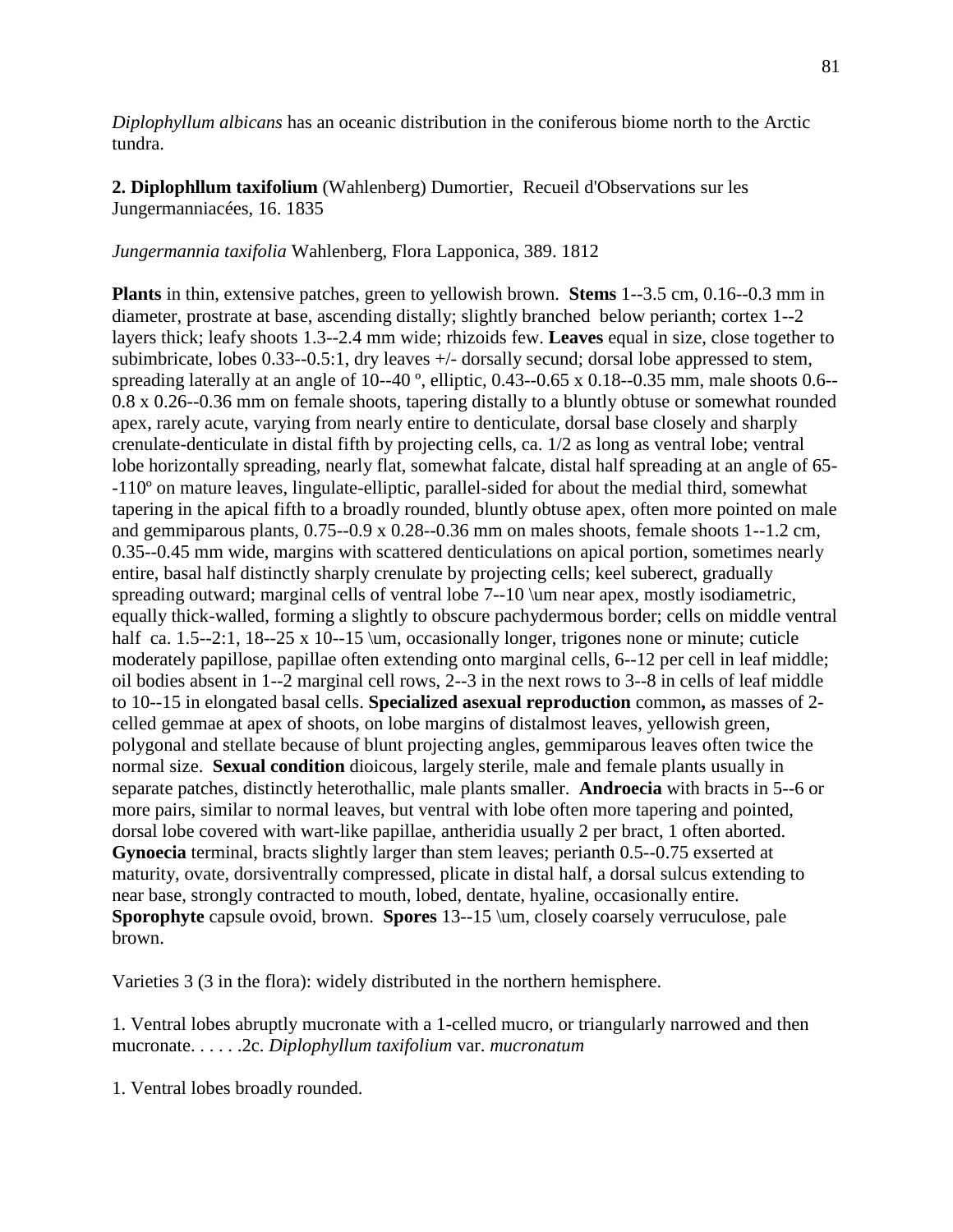2. Cuticle covered with many small cuticular papillae, leaves not very opaque. . . . . . . . . . . . .2a. *Diplophyllum taxifolium* var. *taxifolium*

2. Cuticle medially on the leaf with coarse, dense papillae, leaves very opaque except on margins. . . . . . .2b. *Diplophyllum taxifolium* var. *macrosticta*

### **2a. Diplophyllum taxifolium** var. **taxifolium**

Ventral lobes rounded; cuticle with small, numerous papillae; leaves not very opaque.

Shaded rocks, cliffs, soil banks, humus, often along streams; 0--1950 m; Greenland; B.C., N.B., Nfld. and Labr., N.S., Ont.; Alaska, Conn., Maine, Mass., Minn., N.H., N.Y., N.C., Tenn., Vt., Wash., W.Va.; Europe; Asia.

**2b. Diplophyllum taxifolium** var. **macrosticta** H. Buch, Commentat.Observ. Jungerm. 3(1): 23. 1928

Ventral lobes rounded, papillae dense, cells very opaque except marginally.

Moist, shaded rock walls and ledges, soil; 1860--2010 m; N.S.; Alaska, Maine, Minn., Tenn., Vt.; Europe; Asia.

**2c. Diplophyllum taxifolium** var. **mucronatum** R. M. Schuster, Hepaticae and Anthocerotae of North America, East of the Hundredth Meridian 3: 203, plate 334. 1974 **E**

Leaves abruptly mucronate with a 1-celled mucro, or triangularly narrowed and then mucronate, cells rather opaque.

Shaded rocks; 1645 m; N.C.

## **3. Diplophyllum apiculatum** (A. Evans) Stephani, Spec. Hep. 4:110, 1910 **E**

*Diplophylleia apiculatum* A. Evans, Bot. Gaz. 34: 372, plate 12. 1902

**Plants** in patches, green in shade to brownish or reddish in sun. **Stems** 0.3--1 cm, 0.15--0.2 mm in diameter, prostrate, apices weakly ascending, sparing branched; cortex poorly defined,1--2 layers thick; leafy shoots 1.5--2.4 mm wide; rhizoids numerous below. **Leaves** nearly equal in size along the entire stem, imbricate to subimbricate; dorsal lobe diverging at an angle of 10-- 40º, appressed, elliptic, 0.23--0.48 x 0.13--0.23 mm, ca. 1/2 size of ventral lobe, apex triangularly narrowed and usually strongly apiculate, margins irregularly denticulate, rarely entire; ventral lobe horizontal, sometimes weakly dorsally secund when dry, +/- falcate and gradually spreading, apical half spreading 65--105º, narrow and lingulate-pointed, with nearly parallel sides, 0.5--0.75 x 0.2--0.3 mm, averaging 2.5:1, apex triangularly narrowed, usually strongly apiculate, terminated by a tooth often 2 cells long, margins +/- sparingly denticulate toward apex, distinctly crenulate along basal half of ventral margin; marginal cells of apex nearly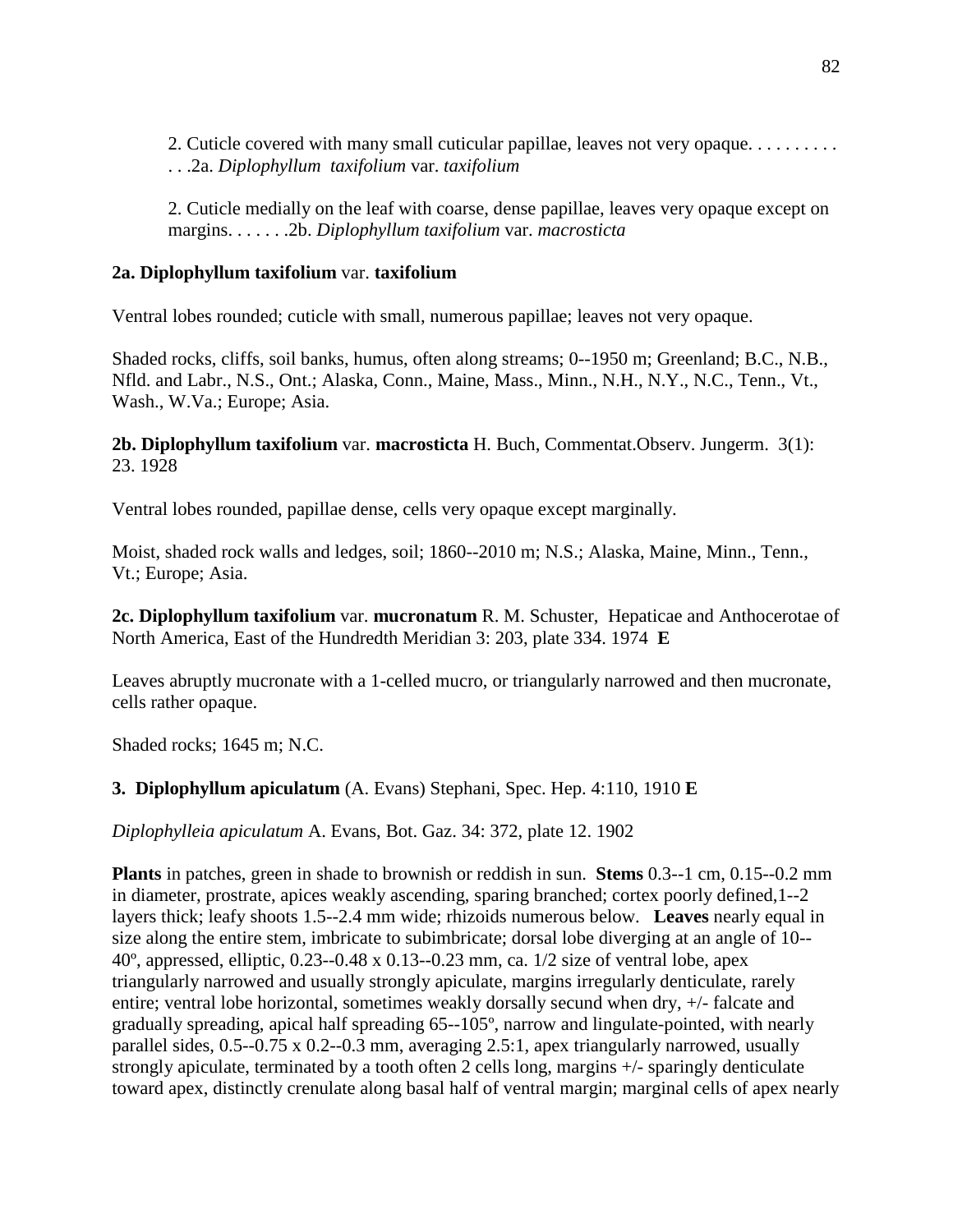isodiametric**,** 12--16 x 9--14 \um**,** strongly thick-walled in 3--5 rows, inner cells gradually thinwalled, not collenchymatous,  $16-23 \times 12-14$  \um; cuticle smooth on margins, but slightly to distinctly minutely papillose in medial parts of lobes, papillae oval, mostly 6--12 per cell in central part of lobe; oil bodies of marginal and submarginal cells small, 3--6 per cell, 10--20 in medial, on submedial and +/- elongate cells, almost filling the lumen making the cells very opaque. **Specialized asexual reproduction** common**,** gemmae in dense clusters, on apical parts of lobes of distalmost leaves, 1--2-celled, polygonal with rounded protuberances, +/- stellate in outline, always green. **Sexual condition** autoicous. **Androecia** usually on main shoots**,** bracts 2--4 pairs, similar to leaves, strongly inflated proximally, antheridia 1 per bract. **Gynoecia** usually on short lateral intercalary branches, originating below male shoots, bracts similar but larger than normal leaves, 5 pairs, distal 2--3 pairs suddenly larger than lower pairs; perianth 1/2 or more exserted, obovoid, somewhat dorsally flattened, apical half 4--6-plicate, gradually narrowed toward an irregularly lobed mouth, lobes dentate-laciniate with teeth 1--3 cells long. **Sporophyte** capsule ovoid, red--brown. **Spores** 12--14 \um, minutely verruculose, yellowbrown.

Two varieties are recognized by R. M. Schuster (1974).

Varieties 3 (2 in the flora): temperate North America and eastern Asia.

1. Ventral leaf lobes +/- tapering, mostly acute to apiculate, usually gradually so, medial leaf cells with small to moderate-sized papillae, cell outlines clearly distinguished; marginal cells prominently thick-walled, forming a vague border; lowland form . . . ... . . 3a. *Diplophyllum apiculatum* var. *apiculatum*

1. Ventral lobes rounded, +/- suddenly (rarely gradually) apiculate to mucronate medial leaf cells with 2--6 coarse, juxtaposed papillae, virtually hiding the cell outlines; marginal cells scarcely thick-walled, not forming a border; upland form . .. . . . 3b. . *Diplophyllum apiculatum* var. *taxifolioides*

## **3a. Diplophyllum apiculatum** var. **apiculatum E**

Ventral lobes +/- tapering, mostly acute to apiculate, papillae of leaf cells delicate, medial leaf cells prominently clearly distinguished, marginal leaf cells prominently thick-walled.

Moist shaded soil banks, acidic rocks, beneath ledges, shaded vertical exposures, rarely on rotting logs; 120--1400 m; Ont.; Ala., Ark., Conn., D.C., Ga., Ind., Kans., Ky., Maine, Md., Mass., Mich., Minn., Miss., Mo., N.J., N.Y., N.C., Ohio, Pa., R.I., S.C., Tenn., Vt., Va., W.Va., Wis.; Asia (Japan).

*Diplophyllum apiculatum* var. *apiculatum* is endemic to the deciduous forests of eastern North America.

**3b. Diplophyllum apiculatum** var. **taxifolioides** R. M. Schuster, Hepaticae and Anthocerotae of North America, East of the Hundredth Meridian 3: 214, plate 338, figs. 1, 3, 8--10, 12, plate 340, figs. 6--15. 1974 **E**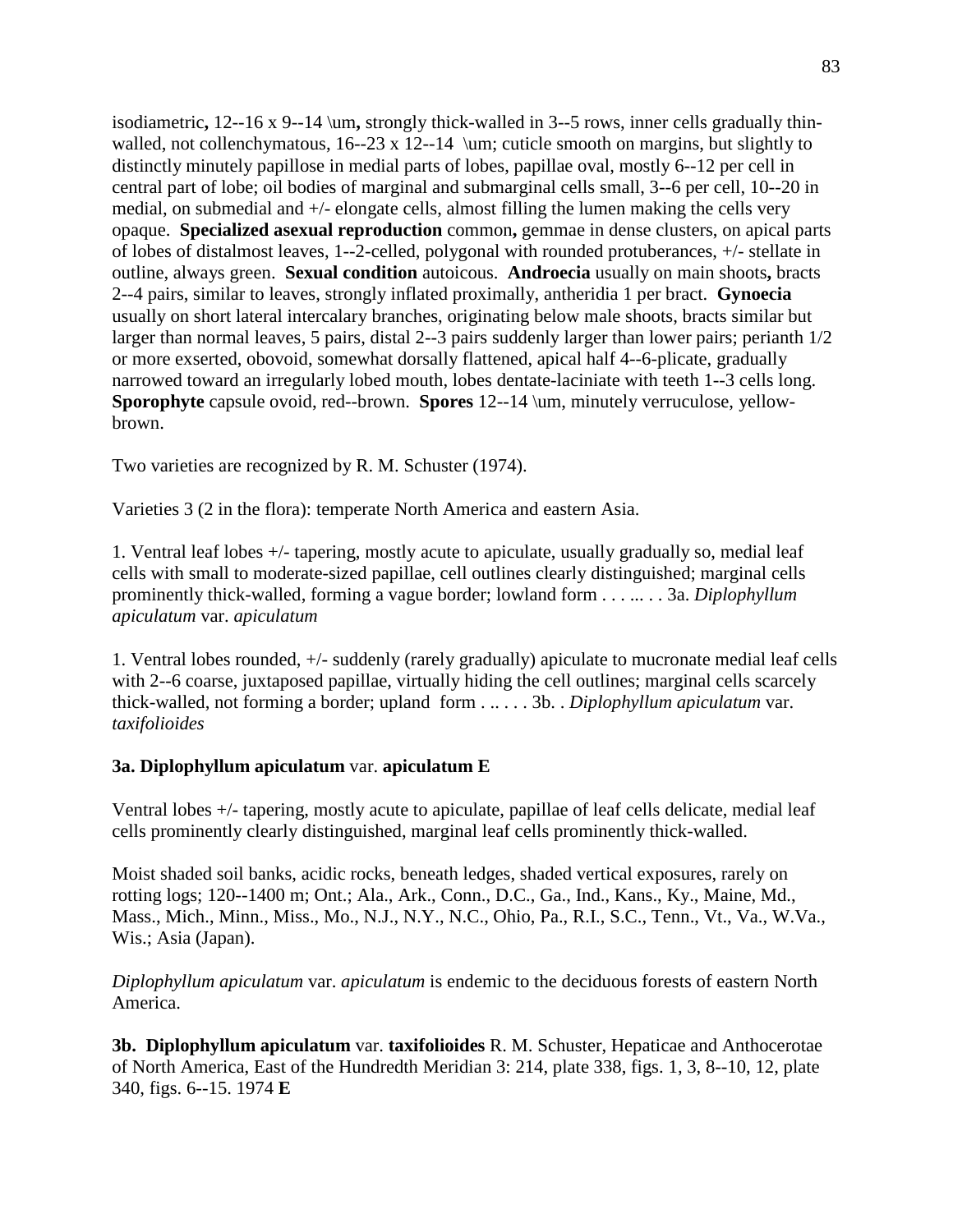Ventral lobes rounded, usually suddenly apiculate, leaf cells with 2--5 coarse, juxtaposed papillae virtually hiding the cell outlines.

Shaded humus of damp ledges; 1860--1920 m; N. C., Tenn.

R. M. Schuster (1974) suggested the possibility that this variety is a hybrid between *D*. *apiculatum* and *D*. *taxifolium*.

**4. Diplophyllum obtusatum** (R. M. Schuster) R. M. Schuster, Hepaticae and Anthocerotae of North America, East of the Hundredth 3: 215. 1974

*Diplophyllum apiculatum* var. *obtusatum* R. M. Schuster, Amer. Midl. Nat. 49: 432. 1953

**Plants** in small, depressed mats or patches or creeping among other bryophytes, green in shade to purplish or reddish brown in sun, proximal leaf bases tending to become vinaceous even when plants otherwise green. **Stems** 0.5--1.2 cm, 0.16--0.26 mm in diameter**;** prostrate with ascending tips, branching on one or both sides, or from below or axils female bracts or from older portions of stems; cortex 2-stratose; leafy shoots 0.8--2 mm wide; rhizoids scattered, frequent, long. **Leaves** subimbricate, often closely so in androecial region, weakly to moderately secund when dry; ventral lobes lingulate, free distal half diverging 55--95º with stem, not parallel-sided and widest before apex, distally broadly rounded, often obtuse or subacute, 0.69-- 1.1 x 0.36--0.45 mm, 3--4 /x as long as fold; medial and submedial cells sublinear, 2--4:1, cells of apex 8--12 \um, margins distinctly denticulate except above junction with keel, rarely subentire, proximal margins strongly denticulate with sharp, jagged, often curved 1-celled teeth; dorsal lobe obliquely or erect spreading, 15--55º, appressed, elliptic, obovate to short-lingulate, usually rounded at apex, occasionally apiculate to subacute, 0.42--0.46 x 0.22--0.26 mm, margins +/- finely denticulate, keel weakly arched; cells at apex and margins 10--12 \um, medial and submedial cells sublinear, 2--4:1, 11--14 x15--18 \um, in proximal part of leaf forming a weakly defined "vein," opaque because of numerous large oil-bodies and chloroplasts; marginal and submarginal cells strongly and evenly thick-walled, inner cells often thinner walled with minute trigones; cuticle of medial coarsely and closely papillose; oil bodies absent in most marginal cells, 3--6 in medial cells. **Specialized asexual reproduction** by numerous, mostly 1 celled gemmae, spheric to ovoid, thick-walled, green becoming brownish at maturity, approximately stellate in outline. **Sexual condition** monoicous, usually autoicous, very rarely paroicous. **Androecia** bracts in 2--5 pairs, similar but smaller than stem leaves, more imbricate, strongly ventricose at base, antheridia 1--3 per bract. **Gynoecia** on terminal or separate branches, bracts in 2--5 pairs, similar but larger than stem leaves; perianth +/- flattened, ovoid to obovoid, short, contracted to mouth, 6--9 plicate, upper 1/3--1/4 narrowed, mouth denticulate with 1--rarely 2--celled rigid teeth. **Sporophyte** not seen**.**

Rock outcrops; moderate to high elevations; Nfld. and Labr. (Nfld.), Ont.; N.C., Minn., Tenn.; Central America (Costa Rica); Asia (Japan).

**5. Diplophyllum obtusifolium** (Hooker) Dumortier, Recueil d'Observations sur les Jungermanniacées, 16. 1835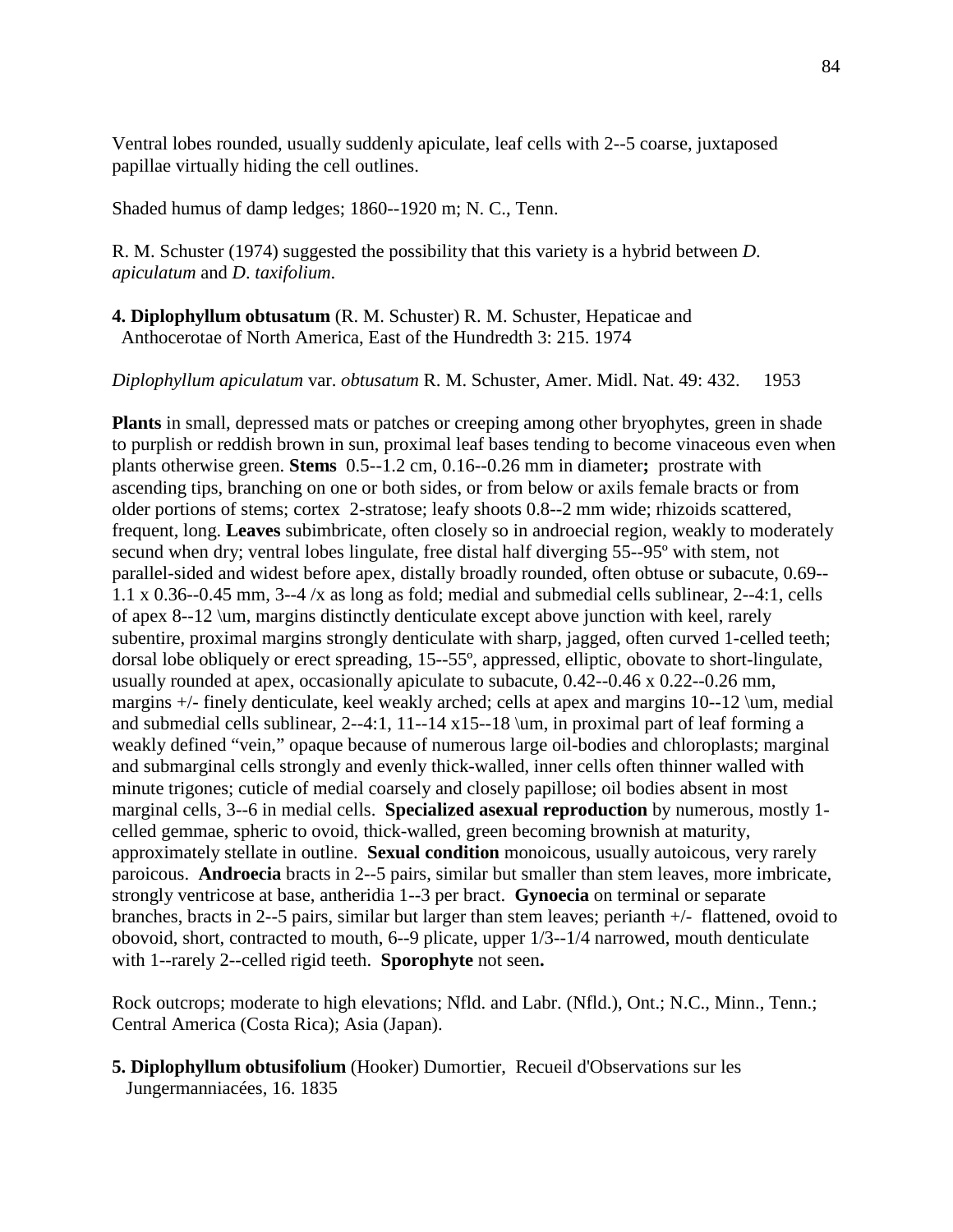#### *Jungermannia obtusifolia* Hooker, Brit. Jungerm., plate 26, 1816

**Plants** in patches or among other bryophytes, light green in shade to yellow, chestnut or redbrown in sun, in direct sunlight, locally vinaceous pigmented at ventral lobe bases. **Stems** 0.8--1 cm, branches abundant, prostrate; leafy shoots 1.5--2.5 mm wide; cortex 1--2 layers thick, rhizoids abundant on ventral surface of stem, abundant, often near ventral leaf bases. **Leaves** contiguous to imbricate, often dorsally secund, lingulate, often truncate at the apex, but occasionally +/- apiculate; ventral lobes 0.5--1.5 x 0.35--0.5 mm, ca. 2 x as large as dorsal lobes, lingulate, nearly or quite parallel-sided, often weakly falcate, diverging 75--90º from stem, proximal margins distinctly irregularly denticulate at proximal base, +/- finely denticulate at apex, apices rounded-truncate; dorsal lobes 0.3--0.9 x 0.4--0.7 mm, ca. 0.6 x the ventral lobe in area, diverging from the stem at +/- 30º and often directed almost to the stem apex, +/- appressed to stem and lobe, lingulate to ovate-lingulate, margins finely denticulate, at least near apex; cells firm, rather opaque, ca. 10 \um at leaf tip, marginal cells  $8-12 \mu$ , medial and submedial cells sublinear, 2--4:1, ca. 40--64 x 12--16 \um; cuticle usually  $+/-$  papillose; oil bodies spheric to ovoid, 2--5 per medial cell. **Specialized asexual reproduction** usually absent or very rarely by stellate, 1**-**celled gemmae. **Sexual condition** paroicous. **Androecia** bracts in 3--5 pairs, similar to stem leaves, lingulate lobes, antheridia 1--3 per bract. **Gynoecia** bracts in 3--5 pairs, similar stem leaves; perianth plicate, short-clavate to oblong clavate, contracted to mouth, shallowly 5-- 6-lobulate, shallow lobes bearing 1--3, mostly 1-celled teeth; **Sporophyte** capsule ovoid. **Spores** 8--12 \um, delicately papillose-verrucose.

Moist shaded soil banks and boulders; 15--600 m; Greenland; B.C.; Alaska, Calif., Oreg., Wash.; Europe; Asia (Japan).

*Diplophyllum obtusifolium* is distributed across temperate and subarctic regions.

#### **6. Diplophyllum andrewsii** A. Evans, Bryologist 25: 28, plate 1, figs. 1--11, 1922

**Plants** in small patches, +/- shining pale to yellow-green, translucent in shade, becoming clear, translucent, often golden brown in sun. **Stems** prostrate with apices ascending, 0.5--2,5 cm, 0.15- -0.22 mm in diameter, irregularly and sparingly branched below perianth, cortex 1--2 layers thick; leafy shoots 1.3--2.4 mm wide; rhizoids dense on prostrate stems. **Leaves** with entire margins, loosely to closely imbricate in the shade, when moist, nearly flat and spreading horizontally, strongly dorsally secund and connivent in the sun, the opposed ventral lobes with their tips often closely overlapping; dorsal lobes when moist suberect to obliquely spreading 10-- 45º angle with the stem, when dry oblong--ovate to short-lingulate, squarrose, broadly rounded at apex, 0.65--0.8 x 0.4--0.45 mm, up to 0.5 x as large as ventral lobe; ventral lobes widely spreading, at a 80--110<sup>°</sup> angle with the stem, oblong-lingulate,  $1-2 \times 0.5-0.6$  mm,  $2:1, +/$ strongly concave, margins raised at least in sun forms, keel short suberect, nearly straight to slightly curving outward near apex; marginal cells in several rows, isodiametric, thick-walled, ca. 10 \um; medial cells thin-walled with indistinct concave-sided trigones, 20--23 x 14--16 \um; cuticle almost smooth, papillae of medial cells very pale, minute and inconspicuous; oil bodies, homogenous, glistening, spheric to short-ovoid in distal fourth of lobes and submarginal cells, 4- -6 per cell, 6--10 in medial and submedial cells. **Specialized asexual reproduction** by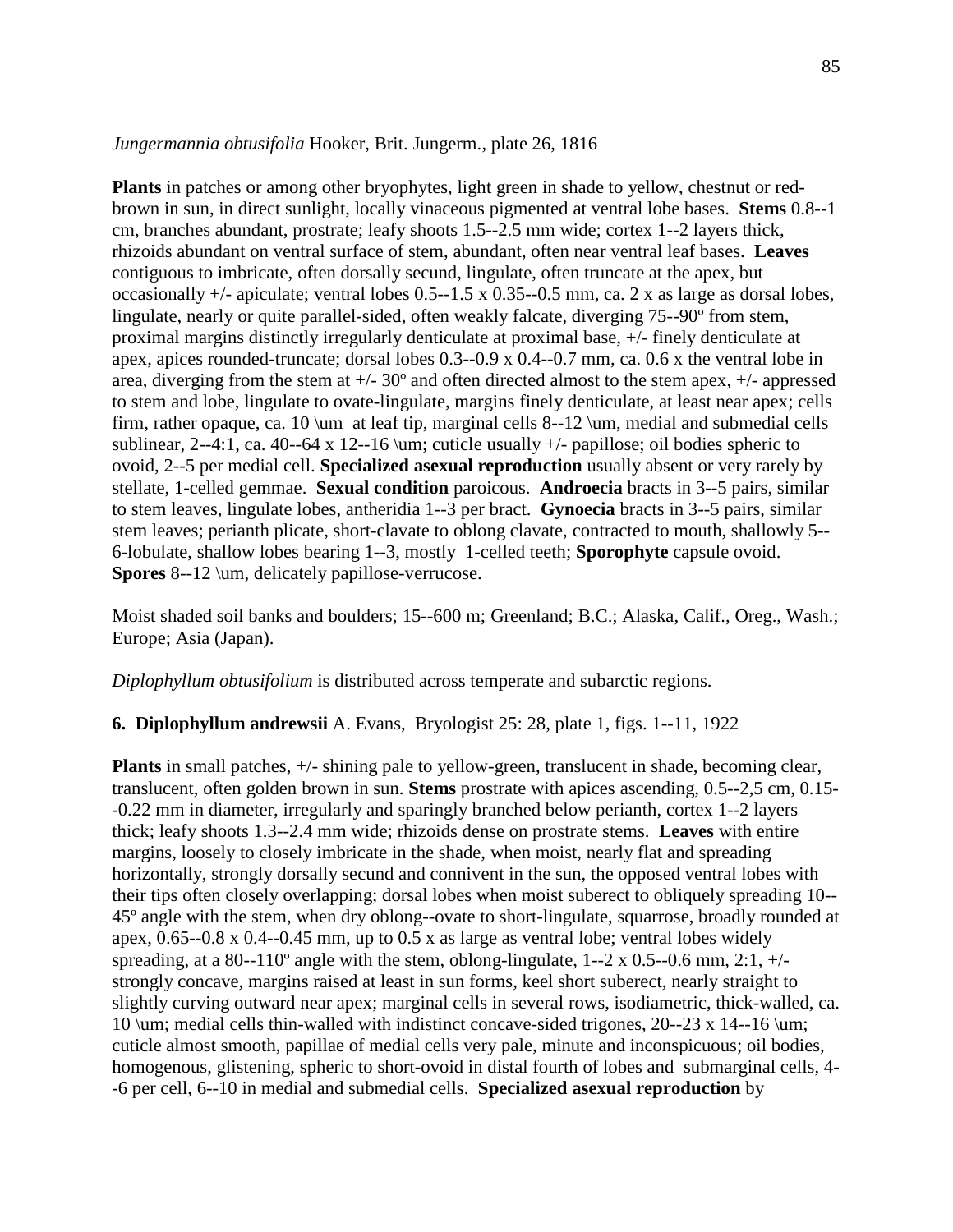fragmented branches, gemmae very rare, small, spheric to subspheric, +/- brownish. **Sexual condition** autoicous, abundantly fertile. **Androecia** bracts in 4--6 pairs, similar to stem leaves, antheridia 1 per bract. **Gynoecia** on short lateral branches, bracts in 2--5 pairs of increasingly larger leaves, similar to but somewhat larger than stem leaves; perianth at maturity 1/2 exserted, oblong to fusiform, irregularly 8--10-plicate, barely dorsiventrally flattened, gradually contracted to somewhat pointed, mouth irregularly and shallowly 10 or more lobed, lobes acuminate, ending in cilia formed by 2--5 elongated cells, sides of lobes with 1--2-celled sharp teeth. **Sporophyte** unknown in North America.

Shaded loamy soil of eroding banks along streams, rock ledges and crevices; 270--1700 m; N.C., S.C., Tenn., Va.; Japan.

14. MACRODIPLOPHYLLUM (Buch) Persson, Svensk Bot. Tidskr. 43: 507. 1949 [Latin *macro,* large, Latin *diplophyllum,* doubled leaf, alluding to a related genus with conduplicate leaves]

David H. Wagner

**Plants** 10--110 x 2--4 mm, ascending to erect, in tufts or scattered among other bryophytes, yellowish green to pale olive green or greenish brown, sometimes tinged red near apex. **Stems** 300--400 x 350--500 \um; outer cortical cells thick walled in (1--)2--4 layers, yellowish green near apex, becoming dark brown to black with age, branches few, lateral or ventral, often as paired innovations below gynoecia. **Leaves** contiguous to imbricate, complicate 2-lobed with smaller dorsal and larger ventral lobes, dorsal to ventral lobe length ratio 0.3--0.9; **dorsal lobe** 2 x 1 mm, subtransversely inserted, insertion line extending partially across stem to wrapping around opposite side of stem, decurrent to 0.2 width of stem or not decurrent, spreading 30--80º from stem axis, obliquely obovate, oblong to strap shaped, usually slightly convex, outer margin parallel to line of keel, 0.5--2 mm; **ventral lobe** to 2.8 x 1.6 mm, transversely inserted, insertion line slightly arched, not decurrent or decurrent to 0.1--0.2 of stem width, midline spreadng 60-- 90º from stem axis, oblong, obliquely obovate to spatulate, straight or weakly falcate, slightly convex, spreading to deflexed; keel strong, not winged, straight to curved, 0.25--0.7 of ventral lobe length; margins entire to strongly but unevenly spinose-dentate, apices often eroded from gemma production; cells at leaf base elongate rectangular, trigones bulging with nodose cell walls, to 95 x 25 \um; median cells cells polygonal, mostly isodiametric, usually with bulging trigones,  $30 \times 25 \mu$ , marginal cells with evenly thickened walls usually forming a distinct border in 2--3(--4) rows, one species without a definite border; cuticle rarely nearly smooth, usually striolate to verruculose, in one species strongly papillose; oil bodies 2--10 per cell, usually finely granulose, rarely of amorphous texture, clear to pale brown. **Specialized asexual reproduction** by gemmae, produced in masses on leaf margins at shoot apex, 2--4 celled, angular, rounded polygonal or oval, outer walls thick, inner walls intersecting. **Sexual condition** dioicous; sporophytes rarely observed. **Androecia** terminal, rarely observed, unknown in most species, male bracts similar to vegetative leaves but gibbous, closely overlapping. **Gynoecia** terminal, often producing paired innovations below unfertilized perianth, female bracts in one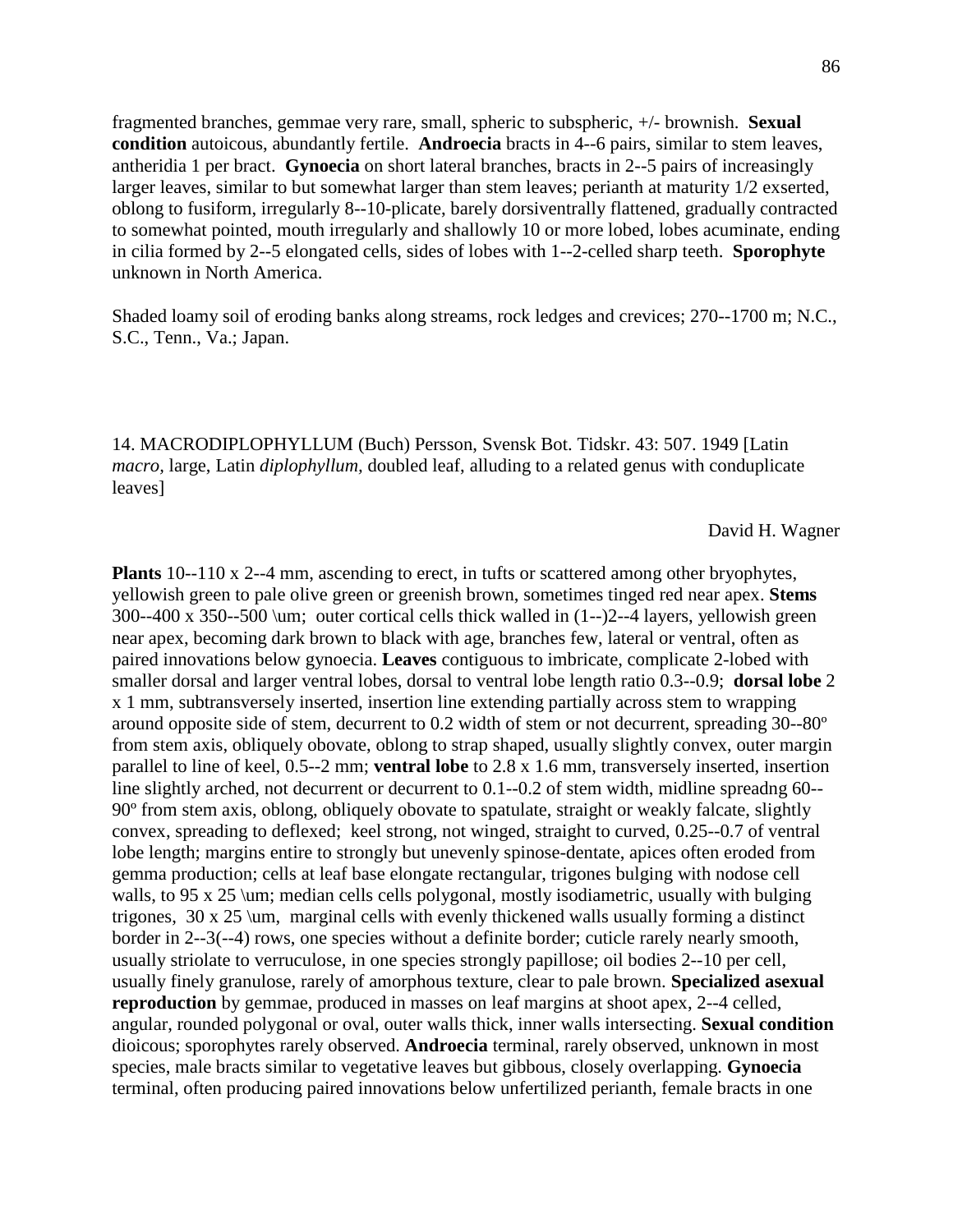pair, similar to vegetative leaves but larger and more prominently dentate. P**erianth** rare in most species, cylindrical to slightly flattened, pluriplicate to the base or occasionally plicate only in distal half, weakly dorsiventrally compressed, mouth lobulate or lacerate with slender, sometimes branched, lobulae to 20 cells long. **Capsule** with walls 3--4(--5) stratose, elaters 2 spiral, spores 15--18 /um, minutely punctate or verruculose.

Species 5 (5 in the flora), close to Pacific Ocean in an arc from Japan and Korea north through Russian Far East, sporadically to Yakutia and Baikal Siberia, across the Aleutian Archipelago and down the west coast of North America to northern California.

The genus *Macrodiplophyllum* is distinguished by its robust habit, rounded, lingulate leaf lobes, elongated basal laminal cells, perianth pluriplicate usually to the base, perianth mouth constricted and lobulate or laciniate-ciliate, with few to many branched cilia. It is a member of cool temperate rain forest ecosystems, primarily terrestrial on peaty soil, in crevices between rocks, on cliff faces, and occasionally corticolous on tree bases or downed logs. It is a natural biogeographic group characterized by an array of ancestral traits. Molecular phylogenetic analysis shows that *Macrodiplophyllum* in a broad sense is derived from the more generalized genus *Diplophyllum* and is basal to two more specialized genera, *Douinia* and *Scapania* (Heinrichs et al. 2012). Alternate classifications would place the three historically recognized species of *Macrodiplophyllum* in *Diplophyllum* (Hong 1980), all in *Scapania* (Potemkin 2002), or assign one species to *Scapania* and two to *Douinia* (Konstantinova et al. 2013). The two recently described species, *M. flaccidum* and *M. rubrum* (Wagner 2016), have yet to be subjected to molecular phylogenetic analysis.

SELECTED REFERENCES Choi, S. S., V.A. Bakalin, and B. Sun. 2012. *Scapania* and *Macrodiplophyllum* in the Russian Far East. Bot. Pacifica 1: 31--95. Heinrichs, J., A. Bombosch, K. Feldberg, H. P. Kreier, J. Hentschel, J. Eckstein, D. Long, R.L. Zhu, A. Schäfer-Verwimp, A. R. Schmidt, B. Shaw, A. J. Shaw and J. Váňa. 2012. A phylogeny of the northern temperate leafy liverwort genus *Scapania* (Scapaniaceae, Jungermanniales). Mol. Phylog. Evol. 62: 973--985. Konstantinova N. A., A. A. Vilnet, L. Söderström, A. Hagborg, M. J. von Konrat. 2013. Notes on Early Land Plants Today. 14. Transfer of two *Macrodiplophyllum* species to *Douinia* (Scapaniaceae, Marchantiophyta). Phytotaxa 76(3): 31--32. Potemkin, A. D. 2002. Phylogenetic system and classification of the family Scapaniaceae Mig. emend. Potemkin (Hepaticae). ). Ann. Bot. Fenn. 39: 309--334. Vilnet, A. A., N. A. Konstantinova and A. V. Troitsky. 2011 ["2010"]. Molecular insight on phylogeny and systematics of the Lophoziaceae, Scapaniaceae, Gymnomitriaceae and Jungermanniaceae. Arctoa 19: 31--50. Wagner, D. H. 2016. Two new species of *Macrodiplophyllum* (Marchantiophyta) endemic to western North America. Phytoneuron 2016-57: 1--22.

1. Dorsal lobe base reaching across stem, the base tightly wrapped around stem opposite the keel; ventral lobe base with a well-defined strip of thick-walled marginal cells armed with closely set, slender, unicellular, spinose teeth; spinose strip often strongly red pigmented.

2. Cuticle faintly striolate to verruculose; leaves contiguous, evenly spaced so the keel is usually exposed at stem to leaf junction; midline of distal half of ventral lobes spreading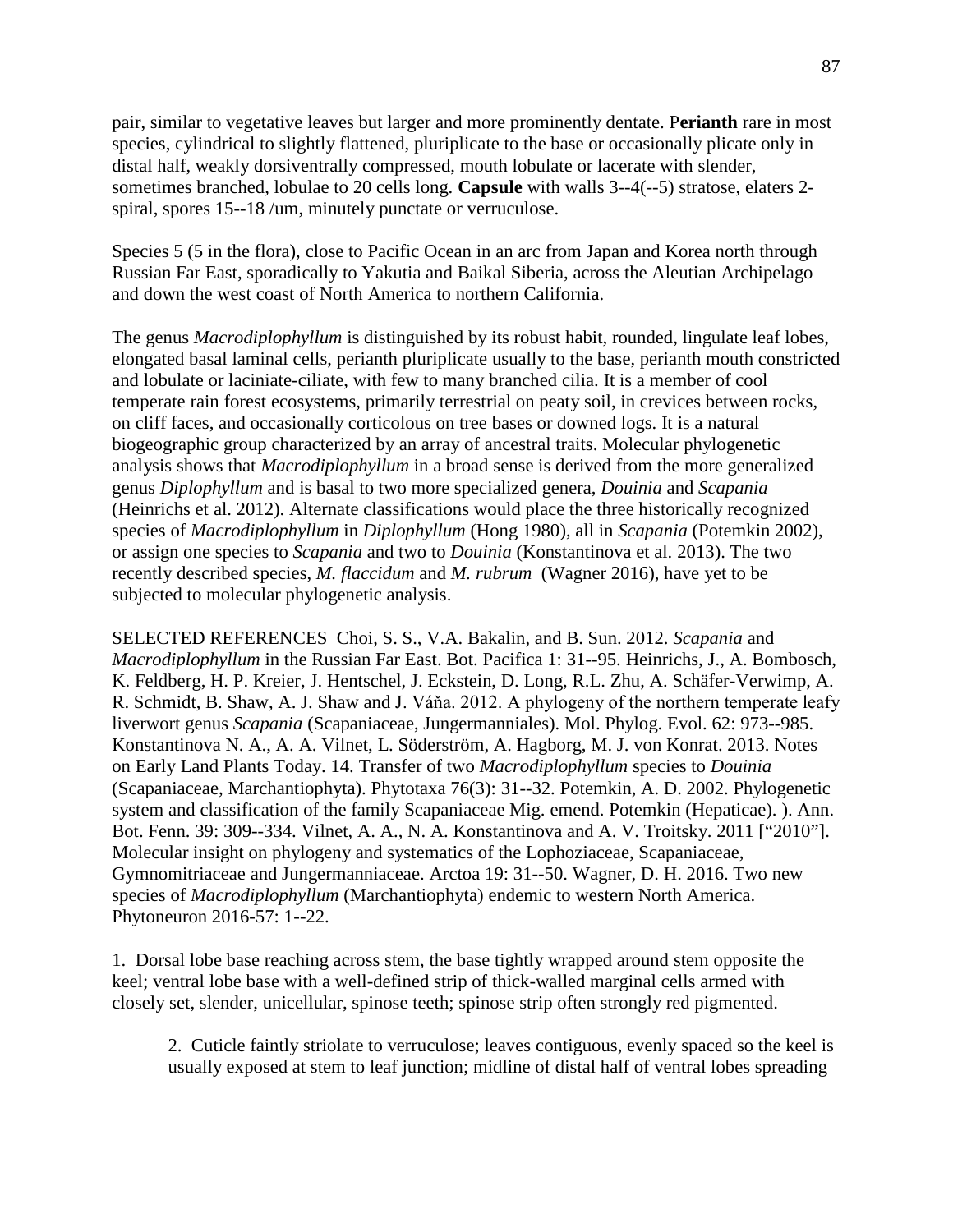55--85º from stem; spinose strip at base of ventral lobe usually bright orange-red …..5. *Macrodiplophyllum rubrum*

2. Cuticle strongly papillose with several globose papillae over each median cell; leaves mostly imbricate with few keels exposed; midline of distal half of ventral lobes spreading 80--90º from stem; spinose strip at base of ventral lobes not pigmented ….. 2. *Macrodiplophyllum microdontum*

1. Dorsal lobe base reaching 0.5--0.9 across stem but not wrapped around opposite side; ventral lobe base entire or with scattered marginal teeth, low or up to 4 cells in length, not spinose; margins not pigmented or at most light pink.

3. Dorsal lobes 0.8--0.9 as long as ventral lobes, about as broad as ventral lobes; margins uniformly entire ….. 4. *Macrodiplophyllum imbricatum*

3. Dorsal lobes less than 0.7 as long as ventral lobes, much narrower than ventral lobes; margins sparsely to moderately dentate, at least at apex of lobes.

4. Distal half of ventral lobe spreading less than 75º from stem; lobes with small, inconspicuous teeth; leaf form changed little upon drying …..3. *Macrodiplophyllum plicatum*

4. Distal half of ventral lobe spreading close to 90º from stem; both lobes regularly dentate, teeth usually prominent at lobe apices; leaves wilted and contorted when dry …..1. *Macrodiplophyllum flaccidum*

**1. Macrodiplophyllum flaccidum** D.H. Wagner, Phytoneuron 2016-57: 8. 2016 E

**Plants** 20--60 x 2--4 mm, ascending to erect, yellowish green to pale olive green, sometimes tinged red near apex. **Stems** 335--370 x 235--260 \um, outer cortical cells thick walled in 2--4 layers, olive green at apex, dark brown to black below, sparsely branched. **Leaves** contiguous to mostly imbricate; dorsal to ventral lobe length ratio 0.5--0.7; dorsal lobe 1.2--1.6 x 0.5--0.8 mm, subtransversely inserted, insertion line weakly arched, weakly decurrent for 0.1--0.2 of stem width, midline smoothly curved from base to apex, spreading 30--80<sup>o</sup> from stem axis, obliquely obovate to arcuate, flat to slightly convex, apex obtuse to rounded, basal margin reaching across stem not quite to opposite side; ventral lobe 1.4--1.9 x 0.4--0.9 mm, transversely inserted, insertion line slightly arched, decurrent for 0.1--0.2 of stem width, midline spreading 60--90º from stem axis, obliquely obovate to spatulate, weakly falcate, slightly convex, contorted when dry; keel curving evenly from base, often dark brown to black, 0.3--0.5 of ventral lobe; cells at leaf base elongate-rectangular, 36--40 x 18-20 \um, trigones strongly bulging, walls nodose; median cells (15--)20--26(--27) \um, trigones bulging, margins with evenly thick walled cells in 2--3 cell rows, finely dentate with few teeth at lobe bases but teeth regularly produced on distal third except where eroded by gemma production, apex of ventral lobe with occasional multicellular teeth; cuticle smooth; oil bodies 2--3(--4) per cell, reniform-fusiform, amorphous texture, pale brown, nearly filling cell lumen. **Specialized asexual reproduction** not known. **Sexual condition** dioicous. **Androecia** occasional, becoming intercalary, male bracts average 6,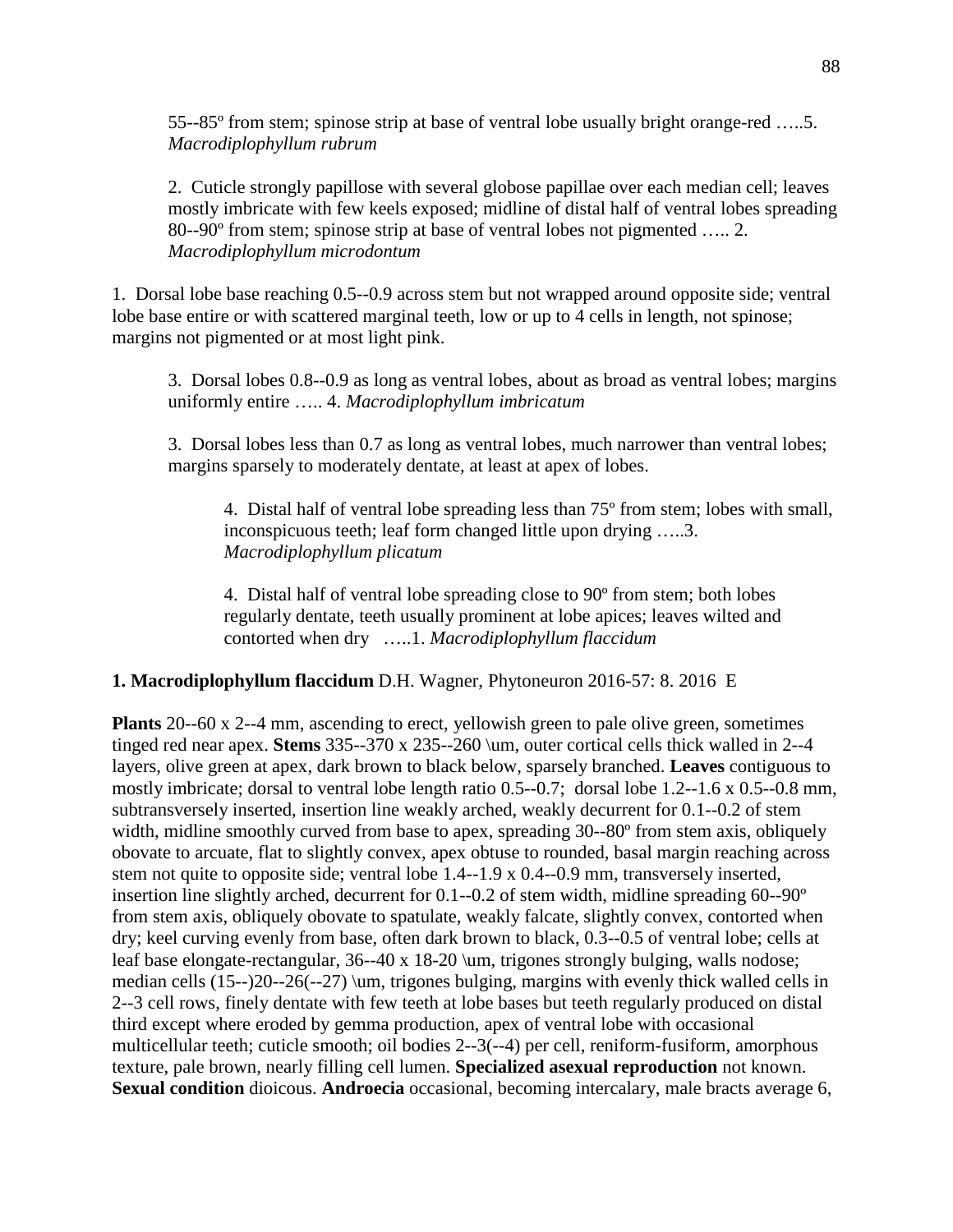similar to vegetative leaves but strongly gibbous at base. **Gynoecia** terminal, female bracts like vegetative leaves but larger and more prominently dentate-spinose. **Perianth** frequent, deeply plicate in distal half only, long emergent, mouth lacerate with slender, sparsely branched lobulae up to 8 cells long.

Wet rocks or soil between rocks, often on streamside cliffs; 0--975 m; B.C.; Alaska, Wash.

*Macrodiplophyllum flaccidum* is most similar to *M. plicatum* in morphology and ecology. Both occur almost exclusively on inorganic substrates such as cliff faces, boulders, and sandy soil. One of the most distinctive characters of *M. flaccidum*, dry and contorted leaves, is seen only in dried specimens. Therefore, it is more easily recognizable in the herbarium than in the field. The presence of a prominent black keel and black stem is suggestive but not diagnostic. Whereas most species of this genus have at least some roughening of the cuticle, striolate, verruculose to papillose, the cuticle of *M. flaccidum* is usually quite smooth making the plants appear glossy or shiny when dry. Dry specimens of *M. plicatum* have a distinctly velvety or satiny appearance.

## **2. Macrodiplophyllum microdontum** (Mitten) Persson, Svensk Bot. Tidskr. 43: 507. 1949

*Martinellius microdontus* Mitten, Trans. Linn. Soc. London, Bot. 3: 196. 1891; *Diplophyllum microdontum* (Mitten) H. Buch; *Scapania microdonta* (Mitten) Müller Freib.

**Plants** 30--70 x 4--4.4 mm, ascending to erect, yellowish green to brownish green or fuscous brown. **Stems** 300--350 x 500--550 \um, outer cortical cells thick walled in 2--4 layers, yellowish green near apex and fuscous brown below, sparsely branched. **Leaves** closely imbricate; dorsal to ventral lobe length ratio 0.5--0.6; dorsal lobe 1.6--2 x 0.8--1 mm, subtransversely inserted, insertion line slightly arched, weakly decurrent for 0.1--0.2 of stem width, spreading 35--50<sup>°</sup> from stem axis, obliquely oblong to ovate, slightly convex, apex rounded, basal margin auriculate, curving over stem and wrapped around opposite side; ventral lobe 2--2.6 x 1.2--1.6 mm, transversely inserted, insertion line slightly arched, decurrent for 0.1- -0.2 of stem width, midline angled 70--85º from stem axis, obliquely oblong to obovate, slightly convex; keel 0.25--0.35 of ventral lobe, semicircularly arched, diverging 30--50º from stem axis at the base, curving away to 110--140º at the distal end; cells at leaf base elongate, 50--75 x 18-- 25 \um, trigones strongly bulging; median cells 25--37 x 25--30 \um, trigones strongly bulging, marginal cells with bulging trigones like median cells; ventral lobe base with a well defined marginal border of thick-walled cells 2--5 cells wide extending up to 1 mm from point of insertion, armed with closely set, slender, unicellular, sometimes recurved spinose teeth, denticulate to dentate at apex with sharp, unicellular teeth over 2 times longer than wide, sometimes eroded by gemma production; oil bodies 4--6(--8) per cell, spherical to elliptical, 5.5-- 7.5 x 5--6 \um, granulose. **Gemmae** uncommon, produced in masses at apices of leaves, oval to rounded polygonal, 2--4 celled, brown. **Sexual condition** presumed dioicous. **Androecia** not known. **Gynoecia** terminal. P**erianths** rare, deeply plicate, long emergent, mouth lobulateciliate, the lobululae 8--16 cells long.

Arctic and subarctic; shaded rocks, cliffs, crevices in gravelly barrens; 0--1500 m; B.C., Yukon; Alaska; Asia (Russian Far East, Southern Siberia).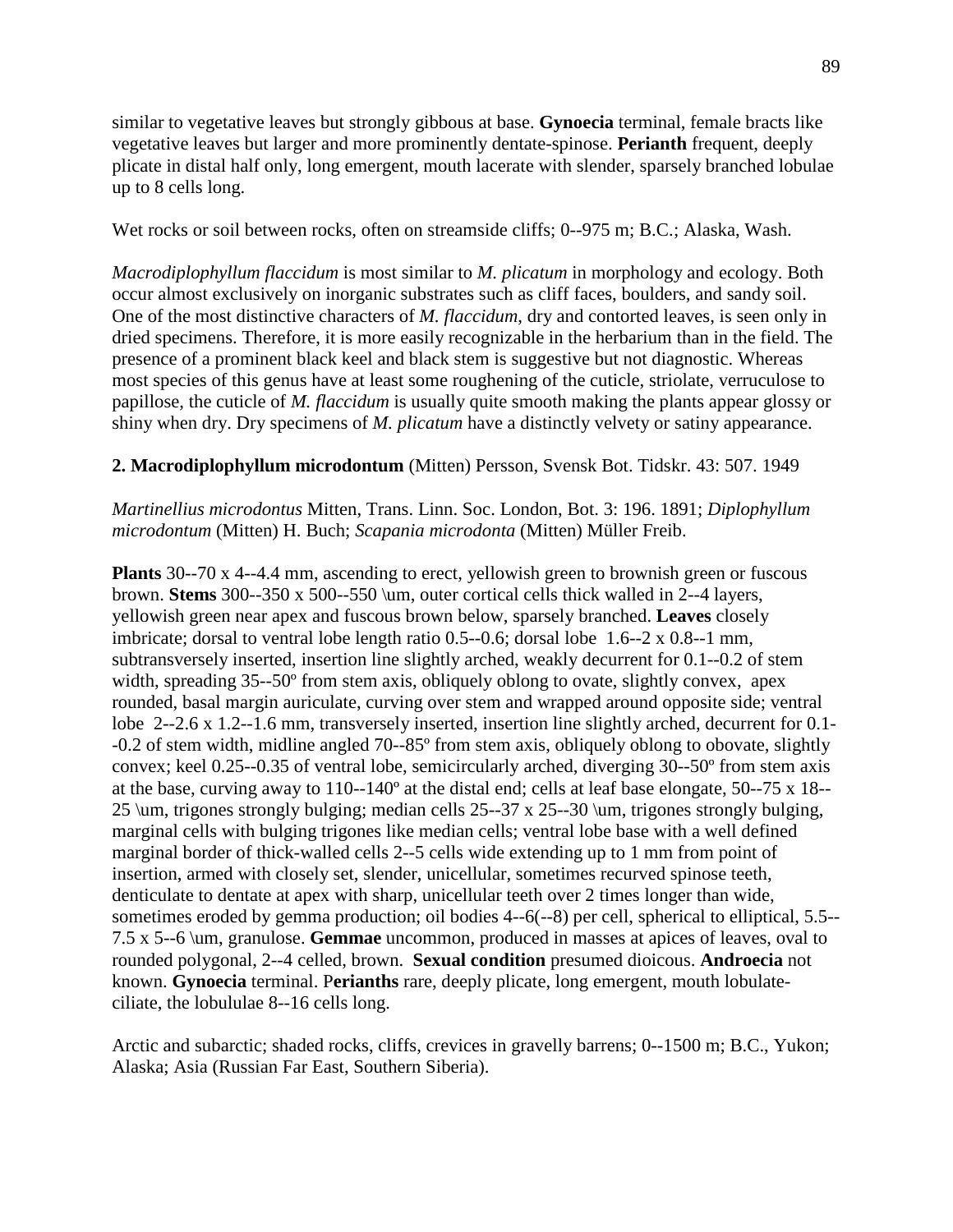*Macrodiplophyllum microdontum* is distinctively characterized by dramatically large, bulbous papillae crowded on the cuticle of the leaves. This species is sparsely distributed over a wide area. Plants bearing perianths have not been seen in North America.

# **3. Macrodiplophyllum plicatum** (Lindberg) Persson, Svensk Bot. Tidskr. 43: 507. 1949

*Diplophyllum plicatum* Lindberg, Contr. Fl. Crypt. As., 235. 1872; *Scapania plicata* (Lindberg) Potemkin; *Douinia plicata* (M. Howe) Konstantinova & Vilnet

**Plants** 20--60 x 2--4.8 mm, in small patches, ascending to erect, yellowish green to brownish green. **Stems** 300--350 x 500--550 \um, outer cortical cells thick walled in 2--4 layers, yellowish green near apex and fuscous brown below, sparsely branched, mostly ventral. Leaves contiguous to mostly imbricate; dorsal to ventral lobe length ratio 0.4--0.5; dorsal lobe 1.2--1.6 x 0.5--0.8 mm, subtransversely inserted, insertion line weakly arched, weakly decurrent for 0.1--0.2 of stem width, spreading 35--50<sup>°</sup> from stem axis, obliquely obovate, lingulate to spatulate, flat to slightly convex, apex rounded, basal margin reaching across stem to opposite side; ventral lobe 2.0--2.8 x 0.9--1.4 mm, transversely inserted, insertion line arched, not decurrent, midline spreading 70-- 85º from stem axis, obliquely obovate to spatulate, weakly falcate, slightly convex; keel 0.3--0.4 of ventral lobe length, diverging 10--30º from stem axis at base and gradually curving up to 80-- 100º at the end; cells at leaf base elongate, 30--70 x 17.5--35 \um, trigones bulging; median cells 18--32.5 x 17--25 \um, trigones bulging, evenly thick walled cells in 2--3 cell rows at margin, margins denticulate to dentate at least at apex of ventral lobe; cuticle striolate to verrucose; oil bodies 5--8(--10) per cell, spherical to elliptical, granulose. **Gemmae** uncommon, produced in masses at apices of leaves, distinctly angular, 2(--4) celled, brown. **Sexual condition** presumed dioicous. **Androecia** not known. **Gynoecia** terminal, female bracts in one pair, larger than sterile leaves, dorsal lobe to 1.7 mm, ventral lobe to 2.9 mm. **Perianth** rare, cylindrical, pluriplicate, weakly dorsiventrally compressed, 4--5 x 1--12 mm, mouth shallowly lobulate, lobe margins dentate with 1--3 celled teeth.

Terrestrial, on shaded rocks, crevices in gravelly barrens, humus along stream bed or coniferous forest floor; 0--915 m; B.C.; Alaska, Wash.; Asia (Japan, Russian Far East).

*Macrodiplophyllum plicatum* is most similar to *M. flaccidum*. The dense, finely granular papillae on the cuticle of *M. plicatum* gives leaves when dry a satin like sheen, in contrast to the glossy dried leaves of *M. flaccidum*. The keel of *M. plicatum* is moderately curved while that of *M. flaccidum* curves in a semicircle. The dorsal and ventral lobes of *M. plicatum* are both relatively straight and diverge at differing angles from the stem while the lobes of *M. flaccidum* curve away in a parallel fashion. Habitat and substrate are quite variable over the range of the species. The typical form has lingulate leaves that are sparingly dentate. There is an uncommon form which has broader, more obovate and more strongly dentate lobes, occuring throughout the range of the typical form. It is more often found on tree bases than the typical form; it will likely prove to be distinct upon further study.

**4. Macrodiplophyllum imbricatum** (M.A. Howe) Persson, Svensk Bot. Tidskr. 43: 508. 1949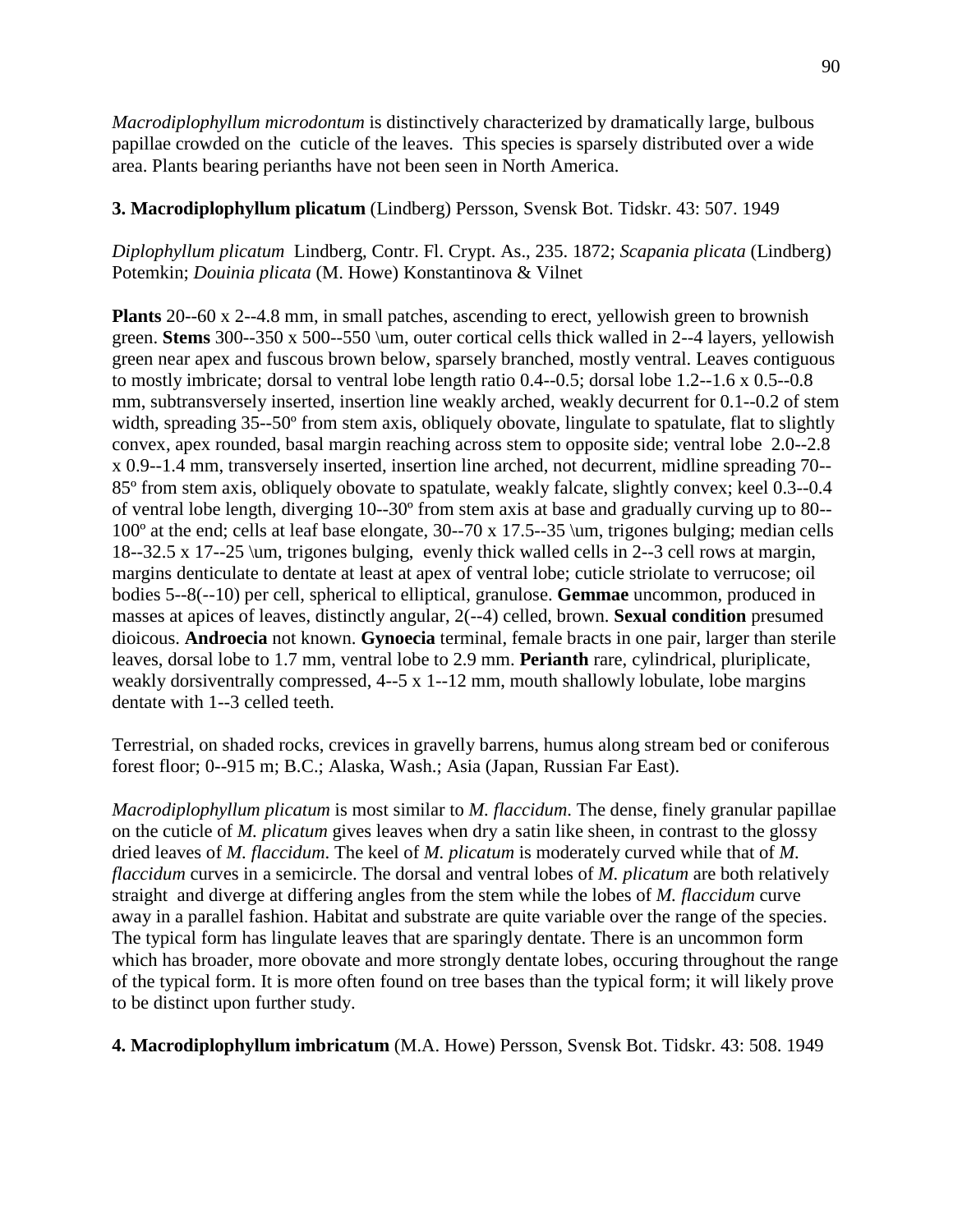*Scapania imbricata* M. Howe, Bull. New York Bot. Gard. 2(6): 104. 1901; *Diplophyllum imbricatum* (M. Howe) Müller Freib. ex Stephani; *Douinia imbricata* (M. Howe) Konstantinova et Vilnet; *Diplophyllum hyalinum* Brinkman ex Frye et Clark

**Plants** 10--40 x 2.5--3.5 mm, in tufts, ascending to erect, olive green to brownish green. **Stems** 400--450 x 250--350 \um, outer cortical cells thick walled in 1--2(3) layers, olive green at apex, fuscous brown below, sparsely branched. **Leaves** closely imbricate; dorsal to ventral lobe length ratio 0.8--0.9; dorsal lobe 1.1--1.5 x 0.6--0.7 mm, subtransversely inserted, insertion line weakly arched, not decurrent, angled 30--50º from stem axis, obliquely obovate to spatulate, slightly convex, apex rounded, basal margin curving over stem to opposite side; ventral lobe 1.6--1.8 x 0.7-0.8 mm, transversely inserted, insertion line arched, not decurrent, midline angled 60--80º from stem axis, obliquely obovate to spatulate, slightly falcate and convex, apex rounded; keel 0.3--0.4 of ventral lobe length, diverging 10--30º from stem axis at base and gradually curving up to 90--110º at the end; cells at leaf base elongate-rectangular, 62.5-85 x 20--25 \um, trigones bulging to nodose; median cells 25--25 x 20--29 \um, trigones bulging, evenly thick walled cells in 2--3 cell rows at margin, margins entire throughout; cuticle striolate to weakly verrucose; oil bodies (3--)4--5(--7), mostly spherical, granulose. **Gemmae** rare, produced in masses at apices of leaves, spherical to angular, 2--4 celled, brown. **Sexual condition** presumed dioicous. **Androecia** not known. **Gynoecia** not known.

Montane to subalpine, on shaded rocks in stony fields, open rocky hillsides, or crevices in gravelly barrens; 0--1400 m; B.C.; Alaska; Asia (Russian Far East).

*Macrodiplophyllum imbricatum* has strictly entire leaf margins, unique in the genus. Also distinctive are the dorsal lobes being as broad or broader than the ventral lobes and consistently so closely inserted that the keel is never visible without dissection. Only the broad lobed form of *M. plicatum* is likely to be mistaken for this species; *M. plicatum* always has margins dentate at least at the apex of ventral lobes.

## **5. Macrodiplophyllum rubrum** D. H. Wagner, Phytoneuron 2016-57: 1. 2016 E

**Plants** 20--110 x 2--4 mm, ascending to erect, in tufts or scattered among other bryophytes, yellowish green to pale olive green. **Stems** 440--520 x 320--350 \um; a single layer of outer cortical cells thick walled, olive green at apex, dark brown to black below, branches lateral, frequently produced as paired innovations subtending unfertilized gynoecia. **Leaves** imbricatesheathing at base, spreading, distally pectinate, not imbricate; dorsal to ventral lobe length ratio 0.45--0.7; keel nearly straight and parallel to antical margin of lobes, 0.45--0.7 of ventral lobe length; dorsal lobe 1.1--1.5 x 0.6--0.7 mm, subtransversely inserted, insertion line weakly arched, not decurrent, spreading 40--55º from stem axis, oblong to strap shaped, slightly convex, apex rounded, lobe base auriculate, reaching across stem and tightly wrapped around opposite side; ventral lobe 2.0--2.6 x 0.8--1.2 mm, transversely inserted, insertion strongly line arched, decurrent to half the stem width, midline angled 55--85<sup>°</sup> from stem axis, strap shaped, apex rounded, strongly convex, often deflexed when dry; cells at leaf base elongate-rectangular, 75-- 95 x 17--20 \um, trigones bulging, cell walls nodose thickened; median cells (18--)20--23(--27) \um, trigones concave to moderately bulging, margins evenly thick walled cells in 2--3 cell rows, more strongly thickened at base of ventral lobe, where 2--5 cells wide, extending up to 1 mm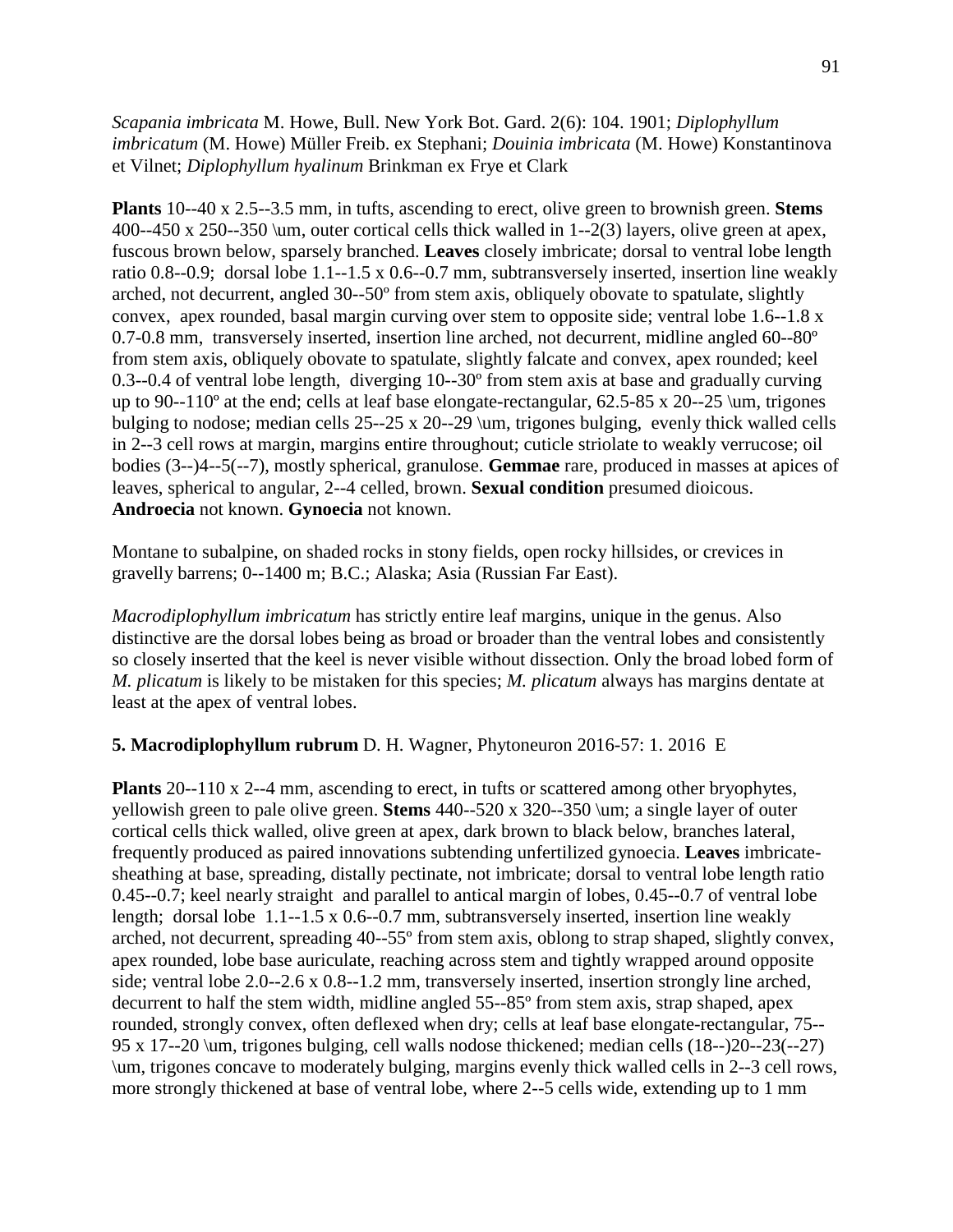from point of insertion, armed with closely set, slender, unicellular, sometimes recurved spinose teeth, the spinose strip usually strongly red pigmented at tip of shoot, darkening with age; cuticle striolate to weakly verrucose; oil bodies 5--8(--10) per cell, spherical to elliptical, granulose. **Gemmae** frequent, produced in masses at apices of leaves, spherical to rounded polygonal, 2(-- 4)-celled, pale tan. **Sexual condition** dioicous. **Androecia** not known. **Gynoecia** terminal, female bracts in one pair, larger than sterile leaves, dorsal lobe to 1.7 mm, ventral lobe to 2.9 mm; small bractlets sometimes included. **Perianth** occasional, deeply plicate to base, longemergent, mouth lobulate-ciliate, lobulae branched, slender, sharp tipped, 6--10(--20) cells long, 1--4 cells wide.

Restricted to organic substrates; most common on bark of trees near their base and on decaying logs in coniferous forests or in more northern sites on peaty humus; 0--700 m; B.C.; Alaska, Calif., Oreg., Wash.

The frequent occurrence of *Macrodiplophyllum rubrum* on tree bases is in striking contrast to the predominantly rock and soil substrates favored by all other species of the genus. The most prominent diagnostic characteristic of this species, the bright red, spinose margin of the ventral lobes, is quite easily detected in the field with a hand lens. Although superficially quite different in general appearance, *M. rubrum* shares some fundamentally distinctive characters with *M. microdontum*: strongly differentiated, broad, spinose margin at the base of the ventral lobe and a dorsal lobe that wraps around the stem. Their ranges do not overlap.

15. SCAPANIA (Dumortier) Dumortier, Recueil Observ. Jungerm. 14. 1835 \* [Greek *scapanion*, spade, alluding to the shape of the perianth]

Alexey D. Potemkin

**Stem** with 1--5-stratose, slightly to sharply defined cortex with walls slightly thickened to bastfiber-like, cells pigmented or not pigmented, usually with smaller lumen and thicker walls than intracortical cells. **Leaves** entire to dentate and ciliate distally or basally, with distinctly acute to occasionally rounded keel; ventral lobe rounded to ovoid and lingulate, rarely lanceolate, subtransversely or arcuately inserted, non-decurrent, short to long-decurrent; median leaf cells thin- to occasionally thick-walled, with indistinct to coarsely bulging trigones, (8--)15-- 25(--35) \um wide; vittae never present; cuticle smooth to moderately and coarsely papillose. **Specialized asexual reproduction** by gemmae, 1--2(--4 or 8)-celled, ovoid to rarely angular, exceptionally spheric. **Sexual condition** dioicous (rarely monoicous). **Perianth** mostly compressed to occasionally inflated, contracted to truncate at mouth, eplicate to pluriplicate; mouth laciniate-ciliate to entire. **Androecia** on main shoot. **Capsule wall** 2--7-stratose. **Elaters** 2(--3)-spiral.

Species about 90--100 (37 in the flora): mainly Northern Hemisphere.

Identification of *Scapania* is made difficult by the plasticity of the species, rather exacting criteria for identification, and considerable dependence on plant maturity for manifestation of many characters (H. Buch 1928; R. M. Schuster 1974). It is thus important that identifications be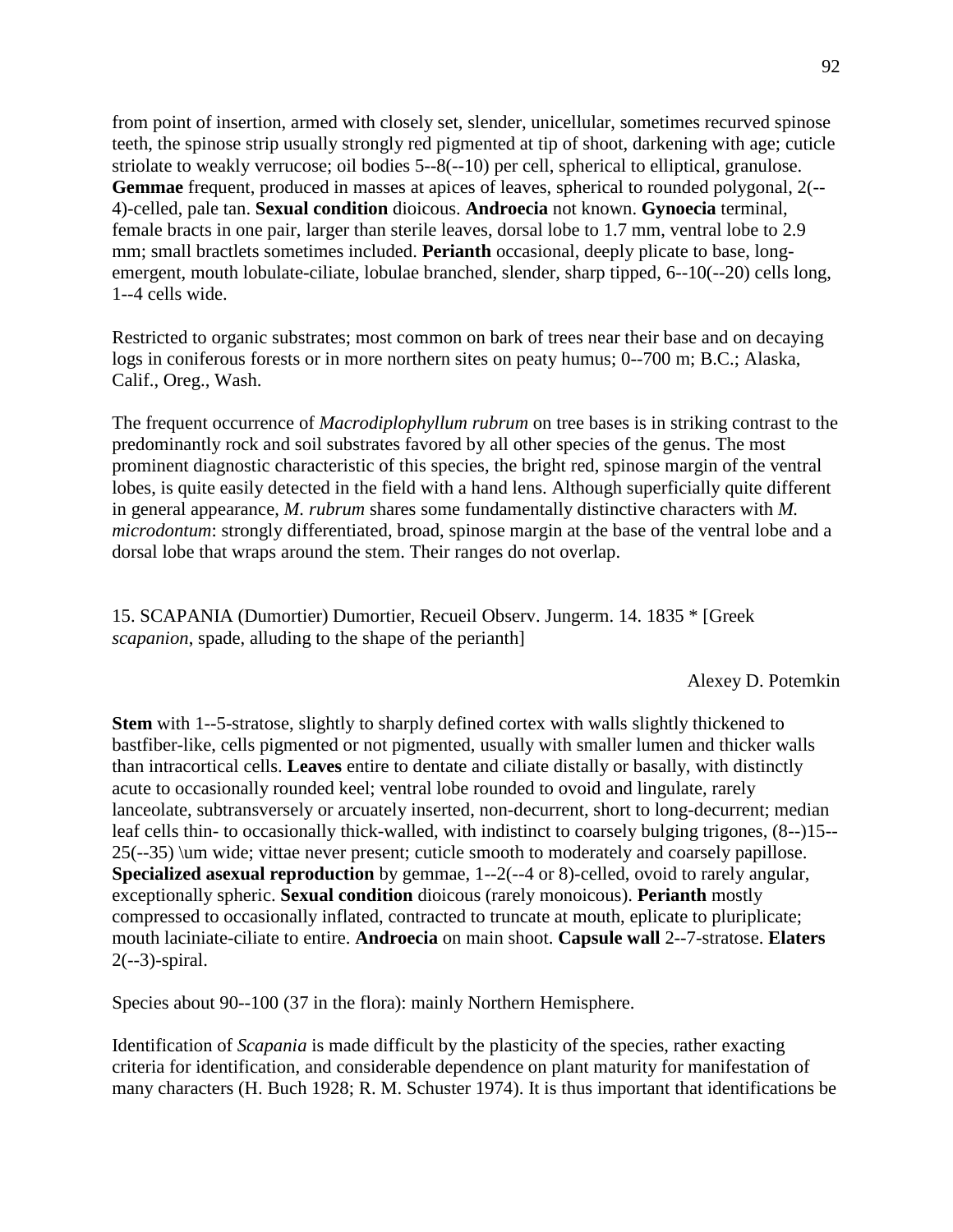determined by a combination of many characters, of which some characters require special definitions. The shape of leaf lobes is given here by their width/length ratio. Lobe length corresponds to the length of the line segment from the lobe apex through the keel curvature to the stem; lobe width is a perpendicular to the line of lobe length in the broadest lobe sector. Length of a leaf lobe or gemma is measured from the point of connection with the plant, and is not simply the longest dimension. Often width of leaf lobes is greater than length. Lobe angle is the angle between the line defining the lobe length and the stem. Considerable variability of lobe angle persuades me to avoid exact measurements and use subjective definitions. When it is small (to ca. 25°), the lobe is considered to be subparallel to the stem. If it is mostly larger, the lobe is described as divergent with the stem. Dorsal and ventral lobes are described as subparallel to each other when their angles with the stem differ slightly. The keel is usually an angulate area of leaf fold between lobes. It forms a lower lobe margin, grading occasionally into a keel wing, i. e., a strip several cells broad proximal to the keel. The keel is measured from its insertion to its distal end. When the keel is strongly arched such a measurement may represent a sum of lengths of several line segments. Degree of its change from keel base to distal end predetermines keel curvature identification, i.e., keel indistinctly, moderately or strongly arched.

Oil body characters are very useful in identifying fresh material. Oil body persistence is also a convenient character for identification of herbarium materials. In some species oil bodies persist for a very long time, often for 50--100 years. In most species, however, oil bodies disintegrate in several months after collecting; oil bodies usually are preserved in the herbarium longer if the specimens were dried gradually in natural conditions without special devices such as a dryer and freezer. Moistening of dried specimens may lead to quick oil body disintegration.

The degree of plant maturity affects the size of the plants, leaf measurements and proportions. Juvenile plants usually have more narrow leaf lobes, and slightly arched and often relatively longer keels (because of shorter ventral lobe). In the Arctic some species may exist as immature or impoverished phenotypes. This often hampers their correct identification. In such cases, oil body characteristics and field observations are particularly important. For detailed descriptions of Arctic *Scapania* see R. M. Schuster (1974, 1988), and R. M. Schuster and K. Damsholt (1974).

The infrageneric classification and the order of infrageneric taxa accepted below follows mainly A. D. Potemkin (2002) except the genus *Macrodiplophyllum* (H. Buch) Persson, which is treated separately in this flora.

North American *Scapania* species fall into 13 sections. Species 1--3 are sect. *Nemorosae* (K. Müller (Freiburg)) Buch, species 4 sect. *Gracilidae* Buch, species 5--6 are sect. *Aequilobae* (K. Müller (Freib.)) Buch; species 7 belongs to sect. *Compactae* (K. Müller (Freiburg)) Buch; species 8--10 are sect. *Calcicolae* Schuster; species 11--12 are sect. *Planifoliae* (K. Müller (Freiburg)) Potemkin; species 13--15 are sect. *Ciliatae* Grolle; species 16--20 are sect. *Scapania*; species 21 and 22 belong to sect. *Cuspiduligerae* Buch and *Plicaticalyx* (K. Müller (Freiburg)) Potemkin respectively; species 23--30 are sect. *Curtae* (K. Müller (Freiburg)) Buch; species 34--36 are sect. *Scapaniella* (Buch) Potemkin; species 37 belongs to sect. *Incurvae* Potemkin. Because of within-group variability, a key to species is given rather than to sections. The species known for the flora only on the basis of doubtful records are marked by asterisks (\*).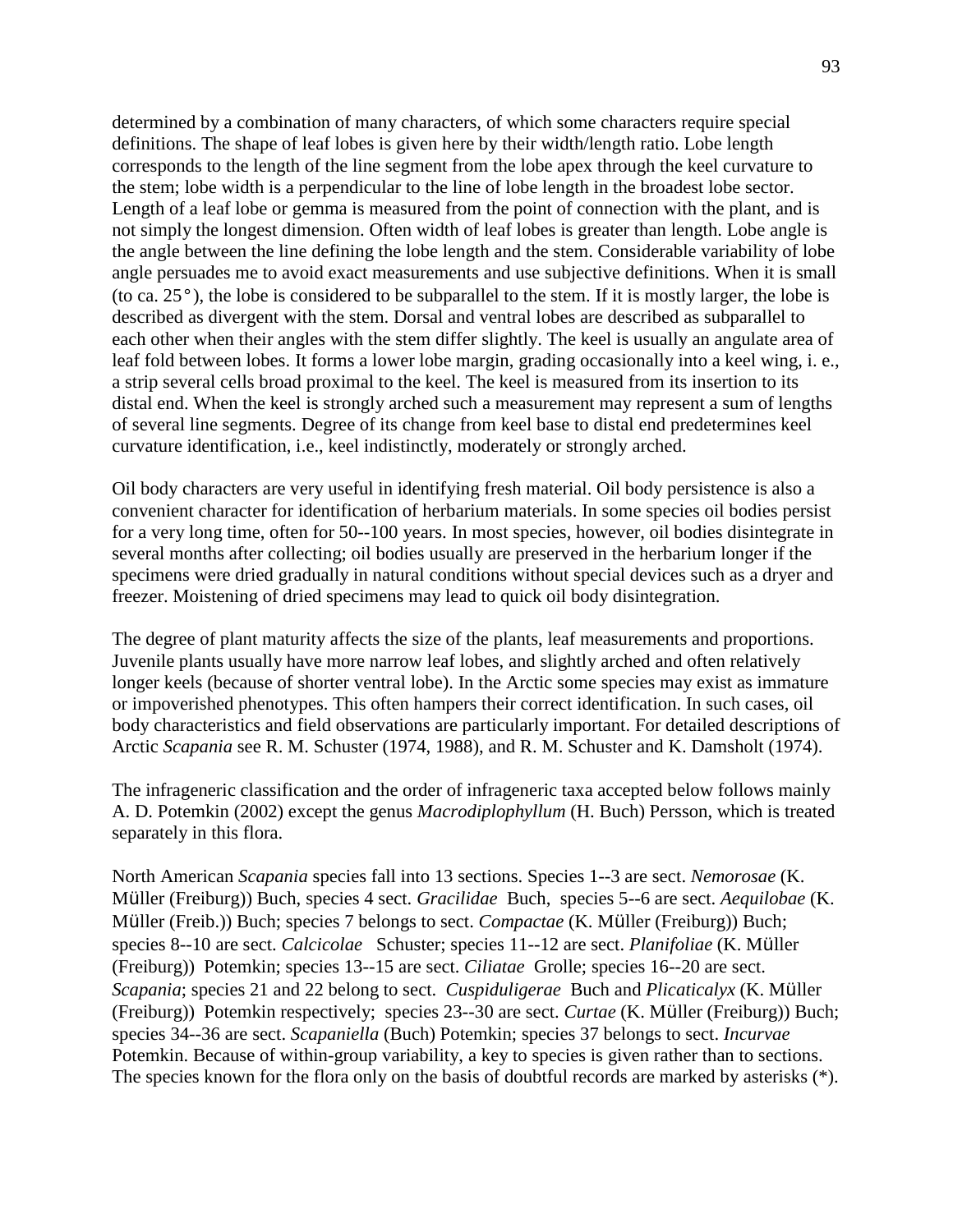SELECTED REFERENCES Buch, H. 1928. Die Scapanien Nordeuropas und Sibiriens 2. Systematischer Teil. Soc. Sci. Fennica, Comm. Biol. 3(1): 1--177. Heinrichs, J., A. Bombosch, K. Feldberg, H.-P. Kreier, J. Hentschel, J. Eckstein, D. Long, R.-L. Zhu, A. Schäfer-Verwimp, A. R. Schmidt, B. Shaw, A. J. Shaw, & J. Váňa. 2012. A phylogeny of the northern temperate leafy liverwort genus *Scapania* (Scapaniaceae, Jungermanniales). Molecular Phylogenetics and Evolution 62: 973--985. Konstantinova, N. A, A. A, Vilnet, L. Söderström, A. Hagborg, M. J. von Konrat. 2013. Notes on Early Land Plants Today. 14. Transfer of two *Macrodiplophyllum* species to *Douinia* (Scapaniaceae, Marchantiophyta). Phytotaxa 76 (3): 31--32. Müller, K. 1905. Monographie der Lebermoosgattung *Scapania* Dum. Nova Acta Acad. Caes. Leop.-Carol.83: 1-- 312. Müller, K. 1951--1958. Die Lebermoose Europas. Rabenhorst's Kryptogamen Flora, 3rd ed.6. Potemkin, A. D. 1998. On the origin, evolution and classification of the genus *Scapania* (Dum.) Dum. (Hepaticae). J. Hattori Bot. Lab.85: 243--271. Potemkin, A. D. 1999. An analysis of the practical taxonomy of some critical northern species of *Scapania* (Scapaniaceae, Hepaticae). Bryologist. 102(1): 32--38. Potemkin, A. D. 2002. Phylogenetic system and classification of the family *Scapaniaceae* Mig. emend. Potemkin (Hepaticae). Ann. Bot. Fenn. 39: 309--334. Schuster, R. M. 1974. The Hepaticae and Anthocerotae of North America east of the hundredth meridian. Vol.3. Vilnet, A. A., N. A. Konstantinova, and A. V. Troitsky. 2010. Molecular insight on phylogeny and systematics of the Lophoziaceae, Scapaniaceae, Gymnomitriaceae and Jungermanniaceae. Arctoa 19: 31--50.

#### 1. Keel rounded at least basally.

- 2. Marginal sector of ventral leaf base hyaline, without chloroplasts and oil bodies. . . . . . . . . . . . . .21. *Scapania cuspiduligera*
- 2. Marginal sector of ventral leaf base not hyaline, its cells having chloroplasts and oil bodies. 3. Ventral lobe distinctly decurrent proximal to the keel insertion . . .17. *Scapania obscura* 
	- (in part)

3. Ventral lobe not decurrent proximal to keel insertion, subtransversely or arcuately inserted .

4. Marginal cells of mature non-gemmiparous leaves thin-walled like median cells. 5. Ventral lobes broader, (0.6--)0.75--1.2 times as wide as long, rounded to blunt at apex.

6. Often monoicous; trigones variable, acute to bulging; purple pigmentation absent; dorsal lobe mostly 0.9--1.2 times as wide as long and extending to far edge of stem and occasionally beyond (if dorsal lobe 0.55--0.9 times as wide as long, then not extending to far edge of stem) . . . . . . . . . . . . .7. *Scapania compacta* (in part)

6. Dioicous; trigones acute; purple pigmentation of ventral leaf base common; dorsal lobe 0.6--0.95 times as wide as long, not extending to far edge of stem. 7. Leaves entire or crenulate from gemma production, never denticulate; gemmae broadly ovoid, 12--24 x 14--36 \um, green to purple . . . . . . . . . . . . . .28. *Scapania obcordata*

7. Leaves more or less often denticulate distally; gemmae more or less narrowly ovoid, 11--20 x 18--38 \um, green, sometimes reddish in sun . . . . . . . . . . . . .27. *Scapania curta* (in part)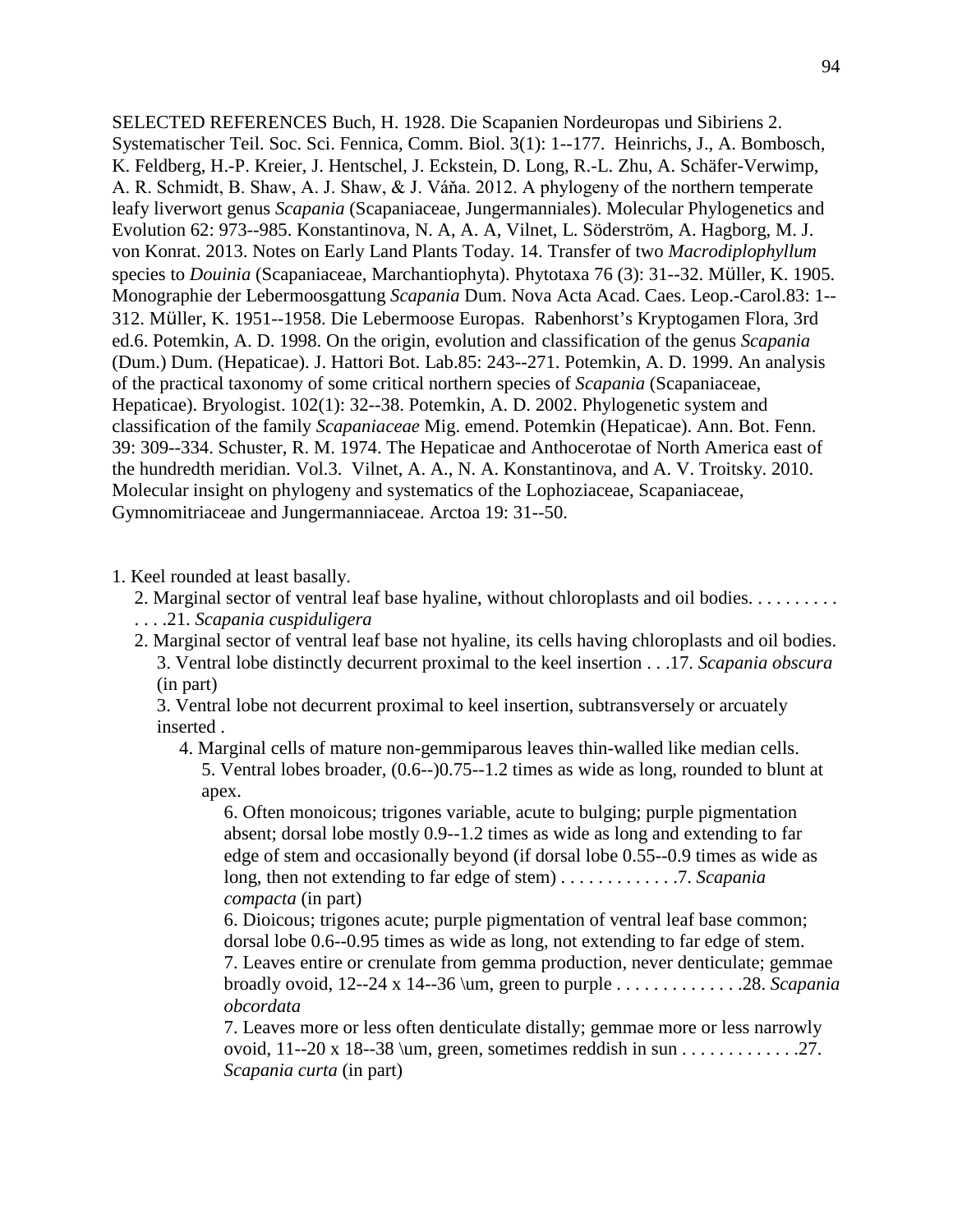5. Ventral lobes narrower 0.4--0.75(--0.8) times as wide as long, more or less sharply apiculate.

8. Specialized asexual reproduction by gemmae uniformly 1-celled, smaller, 7--11

 $x$  11--18 \um; ventral lobe narrow, 0.45--0.6 times as wide as long; xylicolous . . . . . . .36. *Scapania apiculata* (in part)

8. Specialized asexual reproduction by gemmae 2-celled, larger, 10--19 x 15--36 \um; ventral lobe broader, 0.62--0.8 times as wide as long; on soil and rocks, rarely xylicolous.

9. Leaves upturned; marginal cells distinctly smaller than median. Usually on soil . .25. *Scapania zemliae* (in part)

9. Leaves not upturned; marginal cells almost not differentiated from median in size. On rocks, and decaying wood, occasionally on soil. . . . . . . . . . . . .23. *Scapania mucronata* (in part)

4. Marginal cells of mature non-gemmiparous leaves more thick-walled than median cells.

10. Ventral lobe broader, 0.6--0.95 times as wide as long; purple pigmentation of leaves occurs sporadically; gemmae green, red or brown; on soil.

11. Marginal cells distinctly smaller than median in size; dorsal lobe triangular and sharp pointed to mucronate at apex; purple pigmentation of leaves absent; gemmae common, mostly red or brown in sun . . . . . . . . . .25. *Scapania zemliae*  (in part)

11. Marginal cells hardly different from median in size; dorsal lobe rounded in blunt to mucronate apex; purple pigmentation of leaves frequent, at least near bases of ventral lobes; gemmae sporadic, green, sometimes reddish in sun . . . . . .

. . . .27. *Scapania curta* (in part)

10. Ventral lobe more narrow, 0.45--0.6 (--0.7) times as wide as long, never purplish; gemmae reddish brown; mostly xylicolous, occasionally on sandstone and rocks.

12. Specialized asexual reproduction by gemmae mainly 1-celled at maturity; marginal leaf cells subisodiametric to tangentially elongated. . . . . . . . . . . . . . 35. *Scapania carinthiaca*

12. The majority of gemmae 2-celled at maturity; marginal leaf cells mostly subisodiametric . . . . . . . . . . . .34. *Scapania glaucocephala*

1. Keel acute from base to sinus or absent.

13. Keel uniformly less than 0.05 times the length of ventral lobe or absent . . .12. *Scapania ornithopoides*

13. Keel usually more than 0.05 times the length of ventral lobe.

14. Ventral lobe decurrent proximal to keel insertion.

15. Marginal teeth spreading to bases of one or both lobes.

16. Terminal tooth cell slightly elongated, mostly to 1.5(--1.8) as long as wide. 17. Keel broadly winged, often dentate; dorsal lobe base never with branched teeth; purple pigmentation of ventral leaf base common; perianth mouth dentate like leaf margin . . . . . . . . . . . . . . .15. *Scapania undulata* (in part)

17. Keel narrowly winged and entire in American plants; dorsal lobe base mostly with branched teeth; purple pigmentation absent; perianth mouth lobulate-dentate … 4. *Scapania bolanderi* (in part)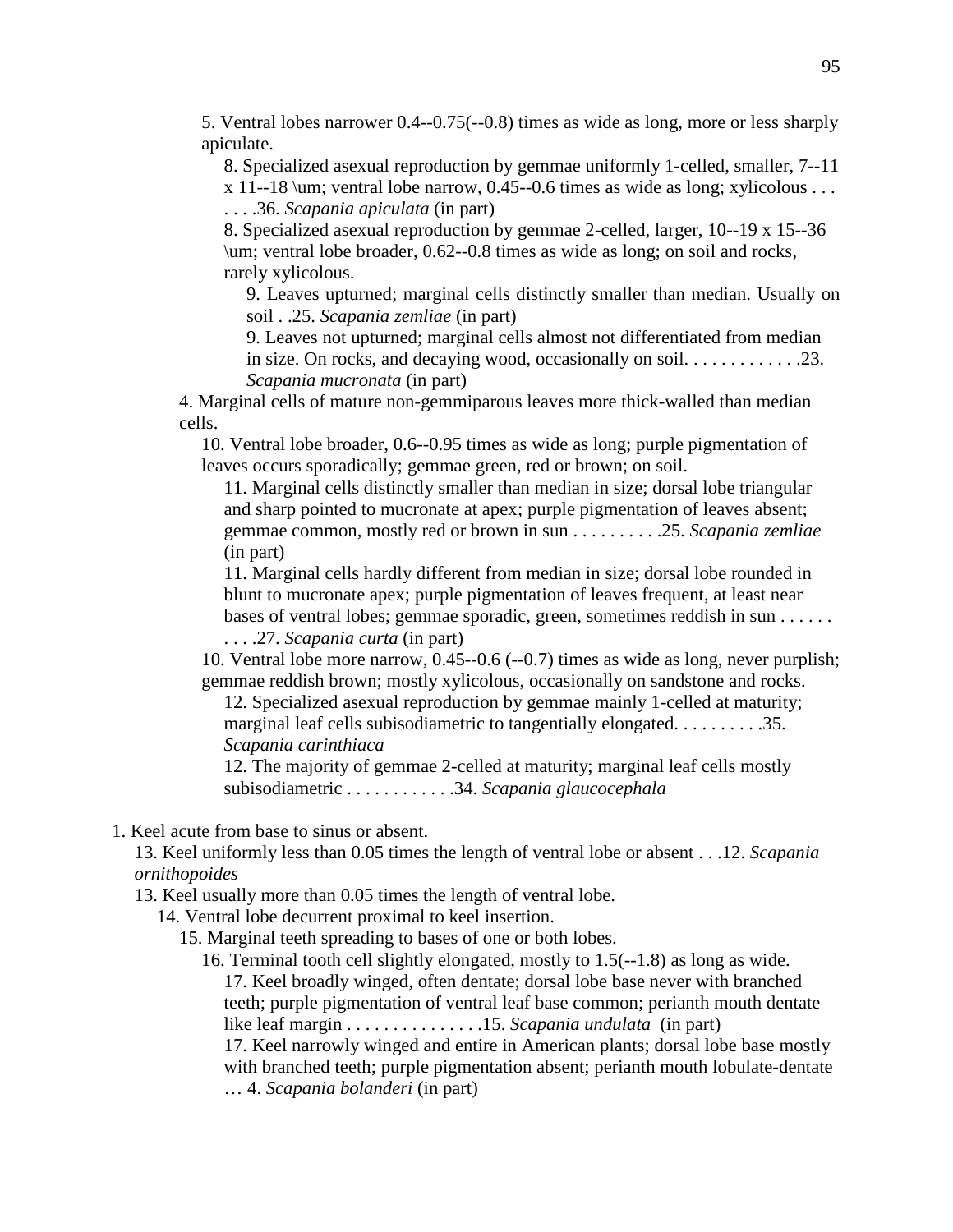16. Terminal tooth cell slender, mostly over 1.8 times as long as wide.

18. Keel moderately to strongly arched, wing more or less broad, often dentate . . . . . . . . . . . . . . .15. *Scapania spitsbergensis*

18. Keel indistinctly to moderately arched, wing narrow, entire . .13. *Scapania americana*

15. Marginal teeth not spreading to lobe bases or absent.

19. Dorsal lobe (0.3--)0.65--0.95 times the size of ventral lobe; cuticle coarsely to slightly papillose (if dorsal lobe 0.3--0.65 times the size of the ventral, cuticle coarsely papillose).

20. Cuticle coarsely papillose.

21. Dorsal lobe 0.3--0.75 times the size of the ventral . . . . . . .5. \**Scapania aspera*

21. Dorsal lobe 0.75--0.95 times the size of the ventral.

22. Lobes 0.9--1.1 times as wide as long , strongly turned backward; trigones mostly large, nodose . . . . . . . . . . . . . .11. *Scapania simmonsii* (in part)

22. Lobes 0.5--0.8 times as wide as long, stiffly spread from each other; trigones mostly small, acute to slightly bulging . . . . . . . . . .22. *Scapania hians*

20. Cuticle moderately to slightly papillose.

23. Leaves strongly turned backward; dorsal lobe 0.75--0.95 times the size of the ventral . . . . . . . . . . . . . . . .11. *Scapania simmonsii* (in part)

23. Leaves never strongly turned backward; dorsal lobe 0.65--0.8 times the size of the ventral.

24. Leaves invariably entire; keel wing absent; secondary pigmentation fuscous . . . . . . . . . . . . . . . .17. *Scapania obscura* (in part)

24. Leaves dentate; keel wing narrow; secondary pigmentation red to brown.

25. Median cells with small acute trigones; marginal cells mostly thickwalled, sporadically thin-walled,  $16-22 \mu$  where subisodiametric ....

. . . .16. *Scapania subalpina*

25. Median cells with bulging trigones; marginal cells mostly thinwalled, 20--26(--28) \um where subisodiametric . . . . . . . .19. *Scapania serrulata*

19. Dorsal lobe 0.25-- 0.65(--0.7) times the size of the ventral; cuticle never coarsely papillose.

26. Dorsal lobe subparallel to stem; keel moderately to strongly arched, shorter, (0.05--)0.15--0.35 times the size of ventral lobe . . . . . . . . . . 20. *Scapania uliginosa*

26. Dorsal lobe divergent with stem; keel indistinctly to moderately arched, longer, 0.25--0.55 times the size of ventral lobe.

27. Terminal tooth cell 2--3 times as long as wide; gemmae common, 1-celled, brown . . . . . . . . . . . . . . .3. *Scapania nemorea*

27. Terminal tooth cell to 1.5 times as long as wide; gemmae sporadic to common, 2-celled, green to purple in sun or reddish brown.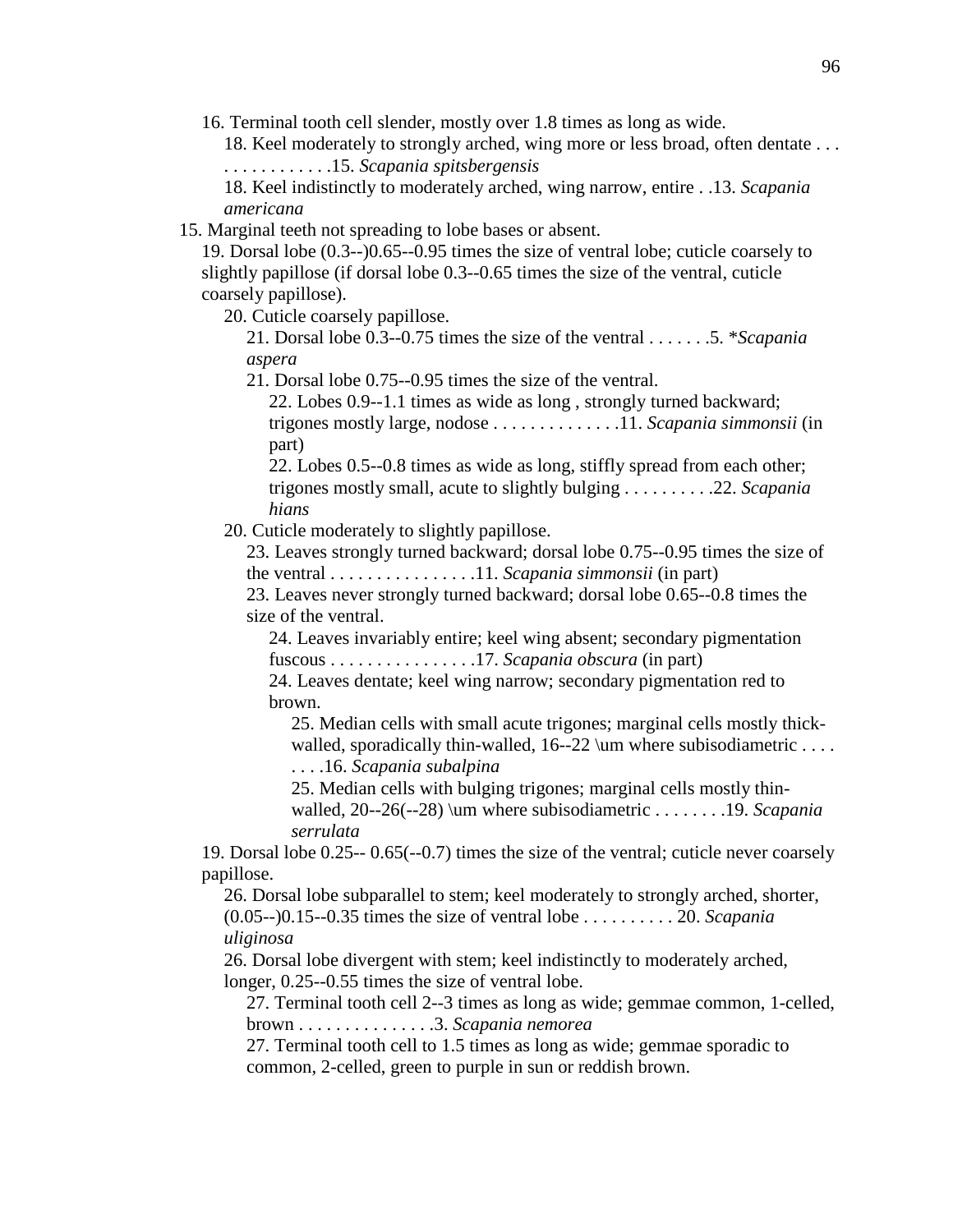28. Lobes broadly rounded to weakly pointed at apex; gemmae broadly ovoid, 10--17 x 12--23 \um, green to purplish in sun; median cells with indistinct to moderate acute trigones; larger,  $15-200 \times 1.5-4.5 \text{ mm}$ ..... .15. *Scapania undulata* (in part)

28. Lobes triangular and sharply pointed at apex; gemmae bacilliform to narrowly ovoid, 7--11 x 15--27 \um, reddish brown; median cells with moderate acute to bulging trigones; smaller,  $5-20 \times 0.5-2.5 \text{ mm}$ ........ *Scapania umbrosa* (in part)

[[MOVED 14B. TO LEFT]]

14. Ventral lobe subtransversely inserted or decurrent to keel insertion.

29. Dorsal lobe 0.75--0.95 times the size of ventral.

30. Leaves incurved and upturned; monoicous . . . . .37. *Scapania kaurinii* (in part)

30. Leaves never incurved and upturned; dioicous and monoicous.

31. Cuticle coarsely papillose; dioicous; perianth mouth lobulate-dentate . . . . . . . . . . . . . . . .6. \* *Scapania aequiloba*

31. Cuticle slightly to moderately papillose; monoicous and dioicous; perianth mouth entire to dentate . . . . . . . . . . . .7. *Scapania compacta* (in part)

29. Dorsal lobe less than 0.75 times the size of ventral.

32. Branched teeth common near dorsal lobe base . . . . 4. *Scapania bolanderi* (in part)

32. Teeth absent basally.

33. Ventral lobe mostly more than 0.85 times as wide as long.

34. Specialized asexual reproduction by gemmae usually present, mostly or entirely 1-celled; oil bodies usually persistent . . . . . . . . . . . . .2. *Scapania brevicaulis* (in part)

34. Specialized asexual reproduction by gemmae unknown or occasionally present, mostly 2-celled; oil bodies usually not persistent/

35. Marginal cells more or less thick-walled; plants green to slightly brownish; gemmae unknown . . . . . . . . . . .14. *Scapania hollandiae* (in part)

35. Marginal cells thin-walled; plants usually more or less brown to green or sometimes reddish or purplish-brown; gemmae occasionally present.

36. Dorsal lobe decurrent, extending far beyond stem, subparallel to slightly divergent with it . . . . . . . . . . . . .33. *Scapania paludicola*

36. Dorsal lobe not decurrent, not or slightly extending beyond stem, divergent with it.

37. Keel wing mostly absent or indistinct.

38. Dorsal lobe 0.5--0.75(--0.8) times the size of ventral; gemmae broadly ovoid,  $10-21 \times 12-31(-33)$  \um, green to brown and purple; median cells with mostly bulging trigones . . . . . . . . . . . .32. *Scapania hyperborea*

38. Dorsal lobe 0.5--0.6 times the size of ventral; gemmae narrowly ovoid, 9--12 x 20--28 \um, green; median cells with acute to bulging trigones .31. *Scapania irrigua*

37. Keel with mostly distinct, narrow to rarely broad wing.

39. Paroicous; leaves mostly upturned and incurved; keel wing narrow; trigones small to slightly bulging. . . . . . . . . . .37. *Scapania kaurinii* (in part)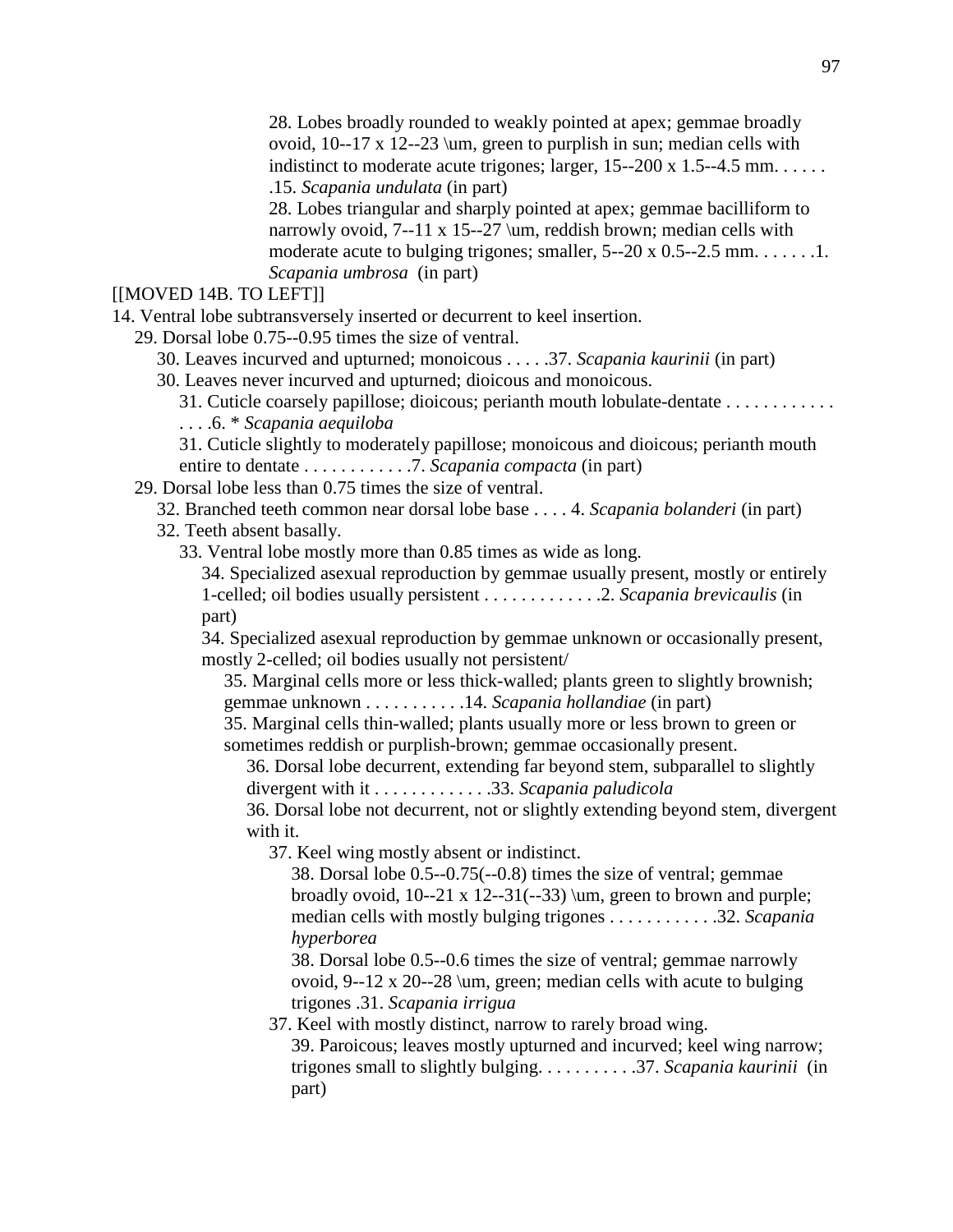39. Dioicous; leaves rarely upturned and incurved; keel wing narrow or rarely broad; trigones moderate to strongly bulging.

40. Leaf margin mostly irregularly dentate distally; keel wing more or less broad, often dentate; marginal cells large, 23--32 \um where subisodiametric; gemmae broadly ovoid, green to purple and brown. . . . . . . . . .32. *Scapania hyperborea*

40. Leaf margin denticulate distally to entire; keel wing more or less

narrow, entire; marginal cells smaller, 15--20 \um where

subisodiametric; gemmae mostly elliptical-fusiform, brown . . . . . . . . .

. . . . .2. *Scapania brevicaulis* (in part)

### [[MOVED 33B. TO LEFT]]

33. Ventral lobe mostly less than 0.85 times as wide as long.

41. Mature gemmae 1-celled, common.

42. Specialized asexual reproduction by gemmae green . . . . . . . . . .30. *Scapania fulfordiae* 42. Specialized asexual reproduction by gemmae pigmented, red or brown.

43. Oil bodies persistent; median cells with small acute to moderate bulging trigones; on soil . . . . . . . . . . . . .2. *Scapania brevicaulis* (in part)

43. Oil bodies not persistent; median cells with large bulging to moderate acute trigones; xylicolous . . . . . . . . . .36. *Scapania apiculata*

41. Mature gemmae 2-celled, common, sporadic or unknown.

44. Marginal sector of ventral lobe base hyaline, without oil bodies and chloroplasts; oil bodies persistent; gemmae common.

45. Specialized asexual reproduction by gemmae more narrow and short, 12--17 x 20--

32 \um; marginal cells thin-walled . . . . . . . . . . .10. *Scapania gymnostomophila* 

45. Specialized asexual reproduction by gemmae usually broader and longer, (14--)16--

24 x 25--40 \um; marginal cells thick- to thin-walled.

46. Leaves entire to crenulate-denticulate (usually a few leaves with isolated teeth on every plant); gemmae green to brownish; perianth mouth subentire to denticulate

. . . . . . . . . . . .8. *Scapania pseudocalcicola*

46. Leaves (except female bracts) entire; gemmae yellowish to deep brown or

reddish brown; perianth mouth laciniate-dentate . . . . . . . .9. *Scapania ligulifolia* 44. Marginal sector of ventral lobe base not hyaline, with oil bodies and chloroplasts; oil bodies not persistent; gemmae frequent or unknown.

47. Marginal leaf cells thick-walled.

48. Dorsal lobe extending to far edge and often beyond stem; purple pigmentation absent; plants larger, 1.8--4.5 mm wide . . . . . . . .14. *Scapania hollandiae* (in part) 48. Dorsal lobe not extending to far edge of stem; purple pigmentation frequent; plants smaller,  $1-2.5(-3)$  mm wide.

49. Dorsal lobe distinctly divergent with stem; keel longer, 0.45--0.7 times the length of ventral lobe.

50. Leaves entire to denticulate distally; dorsal lobe 0.5--0.85 times the size of ventral, rounded in blunt to mucronate apex; gemmae more or less narrowly ovoid . . . . . . .27. *Scapania curta* (in part)

50. Leaves mostly denticulate to irregulary coarsely dentate distally; dorsal lobe 0.4--0.75 times the size of ventral, more or less triangular and pointed in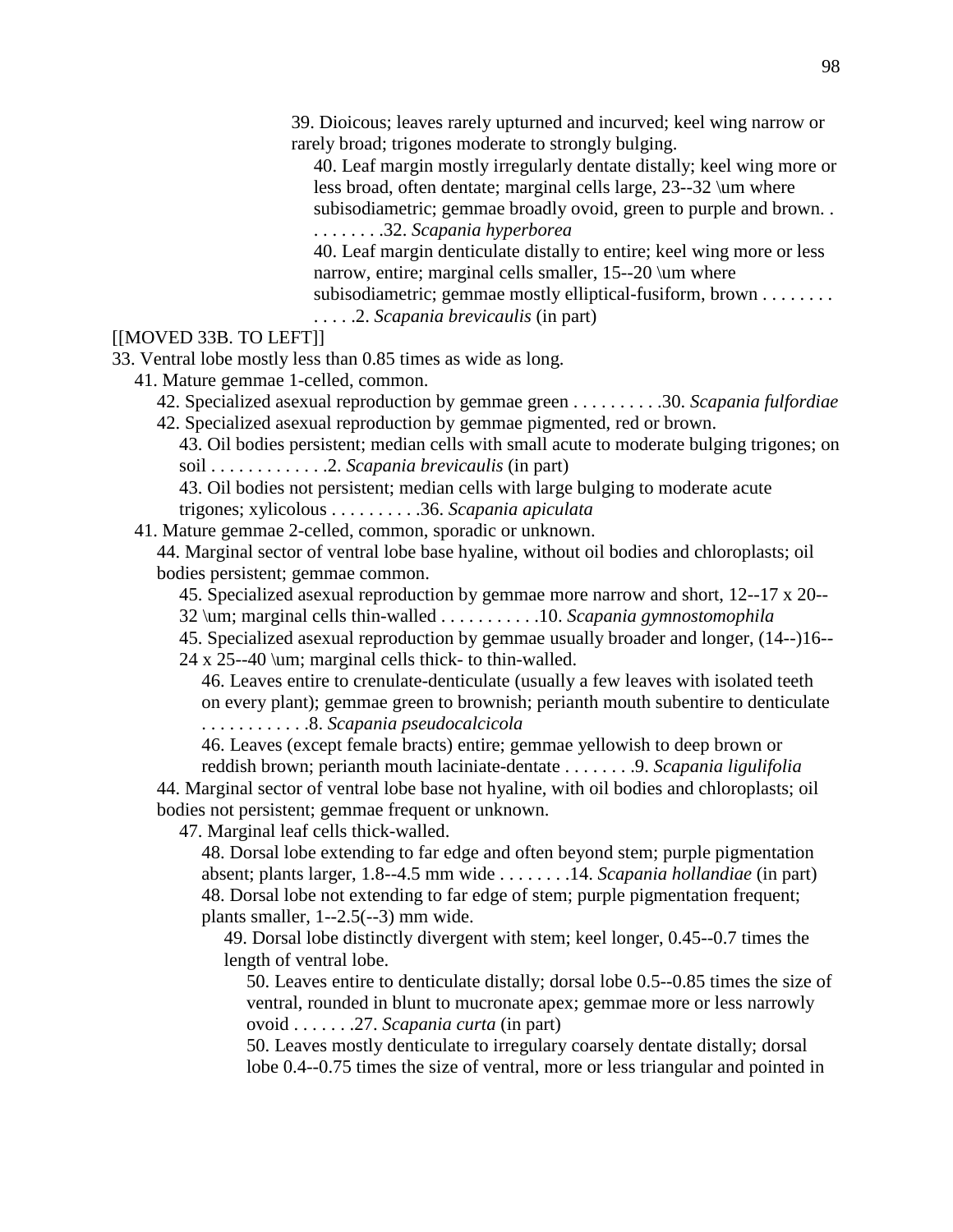apiculate to mucronate apex; gemmae variable in shape, from narrowly elliptic to broadly ovoid and obtusely angulate . . . .26. *Scapania lingulata* (in part)

49. Dorsal lobe subparallel to slightly divergent with stem; keel shorter, 0.25--0.5 times the length of ventral lobe.

51. Specialized asexual reproduction by gemmae reddish brown, bacilliform to narrowly ovoid, 7--11 x 15--27 µm . . . . . . . . . . . . . .1. *Scapania umbrosa* (in part)

51. Specialized asexual reproduction by gemmae green, more or less narrowly ovoid, 7--13 x 18--25 µm . . .5. *Scapania scandica* (in part)

47. Marginal leaf cells thin-walled.

52. Leaves usually incurved and upturned; paroicous. . . .37. *Scapania kaurinii* (in part)

52. Leaves not incurved and upturned; dioicous.

53. Dorsal lobe subparallel to slightly divergent with stem; keel shorter, 0.25--0.5 times the length of ventral lobe.

54. Specialized asexual reproduction by gemmae, reddish brown, bacilliform to narrowly ovoid, 7--11 x 15--27 µm . . . . . . . . . . . . . . . .1. *Scapania umbrosa*  (in part)

54. Specialized asexual reproduction by gemmae, green, more or less narrowly ovoid, 7--13 x 18--25 µm . . .29. *Scapania scandica* (in part)

53. Dorsal lobe distinctly divergent with stem; keel longer, 0.5--0.7 times the length of ventral lobe.

55. Marginal cells larger, 18--28 \um where subisodiametric.

56. Leaves entire to denticulate distally; dorsal lobe 0.5--0.85 times the size of ventral, rounded in blunt to mucronate apex; gemmae more or less narrowly ovoid . . . . . . .27. *Scapania curta* (in part)

56. Leaves mostly denticulate to irregularly coarsely dentate distally; dorsal lobe 0.4--0.75 times the size of ventral, more or less triangular and pointed in apiculate to mucronate apex; gemmae variable in shape, from narrowly elliptic to broadly ovoid and obtusely angulate . . . .26. *Scapania lingulata*  (in part)

55. Marginal cells smaller, 14--19 \um where subisodiametric.

57. Dorsal lobe of mature leaves blunt to rounded at apex . . .7. \**Scapania helvetica*

57. Dorsal lobe of mature leaves apiculate to mucronate at apex .23. *Scapania mucronata* (in part)

#### **1. Scapania umbrosa** (Schrader) Dumortier, Recueil Observ. Jungerm. 14. 1835

*Jungermannia umbrosa* Schrader, Syst. Samml. Krypt. Gew. (2): 5. 1797

**Plants** 5--20 x 0.5--2.5 mm, green to reddish brown. **Leaves** usually more or less serrate distally, terminal tooth cell to 1.5 times as long as wide; dorsal lobe 0.5 times the size of ventral, 0.5--0.7 times as wide as long, subtransversely inserted, not extending to far edge of stem, subparallel it to slightly divergent, usually triangular and sharply pointed at apex; ventral lobe 0.45--0.65 times as wide as long, decurrent proximal to keel insertion to arcuately inserted, usually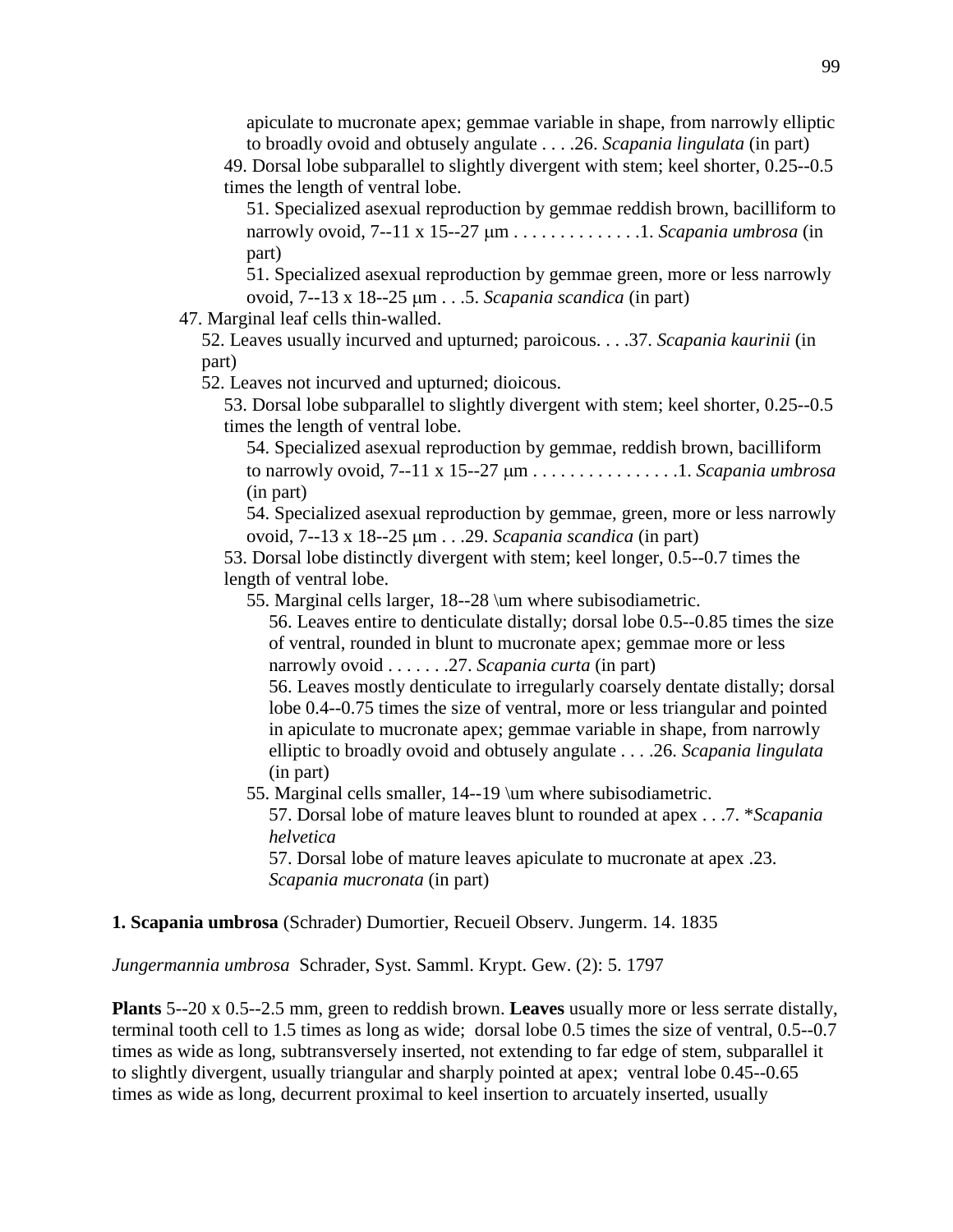triangular and sharply pointed at apex, not hyaline near base margin; keel 0.25--0.45 times the length of ventral lobe, acute, indistinctly arched, wing often narrow, entire. **Median leaf cells** with moderate acute to bulging trigones; marginal cells often thick-walled, 14--19 \um where subisodiametric; oil bodies not persistent; cuticle moderately papillose. **Specialized asexual reproduction** by gemmae, frequent, reddish brown, 2-celled, bacilliform to narrowly ovoid, 7--11 x 15--27 \um. **Sexual condition** dioicous. **Perianth** strongly compressed, mouth entire.

Rotten wood and wet rocks in places with perpetually high atmospheric humidity in non-Arctic areas mostly of the eastern and western coasts; 0--1200 m; St. Pierre and Miquelon; B.C., N.B., Nfld., N.S., Ont., Que.; Alaska**,** Calif., Idaho, Maine, Mont., N.H., N.Y., Oreg., Wash., Wis.; Europe; Asia (Turkey, South Siberia, Sakhalin, Kamchatka ); Atlantic Islands.

There are no records of *Scapania umbrosa* for P.E.I. although the species may be expected to occur there. The most distinctive character of *Scapania umbrosa* is unique in *Scapania*, being bacilliform to narrowly ovoid, reddish brown gemmae. The species is exceedingly variable in the degree of ventral lobe decurrency, leaf dentition, and intensity of gemma production. Poor development of gemmae or their absence may result in confusion of *S. umbrosa* with *S. scandica* and with small forms of *S. undulata*. In such cases a complex analysis of characters and of their correlative variability is important. Non-gemmiparous *S. umbrosa* is usually distinct from *S. scandica* in leaf lobes being weakly divergent with each other and from small forms of *S. undulata* in more or less gradually triangular and sharply pointed lobe apices (vs. more or less rounded lobe apices).

### **2. Scapania brevicaulis** Taylor, London J. Bot. 5: 272. 1846

*Scapania arnellii* Buch; *S. degenii* Schiffner ex K. Müller (Freiburg); *Scapania degenii* var. *dubia* R. M. Schuster

**Plants** 5--50 x (0.5--)0.8--4 mm, green to fuscous, rarely purplish postically. **Leaves** entire to dentate distally, terminal tooth cell to 1.5 times as long as wide; dorsal lobe 0.5--0.75 times the size of ventral, 0.5--1.4 times as wide as long, subtransversely inserted, sometimes extending to far edge of stem or slightly beyond it, divergent with stem, obtusely to acutely pointed; ventral lobe 0.45--1(--1.12) times as wide as long, arcuately to subtransversely inserted, rounded to mucronate at apex, not hyaline near base margin; keel 0.3--0.65 times the length of ventral lobe, acute, indistinctly to strongly arched, wing narrow in robust forms, entire. **Median leaf cells** with small acute to moderate bulging trigones; marginal cells not differentiated, 15--20 \um where subisodiametric; oil bodies mostly persistent; cuticle slightly to moderately papillose. **Specialized asexual reproduction** by gemmae usually present, brown, 1(--2)-celled, mostly elliptical-fusiform, 10--16(--18) x 12--25(--28) \um. **Sexual condition** dioicous. **Perianth** more or less compressed, mouth shortly dentate to entire.

Tundra and alpine communities, mostly on slightly calcareous soil; 0--3000 m; Greenland; Alta., B.C., Man., Nfld., N.W.T., Ont., Que.; Alaska, Colo., Minn., Mont., N.H.; Eurasia.

There are no records of *Scapania brevicaulis* for the Yukon although the species may be expected to occur there. The elevational range of *S. brevicaulis* is incompletely known. Problems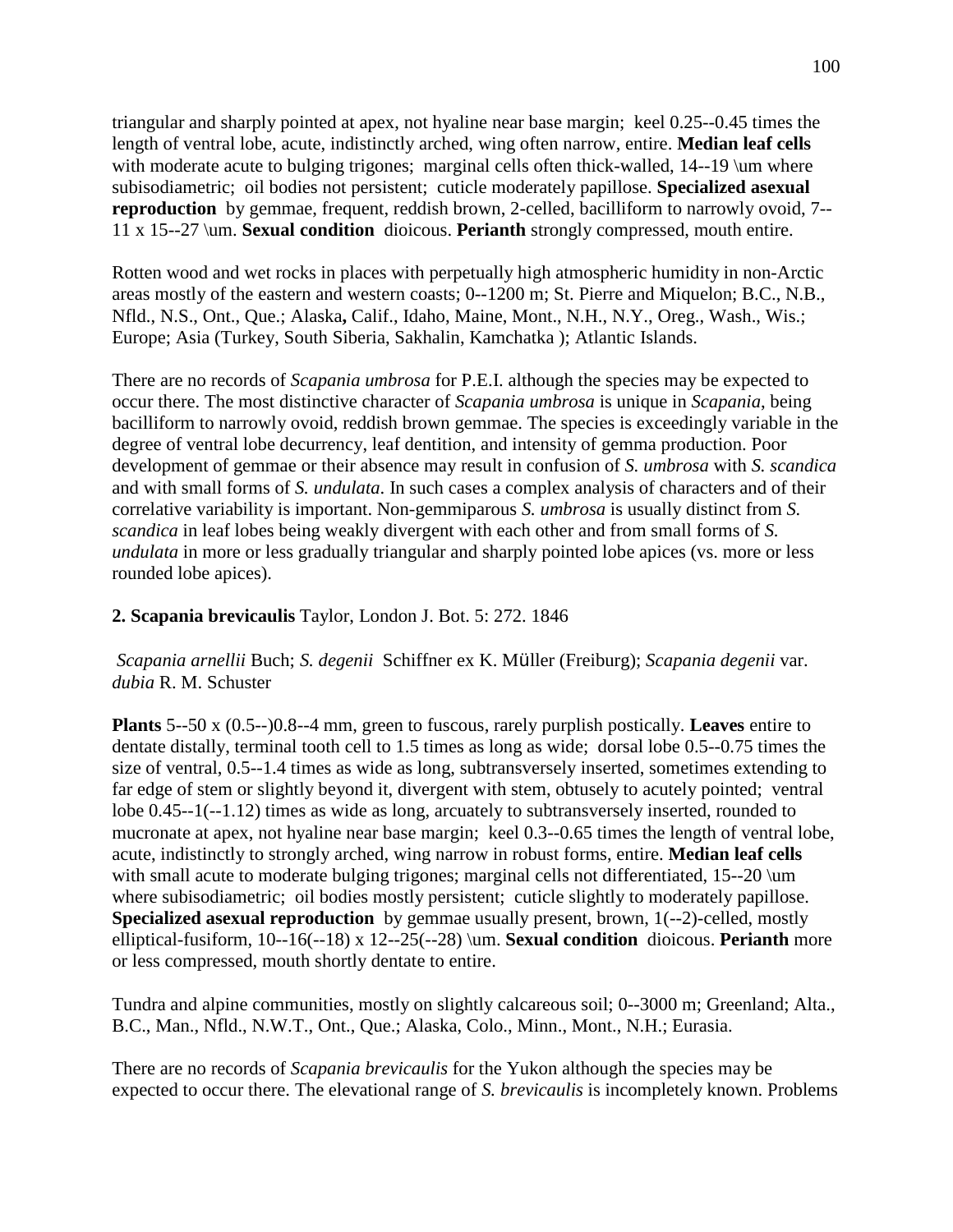of differentiation of *S. brevicaulis* are considered under *S. hyperborea* and *S. carinthiaca*. It may also be confused with *S. nemorea* subsp. *crassiretis*. Main distinctions from the latter are ventral lobes decurrent to keel insertion; moderately to strongly arched keel of robust plants (vs. indistinctly arched keel); at most moderate bulging (vs. large bulging) trigones; slightly elongated (to 1.5 times as long as wide) terminal tooth cells; and usual absence of purple pigmentation of ventral lobe bases (vs. usual presence of it). The leaves of *S. brevicaulis* are occasionally upturned. The synonymy of *S. brevicaulis* follows A. D. Potemkin (1999). Its robust broad leaved and most common phenotypes were previously treated as *S. degenii*.

## **3. Scapania nemorea** (Linneaus) Grolle, Rev. Bryol. Lichenol.32: 160. 1963

*Jungermannia nemorea* Linneaus, Syst. nat. (ed.10) 2: 1337. 1759; *Scapania nemorosa* (Linneaus) Dumortier

**Plants** 10--100 x 1.2--5.5 mm, green to fuscous and purplish brown. **Leaves** dentate distally, terminal tooth cell 2--3 times as long as wide; dorsal lobe 0.25--0.7 times the size of ventral, 0.8--1.4 times as wide as long, decurrent to arcuately inserted, extending to far edge of stem or slightly beyond it, divergent with stem, apiculate to bluntly pointed at apex; ventral lobe 0.55-- 1(--1.1) times as wide as long, decurrent proximal to keel insertion, broadly rounded to bluntly pointed at apex, not hyaline near base margin; keel 0.25--0.55 times the length of the length of the ventral lobe, acute, indistinctly to moderately arched, wing narrow to broad, rarely dentate. **Median leaf cells** with small acute to large bulging trigones; marginal cells often thick-walled, 10--20 mm where subisodiametric; oil bodies occasionally persistent; cuticle moderately papillose. **Specialized asexual reproduction** by gemmae, common, brown, almost invariably 1 celled, ellipsoid, (7--)8--13 x 12--22 mm. **Sexual condition** dioicous. **Perianth** compressed, mouth dentate-ciliate to sparsely dentate and entire.

Subspecies 2 (2 in the flora): Greenland; Canada; United States; Eurasia; Atlantic Islands.

1. Dorsal lobe 0.25--0.5 times the size of ventral, mostly long-decurrent; leaves often coarsely dentate and then with teeth in distal parts of leaves mainly 2-celled at base; median leaf cells mostly with small to moderate trigones and non-persistent oil-bodies; perianth mouth dentate-ciliate to sparsely dentate. . . . .3a. *Scapania nemorea* subsp. *nemorea* 

1. Dorsal lobe 0.4--0.7 times the size of ventral, arcuately inserted to short-decurrent; leaves usually slightly dentate, with slender 1--2(--3)-celled teeth 1-celled at base, or entire; median leaf cells with mostly large bulging trigones and persistent oil-bodies; perianth mouth sparsely dentate or entire. . . . . . . .3b. *Scapania nemorea* subsp. *crassiretis*

#### **3a. Scapania nemorea** (Linneaus) Grolle subsp. **nemorea**

**Leaves** often coarsely dentate and then with teeth in distal part of leaves mainly 2-celled at base; dorsal lobe 0.25--0.5 times the size of ventral, mostly long-decurrent. **Median leaf cells** usually with small acute to moderate, slightly bulging trigones; oil bodies mostly not persistent. **Perianths** common, mouth dentate-ciliate to sparsely dentate.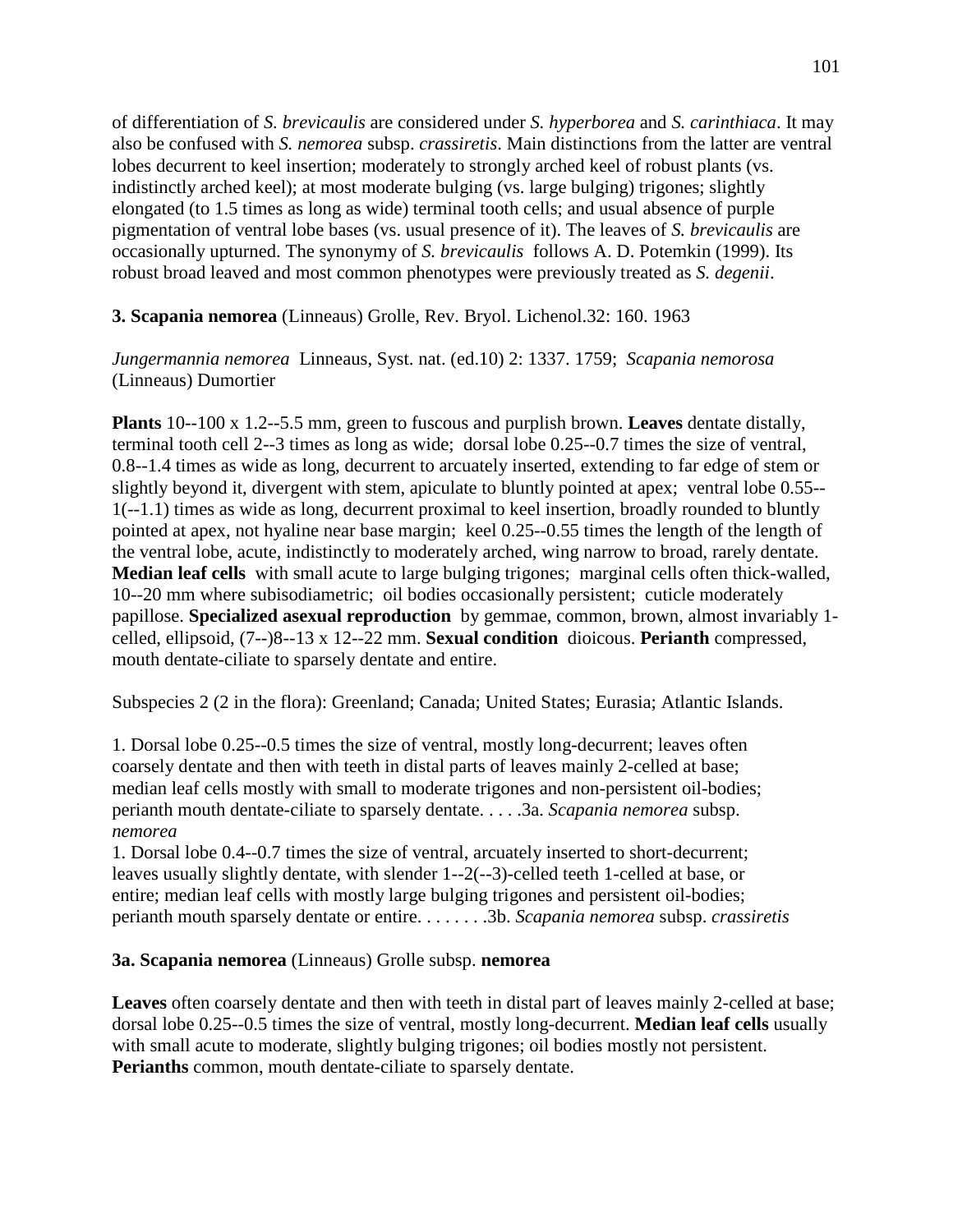Exceedingly broad ecological amplitude, soil, rocks, decaying wood, bases of trees; 0--2000 m; Greenland?; St. Pierre and Miquelon; N.B., Nfld., N.S., Ont., Que.; Ala., Ark., Conn., Del., D.C., Fla., Ga., Ill., Ind., Iowa, Kans., Ky., La., Maine, Md., Mass., Mich., Minn., Miss., Mo., Nebr., N.H., N.J., N.Y., N.C., Ohio, Okla., Pa., R. I., S. C., Tenn., Tex., Vt., Va., W. Va., Wis.; Europe; Asia (Turkey); Atlantic Islands.

There are no records of *Scapania nemorea* subsp. *nemorea* for P.E.I. although the subspecies may be expected to occur there. The known Greenland material is certainly *S. nemorea.* It was found in Plantae Groenlandicae a Museo botanico Hauensi distributae as not well developed *S. gracilis* Lindb.; the collector and locality were not mentioned, but the specimen was annotated by R. M. Schuster in July 1954 as *S. nemorosa*. I, as well as R. M. Schuster (1974: 581), who cited no Greenland collection for *S. nemorosa*, doubt if the label corresponds to the specimen. Despite rather many reports of this subspecies from the Arctic, no identification has been confirmed. Distinction of *S. nemorea* subsp. *nemorea* from *S. undulata* is discussed under the latter taxon.

### **3b. Scapania nemorea** subsp. **crassiretis** (Bryhn) Potemkin, J. Hattori Bot. Lab.77: 277. 1994

*Scapania crassiretis* Bryhn, Rev. Bryol. 19: 7. 1892

**Leaves** slightly dentate, with slender 1--2(--3)-celled teeth 1-celled at base; dorsal lobe 0.4--0.7 times the size of ventral, arcuately inserted to short-decurrent. **Median leaf cells** with mostly large bulging trigones; oil bodies often persistent. **Perianths** rare, mouth sparsely dentate to entire.

Rocks and soil in the Arctic, spreading southward in mountains of Europe and East Siberia; 0-- 2000 m; Greenland; N.W.T., Que., Yukon; Alaska; Eurasia.

*Scapania nemorea* subsp. *crassiretis* may be confused with robust forms of *S. brevicaulis* (known as *S. degenii*). Their distinction is considered under *S. brevicaulis*. There is some similarity with *S. simmonsii* as well. The last, however, never produces gemmae, has larger dorsal lobes, slightly elongated terminal tooth cells, no purple pigmentation, a moderately arched keel, and often has a coarsely papillose cuticle. On the basis of molecular studies by Vilnet et al., (2010) and J. Heinrichs et al. (2012) this subspecies is treated as a separate species *Scapania crassiretis*.

#### **4. Scapania bolanderi** Austin, Proc. Acad. Nat. Sci. Philadelphia (1869) 21: 218. 1870

#### *Scapania granulifera* Evans

**Plants** 10--50 x 1.5--3.5 mm, green to brown. **Leaves** dentate basally, near dorsal lobe base particularly, basal teeth often branched, terminal tooth cell 1.3--1.8 times as long as wide; dorsal lobe 0.3--0.6(--0.75) times the size of ventral, 0.85--1.1 times as wide as long, arcuately inserted, extending to far edge of stem or slightly beyond it, divergent with it, sharply to obtusely pointed at apex; ventral lobe 0.5--0.75 times as wide as long, decurrent to or proximal to keel insertion, rounded to triangular and pointed at apex, not hyaline near base; keel 0.2--0.35 times the length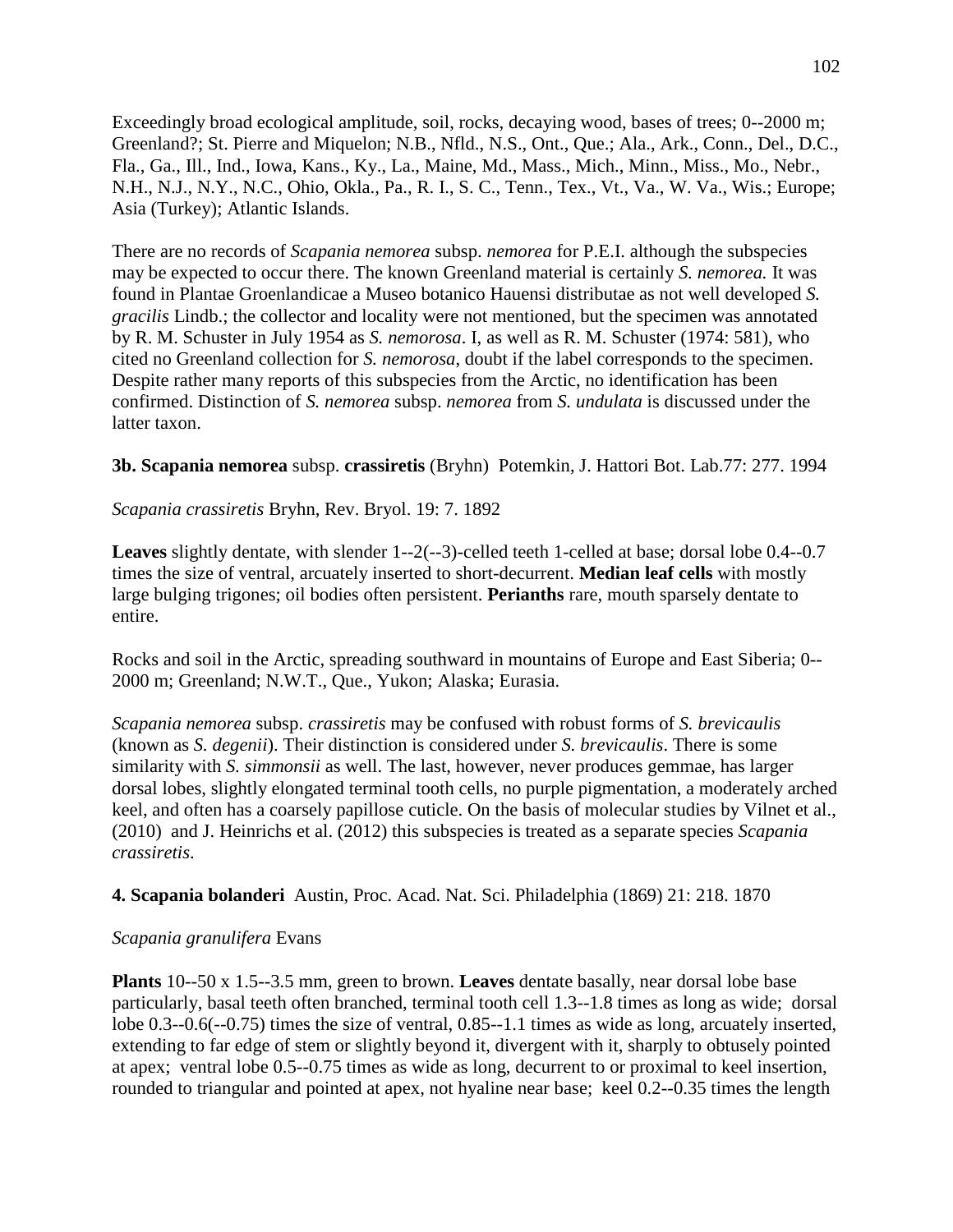of ventral lobe, acute, indistinctly arched, wing normally narrow, entire. **Median leaf cells** with moderate acute to bulging trigones; marginal cells thick- to thin-walled, 10--18 mm where subisodiametric; oil bodies often persistent; cuticle slightly to rather coarsely papillose. **Specialized asexual reproduction** by gemmae sporadic, green, 2-celled, ellipsoid, 10--12 x 20- -26 \um. **Sexual condition** dioicous. **Perianth** compressed, mouth lobulate-ciliate.

Rotten wood, bark of living trees, mainly gymnosperms, rarely also on soil in forested areas of western North America; 0--1500 m; B.C.; Alaska, Calif., Idaho, Oreg., Wash.; Asia (China, Japan, Russian Far East).

*Scapania bolanderi* is distinct from the other North American species of *Scapania* in its common development of branched teeth near the dorsal lobe base. Branched teeth infrequently occur near the dorsal lobe base of *S. spitsbergensis* and *S. ornithopoides*. The former, however, is distinct from *S. bolanderi* in paroicous sex distribution, common purple pigmentation and a keel with broad often dentate wing. The latter is isolated in its indistinct vestigial keel less than 0.05 times the length of the ventral lobe.

## **5. \*Scapania aspera** M. & H. Bernet, Bernet H., Cat. Hép. S.-O. Suisse 42. 1888

**Plants** 10--50 x 1.5--5 mm, green to brown and brownish purple. **Leaves** dentate distally, terminal tooth cell 1.3--2 times as long as wide; dorsal lobe 0.3--0.75 times the size of ventral, 0.8--1.4 times as wide as long, decurrent to arcuately inserted, extending to far edge of stem or slightly beyond it, divergent with stem, pointed to almost cuspidate at apex; ventral lobe 0.6--0.9 times as wide as long, decurrent proximal to keel insertion, rounded to mucronate at apex, not hyaline near base margin; keel 0.3--0.65 times the length of ventral lobe, acute, indistinctly to moderately arched, wing occasionally narrow, entire. **Median leaf cells** with small to moderate acute, rarely bulging trigones; marginal cells more or less thick-walled, 12--20 \um where subisodiametric; oil bodies occasionally persistent; cuticle more or less coarsely papillose. **Specialized asexual reproduction** by gemmae sporadic, green, 2-celled, ovoid to slightly angulate, 14--20 x 19--40 \um. **Sexual condition** dioicous. **Perianth** moderately compressed, mouth lobulate-dentate.

Habitats, elevation, and distribution of *Scapania aspera* in the area of the flora remain unclear; Nunavut (Baffin Island).

Mostly on calcareous soil and rocks in Europe; altitudinal range outside the territory of the flora 0--1500 m; range outside the territory of the flora; Europe; Asia (Turkey, SE China).

The only report of *Scapania aspera* for North America, from Baffin I. (N. Polunin 1947: 509), is based on identification by W. R. Sherrin, and is doubtful (R. M. Schuster 1974: 612). The specimen was unavailable for study. Recent finds of *S. aspera* in the northern East Siberia (E. Borovichev et al., 2016 unpublished; http://kpabg.ru/h/?q=node/41912) point out that its range is still imperfectly known and imply a possibility of its occurrence in northern North America. *Scapania aspera* may be confused there with *S. americana* from which the former differs in its entire ventral lobe base, coarsely papillose cuticle, less elongated terminal tooth cell (1.3--2.0 vs. 1.8--2.2 times as long as wide), and calciphilous ecology.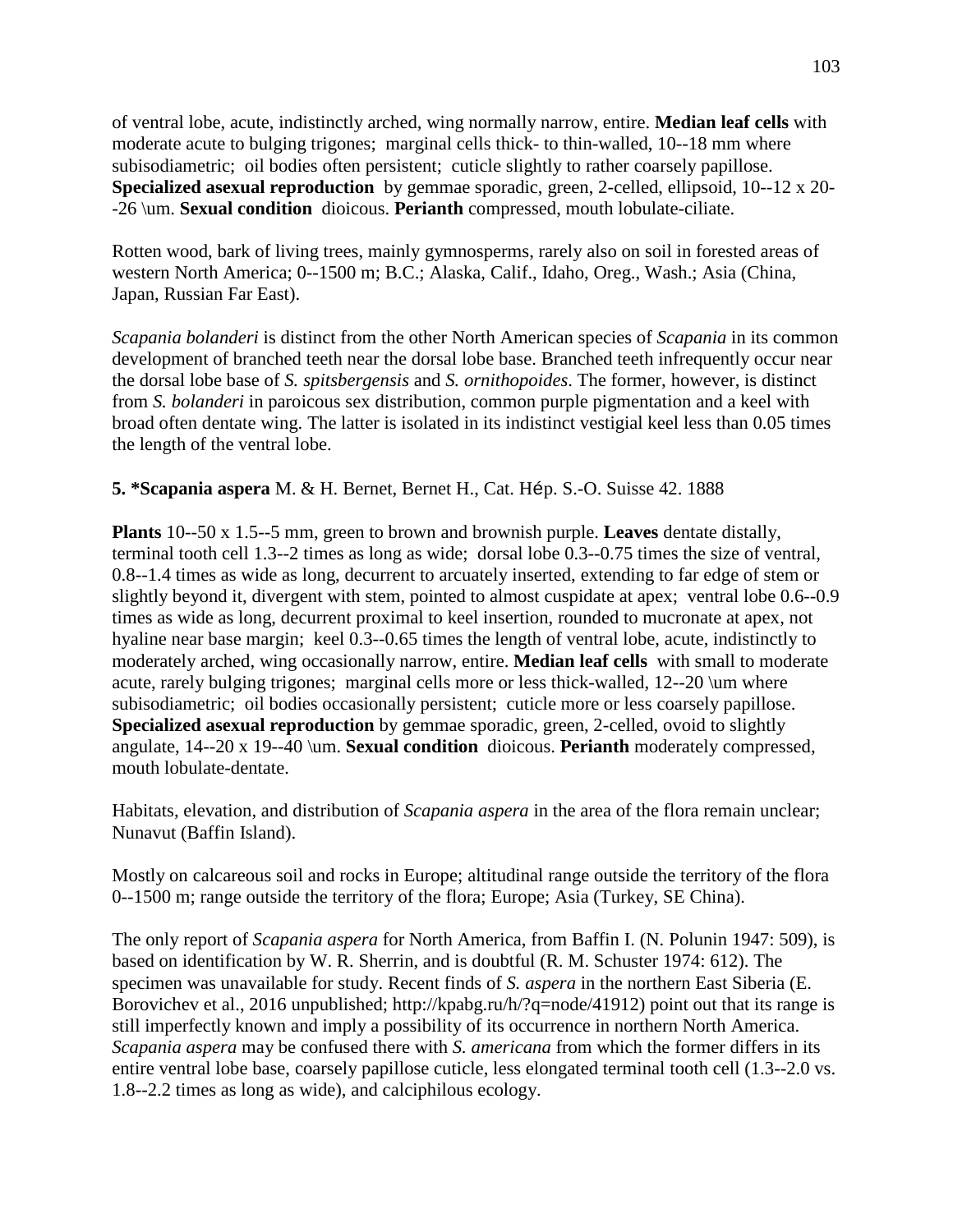### **6. \*Scapania aequiloba** (Schwägrichen) Dumortier, Recueil Observ. Jungerm., 14. 1835

*Jungermannia aequiloba* Schwägrichen, Hist. Musc. Hep. Prodr., 24. 1814

**Plants** 10--50 x 1.5--3 mm, green to brown. **Leaves** dentate distally, terminal tooth cell to 1.5 times as long as wide; dorsal lobe 0.75--0.95 times the size of ventral, 0.6--1.0 times as wide as long, arcuately inserted, extending to far edge of stem or slightly beyond it, divergent with stem, triangular and pointed at apex; ventral lobe 0.55--0.8 times as wide as long, arcuately inserted, triangular and pointed at apex, not hyaline near base margin; keel 0.5--0.75 times the length of ventral lobe, acute, indistinctly to moderately arched, wing occasionally narrow, entire. **Median leaf cells** with moderate, mostly acute trigones; marginal cells thick-walled, 10--16 \um where subisodiametric; oil bodies occasionally persistent; cuticle coarsely papillose. **Specialized asexual reproduction** by gemmae sporadic, green, 2-celled, ovoid to slightly angulate, 10--17 x 20--30 \um. **Sexual condition** dioicous. **Perianth** moderately compressed, mouth lobulatedentate.

Habitats, elevation, and distribution of *Scapania aequiloba* in the range of the flora remain to be unclear; Greenland; Nunavut (Ellesmere Island); Europe; Asia (Turkey).

*Scapania aequiloba* has been reported from Ellesmere Isl. (N. Bryhn 1906) and W. Greenland (K. Müller 1951--1958). Reports of this basically temperate and warm-temperate *S. aequiloba* from the high Arctic are extremely doubtful. Found among Mitten's collections at NY, the specimen of rather typical *S. aequiloba*, labeled "NW America, Plover Bay." This is virtually the only reason to keep the species in the Flora. Outside the territory of the flora the species occurs on calcareous soil and rocks, occasionally on rotten wood; to 2600 m. The leaves of *S. aequiloba*  have lobes mostly stiffly spreading from each other.

**7. Scapania compacta** (A. W. Roth) Dumortier, Recueil Observ. Jungerm. 14. 1835

*Jungermannia compacta* A. W. Roth, Tentam. Fl. Germ. 375. 1800

**Plants** 3--50 x 1.2--4 mm, green to brown. **Leaves** entire to denticulate distally; dorsal lobe 0.75--0.95 times the size of ventral, 0.55--1.2 times as wide as long, subtransversely inserted, often extending to far edge of stem and occasionally beyond it, divergent with stem, rounded to obtusely pointed at apex; ventral lobe 0.6--1.2 times as wide as long, arcuately inserted, rounded to obtusely pointed at apex, not hyaline near base margin; keel 0.5--0.75 times the length of ventral lobe, rounded to subacute basally, acute near sinus, indistinctly arched, wing absent. **Median leaf cells** with small acute to moderate slightly bulging trigones; marginal cells not differentiated, 15--20 \um where subisodiametric; oil bodies occasionally persistent; cuticle slightly to moderately papillose. **Specialized asexual reproduction** by gemmae sporadic, green to brown, 2-celled, broadly ovoid, 16--21 x 23--32 \um. **Sexual condition** monoicous and dioicous. **Perianth** mostly compressed, mouth entire to dentate.

Stream alluvium; 50 m; Alaska; Europe: Asia (Turkey); Africa; Atlantic Islands.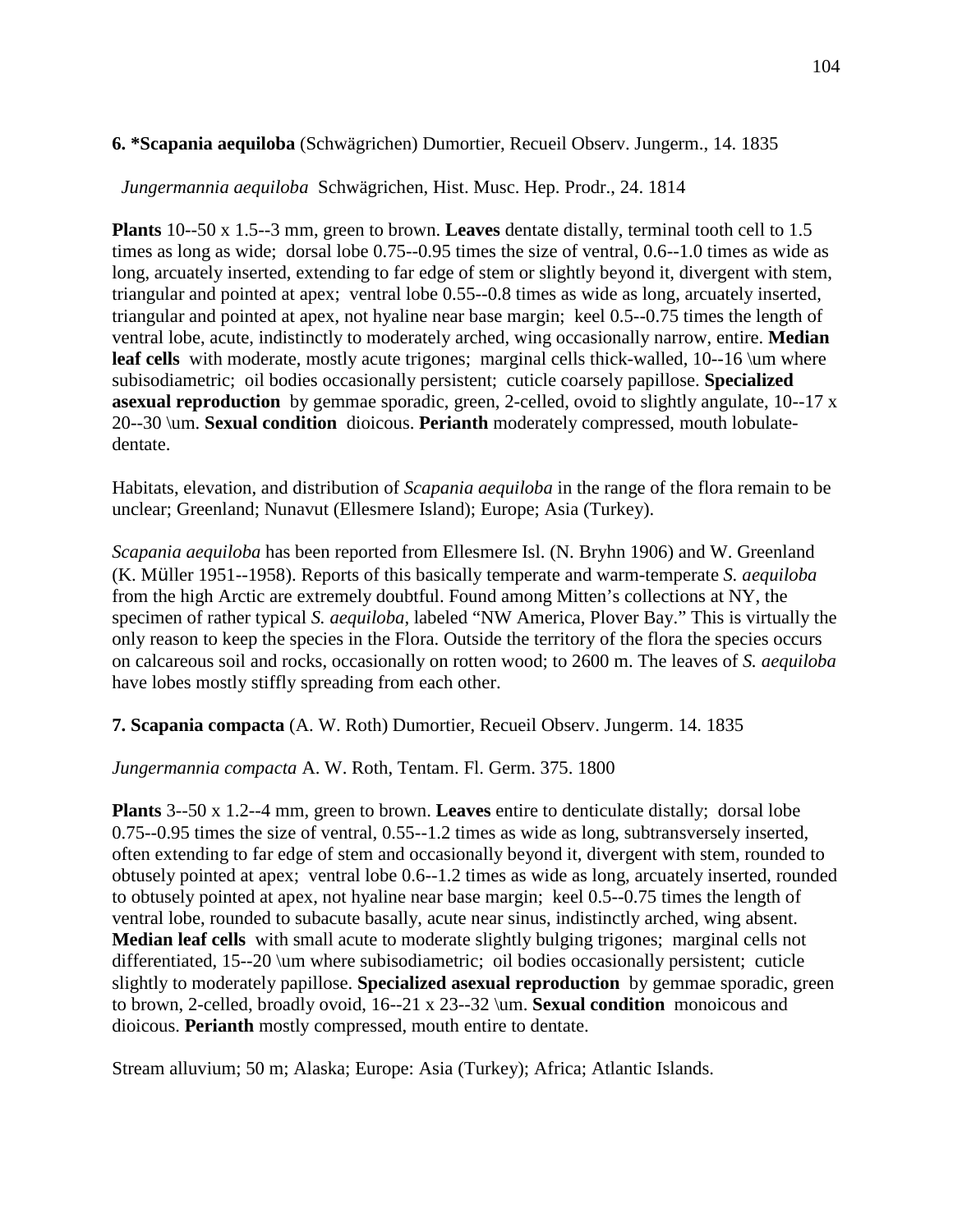*Scapania compacta* is exceedingly variable in lobe width/length ratio, keel expression and perianth compression. Common forms are rather robust and have dorsal lobes suberect and extending to the far edge of the stem and occasionally beyond it, but the ventral lobe is turned backward; the keel is usually rounded basally and acute near the sinus only; and the perianth is strongly compressed. Such plants may be confused with forms of *S. hyperborea* with large dorsal lobes. They differ from the latter in frequent monoicous sex distribution, specific orientation of lobes with respect to each other, inability to produce large bulging trigones and purple gemmae. Sporadic occurrence of rather small narrow-leaved forms with dorsal lobes not crossing the stem and variable perianth compression (K. Damsholt and D. Long 1981; A. D. Potemkin 1995) makes differentiation of *S. compacta* from *S. obcordata* problematic. Such forms are easy to distinguish from *S. obcordata* when monoicous sexuality is obvious. They may be distinct also from *S. obcordata* in the ability to produce distinct trigones of leaf cells, absence of purple pigmentation of leaves and gemmae, slightly saccate male bracts, and female bracts usually larger than adjacent sterile leaves. The leaves of *S. compacta* have lobes mostly spreading from each other.

#### **8. Scapania pseudocalcicola** Schuster, Phytologia 63: 327. 1987

**Plants** 10--30 x 1--3(--4) mm, green to brownish. **Leaves** entire to crenulate-denticulate distally; dorsal lobe 0.5--0.65 times the size of ventral, (0.45--)0.6--0.95 times as wide as long, subtransversely inserted, not extending to far edge of stem, divergent with it, sharply to bluntly pointed at apex; ventral lobe (0.45--)0.55--0.8 times as wide as long, arcuately inserted, sharply pointed at apex, hyaline near base margin; keel (0.4--)0.5--0.65 times the length of ventral lobe, acute, indistinctly arched, wing locally narrow, entire. **Median leaf cells** with small acute to moderate slightly bulging trigones; marginal cells thick- to thin-walled, 17--23 \um where subisodiametric; oil bodies persistent; cuticle slightly papillose. **Specialized asexual reproduction** by gemmae, common, green to brownish, 2-celled, ovoid to slightly angulate, 15- -21 x 24--40 \um. **Sexual condition** dioicous. **Perianth** inflated, mouth denticulate to subentire.

Calcareous soil and rocks in the Atlantic Arctic and subarctic; of conservation concern; 0--200 m**;** Greenland; Nfld., Que.

*Scapania pseudocalcicola* without perianths appears similar to *S. ligulifolia*. It differs from the latter in the occurrence of small denticulations in distal parts of at least some leaves and in the usually green to brownish (vs. yellow to brown) gemmae in sun forms. Many specimens labeled *Scapania calcicola* are this species. The leaves of *S. pseudocalcicla* are usually upturned.

#### **9. Scapania ligulifolia** R. M. Schuster, Hepat. Anthocerotae N. Amer. 3: 306, f. 355. 1974

#### *Scapania calcicola* var. *ligulifolia* R. M. Schuster [heterotypic]

**Plants** 3--18 x 0.8--2.4(--2.7) mm, green to brown. **Leaves** entire; dorsal lobe 0.4--0.65 times the size of ventral, 0.7--1.1 times as wide as long, subtransversely inserted, not extending to far edge of stem, divergent with it, bluntly to sharply pointed at apex; ventral lobe 0.65--0.77 times as wide as long, arcuately inserted, obtusely to sharply apiculate at apex, hyaline near base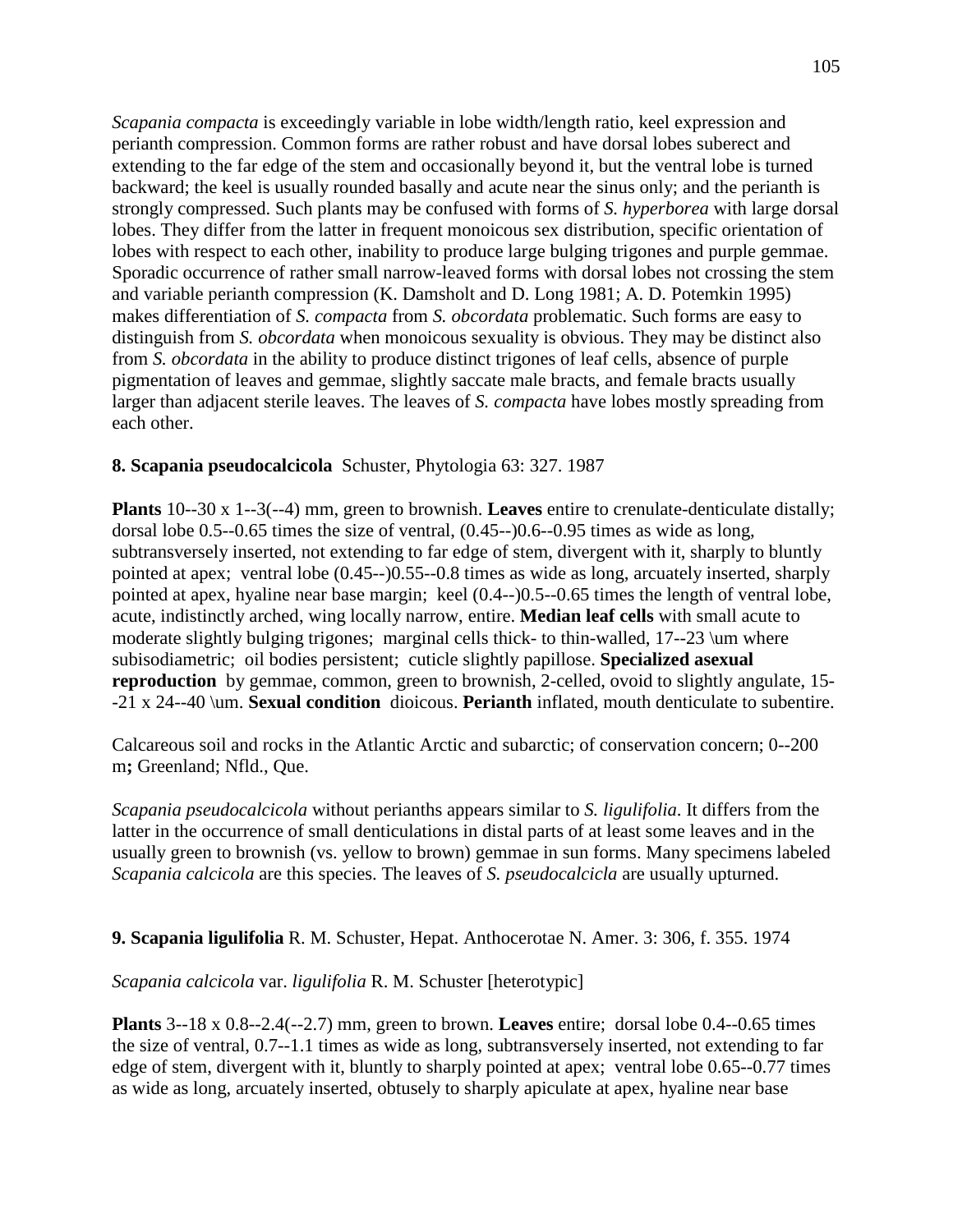margin; keel 0.45--0.6 times the length of ventral lobe, acute, indistinctly to moderately arched, wing occasionally narrow, entire. **Median leaf cells** with small acute to moderate bulging trigones; marginal cells thick- to thin-walled, 15--19(--24) \um where subisodiametric; oil bodies persistent; cuticle slightly papillose. **Specialized asexual reproduction** by gemmae, common, yellowish (rarely reddish) to deep brown, 2-celled, ovoid to slightly angulate, 14--23 x 25--40 \um. **Sexual condition** dioicous. **Perianth** inflated, mouth laciniate-dentate.

Calcareous rocks and soil in the Arctic; 0--200 m; Greenland; N.W.T., Que.; Europe (Svalbard, Franz-Josef Land); Asia (n Russia).

*Scapania ligulifolia* without perianths may be confused with *S. pseudocalcicola*. Their distinction is considered under the latter species. The leaves of *S. ligulifolia* are more or less upturned and incurved.

#### **10. Scapania gymnostomophila** Kaalaas, Bot. Not.1896: 21. 1896

### *Diplophyllum incurvum* Bryhn & Kaalaas

**Plants** 3--16(--20) x 0.7--2.4 mm, green to brown. **Leaves** entire; dorsal lobe 0.25--0.65 times the size of ventral, 0.5--0.75 times as wide as long, subtransversely inserted, not extending to far edge of stem, divergent with it, triangular and pointed to obtuse at apex; ventral lobe 0.5--0.8 times as wide as long, arcuately inserted, pointed to rounded at apex, hyaline near base margin; keel 0.35--0.5 times the length of ventral lobe, acute, indistinctly to moderately arched, wing often narrow, entire. **Median leaf cells** with small trigones; marginal cells not differentiated, 10- -15 \um where subisodiametric; oil bodies persistent; cuticle slightly papillose. **Specialized asexual reproduction** by gemmae, common, brown to reddish brown, 2-celled, ovoid to rhomboid, 12--17 x 20--32 \um. **Sexual condition** dioicous. **Perianth** inflated, mouth lobulateto fimbriate-ciliate.

Calcareous soil and rocks; 0--2500 m; Greenland; B.C., Nfld., N.W.T., [[**Nun.?]]** N.S., Ont., Que., Yukon; Alaska, Idaho, Maine, Mass., Mich., Minn., Mont., N.Y., Vt., Wis.; Eurasia.

The elevational range of *Scapania gymnostomophila* in the territory of the flora is imperfectly known. In Europe the species has been found at up to 2650 m. *Scapania gymnostomophila* is distinct from all other *Scapania* in having large plate-like brown persistent oil bodies occurring mostly 1 per cell. In addition, it may be distinguished from the similar *S. pseudocalcicola* and *S. calcicola* by smaller gemmae and entire, invariably unbordered leaves. The leaves of *S. gymnostomophila* are often upturned and incurved.

**11. Scapania simmonsii** Bryhn & Kaalaas, Report 2nd Norw. Arct. Exped. Fram. 2(11): 51. 1906

**Plants** 10--60 x (1.5--)2.5--3 mm, fuscous. **Leaves** dentate distally, terminal tooth cell to 1.5 times as long as wide; dorsal lobe convex, 0.75--0.95 times the size of ventral, 0.9--1.1 times as wide as long, decurrent, extending beyond stem, divergent with it, triangular and pointed to obtuse and rounded at apex; ventral lobe convex and strongly recurved, 0.9--1.1 times as wide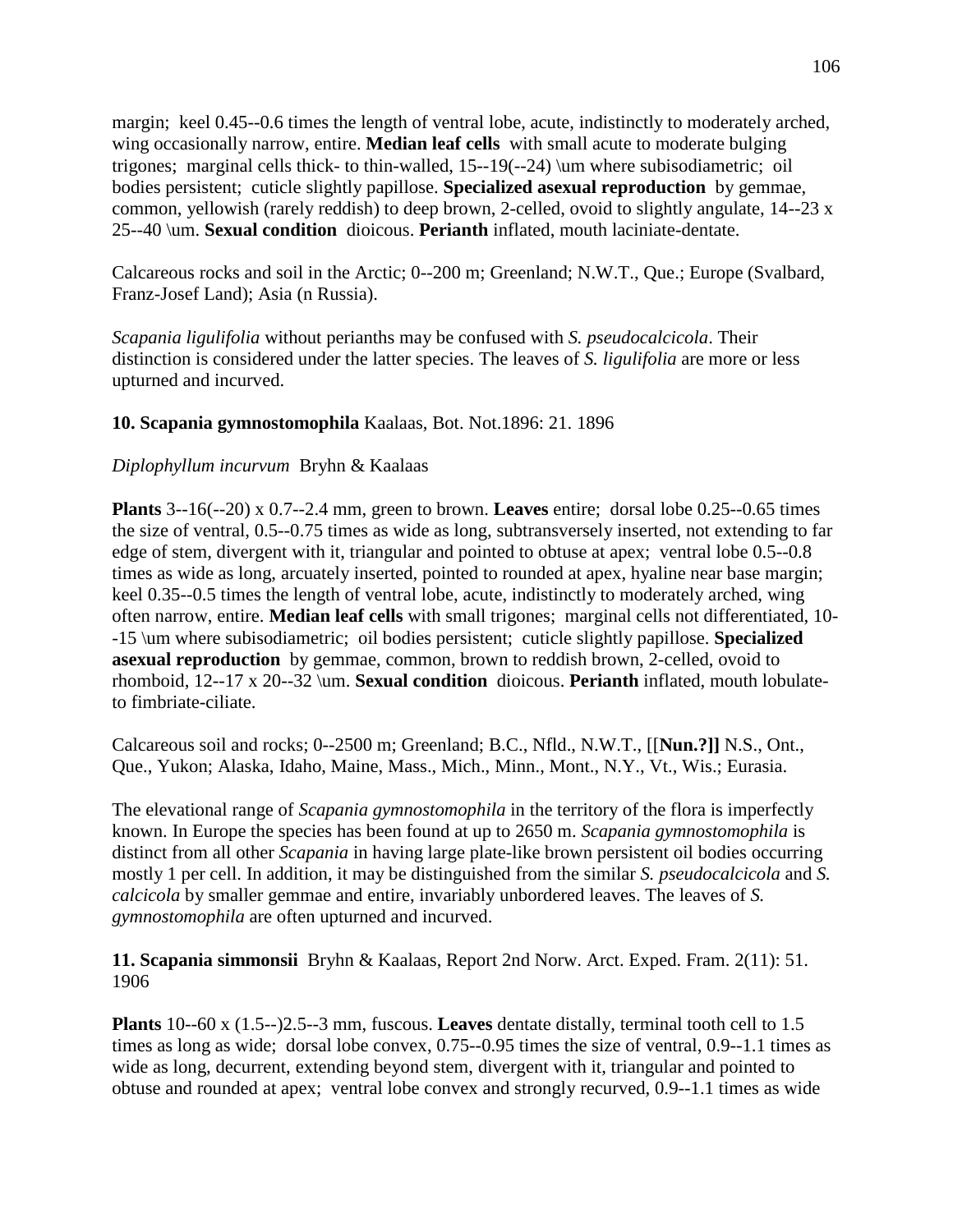as long, decurrent proximal to keel insertion, triangular and pointed to obtuse and rounded at apex, not hyaline near base margin; keel 0.25--0.5 times the length of ventral lobe, acute, moderately arched, wing mostly absent. **Median leaf cells** with mainly large bulging trigones; marginal cells thin- to thick-walled, 18--23 \um where subisodiametric; oil bodies occasionally persistent; cuticle moderately to coarsely papillose. **Specialized asexual reproduction** by gemmae unknown. **Sexual condition** dioicous. **Perianth** compressed, mouth lobulate-ciliate.

Mostly on calcareous soil in the Arctic; 0--500 m; Greenland; N.W.T., Que., Yukon; Alaska; Europe (n Russia, Svalbard); Asia (n Russia).

*Scapania simmonsii* is a well-defined species due to strongly turned backward leaves with subequal lobes about as wide as long and normally very coarse trigones. It may be mistaken only for *S. crassiretis*. The leaves are strongly turned backward.

**12. Scapania ornithopoides** (Withering) Waddell, Moss Exchange Club Cat. Brit. Hep,. 4. 1897 "ornithopodioides"

*Jungermannia ornithopoides* Withering, Bot. Arr. Veg. Great Britain 2: 695. 1776

**Plants** 30--150 x 1.5--4.5 mm, brown to reddish brown. **Leaves** dentate-ciliate from apex to base, terminal tooth cell 2--4 times as long as wide; dorsal lobe mostly 0.35--0.6 times the size of ventral, 0.75--1.1 times as wide as long, arcuately inserted to short-decurrent, extending beyond stem, subparallel to divergent with it, sharply pointed to obtuse at apex; ventral lobe 0.55--0.85 times as wide as long, decurrent to or proximal to keel insertion, rounded to sharply pointed at apex, not hyaline near base margin; keel absent or less than 0.05 times the length of ventral lobe, acute, more or less strongly arched, wing broad, dentate. **Median leaf cells** with mainly large bulging trigones; marginal cells mostly not differentiated, 14--20 \um where subisodiametric; oil bodies largely not persistent; cuticle smooth to coarsely papillose. **Specialized asexual reproduction** by gemmae rare (unknown for North American plants) brown to purple, 1--2-celled, broadly ellipsoid, 17--21 x 20--28 \um. **Sexual condition** dioicous. **Perianth** strongly compressed, mouth lobulate-dentate.

Usually on peaty wetland slopes and cliff terraces at higher elevations; confined to very oceanic climates of Pacific Islands and oceanic territories of the North Pacific Coast from Queen Charlotte Island to Aleutian Islands; 0--500 m; B.C.; Alaska; Europe (Great Britain, Faroes, Ireland, Norway); Asia (Assam, Bhutan, China, Darjeeling, Japan, Nepal, Sikkim, Taiwan); Pacific Islands (Hawaii, Philippines).

*Scapania ornithopoides* is distinct from the other North American species of *Scapania* in its invariably vestigial keel less than 0.05 times the length of the ventral lobe. Distinction from forms of *S. uliginosa* with very short keels are considered under that species. According to Art. 60.1 of International Code of Nomenclature for algae, fungi, and plants (Melbourne Code) (2012), the species epithet of *Scapania ornithopoides* must be given the original spelling of W. Withering (1776).

**13. Scapania americana** K. Müller (Freiburg), Bull. Herb. Boissier (ser.2) 3: 44. 1903 [1902] E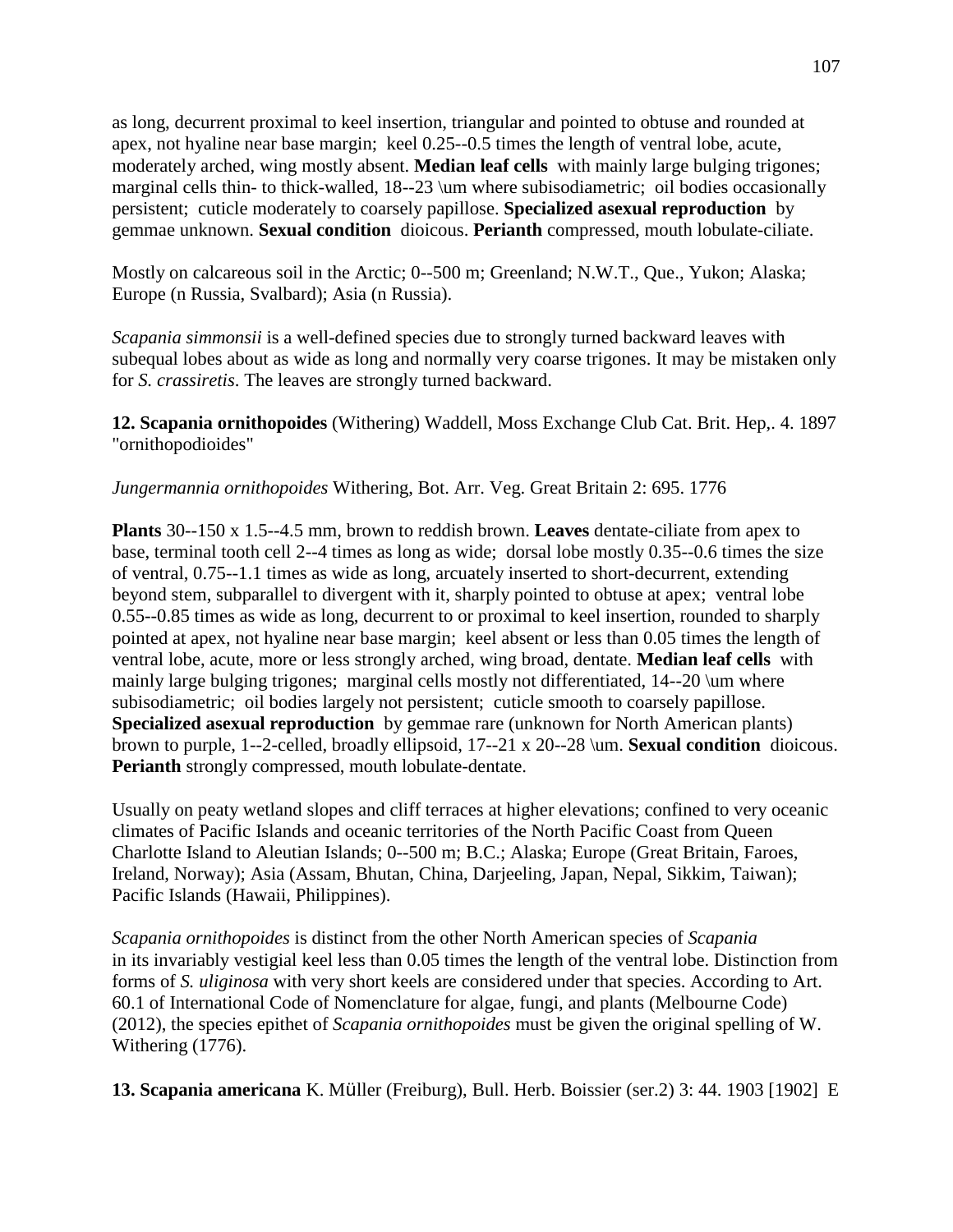*Scapania bolanderi* var. *americana* (K. Müller (Freiburg)) Frye & Clark

**Plants** 10--30 x 1.5--3.5 mm, green to brown and purplish. **Leaves** dentate at least to postical leaf bases, terminal tooth cell mostly 1.8--2.2 times as long as wide; dorsal lobe 0.4--0.75 times the size of ventral, 1--1.3 times as wide as long, arcuately inserted or decurrent, extending beyond stem, divergent with it, rounded to sharply pointed at apex; ventral lobe 0.55--0.75 times as wide as long, decurrent proximal to keel insertion, mostly rounded to blunt at apex, not hyaline near base margin; keel 0.35--0.56 times the length of ventral lobe, acute, indistinctly to moderately arched, wing mostly absent. **Median leaf cells** with small acute to moderate bulging trigones; marginal cells thick- to thin-walled, 9--17(--20) \um where subisodiametric; oil bodies not persistent; cuticle smooth to moderately papillose. **Specialized asexual reproduction** by gemmae sporadic, deep purple to brownish, (1--)2-celled, broadly ellipsoid to ovoid, 12--16 x 15--26 \um. **Sexual condition** dioicous. **Perianth** strongly compressed, mouth lobulate-ciliate to dentate.

Generally on rocks in shaded sites of forested areas; 0--1500 m; Alta., B.C., N.W.T.; Alaska, Calif., Idaho, Mont., Oreg., Wash.

*Scapania americana* is frequently confused with *S. bolanderi*. It is distinct from the latter in slender teeth with spinose terminal cells, lacking branched marginal teeth spread primarily to the ventral lobe base, bearing pigmented gemmae, and in its saxicolous ecology. Forms of *S. americana* with large dorsal lobes resemble *S. subalpina* from which they are distinct in having slender marginal teeth spread to the ventral lobe bases.

## **14. Scapania hollandiae** Hong, Bryologist 83: 56. 1980 E

**Plants** 4--25 x 1.8--4.5 mm, green to slightly brownish. **Leaves** dentate distally to entire, terminal tooth cell to 1.5 times as long as wide; dorsal lobe 0.55--0.75 times the size of ventral, 1.1--1.4 times as wide as long, arcuately inserted, crossing stem, divergent with it, broadly rounded at apex; ventral lobe (0.65--)0.75--0.95(--1.1) times as wide as long, arcuately inserted, broadly rounded at apex, not hyaline near base margin; keel 0.25--0.5 times the length of ventral lobe, acute, indistinctly arched, wing narrow to rather broad, entire. **Median leaf cells** with small acute trigones; marginal cells smaller than median, more or less thick-walled, (10--)12-- 15(--17) \um where subisodiametric; oil bodies not persistent; cuticle slightly to moderately papillose. **Specialized asexual reproduction** by gemmae unknown. **Sexual condition** dioicous. **Perianth** strongly compressed, mouth dentate.

Silt over rocks, peaty soil and rotten wood; 700--2500 m; B.C.; Wash., Wyo.

In leaf shape, insertion and dentition as well as in size of plants *S. hollandiae* is most close to robust phases of *S. brevicaulis* often recorded as *S. degenii*. It differs from them in its inability to produce gemmae and deep brown pigmentation, thick-walled marginal cells, and not persistent oil bodies.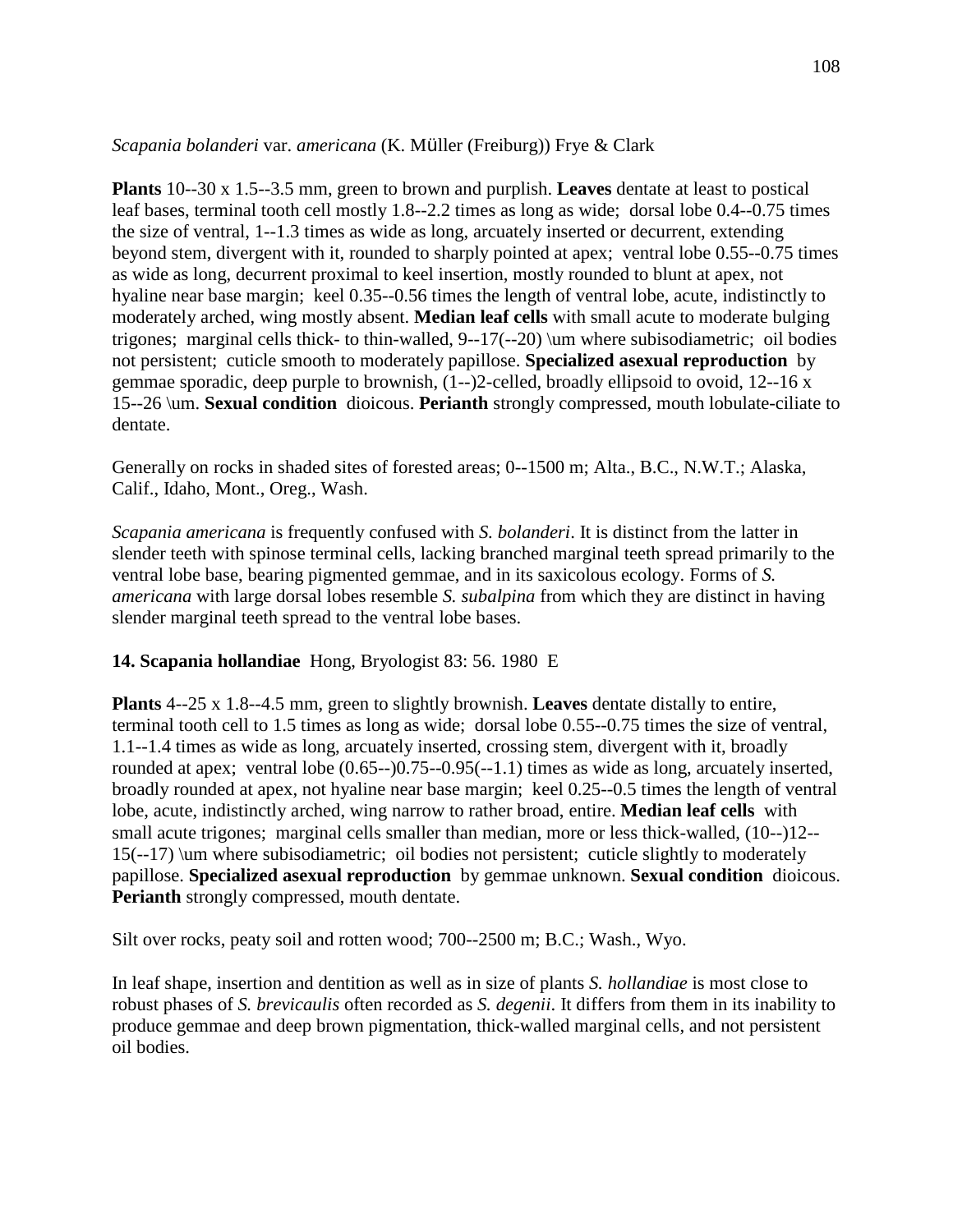**15. Scapania spitsbergensis** (Lindberg) K. Müller (Freiburg), Bull. Herb. Boissier (ser.2) 1: 607. 1901 "spitzbergensis"

*Martinellius spitsbergensis* Lindberg, Kongl. Svenska Vet.-Akad. Handl.23(5): 31. 1889; *Scapania convexula* K. Müller (Freiburg)

**Plants** 10--75 x 1.5--3.5 mm, green to brown and purplish. **Leaves** dentate-ciliate basally, terminal tooth cell 2--3 times as long as wide; dorsal lobe 0.5--0.75 times the size of ventral, 1.0--1.35 times as wide as long, decurrent, extending beyond stem, divergent with it, rounded to obscurely pointed at apex; ventral lobe 0.85--1.15 times as wide as long, decurrent proximal to keel insertion, rounded to obscurely pointed at apex, not hyaline near base margin; keel 0.1-- 0.35 times the length of ventral lobe, acute, moderately to strongly arched, wing mostly broad, dentate. **Median leaf cells** with small acute to large bulging trigones; marginal cells usually thick-walled, 16--18 \um where subisodiametric; oil bodies not persistent; cuticle slightly to coarsely papillose. **Specialized asexual reproduction** by gemmae sporadic, green to purplish and brownish in sun, 2-celled, ovoid, ellipsoid, 11--19 x 23--34(--38) \um. **Sexual condition** monoicous (paroicous). **Perianth** strongly compressed, mouth dentate to lobulate-ciliate.

Soil and rocks in Arctic and in mountains southward; 0--1600 m; Greenland; B.C., N.W.T., Ont., Yukon; Alaska, Maine; Europe (Finland, Norway, Russia, Svalbard, Sweden); Asia (Russia).

*Scapania spitsbergensis,* on account of its frequently dentate keel, may be confused with *S. undulata* var. *oakesii* and some phases of *S. nemorea*. From both it is distinct in monoicous sexuality and in marginal teeth developed primarily near leaf bases. Male bracts that are proximal to the perianth in *S. spitsbergensis*, however, do not differ from sterile leaves, and the detection of antheridia in the bract axils is necessary for determining sexuality. Distinction from *S. undulata* is by the more narrow terminal tooth cells and frequent development of moderate often bulging trigones. An additional character distinguishing *S. nemorea* from *S. spitsbergensis* is the common production of 1-celled brown gemmae (vs. 2-celled green to pinkish gemmae).

**16. Scapania subalpina** (Nees ex Lindenberg) Dumortier, Recueil Observ. Jungerm., 14. 1835

*Jungermannia subalpina* Nees ex Lindenberg, Syn. Hep. Eur. 55.1829; *Scapania perlaxa* Warnstorf

**Plants** 10--50 x 1.5--4 mm, whitish green to reddish brown. **Leaves** denticulate distally to subentire, terminal tooth cell to 1.5 times as long as wide; dorsal lobe 0.65--0.8 times the size of ventral, 0.85--1.4 times as wide as long, subtransversely inserted, mostly extending to far edge of stem or slightly beyond it, divergent with stem, broadly rounded to weakly pointed at apex; ventral lobe 0.8--1.1 times as wide as long, decurrent proximal to keel insertion, broadly rounded to weakly pointed at apex, not hyaline near base margin; keel (0.4--)0.5--0.65 times the length of ventral lobe, acute, indistinctly arched, wing mostly narrow, entire. **Median leaf cells** with small acute trigones; marginal cells mostly thick-walled, 16--22 \um where subisodiametric; oil bodies not persistent; cuticle smooth to slightly papillose. **Specialized asexual reproduction** by gemmae sporadic, green to reddish, 2-celled, broadly ovoid, 12--19 x 19--28 \um. **Sexual condition** dioicous. **Perianth** strongly compressed, mouth dentate.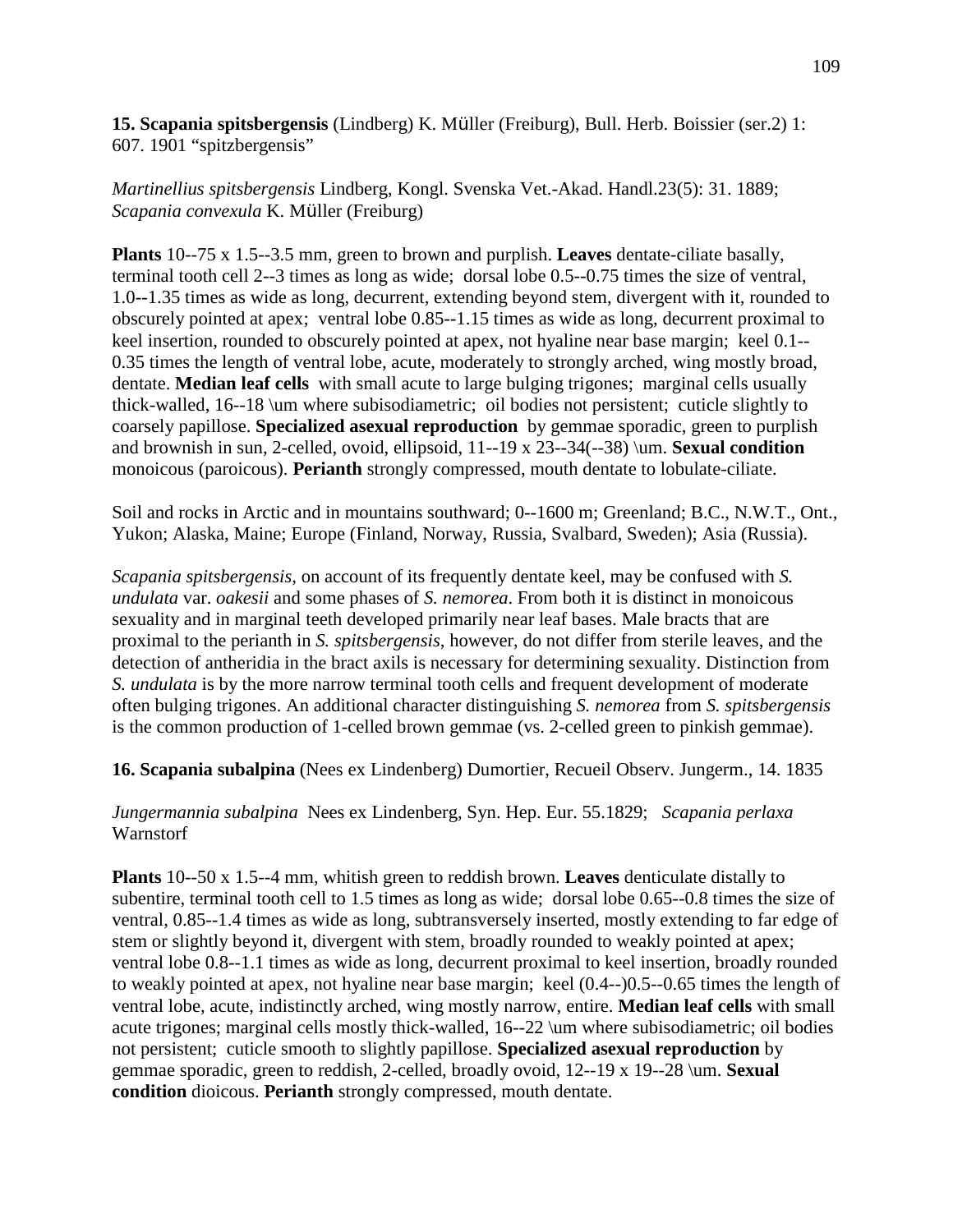Mostly on moist rocks in or near moving water, more rarely on moist soil and rotten wood, from Arctic to high altitudes southward; 200**--**3800 m; Greenland; Alta., B.C., Man., Nfld., N.W.T., N.S., Ont., Que., Sask., Yukon; Alaska, Ariz., Calif., Colo., Kans., Maine, Mich., Minn., Mont., Nebr., Nev., N.H., N.Mex., N.Y., N.Dak., Oreg., S.Dak., Tex., Utah, Wash., Wis., Wyo.; Eurasia; Atlantic Islands.

The elevational range of *Scapania subalpina* is incompletely known. *Scapania subalpina* may be confused with *S. undulata* and *S. obscura* considered above. It differs from the former in its larger dorsal lobe, usually whitish green (vs. grass-green) color of unpigmented forms and reddish brown (vs. vinaceous or purplish violet) color of pigmented forms. Small forms may be confused with *S. curta*. They are distinct in that the ventral lobe of *S. subalpina* is decurrent proximal to the keel insertion. A minor variant is *Scapania subalpina* var. *muddiae* C. D. Bird & W. S. Hong, known only from Alberta. It is distinguished by almost entire leaf margins and a larger perianth (4--8 x 1.5--2 mm.

**17. Scapania obscura** (Arnell & Jensen) Schiffner, Oesterr. Bot. Z. 58: 377. 1908

*Martinellius obscurus* Arnell & Jensen, Naturwiss. Untersuch. Sarekgebirges Schwed.-Lappl., Bot. 91. 1907

**Plants** 3--20 x 1--2(--3) mm, green to fuscous or blackish. **Leaves** entire; dorsal lobe 0.65--0.8 times the size of ventral, 0.6--1.27 times as wide as long, subtransversely inserted or decurrent, mostly extending to far edge of stem or slightly beyond it, divergent with stem, rounded to bluntly pointed at apex; ventral lobe 0.4--1.0 times as wide as long, decurrent proximal to keel insertion, rounded to bluntly pointed at apex, not hyaline near base margin; keel 0.5--0.75 times the length of ventral lobe, rounded to acute, indistinctly to moderately arched, wing absent. **Median leaf cells** with very minute to small acute trigones; marginal cells mostly not differentiated, 16--23 \um where subisodiametric; oil bodies not persistent; cuticle slightly papillose. **Specialized asexual reproduction** by gemmae sporadic, green to brown and purple, 1--2-celled, broadly ovoid, 7--14 x 12--21(--26) \um. **Sexual condition** dioicous. **Perianth** compressed, mouth entire.

Confined to melt-water rivulets, brooks, springs, and seepages, upper subalpine and alpine zones, rarely in damp tundras; 200--2000 m; Greenland; B.C., N.W.T., Nunavut; Alaska, Ore., Wash.; Eurasia.

T. C. Frye and L. Clark (1937--1947) described *S. subalpina* var. *haynesiae* from Alberta. According to the original description it corresponds more to *S. obscura* than to *S. subalpina* in having leaves not bordered and entire; the keels that are 1 cell thick and rounded throughout their length; and the cortex differentiated by the color rather than by thickness of the cell walls. The reddish brown pigmentation of the plants, however, usually does not occur in *S. obscura* and is characteristic for *S. subalpina*. This makes the exact position of this variety ambiguous until revision of the original collections, which were unavailable for study**.** *Scapania obscura* is usually distinct from *S. subalpina* in the leaves being entire and not bordered with a weakly defined keel; cortex, defined by pigmentation mostly; fuscous (vs. reddish brown) pigmentation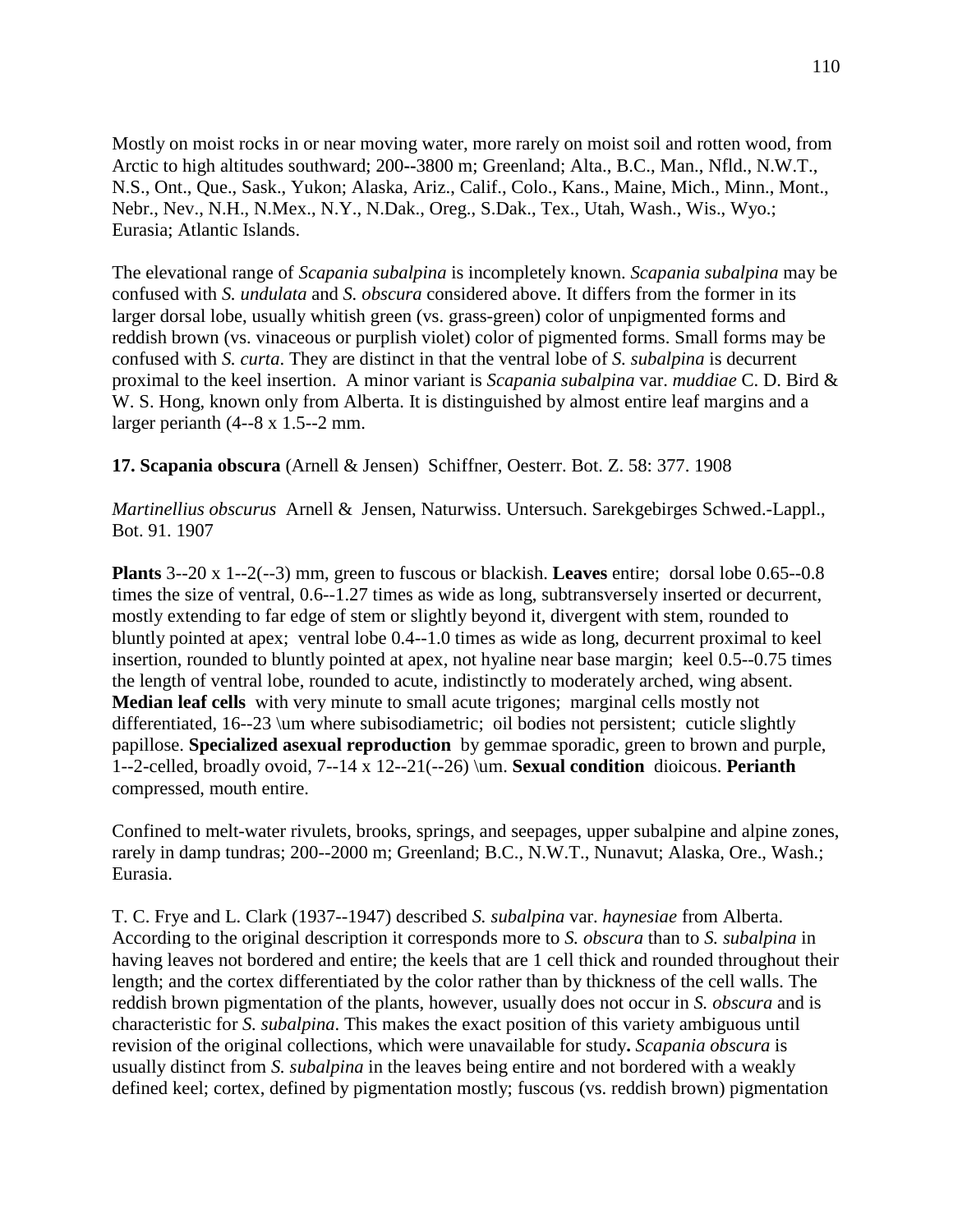of plants; and 1--2-celled gemmae. The leaves of *S. obscura* are occasionally upturned. Impoverished plants of *S. obscura* illustrated by A. D. Potemkin (1998: Figs. 3: 1, 3--5) may be misidentified as species of *Lophozia* s. l. They are distinct from the latter in broadly ovoid gemmae, often conduplicate upper leaves and cells nearly without trigones.

### **18. Scapania undulata** (Linneaus) Dumortier, Recueil Observ. Jungerm. 14. 1835

*Jungermannia undulata* Linneaus, Spec. Pl. (ed.1) 2: 1132. 1753

**Plants** 15--200 x 1.5--4.5 mm, green to brown and purple at least postically. **Leaves** dentate predominantly distally to entire, terminal tooth cell to 1.5 times as long as wide; dorsal lobe 0.35--0.65 times the size of ventral, (0.6--)0.95--1.3 times as wide as long, subtransversely inserted, mostly extending to far edge of stem or slightly beyond it, divergent with stem, broadly rounded to weakly pointed at apex; ventral lobe 0.7--1 times as wide as long, decurrent proximal to keel insertion, broadly rounded to weakly pointed at apex, not hyaline near base margin; keel 0.25--0.5 times the length of ventral lobe, acute, indistinctly to moderately arched, wing narrow to broad, occasionally dentate. **Median leaf cells** with minute to moderate acute trigones; marginal cells thick-walled and small, 12--16 \um (terrestrial forms) to thin-walled and larger (aquatic forms), 16--20 \um where subisodiametric; oil bodies not persistent; cuticle smooth. **Specialized asexual reproduction** by gemmae sporadic, green to purplish in sun, 2-celled, broadly ovoid, 10--17 x 12--23 \um. **Sexual condition** dioicous. **Perianth** strongly compressed, mouth dentate to entire.

Hydric to nearly xeric sites; mostly associated with moving water and rocks; 0--3300 m**;** Greenland; St. Pierre and Miquelon; Alta., B.C., Man., N.B., Nfld., N.W.T., N.S., Ont., P.E.I., Que., Sask., Yukon; Alaska, Ariz., Ark., Calif., Colo., Conn., Ga., Idaho, Kans., Ky., Maine, Mass., Mich., Minn., Miss., Mo., Mont., Nebr., Nev., N.H., N.J., N.Mex., N.Y., N.C., N.Dak., Ohio, Oreg., Pa., R. I., S. C., S.Dak., Tenn., Tex., Utah, Vt., Va., Wash., W. Va., Wis., Wyo.; Mexico?; Eurasia; n Africa; Atlantic Islands.

*Scapania undulata* is most often confused with *S. subalpina* considered above and with eastern North American *S. nemorea* subsp. *nemorea*. It is distinct from the latter in slightly elongated terminal tooth cells (mostly not over 1.5 times as long as wide); non-decurrent dorsal lobes; broadly ovoid, green to purplish 2-celled gemmae; predominantly not flattened cortical cells; small oil bodies, occluding considerably less than half of cell lumen (vs. more or less large oil bodies, occluding mostly half or more cell lumen). A minor variant is *Scapania undulata* var. *oakesii* (Austin) H. Buch, of scattered distribution. It is distinguished by the keel often bearing teeth and the dorsal lobe extended across and beyond the stem. Another minor variant known only from Greenland and Europe is *Scapania undulata* var. *aequatiformis* De Notaris. It differs in the suborbicular, broader ventral and dorsal lobes, the keel short and weakly arched.

**19. Scapania serrulata** R. M. Schuster, Hep. Anth. N. Am. 3: 539. 1974 E

**Plants** 10--25 x 1.8--3.1 mm, green to red and brown. **Leaves** dentate distally, terminal tooth cell to 1.5 times as long as wide; dorsal lobe 0.65--0.75 times the size of ventral, 0.95--1.15 times as wide as long, subtransversely to arcuately inserted, extending to far edge of stem or slightly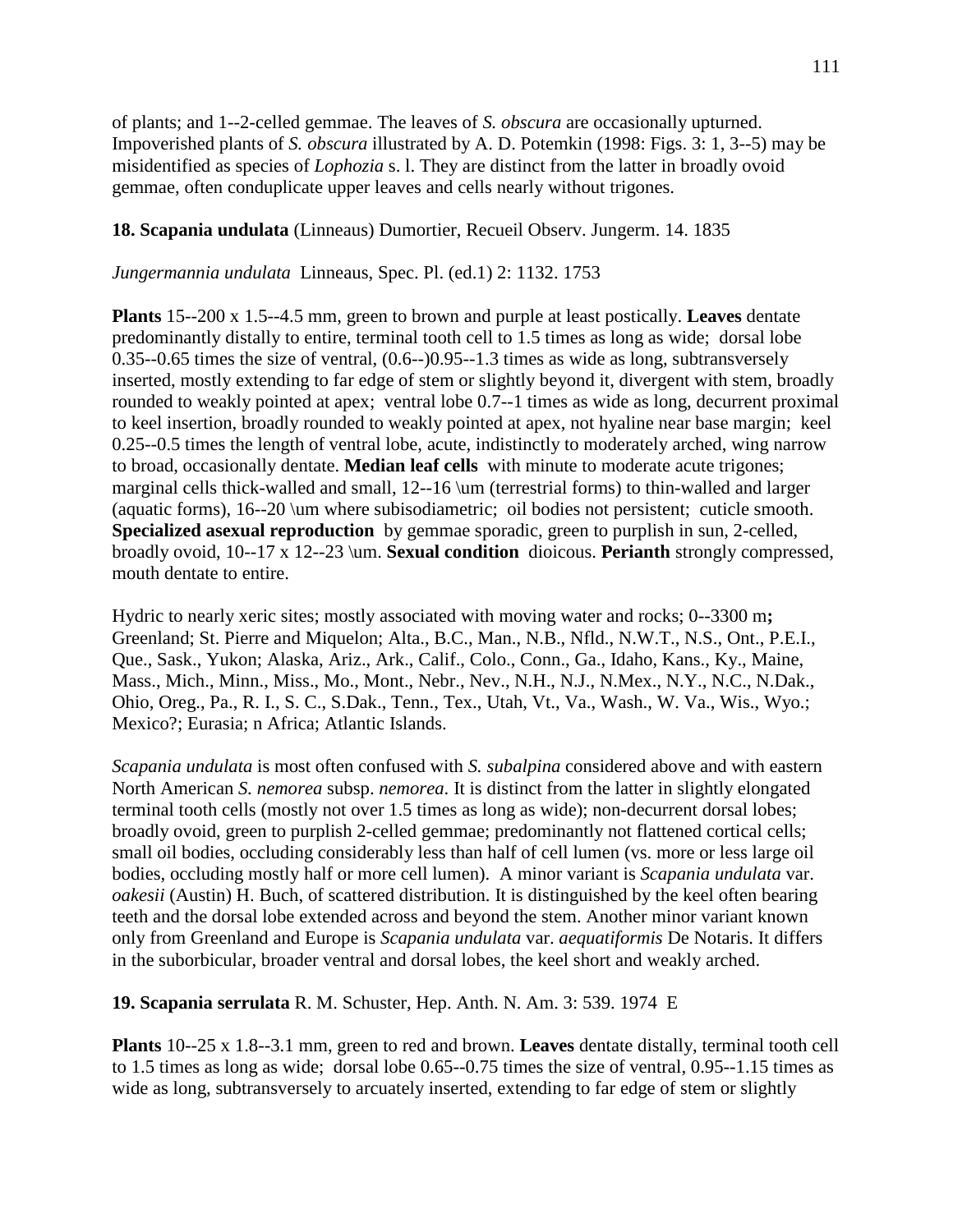beyond it, divergent with stem, broadly rounded at apex; ventral lobe 0.74--0.91 times as wide as long, decurrent proximal to keel insertion, broadly rounded at apex, not hyaline near base margin; keel 0.45--0.65 times the length of ventral lobe, acute, indistinctly to moderately arched, wing narrow to broad, entire to crispate. **Median leaf cells** with moderate bulging to acute trigones; marginal cells mostly thin-walled, often elongated, 20--26(--28) \um where subisodiametric; oil bodies not persistent; cuticle smooth. **Specialized asexual reproduction** by gemmae apparently frequent, green to red, 1--2-celled, broadly ovoid, 16--24 x 22--39 \um. **Sexual condition** dioicous. **Perianth** unknown.

Seepage-moistened soil between rocks, in turbulent streams from snow and ice fields in the Arctic; 200--1000 m; Greenland; N.W.T.

### **20. Scapania uliginosa** (Lindenberg) Dumortier, Recueil Observ. Jungerm. 14. 1835

*Jungermannia undulata* var. *uliginosa* Lindenberg, Syn. Hep. Eur. 58. 1829; *Scapania paludosa* (Müll. Frib.)Müll. Frib.

**Plants** 20--200 x 1.5--6 mm, green to purple and brown. **Leaves** entire to dentate distally; terminal tooth cell to 1.8 times as long as wide; dorsal lobe 0.25--0.65(--0.8) times the size of ventral, 0.9--1.55 times as wide as long, decurrent, extending far beyond stem, subparallel it, rounded to obtusely pointed at apex; ventral lobe 0.8--1.45 times as wide as long, decurrent proximal to keel insertion, rounded at apex, not hyaline near base margin; keel (0.05--)0.15-- 0.35 times the length of ventral lobe, acute, moderately to strongly arched, wing narrow to broad, entire. **Median leaf cells** with small to moderate acute trigones; marginal cells thin-walled (entire-leaved forms) to more or less thick-walled (dentate-leaved forms), 15--21 \um where subisodiametric; oil bodies not persistent; cuticle smooth to densely punctate papillose. **Specialized asexual reproduction** by gemmae very rare, green to red, 1-celled, ellipsoid, 8--10 x 13--19 \um. **Sexual condition** dioicous. **Perianth** strongly compressed, mouth entire to denticulate.

Stones in streams and seepage-moistened rocks in mountains and the Arctic, high elevations southward; 200--3800 m; Greenland; Alta., B.C., Nfld., N.W.T., Que., Yukon; Alaska, Colo., Idaho, Maine, Mont., N.H., Oreg., Vt., Wash.; Eurasia.

The elevational range of *Scapania uliginosa* is incompletely known. Forms of *S. uliginosa* with thin-walled marginal cells may be confused with *S. paludicola* from which they are distinct in the ventral lobes being broadly decurrent proximal to the keel insertion and mostly strongly turned backward, and in the usual absence of trigones in leaf cells. The synonymy of *S. uliginosa* and *S. paludosa* is accepted, following D. R. Zehr (1980), because of the minor taxonomic significance of characters ascribed to both names and their frequent occurrence in diverse combinations (A. D. Potemkin 1999a). Forms with dentate and bordered leaves (*S. paludosa*phases) may be confused with *S. undulata* and *S. spitsbergensis*. They are distinct from the former in the dorsal lobes decurrent and subparallel to the stem and from the latter in marginal teeth not spread to leaf bases and to keel, slightly elongated terminal tooth cells and dioicous sexuality. Sporadic development of leaves with very short keels (to 0.05 times the length of the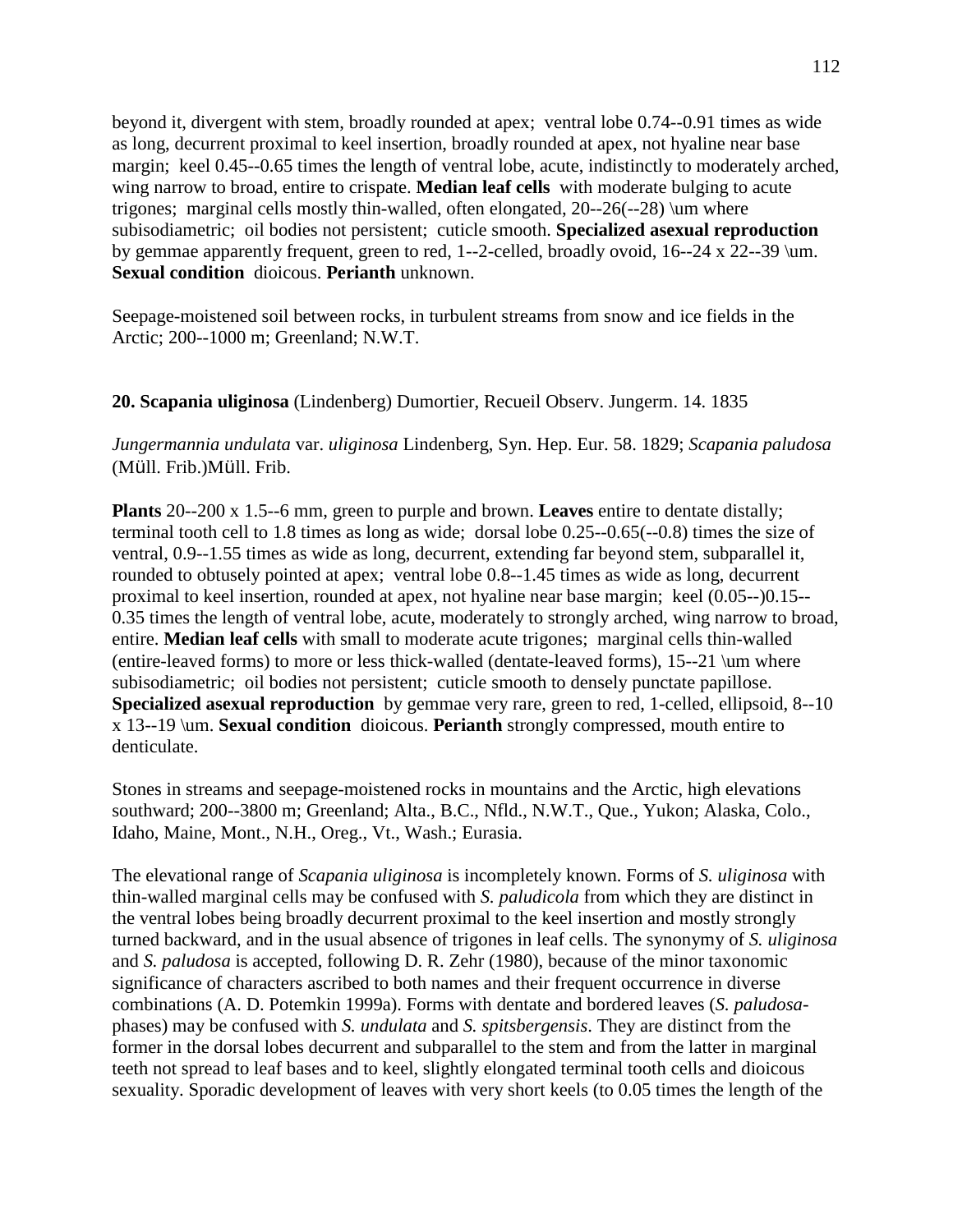ventral lobe) may lead to confusion with *S. ornithopoides* from which *S. uliginosa* differs in marginal teeth not spreading to leaf bases and with slightly elongated terminal cells, inability to produce large trigones, and frequent development of purple pigmentation in the distal portion of leaves.

**21. Scapania cuspiduligera** (Nees) K. Müller (Freiburg), Rabenhorst, Krypogamenfl. Deutschlands (ed.2) 6(2): 472. 1915

*Jungermannia cuspiduligera* Nees, Naturges. Eur. Leberm.1: 180.1833

**Plants** 5--20 x 1--2.5 mm, green to fuscous. **Leaves** entire to faintly denticulate distally; dorsal lobe 0.5--0.9 times the size of ventral, 0.5--0.85 times as wide as long, subtransversely inserted, not extending to far edge of stem, divergent with it, rounded to mucronate at apex; ventral lobe 0.5--0.85 times as wide as long, decurrent proximal to keel insertion, rounded to mucronate at apex, hyaline near base margin; keel 0.6--0.75 times the length of ventral lobe, rounded and subparallel to stem basally, more or less acute and divergent with stem distally, wing absent. **Median leaf cells** with small to moderate trigones; marginal cells thick-walled, 15--20 \um where subisodiametric; oil bodies not persistent; cuticle smooth to moderately papillose. **Specialized asexual reproduction** by gemmae, common, brown at least in sun, 2-celled, broadly ovoid, 10--16 x 14--25 \um. **Sexual condition** dioicous. **Perianth** compressed, mouth entire to faintly denticulate.

Varieties 2 (2 in the flora): Greenland, Canada, United States, South America, Eurasia, Africa.

*Scapania cuspiduligera* is distinct from the other *Scapania* species in the following character states: keel rounded and subparallel to the stem basally and spread out only distally; sheathing leaf bases; rather long decurrent and hyaline ventral lobe base; constant production of brown, 2 celled gemmae with deeper pigmented internal walls; subequal bordered entire leaf lobes with broadly rounded apices.

1. Ventral leaf lobes not falcate, gemmiparous lobes entire; gemmae brown . . . 21a. *Scapania cuspiduligera* var. *cuspiduligera*

1. Ventral leaf lobes falcate, gemmiparous lobes occasionally denticulate; gemmae green becoming brown when mature . . . 21b. *Scapania cupiduligera* var. *diplophyllopsis*

# **21a. Scapania cuspiduligera** (Nees) K. Müller (Freiburg) var. **cuspiduligera**

**Ventral leaf lobes** not falcate, gemmiparous lobes entire. **Gemmae** brown.

Mostly calcareous soils and rocks from the high Arctic to New Mexico, southward at high elevations; 0--3100 m; Greenland; Alta., B.C., Man., N.B., Nfld., N.W.T., N.S., Ont., Que., Sask., Yukon; Alaska, Ariz., Calif., Colo., Idaho, Mich., Minn., Mont., Nev., N.Mex., Oreg., Utah, Vt., Wash., Wis., Wyo.; South America (Colombia), Eurasia; Africa (Republic of the Congo).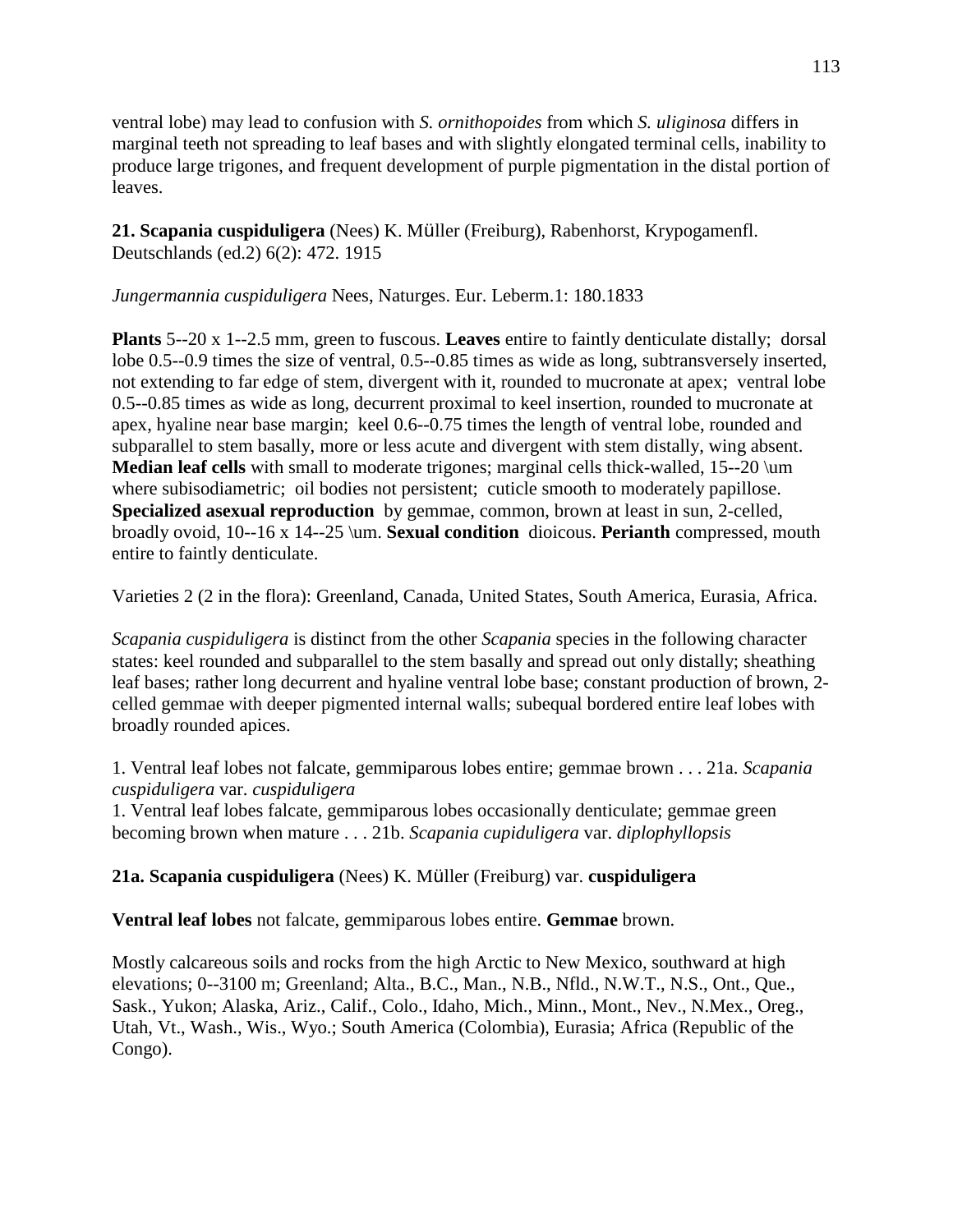The gemmae of *Scapania cuspiduligera* var. *cuspidula* are brown, 2-celled, and have deeply pigmented internal cell walls.

**21b. Scapania cuspiduligera** var. **diplophyllopsis** R. M. Schuster, Hepat. Anthocerotae N. Amer. 3: 361. fig. 371: 1--14. 1974

**Ventral leaf lobes** falcate, gemmiparous lobes occasionally denticulate. **Gemmae** green but becoming brown when mature.

Habitat not given; low to moderate elevations; Greenland.

**22. Scapania hians** Stephani ex K. Müller (Freiburg), Nova Acta Acad. Caes. Leop. -Carol. German. Nat. Cur.83: 223. 1905

Subspecies 2 (1 in the flora): Canada; Asia (China, India (Sikkim: reported by T. Herzog (1939) as *S. papillosa* K. Müller (Freiburg)), Nepal).

**22a. Scapania hians** subsp. **salishensis** J. Godfrey & G. Godfrey, Bryologist 81: 362. 1978

**Plants** 5--22 x 0.85--1.6 mm, brownish green. **Leaves** entire to slightly denticulate distally; dorsal lobe 0.75--0.95 times the size of ventral, 0.55--0.7 times as wide as long, more or less arcuately inserted, crossing stem, divergent with it, triangular and pointed at apex; ventral lobe 0.5--0.65(--0.8) times as wide as long, decurrent proximal to keel insertion, triangular and pointed at apex, not hyaline near base margin; keel 0.4--0.7 times the length of ventral lobe, acute, indistinctly to moderately arched, wing mostly absent. **Median leaf cells** with more or less small acute to slightly bulging trigones; marginal cells smaller than median, thin- to slightly thick-walled, 10--14 \um where subisodiametric; oil bodies not persistent; cuticle coarsely papillose. **Specialized asexual reproduction** by gemmae, frequent, brown, (1--)2-celled, spherical to ovoid, 10--16 x 10--20(--24) \um. **Sexual condition**: perianth and sex organs unknown.

Silt over rocks, wet or submerged in glacier-fed mountain streams, forest to subalpine belts; of conservation concern; 500--1400 m; B.C.

*Scapania hians* is distinct from the other *Scapania* in its marsupelloid appearance with the ventral lobe decurrent proximal to the keel insertion and brown gemmae at shoot apices. It also differs from the similar *S. aequiloba* in its long-decurrent (vs. short-decurrent) ventral lobe, brown (vs. green) gemmae, and weaker development of marginal denticulation and border. The subsp. *salishensis* has lobes mostly stiffly spreading from each other.

**23. Scapania mucronata** Buch, Meddeland Soc. Fauna Fl. Fenn. 42: 91. 1916

**Plants** 3--12 x 0.7--2.8(--3) mm, green to brown. **Leaves** entire or remotely denticulate distally; dorsal lobe 0.45--0.75(--0.85) times the size of ventral, 0.6--0.85 times as wide as long, subtransversely inserted, not extending to far edge of stem, divergent with it, mucronate to apiculate at apex; ventral lobe 0.4--0.8 times as wide as long, subtransversely inserted, obtuse to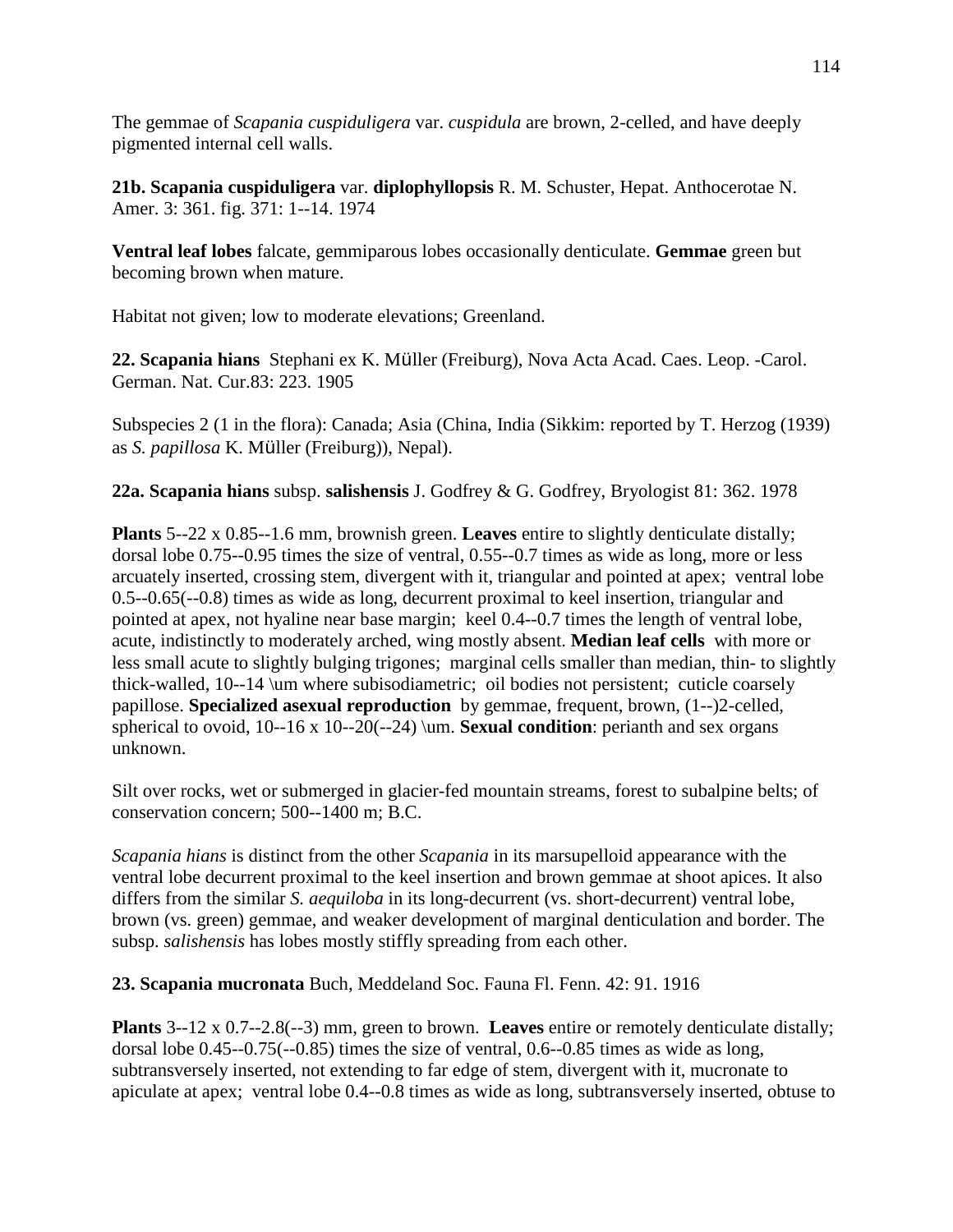mucronate at apex, not hyaline near base margin; keel 0.5--0.75 times the length of ventral lobe, rounded to acute, indistinctly to moderately arched, wing absent. **Median leaf cells** with moderate, acute to bulging trigones; marginal cells not differentiated, 14--20 \um where subisodiametric; oil bodies not persistent; cuticle slightly to moderately papillose. **Specialized asexual reproduction** by gemmae, common, green, reddish or brownish in sun, 2-celled, ovoid, 10--19 x 18--36 \um. **Sexual condition** dioicous. **Perianth** slightly compressed, mouth lobulatedentate.

Subspecies 2 (2 in the flora): Northern Hemisphere.

1. Dorsal lobe 0.45--0.55 times the size of ventral; keel 0.5 times the length of ventral lobe; leaves entire; gemmae green to rarely weakly reddish, 10--14 x 20--25(--29) \um. . . . . . . . . . . . . . . .1a. *Scapania mucronata* subsp. *mucronata* 1. Dorsal lobe 0.65--0.85 times the size of ventral; keel 0.6--0.85 times the length of

ventral lobe; leaves with occasional 1-celled teeth distally; gemmae green to reddish and brownish, 10--19 x 18--36 \um . . . . . . . . .1b. *Scapania mucronata* subsp. *praetervisa*

### **23a. Scapania mucronata** Buch subsp. **mucronata**

**Leaves** normally entire; dorsal lobe 0.45--0.55 times the size of ventral; keel 0.5 times the length of ventral lobe, acute. **Specialized asexual reproduction** by gemmae, green to rarely weakly reddish,  $10 - 14 \times 20 - 25(-29) \mu$ .

Rocks and decaying wood, occasionally on soil; 0--3000 m; Greenland; Alta., B.C., Man., N.B., Nfld., N.W.T., N.S., Ont., P.E.I., Que., Sask., Yukon; Ala., Alaska, Ariz., Ark., Calif., Colo., Conn., Del., D.C., Fla., Ga., Idaho, Ill., Ind., Iowa, Kans., Ky., La., Maine, Md., Mass., Mich., Minn., Miss., Mo., Mont., Nebr., Nev., N.H., N.J., N.Mex., N.Y., N.C., N.Dak., Ohio, Oreg., Vt., Va., Wash., Wis., Wyo.; Eurasia; Atlantic Islands.

*Scapania mucronata* subsp. *mucronata* may be confused with *S. scandica.* It differs from the latter in having the dorsal lobe divergent with the stem, thin-walled marginal cells, invariable absence of purple pigmentation, and a lobulate-dentate perianth mouth. The oil bodies are 2--5 per cell.

**23b. Scapania mucronata** subsp**. praetervisa** (Meylan) Schuster, Hep. Anth. N. A. 3: 437. 1974

*Scapania praetervisa* Meylan, Janresber. Naturf. Ges. Graubündes (ser.2) 64: 364. 1926

**Leaves** with occasional 1-celled teeth distally; dorsal lobe 0.65--0.75 times the size of ventral; keel 0.6--0.75 times the length of ventral lobe, acute to rounded basally. **Specialized asexual reproduction** by gemmae, green to reddish and brownish, 10--19 x 18--36 \um.

Limy soil and rocks; 0--3700 m; Greenland; B.C., N.W.T.; Alaska, Colo., Idaho, Oreg.; Eurasia.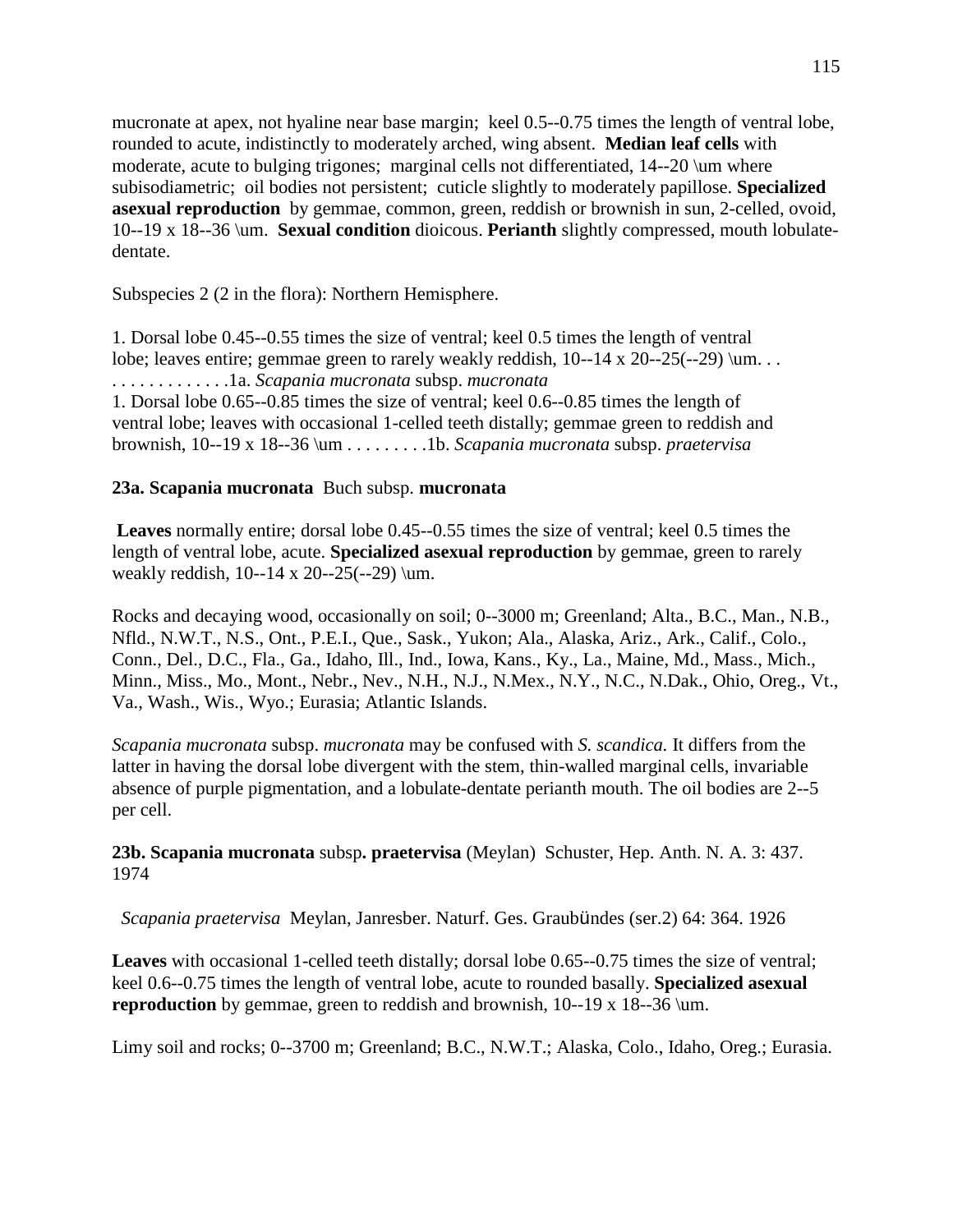There are no records of *Scapania mucronata* subsp. *praetervisa* for Yukon and Washington although the subspecies should be expected to occur there. Differentiation of *S. mucronata* subsp. *praetervisa* and *S. zemliae* is considered under the latter species. Similar to subsp. *praetervista* is *S. mucronata* var. *polaris* R; M. Schuster, known from Ellesmere Island of Nunavut. It differs largely in tendency of gemmae to become yellowish to yellowish brown, and the shoots not developing strong secondary pigmentation in sun-lit sites.

**24. \*Scapania helvetica** Gottsche, S. M. Gottsche and L. Rabenhorst, Hep. Eur. [Exsicc. ] n. 426.1868

**Plants** 9--20 x 1.8--2.4 mm, green to brown. **Leaves** entire or with few distal teeth associated with gemma formation; dorsal lobe 0.5--0.65 times the size of ventral, 0.75--0.87 times as wide as long, subtransversely inserted, not extending to far edge of stem, divergent with it, blunt to rounded at apex; ventral lobe 0.75--0.85 times as wide as long, subtransversely inserted, more or less rounded at apex, not hyaline near base margin; keel 0.45--0.6 times the length of ventral lobe, acute, indistinctly to moderately arched, wing absent. **Median leaf cells** with moderate acute, rarely bulging trigones; marginal cells not differentiated, 15--19 \um where subisodiametric; oil bodies not persistent; cuticle slightly to moderately papillose. **Specialized asexual reproduction** by gemmae sporadic, green, 2-celled, ovoid, 10--13 x 16--25 \um. **Sexual condition** dioicous. **Perianth** slightly compressed, mouth shortly dentate to subentire.

Habitat and elevation unknown; Greenland; B.C; Europe.

Habitats, elevation, and distribution of *Scapania helvetica* in the range of the flora remain unclear. Materials of the species from the territory of the flora were unavailable for study and this remains to be the only reason to include the species description in the flora. The record of the species from Greenland (H. W. Arnell 1922) is far outside its European range and may be based on impoverished plants of *S. hyperborea.* The report of *S. helvetica* from British Columbia is also very doubtful (R. M. Schuster 1974: 457). In Europe *S. helvetica* occurs on soil and rocks in alpine and subalpine areas; and as mentioned by K. Müller (1951--1958) at elevations to 1850 m. *Scapania helvetica* is distinct from the other species of the sect. *Curtae* in having mature leaves with blunt to rounded dorsal lobe apices. It may be distinguished from small phases of *S. hyperborea* by green ovoid (vs. often purple to brown, broadly ovoid) gemmae.

**25. Scapania zemliae** Arnell, Svensk Bot. Tidskr.41(2): 215. 1947

# *Scapania invisa* Schuster

**Plants** 2--15 mm x 0.5--2 mm, green to brown. **Leaves** entire to denticulate distally; dorsal lobe 0.3--0.65 ventral, 0.69--0.83 times as wide as long, subtransversely inserted, not extending to distal edge of stem, divergent with it, triangular and sharp-pointed to mucronate at apex; ventral lobe, 0.7--0.8 times as wide as long, subtransversely to arcuately inserted, sharp-pointed to mucronate at apex, not hyaline near base margin; keel 0.45--0.75 times the length of ventral lobe, rounded basally to acute distally, moderately arched, wing mostly absent. **Median leaf cells** with small acute to moderately bulging trigones; marginal cells distinctly smaller than median, occasionally thick-walled, 14--25 \um where subisodiametric; oil bodies not persistent;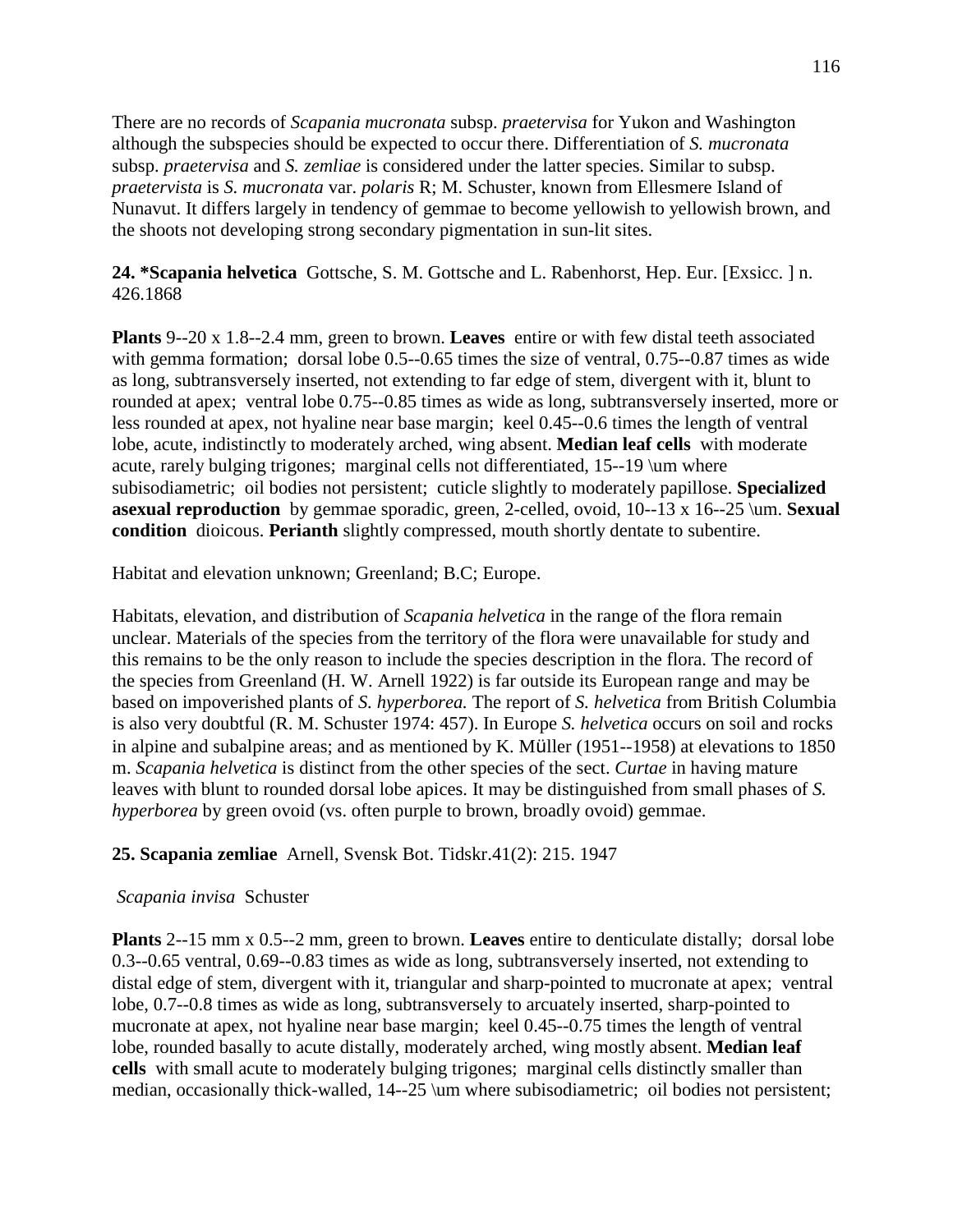cuticle moderately papillose. **Specialized asexual reproduction** by gemmae, common, green to reddish and brown in sun, 2-celled, broadly ovoid to ellipsoid and rhomboid, (11--)14--18 x (15-- )20--35 \um. **Sexual condition** dioicous. **Perianth** moderately compressed, mouth dentate.

An Arctic species, on soil over basaltic rocks and in lava crevices, 0--200 m; Greenland; Alaska; Eurasia (Russian Arctic from Novaya Zemlya to Chukotka, also in mountains of Yakutia in East Siberia,).

*Scapania zemliae* may be confused with *Scapania mucronata* subsp. *praetervisa* from which it differs in the bordered and upturned leaves, and more numerous (4--10 vs. 3--6) oil bodies in leaf cells. The leaves are upturned.

**26. Scapania lingulata** Buch, Meddeland Soc. Fauna Fl. Fenn.42: 92. 1916 *Scapania microphylla* Warnstorf, *S. lingulata* var. *microphylla* (Warnstorf) R. M. Schuster

**Plants** 3--10(--20) x 1--2.5(--3) mm, green to brown, occasionally purple postically. **Leaves** denticulate to irregularly coarsely dentate distally, rarely entire, terminal tooth cell mostly not over x 1.8 as long as wide; dorsal lobe 0.4--0.75(--0.85) ventral, 0.5--0.9 times as wide as long, subtransversely inserted not extending to distal edge of stem, divergent with it, more or less triangulary pointed into an apiculate to mucronate apex (apex exceptionally rounded to blunt); ventral lobe more or less lingulate, x 0.45--0.8 times as wide as long, subtransversely to arcuately inserted, rounded to triangular and pointed at apex, not hyaline near base margin; keel 0.4--0.55(--0.7) times the length of ventral lobe, acute, indistinctly to moderately arched, wing occasionally narrow, entire. **Median leaf cells** with moderate, acute to bulging trigones; marginal cells thin- to more or less thick-walled, 18--28 \um where subisodiametric; oil bodies not persistent; cuticle moderately papillose to smooth. **Specialized asexual reproduction** by gemmae, frequent, green to reddish and brownish, (1--)2-celled, narrowly elliptic to broadly ovoid and obtusely angulate, 9--20 x 17--32(--38) \um. **Sexual condition** dioicous. **Perianth** more or less compressed, mouth lobulate-dentate to occasionally sinuate with solitary remote short teeth.

Acid cliffs, ledges, soil, and rotten wood ; 0--2800 m; Greenland; Ont., P.E.I.; Maine, Mass., Mich., Minn., Nevada, Vt., Wis.; Europe, Caucasus, Far East of Russia.

The considerable variability of *Scapania lingulata* in leaf shape, marginal border expression and perianth compression provides a basis for its confusion with other species with parallel variability ranges. It is distinct from *S. curta* in having often coarser leaf dentition, smaller dorsal lobe, gemmae that are variable in shape and, if there is dentate perianth mouth, in mostly spinous terminal tooth cells of the mouth about 2 times as long as wide (vs. more or less obtuse shorter cells); from the regional *S. scandica* in having larger cells with more numerous (6--12 vs. 2--5) oil bodies, divergent with stem dorsal lobe and with marginal cells hardly differentiated in size; from *S. mucronata* in having larger cells, more numerous (6--12 vs. 2--5) oil bodies, often coarsely dentate leaves and sporadic purple pigmentation of ventral lobe bases. Phases with moderately inflated perianths and gemmae, which are green to brownish in the sun (found in Nevada) may be confused with *S. pseudocalcicola* because of the similarity in leaf shape and the variability of the marginal border pattern. They are distinct from the latter in the absence of a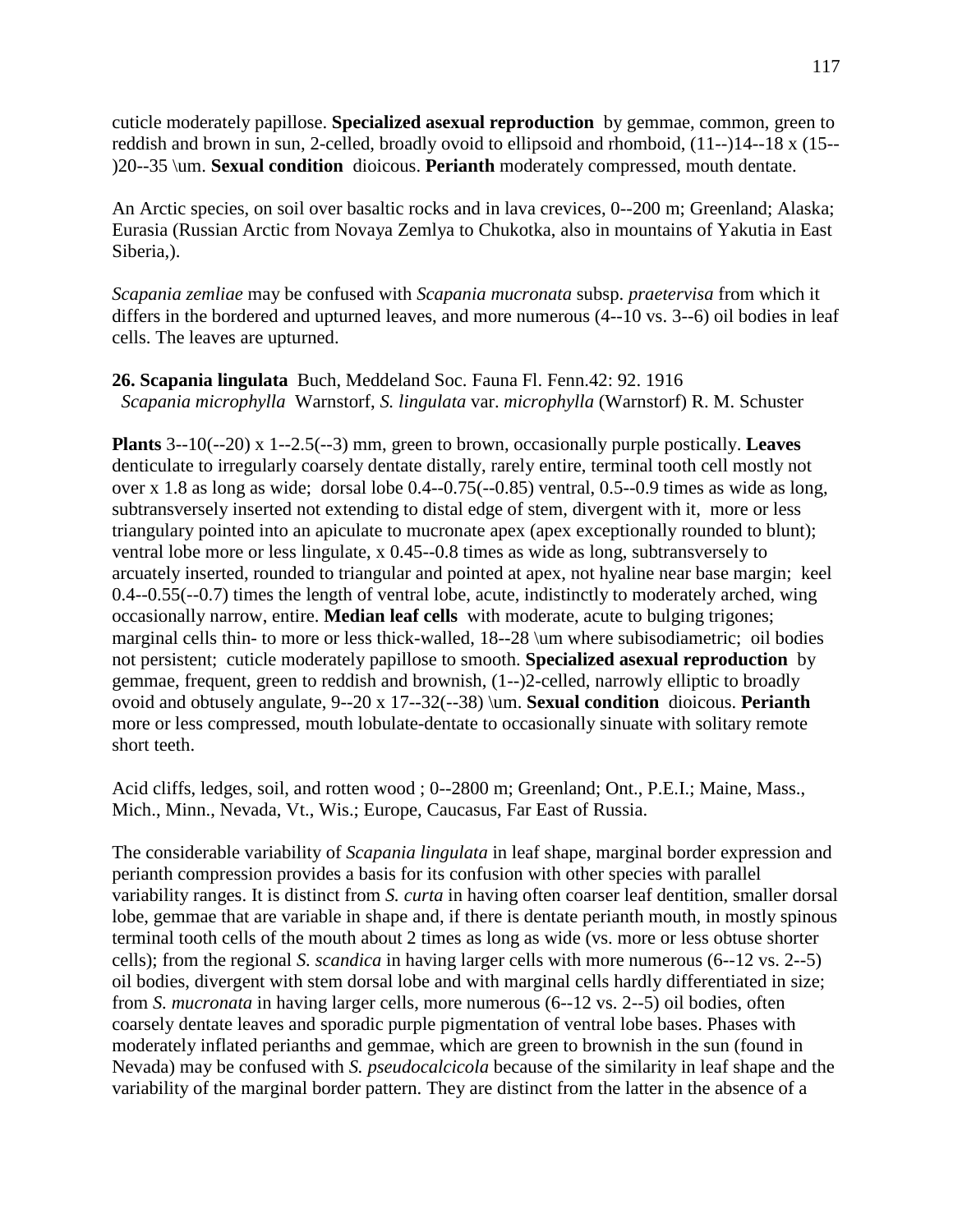hyaline area near the ventral lobe base; not persistent, smaller  $(5-7 \times 6-9 \text{ mm vs. } 7-11 \times 8-16$ \um) and more numerous (6--13 vs. 2--4) oil bodies; often coarsely dentate leaves and in acidophylous ecological requirements (A. D. Potemkin 1999b).

**27. Scapania curta**(Martius) Dumortier, Recueil Observ. Jungerm. 14. 1835

*Jungermannia curta* Martius, Fl. Crypt. Erlang. 148. 1817; *Scapania curta* var. *grandiretis* R. M. Schuster; *Scapania perssonii* Schuster

**Plants** 3--15 x 1--2.5(--3) mm, green to brown and purple, especially postically. **Leaves** entire to denticulate distally; dorsal lobe 0.5--0.85 times the size of ventral, 0.5--1.0 times as wide as long, subtransversely inserted, not extending to far edge of stem, divergent with it, rounded at the blunt to mucronate apex; ventral lobe 0.6--0.85(--0.95) times as wide as long, subtransversely inserted, broadly rounded to obtusely pointed at apex, not hyaline near base margin; keel 0.45-- 0.7 times the length of ventral, acute to more or less rounded, indistinctly to moderately arched, wing absent or narrow, entire. **Median leaf cells** with mostly small to moderate acute trigones; marginal cells hardly differentiated in size, thick- to thin-walled, 18--28 \um where subisodiametric; oil bodies not persistent; cuticle smooth to slightly papillose. **Specialized asexual reproduction** by gemmae, sporadic, green, 2-celled, more or less narrowly ovoid, 11-- 20 x 18--38 \um. **Sexual condition** dioicous. **Perianth** more or less compressed, mouth subentire to dentate.

Bare acid to neutral soil and rocks, or weakly covered by bryophytes, from Arctic to uplands southward; 0--3700 m; Greenland; Alta., B.C., Man., Nfld., N.W.T., Nunavut, N.S., Ont., P.E.I., Que., Sask., Yukon; Alaska, Ariz., Calif., Colo., Idaho, Kans., Maine, Mich., Minn., Mont., Nebr., Nev., N.H., N.Mex., N.Y., N.Dak., Oreg., S.Dak., Tex., Utah, Wash., Wis., Wyo.; Eurasia; Africa (Mediterranean area); Atlantic Islands.

There are no records of *Scapania curta* for St. Pierre and Miquelon and N.B. although the species should be expected to occur there. Plants of *S. curta* without marginal borders of thickwalled cells may be confused with *S. obcordata*. They differ from the latter species in the leaves being sporadically denticulate distally with locally thick-walled marginal cells devoid of oil bodies and gemmae, which are more narrow, green or hardly reddish, when in sun. *Scapania perssonii* is considered as a large-celled phase of *S. curta* with or without a weakly defined marginal border. It corresponds to *S. curta* var. *grandiretis* Schuster (A. D. Potemkin 1999a). This large-celled variety may be confused with *S. lingulata*, from which it is distinct in its larger dorsal lobe, inability to develop coarse leaf dentition, rather uniform in gemma shape, and subentire to slightly dentate perianth mouth with obtuse terminal tooth cells. The leaves are occasionally upturned. A minor variant known only from Greenland, *Scapania curta* var. *isoloba*  R. M. Schuster, differs in marginal cells small, 18—20 /um and dorsal lobe 0.75—0.85 the size of the ventral lobe.

**28. Scapania obcordata** (Berggren) Arnell, Ark. Bot. (ser.2) 4(6): 117. 1959

*Sarcoscyphus obcordatus* Berggren, Kongl. Svenska Vetensk.-Akad. Handl.13: 96. 1875; *Scapania paradoxa* R. M. Schuster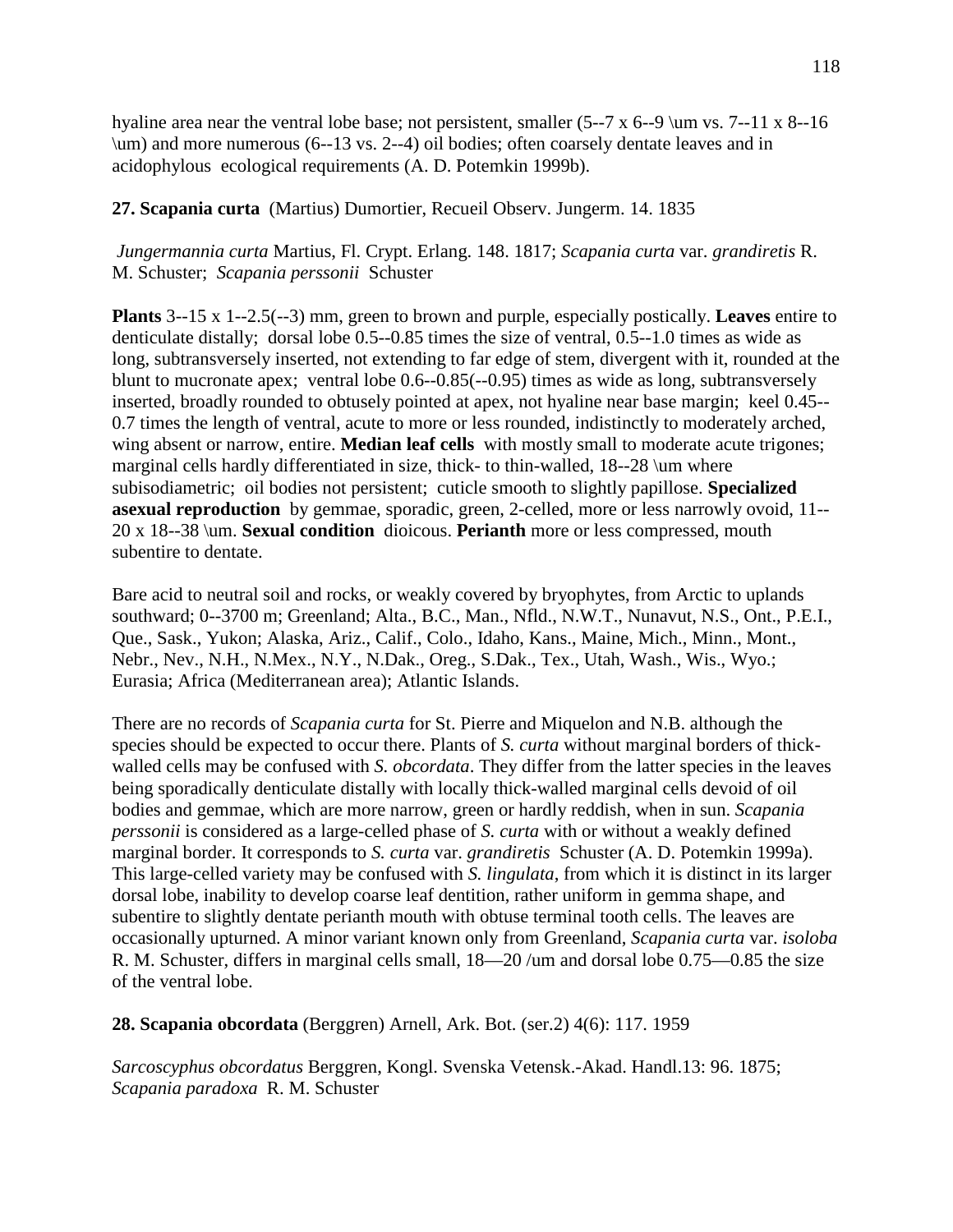**Plants** 3--18 x 0.8--2.8 mm, green to brown and purple. **Leaves** entire; dorsal lobe 0.55--0.95 times the size of ventral, 0.6--0.7 times as wide as long, subtransversely inserted, not extending to distal edge of stem, divergent with it, obtuse to triangular and narrowed to sharp apex; ventral lobe 0.72--0.95 times as wide as long, subtransversely inserted, obtuse to broadly rounded at apex, not hyaline near base margin; keel 0.37--0.75 times the length of ventral lobe, rounded at least basally, indistinctly arched, wing absent. **Median leaf cells** with small acute trigones; marginal cells usually not differentiated, 12--29 \um where subisodiametric; oil bodies not persistent; cuticle smooth to slightly papillose. **Specialized asexual reproduction** by gemmae, frequent, green to purple, (1--)2-celled, broadly ovoid, 12--24 x 14--36 \um. **Sexual condition** dioicous. **Perianth** more or less inflated, mouth entire to shallowly lobulate-dentate.

Tundra communities on mostly neutral to acid soils, late snow areas, and banks of water courses in Arctic and Subarctic territories; 0--1400 m; Greenland; N.W.T., Que.; Alaska; Eurasia (n Finland, Iceland, Norway, Russia, Svalbard, n Sweden).

There are no records of *Scapania obcordata* for Yukon although the species should be expected to occur there. *S. obcordata* is an exceedingly malleable Arctic species, producing diverse forms from lophozioid to typical scapanioid. Important distinctive characters of the species are entire emarginate leaves, invariably small acute trigones, broadly ovoid gemmae, and frequent (but not constant) development of purple pigmentation. Some populations of the species are characterized by the common development of *Radula*-type terminal branching, occurring rarely in the other species of *Scapania*. *Scapania paradoxa* is considered as a synonym of *S. obcordata* after A. D. Potemkin (1998b). The leaves are often upturned. *Scapania paradoxa* var. *ramose* R. M. Schuster, known only from Greenland, is smaller in several respects and branches abundantly.

**29. Scapania scandica** (Arnell & H. Buch) Macvicar, Stud. Hand. Brit. Hep. (ed. 2): 394. 1926

### *Martinellius scandicus* Arnell & H. Buch, Bot. Not. 1921: 1. 1921; *Scapania parvifolia* Warnstorf

**Plants** 5--20 x 1--2.5 mm, green to brown and purple, especially postically. **Leaves** dentate distally, teeth 1--3 cells long, terminal tooth cell mostly to 1.5 times as long as wide; dorsal lobe 0.35--0.65 times the size of ventral, 0.6--0.85(--1) times as wide as long, subtransversely inserted, not extending to distal edge of stem, subparallel to it, mucronate at apex; ventral lobe 0.45--0.75 times as wide as long, subtransversely inserted, rounded to triangular and pointed at apex, not hyaline near base margin; keel 0.25--0.5 times the length of ventral lobe, acute, indistinctly to moderately arched, wing absent. **Median leaf cells** with small acute to moderate bulging trigones; marginal cells strongly to slightly differentiated in size, thin- to thick-walled, 12--20 \um where subisodiametric; oil bodies not persistent; cuticle slightly to moderately papillose. **Specialized asexual reproduction** by gemmae, frequent, green, 2-celled, narrowly ovoid, 7--13 x 18--25 \um. **Sexual condition** dioicous. **Perianth** more or less compressed, mouth entire to dentate-ciliate.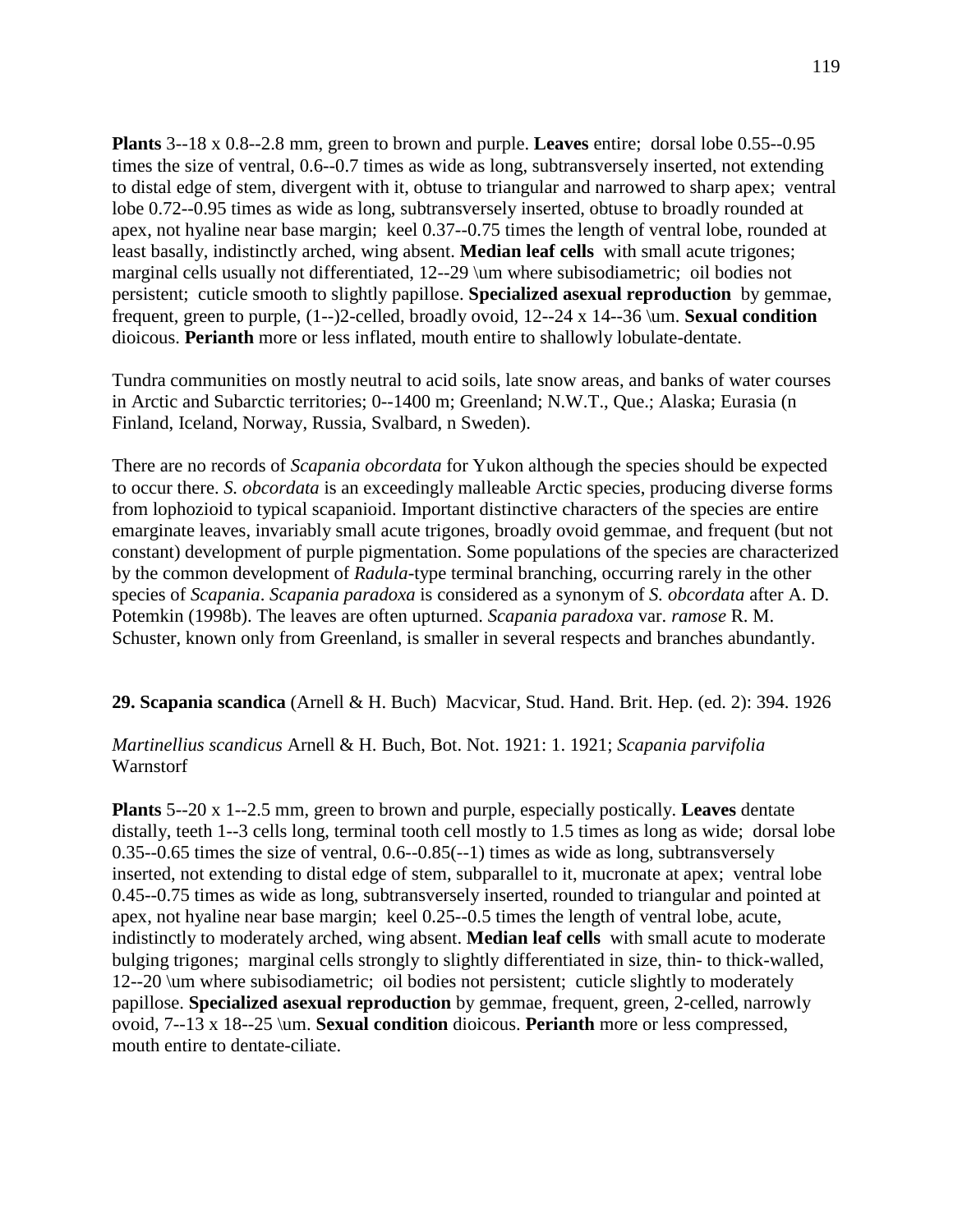Mostly neutral to acid mineral, humic and peaty soils slightly covered by bryophytes; 0**--**1500 m; Greenland; B.C., Nfld., N.W.T., N.S., Ont., Que.; Alaska, Maine, Mass, N.Y., Wash., Wis.; Eurasia; Atlantic Islands.

There are no records of *Scapania scandica* for Yukon although the species should be expected to occur there. *Scapania scandica* is distinct from the other species of sect. *Curtae* in its dorsal lobe being mainly subparallel to the stem, free lobe dentition mostly connected with gemma production, and marginal cells strongly differentiated in size when they are thick-walled. The east Asian *Scapania scandica* var. *grandiretis* (Schljakov) Schljakov has been reported from California (Bakalin 2012). A minor variant from one site in Nova Scotia is *Scapania scandica*  var. *dimorpha* R. M. Schuster. It differs in gemmiparous leaves smaller, with subequal, ciliate lobes.

SELECTED REFERENCE: Bakalin, V. A. 2012a. A small collection of hepatics from Oregon and California (western North America). Arctoa 21: 201–205.

**30. Scapania fulfordiae** W. S. Hong, Bryologist 83(1): 46. 1980 E

**Plants** 3--6 x 0.5--1.2 mm, green to yellowish. **Leaves** entire; dorsal lobe 0.4--0.8 times the size of ventral, 0.6--0.8 times as wide as long, subtransversely inserted, not extending to far edge of stem, divergent with it, blunt to triangular and pointed at apex; ventral lobe 0.5--0.75 times as wide as long, subtransversely inserted, broadly rounded to mucronate at apex, not hyaline near base margin; keel 0.3--0.6(--0.75) times the length of ventral lobe, cross section morphology unknown, indistinctly arched, wing absent. **Median leaf cells** with small acute trigones; marginal cells not differentiated, 10--14 \um where subisodiametric; oil bodies not persistent; cuticle slightly papillose. **Specialized asexual reproduction** by gemmae, common, green, 1 celled, ovoid to narrowly ovoid, 5--8 x 14--20 \um. **Sexual condition** perianth and sex organs unknown.

Wet humus over rocks along snow melt mountain streams in alpine forests; 3500 m; Colo., Wyo.

Material of the species was unavailable for study. This description is based on the original description and illustrations only (W. S. Hong 1980). The position of the species within the genus remains unclear. It is the only American species of *Scapania* with green 1-celled gemmae. *Scapania fulfordiae* should be considered an endemic of North America and a species of conservation concern.

# **31. Scapania irrigua** (Nees) Nees, Syn. Hep., 67. 1844

*Jungermannia irrigua* Nees, Naturgesch. Eur. Leberm.1: 175, 193. 183.

**Plants** 10--50 x 2--4 mm, green to brown and red. **Leaves** entire to denticulate distally; dorsal lobe 0.5--0.6 times the length of the ventral, 0.65--1 times as wide as long, subtransversely inserted, mostly extending to far edge of stem or slightly beyond it, divergent with stem, obtuse to sharply pointed at apex; ventral lobe  $(0.75-0.85-1.05(-1.15))$  times as wide as long,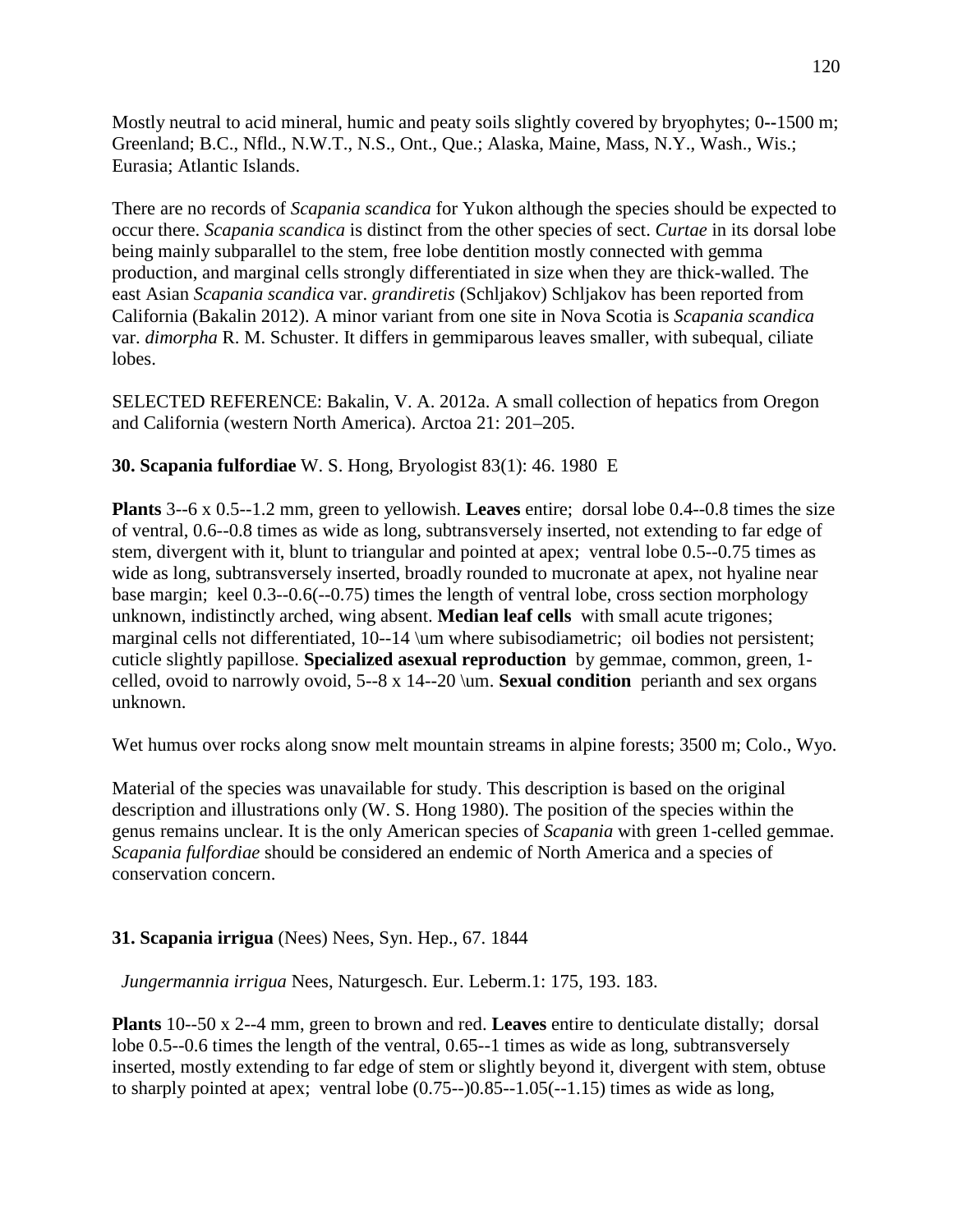arcuately inserted, obtuse to sharply pointed at apex, not hyaline near base margin; keel 0.35-- 0.5 times the length of ventral lobe, acute, moderately arched, wing mostly absent. **Median leaf cells** with small acute to moderate bulging trigones; marginal cells not differentiated, 16--21 \um where subisodiametric; oil bodies not persistent; cuticle slightly to moderately papillose. **Specialized asexual reproduction** by gemmae sporadic, green, 2-celled, narrowly ovoid, 9--12 x 20--28 \um. **Sexual condition** dioicous. **Perianth** compressed, mouth entire to dentate.

Boggy places, on decaying wet logs and moist soil; 0--3600 m ; Greenland; Alta., B.C., Man., N.B., Nfld., N.W.T., N.S., Ont., P.E.I., Que., Sask., Yukon; Alaska, Ariz., Calif., Colo., Conn., Idaho, Maine, Mich., Minn., Mont., Nebr., Nev., N.H., N.J., N.Mex., N.Y., N.Dak., Oreg., Pa., S.Dak., Tex., Utah, Vt., Wash., Wis., Wyo.; Eurasia; (n Africa); Atlantic Islands (Madeira).

*Scapania irrigua* is often confused with *S. hyperborea* considered above and with *S. paludicola*. It is distinct from *S. paludicola* in its narrower dorsal lobes which are not decurrent and divergent with the stem and invariably green gemmae. The latter character fails to work only for differentiation of *S. irrigua* and rare *S. paludicola* var. *viridigemma* Schuster. A minor variant reported for Greenland, Quebec and Minnesta is *S. irrigua* subsp*. rufescens* (Loeske) R. M. Schuster. It differs in the combination of leaf lobes rounded to blunt and secondary pigmentation reddish.

### **32. Scapania hyperborea** Jørgensen, Fl. Nord.-Reisen: 56. 1894

**Plants** 10--30 x 1.5--4 mm, green to brown, rarely purplish postically. **Leaves** entire or crooked to dentate mostly distally with small to large broad-based teeth; terminal tooth cell to 1.5 times as long as wide; dorsal lobe 0.5--0.75(--0.8) times the size of ventral, 0.8--1.3 times as wide as long, subtransversely inserted, mostly extending to far edge of stem or slightly beyond it, divergent with stem, rounded to acute at apex; ventral lobe 0.8--1.1(--1.15) times as wide as long, decurrent to keel insertion, rounded to triangular and pointed at apex, not hyaline near base margin; keel (0.2--)0.3--0.5 times the length of ventral lobe, more or less acute, moderately to strongly arched, wing absent or occasionally broad, entire to dentate. **Median leaf cells** with moderate, mostly bulging trigones; marginal cells not differentiated,  $(14-)16-20$  to  $23-.32$  \um where subisodiametric; oil bodies not persistent; cuticle slightly to moderately papillose. **Specialized asexual reproduction** by gemmae sporadic, green to fuscous and deep purple, (1-- )2-celled, broadly ovoid, 10--21 x 12--31(--33) \um. **Sexual condition** dioicous. **Perianth** moderately compressed, mouth entire to dentate.

Peaty and sandy moist soil in tundra and alpine communities; 0--3800 m; Greenland; N.W.T., Ont.; Alaska, Colo., Maine, N.H.; Europe (Iceland, Norway, Finland, n Russia, Svalbard, Sweden); Asia (n Russia).

There are no records of *Scapania hyperborea* for Yukon, Quebec, and Newfoundland although the species should be expected to occur there. The Colorado record is doubtful. The extreme variability of *S. hyperborea* has led to its confusion with *S. irrigua*, *S. brevicaulis*, and *S. helvetica.* The most reliable distinctive feature of diverse forms of *S. hyperborea* is the broadly ovoid, easily turning purple or fuscous, mostly 2-celled gemmae vs. narrowly ovoid green gemmae of *S. irrigua* and *S. helvetica* and in most cases largely 1-celled brown gemmae of *S.*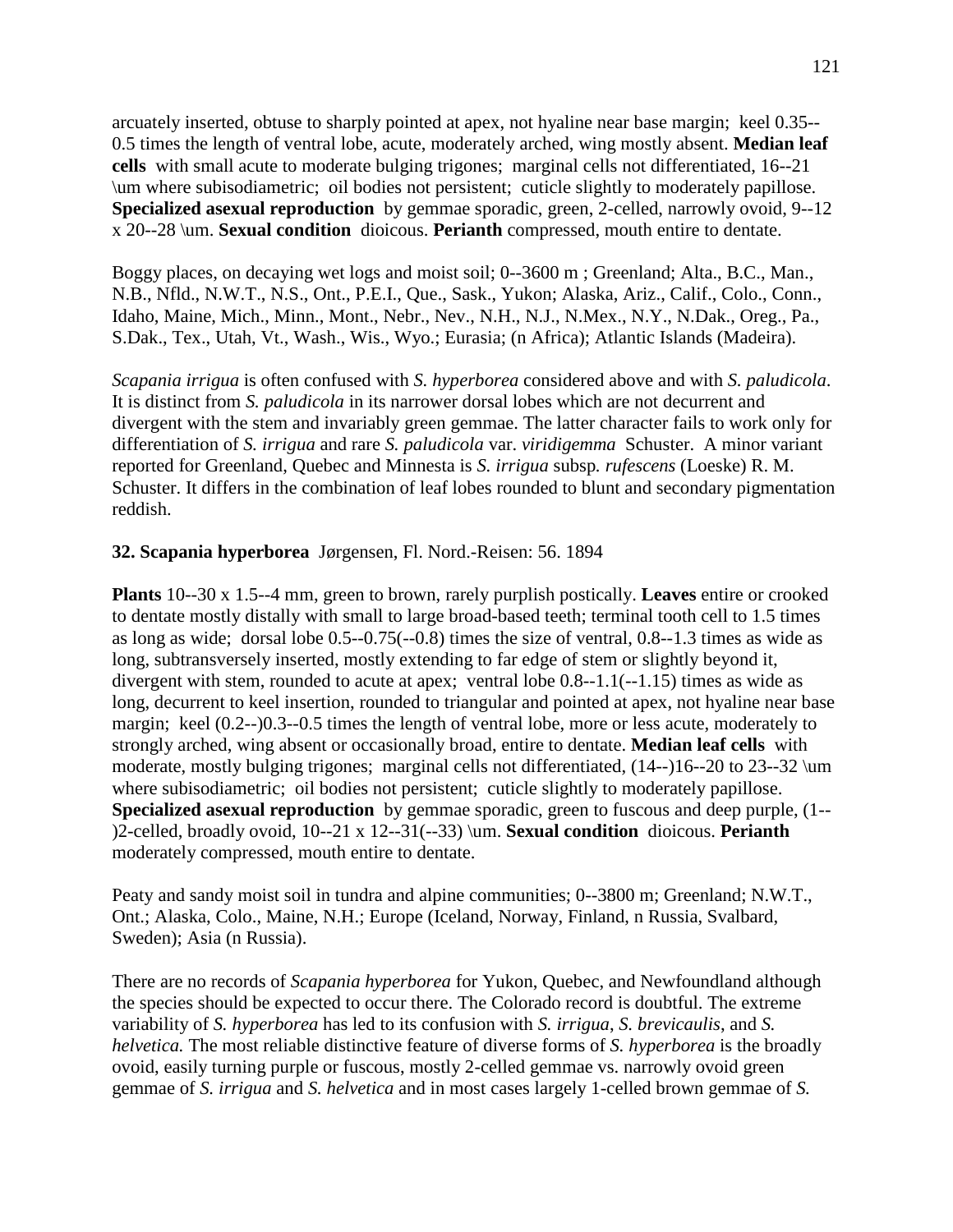*brevicaulis*. One-celled gemmae are known for some forms of large-celled *S. tundrae* (K. Müller 1951--1958) considered to be a variety of *S. hyperborea* (*S. hyperborea* var. *tundrae* (Arnell) Potemkin (A. D. Potemkin 1999a). Additional distinction between typical variety of *S. hyperborea* and *S. brevicaulis* are the usually not persistent oil bodies and large bulging trigones. Differentiation of non-gemmiparous plants of the considered species is often very questionable. *S. hyperborea* var. *hyperborea* may be easily confused with plants of *S. brevicaulis* with largely 2-celled gemmae, known as *S. degenii* var. *dubia* Schuster. They are distinct from the latter in having a slightly arched keel usually without a wing, invariably entire leaves, mostly more broad and never citron-shaped, and frequently reddish gemmae. The leaves are sporadically upturned.

Varieties 2 (2 in the flora): their ecological requirements and distribution are similar.

- 1. Leaf margins smooth, never crooked. Marginal leaf cells (14)16--20 \um .....…..……
- ……………………………………..……. 32a. *Scapania hyperborea* var. *hyperborea* 2. Leaf margins more or less crooked to more or less dentate. Marginal leaf cells 23--32 \um …………..…… …………………………………………….. 32b. *Scapania hyperborea* var. *tundrae*

### **32a. Scapania hyperborea** Jørgensen var. **hyperborea**

Leaf margins smooth, never crooked. **Marginal leaf cells** (14)16--20 \um.

Ecological requirements and distribution are listed above under species description.

**32b. Scapania hyperborea** var. **tundrae** (Arnell) Potemkin *Scapania pulcherrima* R. M. Schuster; *S. tundrae* (Arnell) H. Buch

**Leaf margins** more or less crooked to more or less dentate. **Marginal leaf cells** 23--32 \um.

This variety is distinct from all species in the flora in having large cells  $(23-32 \mu m)$  along margins) and often crooked to dentate leaf margins. According to recent molecular studies (J. Heinrichs et al., 2012) *S. hyperborea* var. *tundrae* is distinguished as a separate species, *S. tundrae*.

Ecological requirements and distribution are listed above under species description.

**33. Scapania paludicola** Loeske & K. Müller (Freiburg), Lebermoose 2: 425. 1915

**Plants** 30--80 x 2.5--4.5 mm, green to brown, occasionally purplish postically. **Leaves** entire to rarely dentate distally, terminal tooth cell 1.3--2 times as long as wide; dorsal lobe 0.5--0.6 times the size of ventral, 1.3--1.5(--2) times as wide as long, decurrent, extending far beyond stem, subparallel to slightly divergent with it, rounded to pointed at apex; ventral lobe 0.85--1.35 times as wide as long, decurrent to about keel insertion, apiculate to rounded at apex, not hyaline near base margin; keel (0.05--)0.15--0.25(--0.3) times the length of ventral lobe, acute, strongly arched, wing mostly absent. **Median leaf cells** with moderate acute to bulging trigones; marginal cells not differentiated, 16--22 \um where subisodiametric; oil bodies not persistent;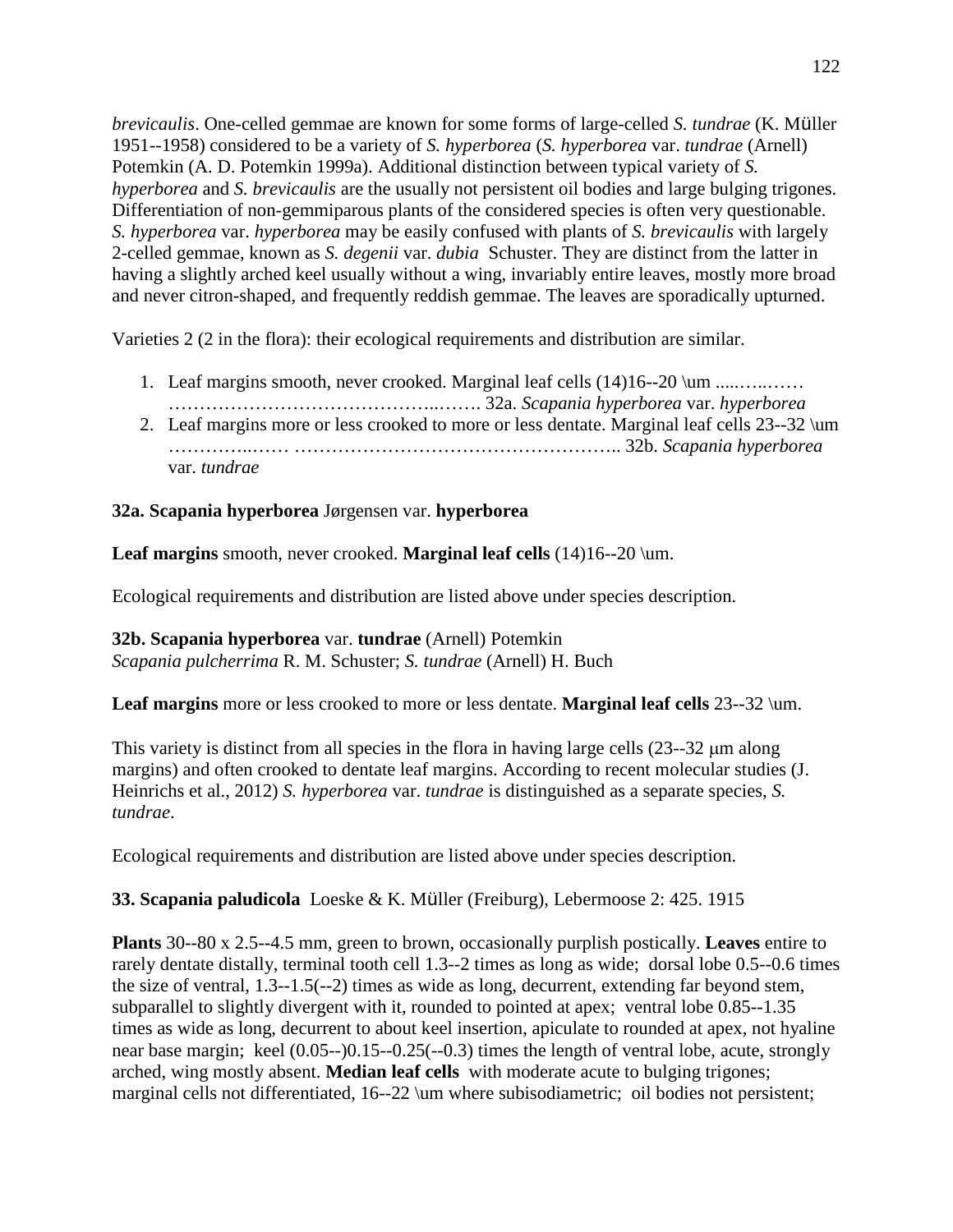cuticle moderately papillose. **Specialized asexual reproduction** by gemmae rare, brown and purple, exceptionally green in sun, 2-celled, ellipsoid, 9--16 x 16--28 \um. **Sexual condition** dioicous. **Perianth** compressed, mouth dentate.

Restricted to bogs in taiga, also on peaty soil and wet rocks in tundra; 0--2000 m; Greenland; Alta., B.C., Man., N.B., Nfld., N.W.T., N.S., Ont., Que., Sask., Yukon; Alaska, Conn., Maine, Mich., Minn., Mont., N.H., N.Y., Vt., Wis.; Eurasia.

*Scapania paludicola* is distinct from the other species of sect. *Irriguae* in having dorsal lobes that are decurrent, obcordate, subparallel and crossing far beyond the stem. These characters of *S. paludicola* closely resemble those of *S. uliginosa* of the sect. *Scapania*. See discussion of that species. A minor variant is *Scapania paludicola* var. *rotundiloba* R. M. Schust. ex Konstant. & L. Söderstr., known only from Greenland. It differs in ventral leaf lobes becoming broadly orbicular, dosal lobes blunt to rounded at apex, leaf margins edentate, and gemmae seldom developing pigmentation in sun-lit sites. A similar taxon is *S. paludicola* var. *viridigemma* R. M. Schuster, known from Greenland, Quebec and New Hampshire, which differs from the typical variety only in gemmae greenish at maturity.

### **34. Scapania glaucocephala** (Taylor) Austin, Bull. Torrey Bot. Club 6: 85.1876

*Jungermannia glaucocephala* Taylor, London J. Bot. 5: 277. 1846; *Scapania saxicola* R. M. Schuster; *S. glaucocephala* var. *saxicola* (R. M. Schuster) Potemkin; *Scapaniella glaucocephala* (Taylor) Evans

**Plants** 3--10 x 0.85--1.5(--2.25) mm, green to brownish. **Leaves** entire to dentate distally; terminal tooth cell variable, 1--4 times as long as wide; dorsal lobe 0.5--0.75 times the size of ventral, 0.4--0.65 times as wide as long, subtransversely inserted, not extending to distal edge of stem, divergent with it, triangular and pointed to mucronate and apiculate at apex when nongemmiparous; ventral lobe 0.45--0.65 times as wide as long, subtransversely inserted, blunt to mucronate and apiculate at apex when non-gemmiparous, not hyaline near base margin; keel 0.38--0.65 times the length of ventral lobe, rounded at least basally, moderately arched, wing absent. **Median leaf cells** with small to moderate acute to slightly bulging trigones; marginal cells more or less thick-walled mostly in non-gemmiparous leaves,  $16-20(-24)$  \um where subisodiametric; oil bodies not persistent; cuticle smooth to moderately papillose. **Specialized asexual reproduction** by gemmae, common, brown and reddish brown, at least half are 2-celled at maturity, broadly to narrowly ovoid and ellipsoid, 8--14 x 8--23(--28) \um. **Sexual condition** dioicous. **Perianth** more or less compressed, mouth entire to sinuate-lobed.

Largely xylicolous, mostly on decorticated spruce and fir logs in deep, shaded, humid spruce-fir forests and cedar-spruce swamps, more rarely on sandstone, igneous rocks, and humus; 0--2000 m; Alta., B.C., N.W.T., Ont., Que.; Calif., Mich., Minn., N.H., N.J., N.Y., Vt., Wis.; Eurasia.

An important distinctive character of xylicolous plants of *Scapania glaucocephala* is the frequent production of gemmiparous flagellae with small 2-lobed mostly unbordered leaves. Similar flagellae are characteristic of *S. apiculata,* which is distinct in its uniformly 1-celled gemmae and the absence of thick-walled marginal cells. Saxicolous plants of *S. glaucocephala* ( $= S$ .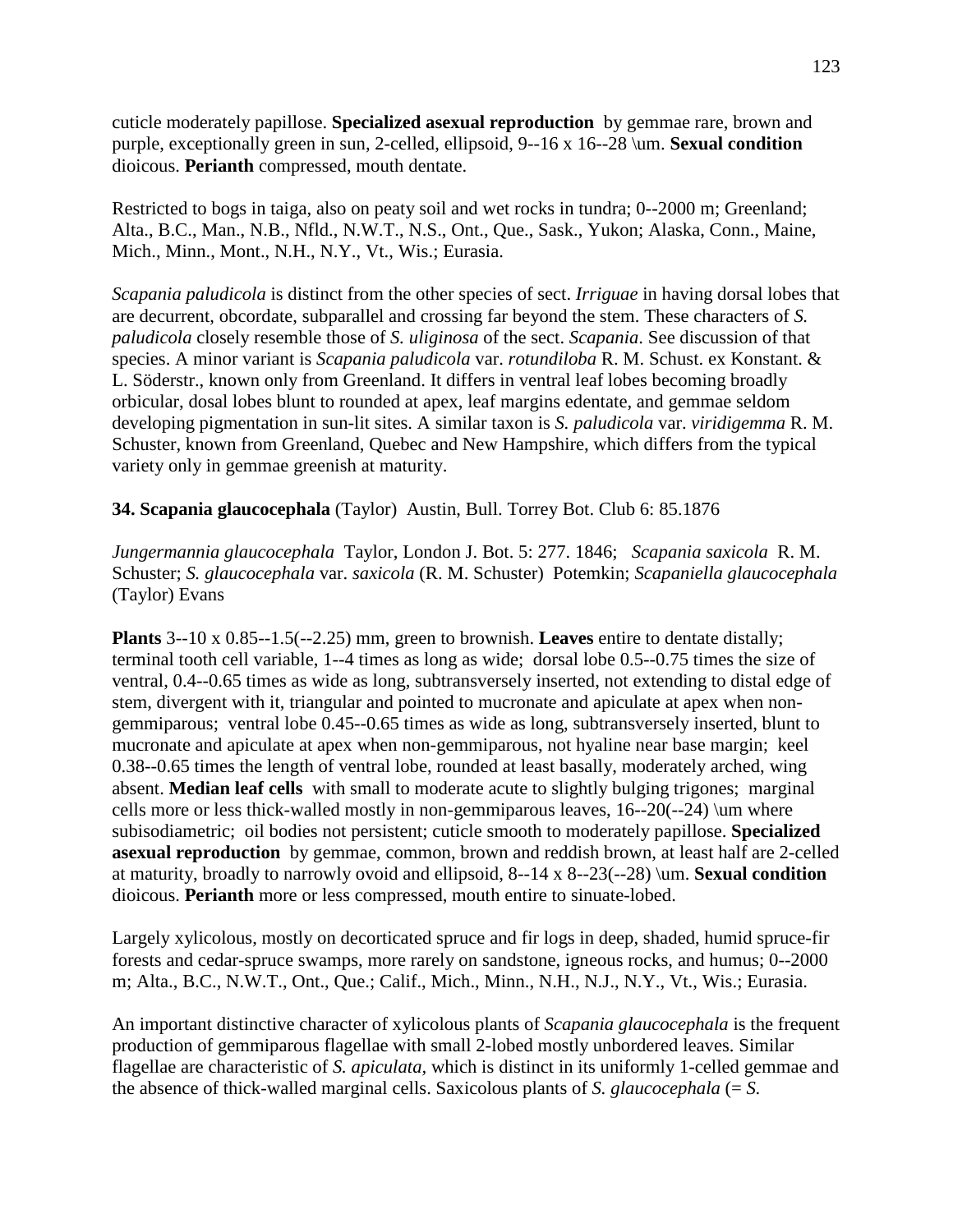*glaucocephala* var. *saxicola* (R. M. Schuster) Potemkin (A. D. Potemkin 1999a) usually do not develop gemmiparous flagellae and may produce dentate leaves. A possibly synonymous species lnown only from New Hampshire, *Scapania calciphila* R. M. Schuster, differs in the cuticle coated with coarse warts and oil bodies 2--4(--5) per cell. The dorsal leaf lobe is somewhat reduced.

# **35. Scapania carinthiaca** Lindberg, Rev. Bryol. 7: 77. 1880

*Scapania massalogii* (K. Müller (Freiburg)) K. Müller (Freiburg)

**Plants** (1--)2--6 x 0.5--1.5(--1.75) mm, green to brown. **Leaves** entire to occasionally dentate distally, terminal tooth cell mostly not over 1.5 times as long as wide; dorsal lobe 0.5--0.75 times the size of ventral, 0.45--0.85 times as wide as long, subtransversely inserted, not extending to far edge of stem, divergent with it, triangular and pointed to mucronate at apex; ventral lobe 0.45--0.7 times as wide as long, subtransversely inserted, triangular and pointed to mucronate at apex, not hyaline near base margin; keel 0.5--0.65 times the length of ventral lobe, rounded basally, acute distally, moderately arched, wing absent. **Median leaf cells** with small acute to large bulging, occasionally confluent trigones; marginal cells thick-walled, subisodiametric to tangentially elongated,  $14--18 \times 16--24 \mu$ ,  $12--17 \mu$  where subisodiametric; oil bodies not persistent; cuticle slightly papillose. **Specialized asexual reproduction** by gemmae, common, reddish-brown, largely 1-celled, ovoid, 6--12 x 11--16 \um. **Sexual condition** dioicous. **Perianth** slightly to strongly compressed, mouth entire.

Peaty soil, conglomerate-quartzite and sandstone cliffs; of conservation concern; 0--200 m; Nfld., N.S., Que.; Minn., Wis.; Eurasia.

*Scapania carinthiaca* is known from five localities in the study area. The report of this species (as *S. massalongii*) from Alaska (W. C. Steere and H. Inoue 1978) is based on material of *S. brevicaulis*. Distinct thick-walled marginal cells is the most convenient character to distinguish *S. carinthiaca* from *S. brevicaulis*.

**36. Scapania apiculata** Spruce, Hepat. Pyrenaicae [Exsicc.] n. 15. 1847

**Plants** 1.8--5 x 0.5--1.9 mm, green to brownish. **Leaves** entire; dorsal lobe 0.65--0.8 ventral, 0.5- -0.7 times as wide as long, subtransversely inserted, not extending to far edge of stem, divergent with it, triangular and sharp-pointed at apex; ventral lobe 0.45--0.67 times as wide as long, subtransversely inserted, triangular and sharp-pointed at apex, not hyaline near base margin; keel 0.6--0.75 times the length of ventral lobe, rounded to acute basally, moderately arched, wing absent. **Median leaf cells** with large bulging to moderate acute trigones; marginal cells not differentiated, 16--20(--24) \um where subisodiametric; oil bodies not persistent; cuticle moderately papillose. **Specialized asexual reproduction** by gemmae, common, red to brown, 1 celled, broadly ovoid, 7--11 x 11--18 \um. **Sexual condition** dioicous. **Perianth** strongly compressed, mouth entire to crenulate.

Moist decaying logs; 0--3000 m**;** Alta., B.C., Man., N.W.T., N.S., Ont., Que.; Alaska, Maine, Mich., Minn., Mont., N.H., N.Mex., N.Y., Wis.; Eurasia.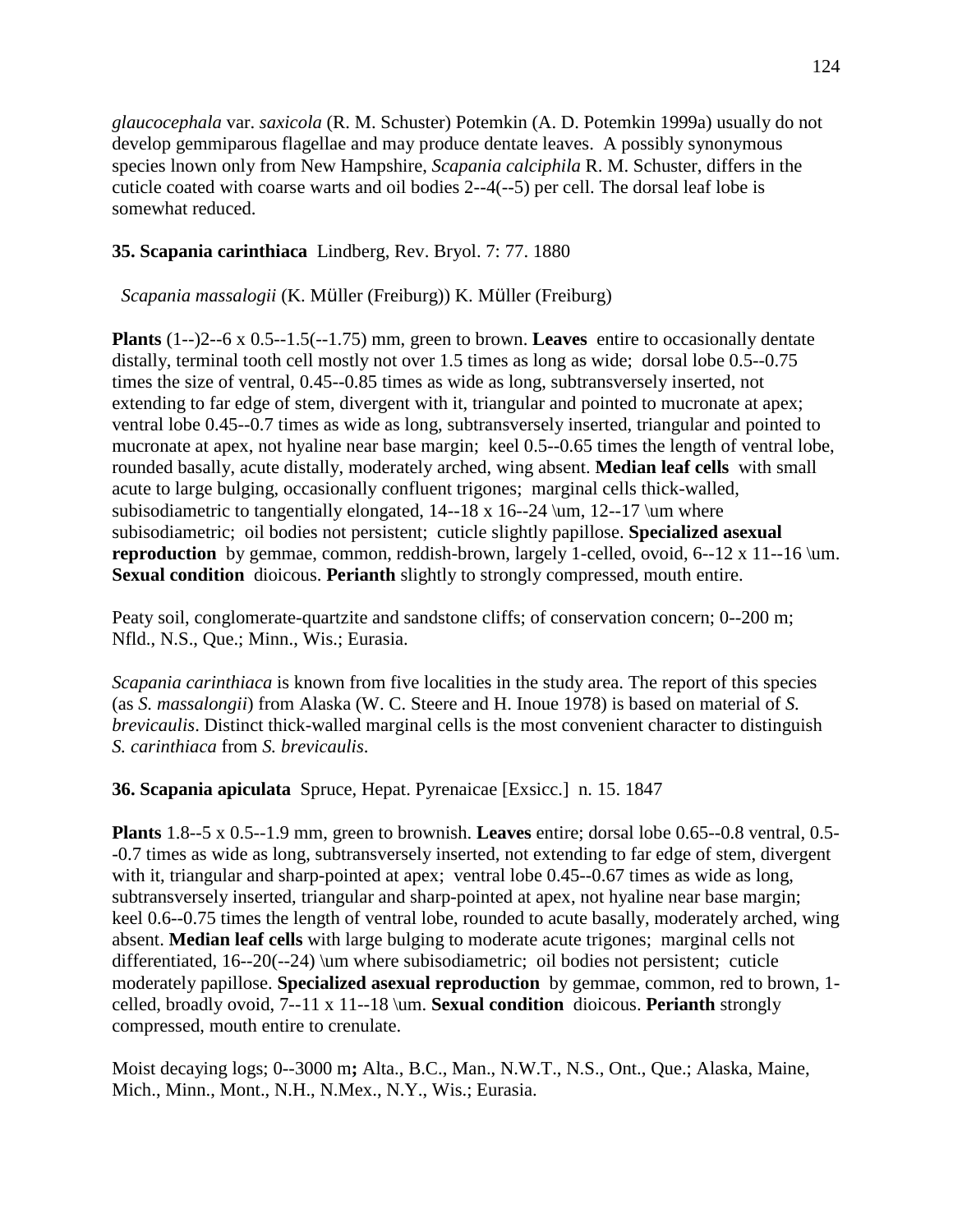The elevational range of *Scapania apiculata* is poorly known. The species is distinct from *S. carinthiaca*, which also produces 1-celled gemmae, in its thin-walled marginal cells and in the strong reduction of the gemmiparous leaves.

### **37. Scapania kaurinii** Ryan, Bot. Not. (1889): 210. 1889

**Plants** 5--30 x 1--3.5 mm, green to brown. **Leaves** entire; dorsal lobe (0.65--)0.75--0.85 times the size of ventral, 0.75--1.3 times as wide as long, subtransversely inserted, mostly extending to far edge of stem or slightly beyond it, divergent with stem, obtuse at apex; ventral lobe 0.75-- 1.15 times as wide as long, arcuately inserted, rounded to obtusely pointed at apex, not hyaline near base margin; keel 0.35--0.55 times the length of ventral lobe, acute, indistinctly to strongly arched, wing mostly narrow, entire. **Median leaf cells** with small acute to moderate slightly bulging trigones; marginal cells not differentiated, 15--20 mm where subisodiametric; oil bodies not persistent; cuticle slightly papillose. **Specialized asexual reproduction** by gemmae rare, green to brown and purple, (1--)2-celled, ovoid, 14--19 x 25--33 \um. **Sexual condition** monoicous (paroicous, more rarely autoicous). **Perianth** more or less compressed, mouth lobulate-laciniate to dentate.

Moist rocks, rock detritus, soil; 0--1600 m; Greenland; B.C., N.W.T.; Alaska; Europe (Finland, Norway, n Russia, Sweden); Asia (n Russia).

*Scapania kaurinii*, when sterile, may be confused with *S. hyperborea* var. *hyperborea*. It differs from the latter in usually having a distinct narrow keel wing (vs. no distinct wing), small acute to moderate slightly bulging trigones, and sharply defined, often 2--3-stratose (vs. weakly defined, mostly 1--2-stratose) cortex. The leaves of *S. kaurinii* are mostly upturned and incurved.

Other References

- Arnell, H. W. 1922. Die schwedischen Arten der Gattungen *Diplophyllum* and *Martinellia*. Pflanzengeographische Skizzen. Göteborg. 82 pp.
- Borovichev E., Fedosov V., Vilnet A. A. 2016. An unexpected record of European liverwort *Scapania aspera* (Scapaniaceae, Jungermanniopsida, Marchantiophyta) in the East Siberia. Cryptogamie, Bryologie 37: 445--454.
- Bryhn, N. 1906. Bryophyta in itinere polari norvagorum secundo collecta. Hepaticae. Rept. 2nd Norwegian Arctic Exped. in the "Frahm" 1898--1902, 2(11): 1--52.
- Damsholt, Kell. 2002. Illustrated flora of Nordic liverworts and hornworts. Lund, Sweden: Nordic Bryological Society.
- Damsholt, K. and D. Long. 1981. The relationship between sect. *Compactae* (K. Müll.) Buch and subgen. *Jensenia* S. Arnell of the genus *Scapania* (Dum.) Dum. (Hepaticae). Lindbergia 7: 103--108.
- de Roo, R. T., T. A. Hedderson, and L. Söderström. 2007. Molecular insights into the phylogeny of the leafy liverwort family Lophoziaceae Cavers. Taxon 56(2): 301-314.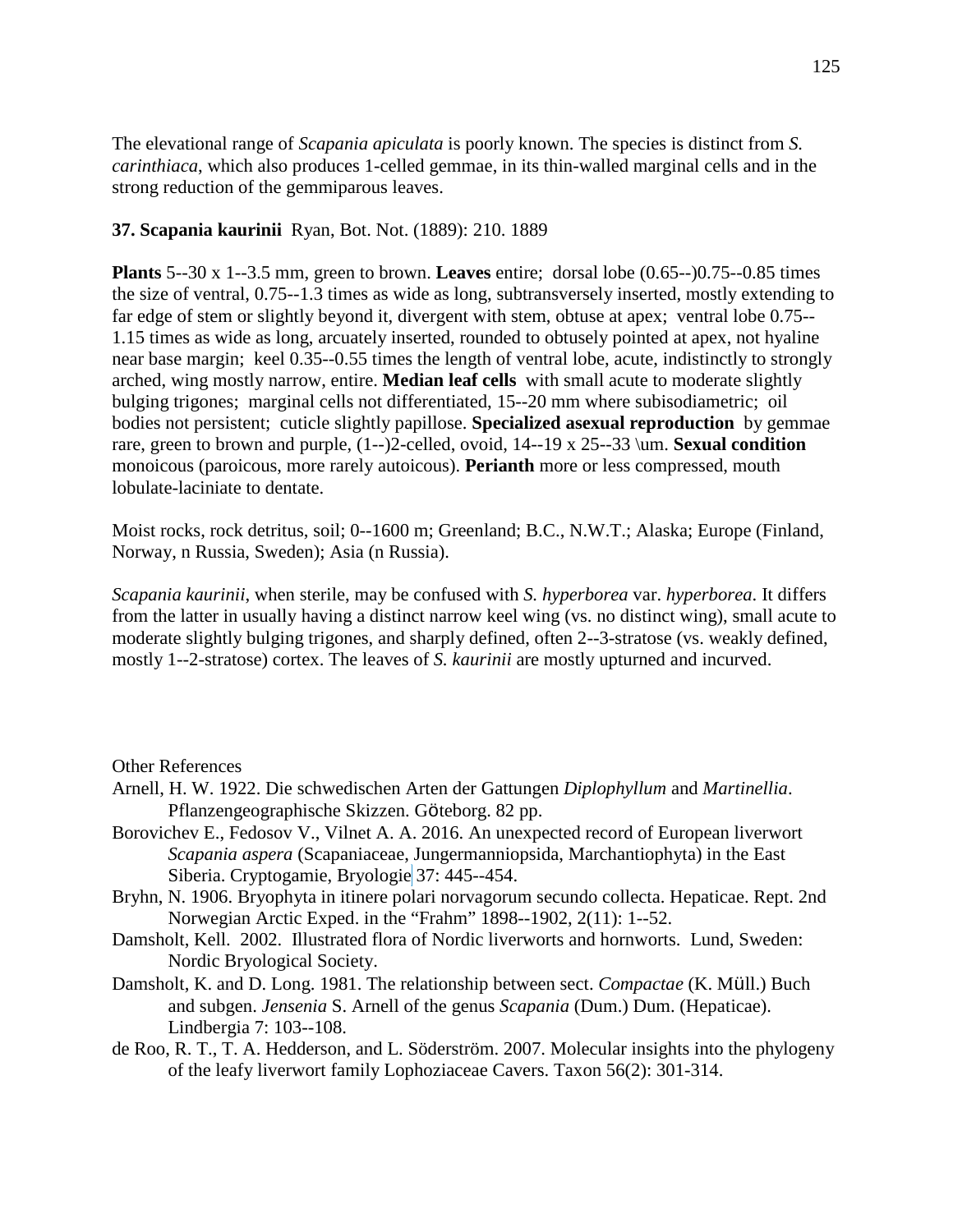- Duell, R. 1983. Distribution of the European and Macaronesian Liverworts (Hepaticophytina). Bryol. Beitr.2: 1--115.
- Frye, T. C. and L. Clark 1937--1947. Hepaticae of North America. Univ. Wash. Publ. Biol.6: 1-- 1022.
- Grolle, R. and D. G. Long. 2000. An annotated check-list of the Hepaticae and Anthocerotae of Europe and Macaronesia. J. Bryol. 22: 103--140.
- Hentschel, J., J. A. Paton, H. Schneider, and J. Heinrichs. 2007. Acceptance of *Liochlaena* Nees and *Solenostoma* Mitt., the systematic position of *Eremonotus* Pearson and notes on *Jungermannia* L. s.l. (Jungermanniidae) based on chloroplast DNA sequence data. Plant Systematics and Evolution 268: 147--157.
- International Code of Nomenclature for algae, fungi, and plants (Melbourne Code) adopted by the Eighteenth International Botanical Congress Melbourne, Australia, July 2011. Koeltz Scientific Books, 2012.
- Paton, J. A. 1999a. Lophoziaceae. Pp. 162--255 In: The liverwort flora of the British Isles. Colchester, UK: Harley Books.
- Paton, J. A. 1999b. Scapaniaceae. Pp. 337--385 In: The liverwort flora of the British Isles. Colchester, UK: Harley Books.
- Polunin, N. 1947. Hepaticae. In: Botany of the Canadian Eastern Arctic. II. Thallophyta and Bryophyta. Bull. Natl. Mus. Canada 97: 491--512.
- Potemkin, A. D. 1995. Contribution to the knowledge of the liverworts of North America. Fragm. Flor. Geobot. 40(1): 323--338.
- Potemkin, A. D. 1999a. An analysis of the practical taxonomy of some critical northern species of *Scapania* (Scapaniaceae, Hepaticae). Bryologist 102: 32--38.
- Potemkin, A. D. 1999b. *Scapania lingulata* from Nevada---a new puzzle of the sect. *Curtae* (Scapaniaceae, Hepaticae). Haussknechtia Beiheft 9: 291--298.
- Schuster, R.M. 1958. Notes on Nearctic Hepaticae XIII. The genus *Tritomaria* (Lophoziaceae) in Arctic Canada. Canad. Jour. Bot. 36: 269--288.
- Schuster, R. M. 1969. Lophoziaceae. Pp. 218--806 In: Hepaticae and Anthocerotae of North America east of the hundredth meridian. Vol. 2. New York: Columbia University Press.
- Schuster, R. M. 1974. Scapaniaceae. Pp. 171--617 In: Hepaticae and Anthocerotae of North America east of the hundredth meridian. Vol. 2. New York: Columbia University Press.
- Schuster, R. M. 1988. The Hepaticae of South Greenland. Beiheft zur Nova Hedwigia 92: 1-- 255.
- Schuster, R. M. and K. Damsholt 1974. The Hepaticae of West Greenland from ca.66° N. to 72°N. Meddelelser om Groenland. 199(1): 1--373.
- Shaw, B., B. Crandall-Stotler, J. Vána, R. E. Stotler, M. von Konrat, J. J. Engel, E. C. Davis, D.G. Long, P. Sova, and A. J. Shaw. 2015. Phylogenetic relationships and morphological evolution in a major clade of leafy liverworts (Phylum Marchantiophyta, Order Jungermanniales): Suborder Jungermanniineae. Syst. Bot. 40: 27-45. doi:10.1600/036364415X686314
- Shlyakov, R. N. 1980. Lophoziaceae. Pp. 1--164. In: Liverworts of the USSR part 3 [in Russian]. Leningrad: Nauka.
- Shlyakov, R. N. 1981. Scapaniaceae. Pp. 109--195. In: Liverworts of the USSR part 4 [in Russian]. Leningrad: Nauka.
- Söderström, L., R. de Roo, and T. Hedderson. 2010. Taxonomic novelties resulting from recent reclassification of the Lophoziaceae/ Scapaniaceae clade. Phytotaxa 3: 47--53.